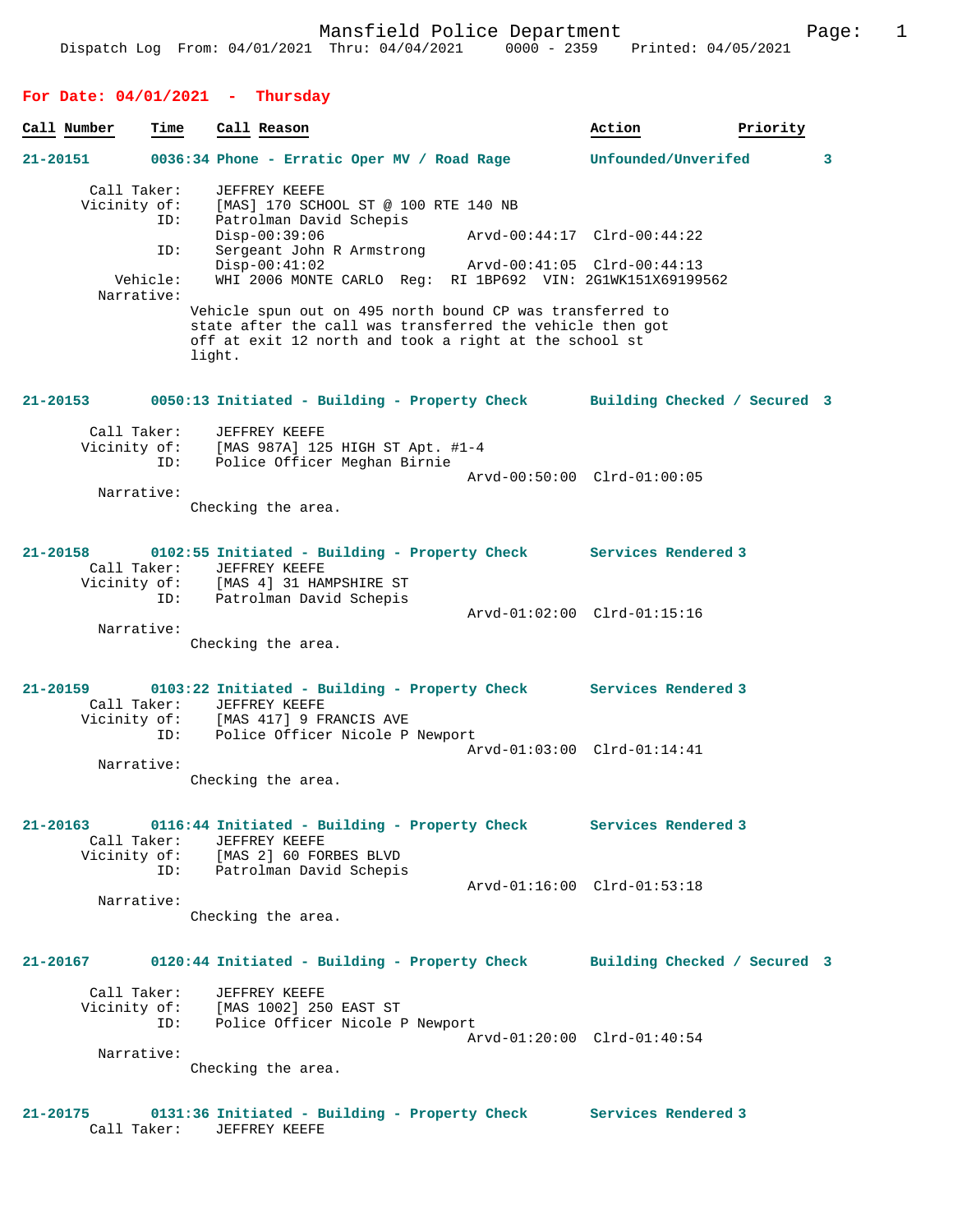Mansfield Police Department The Page: 2 Dispatch Log From: 04/01/2021 Thru: 04/04/2021 0000 - 2359 Printed: 04/05/2021 Vicinity of: [MAS 281A] 1 CROCKER ST ID: Police Officer Meghan Birnie MAS 281A) I CROCREN SI<br>Police Officer Meghan Birnie<br>Arvd-01:31:00 Clrd-01:42:47 Narrative: Checking the area. **21-20179 0139:40 Initiated - Building - Property Check Services Rendered 3**  Call Taker: JEFFREY KEEFE Vicinity of: [MAS] 150 OAKLAND ST ID: Sergeant John R Armstrong Arvd-01:39:00 Clrd-01:42:24 Narrative: Checking the area. **21-20187 0152:37 Initiated - Building - Property Check Services Rendered 3**  Call Taker: JEFFREY KEEFE Vicinity of: [MAS 992] 660 EAST ST ID: Police Officer Nicole P Newport Arvd-01:52:00 Clrd-01:53:49 Narrative: Checking the area. **21-20198 0231:16 Initiated - Building - Property Check Services Rendered 3**  Call Taker: JEFFREY KEEFE Vicinity of: [MAS 1015] 30 CHAUNCY ST ID: Police Officer Meghan Birnie Arvd-02:31:00 Clrd-02:34:44 Narrative: Checking the area. **21-20206 0300:26 Initiated - Building - Property Check Services Rendered 3**  Call Taker: JEFFREY KEEFE Vicinity of: [MAS] 4 ERICK RD @ 15 BONNEY LN ID: Police Officer Nicole P Newport Arvd-03:00:00 Clrd-03:21:48 Narrative: Checking the area. **21-20207 0302:35 Initiated - Parking Violations Building Checked / Secured 3** Call Taker: JEFFREY KEEFE Vicinity of: [MAS 1039] 242 NORTH MAIN ST ID: Police Officer Meghan Birnie Arvd-03:02:00 Clrd-03:15:58 Narrative: Cchecking on buisness district. **21-20227 0740 Initiated - Parking Violations Services Rendered 3**  Call Taker: Animal Control Steven Simonds Location/Address: [MAS] 242 NORTH MAIN ST @ 16 OLD COLONY WAY ID: Animal Control Steven Simonds Arvd-07:41:47 Clrd-09:08:07 Narrative: checking area for parking violations **21-20245 0944 Initiated - Parking Violations Services Rendered 3**  Call Taker: Animal Control Steven Simonds Location/Address: [MAS] 43 NORTH MAIN ST @ 13 PARK ST ID: Animal Control Steven Simonds Arvd-09:45:16 Clrd-09:57:29<br>TD: Animal Control Steven Simonds Animal Control Steven Simonds Disp-10:05:17 Clrd-10:15:58 Narrative: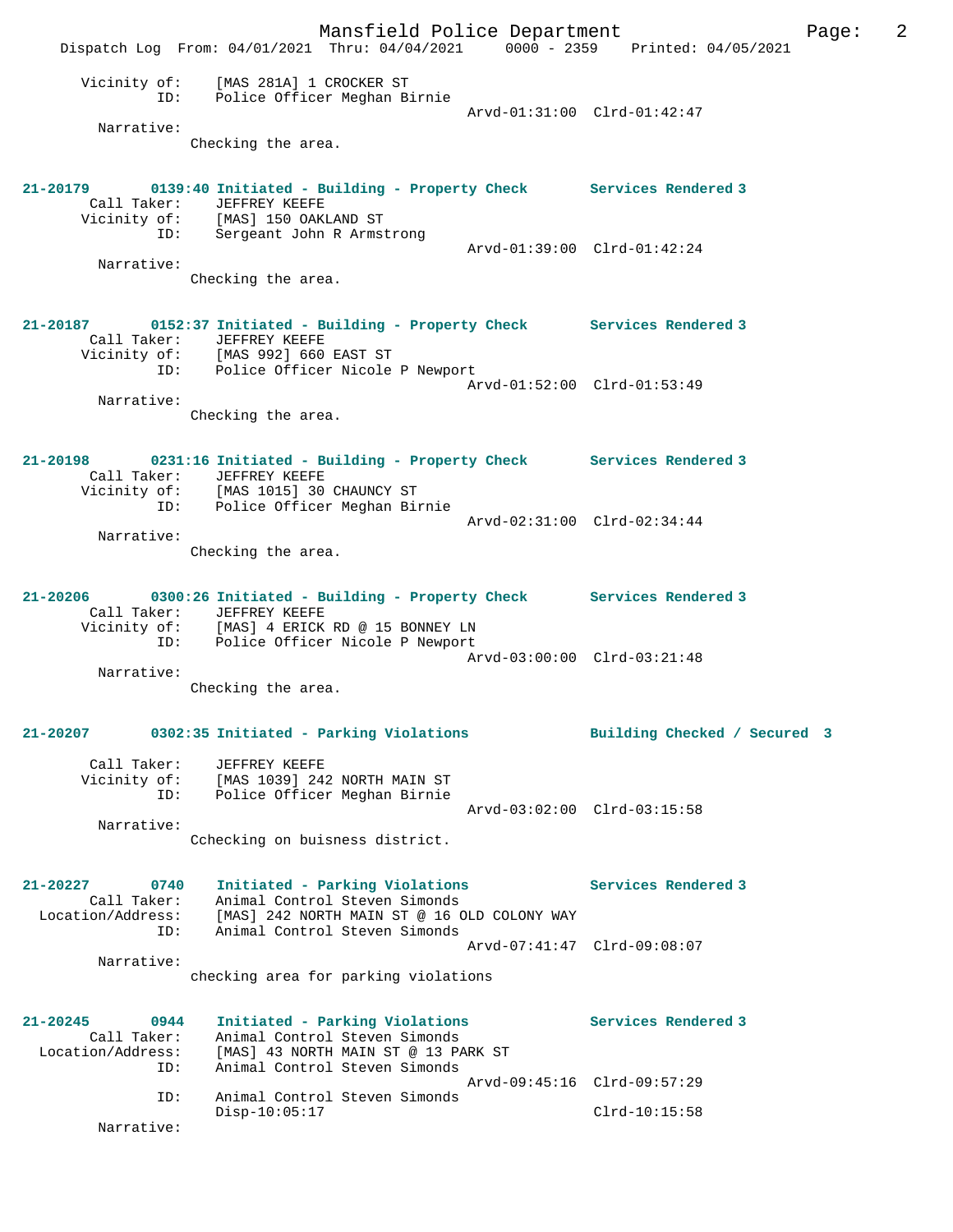Call Taker: Animal Control Steven Simonds Location/Address: [MAS] NORTH MAIN ST ID: Animal Control Steven Simonds Arvd-09:57:29 Clrd-10:05:13 Narrative:

changing batteries on speed sign

### **21-20264 1059 Initiated - Parking Violations Services Rendered 3**  Call Taker: Animal Control Steven Simonds Location/Address: [MAS] 255 NORTH MAIN ST @ 8 COTTAGE ST ID: Animal Control Steven Simonds Arvd-11:03:26 Clrd-12:28:06

 Narrative: checking area for parking violations

Narrative:

no violations

| 21-20265          | 1104:20 Phone - Disturbance / Gathering                  | Services Rendered 1         |
|-------------------|----------------------------------------------------------|-----------------------------|
| Call Taker:       | Jarred Kohler                                            |                             |
| Location/Address: | [MAS H6239]                                              |                             |
| ID:               | Police Officer Gregg S Kennedy                           |                             |
|                   | $Disp-11:05:27$                                          | Arvd-11:09:51 Clrd-11:25:31 |
| ID:               | Police Officer Matthew A Souza                           |                             |
|                   | $Disp-11:05:33$                                          | Arvd-11:13:58 Clrd-11:25:31 |
| ID:               | Sergeant Robert S Pierce                                 |                             |
|                   | $Disp-11:05:46$                                          | Arvd-11:14:18 Clrd-11:25:31 |
| Vehicle:          | GRY 2013 MAZD 3 Req: PC MA 169PF1 VIN: JM1BL1TG7D1843501 |                             |
| Narrative:        |                                                          |                             |

Narrative:

Narrative:

Narrative:

Narrative:

Refer To Incident: 21MAS-325-OF

| $21 - 20270$      | 1129:47 Phone - Motor Veh Acc - No Injury                      | Vehicle Towed               |
|-------------------|----------------------------------------------------------------|-----------------------------|
| Call Taker:       | Jarred Kohler                                                  |                             |
| Location/Address: | [MAS 29] 101 NORFOLK ST                                        |                             |
| ID:               | Police Officer Christopher D Sorge                             |                             |
|                   | $Disp-11:35:04$                                                | Arvd-11:44:37 Clrd-13:26:13 |
| ID:               | Police Officer David W Kinahan                                 |                             |
|                   |                                                                | Arvd-11:45:57 Clrd-13:26:13 |
| ID:               | Sergeant Robert S Pierce                                       |                             |
|                   |                                                                | Arvd-12:35:33 Clrd-13:26:13 |
| Vehicle:          | WHI 2010 TUN Req: CO RI TOYO2 VIN: 5TFLU5F10AX021521           |                             |
| Towed:            | For: Accident By: Chris' (Heavy Duty ) To: Chris' (Heavy Duty) |                             |
| Vehicle:          | Reg: AP ON 3023PR                                              |                             |
| Narrative:        |                                                                |                             |
|                   | 3rd party caller reporting a two car mva with a truck and an   |                             |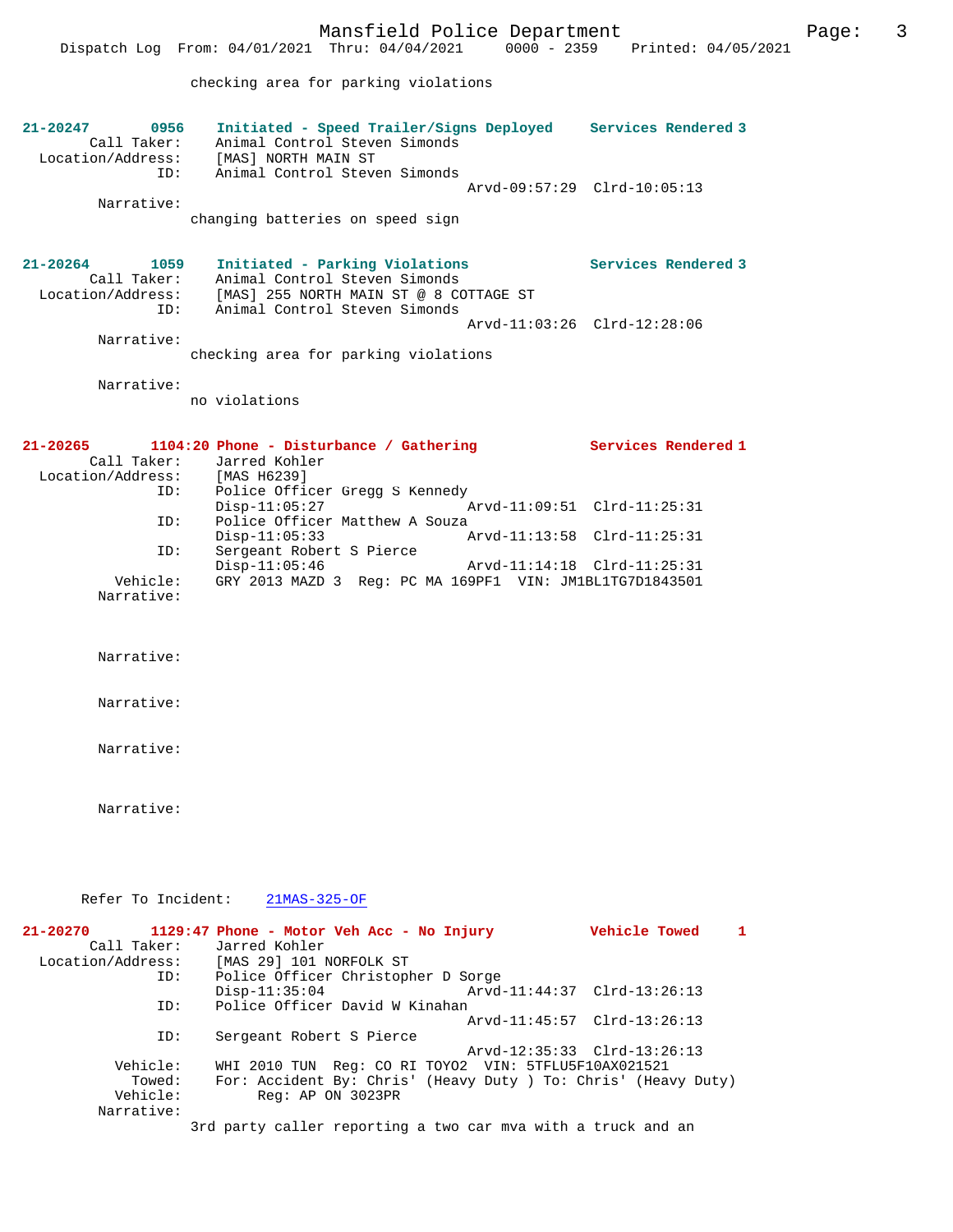Mansfield Police Department<br>Thru:  $04/04/2021$  0000 - 2359 Printed:  $04/05/2021$ Dispatch Log From:  $04/01/2021$  Thru:  $04/04/2021$  0000 - 2359 18 wheeler. No suspected injuries. Narrative: M9 on scene standing by for M12 Narrative: M9 requesting rescue to eval a party Narrative: M9 requesting a heavy wrecker Narrative: Central towing on scene Narrative: chris's towing on scene Narrative: private tow Refer To Accident: 21MAS-91-AC **21-20271 1152:19 Initiated - Motor Vehicle Stop Citation / Warning Issued 3** Call Taker: William Casey Location/Address: [MAS] 400 RTE 140 NB @ 287 CHAUNCY ST ID: Police Officer Gregg S Kennedy Arvd-11:52:00 Clrd-11:57:00 Vehicle: GRY 2009 HYUN UT SANTAF Reg: PC MA 272RZ9 VIN: 5NMSG73D69H297798 Narrative: Out with mvst Narrative: citation issued for failure to stop **21-20273 1202:11 Phone - 911 Hang-ups & Verifications Unfounded/Unverifed 2** Call Taker: Jarred Kohler<br>Location/Address: [MAS 907] 390 [MAS 907] 390 WEST ST Apt. #A ID: Police Officer Gregg S Kennedy<br>Disp-12:04:59 Disp-12:04:59 Arvd-12:14:12 Clrd-12:15:59 Narrative: Checking on a 911 open line. Parties in the background talking about a broken phone. Narrative: no answer on call back. **21-20278 1208:56 Walk-In - Motor Veh Acc - No Injury Investigated - Report Taken 1** Call Taker: Support Staff Matthew Todesco<br>Location/Address: [MAS H5522] 14 GREEN ACRES DR ess: [MAS H5522] 14 GREEN ACRES DR<br>ID: Police Officer Michael T Fitz Police Officer Michael T Fitzgerald<br>Disp-12:10:56 Arvd-1 Arvd-12:12:15 Clrd-12:30:55 Narrative: RP reports a delivery driver struck her mail box and the Door Dash will not pay without a police report Refer To Incident: 21MAS-326-OF **21-20281 1228:23 911 - Assist Fire Department Services Rendered 2**  Call Taker: MATTHEW BOMES<br>Vicinity of: [MAS] 525 NOR of: [MAS] 525 NORTH MAIN ST @ 27 ANGELL ST<br>ID: Police Officer Michael T Fitzgerald Police Officer Michael T Fitzgerald<br>Disp-12:31:15 Arvd-1 Arvd-12:36:41 Clrd-12:41:53 Narrative: Assisting the FD with a fire related incident. Nature:wires down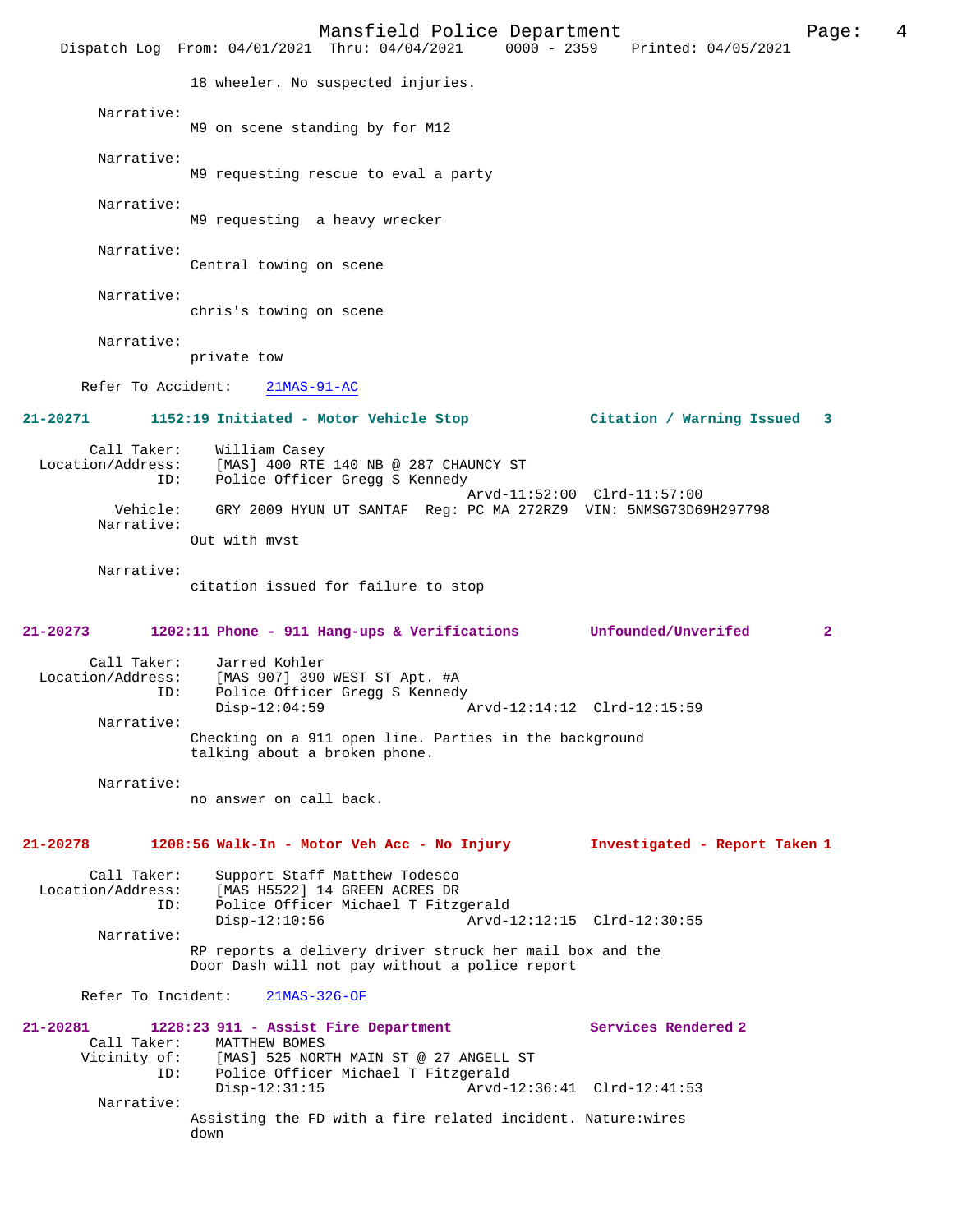Mansfield Police Department Page: 5 Dispatch Log From: 04/01/2021 Thru: 04/04/2021 0000 - 2359 Printed: 04/05/2021 Narrative: MELD notified and on scene Narrative: wire removed **21-20286 1316 Initiated - Parking Violations Services Rendered 3**  Call Taker: Animal Control Steven Simonds Location/Address: [MAS] 126 NORTH MAIN ST @ 10 VILLA ST ID: Animal Control Steven Simonds Arvd-13:16:45 Clrd-14:07:49 Narrative: checking area for parking violations Narrative: tagged MA COMM W15564 on main for restrictive parking Narrative: tagged MA COMM L99591 on west cottage for restrictive parking **21-20315 1555:24 Phone - 911 Hang-ups & Verifications Confirmed misdial/Accdntl Call 2**  Call Taker: Jennifer Napolitano<br>Location/Address: [MAS 447H] 26 BICENT [MAS 447H] 26 BICENTENNIAL CT Apt. #L ID: Police Officer Michael T Fitzgerald Disp-16:00:12 Arvd-16:00:39 Clrd-16:03:32 Narrative: Called 911 to talk to the Fire Chief about Covid vaccination. **21-20316 1558:31 Phone - 911 Hang-ups & Verifications Confirmed misdial/Accdntl Call 2**  Call Taker: Jarred Kohler Location/Address: [MAS H2859] 46 KERRY DR Police Officer William C Trudell<br>Disp-16:02:21 Ar Arvd-16:11:14 Clrd-16:12:59 Narrative: Checking on a 911 hang up. Spoke with home owner. They will meet the officer at the door. **21-20337 1805:29 Initiated - Motor Vehicle Stop Citation / Warning Issued 3** Call Taker: MATTHEW BOMES<br>Vicinity of: [MAS] SCHOOL of: [MAS] SCHOOL ST<br>ID: Police Officer Police Officer Andrew J Kelley Arvd-18:05:00 Clrd-18:09:56 Vehicle: WHI 2018 JEEP GRAND Reg: PC MA 2KSM94 VIN: 1C4RJFCG6JC487608 Narrative: citation issued to the R/O for falure to stop red light **21-20338 1812:04 Initiated - Community Policing Building Checked / Secured 3** Call Taker: MATTHEW BOMES<br>Vicinity of: [MAS] COPELAN of: [MAS] COPELAND DR<br>ID: Police Officer And Police Officer Andrew J Kelley Arvd-18:12:00 Clrd-18:23:31 **21-20343 1852:30 Initiated - Motor Vehicle Stop Citation / Warning Issued 3** Call Taker: William Mouyos<br>Location/Address: [MAS] 660 EAST [MAS] 660 EAST ST @ 25 FRANKLIN ST ID: Police Officer David J Pepicelli Arvd-18:52:00 Clrd-18:56:03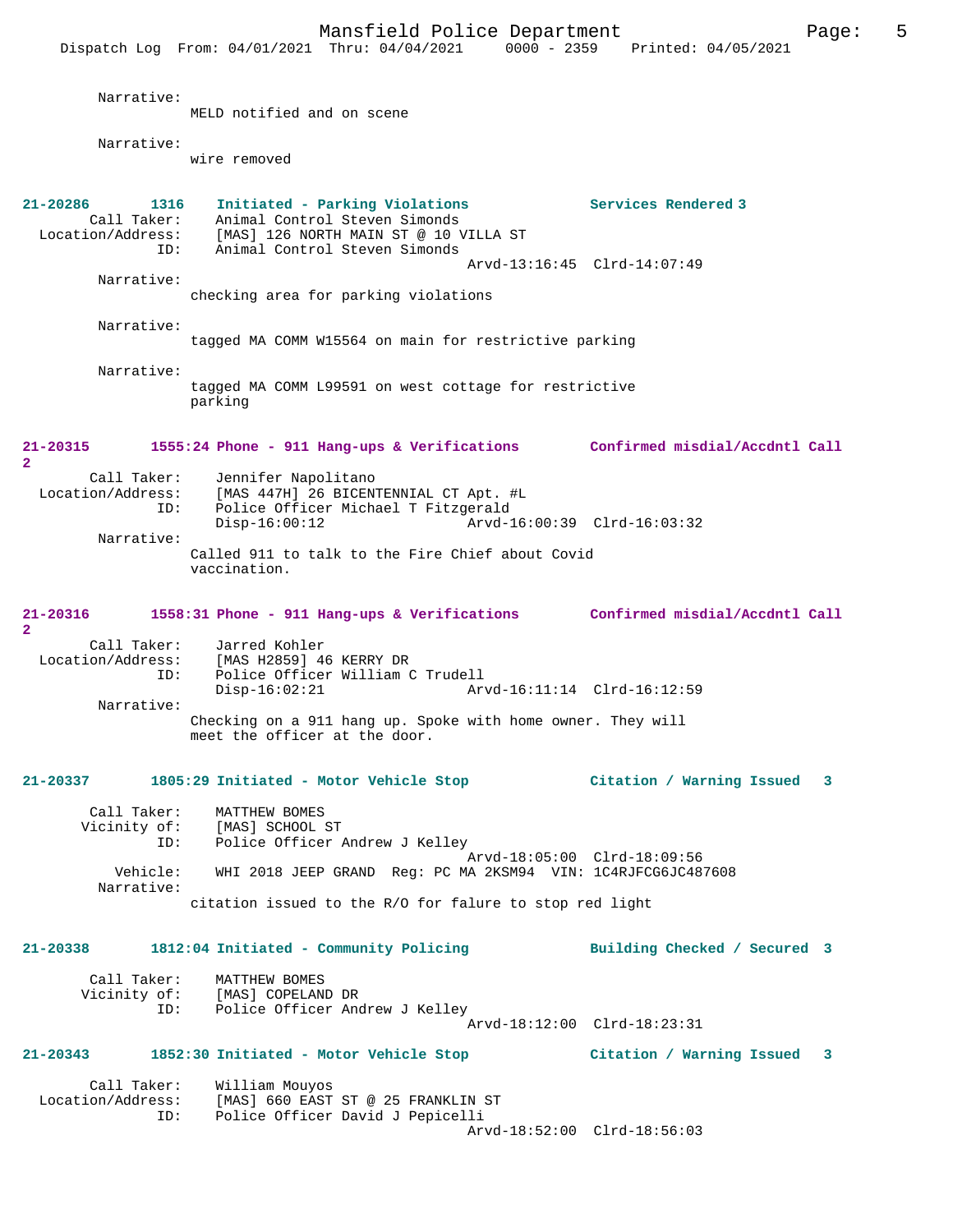Mansfield Police Department Fage: 6 Dispatch Log From: 04/01/2021 Thru: 04/04/2021 0000 - 2359 Printed: 04/05/2021 Vehicle: ONG 2002 CHEV SILVER Reg: PC MA 445CM3 VIN: 1GCHK24U22E261335 Narrative: out with mvst Narrative: Operator issued for 89/9. **21-20345 1907:35 Initiated - Motor Vehicle Stop Citation / Warning Issued 3** Call Taker: William Mouyos Location/Address: [MAS H2824] 158 GILBERT ST ID: Police Officer Joshua S Ellender Arvd-19:07:00 Clrd-19:18:53 Police Officer Derek M Stark Vehicle: BLK 2013 FORD F350 Reg: PC MA 4BT466 VIN: 1FT8W3BT6DEB90793 Narrative: out with mvst Narrative: Citation issued for speed. **21-20346 1918:38 Initiated - Building - Property Check Building Checked / Secured 3** Call Taker: TARA LAKO Location/Address: [MAS 139] 265 FRUIT ST ID: Police Officer David J Pepicelli Arvd-19:18:00 Clrd-19:20:25 Narrative: Checking the area. **21-20347 1921:00 Initiated - Building - Property Check Building Checked / Secured 3** Call Taker: TARA LAKO Location/Address: [MAS 870] 175 FRUIT ST ID: Police Officer David J Pepicelli Arvd-19:21:00 Clrd-19:30:24 Narrative: Checking the area. **21-20348 1923:32 Initiated - Building - Property Check Building Checked / Secured 3** Call Taker: TARA LAKO Location/Address: [MAS H5498] 275 GILBERT ST ID: Police Officer Joshua S Ellender Arvd-19:23:00 Clrd-19:29:23 Police Officer Derek M Stark Narrative: Checking the area. **21-20350 1930:36 Initiated - Building - Property Check Building Checked / Secured 3** Call Taker: William Mouyos Location/Address: [MAS 1041] 175 FRUIT ST ID: Police Officer David J Pepicelli Arvd-19:30:00 Clrd-19:37:07 Narrative: Checking the area. **21-20351 1932:52 Initiated - Building - Property Check Building Checked / Secured 3** Call Taker: TARA LAKO<br>Location/Address: [MAS 204] ess: [MAS 204] 26 OTIS ST<br>ID: Police Officer Joshus Police Officer Joshua S Ellender Arvd-19:32:00 Clrd-19:34:46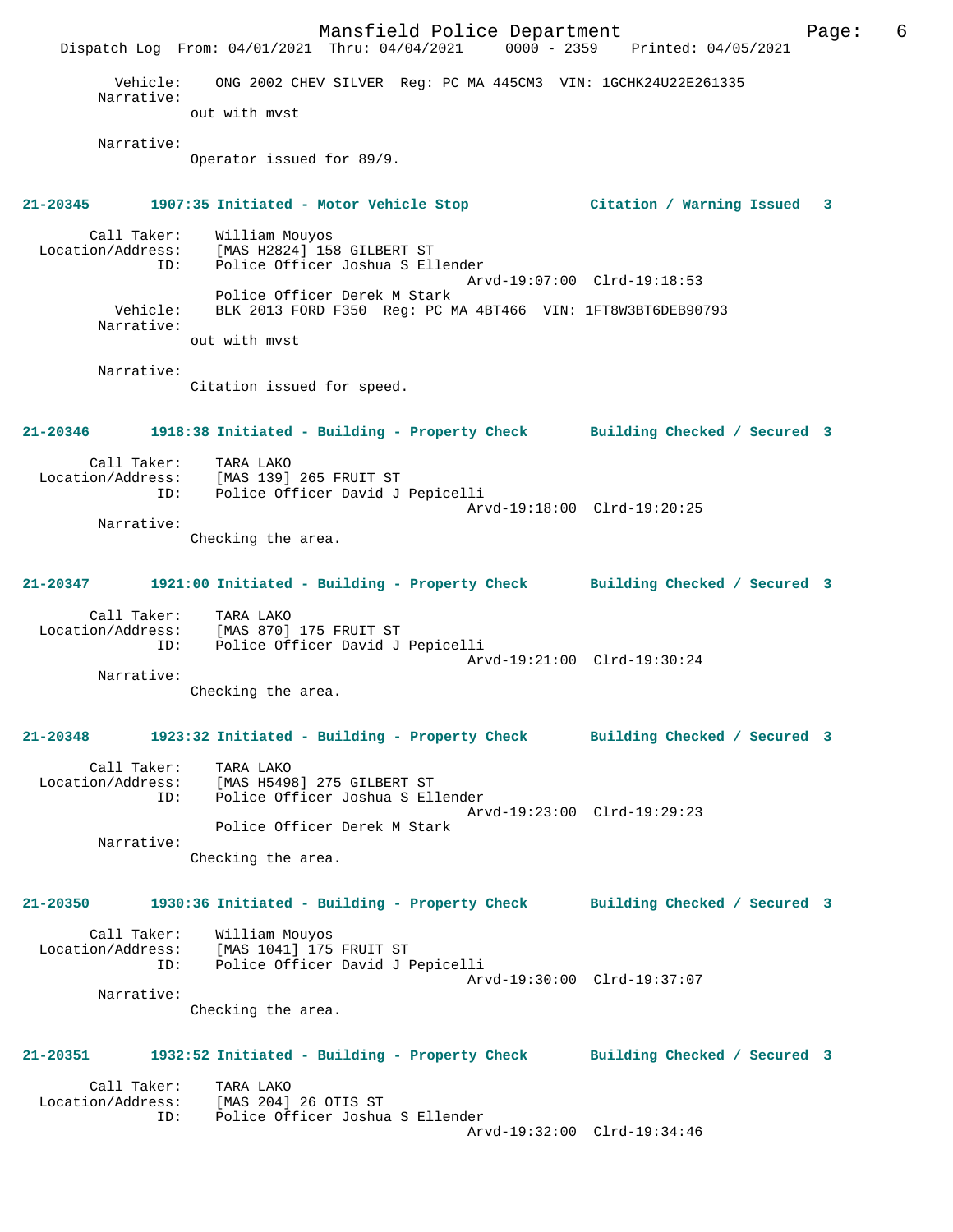Mansfield Police Department Fage: 7 Dispatch Log From: 04/01/2021 Thru: 04/04/2021 0000 - 2359 Printed: 04/05/2021 Police Officer Derek M Stark Narrative: Checking the area. **21-20352 1934:56 Initiated - Building - Property Check Building Checked / Secured 3** Call Taker: TARA LAKO Location/Address: [MAS 442] 40 BALCOM ST ID: Police Officer Joshua S Ellender Arvd-19:34:00 Clrd-19:36:14 Police Officer Derek M Stark Narrative: Checking the area. **21-20353 1937:38 Initiated - Motor Vehicle Stop Citation / Warning Issued 3** Call Taker: TARA LAKO Location/Address: [MAS] 219 EAST ST @ 184 PARK ST ID: Police Officer David J Pepicelli Arvd-19:37:00 Clrd-19:41:08 Vehicle: BLK 2017 HOND UT PILOT Reg: PC MA 9LGM80 VIN: 5FNYF6H92HB090756 Narrative: Citation issued for stop sign violation, East, Hope and Pratt. **21-20354 1952:20 Initiated - Building - Property Check Building Checked / Secured 3** Call Taker: TARA LAKO Location/Address: [MAS MAS12] 1007 WEST ST ID: Police Officer Joshua S Ellender Arvd-19:52:00 Clrd-19:55:00 Police Officer Derek M Stark Narrative: Checking the area. **21-20359 1953:52 Phone - Well Being Check Services Rendered 3**  Call Taker: Jennifer Napolitano Location/Address: [MAS H1361] 80 PRATT ST ID: Police Officer Andrew J Kelley<br>Disp-20:01:46 Disp-20:01:46 Arvd-20:06:50 Clrd-20:12:40 ID: Police Officer William C Trudell Disp-20:01:57 Arvd-20:07:02 Clrd-20:12:42 Narrative: Caller reports a friend of a friend is making statements on Instagram that she wants to harm herself and may be being abused. Narrative: Call came in through NYPD 911. Caller was getting this information 3rd party and will call back if she gets any further information. Narrative: Officers spoke with female who they believed to be involved. Female showed the officers he Instagram account that does not match the name caller had provided and had no concerning content posted. Sgt Armstrong reports the female they spoke with is the only juvenile living at that location. **21-20356 1954:12 Initiated - Building - Property Check Building Checked / Secured 3** Call Taker: TARA LAKO Location/Address: [MAS 417] 9 FRANCIS AVE ID: Police Officer William C Trudell Arvd-19:54:00 Clrd-20:01:53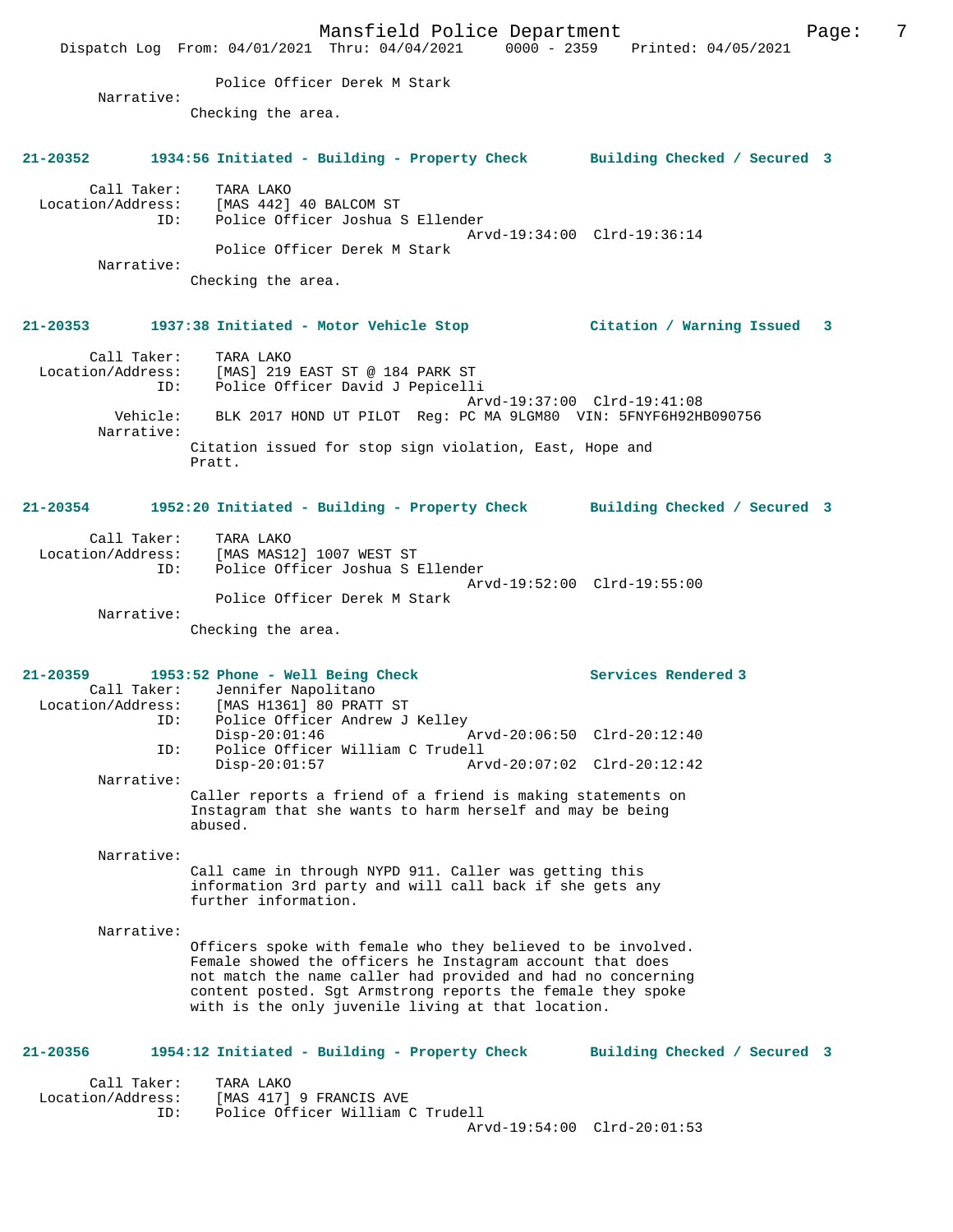Mansfield Police Department Fage: 8 Dispatch Log From: 04/01/2021 Thru: 04/04/2021 0000 - 2359 Printed: 04/05/2021 Narrative: Checking the area. **21-20358 1957:37 Initiated - Building - Property Check Building Checked / Secured 3** Call Taker: TARA LAKO Location/Address: [MAS] 792 WEST ST ID: Police Officer Joshua S Ellender Arvd-19:57:00 Clrd-20:06:36 Police Officer Derek M Stark Narrative: Checking the area. **21-20363 2025:21 Initiated - Building - Property Check Building Checked / Secured 3** Call Taker: TARA LAKO Location/Address: [MAS 411] 60 FORBES BLVD ID: Police Officer Joshua S Ellender Arvd-20:25:00 Clrd-20:46:10 Police Officer Derek M Stark Narrative: Checking the area.

**21-20364 2029:25 Initiated - Building - Property Check Building Checked / Secured 3**

| Call Taker:       | TARA LAKO                      |  |
|-------------------|--------------------------------|--|
| Location/Address: | [MAS 1015] 30 CHAUNCY ST       |  |
| ID:               | Police Officer Andrew J Kelley |  |
|                   | Arvd-20:29:00 Clrd-20:32:16    |  |
| Narrative:        |                                |  |

Checking the area.

**21-20373 2225:01 Initiated - Building - Property Check Building Checked / Secured 3** Call Taker: William Mouyos Location/Address: [MAS 170] 255 HOPE ST

 ID: Police Officer Andrew J Kelley Arvd-22:25:00 Clrd-22:35:02 Narrative:

Checking the area.

### **For Date: 04/02/2021 - Friday**

| 21-20387   | 0103:34 Phone - Suspicious Acty / Persn / Veh              |                             | Unfounded/Unverifed | $\overline{2}$ |
|------------|------------------------------------------------------------|-----------------------------|---------------------|----------------|
|            | Call Taker: JEFFREY KEEFE                                  |                             |                     |                |
|            | Vicinity of: [MAS] 5 BRANCH ST @ 53 EAST ST                |                             |                     |                |
|            | Patrolman David Schepis<br>ID:                             |                             |                     |                |
|            | $Disp-01:06:34$                                            |                             |                     |                |
|            | Police Officer Andrew J Kelley<br>ID:                      |                             |                     |                |
|            | $Disp-01:14:53$                                            | Arvd-01:14:57 Clrd-01:25:14 |                     |                |
|            | Police Officer Joshua S Ellender<br>ID:                    |                             |                     |                |
|            | $Disp-01:15:14$                                            |                             |                     |                |
| Narrative: |                                                            |                             |                     |                |
|            | Loud noise in the area reported as a sonic boom.           |                             |                     |                |
|            |                                                            |                             |                     |                |
| Narrative: |                                                            |                             |                     |                |
|            | Another caller from Francis Ave reporting a loud noise     |                             |                     |                |
|            | coming from Chocolate Factory and train tracks area        |                             |                     |                |
| Narrative: |                                                            |                             |                     |                |
|            | Ofc Kelley reports several comments on a social media page |                             |                     |                |
|            | state the noise came from the Chocolate Factory.           |                             |                     |                |
|            |                                                            |                             |                     |                |

Ofc Kelley reports nothing showing in the area of the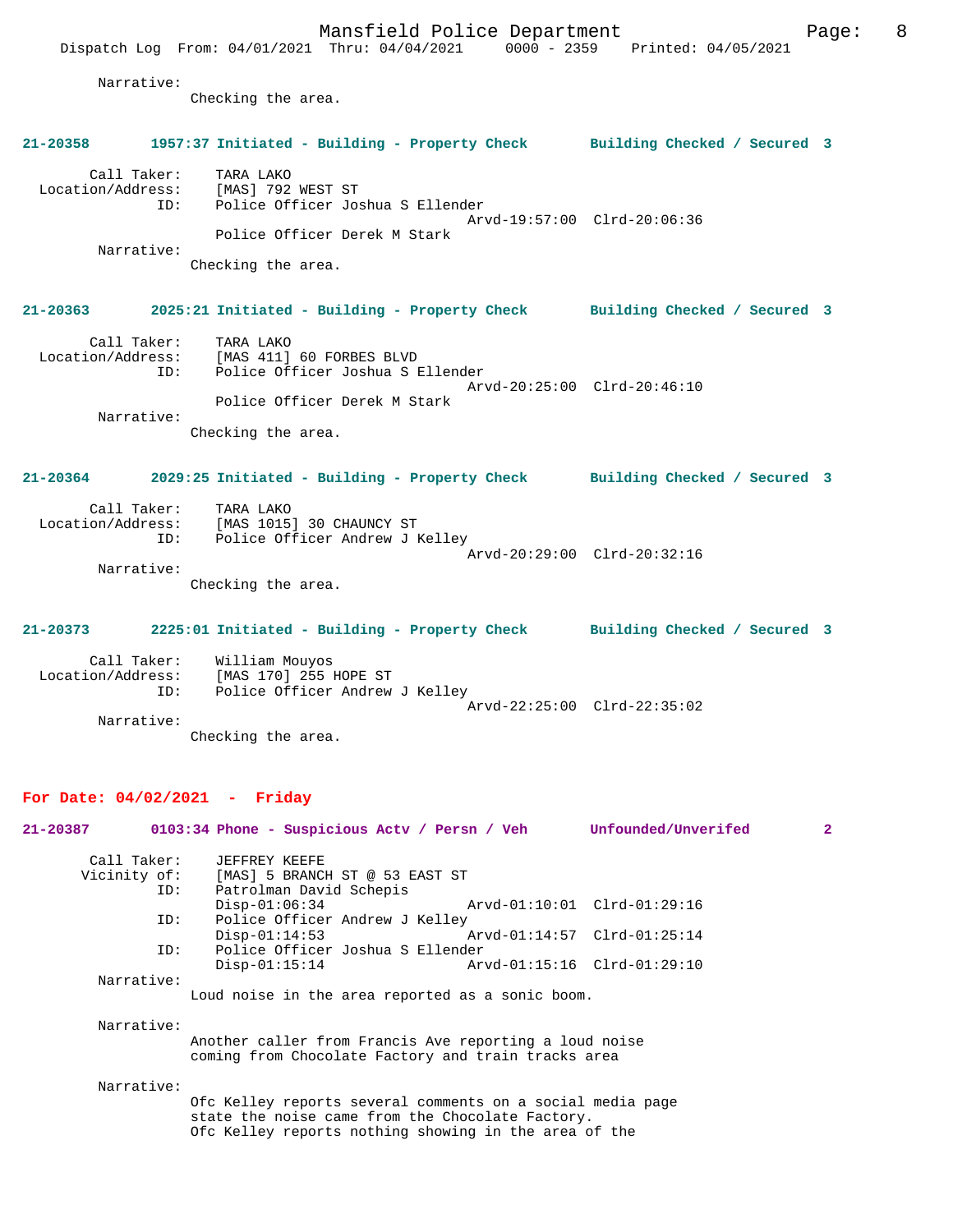Mansfield Police Department Fage: 9 Dispatch Log From: 04/01/2021 Thru: 04/04/2021 0000 - 2359 Printed: 04/05/2021 Chocolate Factory. Narrative: Ofc Ellender reports receiving a personal call from the area of South Main, checked the area of South Main, unfounded. Narrative: Ofc Schepis reports checking the area of the airport, everything checks ok. Narrative: Ofc Ellender reports checking the area of the bike path and most areas in the center, checks ok. **21-20396 0135:24 Initiated - Building - Property Check Building Checked / Secured 3** Call Taker: TARA LAKO Location/Address: [MAS 992] 660 EAST ST ID: Patrolman David Schepis Arvd-01:35:00 Clrd-01:39:46 Narrative: Checking the area. **21-20398 0139:30 Initiated - Building - Property Check Building Checked / Secured 3** Call Taker: PATRICK FEENEY Location/Address: [MAS 2] 60 FORBES BLVD<br>' Epolice Officer Joshua ( Police Officer Joshua S Ellender Arvd-01:39:00 Clrd-01:54:58<br>Th: Police Officer Andrew J Kelley Police Officer Andrew J Kelley<br>Disp-01:54:49 Disp-01:54:49 Arvd-01:54:51 Clrd-01:55:06 **21-20405 0203:57 Initiated - Building - Property Check Building Checked / Secured 3** Call Taker: TARA LAKO Location/Address: [MAS 1002] 250 EAST ST ID: Patrolman David Schepis Arvd-02:03:00 Clrd-02:15:51 Narrative: Checking the area. **21-20410 0209:20 Initiated - Building - Property Check Building Checked / Secured 3** Call Taker: TARA LAKO Location/Address: [MAS 322] 31 HAMPSHIRE ST ID: Police Officer Andrew J Kelley Arvd-02:09:00 Clrd-02:22:24 Narrative: Checking the area. **21-20464 0729 Initiated - Parking Violations Services Rendered 3**  Call Taker: Animal Control Steven Simonds Location/Address: [MAS] 43 NORTH MAIN ST @ 13 PARK ST ID: Animal Control Steven Simonds Arvd-07:30:10 Clrd-08:17:52 Narrative: checking area for parking violations **21-20474 0832 Initiated - Speed Trailer/Signs Deployed Services Rendered 3**  Call Taker: Animal Control Steven Simonds<br>Location/Address: [MAS] BRANCH ST ess: [MAS] BRANCH ST<br>ID: Animal Control S Animal Control Steven Simonds Arvd-08:33:06 Clrd-09:04:38 Narrative: changing batteries on speed signs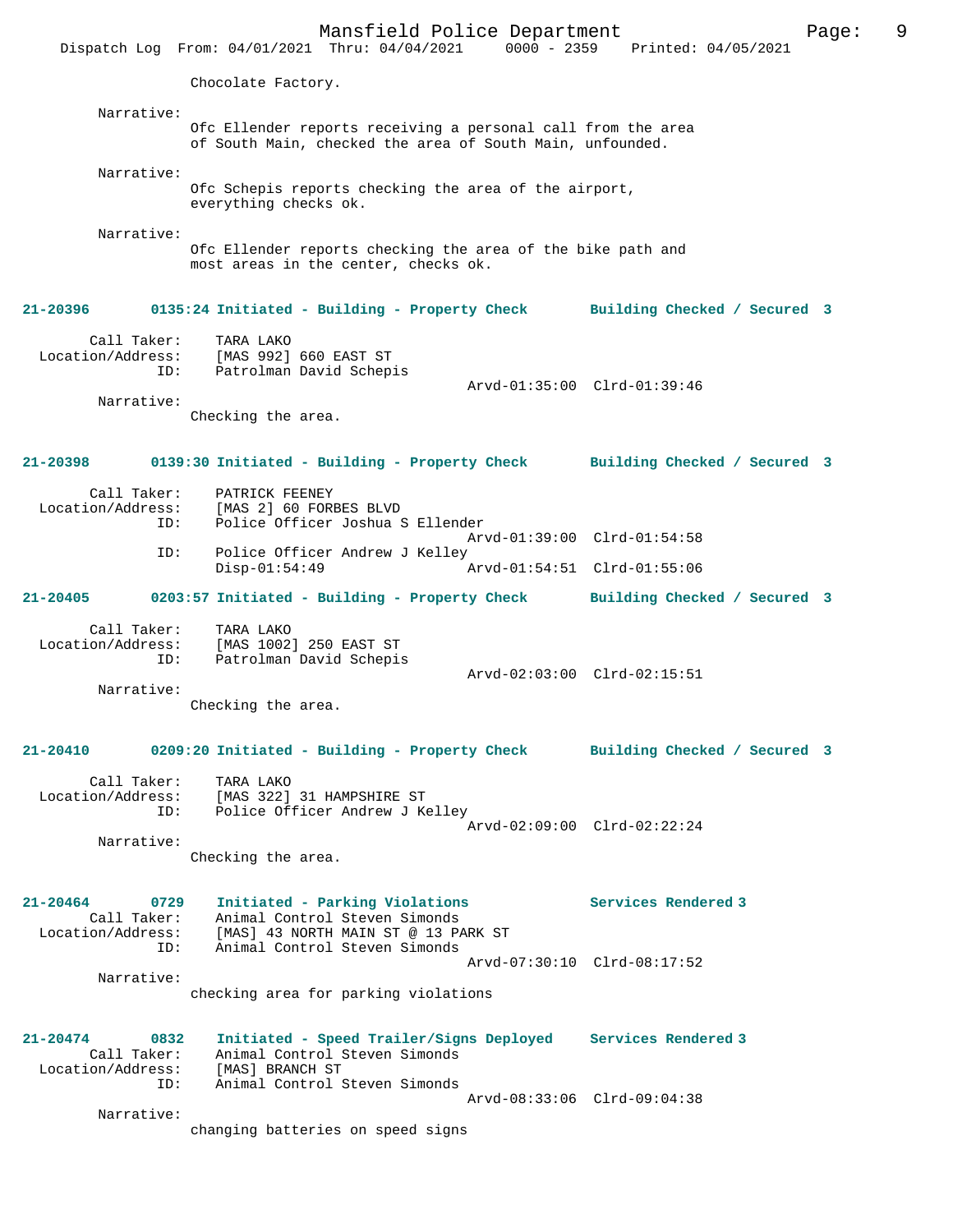**21-20488 0933 Initiated - Parking Violations Services Rendered 3**  Call Taker: Animal Control Steven Simonds Location/Address: [MAS] 242 NORTH MAIN ST @ 16 OLD COLONY WAY ID: Animal Control Steven Simonds Arvd-09:34:27 Clrd-09:54:38 Narrative: checking area for parking violations Narrative: tagged MA 664MR3 on main for parking more than 2 feet from curb **21-20494 0952:17 Initiated - Motor Vehicle Stop Citation / Warning Issued 3** Call Taker: William Casey Location/Address: [MAS] TREMONT ST @ WEST ST ID: Police Officer Matthew A Souza Arvd-09:52:00 Clrd-10:01:30 Vehicle: BLK 2019 SUBA 4H IMPREZ Reg: PC MA 8RX792 VIN: 4S3GTAD62K3729130 Narrative: Out with vehicle Narrative: Citation issued to operator for speed **21-20495 1002:31 Initiated - Follow up Investigation Services Rendered 3**  Call Taker: William Casey Location/Address: [MAS 29] 101 NORFOLK ST ID: Police Officer David W Kinahan Arvd-10:02:00 Clrd-10:24:03 Narrative: Conducting a follow up in the area to a previously reported incident. **21-20499 1019 Initiated - Parking Violations Services Rendered 3**  Call Taker: Animal Control Steven Simonds Location/Address: [MAS] 255 NORTH MAIN ST @ 8 COTTAGE ST ID: Animal Control Steven Simonds Arvd-10:19:59 Clrd-11:09:51 Narrative: checking area for parking violations **21-20507 1058:43 Initiated - Building - Property Check Building Checked / Secured 3** Call Taker: William Casey Location/Address: [MAS 840] 280 SCHOOL ST Police Officer Matthew A Souza Arvd-10:58:00 Clrd-11:18:16 Narrative: Checking the area. **21-20517 1133 Initiated - Parking Violations Services Rendered 3**  Call Taker: Animal Control Steven Simonds Location/Address: [MAS] 43 NORTH MAIN ST @ 13 PARK ST ID: Animal Control Steven Simonds Arvd-11:34:29 Clrd-12:04:05 Narrative: checking area for parking violations Narrative: tagged MA 1HER78 on west cottage for overtime parking Narrative: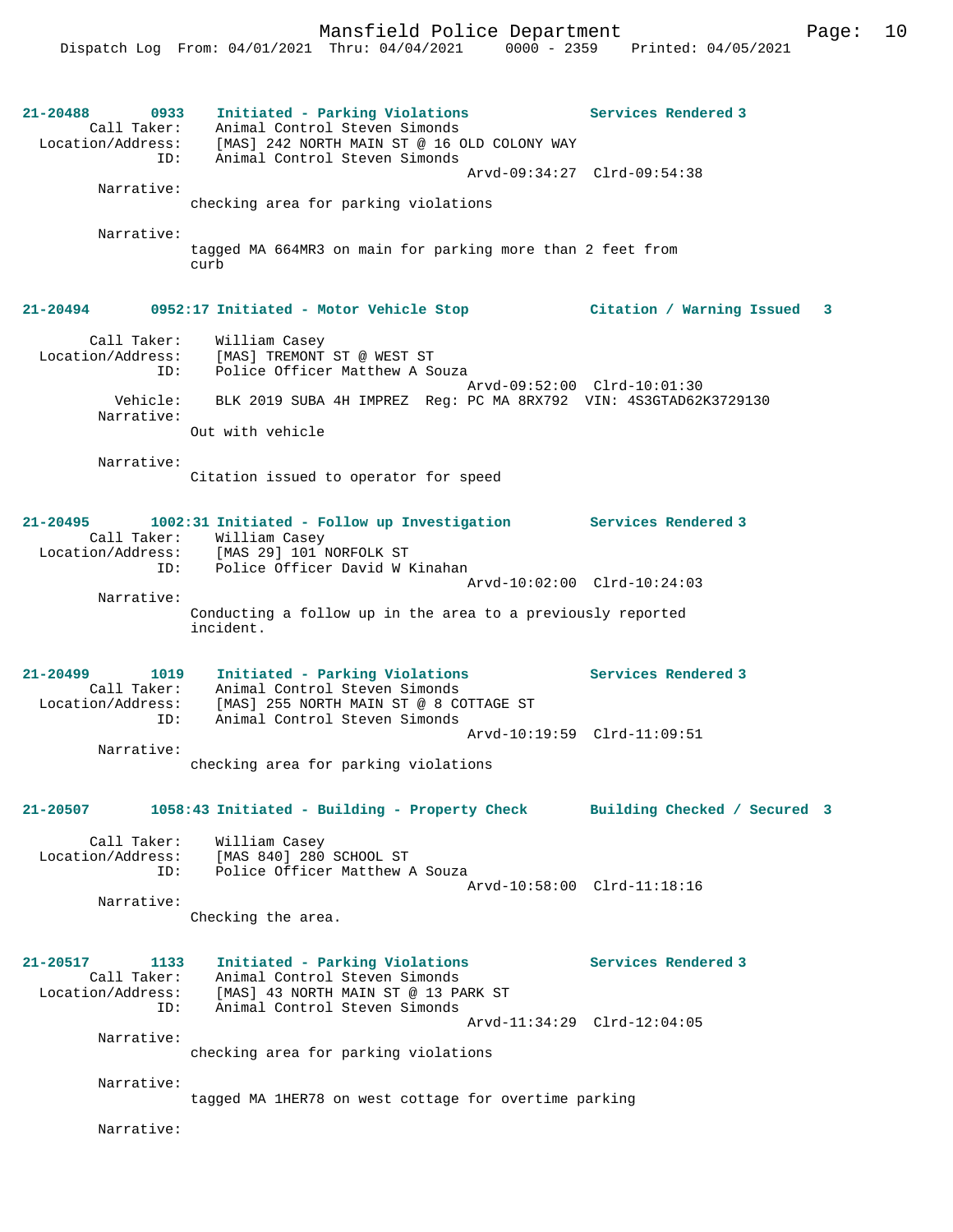Mansfield Police Department Page: 11 Dispatch Log From: 04/01/2021 Thru: 04/04/2021 tagged MA 2SDR39 on cottage for overtime parking Narrative: tagged MA 8XF269 on west cottage for overtime parking **21-20525 1226:07 Phone - 911 Hang-ups & Verifications Confirmed misdial/Accdntl Call 2**  Call Taker: Jennifer Napolitano Location/Address: [MAS H5709] 4 LANTERN LN ID: Police Officer Patrick J Pennie Disp-12:27:42 Arvd-12:35:02 Clrd-12:37:20 Narrative: Accidental dial. Narrative: M10 confirmed accidental **21-20526 1228 Initiated - Speed Trailer/Signs Deployed Services Rendered 3**  Call Taker: Animal Control Steven Simonds Location/Address: [MAS] SADDLE RIDGE RD ID: Animal Control Steven Simonds Arvd-12:29:49 Clrd-12:37:05 Narrative: changing batteries on speed sign **21-20529 1246:31 Phone - Road Hazards Services Rendered 3**  Call Taker: William Casey<br>Location/Address: [MAS H5726] 15 [MAS H5726] 155 LAWNDALE RD ID: Police Officer Gregg S Kennedy<br>Disp-12:47:43 Disp-12:47:43 Arvd-12:51:41 Clrd-12:55:16 Narrative: Wire down Narrative: Front Desk notified MELD with no answer Narrative: MELD enroute **21-20539 1328 Initiated - Parking Violations Services Rendered 3**  Call Taker: Animal Control Steven Simonds<br>Location/Address: [MAS] 242 NORTH MAIN ST @ 16 C ess: [MAS] 242 NORTH MAIN ST @ 16 OLD COLONY WAY<br>ID: Animal Control Steven Simonds Animal Control Steven Simonds Arvd-13:29:02 Clrd-14:26:02 Narrative: checking area for parking violations Narrative: tagged MA 14ML27 on cottage for restrictive parking **21-20540 1333:53 Initiated - Building - Property Check Building Checked / Secured 3** Call Taker: William Casey Location/Address: [MAS 2] 60 FORBES BLVD Police Officer Matthew A Souza Arvd-13:33:00 Clrd-13:44:01 Narrative: Checking the area. **21-20541 1335:59 911 - 911 Hang-ups & Verifications Confirmed misdial/Accdntl Call 2**  Call Taker: MATTHEW BOMES Location/Address: [MAS H5327] 57 ELYSE RD<br>ID: Police Officer Patrick Police Officer Patrick J Pennie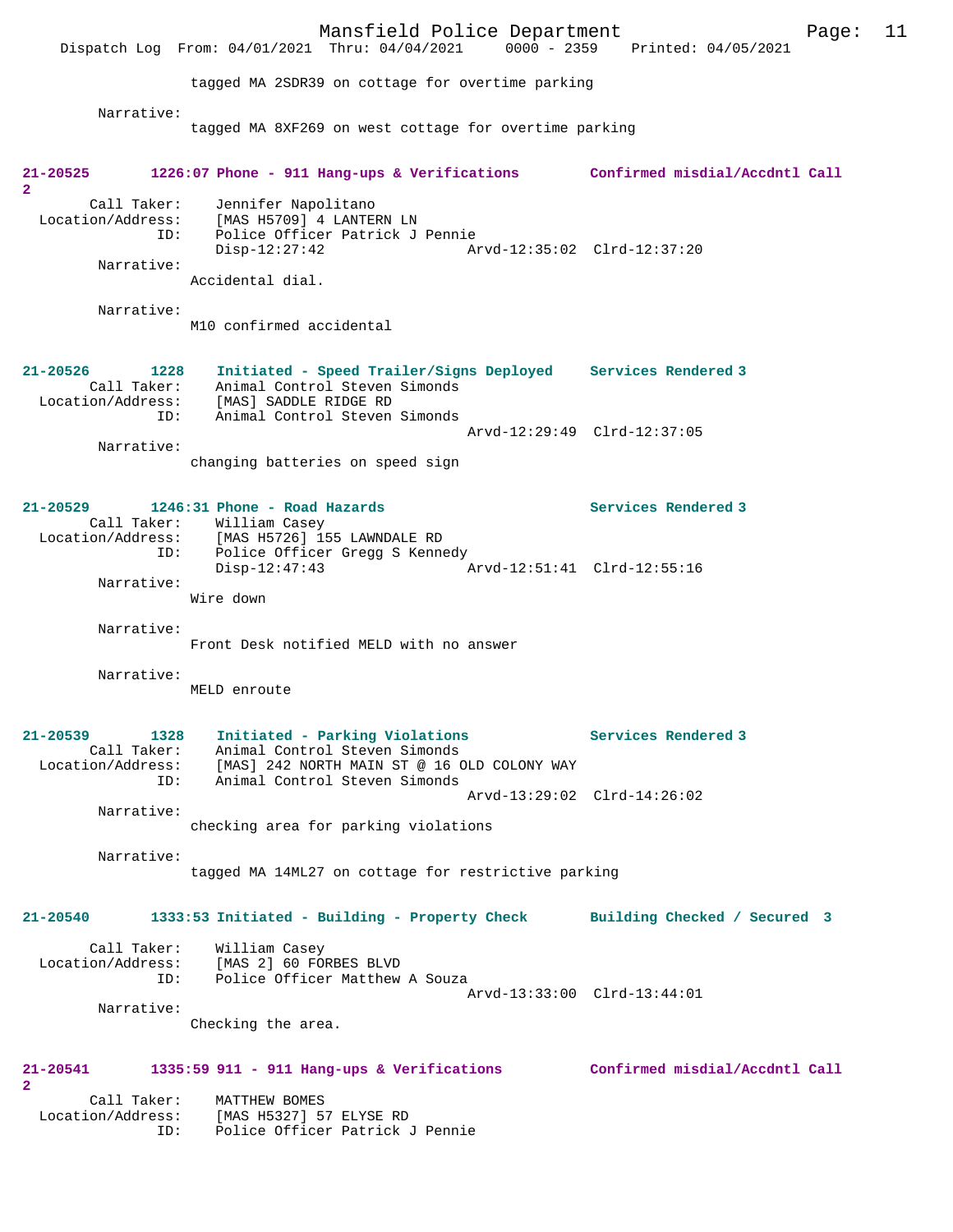Mansfield Police Department Page: 12 Dispatch Log From: 04/01/2021 Thru: 04/04/2021 Disp-13:37:30 Arvd-13:46:57 Clrd-13:50:56 Narrative: Checking on a 911 hang up: spoke with party working in the yard **21-20547 1411:31 Phone - 911 Hang-ups & Verifications Confirmed misdial/Accdntl Call 2**  Call Taker: Jennifer Napolitano Location/Address: [MAS 411] 60 FORBES BLVD ID: Police Officer Matthew A Souza<br>Disp-14:14:04 Disp-14:14:04 Arvd-14:15:28 Clrd-14:17:22 Narrative: Accidental dial. Narrative: Blue shirt and grey sweatpants Narrative: Male party refusing to give his name **21-20548 1419:29 Initiated - Motor Vehicle Stop Citation / Warning Issued 3** Call Taker: William Casey Location/Address: [MAS] 272 CHAUNCY ST ID: Police Officer Matthew A Souza Arvd-14:19:00 Clrd-14:28:40 Vehicle: BLU 2011 HYUN SONATA Reg: PC RI UZ895 VIN: 5NPEB4AC8BH110624 Narrative: Out with vehicle Narrative: Citation issued to RO for red light violation **21-20549 1419:40 Phone - 911 Hang-ups & Verifications Confirmed misdial/Accdntl Call 2**  Call Taker: Jarred Kohler Location/Address: [MAS H426] 206 BRANCH ST Police Officer Gregg S Kennedy<br>Disp-14:25:21 Disp-14:25:21 Arvd-14:25:53 Clrd-14:25:57 Narrative: Checking on a 911 hang up. Confirmed accidental. Caller will meet officer outside. **21-20569 1609:28 Initiated - Building - Property Check Building Checked / Secured 3** Call Taker: William Casey Location/Address: [MAS 820C] 31 PLYMOUTH ST ID: Sergeant Thomas R Connor Arvd-16:09:00 Clrd-16:39:33 Narrative: Checking the area. **21-20575 1650:38 Initiated - Building - Property Check Services Rendered 3**  Call Taker: William Casey<br>Location/Address: [MAS] SOUTH W Location/Address: [MAS] SOUTH WALNUT ST ID: Police Officer David J Pepicelli Arvd-16:50:00 Clrd-17:00:32 Narrative: Checking the area. Narrative: In the area following up with previous calls about noise complaints. No issues at this time. Spoke to a resident at 65 Walnut and homeowner no issues either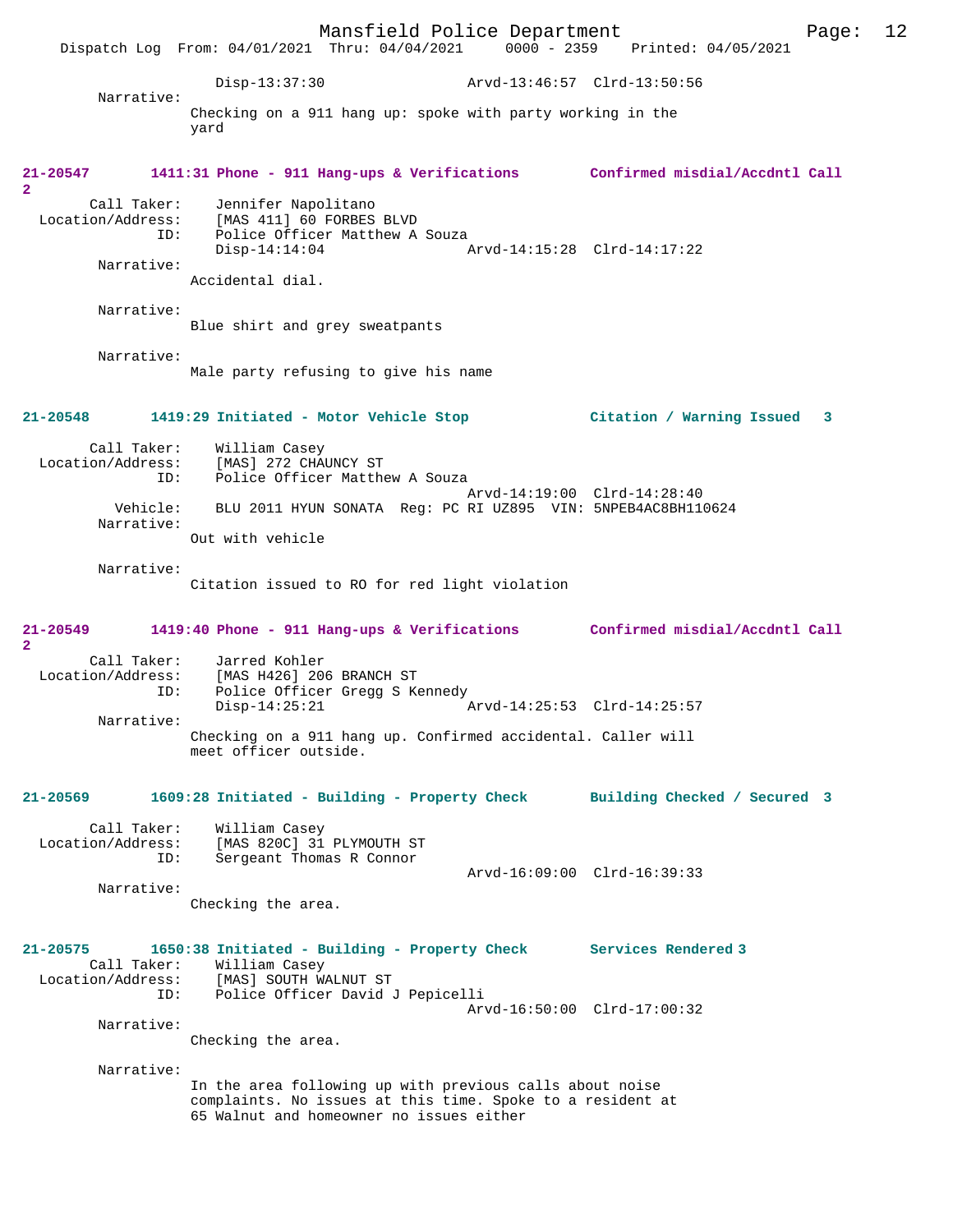Mansfield Police Department Fage: 13

| 21-20582<br>Narrative:                                            | 1708:59 Phone - Assist Fire Department<br>Call Taker: Robert Stewart<br>Location/Address: [MAS 418D] 27 FRANCIS AVE<br>ID: Police Officer Christopher D Sorge<br>$Disp-17:10:07$<br>Assisting the FD with a fire related incident. Nature:<br>Masterbox Activation                                                                                                                                                                              | Cancelled Enroute 2<br>Arvd-17:19:35 Clrd-17:19:37                                                                                       |
|-------------------------------------------------------------------|-------------------------------------------------------------------------------------------------------------------------------------------------------------------------------------------------------------------------------------------------------------------------------------------------------------------------------------------------------------------------------------------------------------------------------------------------|------------------------------------------------------------------------------------------------------------------------------------------|
| 21-20587<br>Call Taker:<br>ID:<br>ID:<br>ID:<br>ID:<br>Narrative: | 1745:01 Phone - Suspicious Actv / Persn / Veh Spoken To<br>Jennifer Napolitano<br>Location/Address: [MAS 834] 261 CHAUNCY ST<br>Sergeant Jeffrey G Bombard<br>$Disp-17:46:14$<br>Police Officer Michael N Fenore<br>$Disp-17:47:05$<br>Police Officer Christopher D Sorge<br>$Disp-17:47:31$<br>Police Officer David J Pepicelli<br>$Disp-17:50:15$<br>Suspicious male in the store making religious statements and<br>wearing a tactical vest. | $\mathbf{2}$<br>Arvd-17:47:57 Clrd-17:52:30<br>Arvd-17:52:14 Clrd-17:59:02<br>Arvd-17:52:12 Clrd-17:54:39<br>Arvd-17:50:17 Clrd-17:52:28 |
| Narrative:<br>Narrative:                                          | Male party wearing all red                                                                                                                                                                                                                                                                                                                                                                                                                      |                                                                                                                                          |
| Refer To Field Int:                                               | M8 reports male party took and uber from residence in<br>easton. waiting for uber outback to return.<br>See FI for further<br>$21MAS-33-FI$                                                                                                                                                                                                                                                                                                     |                                                                                                                                          |
| 21-20589<br>Call Taker:<br>Narrative:                             | 1758:16 Phone - Missing Person<br>MATTHEW BOMES<br>Location/Address: [MAS H2293] 86 PRATT ST Apt. #1                                                                                                                                                                                                                                                                                                                                            | Spoken To<br>1                                                                                                                           |
|                                                                   | 10y male party walked out of the house carring his lap top<br>last scene in the back yard.<br>party txting an officer.                                                                                                                                                                                                                                                                                                                          |                                                                                                                                          |
|                                                                   | Refer To Incident: 21MAS-331-OF                                                                                                                                                                                                                                                                                                                                                                                                                 |                                                                                                                                          |
| 21-20604<br>ID:                                                   | 1927:53 Initiated - Follow up Investigation<br>Call Taker: Nicole Boyer<br>Location/Address: [MAS H2293] 86 PRATT ST Apt. #1<br>Police Officer Michael N Fenore                                                                                                                                                                                                                                                                                 | Spoken To<br>3                                                                                                                           |
| Narrative:                                                        | Conducting a follow up in the area to a previously reported<br>incident.                                                                                                                                                                                                                                                                                                                                                                        | Arvd-19:27:00 Clrd-19:45:57                                                                                                              |
| Narrative:                                                        | M17 advised mother of what was going on                                                                                                                                                                                                                                                                                                                                                                                                         |                                                                                                                                          |
| Refer To Incident:                                                | $21MAS-331-OF$                                                                                                                                                                                                                                                                                                                                                                                                                                  |                                                                                                                                          |
| 21-20606<br>2                                                     | 1929:31 Phone - 911 Hang-ups & Verifications Confirmed misdial/Accdntl Call                                                                                                                                                                                                                                                                                                                                                                     |                                                                                                                                          |
| Call Taker:<br>Location/Address:<br>ID:                           | Nicole Boyer<br>[MAS H6320] 105 TREMONT ST<br>Police Officer Danielle C Titus<br>$Disp-19:31:53$                                                                                                                                                                                                                                                                                                                                                | Arvd-19:43:42 Clrd-19:48:28                                                                                                              |
| Narrative:                                                        | Checking on a 911 accidental.                                                                                                                                                                                                                                                                                                                                                                                                                   |                                                                                                                                          |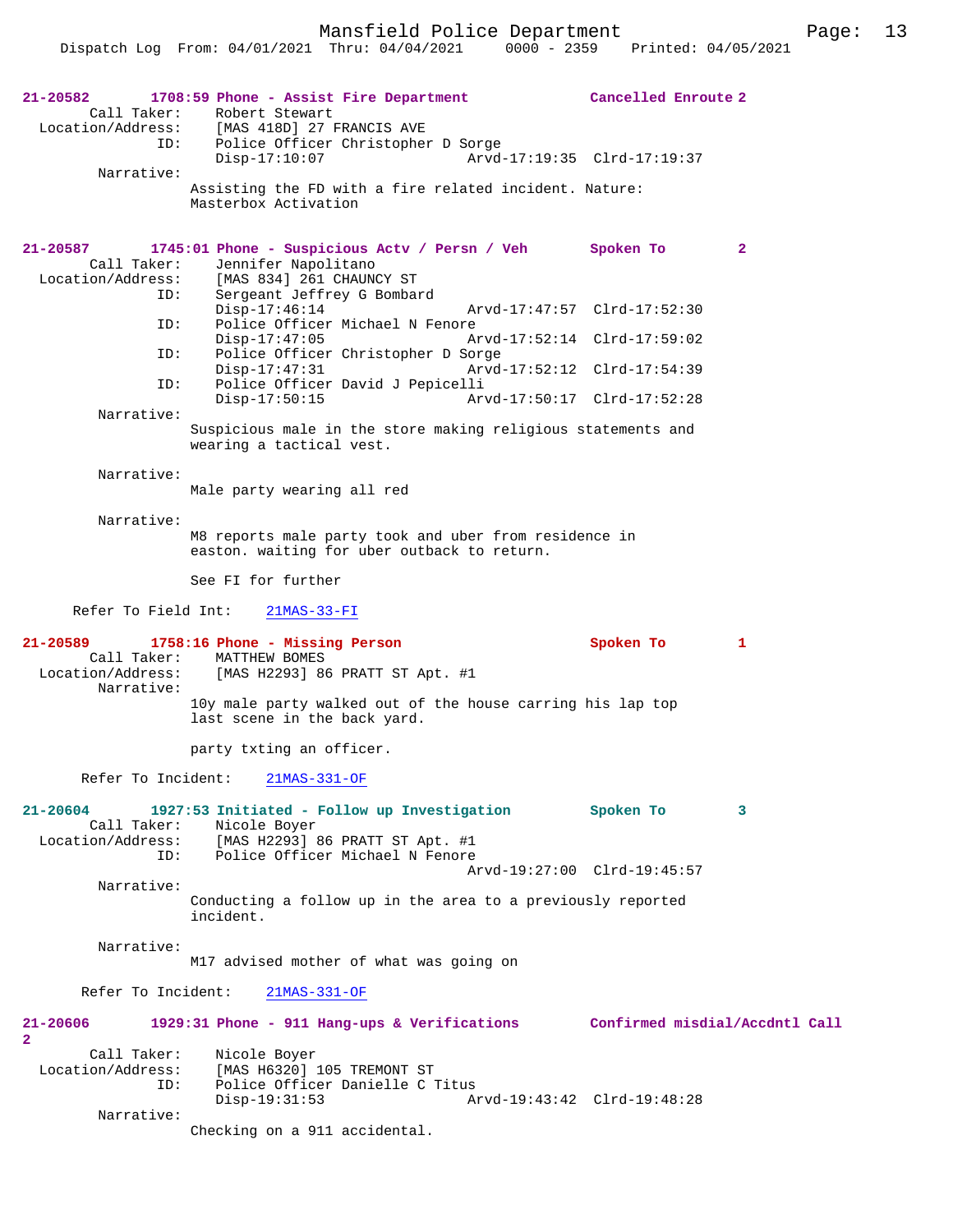**21-20607 1941:32 Walk-In - Assist Citizen - P S A Investigated - Report Taken 3**

 Call Taker: Support Staff Heather A Sullivan Location/Address: [MAS 942B] 10 CONNORS AVE Apt. #C Police Officer Danielle C Titus<br>Disp-20:01:32 A Disp-20:01:32 Arvd-20:01:36 Clrd-22:40:12 Narrative: walk in reporting he is being blackmailed by an unknown number via text message. Narrative: Refer To Incident: 21MAS-330-OF **21-20621 2038:10 Initiated - Building - Property Check Building Checked / Secured 3** Call Taker: Nicole Boyer Location/Address: [MAS 820C] 31 PLYMOUTH ST Police Officer Patrick J Pennie Arvd-20:38:00 Clrd-20:46:34 Narrative: Checking the area. **21-20652 2232:40 Initiated - Building - Property Check Building Checked / Secured 3** Call Taker: Nicole Boyer Location/Address: [MAS 1015] 30 CHAUNCY ST Police Officer Christopher D Sorge Arvd-22:32:00 Clrd-22:42:45 Narrative: Checking the area. **21-20654 2236:59 Phone - Erratic Oper MV / Road Rage Unfounded/Unverifed 3** Call Taker: Nicole Boyer Location/Address: [MAS] STEARNS AVE<br>ID: Police Officer Dam Police Officer Danielle C Titus<br>Disp-22:40:17 A Disp-22:40:17 Arvd-22:43:16 Clrd-22:48:15 ID: Police Officer Christopher D Sorge Disp-22:43:14 Clrd-22:43:45<br>Vehicle: Req: PC MA P82949 Reg: PC MA P82949 Narrative: Driving on wrong side of road. Old pick up truck with lights on top Narrative: Heading toward North Easton Narrative: Right turn signal onto 485 Stearns Ave Narrative: Vehicle pulled in to the back of 485 Stearns Ave. Narrative: Multiple vehicles in driveway. Unable to find specific car.

Call Taker: TARA LAKO<br>Location/Address: [MAS 820C ess: [MAS 820C] 31 PLYMOUTH ST<br>ID: Police Officer Patrick J Police Officer Patrick J Pennie Arvd-23:08:00 Clrd-23:19:09

**21-20661 2308:24 Initiated - Building - Property Check Building Checked / Secured 3**

Narrative: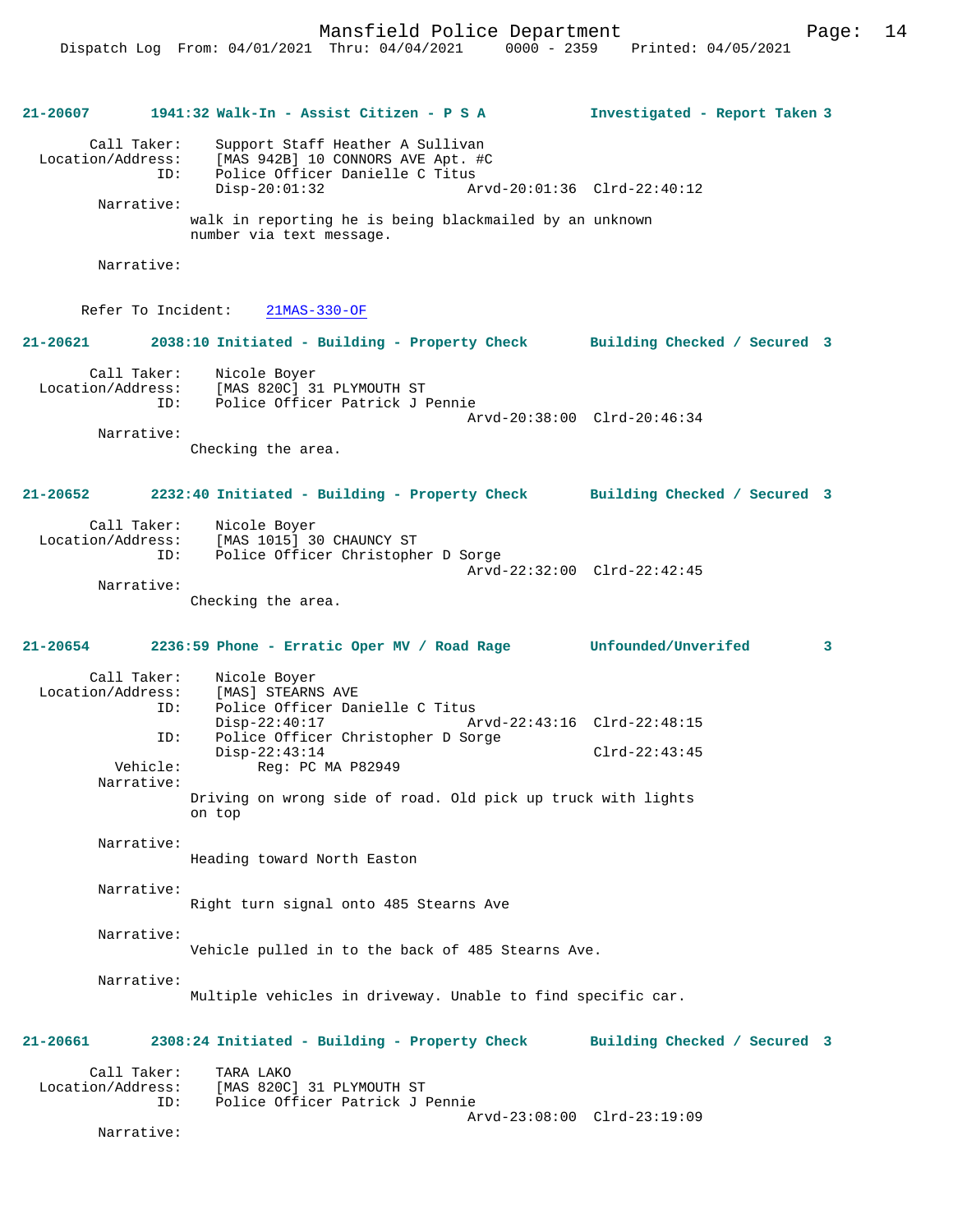Checking the area.

# **For Date: 04/03/2021 - Saturday**

| 21-20674          |                                    | $0042:04$ 911 - Disturbance / Gathering                                                                                                                                                                     | Building Checked / Secured 1                       |  |
|-------------------|------------------------------------|-------------------------------------------------------------------------------------------------------------------------------------------------------------------------------------------------------------|----------------------------------------------------|--|
| Location/Address: | Call Taker:<br>ID:<br>ID:          | Michael Mezhberg<br>[MAS] 15 FRANCIS AVE Apt. #19<br>Patrolman Gregory S Martell<br>$Disp-00:43:58$<br>Police Officer Christopher D Sorge                                                                   | Arvd-00:47:37 Clrd-01:02:00                        |  |
|                   | ID:                                | Patrolman David Schepis                                                                                                                                                                                     | Arvd-00:47:46 Clrd-01:02:00                        |  |
|                   | ID:                                |                                                                                                                                                                                                             | Arvd-00:47:51 Clrd-01:02:00                        |  |
|                   |                                    | Sergeant John R Armstrong                                                                                                                                                                                   | Arvd-00:48:10 Clrd-01:02:00                        |  |
|                   | Narrative:                         | Caller reports apartment directly above 15, loud banging and<br>possible fight going on. Yelling is heard.                                                                                                  |                                                    |  |
|                   | Narrative:                         |                                                                                                                                                                                                             |                                                    |  |
|                   |                                    | Party in apartment 19 states she fell asleep on the couch<br>watching tv.                                                                                                                                   |                                                    |  |
|                   | Narrative:                         | M10 reports that they spoke to the RP and to the female in<br>apartment 19. They believed it could be coming from the<br>other end of the apartment building. That was checked and<br>everything was quiet. |                                                    |  |
| $21 - 20677$      |                                    | 0115:40 Initiated - Building - Property Check                                                                                                                                                               | Building Checked / Secured 3                       |  |
|                   | Call Taker:<br>Vicinity of:<br>ID: | JEFFREY KEEFE<br>[MAS 992] 660 EAST ST<br>Patrolman Gregory S Martell                                                                                                                                       | Arvd-01:15:00 Clrd-01:20:56                        |  |
|                   | Narrative:                         | Checking the area.                                                                                                                                                                                          |                                                    |  |
| 21-20679          | Call Taker:<br>Vicinity of:<br>ID: | 0117:14 Initiated - Building - Property Check<br>JEFFREY KEEFE<br>[MAS] NORTH MAIN ST<br>Police Officer Christopher D Sorge                                                                                 | Services Rendered 3<br>Arvd-01:17:00 Clrd-01:40:14 |  |
|                   | ID:                                | Patrolman Gregory S Martell                                                                                                                                                                                 |                                                    |  |
|                   | Vehicle:<br>Narrative:             | $Disp-01:21:05$<br>BLK 2015 HOND ACCORD Req: PC MA 2BLA68 VIN: 1HGCR2F39FA078149                                                                                                                            | Arvd-01:21:08 Clrd-01:27:50                        |  |
|                   |                                    | Checking the area.                                                                                                                                                                                          |                                                    |  |
|                   | Narrative:                         | Off with ma 2BLA68 North Main at Pratt.                                                                                                                                                                     |                                                    |  |
|                   | Narrative:                         | Stopped for speeding and negligent operation. See AR for<br>further.                                                                                                                                        |                                                    |  |
|                   |                                    | Refer To Summons: 21MAS-119-AR                                                                                                                                                                              |                                                    |  |
|                   | Summons:<br>Address:<br>Aqe:       | WISNIESKI, BENJAMIN LEE<br>66 POTASH RD MANSFIELD, MA<br>23                                                                                                                                                 |                                                    |  |
|                   | Charges:                           | NEGLIGENT OPERATION OF MOTOR VEHICLE<br>SPEEDING RATE OF SPEED GREATER THAN WAS REASONABLE AND PROPER c90 §17<br>MARKED LANES VIOLATION                                                                     |                                                    |  |
| 21-20680          |                                    | 0117:53 Initiated - Building - Property Check                                                                                                                                                               | Building Checked / Secured 3                       |  |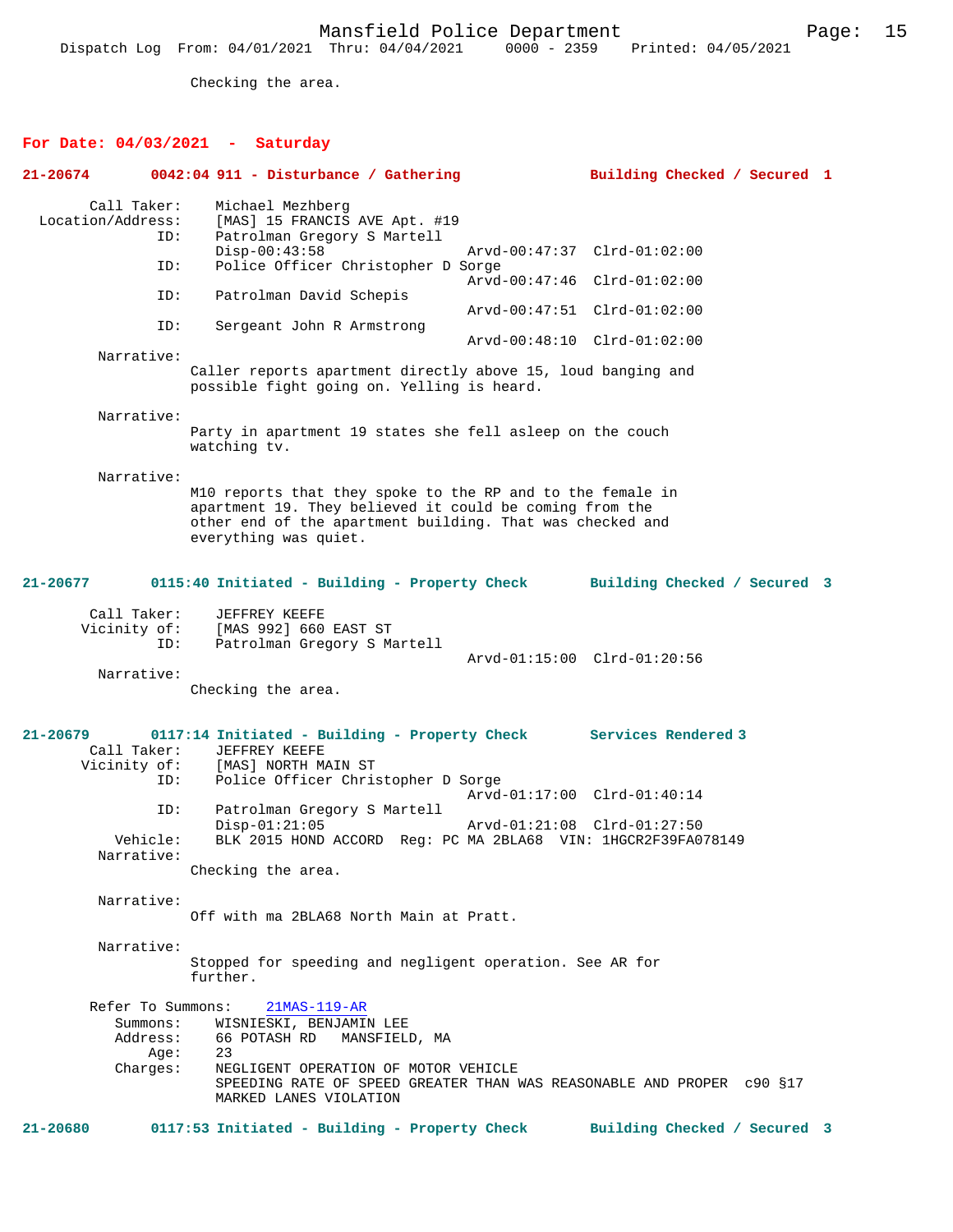Mansfield Police Department Fage: 16

|                   |                    | Dispatch Log From: 04/01/2021 Thru: 04/04/2021 0000 - 2359 Printed: 04/05/2021                                | - - -                       |                             |  |
|-------------------|--------------------|---------------------------------------------------------------------------------------------------------------|-----------------------------|-----------------------------|--|
|                   |                    | Call Taker: JEFFREY KEEFE<br>Vicinity of: [MAS 4] 31 HAMPSHIRE ST<br>ID: Patrolman David Schepis              |                             | Arvd-01:17:00 Clrd-01:28:20 |  |
|                   | Narrative:         |                                                                                                               |                             |                             |  |
|                   |                    | Checking the area.                                                                                            |                             |                             |  |
|                   |                    | 21-20682 0127:55 Initiated - Building - Property Check Building Checked / Secured 3                           |                             |                             |  |
|                   |                    | Call Taker: Nicole Boyer<br>Location/Address: [MAS 4] 31 HAMPSHIRE ST<br>ID: Patrolman Gregory S Martell      |                             | Arvd-01:27:00 Clrd-01:56:45 |  |
|                   | Narrative:         | Checking the area.                                                                                            |                             |                             |  |
|                   |                    | 21-20686 0137:18 Initiated - Building - Property Check Building Checked / Secured 3                           |                             |                             |  |
|                   |                    | ID: Patrolman David Schepis                                                                                   |                             |                             |  |
|                   | Narrative:         | Checking the area.                                                                                            |                             | Arvd-01:37:00 Clrd-01:57:04 |  |
|                   |                    | 21-20689 0140:28 Initiated - Motor Vehicle Stop Citation / Warning Issued 3                                   |                             |                             |  |
|                   |                    | Call Taker: Nicole Boyer<br>Location/Address: [MAS 992] 660 EAST ST<br>ID: Police Officer Christopher D Sorge | Arvd-01:40:00 Clrd-01:45:32 |                             |  |
|                   | Narrative:         | Vehicle: GRY 2016 HOND UT HR-V Reg: PC MA 7ZRE30 VIN: 3CZRU6H74GM735209<br>Out for a myst                     |                             |                             |  |
|                   | Narrative:         |                                                                                                               |                             |                             |  |
|                   |                    | Citation given for speeding                                                                                   |                             |                             |  |
| 21-20700          |                    | 0207:29 Initiated - Building - Property Check Building Checked / Secured 3                                    |                             |                             |  |
| Location/Address: | Call Taker:<br>ID: | Nicole Boyer<br>[MAS 820C] 31 PLYMOUTH ST<br>Sergeant Thomas R Connor                                         |                             |                             |  |
|                   | Narrative:         | Checking the area.                                                                                            |                             | Arvd-02:07:00 Clrd-02:11:49 |  |
| 21-20703          |                    | 0224:06 Initiated - Building - Property Check Building Checked / Secured 3                                    |                             |                             |  |
|                   | ID:                | Call Taker: Nicole Boyer<br>Location/Address: [MAS 139] 265 FRUIT ST<br>Patrolman Gregory S Martell           |                             |                             |  |
|                   | Narrative:         |                                                                                                               |                             | Arvd-02:24:00 Clrd-02:24:51 |  |
|                   |                    | Checking the area.                                                                                            |                             |                             |  |
|                   |                    | 21-20704 0224:59 Initiated - Building - Property Check Building Checked / Secured 3                           |                             |                             |  |
| Location/Address: | Call Taker:<br>ID: | Nicole Boyer<br>[MAS 895] 175 FRUIT ST<br>Patrolman Gregory S Martell                                         |                             |                             |  |
|                   | Narrative:         |                                                                                                               |                             | Arvd-02:24:00 Clrd-02:32:53 |  |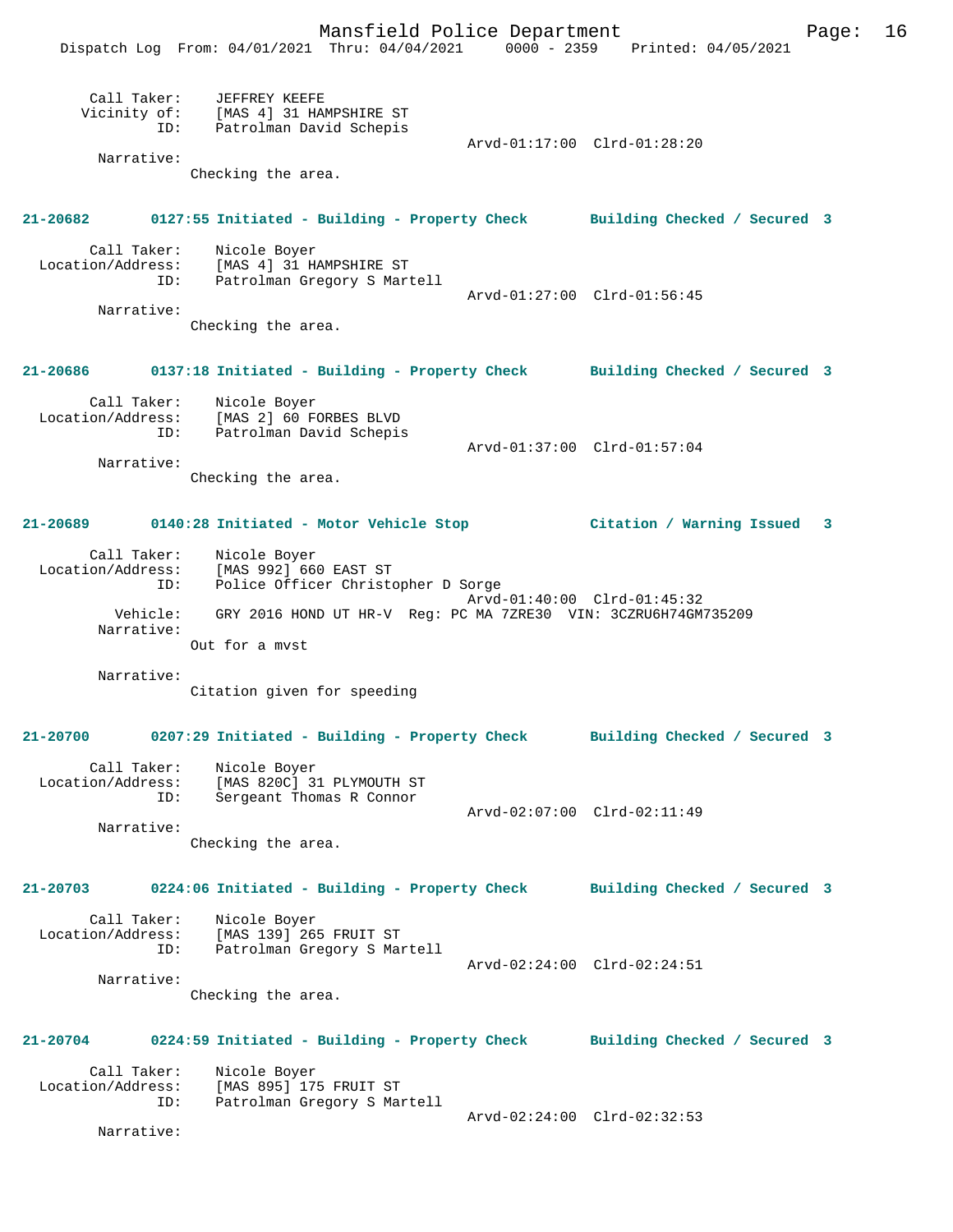Mansfield Police Department Fage: 17 Dispatch Log From: 04/01/2021 Thru: 04/04/2021 0000 - 2359 Printed: 04/05/2021 Checking the area. **21-20712 0245:12 Initiated - Building - Property Check Building Checked / Secured 3** Call Taker: Nicole Boyer Location/Address: [MAS 1015] 30 CHAUNCY ST Police Officer Christopher D Sorge Arvd-02:45:00 Clrd-02:48:54 Narrative: Checking the area. **21-20714 0252:57 Initiated - Building - Property Check Building Checked / Secured 3** Call Taker: Nicole Boyer Location/Address: [MAS 834] 261 CHAUNCY ST ID: Police Officer Nicole P Newport Arvd-02:52:00 Clrd-03:11:30 Narrative: Checking the area. **21-20719 0316:09 Initiated - Follow up Investigation Building Checked / Secured 3** Call Taker: Nicole Boyer<br>Location/Address: [MAS 979] 50 ess: [MAS 979] 50 SUFFOLK RD<br>ID: Police Officer Nicole P Police Officer Nicole P Newport Arvd-03:16:00 Clrd-03:40:21 Narrative: Conducting a follow up in the area to a previously reported incident. **21-20723 0436:31 911 - 911 Hang-ups & Verifications Building Checked / Secured 2** Call Taker: Michael Mezhberg<br>Location/Address: [MAS 2] 60 FORBE [MAS 2] 60 FORBES BLVD ID: Police Officer Christopher D Sorge Disp-04:38:13 <br>D: Patrolman David Schepis <br>D: Patrolman David Schepis Patrolman David Schepis Disp-04:38:19 Arvd-04:40:46 Clrd-04:57:00 Narrative: Checking on a 911 hang up. Busy tone on call back. Narrative: Front desk employee states no apparent issues at this time. Narrative: Front desk states it could be coming from room 303 Narrative: RM 303 checked out and everythihng seems to be OK. **21-20752 1031:12 Initiated - Building - Property Check Building Checked / Secured 3** Call Taker: NICHOLAS GOYETTE Location/Address: [MAS 820C] 31 PLYMOUTH ST ID: Sergeant John R Armstrong Arvd-10:31:00 Clrd-10:39:24 Narrative: Checking the area. **21-20763 1103:25 Initiated - Building - Property Check Building Checked / Secured 3** Call Taker: NICHOLAS GOYETTE<br>Location/Address: [MAS 411] 60 FOR: [MAS 411] 60 FORBES BLVD ID: Police Officer Joshua S Ellender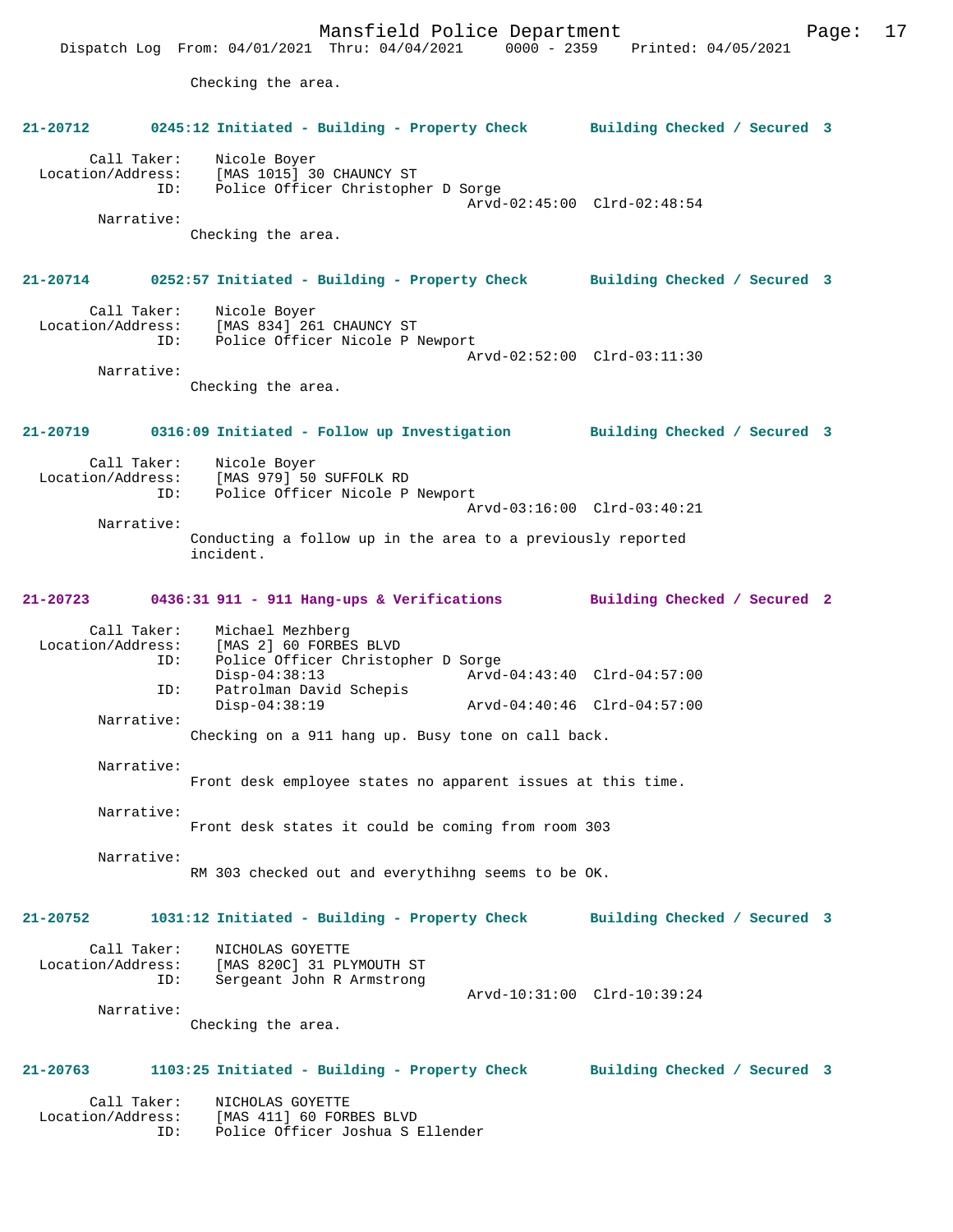Dispatch Log From: 04/01/2021 Thru: 04/04/2021 0000 - 2359 Printed: 04/05/2021

|                                         |                                                                                                                      | Arvd-11:03:00 Clrd-11:20:03    |              |
|-----------------------------------------|----------------------------------------------------------------------------------------------------------------------|--------------------------------|--------------|
| Narrative:                              |                                                                                                                      |                                |              |
|                                         | Checking the area.                                                                                                   |                                |              |
| 21-20764                                |                                                                                                                      |                                | 3            |
| Call Taker:<br>Vicinity of:             | Dispatcher Alyson Vico<br>[MAS] 86 EASTMAN ST @ 6 KALS WAY<br>Police Officer Beau J Palanza                          |                                |              |
| ID:                                     |                                                                                                                      | Arvd-11:04:00 Clrd-11:06:02    |              |
| Vehicle:<br>Narrative:                  | Police Officer Matthew A Souza<br>GRY 2011 HYUN ACCENT Reg: PC MA 1GTF28 VIN: KMHCN4ACXBU544401                      |                                |              |
|                                         | M9 is off with a MVST.                                                                                               |                                |              |
| Narrative:                              | Clear, RO had sticker, no violation.                                                                                 |                                |              |
| 21-20776                                | 1219:58 Phone - Assist Other Agency                                                                                  | Services Rendered 3            |              |
| Call Taker:<br>Location/Address:<br>ID: | Emily Archer<br>[MAS] 10 MARSHALL AVE<br>Police Officer Michael N Fenore                                             |                                |              |
| Narrative:                              | Disp-12:32:14                                                                                                        | Arvd-12:40:04 Clrd-12:42:07    |              |
|                                         | Bellingham PD requesting female to contact regarding an<br>incident in their town.                                   |                                |              |
| 21-20779<br>Call Taker:                 | 1241:16 Phone - Motor Veh Acc - No Injury<br>Emily Archer                                                            | Incident Report 1              |              |
| Location/Address:<br>ID:                | [MAS] 400 RTE 140 NB @ 287 CHAUNCY ST<br>Police Officer David W Kinahan<br>$Disp-12:43:08$                           |                                |              |
| ID:                                     | Sergeant Brian P Thibault<br>$Disp-12:44:32$                                                                         | Arvd-12:44:57 Clrd-12:46:11    |              |
| ID:<br>Vehicle:                         | Police Officer Joshua S Ellender<br>$Disp-12:44:35$<br>GRY 2011 CHEV SILVER Req: PC MA 6566KF VIN: 1GCRKSE29BZ175661 | Arvd-12:44:59 Clrd-12:57:30    |              |
| Vehicle:<br>Narrative:                  | BLK 2019 CHEV TRAX Req: PC MA 5KSJ30 VIN: KL7CJPSB8KB789424<br>Caller reporting two car MVA at 140/106, no injuries. |                                |              |
| Narrative:                              |                                                                                                                      |                                |              |
|                                         | M3 reports units clear.                                                                                              |                                |              |
|                                         | See AC report for further.                                                                                           |                                |              |
| Refer To Accident:                      | $21MAS-93-AC$                                                                                                        |                                |              |
| 21-20780                                | 1251:02 911 - Assist Fire Department                                                                                 | Referred to Other Agency       | $\mathbf{2}$ |
| Call Taker:<br>Location/Address:<br>ID: | Dispatcher Jacques Ryan<br>[MAS H6737] 1310 EAST ST<br>Sergeant Brian P Thibault                                     |                                |              |
| Narrative:                              | $Disp-12:52:04$                                                                                                      | Arvd-12:58:08 Clrd-13:00:48    |              |
|                                         | Assisting the FD with a fire related incident. Nature: Fire<br>alarm                                                 |                                |              |
| Narrative:                              |                                                                                                                      |                                |              |
|                                         | M1 reports a smoke detector was located in the woods,<br>investigating further.                                      |                                |              |
| 21-20788<br>$\overline{\mathbf{2}}$     | 1356:34 Phone - 911 Hang-ups & Verifications                                                                         | Confirmed misdial/Accdntl Call |              |
| Call Taker:<br>Location/Address:        | Robert Stewart<br>[MAS H2056] 338 FRANKLIN ST                                                                        |                                |              |

**2**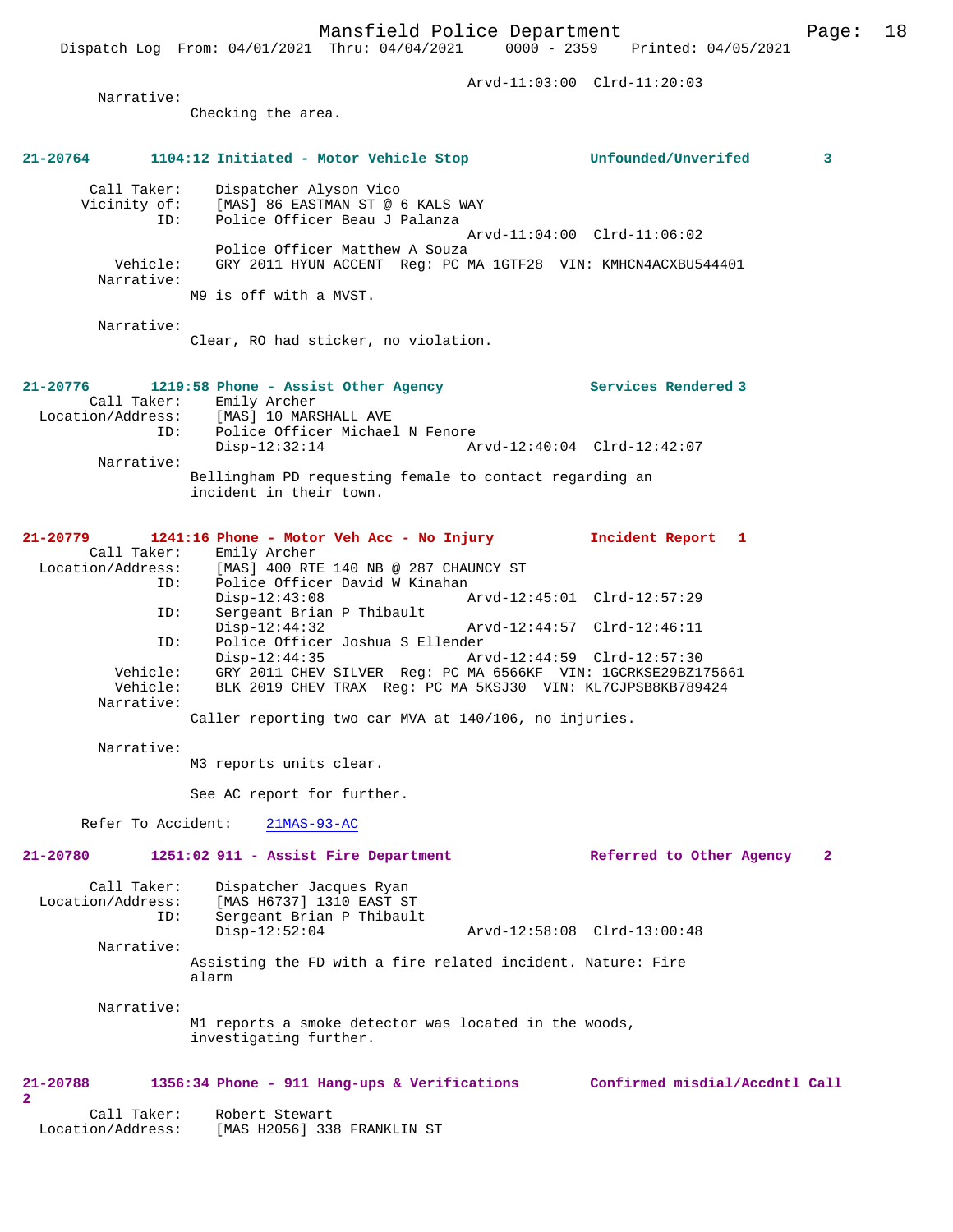|                                                     | Dispatch Log From: 04/01/2021 Thru: 04/04/2021 0000 - 2359 Printed: 04/05/2021                                                                                                                           | Mansfield Police Department                                                                                                                                                                   |                             |                     |                              | Page:        | 19 |
|-----------------------------------------------------|----------------------------------------------------------------------------------------------------------------------------------------------------------------------------------------------------------|-----------------------------------------------------------------------------------------------------------------------------------------------------------------------------------------------|-----------------------------|---------------------|------------------------------|--------------|----|
| ID:                                                 | Sergeant Brian P Thibault<br>$Disp-14:01:07$                                                                                                                                                             |                                                                                                                                                                                               | Arvd-14:01:20 Clrd-14:05:39 |                     |                              |              |    |
| Narrative:                                          | Checking on a 911 hang up, no answer on call back.                                                                                                                                                       |                                                                                                                                                                                               |                             |                     |                              |              |    |
| 21-20792<br>Call Taker:<br>Location/Address:<br>ID: | 1411:35 Initiated - Disabled Motor Vehicle<br>Dispatcher Jacques Ryan<br>[MAS 451B] 500 EAST ST<br>Sergeant Brian P Thibault                                                                             |                                                                                                                                                                                               |                             | Services Rendered 3 |                              |              |    |
| Vehicle:<br>Towed:<br>Vehicle:<br>Narrative:        |                                                                                                                                                                                                          | RED 2017 FORD EDGE Reg: PC MA 6VF271 VIN: 2FMPK4K91HBB54010<br>For: Disabled Vehicle By: Achins Garage To: Other Location<br>RED 2015 FORD UT ESCAPE Reg: PC MA 76NJ87 VIN: 1FMCU9J92FUC38982 | Arvd-14:11:00 Clrd-14:31:18 |                     |                              |              |    |
|                                                     | Reported DMV in the area.                                                                                                                                                                                |                                                                                                                                                                                               |                             |                     |                              |              |    |
| Narrative:                                          | Bystander is the Ford Escape off with the DMV as well                                                                                                                                                    |                                                                                                                                                                                               |                             |                     |                              |              |    |
| Narrative:                                          | AAA has been called for and achins is en route for the tow                                                                                                                                               |                                                                                                                                                                                               |                             |                     |                              |              |    |
| Narrative:                                          | Achins is on scene                                                                                                                                                                                       |                                                                                                                                                                                               |                             |                     |                              |              |    |
| Narrative:                                          | Vehicle has been towed                                                                                                                                                                                   |                                                                                                                                                                                               |                             |                     |                              |              |    |
| 21-20796                                            | 1418:47 Phone - Assist Fire Department                                                                                                                                                                   |                                                                                                                                                                                               |                             |                     | Referred to Other Agency     | $\mathbf{2}$ |    |
| Call Taker:<br>Location/Address:<br>ID:             | Dispatcher Jacques Ryan<br>[MAS H147] 19 MAYFLOWER DR<br>$Disp-14:20:55$                                                                                                                                 | Police Officer Beau J Palanza                                                                                                                                                                 | Arvd-14:28:56 Clrd-14:29:35 |                     |                              |              |    |
| Narrative:                                          | Assisting the FD with a fire related incident. Nature:<br>Caller reporting brown water                                                                                                                   | Police Officer Matthew A Souza                                                                                                                                                                |                             |                     |                              |              |    |
| 21-20797<br>Call Taker:<br>Location/Address:<br>ID: | 1423:24 Phone - Parking Violations<br>Emily Archer                                                                                                                                                       | [MAS 49] 255 NORTH MAIN ST @ 8 COTTAGE ST<br>Police Officer David W Kinahan                                                                                                                   |                             | Services Rendered 3 |                              |              |    |
| Narrative:                                          | $Disp-14:27:15$                                                                                                                                                                                          |                                                                                                                                                                                               | Arvd-14:31:49 Clrd-14:37:51 |                     |                              |              |    |
|                                                     | Caller reporting a silver Toyota pick up, a navy blue Honda,<br>and a white Saturn, are constatly parking on the street.<br>They are requesting an officer to ticket the area for<br>parking violations. |                                                                                                                                                                                               |                             |                     |                              |              |    |
| Narrative:                                          | The vehicles are in the 2-hour parking spots and M7 has<br>started the clock for that and will have an officer go back<br>and check to see if the vehicles are still there                               |                                                                                                                                                                                               |                             |                     |                              |              |    |
| 21-20799                                            | 1432:45 Initiated - Building - Property Check                                                                                                                                                            |                                                                                                                                                                                               |                             |                     | Building Checked / Secured 3 |              |    |
| Call Taker:<br>Location/Address:<br>ID:             | Dispatcher Jacques Ryan<br>[MAS 433] 11 BONNEY LN                                                                                                                                                        | Police Officer Beau J Palanza                                                                                                                                                                 |                             |                     |                              |              |    |
| Narrative:                                          | Checking the area.                                                                                                                                                                                       | Police Officer Matthew A Souza                                                                                                                                                                | Arvd-14:32:00 Clrd-14:36:28 |                     |                              |              |    |
|                                                     |                                                                                                                                                                                                          |                                                                                                                                                                                               |                             |                     |                              |              |    |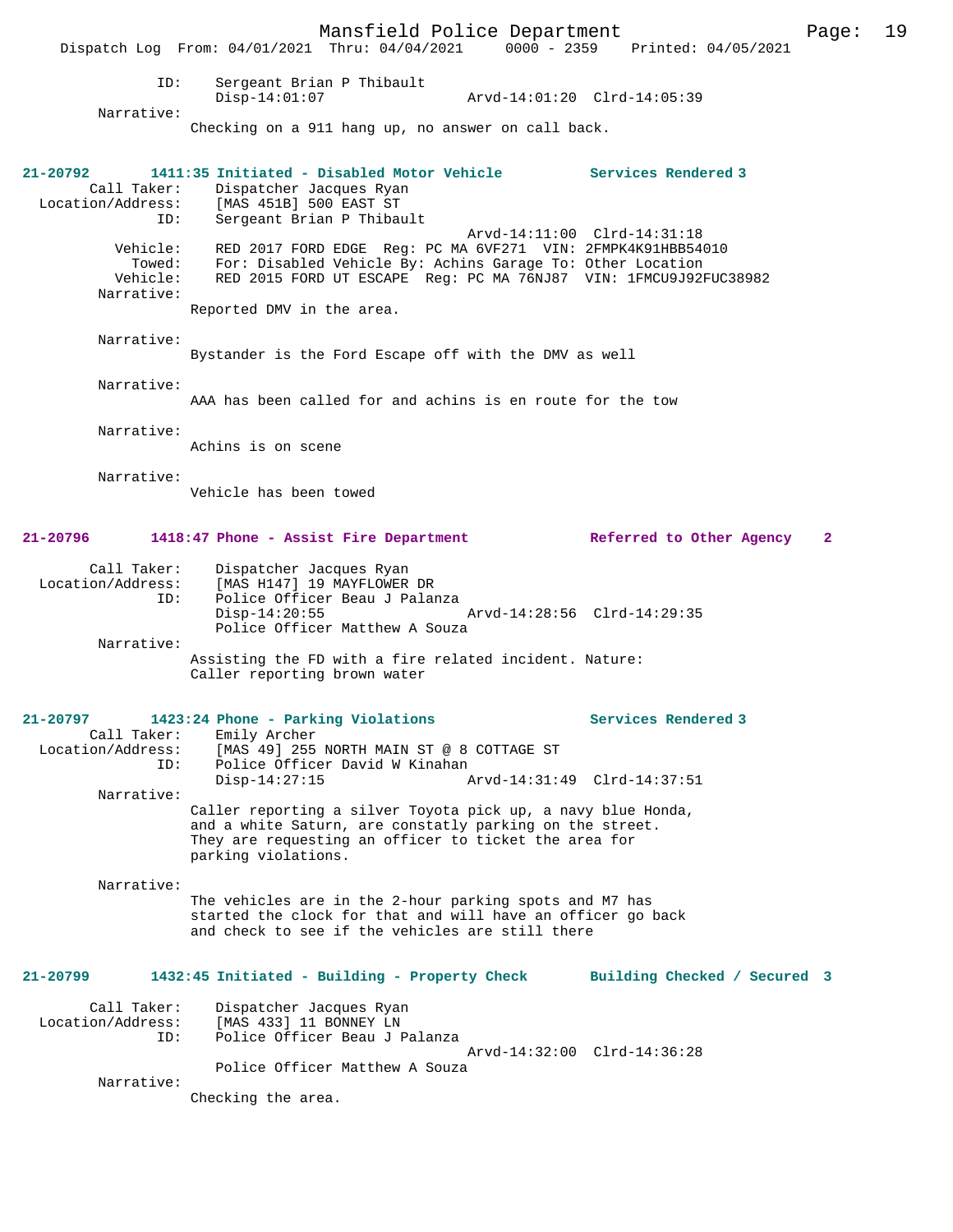| $21 - 20801$<br>Call Taker:<br>Location/Address: | 1436:39 Initiated - Investigation<br>NICHOLAS GOYETTE<br>[MAS] BONNEY LN                                                                                                                  | Summons                                                    | 3 |
|--------------------------------------------------|-------------------------------------------------------------------------------------------------------------------------------------------------------------------------------------------|------------------------------------------------------------|---|
| ID:                                              | Police Officer Beau J Palanza                                                                                                                                                             |                                                            |   |
| Vehicle:<br>Vehicle:<br>Narrative:               | Police Officer Matthew A Souza<br>BLU 2005 MAZD CO RX8 Req: PC MA 2HZW11 VIN: JM1FE17N250142523<br>GRY 2000 HOND CO CIVIC Reg: PC MA 2FAN11 VIN: 1HGEJ8243YL050937                        | Arvd-14:36:00 Clrd-15:29:32                                |   |
|                                                  | Out with a mv parked, REVO/INSC. Possibly case of attatched<br>plates as well.                                                                                                            |                                                            |   |
| Narrative:                                       | VIN comes back to a different mv than the plates display, 1<br>in house number listed for the RO. Unsuccessful attempts to<br>reach the party associated with it, possible non-working #. |                                                            |   |
|                                                  | Parked mv is a gray Honda Civic, plates come back to a Blue<br>Mazda RX8.                                                                                                                 |                                                            |   |
| Narrative:                                       |                                                                                                                                                                                           |                                                            |   |
|                                                  | May be operated by a resident in the building, M9 is getting<br>contact information from the party's mother                                                                               |                                                            |   |
| Narrative:                                       | Central St en route                                                                                                                                                                       |                                                            |   |
| Narrative:                                       |                                                                                                                                                                                           |                                                            |   |
|                                                  | Tow requested by M9                                                                                                                                                                       |                                                            |   |
| Narrative:                                       | See officer report.                                                                                                                                                                       |                                                            |   |
| Narrative:                                       |                                                                                                                                                                                           |                                                            |   |
|                                                  | Owner of the vehicle on scene and the vehicle is being towed<br>to a yard in easton. The owner is paying for the tow.                                                                     |                                                            |   |
| Narrative:                                       | Central st towing has the vehicle                                                                                                                                                         |                                                            |   |
|                                                  |                                                                                                                                                                                           |                                                            |   |
| Refer To Arrest:<br>Refer To Field Int:          | $21MAS-121-AR$<br>$21MAS-34-FI$                                                                                                                                                           |                                                            |   |
| 21-20806                                         | 1504:29 Initiated - Motor Vehicle Stop                                                                                                                                                    | Citation / Warning Issued                                  | 3 |
| Call Taker:<br>Location/Address:<br>ID:          | Dispatcher Jacques Ryan<br>[MAS 1018] 600 EAST ST<br>Sergeant Brian P Thibault                                                                                                            |                                                            |   |
| ID:                                              | Police Officer David W Kinahan<br>$Disp-15:07:05$                                                                                                                                         | Arvd-15:04:00 Clrd-15:26:59<br>Arvd-15:07:06 Clrd-15:10:41 |   |
| Vehicle:<br>Vehicle:<br>Narrative:               | GRY 2009 TOYT CAMRY Reg: PC MA 1FDV13 VIN: 4T1BE46K39U414305<br>PLE 2013 TOYT UT HIGHLA Req: PC MA 4XX365 VIN: 5TDBK3EHXDS217464                                                          |                                                            |   |
|                                                  | out with two vehicles                                                                                                                                                                     |                                                            |   |
| Narrative:                                       | Citations to both operators:                                                                                                                                                              |                                                            |   |
|                                                  | Operator of the Toyota Camry cited for unregistered vehicle<br>and failure to stop                                                                                                        |                                                            |   |
|                                                  | Operater of the Toyota Highlander cited for failure to yeild<br>for emergency vehicle                                                                                                     |                                                            |   |
| Narrative:                                       |                                                                                                                                                                                           |                                                            |   |
|                                                  | M1 voided the ticket for the Toyota Highlander and reissued<br>another one and will be giving it to the operator's parents<br>at their residence.                                         |                                                            |   |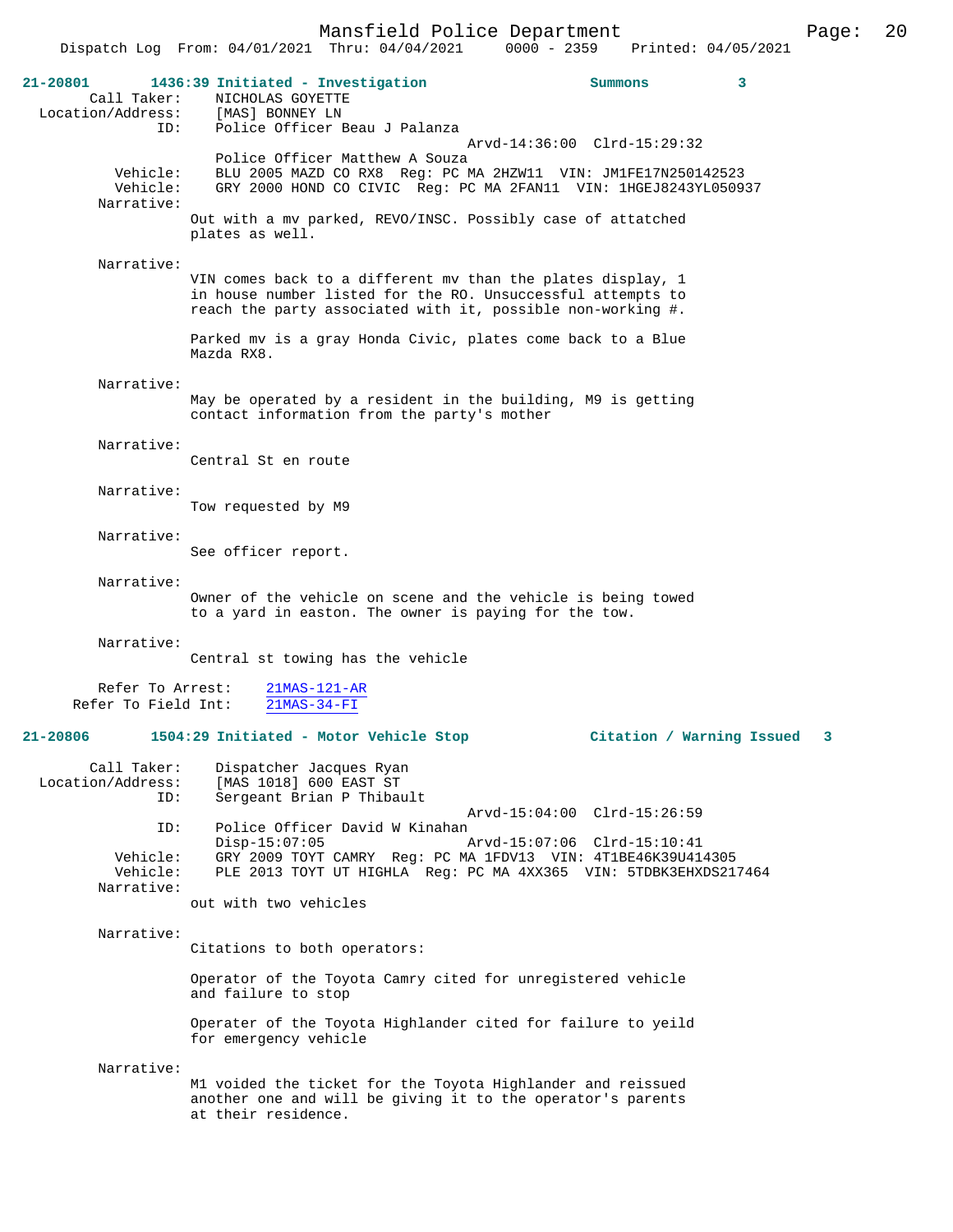|                                                  | Mansfield Police Department<br>Dispatch Log From: 04/01/2021 Thru: 04/04/2021                                                                             | 0000 - 2359 Printed: 04/05/2021 | Page:          | 21 |
|--------------------------------------------------|-----------------------------------------------------------------------------------------------------------------------------------------------------------|---------------------------------|----------------|----|
|                                                  |                                                                                                                                                           |                                 |                |    |
| Narrative:                                       | M1 spoke with the father (RO of the Highlander) and reissued<br>the ticket. The operator of the Highlander also showed when<br>M1 was at their residence. |                                 |                |    |
| Narrative:                                       |                                                                                                                                                           |                                 |                |    |
|                                                  | M1 is clear of the residence                                                                                                                              |                                 |                |    |
| 21-20807                                         | 1508:00 Phone - Assist Fire Department                                                                                                                    | Referred to Other Agency        | $\mathbf{2}$   |    |
| Call Taker:<br>Location/Address:<br>ID:          | NICHOLAS GOYETTE<br>[MAS H3138] 65 STEARNS AVE<br>Police Officer Joshua S Ellender<br>$Disp-15:09:51$                                                     | Arvd-15:12:40 Clrd-15:22:01     |                |    |
| ID:                                              | Police Officer David W Kinahan<br>$Disp-15:10:47$                                                                                                         | Arvd-15:12:19 Clrd-15:18:20     |                |    |
| Narrative:                                       | Assisting the FD with a fire related incident. Nature: smoke<br>alarm, no smoke/fire                                                                      |                                 |                |    |
| $21 - 20811$<br>Call Taker:<br>Location/Address: | 1558:20 Phone - Suspicious Actv / Persn / Veh Services Rendered 2<br>Emily Archer                                                                         |                                 |                |    |
| ID:                                              | [MAS 917A1] 260 CHAUNCY ST Apt. #1<br>Police Officer David J Pepicelli<br>$Disp-16:00:30$                                                                 | Arvd-16:07:37 Clrd-16:18:40     |                |    |
| ID:                                              | Police Officer Jay J Sparrow<br>$Disp-16:00:34$                                                                                                           | Arvd-16:11:39 Clrd-16:18:40     |                |    |
| Narrative:                                       | Caller reporting a male was walking around the building,<br>peering in windows, and now he is in the restroom.                                            |                                 |                |    |
| Narrative:                                       | Employee states at one point the male was laying on the<br>sidewalk.                                                                                      |                                 |                |    |
| Narrative:                                       | White male, late 20s, wearing a black hoodie.                                                                                                             |                                 |                |    |
| Narrative:                                       |                                                                                                                                                           |                                 |                |    |
|                                                  | Male party did answer the door for the employee, he states<br>he is okay.                                                                                 |                                 |                |    |
| Narrative:                                       | Male party is homeless and is now heading to the train                                                                                                    |                                 |                |    |
|                                                  | station.                                                                                                                                                  |                                 |                |    |
| $21 - 20827$<br>$\mathbf{2}$                     | 1702:37 Phone - 911 Hang-ups & Verifications                                                                                                              | Confirmed misdial/Accdntl Call  |                |    |
| Call Taker:<br>Location/Address:<br>ID:          | William Mouyos<br>[MAS H890] 566 EAST ST<br>Police Officer David J Pepicelli<br>$Disp-17:03:37$                                                           | Arvd-17:06:00 Clrd-17:08:11     |                |    |
| Narrative:                                       |                                                                                                                                                           |                                 |                |    |
|                                                  | Checking on a 911 hang up                                                                                                                                 |                                 |                |    |
| Narrative:                                       | spoke to party on callback states no emergency                                                                                                            |                                 |                |    |
| $21 - 20835$                                     | 1759:40 Phone - Suspicious Actv / Persn / Veh                                                                                                             | Unfounded/Unverifed             | $\overline{2}$ |    |
| Call Taker:<br>Location/Address:<br>ID:          | William Mouyos<br>[MAS H3211] 188 CENTRAL ST<br>Police Officer David J Pepicelli                                                                          |                                 |                |    |
| ID:                                              | $Disp-18:02:42$<br>Police Officer Jay J Sparrow                                                                                                           | Arvd-18:06:08 Clrd-18:10:56     |                |    |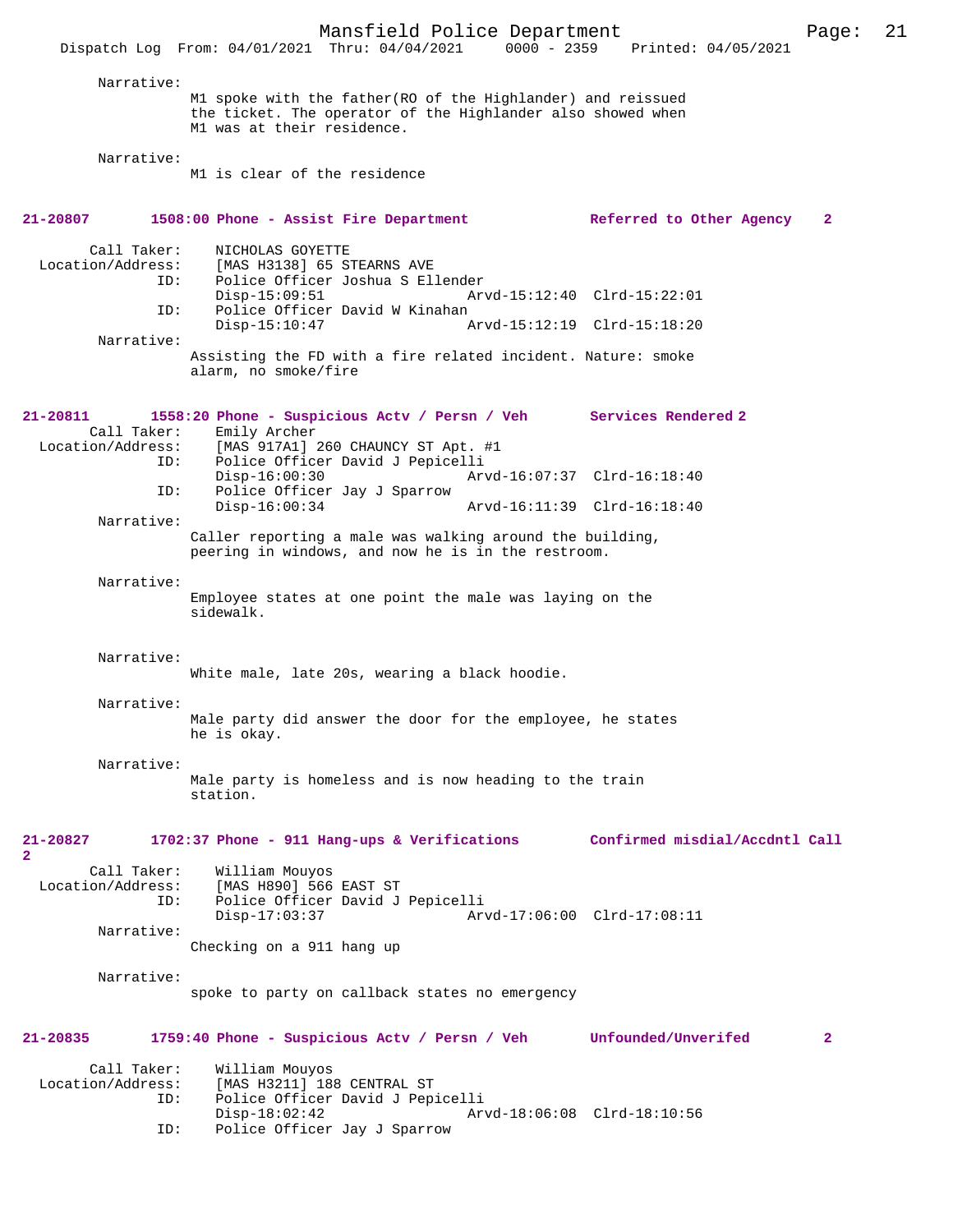Mansfield Police Department Page: 22 Dispatch Log From: 04/01/2021 Thru: 04/04/2021 Disp-18:02:56 Arvd-18:08:36 Clrd-18:10:56 Narrative: caller is reporting a male party acting strange, sitting on sidelwalk, head in between legs. no walking around aimlessly. blk male late 20s early 30s blk jacket gold du rag Narrative: last seen on central st towards center Narrative: Officers searched the area, unable to locate the individual **21-20839 1822:18 Phone - Well Being Check Spoken To 3**  Call Taker: Emily Archer Location/Address: [MAS 65] 30 CHAUNCY ST Police Officer David J Pepicelli<br>Disp-18:24:30 Arv Disp-18:24:30 Arvd-18:28:47 Clrd-18:37:37<br>ID: Police Officer Jav J Sparrow Police Officer Jay J Sparrow Disp-18:24:59 Arvd-18:30:12 Clrd-18:37:38 Narrative: Caller reporting a male is walking around, but was appearing to be dozing off. Narrative: Sitting by Quans Kitchen. Narrative: Caller reporting male is wearing green jacket with gray hoodie and black pants. Narrative: This is the same male party from the earlier call at Diangelos Narrative: M11 spoke to the party, no issues. **21-20861 2130:42 Initiated - Escort / Transport Services Rendered 3**  Call Taker: Dispatcher Jacques Ryan<br>Location/Address: [MAS 418B] 23 FRANCIS AV ess: [MAS 418B] 23 FRANCIS AVE<br>ID: Police Officer Jay J Spar: Police Officer Jay J Sparrow Arvd-21:30:00 Clrd-21:54:48 Narrative: Transporting 1 male to the Red Roof Inn **21-20867 2146:48 Phone - 911 Hang-ups & Verifications Confirmed misdial/Accdntl Call 2**  Call Taker: Josesph Shebertes<br>Location/Address: [MAS H6599] 131 Y ess: [MAS H6599] 131 YORK RD<br>ID: Police Officer Danielle ID: Police Officer Danielle C Titus Arvd-21:58:16 Clrd-22:01:54 Narrative: Checking on a 911 hang up. calling party will meet at the front door. **21-20886 2326:15 Initiated - Building - Property Check Building Checked / Secured 3** Call Taker: Nicole Boyer<br>Location/Address: [MAS 820C] 3 [MAS 820C] 31 PLYMOUTH ST ID: Detective Christopher P Walsh Arvd-23:26:00 Clrd-23:40:10 Narrative: Checking the area.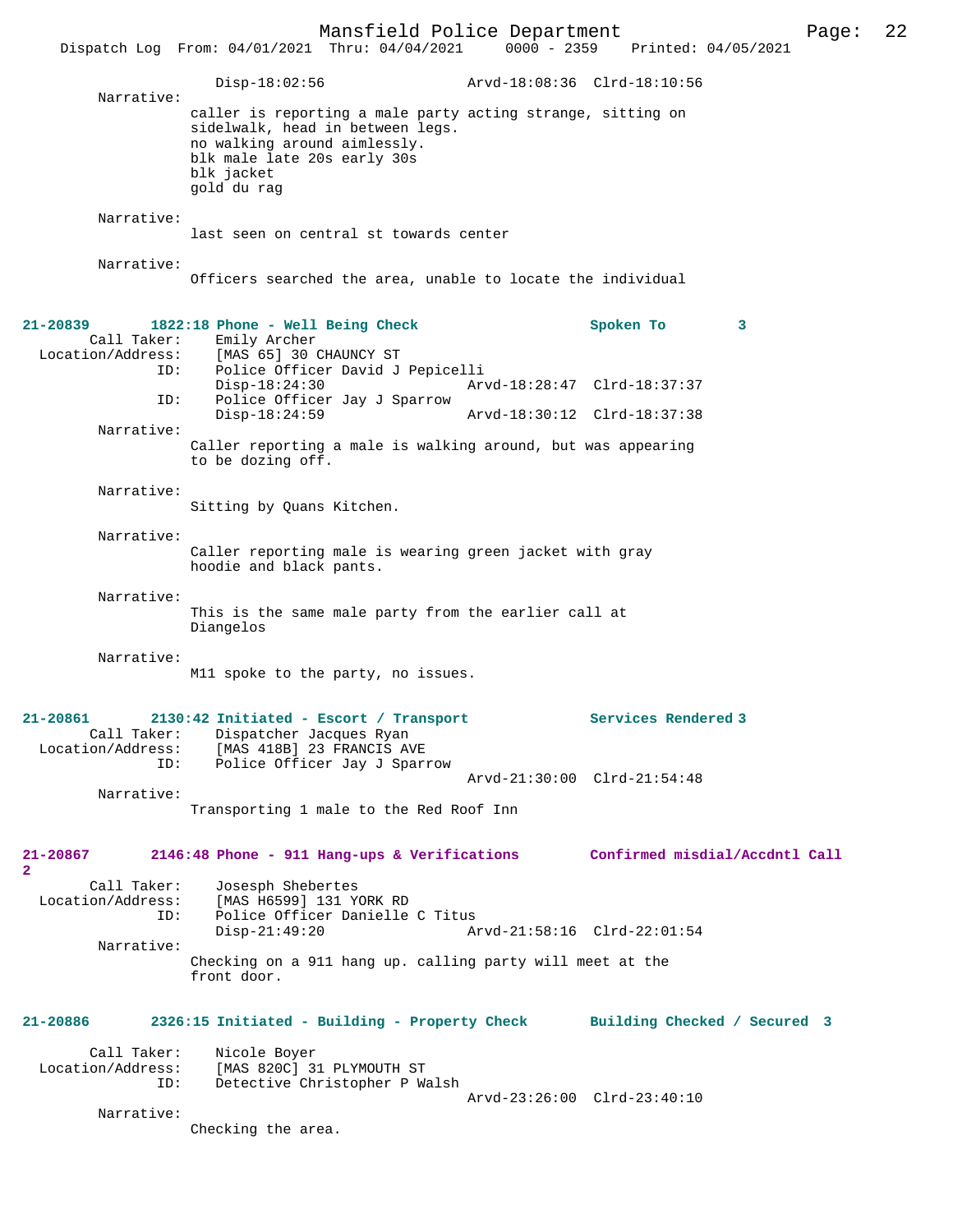|                                 | 2330:58 Phone - Animal Complaints                         |                             | Services Rendered 3          |  |
|---------------------------------|-----------------------------------------------------------|-----------------------------|------------------------------|--|
| Call Taker:                     | Josesph Shebertes                                         |                             |                              |  |
|                                 | Vicinity of: [MAS 451B] 500 EAST ST                       |                             |                              |  |
| ID:                             | Police Officer Joshua S Ellender                          |                             |                              |  |
|                                 | $Disp-23:34:41$                                           | Arvd-23:39:16 Clrd-23:47:18 |                              |  |
|                                 | Police Officer Derek M Stark                              |                             |                              |  |
| Narrative:                      |                                                           |                             |                              |  |
|                                 | caller reports deer hit on the side of the road, calling  |                             |                              |  |
|                                 | party will be on scene in a grey BMW with his hazards on. |                             |                              |  |
|                                 |                                                           |                             |                              |  |
| Narrative:                      |                                                           |                             |                              |  |
|                                 | One round of fire.                                        |                             |                              |  |
|                                 |                                                           |                             |                              |  |
| Narrative:                      |                                                           |                             |                              |  |
|                                 | Ofc Martell has a party coming to retrieve the deer.      |                             |                              |  |
|                                 |                                                           |                             |                              |  |
|                                 |                                                           |                             |                              |  |
|                                 |                                                           |                             |                              |  |
|                                 |                                                           |                             |                              |  |
| For Date: $04/04/2021$ - Sunday |                                                           |                             |                              |  |
| $21 - 20891$                    | 0057:28 Phone - Noise Complaint                           |                             | Building Checked / Secured 2 |  |
| Call Taker:                     |                                                           |                             |                              |  |
|                                 | Josesph Shebertes                                         |                             |                              |  |
| Vicinity of:<br>ID:             | [MAS 49] 249 NORTH MAIN ST                                |                             |                              |  |
|                                 | Patrolman Gregory S Martell<br>$Disp-01:01:35$            | Arvd-01:05:20 Clrd-01:08:16 |                              |  |
| ID:                             | Police Officer Christopher D Sorge                        |                             |                              |  |

Narrative:

caller reports people outside of the restruant are being loud and causing a disturbance

Narrative:

The area is quiet at this time. Everything checks out OK.

### **21-20894 0110:27 Initiated - Motor Vehicle Stop Citation / Warning Issued 3**

| Call Taker:  | Nicole Boyer                                                |
|--------------|-------------------------------------------------------------|
| Vicinity of: | [MAS] 13 CHAUNCY ST                                         |
| ID:          | Police Officer Christopher D Sorge                          |
|              | Arvd-01:10:00 Clrd-01:20:09                                 |
| ID:          | Police Officer Meghan Birnie                                |
|              | Arvd-01:10:49 Clrd-01:20:09                                 |
| ID:          | Police Officer Christopher D Sorge                          |
|              | Arvd-01:20:23 Clrd-01:36:31                                 |
| ID:          | Police Officer Meghan Birnie                                |
|              | Arvd-01:20:28 Clrd-01:36:36                                 |
| Vehicle:     | BLK 2017 TOYT RAV4 Req: PC MA 1YWV23 VIN: 2T3BFREV1HW638412 |
| Towed:       | For: Unlicensed Operation By: Central Street Garage         |
| Narrative:   |                                                             |
|              | Out for an myst                                             |
|              |                                                             |

Narrative:

Central Street towing has been advised

Narrative:

Cited for speeding extending the Party will wait at the local Cumberland Farms for his ride. See AR for further.

|          | Refer To Summons: 21MAS-122-AR                |
|----------|-----------------------------------------------|
| Summons: | DECIMUS, WILCA                                |
| Address: | 250 BELMONT AVE BROCKTON, MA                  |
| Aae:     | 21                                            |
| Charges: | LICENSE SUSPENDED, OP MV WITH                 |
|          | SPEEDING RATE OF SPEED EXCEEDING POSTED LIMIT |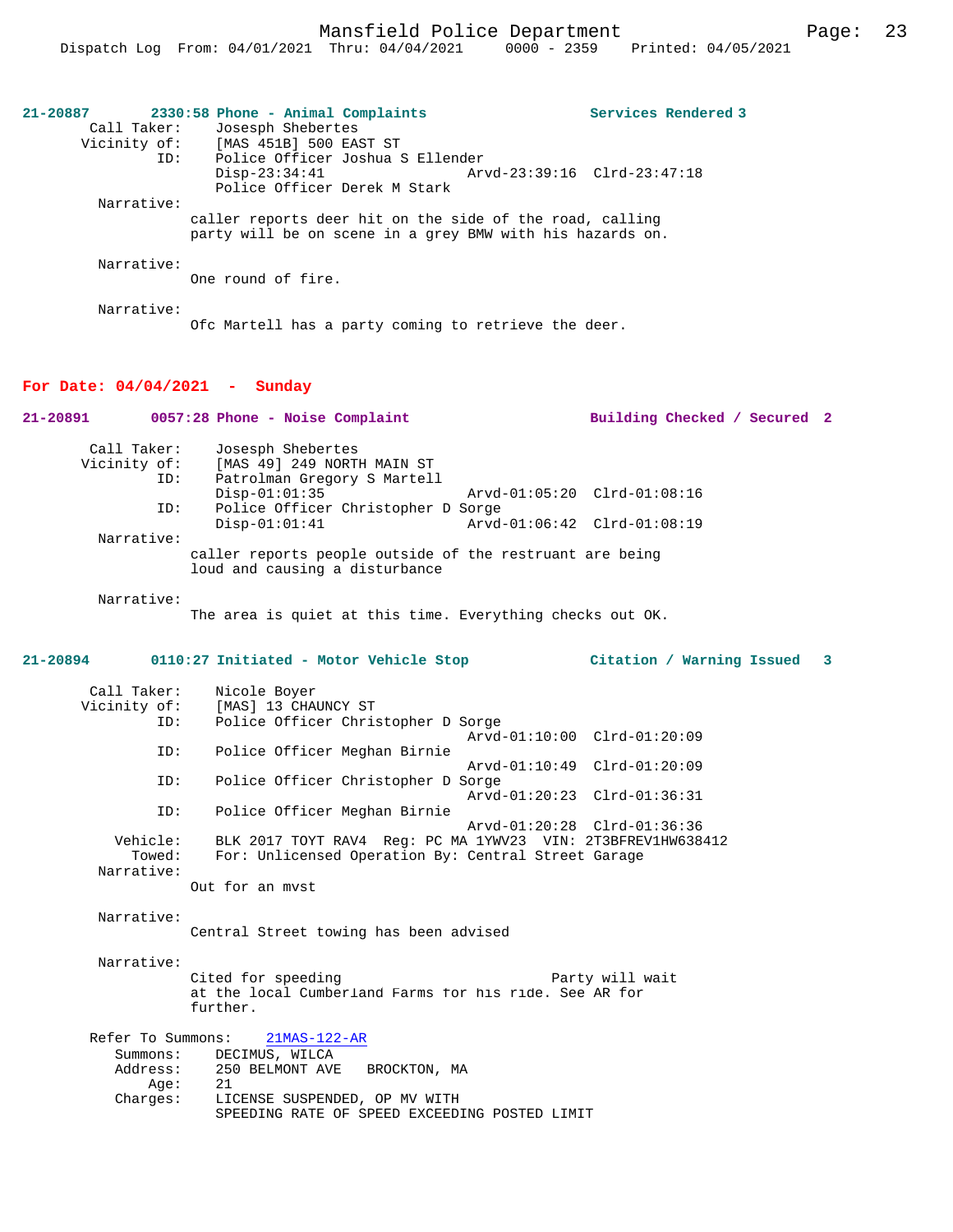Call Taker: Nicole Boyer Location/Address: [MAS 451B] 500 EAST ST ID: Patrolman Gregory S Martell Arvd-01:13:00 Clrd-01:31:56 Narrative: Conducting a follow up in the area to a previously reported incident. **21-20909 0139:44 Initiated - Building - Property Check Building Checked / Secured 3** Call Taker: Nicole Boyer<br>Location/Address: [MAS 820C] 3 ess: [MAS 820C] 31 PLYMOUTH ST<br>ID: Sergeant Jeffrey G Bombard Sergeant Jeffrey G Bombard Arvd-01:39:00 Clrd-01:50:58 Narrative: Checking the area. **21-20910 0143:09 Initiated - Motor Vehicle Stop Citation / Warning Issued 3** Call Taker: Nicole Boyer Vicinity of: [MAS H6719] 683 EAST ST ID: Police Officer Christopher D Sorge Arvd-01:43:00 Clrd-01:59:10<br>ID: Patrolman Gregory S Martell Patrolman Gregory S Martell Arvd-01:45:12 Clrd-01:57:54<br>Vehicle: WHI 2015 BMW 428 Req: PC MA 1KAB22 VIN: WBA4C9C53FD33194 WHI 2015 BMW 428 Reg: PC MA 1KAB22 VIN: WBA4C9C53FD331948 Narrative: Out with mvst Narrative: RO is the passenger. Narrative: Switched operators. Citations given. Refer To Summons: 21MAS-123-AR Summons: ANDRADE, EMALY MENDES<br>Address: 200 PLAIN ST BROCKT 200 PLAIN ST BROCKTON, MA<br>25 Age:<br>:Charges UNLICENSED OPERATION OF MV SPEEDING RATE OF SPEED EXCEEDING POSTED LIMIT **21-20911 0156:36 Initiated - Building - Property Check Building Checked / Secured 3** Call Taker: MATTHEW BOMES Vicinity of: [MAS 4] 31 HAMPSHIRE ST ID: Police Officer Meghan Birnie Arvd-01:56:00 Clrd-02:40:36 Narrative: Checking the area. **21-20916 0210:30 Initiated - Building - Property Check Building Checked / Secured 3** Call Taker: Nicole Boyer Location/Address: [MAS 2] 60 FORBES BLVD Police Officer Christopher D Sorge Arvd-02:10:00 Clrd-02:11:32 Narrative: Checking the area. **21-20919 0212:22 Initiated - Building - Property Check Building Checked / Secured 3**

 Call Taker: Nicole Boyer Location/Address: [MAS 2] 60 FORBES BLVD ID: Patrolman Gregory S Martell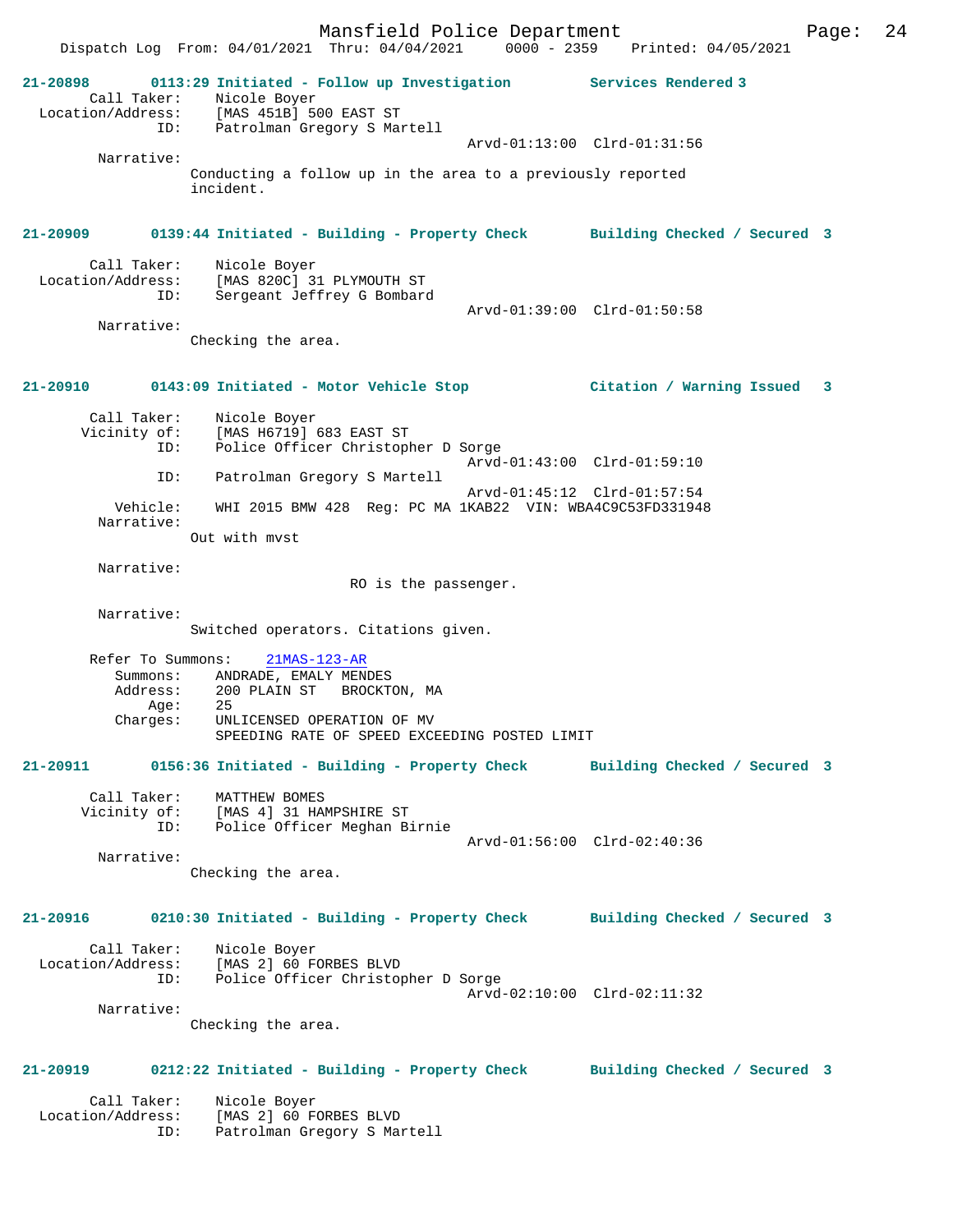Arvd-02:12:00 Clrd-02:48:12 Narrative: Checking the area. **21-20931 0240:47 Initiated - Building - Property Check Building Checked / Secured 3** Call Taker: Nicole Boyer Location/Address: [MAS 181A] 150 OAKLAND ST ID: Police Officer Christopher D Sorge Arvd-02:40:00 Clrd-02:41:11 Narrative: Checking the area. **21-20932 0243:24 Initiated - Motor Vehicle Stop Citation / Warning Issued 3** Call Taker: Nicole Boyer Location/Address: [MAS 451B] 500 EAST ST ID: Police Officer Christopher D Sorge Arvd-02:43:00 Clrd-03:02:15 ID: Police Officer Meghan Birnie Arvd-02:47:31 Clrd-03:02:10 Vehicle: GRN 2006 PORS CO 911 Reg: PC MA 1TAR91 VIN: WP0AA29936S715527 Narrative: Out with an mvst Narrative: Operator had Car was moved to Bristol Plaza, and operator will get an UBER back home. Refer To Summons: 21MAS-124-AR Summons: GONCALVES, EMMANUEL GOMES<br>Address: 3 3 TRACEY WOOD RD CANT 3 3 TRACEY WOOD RD CANTON, MA Age: 46 Charges: LICENSE SUSPENDED, OP MV WITH **21-20937 0301:11 Initiated - Building - Property Check Building Checked / Secured 3** Call Taker: Nicole Boyer Location/Address: [MAS 281A] 1 CROCKER ST ID: Patrolman Gregory S Martell Arvd-03:01:00 Clrd-03:06:17 Narrative: Checking the area. **21-20943 0327:46 Initiated - Building - Property Check Building Checked / Secured 3** Call Taker: Nicole Boyer Location/Address: [MAS 907] 390 WEST ST Apt. #A ID: Police Officer Meghan Birnie Arvd-03:27:00 Clrd-03:35:28 Narrative: Checking the area **21-20944 0331:20 Initiated - Building - Property Check Building Checked / Secured 3** Call Taker: Nicole Boyer Location/Address: [MAS 820C] 31 PLYMOUTH ST<br>ID: Sergeant Jeffrey G Bombard Sergeant Jeffrey G Bombard Arvd-03:31:00 Clrd-03:39:14 Narrative: Checking the area. **21-20945 0335:35 Initiated - Building - Property Check Building Checked / Secured 3**

Call Taker: Nicole Boyer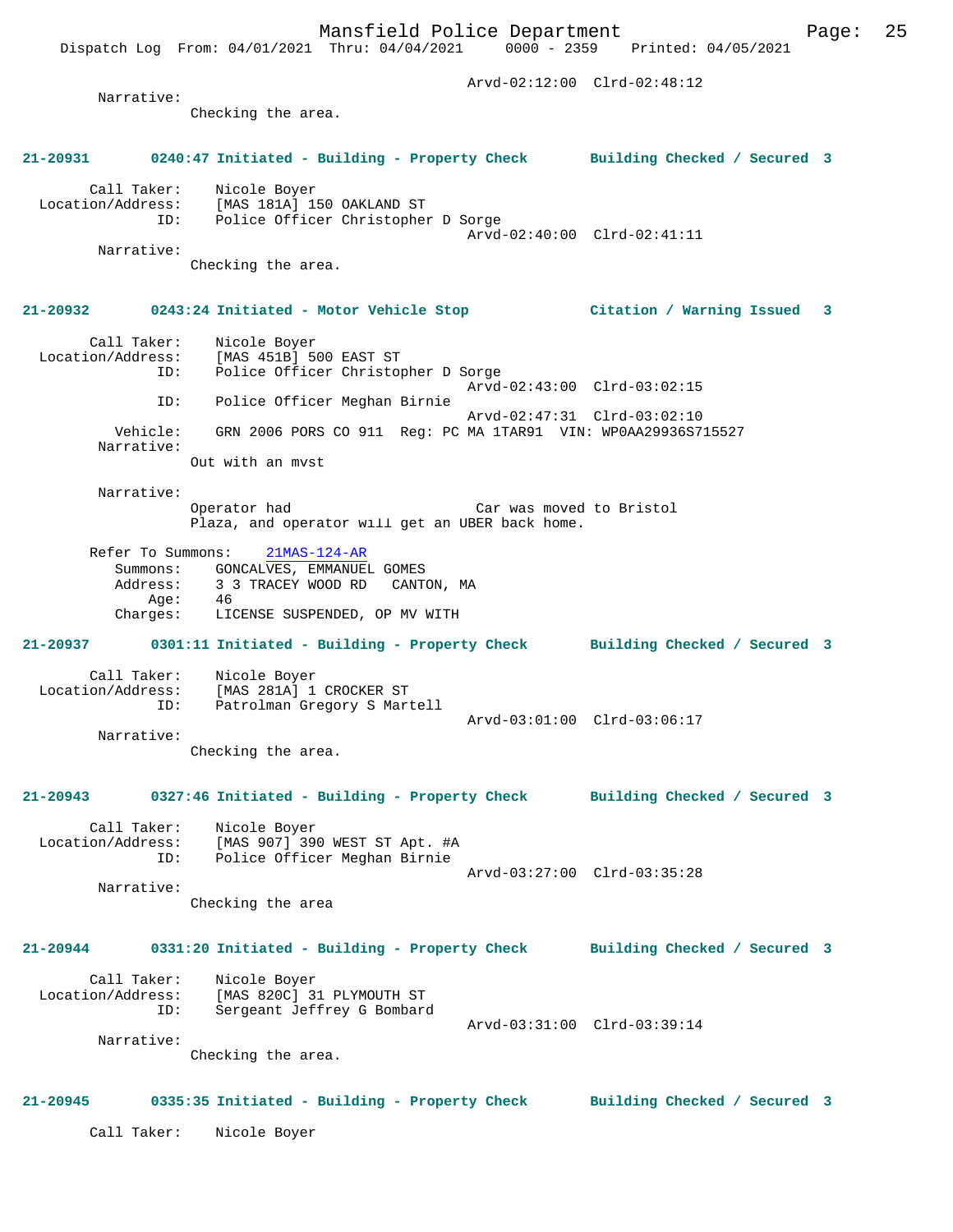Mansfield Police Department Page: 26 Dispatch Log From: 04/01/2021 Thru: 04/04/2021 Location/Address: [MAS 840] 280 SCHOOL ST ID: Police Officer Meghan Birnie Arvd-03:35:00 Clrd-03:41:01 Narrative: Checking the area. **21-20946 0552:25 Phone - Well Being Check Services Rendered 3**  Call Taker: Josesph Shebertes Location/Address: [MAS 65] 30 CHAUNCY ST ID: Patrolman Gregory S Martell Disp-05:54:19 Arvd-05:56:50 Clrd-06:09:22<br>ID: Police Officer Christopher D Sorge Police Officer Christopher D Sorge<br>Disp-05:54:24 Arvd Disp-05:54:24 Arvd-05:57:04 Clrd-06:09:26<br>ID: Sergeant John R Armstrong Sergeant John R Armstrong Arvd-05:58:16 Clrd-06:09:34 Narrative: caller requesting a well being check on a customer who was in the bathroom for about 45 mins and now walking around the store nodding off. Narrative: white male party, mid 30s wearing olive green jacket with grey beanie, black duffel bag, 6 ft Narrative: Party has a straight warrant out of Taunton. M1 heading back to the station Narrative: See AR for further Narrative: Party located in the store has an active wms hit from Taunton district court. One male under arrest. Narrative: Prisoner is in cell 5 Refer To Arrest: 21MAS-125-AR Arrest: MAGUIRE, CHRISTOPHER PAUL Address: 512 BRITANNIA ST Apt. #W TAUNTON, MA<br>Age: 31 Age:<br>Charges: Warrant arrest **21-20947 0613:33 Initiated - Building - Property Check Building Checked / Secured 3** Call Taker: Nicole Boyer<br>Location/Address: [MAS 820Cl 3 [MAS 820C] 31 PLYMOUTH ST ID: Sergeant Jeffrey G Bombard Arvd-06:13:00 Clrd-06:23:18 Narrative: Checking the area. **21-20954 0730:59 Initiated - Building - Property Check Building Checked / Secured 3** Call Taker: NICHOLAS GOYETTE<br>Location/Address: [MAS 820C] 31 PL [MAS 820C] 31 PLYMOUTH ST ID: Sergeant Jeffrey G Bombard Arvd-07:30:00 Clrd-07:39:19 Narrative: Checking the area. **21-20956 0801:55 Phone - 911 Hang-ups & Verifications Confirmed misdial/Accdntl Call 2**  Call Taker: William Mouyos<br>: Location/Address: [MAS H750] 69 ess: [MAS H750] 69 TRACY CIR<br>TD: Police Officer Patrick Police Officer Patrick J Pennie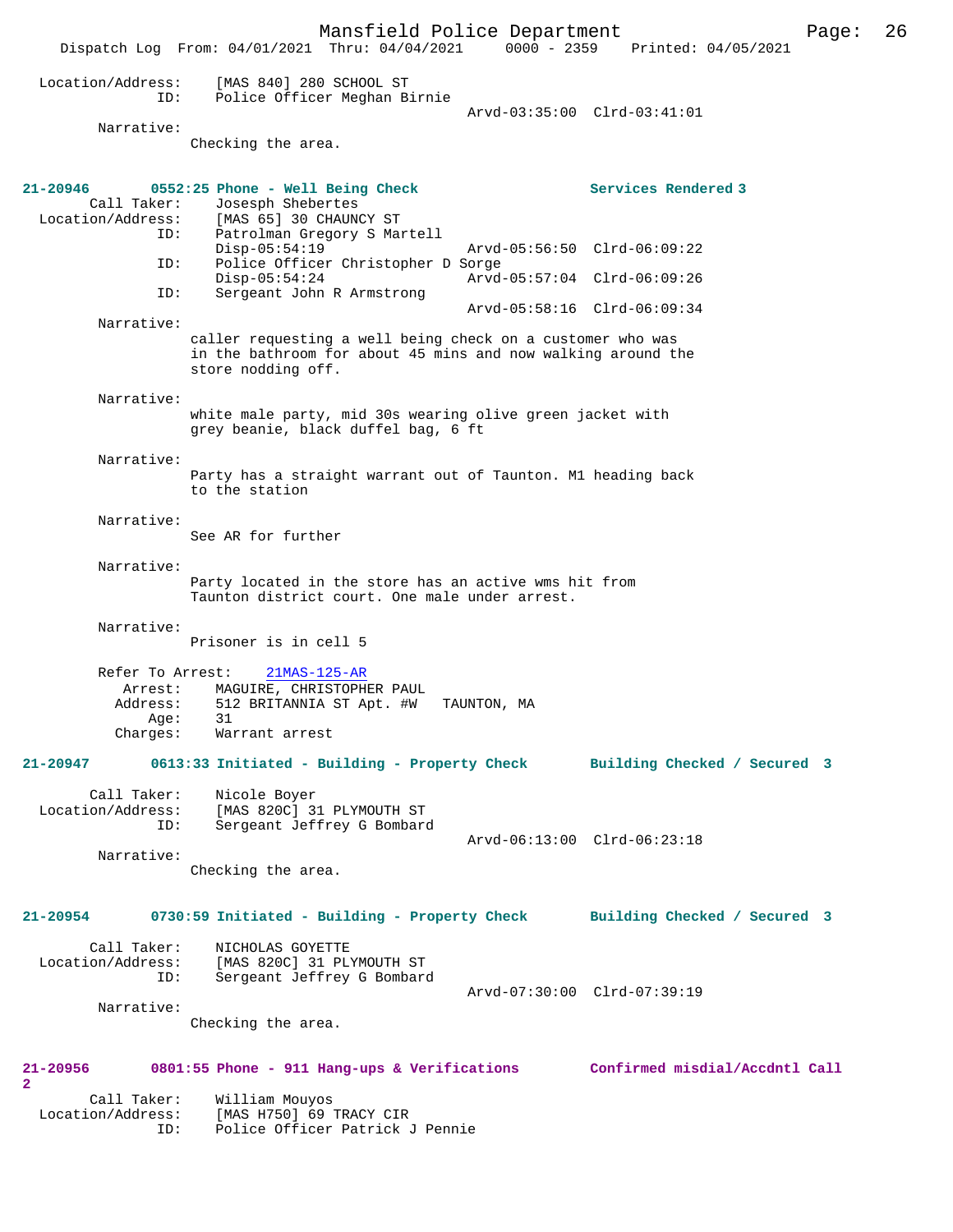Mansfield Police Department Page: 27 Dispatch Log From: 04/01/2021 Thru: 04/04/2021 Disp-08:03:35 Arvd-08:12:07 Clrd-08:15:18 Narrative: Checking on a 911 accidental, caller states no emergency and was having phone issues **21-20961 0838:03 Phone - Animal Complaints Referred to Other Agency 3** Call Taker: William Mouyos Location/Address: [MAS H6590] 66 YORK RD ID: Police Officer Nicole M Boldrighini Disp-08:39:32 Arvd-08:57:10 Clrd-09:03:26 Police Officer Beau J Palanza<br>ID: animal control Jeffrey S Colli animal control Jeffrey S Collins Disp-09:05:01 Enrt-09:05:01 Clrd-09:26:48 Narrative: caller is reporting a racoon acting strange in his backyard Narrative: attempted to contact aco with no results Narrative: ACO requested by M14, animal not moving much on property. ACO responding. M14 advised homeowner to stay inside Narrative: ACO1 spoke to homeowner, raccoon ran up a tree about 30ft on approach. **21-20969 0910:15 Initiated - Building - Property Check Building Checked / Secured 3** Call Taker: <br>Incation/Address: [MAS 1019] 792 WI [MAS 1019] 792 WEST ST ID: Police Officer Nicole M Boldrighini Arvd-09:10:00 Clrd-09:14:33 Police Officer Beau J Palanza Narrative: Checking the area. **21-20976 0923:30 Initiated - Building - Property Check Building Checked / Secured 3** Call Taker: NICHOLAS GOYETTE Location/Address: [MAS 411] 60 FORBES BLVD Police Officer Nicole M Boldrighini Arvd-09:23:00 Clrd-09:34:49 Police Officer Beau J Palanza Narrative: Checking the area. **21-20979 0938:21 Initiated - Building - Property Check Services Rendered 3**  Call Taker: NICHOLAS GOYETTE Location/Address: [MAS 907E] 390 WEST ST ID: Police Officer Nicole M Boldrighini Arvd-09:38:00 Clrd-09:47:20 Police Officer Beau J Palanza Narrative: Checking the area. **21-20983 1023:26 Initiated - Building - Property Check Building Checked / Secured 3** Call Taker: NICHOLAS GOYETTE<br>Location/Address: [MAS 1002] 250 E. [MAS 1002] 250 EAST ST ID: Police Officer Patrick J Pennie Arvd-10:23:00 Clrd-10:29:07 Narrative: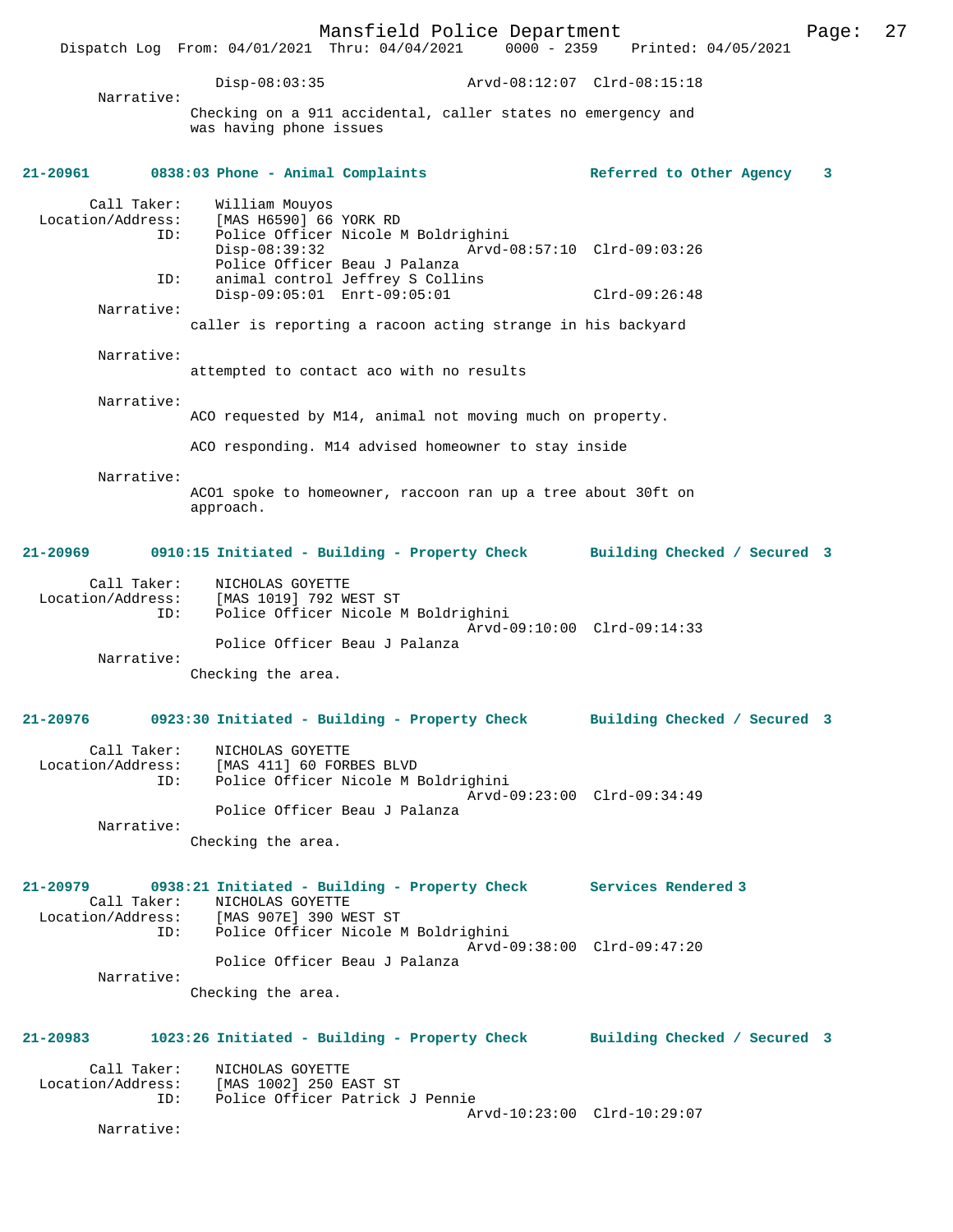Mansfield Police Department Fage: 28 Dispatch Log From: 04/01/2021 Thru: 04/04/2021 0000 - 2359 Printed: 04/05/2021 Checking the area. **21-20984 1024:25 Initiated - Building - Property Check Building Checked / Secured 3** Call Taker: NICHOLAS GOYETTE Location/Address: [MAS 820C] 31 PLYMOUTH ST<br>TD: Sergeant John R Armstrong Sergeant John R Armstrong Arvd-10:24:00 Clrd-10:35:54 Narrative: Checking the area. **21-20985 1028:37 Initiated - Building - Property Check Building Checked / Secured 3** Call Taker: NICHOLAS GOYETTE<br>Location/Address: [MAS 840] 280 SC [MAS 840] 280 SCHOOL ST ID: Police Officer Nicole M Boldrighini Arvd-10:28:00 Clrd-10:42:47 Police Officer Beau J Palanza Narrative: Checking the area. **21-20997 1202:07 Initiated - Building - Property Check Building Checked / Secured 3** Call Taker: NICHOLAS GOYETTE<br>Location/Address: [MAS 840] 280 SCI Location/Address: [MAS 840] 280 SCHOOL ST ID: Sergeant Robert S Pierce Arvd-12:02:00 Clrd-12:12:32 Narrative: Checking the area. **21-21004 1239:18 Initiated - Building - Property Check Building Checked / Secured 3** Call Taker: Dispatcher Alyson Vico<br>Location/Address: [MAS 820C] 31 PLYMOUTH ess: [MAS 820C] 31 PLYMOUTH ST<br>ID: Sergeant John R Armstrong Sergeant John R Armstrong Arvd-12:39:00 Clrd-12:54:43 Narrative: Checking the area. **21-21007 1254:40 Phone - 911 Hang-ups & Verifications Confirmed misdial/Accdntl Call 2**  Call Taker: William Mouyos Location/Address: [MAS 840D100] 280 SCHOOL ST Apt. #D100 Police Officer Nicole M Boldrighini<br>Disp-12:57:34 Arvd- Disp-12:57:34 Arvd-13:06:10 Clrd-13:06:18 Police Officer Beau J Palanza Narrative: Checking on a 911 hang up Narrative: Spoke to caller on callback, states accidental and no emergency was playing with his power button. Narrative: Will look for officer and meet outside **21-21013 1334:10 Walk-In - Assist Citizen - P S A Assisted Party 3**  Call Taker: Support Staff Thomas Plunkett<br>Location/Address: [MAS 451B] 500 EAST ST ess: [MAS 451B] 500 EAST ST<br>ID: Sergeant Robert S Pierd Sergeant Robert S Pierce<br>Disp-13:39:45 Disp-13:39:45 Arvd-13:39:55 Clrd-14:04:20 Narrative: Walk in requesting to speak with a supervisor in regards to an arrest made this morning. Spoke with Sgt. Pierce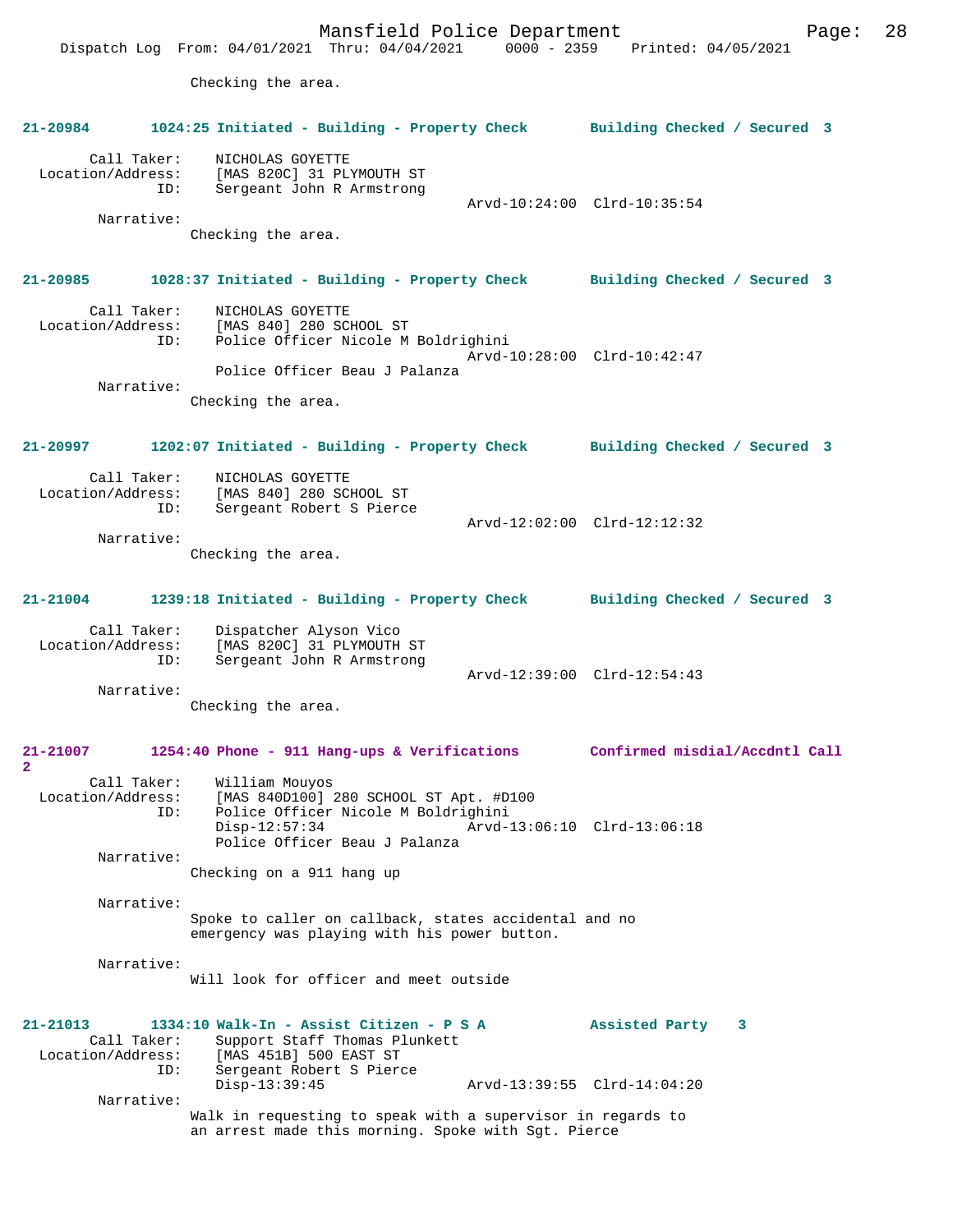Narrative: Propery released to and party was advised **21-21015 1358:53 Phone - 911 Hang-ups & Verifications Confirmed misdial/Accdntl Call** Call Taker: William Mouyos<br>Location/Address: [MAS H052] 177 ess: [MAS H052] 177 OLD ELM ST<br>ID: Sergeant Thomas R Connor Sergeant Thomas R Connor<br>Disp-14:02:22 Disp-14:02:22 Arvd-14:07:16 Clrd-14:10:05<br>ID: Police Officer Nicole M Boldrighini Police Officer Nicole M Boldrighini<br>Disp-14:03:05 Arvd- Disp-14:03:05 Arvd-14:06:39 Clrd-14:10:04 Police Officer Beau J Palanza Narrative: Checking on a 911 open line Narrative: spoke to caller who states she didnt call then abrubtly hung up Narrative: no answer on re try x3 Narrative: spoke to caller who states no emergency and was accidental by family member who didnt understand Narrative: will meet officers outside Narrative: Confirmed accidental by family member with a language barrier. **21-21021 1444:05 Phone - Motor Veh Acc - No Injury Citation / Warning Issued 1** Call Taker: William Mouyos<br>Location/Address: [MAS] 280 SCHO [MAS] 280 SCHOOL ST @ 100 RTE 140 SB ID: Police Officer Nicole M Boldrighini Arvd-14:51:53 Clrd-15:25:03 Police Officer Beau J Palanza<br>Vehicle: GRY 2016 JEEP PATRIO Reg: PC Vehicle: GRY 2016 JEEP PATRIO Reg: PC MA 7MLC40 VIN: 1C4NJRBB6GD708231 Towed: For: Accident By: Achins Garage To: Achins Garage Narrative: caller reports hung up on median Narrative: no injuries no hazards Narrative: gray jeep patriot Narrative: M14 requesting flatbed for 1. Achin's enroute. Narrative: Achin's on scene. Narrative: Citation to the operator for marked lanes violation. MV has been towed. Refer To Accident: 21MAS-94-AC **21-21023 1455:12 Phone - 911 Hang-ups & Verifications Confirmed misdial/Accdntl Call**

Call Taker: William Casey

**2** 

**2**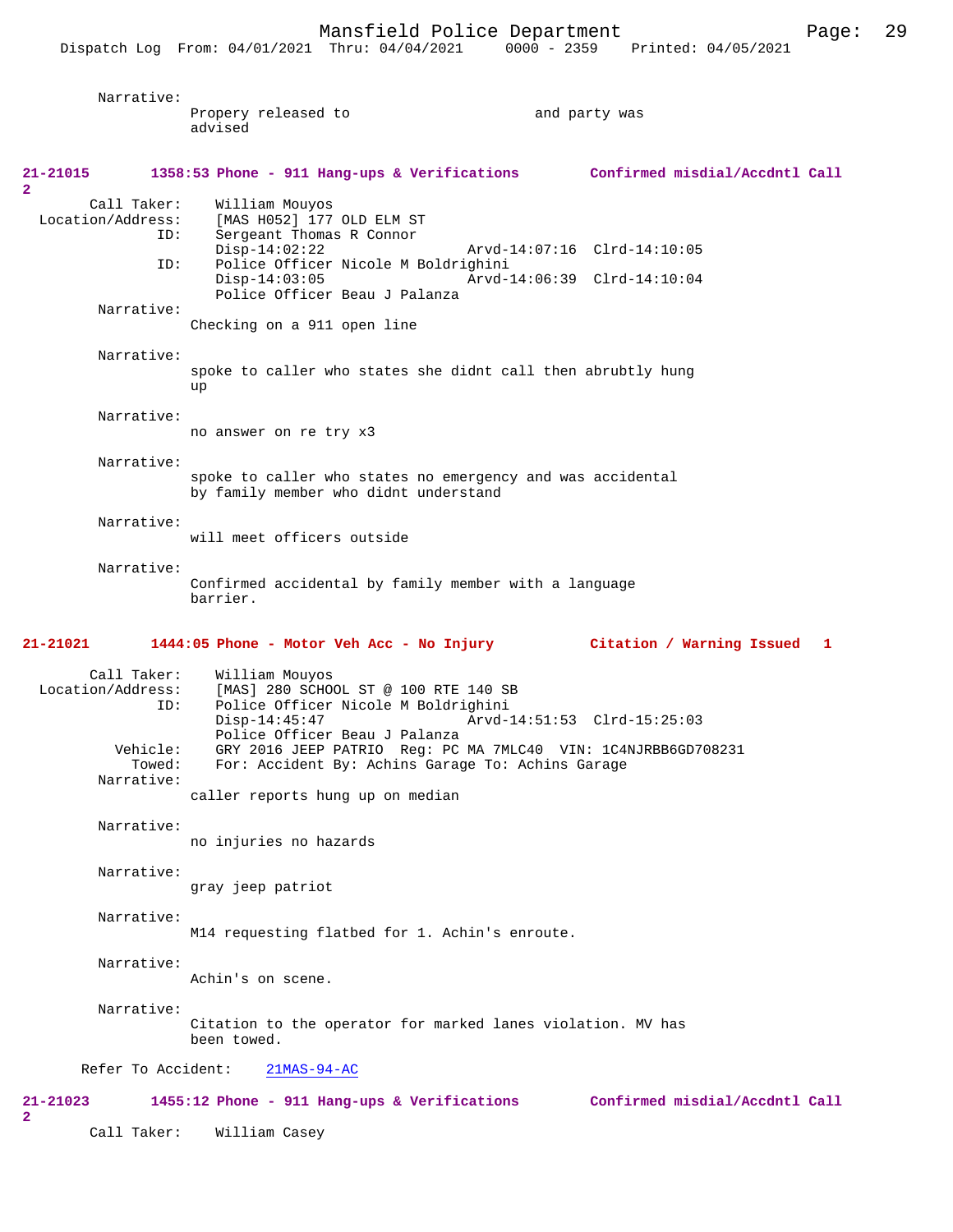|                                                       | Mansfield Police Department<br>Dispatch Log From: 04/01/2021 Thru: 04/04/2021                                          | 0000 - 2359 Printed: 04/05/2021                | Page: | 30 |
|-------------------------------------------------------|------------------------------------------------------------------------------------------------------------------------|------------------------------------------------|-------|----|
| Location/Address:<br>ID:<br>ID:                       | [MAS H3941] 366 PRATT ST<br>Sergeant Thomas R Connor<br>$Disp-15:00:03$<br>Sergeant Robert S Pierce<br>$Disp-15:00:59$ | $Clrd-15:01:03$<br>Arvd-15:03:52 Clrd-15:07:40 |       |    |
| Narrative:                                            |                                                                                                                        |                                                |       |    |
|                                                       | Checking on a 911 hang up                                                                                              |                                                |       |    |
| Narrative:                                            | Caller will meet at the door                                                                                           |                                                |       |    |
| 21-21024                                              | 1456:26 Initiated - Building - Property Check Building Checked / Secured 3                                             |                                                |       |    |
| Call Taker:<br>Location/Address:<br>ID:               | NICHOLAS GOYETTE<br>[MAS 820C] 31 PLYMOUTH ST<br>Sergeant John R Armstrong                                             | Arvd-14:56:00 Clrd-15:09:24                    |       |    |
| Narrative:                                            | Checking the area.                                                                                                     |                                                |       |    |
| 21-21058                                              | 1941:00 Initiated - Building - Property Check Building Checked / Secured 3                                             |                                                |       |    |
| Call Taker:<br>Location/Address:<br>ID:<br>Narrative: | NICHOLAS GOYETTE<br>[MAS 1002] 250 EAST ST<br>Police Officer William C Trudell                                         | Arvd-19:41:00 Clrd-19:54:20                    |       |    |
| 21-21060                                              | Checking the area.<br>2014:04 Initiated - Building - Property Check Building Checked / Secured 3                       |                                                |       |    |
| Call Taker:<br>Location/Address:<br>ID:<br>Narrative: | NICHOLAS GOYETTE<br>[MAS 281A] 1 CROCKER ST<br>Police Officer Danielle C Titus<br>Checking the area.                   | Arvd-20:14:00 Clrd-20:26:25                    |       |    |
|                                                       | 21-21064 2043:09 Initiated - Building - Property Check Building Checked / Secured 3                                    |                                                |       |    |
| Call Taker:<br>ID:                                    | NICHOLAS GOYETTE<br>Location/Address: [MAS 840] 280 SCHOOL ST<br>Police Officer Jay J Sparrow                          |                                                |       |    |
| Narrative:                                            | Checking the area.                                                                                                     | Arvd-20:43:00 Clrd-20:55:06                    |       |    |
| 21-21068                                              | 2107:20 Initiated - Building - Property Check Building Checked / Secured 3                                             |                                                |       |    |
| Call Taker:<br>ID:                                    | NICHOLAS GOYETTE<br>Location/Address: [MAS] SOUTH WALNUT ST<br>Police Officer Jay J Sparrow                            | Arvd-21:07:00 Clrd-21:07:51                    |       |    |
| Narrative:                                            | Checking the area of South Walunt and Suffolk Road. All<br>quiet.                                                      |                                                |       |    |
| 21-21070                                              | 2118:42 Initiated - Building - Property Check Building Checked / Secured 3                                             |                                                |       |    |
| Call Taker:<br>ID:                                    | NICHOLAS GOYETTE<br>Location/Address: [MAS 987A] 125 HIGH ST Apt. #1-4<br>Police Officer Danielle C Titus              |                                                |       |    |
| Narrative:                                            |                                                                                                                        | Arvd-21:18:00 Clrd-21:23:07                    |       |    |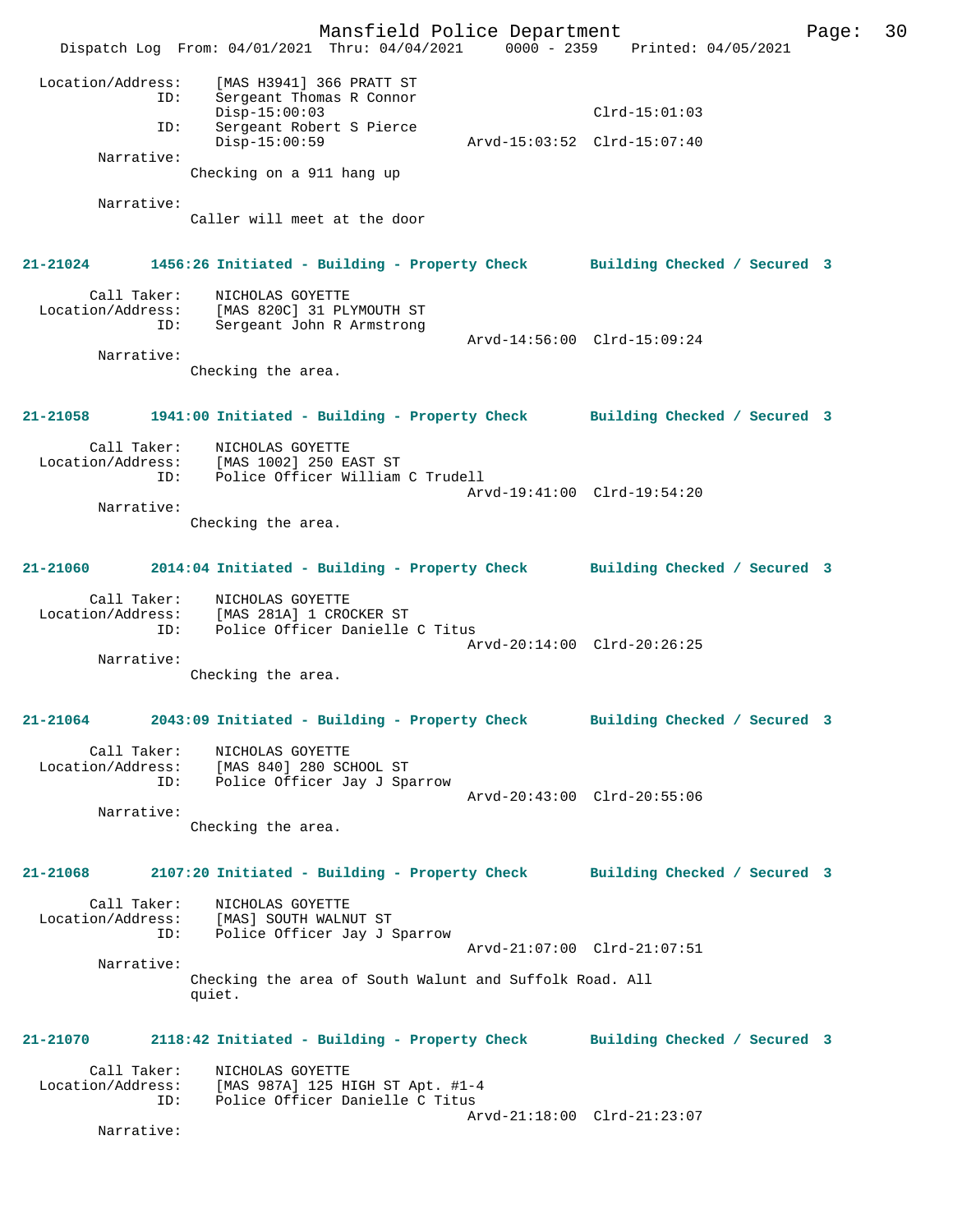Checking the area.

| $21 - 21072$       | 2133:22 Phone - Disturbance / Gathering                                         |                             | Incident Report             | -1           |
|--------------------|---------------------------------------------------------------------------------|-----------------------------|-----------------------------|--------------|
| Call Taker:        | NICHOLAS GOYETTE                                                                |                             |                             |              |
|                    | Location/Address: [MAS 434] 13 BONNEY LN                                        |                             |                             |              |
| ID:                | Police Officer William C Trudell                                                |                             |                             |              |
|                    | $Disp-21:33:37$                                                                 | Arvd-21:35:55 Clrd-22:18:11 |                             |              |
| ID:                | Police Officer Danielle C Titus<br>$Disp-21:33:41$                              | Arvd-21:36:38 Clrd-22:18:09 |                             |              |
| ID:                | Sergeant Jeffrey G Bombard                                                      |                             |                             |              |
|                    | $Disp-21:36:53$                                                                 |                             | Arvd-21:38:22 Clrd-22:18:10 |              |
| ID:                | Police Officer Jay J Sparrow                                                    |                             |                             |              |
|                    | $Disp-21:47:22$                                                                 |                             | Arvd-21:47:24 Clrd-22:18:13 |              |
| Narrative:         |                                                                                 |                             |                             |              |
|                    | Checking on a 911 hang up                                                       |                             |                             |              |
|                    |                                                                                 |                             |                             |              |
| Narrative:         |                                                                                 |                             |                             |              |
|                    | M10 reports several people and a lot of noise, unk<br>situation, investigating. |                             |                             |              |
|                    |                                                                                 |                             |                             |              |
| Narrative:         |                                                                                 |                             |                             |              |
|                    | Still investigating per M1                                                      |                             |                             |              |
|                    |                                                                                 |                             |                             |              |
| Narrative:         |                                                                                 |                             |                             |              |
|                    | M1 reports all units clear, family get together got out of                      |                             |                             |              |
|                    | hand between a few of the friends resulting in simple A&B.                      |                             |                             |              |
|                    |                                                                                 |                             |                             |              |
|                    | See OF report for further.                                                      |                             |                             |              |
| Refer To Incident: | $21MAS-335-OF$                                                                  |                             |                             |              |
|                    |                                                                                 |                             |                             |              |
| 21-21078           | 2218:34 Phone - Assist Fire Department                                          |                             | Referred to Other Agency    | $\mathbf{2}$ |
| Call Taker:        | NICHOLAS GOYETTE                                                                |                             |                             |              |
| Location/Address:  | [MAS H5856] 3 MYSTIC LN                                                         |                             |                             |              |
| ID:                | Police Officer William C Trudell                                                |                             |                             |              |
|                    | $Disp-22:19:10$                                                                 |                             | Arvd-22:20:59 Clrd-22:33:06 |              |
| Narrative:         |                                                                                 |                             |                             |              |
|                    | Assisting the FD with a fire related incident. Nature: 24yom                    |                             |                             |              |
|                    | equipped himself with handcuffs, and is unable to get them                      |                             |                             |              |

off.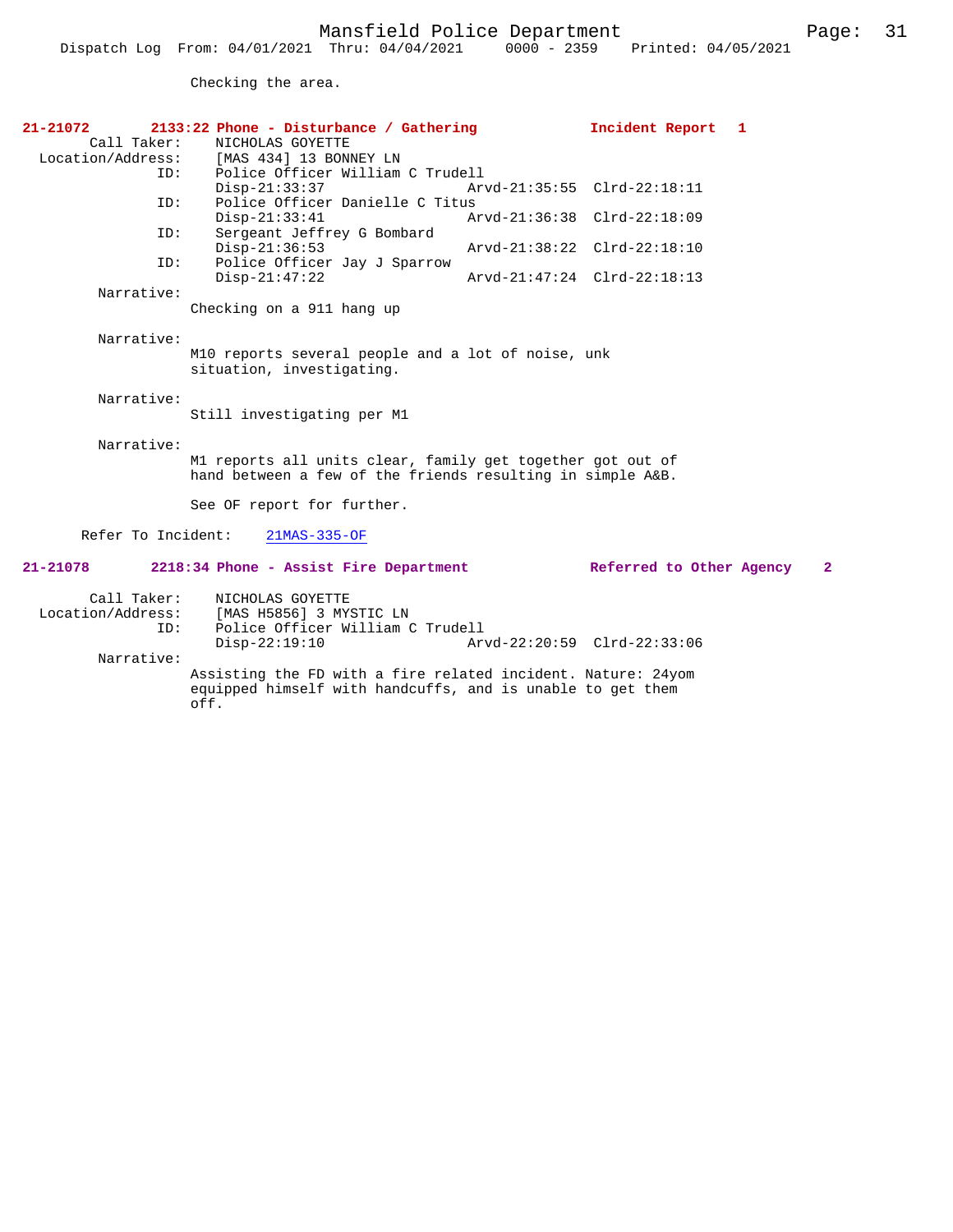#### **For Date: 04/05/2021 - Monday**

**Call Number Time Call Reason Action Priority 21-21092 0100:51 Initiated - Building - Property Check Building Checked / Secured 3** Call Taker: Chelsey Ferstler Location/Address: [MAS 2] 60 FORBES BLVD ID: Patrolman Gregory S Martell Arvd-01:00:00 Clrd-01:44:30 Narrative: Checking the area. **21-21101 0117:54 Initiated - Building - Property Check Building Checked / Secured 3** Call Taker: Chelsey Ferstler Location/Address: [MAS 840] 280 SCHOOL ST ID: Sergeant John R Armstrong Arvd-01:17:00 Clrd-01:22:22 Narrative: Checking the area. **21-21103 0118:39 Initiated - Building - Property Check Building Checked / Secured 3** Call Taker: Chelsey Ferstler<br>Location/Address: [MAS 4] 31 HAMPSI [MAS 4] 31 HAMPSHIRE ST ID: Police Officer Meghan Birnie Arvd-01:18:00 Clrd-01:45:03 Narrative: Checking the area, checking hotels **21-21128 0148:56 Initiated - Building - Property Check Building Checked / Secured 3** Call Taker: Chelsey Ferstler Location/Address: [MAS 4] 31 HAMPSHIRE ST ID: Patrolman Gregory S Martell Arvd-01:48:00 Clrd-01:53:32 Narrative: Checking the area. **21-21131 0155:08 Initiated - Parking Violations Building Checked / Secured 3** Call Taker: Chelsey Ferstler Location/Address: [MAS 170] 255 HOPE ST ID: Police Officer Meghan Birnie Arvd-01:55:00 Clrd-01:58:25 **21-21133 0157:48 Initiated - Suspicious Actv / Persn / Veh Spoken To 2**  Call Taker: Ryan O'Rourke<br>Location/Address: [MAS 927] 50 1 [MAS 927] 50 PLYMOUTH ST ID: Patrolman Gregory S Martell Arvd-01:57:00 Clrd-02:04:18 ID: Police Officer Meghan Birnie Arvd-02:01:52 Clrd-02:04:15 Vehicle: GRY 2011 CHEV SILVERADO Reg: PC MA 1LKS79 VIN: 1GCRKPEA2BZ253492 Narrative: checking on a vehicle. Narrative: Party's advised and have left. Units clear. **21-21136 0231:09 Initiated - Building - Property Check Building Checked / Secured 3**

Call Taker: Chelsey Ferstler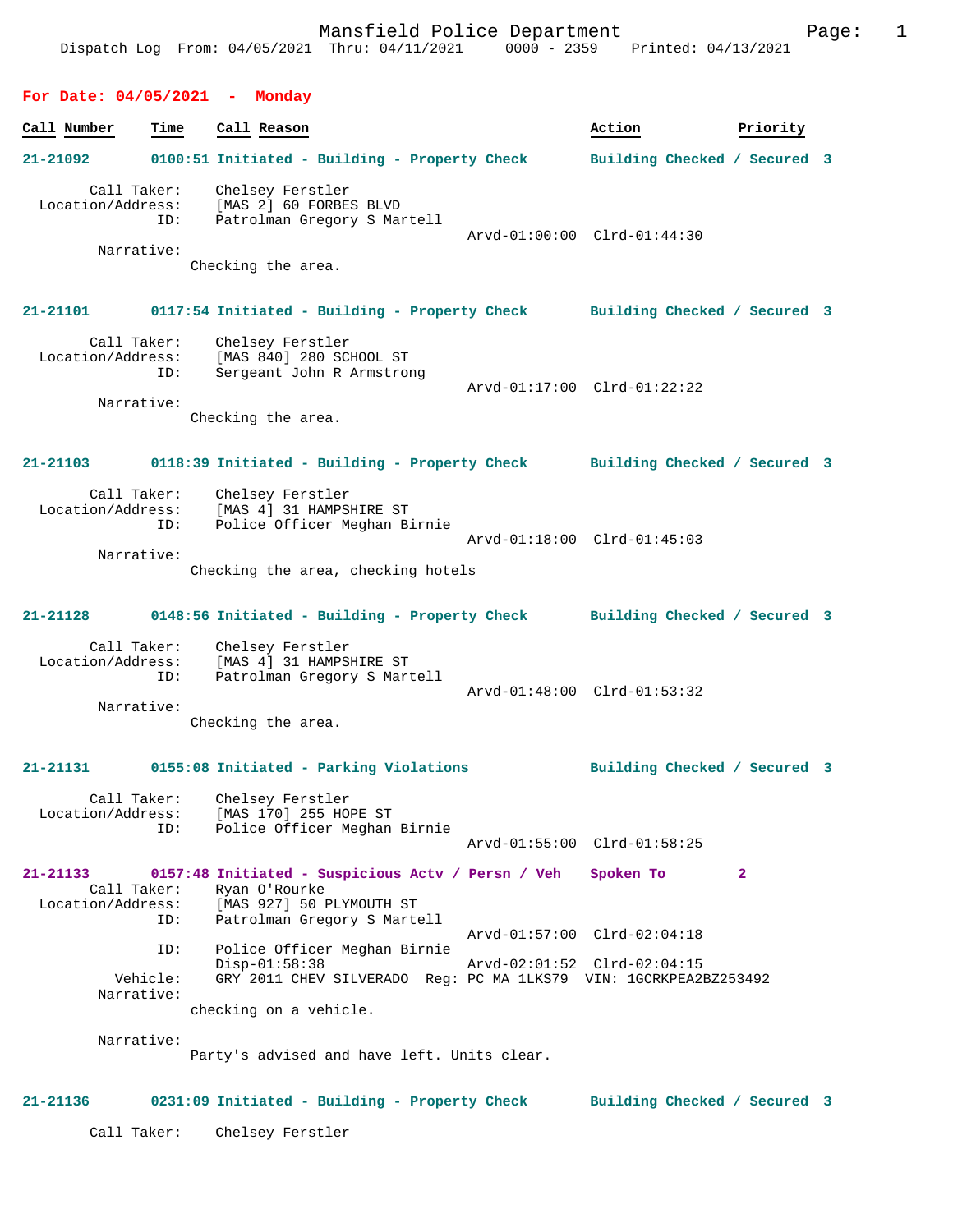Mansfield Police Department Page: 2 Dispatch Log From: 04/05/2021 Thru: 04/11/2021 0000 - 2359 Printed: 04/13/2021 Location/Address: [MAS 1002] 250 EAST ST ID: Police Officer Meghan Birnie Arvd-02:31:00 Clrd-02:41:13 Narrative: Checking the area. **21-21138 0240:30 Initiated - Building - Property Check Building Checked / Secured 3** Call Taker: Chelsey Ferstler Location/Address: [MAS 1015] 30 CHAUNCY ST ID: Police Officer Christopher D Sorge Arvd-02:40:00 Clrd-02:48:27 Narrative: Checking the area. **21-21139 0253:32 Initiated - Building - Property Check Building Checked / Secured 3** Call Taker: Chelsey Ferstler<br>Location/Address: [MAS 139] 265 FR Location (Additional Ses: [MAS 139] 265 FRUIT ST<br>TD: Police Officer Meghan P Police Officer Meghan Birnie Arvd-02:53:00 Clrd-03:01:31 Narrative: Checking the area. **21-21140 0254:23 Initiated - Building - Property Check Building Checked / Secured 3** Call Taker: Chelsey Ferstler Location/Address: [MAS 1040] 10 RESERVOIR ST Apt. #ST ID: Patrolman Gregory S Martell Arvd-02:54:00 Clrd-02:54:45 Narrative: Checking the area. **21-21143 0313:28 Phone - Suspicious Actv / Persn / Veh Spoken To 2**  Call Taker: Stephen Martell<br>Location/Address: [MAS H1037] 160 ess: [MAS H1037] 160 STEARNS AVE<br>ID: Police Officer Meghan Birnie Police Officer Meghan Birnie<br>Disp-03:15:11 Disp-03:15:11 Arvd-03:19:27 Clrd-03:20:43<br>ID: Police Officer Christopher D Sorge Police Officer Christopher D Sorge Disp-03:15:19 Clrd-03:16:25<br>ID: Sergeant John R Armstrong Sergeant John R Armstrong Disp-03:15:36 Arvd-03:18:30 Clrd-03:20:47 Narrative: Rp stated that she believes someone is in her attic. Narrative: Speaking to the son now, stated that his mother has dementia Narrative: Caller and son will be at the left unit Narrative: M1 spoke with son and CP, confirmed no one is in home, CP has dementia **21-21208 1110:45 Initiated - Motor Vehicle Stop Citation / Warning Issued 3** Call Taker: Dispatcher Jacques Ryan Location/Address: [MAS H3005] 280 ELM ST ID: Police Officer Nicole M Boldrighini Arvd-11:10:00 Clrd-11:21:50<br>Vehicle: GRY 2019 TOYT UT RAV4 Reg: PC MA 2LK353 VIN: 2T3F1RFV3KW GRY 2019 TOYT UT RAV4 Reg: PC MA 2LK353 VIN: 2T3F1RFV3KW028193 Narrative: Out with mvst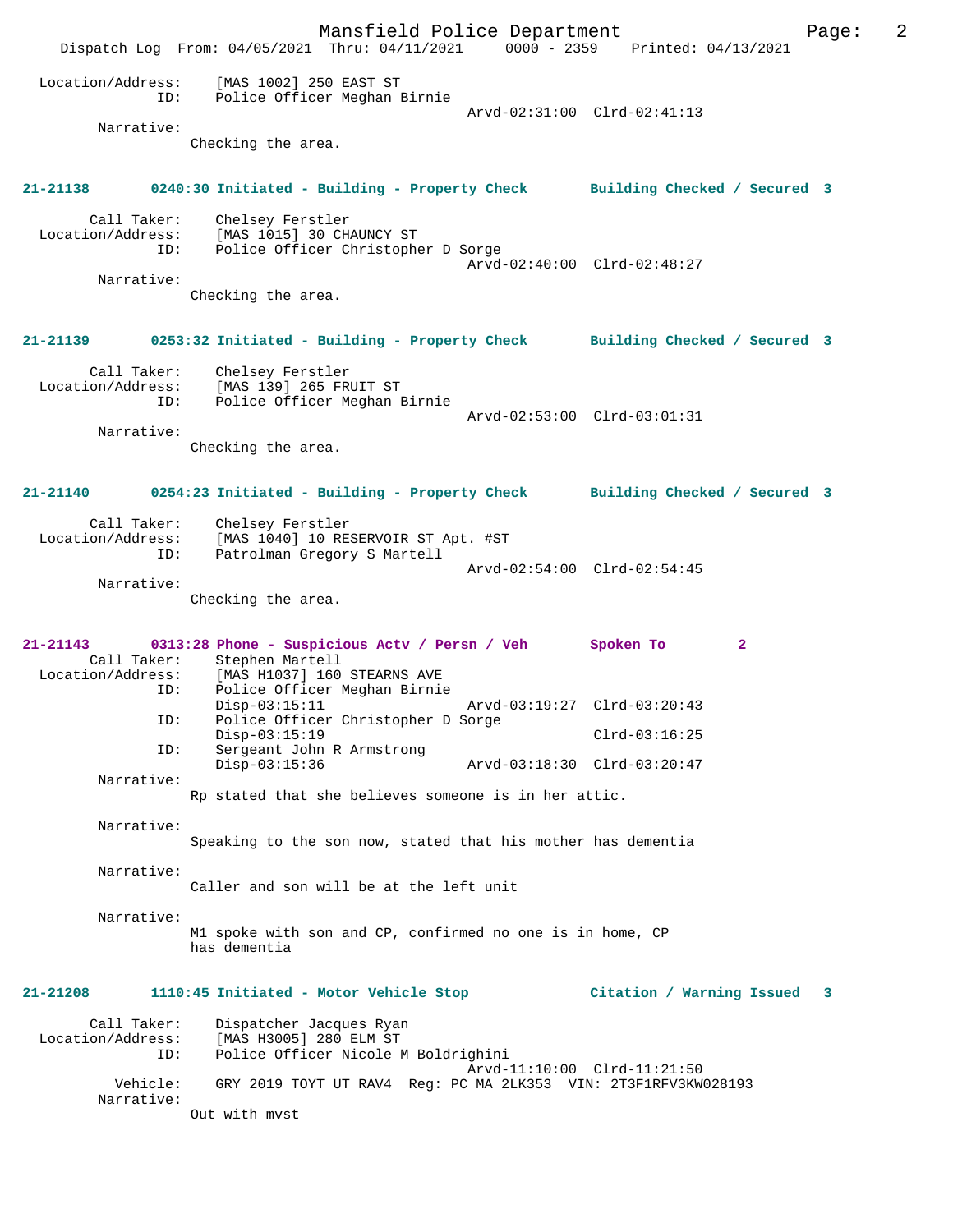Mansfield Police Department Fage: 3 Dispatch Log From: 04/05/2021 Thru: 04/11/2021 0000 - 2359 Printed: 04/13/2021 Narrative: Citation to RO for Exp Reg, able to renew online **21-21213 1124:40 Initiated - Motor Vehicle Stop Citation / Warning Issued 3** Call Taker: Dispatcher Jacques Ryan Vicinity of: [MAS] 1 OTIS ST @ 1148 SCHOOL ST ID: Police Officer Nicole M Boldrighini Arvd-11:24:00 Clrd-11:29:53 Vehicle: BLK 2012 NISS SENTRA Reg: PC MA 4CVL50 VIN: 3N1AB6AP2CL781658 Narrative: out with mvst Narrative: Citation to RO for speed and failure to inspect **21-21214 1131:46 Initiated - Motor Vehicle Stop Citation / Warning Issued 3** Call Taker: Dispatcher Jacques Ryan Location/Address: [MAS U3] COPELAND DR ID: Sergeant Robert S Pierce Arvd-11:31:00 Clrd-11:37:02 Vehicle: BLK 2016 JEEP COMPAS Reg: PC MA 3HY668 VIN: 1C4NJDBB6GD507903 Narrative: out with mvst

Narrative:

citation to RO for inspection violation

### **21-21215 1135:08 Initiated - Motor Vehicle Stop Citation / Warning Issued 3**

| Call Taker:       | Dispatcher Jacques Ryan                                     |
|-------------------|-------------------------------------------------------------|
| Location/Address: | [MAS 12] 250 EAST ST                                        |
| ID:               | Police Officer Patrick J Pennie                             |
| Vehicle:          | Arvd-11:35:00 Clrd-11:37:55                                 |
| Narrative:        | RED 2015 TOYT RAV4 Req: PC MA 8MW463 VIN: 2T3BFREV7FW282352 |
|                   | out with myst                                               |

Narrative:

citation to RO for speed

| $21 - 21218$ | 1152:44 Initiated - Motor Vehicle Stop                        | Summons | 3 |
|--------------|---------------------------------------------------------------|---------|---|
|              | Call Taker: Robert Stewart                                    |         |   |
|              | Location/Address: [MAS 212] 172 COPELAND DR                   |         |   |
|              | ID: Police Officer Nicole M Boldrighini                       |         |   |
|              | Arvd-11:52:00 Clrd-12:31:32                                   |         |   |
| Vehicle:     | BLK 2015 HYUN GENESI Req: PC MA 8944ZI VIN: KMHGN4JE5FU078188 |         |   |
| Narrative:   |                                                               |         |   |
|              | MV STOP/// M14 requesting a tow.                              |         |   |
| Narrative:   |                                                               |         |   |
|              | Tow requested                                                 |         |   |
|              |                                                               |         |   |
| Narrative:   |                                                               |         |   |
|              | Achins Towing en route                                        |         |   |
|              |                                                               |         |   |
| Narrative:   |                                                               |         |   |
|              | AR number pulled for summons                                  |         |   |
|              |                                                               |         |   |
| Narrative:   |                                                               |         |   |
|              | Achins is on scene                                            |         |   |
|              |                                                               |         |   |
| Narrative:   |                                                               |         |   |
|              | Citation issued to the RO, Achins has the vehicle, M14        |         |   |
|              | following it back to their yard to get the plates             |         |   |
|              |                                                               |         |   |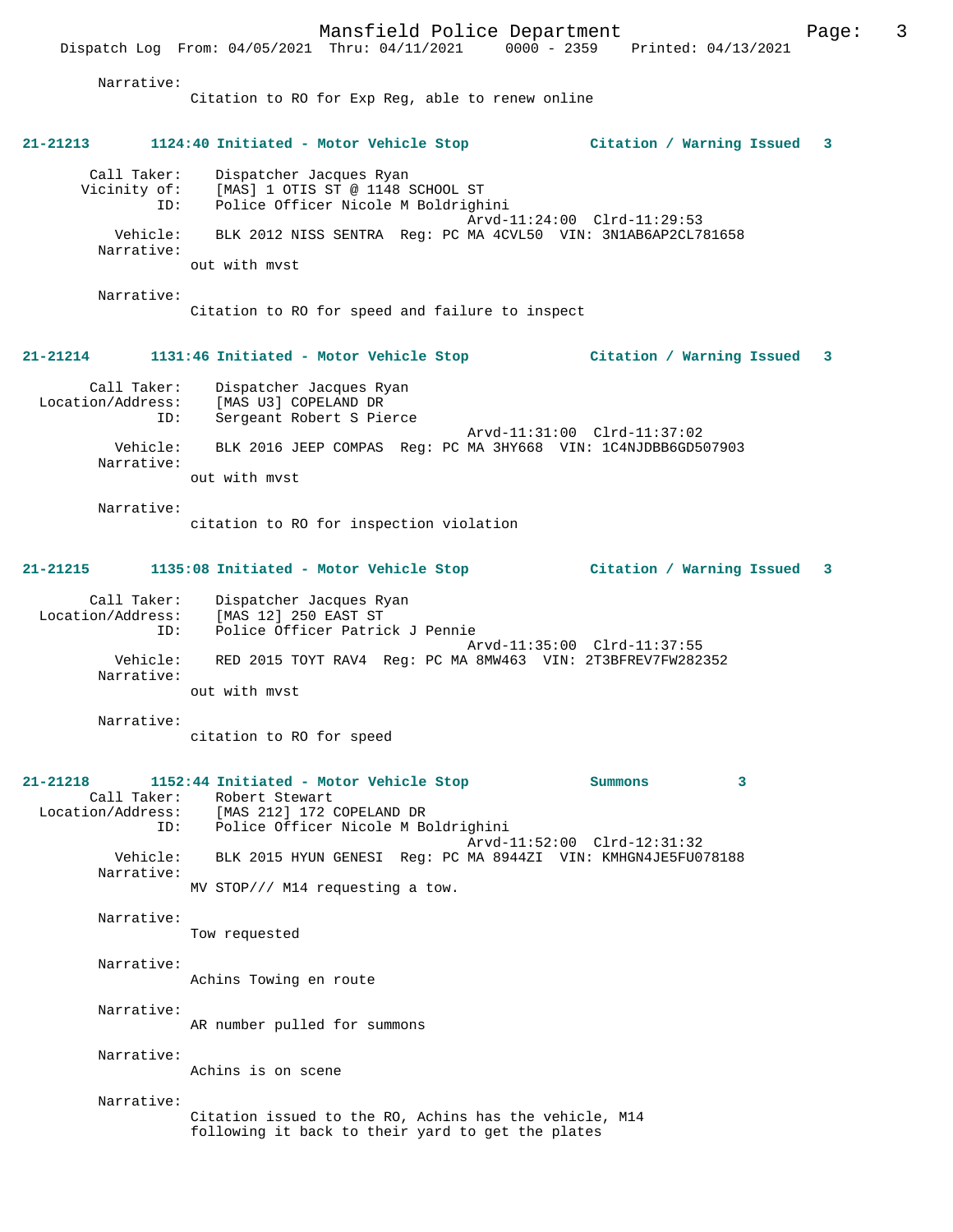Mansfield Police Department<br>Thru:  $04/11/2021$  0000 - 2359 Printed:  $04/13/2021$ Dispatch Log From: 04/05/2021 Thru: 04/11/2021 Refer To Summons: 21MAS-127-AR Summons: HOULE, RICHARD R Address: 693 HIGH ST N ATTLEBOROUGH, MA  $Age:$  Charges: LICENSE SUSPENDED, OP MV WITH Refer To Accident: 21MAS-95-AC **21-21224 1212:45 Initiated - Road Hazards Services Rendered 3**  Call Taker: Dispatcher Jacques Ryan<br>Location/Address: [MAS] KING ARTHUR WAY ess: [MAS] KING ARTHUR WAY<br>ID: Police Officer David W Police Officer David W Kinahan Arvd-12:12:00 Clrd-12:30:39 Narrative: Wood chips in the road way, Regal Tree is cleaning them up Narrative: Regal got most of the wood chips out of the roadway **21-21231 1242:33 Phone - 911 Hang-ups & Verifications Unfounded/Unverifed 2** Call Taker: Dispatcher Alyson Vico<br>Location/Address: [MAS H6615] 15 WEST ST ess: [MAS H6615] 15 WEST ST<br>ID: Police Officer Grega S Police Officer Gregg S Kennedy<br>Disp-12:44:32 Disp-12:44:32 Arvd-12:46:17 Clrd-12:48:50 Narrative: Checking on a 911 hang up. No answer on call back x2 cell phone pinging within 20 meters. Narrative: M8 checked the are and no one seems to have any emergency **21-21233 1254:30 Phone - Disturbance / Gathering Services Rendered 1**  Call Taker: Dispatcher Alyson Vico Location/Address: [MAS 411] 60 FORBES BLVD Apt. #401 Police Officer Nicole M Boldrighini<br>Disp-12:58:51 Arvd-Arvd-13:03:15 Clrd-13:15:00 Narrative: CP would like to report a verbal altercation with the front desk. Narrative: CP hung up the phone when M14 called. Refer To Incident: 21MAS-336-OF **21-21235 1313:34 Phone - Disturbance / Gathering Transported to Hospital 1** Call Taker: NICHOLAS GOYETTE<br>Location/Address: [MAS 411] 60 FOR ess: [MAS 411] 60 FORBES BLVD Apt. #401<br>ID: Police Officer Nicole M Boldrighin Police Officer Nicole M Boldrighini Disp-13:15:13 Arvd-13:21:53 Clrd-15:02:40<br>ID: Police Officer Gregg S Kennedy Police Officer Gregg S Kennedy<br>Disp-13:15:18 Disp-13:15:18 Arvd-13:21:08 Clrd-14:00:10 ID: Sergeant Robert S Pierce Disp-13:15:28 Arvd-13:22:30 Clrd-14:01:12 Narrative: Guests refusing to leave. Narrative: Narrative: In reference to the previous call with this female party, M14 was on the phone with her and she states that Red Roof Inn has a 28-day rule and she has surpassed that.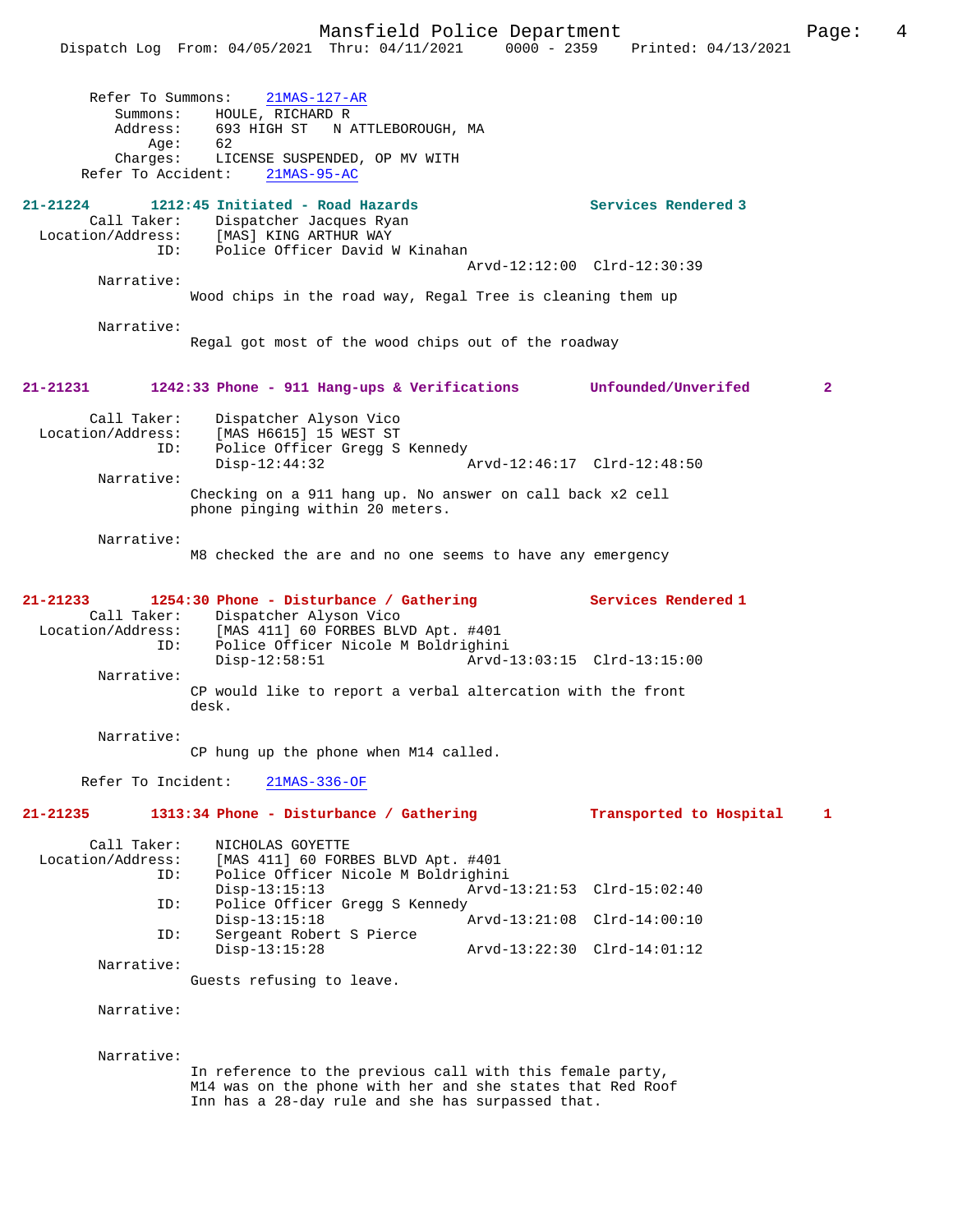Mansfield Police Department<br>Thru:  $04/11/2021$  0000 - 2359 Printed:  $04/13/2021$ Dispatch Log From: 04/05/2021 Thru: 04/11/2021 Narrative: FD is requested for the female party for a possible mental breakdown Narrative: M14 will be on board with FD en route to Sturdy hospital Refer To Incident: 21MAS-336-OF **21-21275 1540:02 Phone - Fraud or Identity Theft Services Rendered 1**  Call Taker: NICHOLAS GOYETTE<br>Location/Address: [MAS] 21 HEMLOCK ess: [MAS] 21 HEMLOCK LN<br>ID: Police Officer Patri ID: Police Officer Patrick J Pennie Disp-15:44:31 Arvd-15:53:26 Clrd-16:05:19 Narrative: Possible scam call from someone claiming to be from a police department. Caller provided last 4 of his mothers social security number. Narrative: Spoke with the residents and they did not give out vital information over the phone **21-21276 1547:13 Phone - Well Being Check Services Rendered 3**  Call Taker: NICHOLAS GOYETTE<br>Location/Address: [MAS H2912] 67 CO [MAS H2912] 67 CORAL ST ID: Police Officer Gregg S Kennedy Disp-15:49:49 Arvd-15:58:11 Clrd-16:07:04<br>TD: Police Officer Nicole M Boldrighini Police Officer Nicole M Boldrighini<br>Disp-15:54:56 Arvd- Disp-15:54:56 Arvd-15:59:12 Clrd-16:06:58 Narrative: Bristol Elder Services requesting well being check on female resident who did not answer her door. Narrative: Front door is open, Officers entering the home Narrative: Narrative: M14 checked the house. door is secured. **21-21288 1652:59 Phone - Disabled Motor Vehicle Referred to Other Agency 3** Call Taker: NICHOLAS GOYETTE<br>.on/Address: [MAS] RTE 140 NB Location/Address:<br>ID: Police Officer William C Trudell<br>Disp-16:56:13 Ar Disp-16:56:13 Arvd-17:03:23 Clrd-17:06:09 Narrative: Passerby reports person pushing DMV unsure if on RT 495 or RT 140. SP Foxboro also advised. Narrative: It is in the passing lane of 495NB, a Mapfre truck is with the vehicle **21-21294 1739:00 Initiated - Suspicious Actv / Persn / Veh Services Rendered 2**  Call Taker: Dispatcher Jacques Ryan<br>Location/Address: [MAS] 52 WILLOW ST @ 2 1 [MAS] 52 WILLOW ST @ 2 MARIE DR ID: Police Officer Danielle C Titus Arvd-17:39:00 Clrd-17:43:46<br>Vehicle: GRY 2013 VOLK UT TOUARE Reg: PAS MA RS958D VIN: WVGEF9BP GRY 2013 VOLK UT TOUARE Reg: PAS MA RS958D VIN: WVGEF9BP8DD012152 Narrative: On site suspicious vehicle Narrative: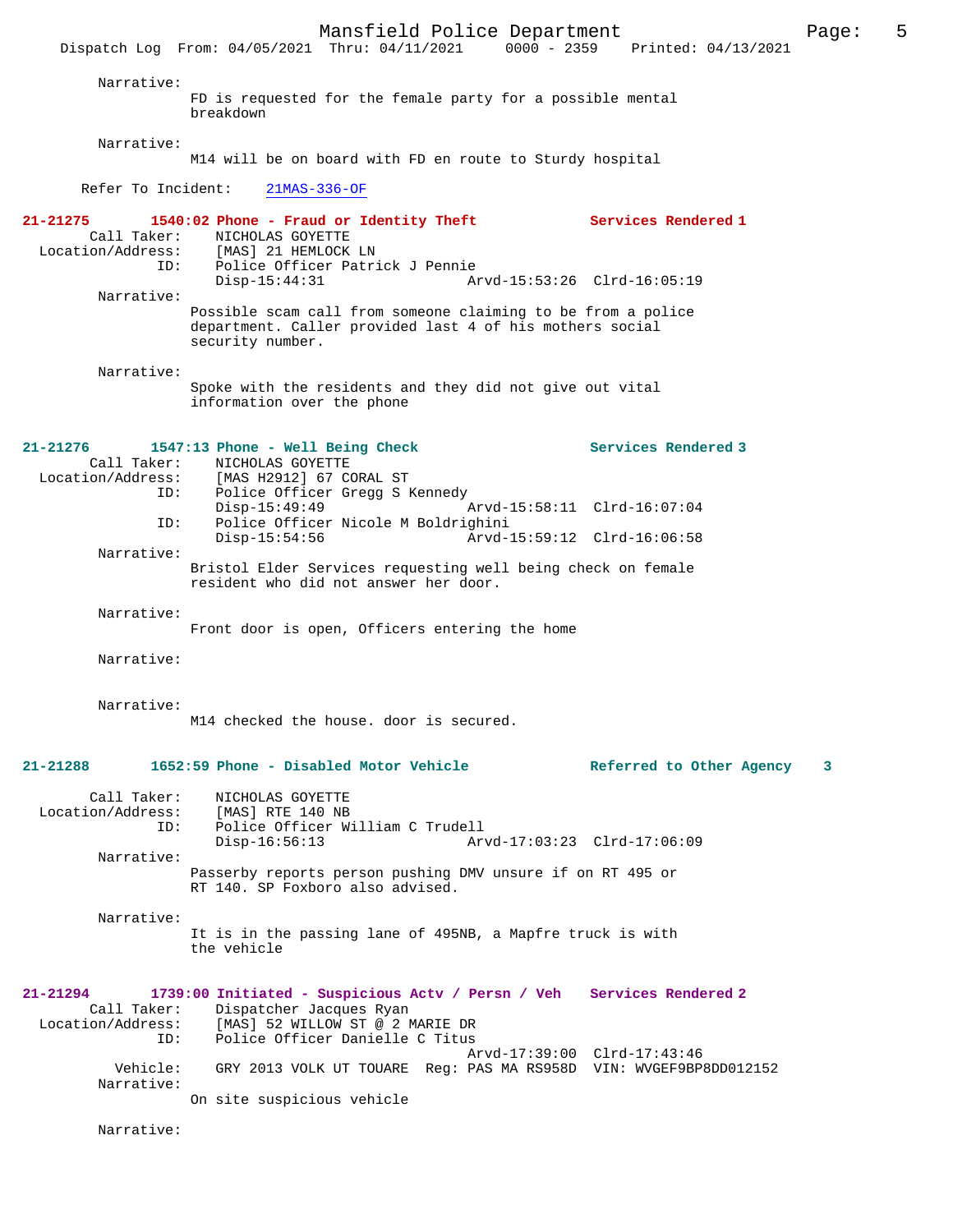Dispatch Log From: 04/05/2021 Thru: 04/11/2021 0000 - 2359 Printed: 04/13/2021

495 nb exit 10 hit the vehicle and now the vehicle is pulled over with minor damage

| 21-21297                                                       | 1750:56 Phone - 911 Hang-ups & Verifications                                                                                                                                                                                                                                               | Unfounded/Unverifed         | 2 |
|----------------------------------------------------------------|--------------------------------------------------------------------------------------------------------------------------------------------------------------------------------------------------------------------------------------------------------------------------------------------|-----------------------------|---|
| Call Taker:<br>Location/Address:<br>ID:<br>Narrative:          | NICHOLAS GOYETTE<br>[MAS] ALLEN ST @ HIGHLAND AVE<br>Police Officer Jay J Sparrow<br>$Disp-17:52:58$<br>Checking on a 911 hang up                                                                                                                                                          | Arvd-17:56:47 Clrd-18:00:16 |   |
| Narrative:                                                     | Cell phone with 65 meter ping. Automated message stating<br>hold for representative.                                                                                                                                                                                                       |                             |   |
| Narrative:                                                     | No one is in distress in the area                                                                                                                                                                                                                                                          |                             |   |
| $21 - 21304$<br>Call Taker:<br>Location/Address:<br>Narrative: | 1814:41 Walk-In - Assist Citizen - P S A<br>Support Staff Matthew Gately<br>[MAS] 6 BRIAN LN<br>Walk-in would like to speak to an officer about reporting                                                                                                                                  | Spoken To                   | 3 |
|                                                                | another missing item from a call the other night. Sgt.<br>Connor spoke with the party.                                                                                                                                                                                                     |                             |   |
| $21 - 21325$<br>Call Taker:<br>Location/Address:<br>Narrative: | 1848:38 Walk-In - Erratic Oper MV / Road Rage<br>Support Staff Matthew Gately<br>[MAS 451B] 500 EAST ST                                                                                                                                                                                    | Spoken To                   | 3 |
|                                                                | Two walk-ins reporting a road rage incident. The parties<br>were involved in the same incident. The parties were upset<br>because one followed the other too closely and the other<br>followed them to their house. No threats were made. Ofc<br>Titus and Sparrow spoke with the parties. |                             |   |
| $21 - 21315$<br>Call Taker:<br>Location/Address:<br>ID:        | 1950:53 Initiated - Assist Other Agency<br>Stephen Martell<br>[MAS] WALNUT ST<br>Police Officer William C Trudell                                                                                                                                                                          | Services Rendered 3         |   |
| Narrative:                                                     | Foxboro reporting a robbery at the Shell station, described<br>a black male 5'6 to 6ft tall wearing blk jacket, blue shirt,<br>black socks, and possibly wearing sandals. No weapons shown<br>or mentioned, reported by the clerk.                                                         | Arvd-19:50:00 Clrd-20:49:32 |   |
| Narrative:                                                     | M1 was made aware. M10 will be on rt 1 on the town line                                                                                                                                                                                                                                    |                             |   |
| Narrative:                                                     | M10 moving to the area of Walnut St per the Foxboro SGT                                                                                                                                                                                                                                    |                             |   |
| Narrative:                                                     | Foxboro reporting the suspect last seen running between the<br>gym and hobby store                                                                                                                                                                                                         |                             |   |
| Narrative:                                                     | M10 will also be checking the area of central st.                                                                                                                                                                                                                                          |                             |   |
| Narrative:                                                     | M10 with FPD reporting the K9 is hitting in the area of the<br>steward medical center.                                                                                                                                                                                                     |                             |   |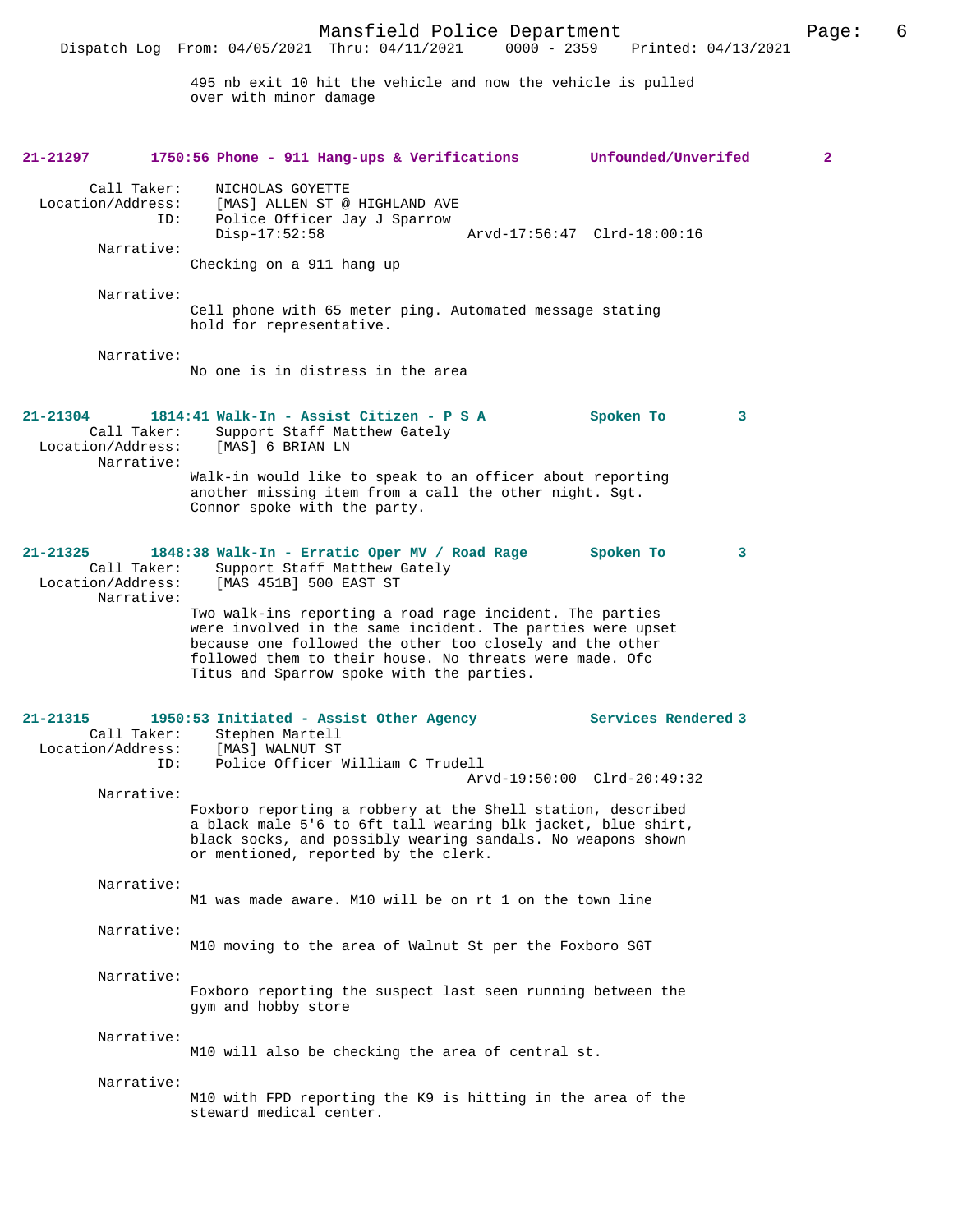Narrative: Foxboro has a male matching the description in custody, all Mansfield units may clear per foxboro **21-21316 1954:58 Initiated - Assist Other Agency Services Rendered 3**  Call Taker: Stephen Martell<br>.on/Address: [MAS] COPELAND DR Location/Address:<br>ID: Police Officer Jay J Sparrow Arvd-19:54:00 Clrd-20:30:53 Narrative: M1 was made aware. M5 will be on Chauncy by the town line Narrative: Foxboro reporting a robbery at the Shell station, described a black male 5'6 to 6ft tall wearing blk jacket, blue shirt, black socks, and possibly wearing sandals. No weapons shown or mentioned, reported by the clerk. Narrative: Foxboro reporting the suspect last seen running between the gym and hobby store Narrative: M5 with Fox and MSP checking the area of 227 central, Units reporting noise in the tree line. Narrative: Foxboro has a male matching the description in custody, all Mansfield units may clear per foxboro **21-21319 2009:01 Phone - 911 Hang-ups & Verifications Confirmed misdial/Accdntl Call 2**  Call Taker: Robert Stewart<br>Location/Address: [MAS 48] 550 F ess: [MAS 48] 550 FORBES BLVD<br>ID: Police Officer Danielle ( Police Officer Danielle C Titus Disp-20:12:19 Arvd-20:18:00 Clrd-20:29:26 Narrative: Checking on a 911 hang up, Caller will meet officer at the door. Narrative: Caller did not make himself known, the name provided did not match anyone in the building. Narrative: checking the building now with staff. **21-21320 2012:02 Phone - Noise Complaint Services Rendered 2**  Call Taker: Chelsey Ferstler<br>Location/Address: [MAS 418B] 23 FR. [MAS 418B] 23 FRANCIS AVE Apt. #24 ID: Sergeant Thomas R Connor Disp-20:15:29 Arvd-20:17:19 Clrd-20:27:15 Narrative: CP reporting loud music in apartment below, hit buzzer when there. Narrative: Spoke with th RP he was reluctant to have the officer make contact with the party making noise. Narrative: Sgt Conner will advise ofc Fenore to follow up further. **21-21329 2114:14 Initiated - Building - Property Check Building Checked / Secured 3** Call Taker: Josesph Shebertes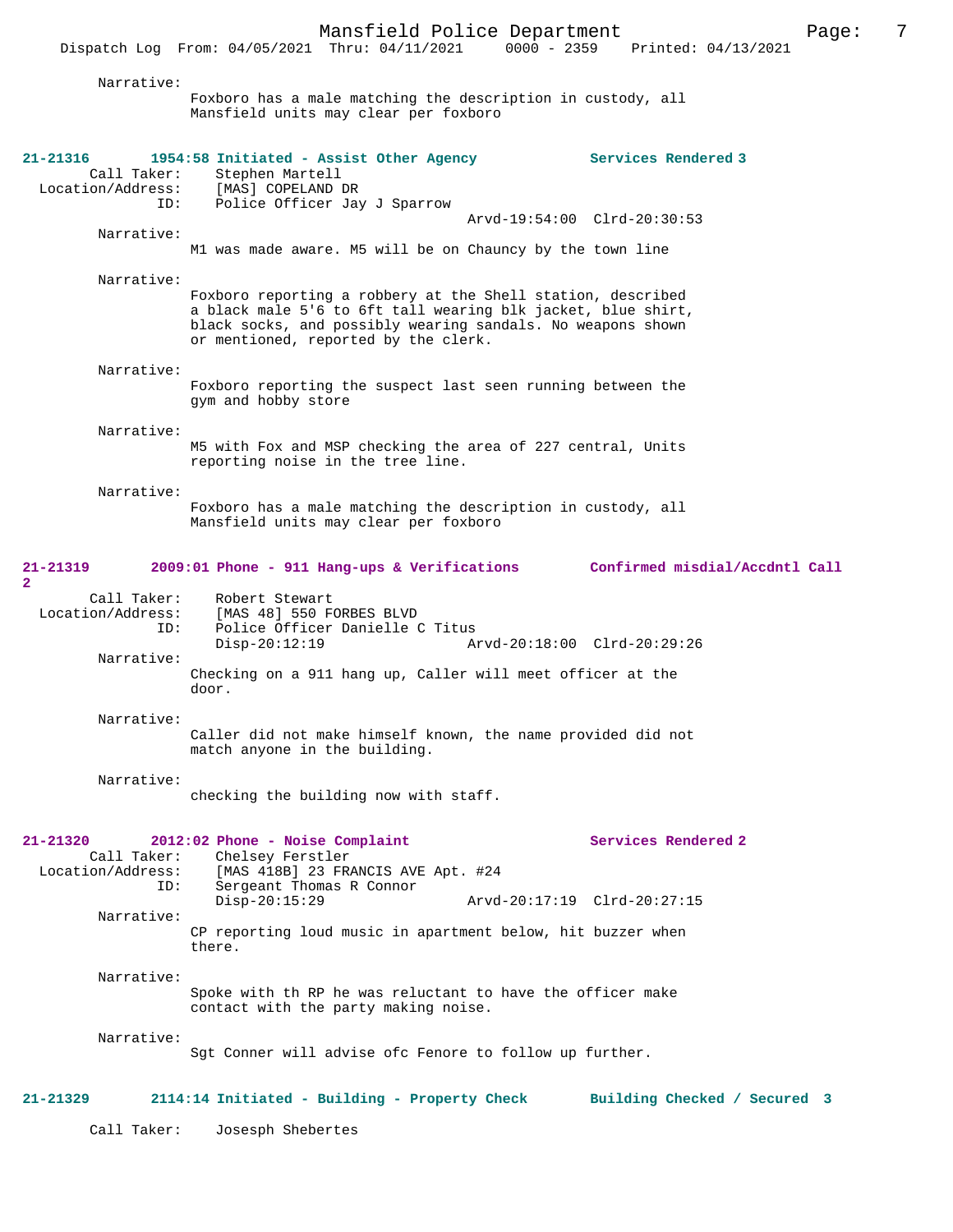Mansfield Police Department Page: 8 Dispatch Log From: 04/05/2021 Thru: 04/11/2021 0000 - 2359 Printed: 04/13/2021 Location/Address: [MAS 417] 9 FRANCIS AVE ID: Police Officer Danielle C Titus Arvd-21:14:00 Clrd-21:24:25 Narrative: Checking the area. Narrative: area checked secure. **21-21333 2150:44 Initiated - Building - Property Check Services Rendered 3**  Call Taker: Stephen Martell<br>Location/Address: [MAS 1016] 4 ER ess: [MAS 1016] 4 ERICK RD<br>ID: Police Officer Daniell Police Officer Danielle C Titus Arvd-21:50:00 Clrd-21:59:34 Narrative: Checking the area. **For Date: 04/06/2021 - Tuesday 21-21384 0147:54 Phone - Well Being Check Investigated - No Report 3** Call Taker: Stephen Martell<br>Location/Address: [MAS] 60 FORBES [MAS] 60 FORBES BLVD ID: Police Officer Nicole P Newport<br>Disp-02:00:43 Az Disp-02:00:43 Arvd-02:09:46 Clrd-02:25:06<br>ID: Patrolman David Schepis Patrolman David Schepis<br>Disp-02:00:48 Disp-02:00:48 Arvd-02:09:37 Clrd-02:25:06<br>TD: Sergeant John R Armstrong Sergeant John R Armstrong<br>Disp-02:09:54 Disp-02:09:54 Arvd-02:09:57 Clrd-02:25:06 Narrative: Female caller reporting her facebook account was hacked by a male party in Wareham MA. Caller stated she was also in wareham, checked the 911 screen and the phone was locating to the area of the Red Roof Inn. Confirmed with hotel desk that she is there. Narrative: Female gave her name as Sara Wiseman. The phone she called from is registered to William Moreshead Narrative: spoke to the male party who stated that he lent his phone to the female party earlier. Also stated he had never met her before. Female stated to him that her name was Stephanie. **21-21391 0226:10 Initiated - Building - Property Check Building Checked / Secured 3** Call Taker: Stephen Martell<br>Location/Address: [MAS 4] 31 HAMP ess: [MAS 4] 31 HAMPSHIRE ST<br>TD: Police Officer Nicole P Police Officer Nicole P Newport Arvd-02:26:00 Clrd-02:31:28 Narrative: Checking the area. Narrative: checks secure **21-21392 0230:28 Initiated - Building - Property Check Building Checked / Secured 3** Call Taker: Stephen Martell Location/Address: [MAS 1015] 30 CHAUNCY ST ID: Patrolman David Schepis Arvd-02:30:00 Clrd-02:36:28 Narrative: Checking the area.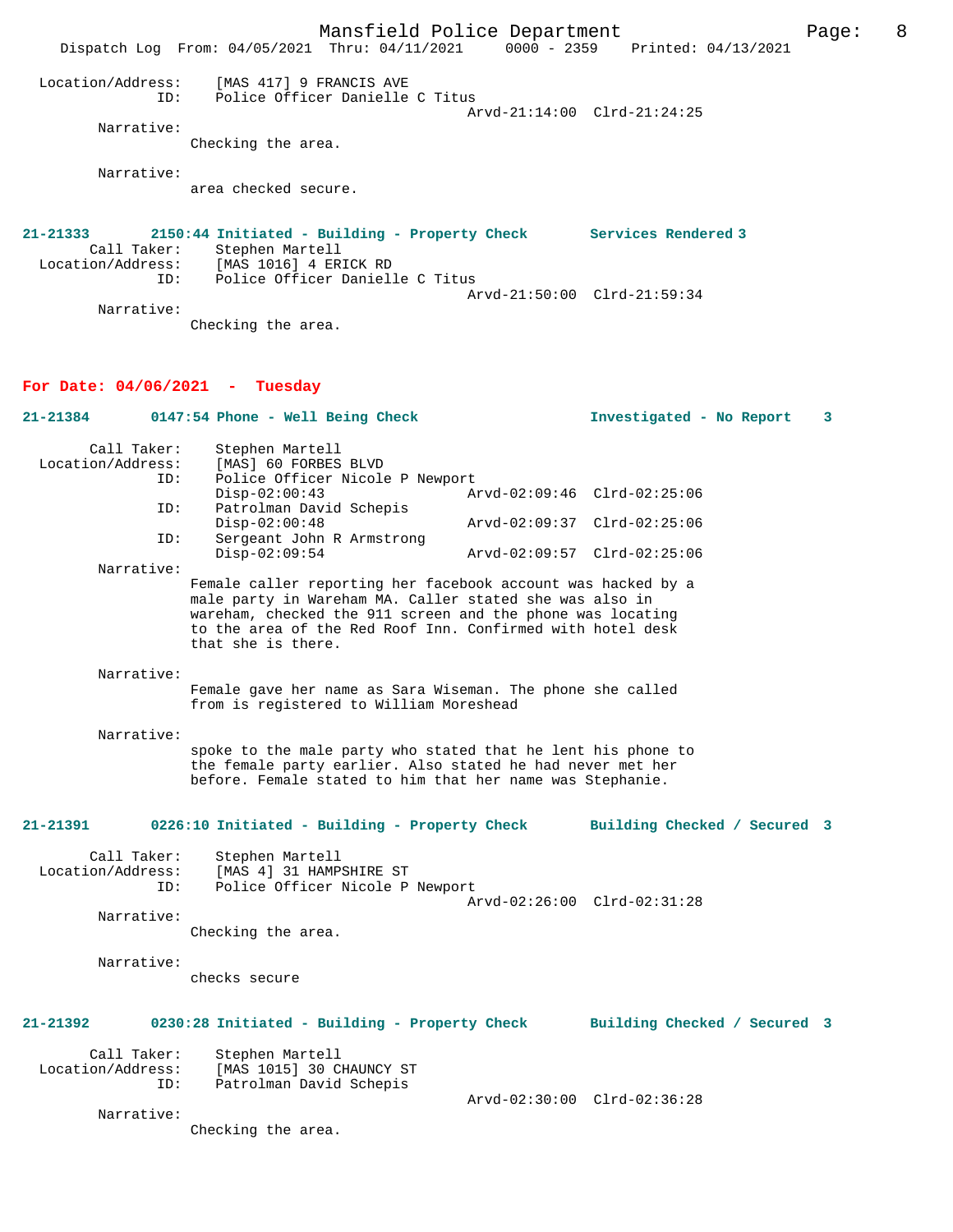**21-21393 0232:37 Initiated - Building - Property Check Building Checked / Secured 3** Call Taker: Stephen Martell Location/Address: [MAS 907E] 390 WEST ST Police Officer Nicole P Newport Arvd-02:32:00 Clrd-02:42:26 Narrative: Checking the area. **21-21397 0315:45 Initiated - Building - Property Check Building Checked / Secured 3** Call Taker: Stephen Martell<br>Location/Address: [MAS 814] 50 WE [MAS 814] 50 WEST CHURCH ST ID: Patrolman David Schepis Arvd-03:15:00 Clrd-03:29:22 Narrative: Checking the area. **21-21398 0327:56 911 - Suspicious Actv / Persn / Veh Gone on Arrival 2**  Call Taker: Ryan O'Rourke Location/Address: [MAS 417G] 17 FRANCIS AVE Apt. #06 ID: Sergeant John R Armstrong Disp-03:29:06 Arvd-03:30:23 Clrd-03:44:48<br>ID: Police Officer Meghan Birnie Police Officer Meghan Birnie Disp-03:29:18 Arvd-03:33:42 Clrd-03:44:48 ID: Patrolman David Schepis Disp-03:29:29 Arvd-03:32:38 Clrd-03:44:48 Narrative: caller rpts white male 35 to 40 ringing door bell trying to get into building. has been attempting for the last 30 mins. Narrative: Units checked the area, negative results. all units clear. **21-21400 0350:27 Initiated - Building - Property Check Building Checked / Secured 3** Call Taker: Stephen Martell Location/Address: [MAS 2] 60 FORBES BLVD Police Officer Nicole P Newport Arvd-03:50:00 Clrd-04:09:50 Narrative: Checking the area. Narrative: checked secure **21-21401 0411:24 Initiated - Building - Property Check Building Checked / Secured 3** Call Taker: Stephen Martell Location/Address: [MAS 834] 261 CHAUNCY ST Police Officer Nicole P Newport Arvd-04:11:00 Clrd-04:26:26 Narrative: Checking the area. **21-21413 0643:19 Initiated - Assist Fire Department Services Rendered 2**  Call Taker: Jennifer Napolitano Location/Address: [MAS H6506] 97 WILLIAMS ST Sergeant John R Armstrong Arvd-06:43:00 Clrd-06:58:15 Narrative: Assisting the FD with a fire related incident. Nature:blown transformer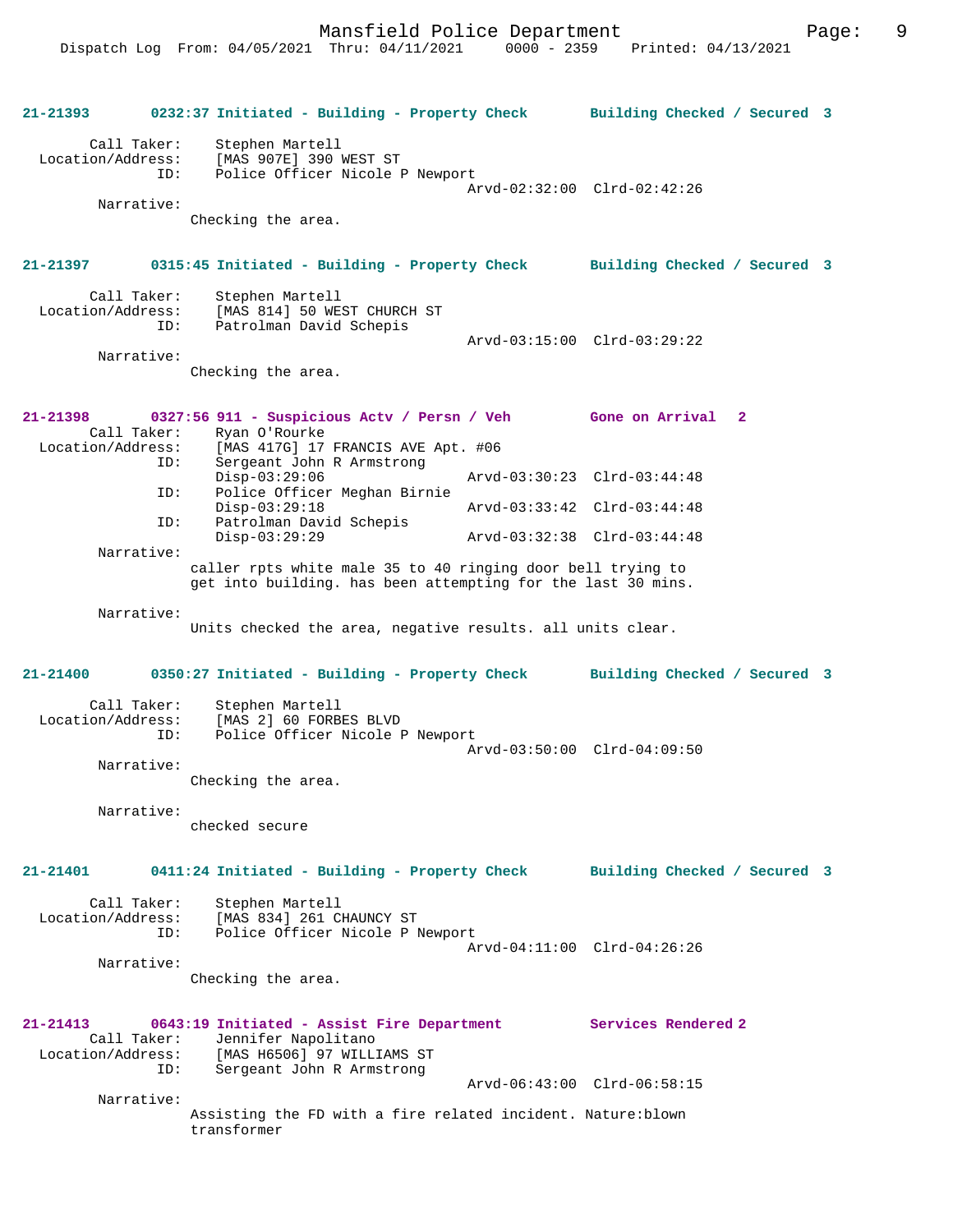Narrative:

Fire is standing by on the side road

| 21-21428                                                    | 0725:35 Initiated - Follow up Investigation Services Rendered 3<br>Call Taker: Jennifer Napolitano<br>Location/Address: [MAS] 1 MANSFIELD AVE<br>ID: Police Officer Nicole P Newport |                             |  |
|-------------------------------------------------------------|--------------------------------------------------------------------------------------------------------------------------------------------------------------------------------------|-----------------------------|--|
|                                                             | Arvd-07:25:00 Clrd-07:31:54                                                                                                                                                          |                             |  |
| Narrative:                                                  | Conducting a follow up in the area to a previously reported<br>incident.                                                                                                             |                             |  |
| 21-21446<br>0815<br>Call Taker:<br>Location/Address:<br>ID: | Initiated - Parking Violations<br>Animal Control Steven Simonds<br>[MAS] 43 NORTH MAIN ST @ 13 PARK ST<br>Animal Control Steven Simonds                                              | Services Rendered 3         |  |
| ID:                                                         | Arvd-09:05:39 Clrd-09:27:07<br>Animal Control Steven Simonds<br>$Disp-09:35:29$                                                                                                      | $Clrd-10:14:20$             |  |
| Narrative:                                                  |                                                                                                                                                                                      |                             |  |
|                                                             | checking area for parking violations                                                                                                                                                 |                             |  |
| $21 - 21452$<br>ID:                                         | 0915:26 Initiated - Road Hazards<br>Call Taker: Jennifer Napolitano<br>Location/Address: [MAS H2868] 114 PRATT ST<br>ID: Police Officer David W K<br>Police Officer David W Kinahan  | Spoken To<br>3              |  |
|                                                             | Arvd-09:15:00 Clrd-09:17:20                                                                                                                                                          |                             |  |
| Vehicle:<br>Narrative:                                      | WHI 2017 GMC SAVANA Req: CO MA J75774 VIN: 1GD37SCG5H1340422                                                                                                                         |                             |  |
|                                                             | Off with the vehicle in the roadway                                                                                                                                                  |                             |  |
| Narrative:                                                  | Vehicle will be on its way                                                                                                                                                           |                             |  |
| $21 - 21454$<br>0926<br>Call Taker:<br>ID:                  | Initiated - Speed Trailer/Signs Deployed Services Rendered 3<br>Animal Control Steven Simonds<br>Location/Address: [MAS] NORTH MAIN ST<br>Animal Control Steven Simonds              |                             |  |
|                                                             | Arvd-09:27:07 Clrd-09:35:25                                                                                                                                                          |                             |  |
| Narrative:                                                  | changing batteries on speed sign                                                                                                                                                     |                             |  |
|                                                             | 21-21456 0929:29 Initiated - Building - Property Check Building Checked / Secured 3                                                                                                  |                             |  |
| ID:                                                         | Call Taker: Jennifer Napolitano<br>Location/Address: [MAS 894] 905 SOUTH MAIN ST Apt. #C<br>Police Officer Andrew J Kelley<br>Arvd-09:29:00 Clrd-09:34:42                            |                             |  |
| Narrative:                                                  | Checking the area.                                                                                                                                                                   |                             |  |
| 21-21462                                                    | 0949:18 Initiated - Motor Vehicle Stop                                                                                                                                               | Citation / Warning Issued 3 |  |
| Call Taker:<br>Location/Address:<br>ID:                     | CARLY MORIARTY<br>[MAS] RESERVOIR ST<br>Police Officer Andrew J Kelley                                                                                                               |                             |  |
| Vehicle:<br>Narrative:                                      | Arvd-09:49:00 Clrd-09:53:36<br>GRY 2015 HYUN 4D SONATA Req: PC MA 973BG7                                                                                                             |                             |  |
|                                                             | Mys-citation issued                                                                                                                                                                  |                             |  |

**21-21464 0956:04 Initiated - Motor Vehicle Stop Citation / Warning Issued 3**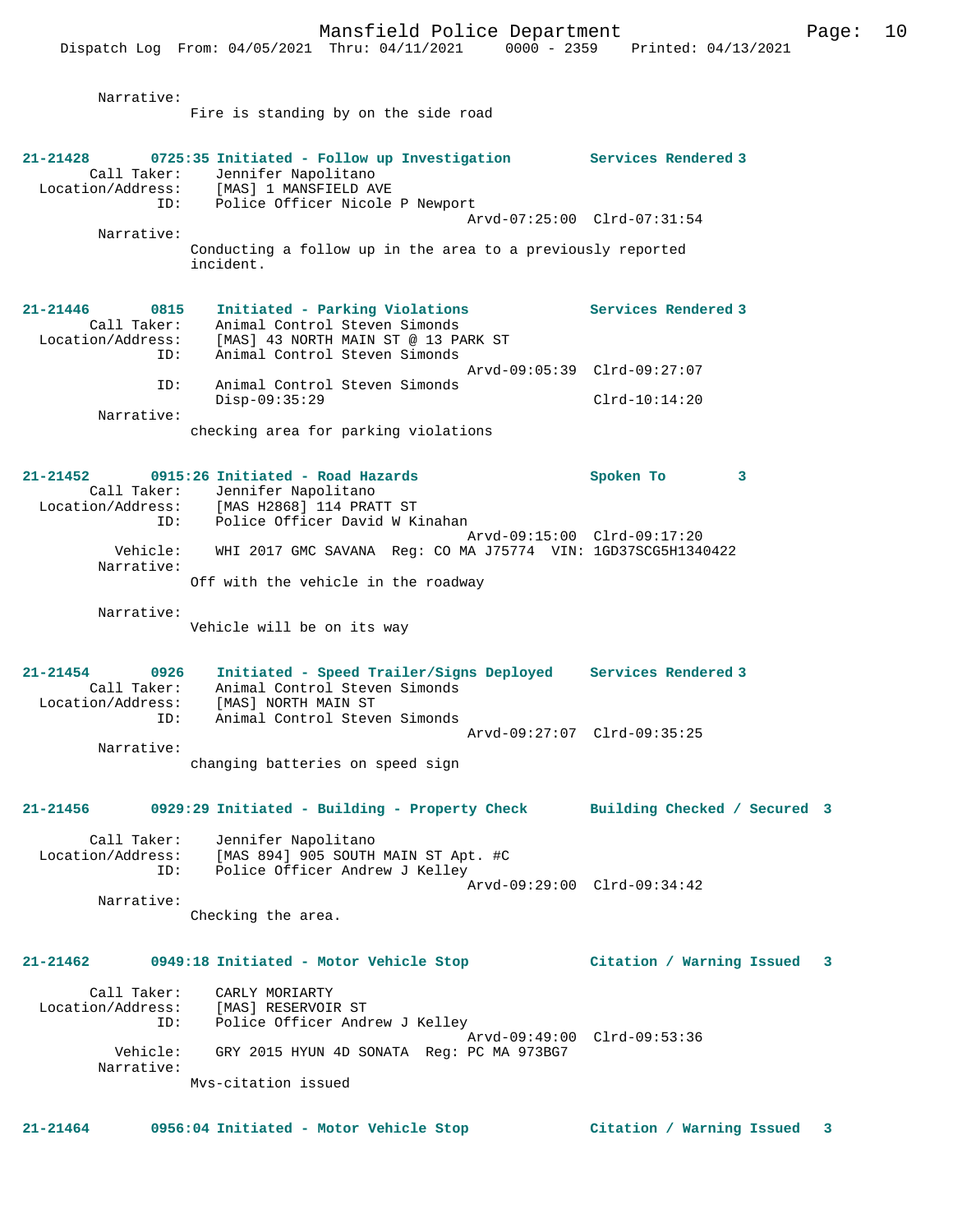Mansfield Police Department Page: 11 Dispatch Log From: 04/05/2021 Thru: 04/11/2021 0000 - 2359 Printed: 04/13/2021 Call Taker: Jennifer Napolitano Location/Address: [MAS] RESERVOIR ST ID: Police Officer Andrew J Kelley Arvd-09:56:00 Clrd-10:04:09 Vehicle: BLK 2016 DODG UT DURANG Reg: PC MA 4DS163 VIN: 1C4RDJAG1GC353952 Narrative: Out for mvst **21-21469 1018:49 Initiated - Motor Vehicle Stop Citation / Warning Issued 3** Call Taker: Jennifer Napolitano Location/Address: [MAS] WEST ST<br>ID: Police Officer Police Officer David W Kinahan Arvd-10:18:00 Clrd-10:25:59 Vehicle: GRY 2014 TOYT VA SIENNA Reg: PC MA 1AM683 VIN: 5TDKK3DC7ES523092 Narrative: Out for mvst Narrative: Citation for speed **21-21471 1021:05 Initiated - Motor Vehicle Stop Citation / Warning Issued 3** Call Taker: Jennifer Napolitano Location/Address: [MAS] RTE 140 NB ID: Police Officer Andrew J Kelley Arvd-10:21:00 Clrd-10:26:11 Vehicle: WHI 2019 MAZD CX-5 Reg: PAS MA VTGM41 VIN: JM3KFBDM9K0503360 Narrative: Out for mvst Narrative: Citation for speed and failure to inspect **21-21477 1034:06 Initiated - Building - Property Check Building Checked / Secured 3** Call Taker: Jennifer Napolitano<br>Location/Address: [MAS 1019] 792 WEST ST Location/Address: [MAS 1019] 792 WEST ST ID: Police Officer Andrew J Kelley Arvd-10:34:00 Clrd-10:36:58 Narrative: Checking the area. **21-21481 1102:05 Initiated - Motor Vehicle Stop Citation / Warning Issued 3** Call Taker: Jennifer Napolitano Location/Address: [MAS] 575 WEST ST @ 260 FORBES BLVD ID: Police Officer David W Kinahan Arvd-11:02:00 Clrd-11:06:41<br>Vehicle: GRN 2013 FORD ESCAPE Req: PC MA 1MH749 VIN: 1FMCU0J92DUB4 GRN 2013 FORD ESCAPE Reg: PC MA 1MH749 VIN: 1FMCU0J92DUB40849 Narrative: Out for mvst Narrative: Citation issued for speed **21-21482 1105 Initiated - Building - Property Check Building Checked / Secured 3** Call Taker: Police Officer Nicole M Boldrighini Location/Address: [MAS 982] 111 HOPE ST ID: Police Officer Nicole M Boldrighini Arvd-11:06:29 Clrd-11:13:39 Narrative: checking the area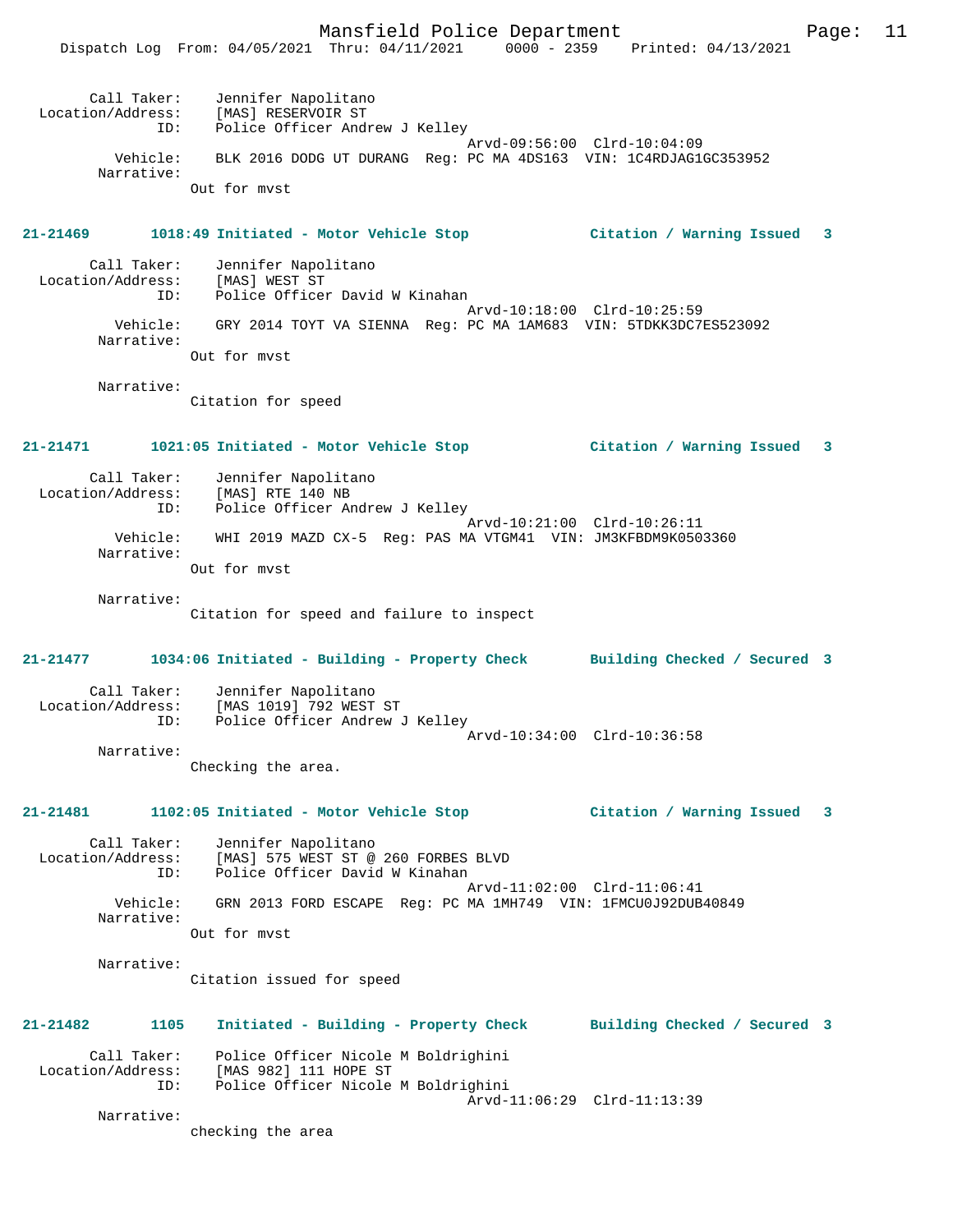**21-21489 1132:19 Phone - Vandalism Incident Report 3**  Call Taker: NICHOLAS GOYETTE Location/Address: [MAS H1510] 710 EAST ST ID: Police Officer Andrew J Kelley Disp-11:37:52 Arvd-11:50:19 Clrd-12:01:12 Narrative: Mailbox was damaged by someone. Narrative: Also mailbox at 700 damaged. Returning to the station to make a phone call. Refer To Incident: 21MAS-338-OF **21-21490 1134 Initiated - Parking Violations Services Rendered 3**  Call Taker: Animal Control Steven Simonds Location/Address: [MAS] 242 NORTH MAIN ST @ 16 OLD COLONY WAY ID: Animal Control Steven Simonds Arvd-11:35:30 Clrd-12:40:56 Narrative: checking area for parking violations Narrative: no violations **21-21491 1139:17 Walk-In - Fraud or Identity Theft Incident Report 1**  Call Taker: Support Staff Matthew Todesco Location/Address: [MAS H1120] 28 COURT ST Apt. #9 ID: Police Officer Michael T Fitzgerald Arvd-11:51:28 Clrd-12:26:23 Narrative: RP reports wants to report ID theft, Ofc Fitzgerald into speak with the RP. Narrative: See OF for further Refer To Incident: 21MAS-339-OF **21-21492 1142:30 Initiated - Motor Vehicle Stop Citation / Warning Issued 3** Call Taker: Jennifer Napolitano Location/Address: [MAS 1002] 250 EAST ST ID: Sergeant Robert S Pierce Arvd-11:42:00 Clrd-11:52:14 Vehicle: WHI 2019 NISS SENTRA Reg: PC MA 5DGB80 VIN: 3N1AB7AP6KY457006 Narrative: Out for mvst **21-21498 1212:56 Initiated - Building - Property Check Building Checked / Secured 3** Call Taker: Jennifer Napolitano<br>Location/Address: [MAS 417] 9 FRANCIS  $[MAS 417]$  9 FRANCIS AVE ID: Police Officer Nicole M Boldrighini Arvd-12:12:00 Clrd-12:20:14 Narrative: Checking the area. **21-21502 1234:42 Radio - Assist Other Agency Assisted Party 3**  Call Taker: Jennifer Napolitano<br>Location/Address: [MAS] 449 FRUIT ST [MAS] 449 FRUIT ST @ 2 SHORT ST ID: Police Officer Nicole M Boldrighini Disp-12:35:45 Arvd-12:42:06 Clrd-14:19:29 Narrative: Request from Norton to assist with traffic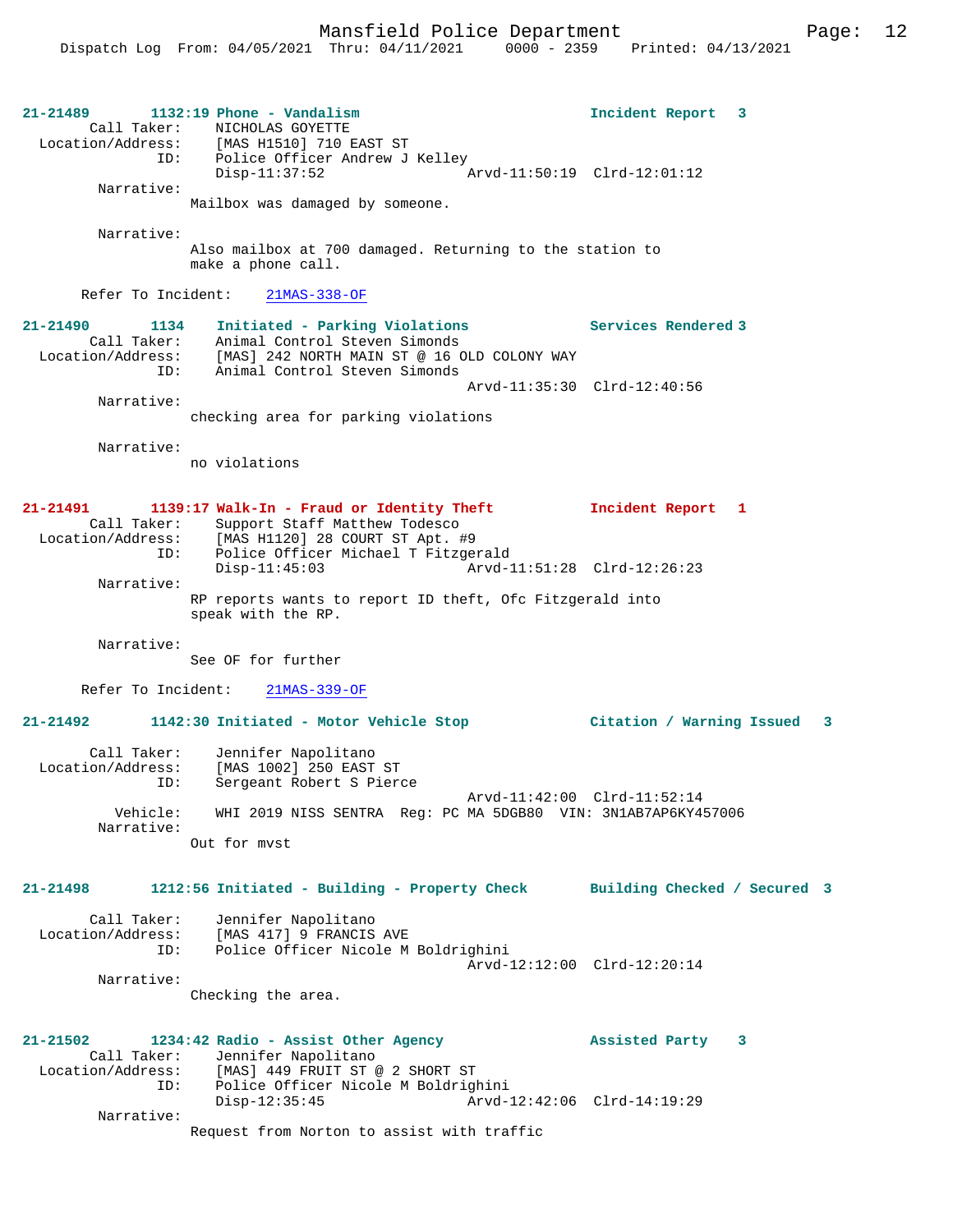**21-21511 1336 Initiated - Parking Violations Services Rendered 3**  Call Taker: Animal Control Steven Simonds Location/Address: [MAS 12] 250 EAST ST ID: Animal Control Steven Simonds Arvd-13:40:00 Clrd-14:44:02 Narrative: covering robinson school crossing **21-21518 1426:51 Phone - Assist Fire Department Referred to Other Agency 2** Call Taker: Jennifer Napolitano Location/Address: [MAS 9] 25 COBB ST ID: Police Officer Michael T Fitzgerald Disp-14:27:31 Arvd-14:27:36 Clrd-14:46:02 Narrative: Assisting the FD with a fire related incident. Nature: fire alarm **21-21520 1440:51 Initiated - Motor Vehicle Stop Citation / Warning Issued 3** Call Taker: Jennifer Napolitano Vicinity of: [MAS] WILLIAMS ST @ JULIA LN<br>ID: Police Officer Andrew J Kelle Police Officer Andrew J Kelley Arvd-14:40:00 Clrd-14:48:23 Vehicle: GRY 2013 HOND ACCORD Reg: PC MA 1GRJ12 VIN: 1HGCR2F77DA155276 Narrative: Out for mvst Narrative: Citation for speed **21-21523 1458:55 Initiated - Motor Vehicle Stop Citation / Warning Issued 3** Call Taker: Jennifer Napolitano Location/Address: [MAS] 1770 WEST ST @ 14 GILBERT ST ID: Police Officer Andrew J Kelley Arvd-14:58:00 Clrd-15:03:26 Vehicle: GRY 2019 TOYT TACOMA Reg: PC MA 4TB645 VIN: 5TFCZ5AN5KX165532 Narrative: Out for mvst **21-21527 1513:10 Phone - Assist Fire Department Services Rendered 2**  Call Taker: Jennifer Napolitano Location/Address: [MAS 825] 25 COBB ST Apt. #L ID: Police Officer Michael T Fitzgerald Disp-15:14:08 Arvd-15:16:22 Clrd-15:19:09 Narrative: Assisting the FD with a fire related incident. Nature: fire alarm **21-21530 1534:41 Initiated - Motor Vehicle Stop Citation / Warning Issued 3** Call Taker: Jennifer Napolitano Location/Address: [MAS] 100 BALCOM ST ID: Police Officer Andrew J Kelley Arvd-15:34:00 Clrd-15:40:49 Vehicle: BLU 2008 HOND UT CR-V Reg: PC RI 387691 VIN: 5J6RE48508L034606 Narrative: Out for mvst **21-21532 1548:37 Phone - 911 Hang-ups & Verifications Confirmed misdial/Accdntl Call**

**2**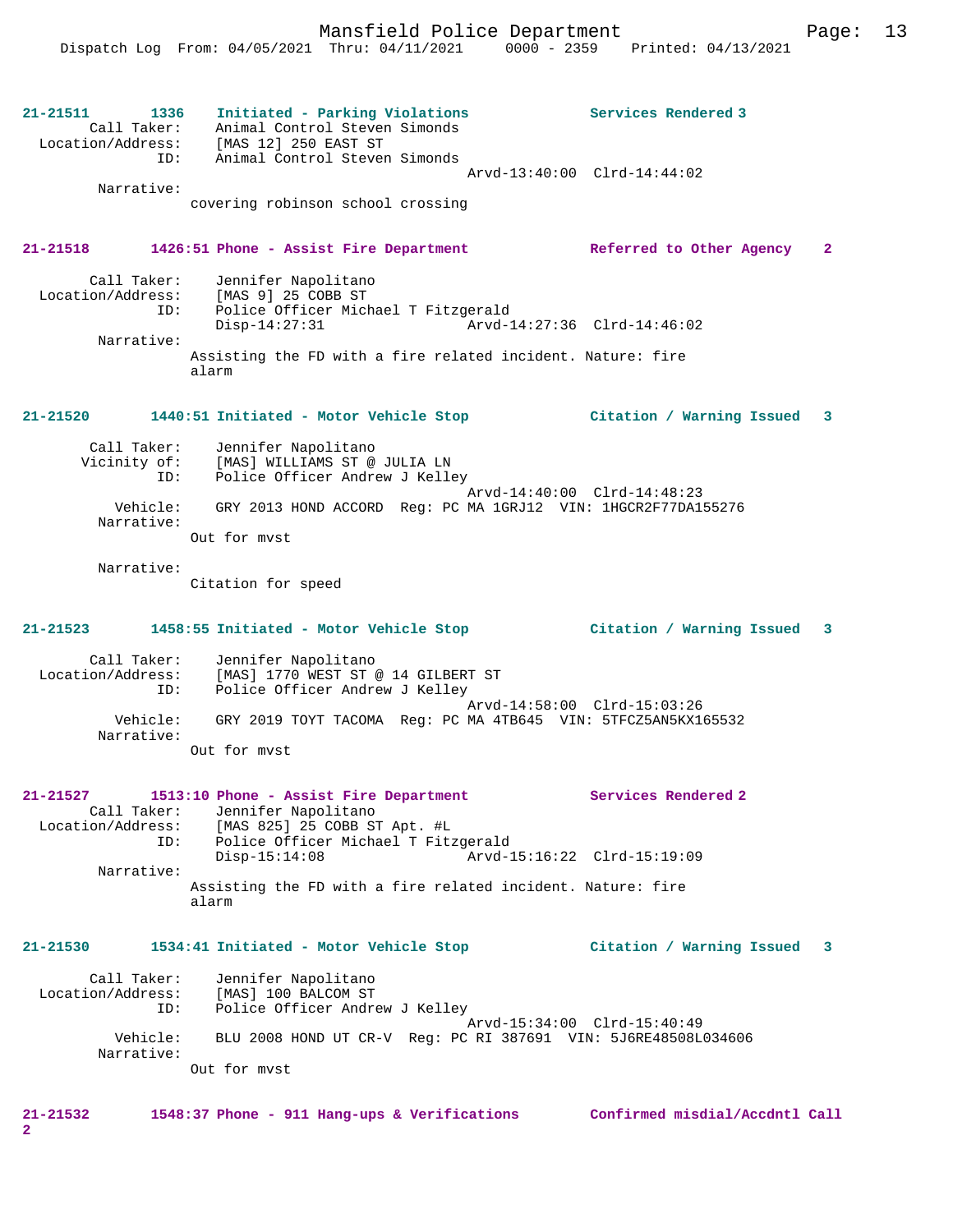Mansfield Police Department Page: 14 Dispatch Log From:  $04/05/2021$  Thru:  $04/11/2021$  0000 - 2359 Call Taker: NICHOLAS GOYETTE Location/Address: [MAS] 141 PRATT ST @ 255 HOPE ST<br>ID: Police Officer Michael T Fitzgers Police Officer Michael T Fitzgerald<br>Disp-15:51:22 Arvd-Arvd-15:57:37 Clrd-15:59:12 Narrative: Checking on a 911 hang up. Sounds like person is walking. No answer on callback. Narrative: No answer on second callback. Narrative: 911 open line in the area of 115 Pratt Street. Narrative: The phone is pinging towards Newton St. **21-21533 1622:10 Phone - Motor Veh Acc - No Injury Incident Report 1**  Call Taker: NICHOLAS GOYETTE<br>Location/Address: [MAS] 491 MAPLE 2 Location/Address: [MAS] 491 MAPLE ST @ 421 FRANKLIN ST ID: Police Officer Jay J Sparrow Disp-16:23:49 Arvd-16:28:52 Clrd-17:14:56<br>ID: Police Officer Joshua S Ellender Police Officer Joshua S Ellender Disp-16:23:52 Arvd-16:28:50 Clrd-17:14:53 Police Officer Beau J Palanza Vehicle: GRY 2011 FORD ESCAPE Reg: PC MA 21AK23 VIN: 1FMCU9DG7BKA51964 For: Accident By: Achins Garage To: Achins Garage<br>PRICE Released To: Vehicle: BLK 2013 GMC K3500 Reg: PAS MA SL710 VIN: 1GT523C80DZ158956 Towed: For: Accident By: Achins Garage To: Achins Garage Released To: SHARRON On: 04/08/2021 @ 1658 Narrative: MVA with no reported injuries. Narrative: Requesting tows for 2 vehicles Narrative: Achins in route Narrative: Achins on scene Narrative: Citation to Operator of Veh 1 for failure to yield Refer To Accident: 21MAS-96-AC **21-21542 1704:22 Initiated - Community Policing Services Rendered 3**  Call Taker: Jennifer Napolitano Location/Address: [MAS 451B] 500 EAST ST Police Officer Andrew J Kelley Arvd-17:04:00 Clrd-17:05:11 **21-21553 1742:55 Phone - Assist Citizen - P S A Property Seized / Secured 3** Call Taker: NICHOLAS GOYETTE<br>Location/Address: [MAS H3687] 191 [MAS H3687] 191 COPELAND DR ID: Police Officer William C Trudell Disp-17:51:45 Arvd-17:53:22 Clrd-17:55:55 Narrative: CP found a hypodermic needle that he would like to dispose of. Will be outside in an orange shirt. Narrative: Property retrieved. Returning to the station to dispose of it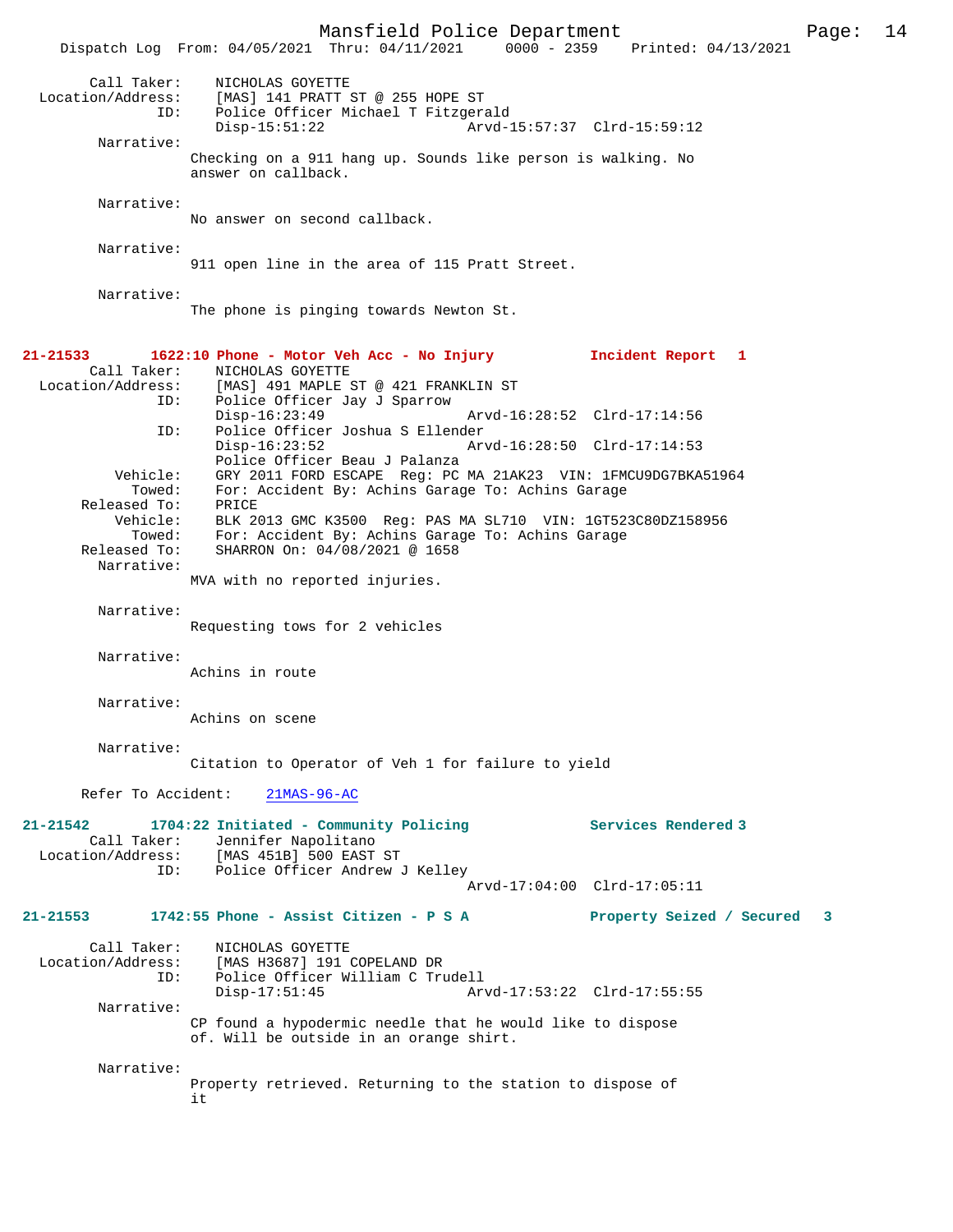Mansfield Police Department Fage: 15

|                                              | Dispatch Log From: 04/05/2021 Thru: 04/11/2021                                                                                                        | $0000 - 2359$ | Printed: 04/13/2021                      |              |
|----------------------------------------------|-------------------------------------------------------------------------------------------------------------------------------------------------------|---------------|------------------------------------------|--------------|
| 21-21557<br>Call Taker:<br>Location/Address: | 1804:40 Phone - Suspicious Actv / Persn / Veh Arrest(s) Made<br>NICHOLAS GOYETTE<br>[MAS] WINTHROP AVE                                                |               |                                          | $\mathbf{2}$ |
| ID:                                          | Police Officer William C Trudell<br>$Disp-18:05:56$                                                                                                   |               | Arvd-18:10:23 Clrd-04/07/2021 @ 00:04:21 |              |
| ID:<br>ID:                                   | Police Officer Andrew J Kelley<br>$Disp-18:06:03$<br>Sergeant Thomas R Connor                                                                         |               | Arvd-18:09:33 Clrd-22:13:04              |              |
| ID:                                          | $Disp-18:30:51$<br>Police Officer Jay J Sparrow                                                                                                       |               | Arvd-18:30:54 Clrd-19:38:01              |              |
| Narrative:                                   | $Disp-21:08:55$                                                                                                                                       |               | Arvd-21:08:59 Clrd-22:15:30              |              |
|                                              | Male and female on the stairs at the station<br>across from Dealership by Winthrop ave                                                                |               |                                          |              |
| Narrative:                                   | Requesting fire for female                                                                                                                            |               |                                          |              |
| Narrative:                                   | m10 with the male in custody                                                                                                                          |               |                                          |              |
| Narrative:                                   | M10 heading to the station with the male                                                                                                              |               |                                          |              |
| Narrative:                                   |                                                                                                                                                       |               |                                          |              |
| Narrative:                                   | M13 on board the rescue for transport to Sturdy Hospital.                                                                                             |               |                                          |              |
| Narrative:                                   | Prisoner will be in Cell 5.                                                                                                                           |               |                                          |              |
| Narrative:                                   | Female party gave incorrect name. M10 obtained real name.                                                                                             |               |                                          |              |
| Narrative:                                   | M5 will be picking up M13 and prisoner from Sturdy and<br>transporting back to the station.                                                           |               |                                          |              |
| Narrative:                                   | M5 enroute back to station from Sturdy with the female<br>prisoner, SM 51868.5 2135.                                                                  |               |                                          |              |
| Narrative:                                   | Off at the station, EM 51878.1 2153.                                                                                                                  |               |                                          |              |
| Narrative:                                   | M1 requested fire to check out male prisoner who may have<br>ingested something. Male prisoner wont allow the FD to check<br>him out.                 |               |                                          |              |
| Narrative:                                   | Per Clerk Hazeldine no bail for either prisoner.                                                                                                      |               |                                          |              |
| Refer To Arrest:                             | 21MAS-129-AR                                                                                                                                          |               |                                          |              |
| Arrest:<br>Address:                          | BUTLER, DEREK M<br>201 RIVER ST<br>BOSTON, MA                                                                                                         |               |                                          |              |
| Age:                                         | 28                                                                                                                                                    |               |                                          |              |
| Charges:                                     | Warrant arrest<br>DRUG, POSSESS CLASS A, SUBSQ.OFF.                                                                                                   |               |                                          |              |
| Refer To Arrest:<br>Arrest:                  | 21MAS-130-AR<br>LACORTE, TAYLOR N                                                                                                                     |               |                                          |              |
| Address:<br>Age:                             | 713 STEWART DR ABINGTON, MA<br>32                                                                                                                     |               |                                          |              |
| Charges:                                     | Warrant arrest<br>DRUG, POSSESS CLASS A, SUBSQ.OFF.<br>DRUG, POSSESS CLASS A, SUBSQ.OFF.<br>FALSE ID INFORMATION, ARRESTEE FURNISH TO LAW ENFORCEMENT |               |                                          |              |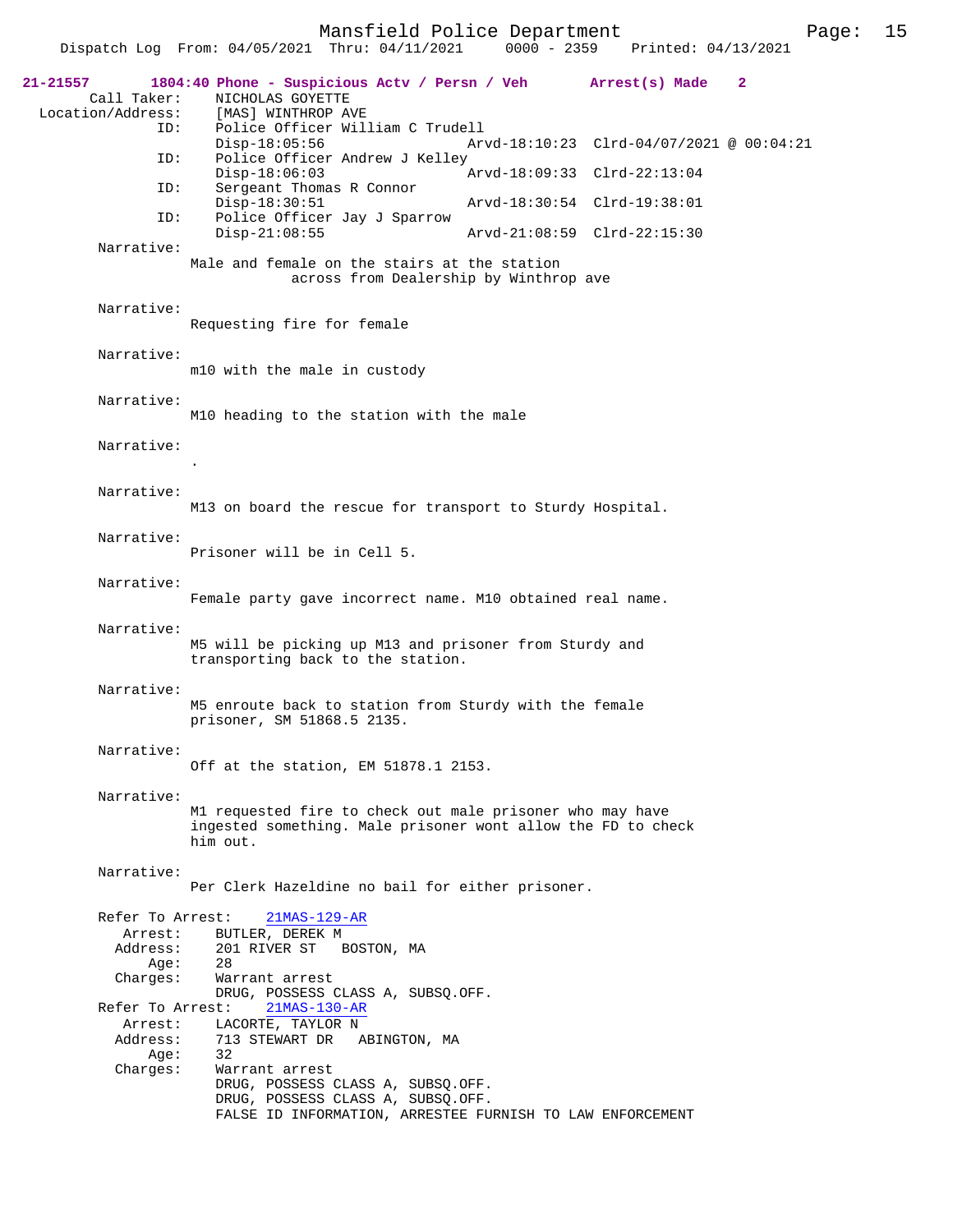Mansfield Police Department Page: 16 Dispatch Log From: 04/05/2021 Thru: 04/11/2021 **21-21563 1819:43 Phone - 911 Hang-ups & Verifications Confirmed misdial/Accdntl Call 2**  Call Taker: <br> NICHOLAS GOYETTE<br>
Location/Address: [MAS 849A155A] 2 [MAS 849A155A] 287 SCHOOL ST Apt. #A155 ID: Police Officer Joshua S Ellender Disp-18:22:51 Arvd-18:25:50 Clrd-18:25:52 Police Officer Beau J Palanza Narrative: Checking on a 911 hang up. Caller will be waiting by mv to wave to officer. GMC Sierra Gray. **21-21567 1827:24 Phone - Motor Veh Acc - No Injury Investigated - Report Taken 1** Call Taker: Emily Archer Location/Address: [MAS 969A110] 321 SCHOOL ST Apt. #A110 ID: Police Officer Joshua S Ellender Disp-18:28:43 Arvd-18:31:03 Clrd-19:08:28 Police Officer Beau J Palanza<br>ID: Police Officer Jay J Sparrow ID: Police Officer Jay J Sparrow Disp-18:28:48 Clrd-18:31:59 Vehicle: GRY 2012 NISS MAXIMA Reg: PC MA 1BDH87 VIN: 1N4AA5AP7CC836097<br>Vehicle: GRY 2021 HOND PILOT Reg: PC MA 4AC239 VIN: 5FNYF6H56MB038117 GRY 2021 HOND PILOT Reg: PC MA 4AC239 VIN: 5FNYF6H56MB038117 Narrative: Caller reporting two car MVA. Narrative: Caller is in a Honda Pilot, and the second vehicle is a Nissan Maxima . They are located in the parking lot. Refer To Accident: 21MAS-97-AC **21-21571 1930:36 Phone - Suspicious Actv / Persn / Veh Investigated - Report Taken 2** Call Taker: Robert Stewart<br>Location/Address: [MAS 982] 111 Location/Address: [MAS 982] 111 HOPE ST ID: Police Officer Joshua S Ellender Disp-19:31:42 Arvd-19:35:37 Clrd-23:05:45 Police Officer Beau J Palanza<br>ID: Sergeant Thomas R Connor Sergeant Thomas R Connor Disp-19:38:10 Clrd-19:46:50 ID: Police Officer Jay J Sparrow Disp-19:39:42 Arvd-19:40:48 Clrd-20:25:19<br>TD: Sergeant Thomas R Connor Sergeant Thomas R Connor<br>Disp-19:51:37 Disp-19:51:37 Arvd-19:51:40 Clrd-20:15:45<br>Vehicle: GRY 2020 NISS UT PATHFINDER Reg: PC MA 1SHL47 VIN: 5N1DR GRY 2020 NISS UT PATHFINDER Reg: PC MA 1SHL47 VIN: 5N1DR2CM2LC638802 Narrative: Caller reporting a group of kids attempted to steal his bike. Narrative: Group of black kids walking towards the dirt parking lot. Described as having dreads and wearing a green jacket. Narrative: Caller stating that the group is in a white SUV pulling right out of the parking lot. Also, stating that his friend was punched in the nose. Narrative: Juvenile party that was involved will be heading to the Fire Station to be evaluated. Refer To Incident: 21MAS-340-OF **21-21572 1941:28 Phone - Disabled Motor Vehicle Services Rendered 3**  Call Taker: Robert Stewart Location/Address: [MAS] RTE 140 NB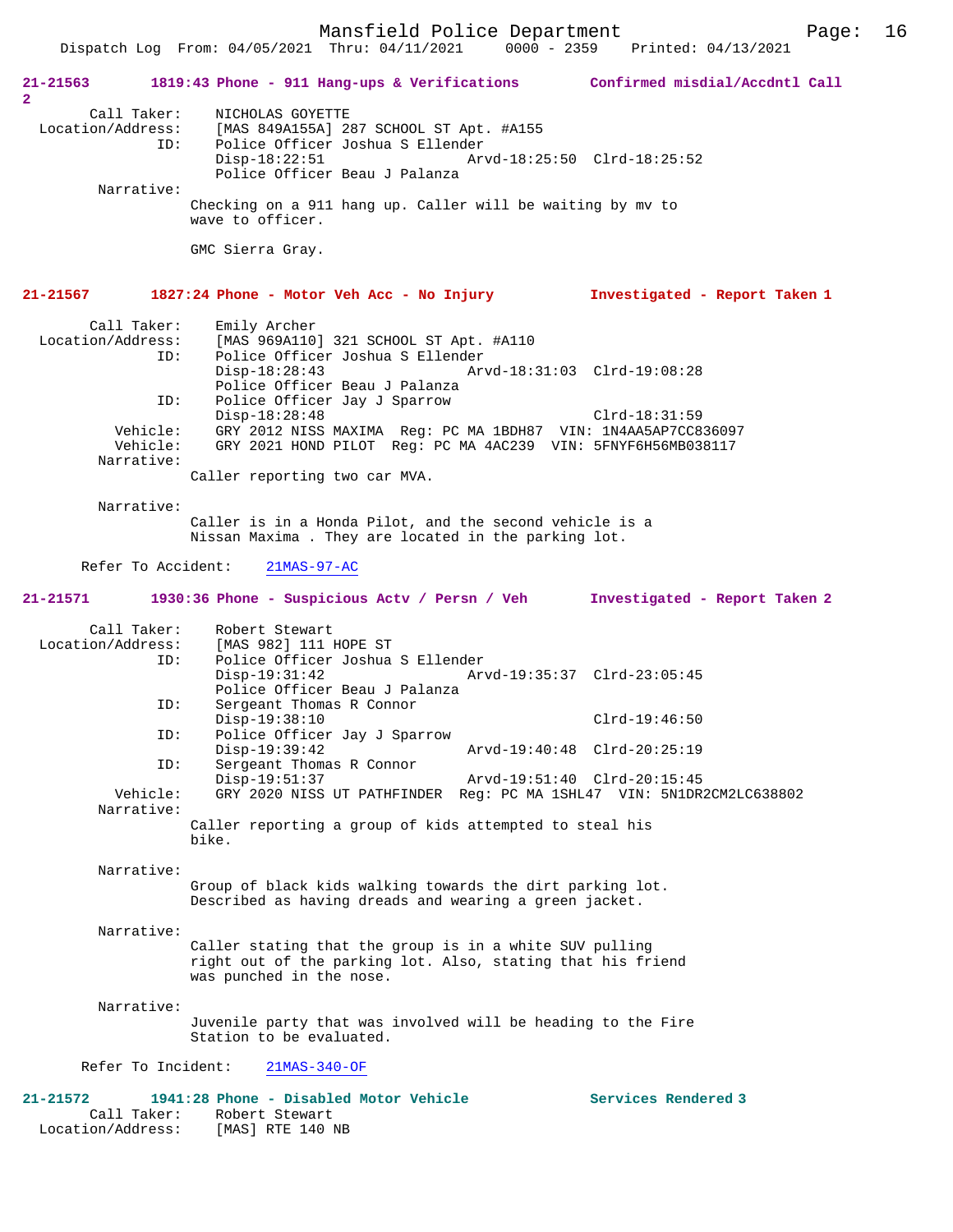|                                |                                                                                                                        | Mansfield Police Department |                                 | Page: | 17 |
|--------------------------------|------------------------------------------------------------------------------------------------------------------------|-----------------------------|---------------------------------|-------|----|
|                                | Dispatch Log From: $04/05/2021$ Thru: $04/11/2021$                                                                     |                             | 0000 - 2359 Printed: 04/13/2021 |       |    |
|                                |                                                                                                                        |                             |                                 |       |    |
| ID:                            | Sergeant Thomas R Connor                                                                                               |                             |                                 |       |    |
| Narrative:                     | $Disp-19:46:55$                                                                                                        |                             | $Clrd-19:51:24$                 |       |    |
|                                | Reported DMV in the area of route 140 heading towards Home                                                             |                             |                                 |       |    |
|                                | Depot there is a Blue Ford pickup truck with his hood up.                                                              |                             |                                 |       |    |
|                                | Caller states that it is in the breakdown lane and there                                                               |                             |                                 |       |    |
|                                | maybe a dog in the car as well. May have been there for a<br>couple hours.                                             |                             |                                 |       |    |
|                                |                                                                                                                        |                             |                                 |       |    |
| Narrative:                     |                                                                                                                        |                             |                                 |       |    |
|                                | Foxborough PD recieved a call earlier regarding the DMV.<br>Caller stated he had arrainged for AAA to pick up vehicle. |                             |                                 |       |    |
|                                |                                                                                                                        |                             |                                 |       |    |
|                                |                                                                                                                        |                             |                                 |       |    |
| $21 - 21574$<br>$\overline{a}$ | 2005:28 Phone - 911 Hang-ups & Verifications                                                                           |                             | Confirmed misdial/Accdntl Call  |       |    |
| Call Taker:                    | Robert Stewart                                                                                                         |                             |                                 |       |    |
| Location/Address:              | [MAS H3947] 48 DRAPER AVE                                                                                              |                             |                                 |       |    |
| ID:                            | Sergeant Thomas R Connor                                                                                               |                             |                                 |       |    |
| Narrative:                     | $Disp-20:15:55$                                                                                                        | Arvd-20:23:28 Clrd-20:25:40 |                                 |       |    |
|                                | Checking on a 911 hang up, No answer on call back X2                                                                   |                             |                                 |       |    |
|                                |                                                                                                                        |                             |                                 |       |    |
| Narrative:                     |                                                                                                                        |                             |                                 |       |    |
|                                | M1 checking the area, nothing showing.                                                                                 |                             |                                 |       |    |
|                                |                                                                                                                        |                             |                                 |       |    |
| 21.21E07                       | $2214.22 \text{ P}$                                                                                                    |                             | $Gansal1$ $Fansch2$             |       |    |

| 21-21597          |             | 2214:22 Radio - Assist Other Agency | Cancelled Enroute 3 |
|-------------------|-------------|-------------------------------------|---------------------|
|                   | Call Taker: | Ryan O'Rourke                       |                     |
| Location/Address: |             | [MAS] 20 COPELAND DR @ 167 WEST ST  |                     |
|                   | ID:         | Police Officer Andrew J Kelley      |                     |
|                   |             | $Disp-22:15:13$                     | $Clrd-22:16:34$     |
|                   | ID:         | Police Officer Jay J Sparrow        |                     |
|                   |             | $Disp-22:15:35$                     | $Clrd-22:16:31$     |
|                   | Narrative:  |                                     |                     |

| $21 - 21599$                     | 2243:43 Phone - Suspicious Acty / Persn / Veh<br>Unfounded/Unverifed                                                                                                                                                                                                                             | $\overline{2}$ |
|----------------------------------|--------------------------------------------------------------------------------------------------------------------------------------------------------------------------------------------------------------------------------------------------------------------------------------------------|----------------|
| Call Taker:<br>Location/Address: | Robert Stewart<br>[MAS H5358] 29 ERIN DR                                                                                                                                                                                                                                                         |                |
|                                  | Police Officer Jay J Sparrow<br>ID:                                                                                                                                                                                                                                                              |                |
|                                  | $Disp-22:46:16$<br>Arvd-22:50:34 Clrd-23:07:59                                                                                                                                                                                                                                                   |                |
| Narrative:                       |                                                                                                                                                                                                                                                                                                  |                |
|                                  | Caller reporting that he believes someone was in his<br>driveway and when the spot light came on they left. Caller<br>does not know if there was anyone in the driveway or not. No<br>description of a person or vehicle. Caller got in his car<br>and checked the area and didn't see anything. |                |
| Narrative:                       | M5 spoke with the cp. he stated somebody may have walked up                                                                                                                                                                                                                                      |                |

to his door. M5 saw a light in the area of 36 Erin. Spoke to the resident there and he was not outside. M5 going to check the yards in the area.

### Narrative:

M5 spoke with resident at 36 Erin, he stated he threw a bucket of water out. He did see on his ring app that somebody ran down the driveway. Checking in the area of Windchime.

#### Narrative:

M5 rpts nothing found in area.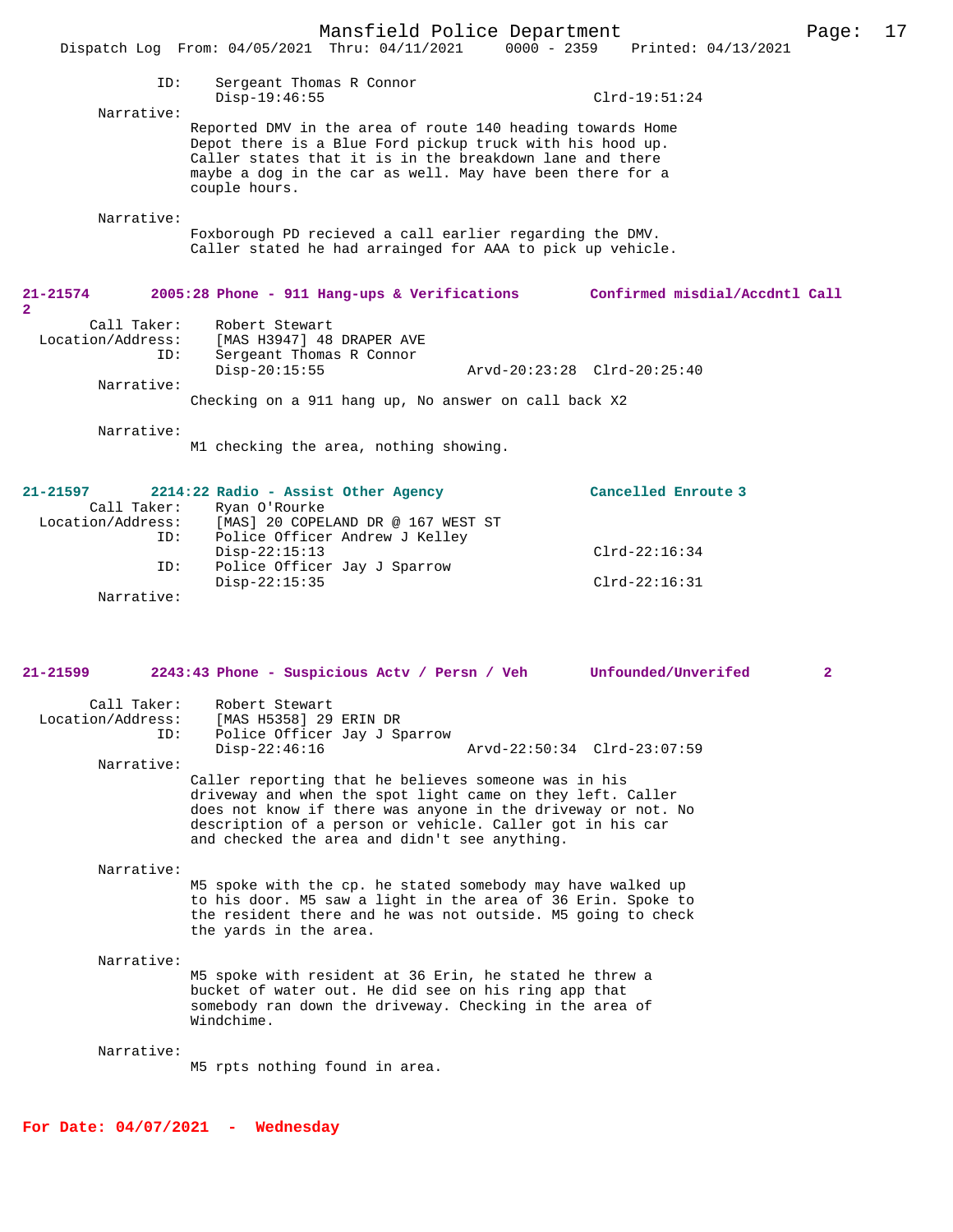**21-21636 0226:55 Initiated - Building - Property Check Building Checked / Secured 3** Call Taker: Ryan O'Rourke Location/Address: [MAS 840] 280 SCHOOL ST ID: Police Officer Meghan Birnie Arvd-02:26:00 Clrd-02:31:44 Narrative: Checking the area. **21-21638 0231:54 Initiated - Building - Property Check Building Checked / Secured 3** Call Taker: Ryan O'Rourke Location/Address: [MAS 907E] 390 WEST ST ID: Police Officer Meghan Birnie Arvd-02:31:00 Clrd-02:41:17 Narrative: Checking the area. **21-21641 0253:01 Initiated - Building - Property Check Building Checked / Secured 3** Call Taker: Ryan O'Rourke Location/Address: [MAS 814] 50 WEST CHURCH ST ID: Police Officer Meghan Birnie Arvd-02:53:00 Clrd-03:03:26 Narrative: Checking the area. **21-21642 0302:06 Initiated - Building - Property Check Building Checked / Secured 3** Call Taker: Ryan O'Rourke Location/Address: [MAS 1002] 250 EAST ST ID: Police Officer Nicole P Newport Arvd-03:02:00 Clrd-03:03:11 Narrative: Checking the area. **21-21643 0316:17 Initiated - Building - Property Check Building Checked / Secured 3** Call Taker: Ryan O'Rourke Location/Address: [MAS 1015] 30 CHAUNCY ST ID: Police Officer Nicole P Newport Arvd-03:16:00 Clrd-03:23:53 Narrative: Checking the area. **21-21645 0329:21 Initiated - Building - Property Check Building Checked / Secured 3** Call Taker: Ryan O'Rourke<br>Location/Address: [MAS 4] 31 HA Location/Address: [MAS 4] 31 HAMPSHIRE ST ID: Police Officer Meghan Birnie Arvd-03:29:00 Clrd-03:35:08 Narrative: Checking the area. **21-21646 0335:15 Initiated - Building - Property Check Building Checked / Secured 3** Call Taker: Ryan O'Rourke Location/Address: [MAS 2] 60 FORBES BLVD ID: Police Officer Meghan Birnie Arvd-03:35:00 Clrd-03:39:24 Narrative: Checking the area.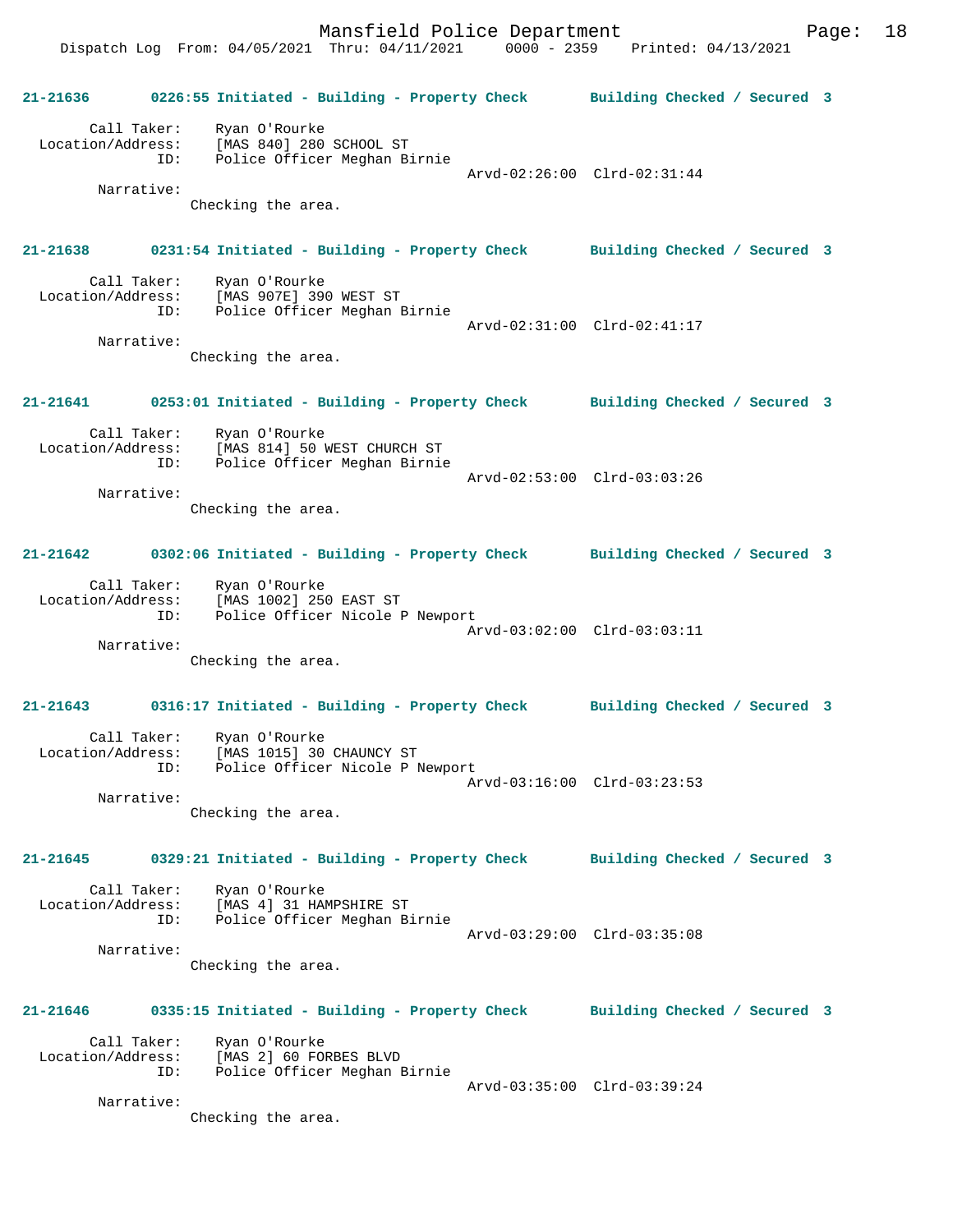Dispatch Log From: 04/05/2021 Thru: 04/11/2021 0000 - 2359 Printed: 04/13/2021

|                        |                                                                                                                                                           | 21-21647 0431:04 Initiated - Building - Property Check Building Checked / Secured 3 |
|------------------------|-----------------------------------------------------------------------------------------------------------------------------------------------------------|-------------------------------------------------------------------------------------|
|                        | Call Taker: Ryan O'Rourke<br>Location/Address: [MAS 992] 660 EAST ST<br>ID: Police Officer Nicole P Newport                                               | Arvd-04:31:00 Clrd-04:37:39                                                         |
| Narrative:             |                                                                                                                                                           |                                                                                     |
|                        | Checking the area.                                                                                                                                        |                                                                                     |
| 21-21693 0850          | Initiated - Parking Violations<br>Call Taker: Animal Control Steven Simonds<br>Location/Address: [MAS] NORTH MAIN ST<br>ID: Animal Control Steven Simonds | Services Rendered 3                                                                 |
| Narrative:             |                                                                                                                                                           | Arvd-08:51:19 Clrd-09:07:16                                                         |
|                        | checking area for parking violations                                                                                                                      |                                                                                     |
| 21-21698               |                                                                                                                                                           | 0927:32 Initiated - Building - Property Check Building Checked / Secured 3          |
|                        | Call Taker: Robert Stewart<br>Location/Address: [MAS 840] 280 SCHOOL ST<br>ID: Police Officer David J Pepicelli                                           |                                                                                     |
| Narrative:             |                                                                                                                                                           | Arvd-09:27:00 Clrd-09:45:39                                                         |
|                        | Checking the area.                                                                                                                                        |                                                                                     |
|                        |                                                                                                                                                           |                                                                                     |
|                        | 21-21702 0945:52 Initiated - Motor Vehicle Stop                                                                                                           | Citation / Warning Issued 3                                                         |
|                        | Call Taker: Robert Stewart<br>Location/Address: [MAS 840] 280 SCHOOL ST<br>ID: Police Officer David J Pepicelli                                           |                                                                                     |
| Narrative:             | Vehicle: GRY 2015 JEEP PATRIO Req: PC MA 6WE934 VIN: 1C4NJPBA2FD107540                                                                                    | Arvd-09:45:00 Clrd-09:50:18                                                         |
|                        | MV STOP/// Citaion issued for failure to inspect.                                                                                                         |                                                                                     |
|                        |                                                                                                                                                           |                                                                                     |
| 21-21710 1020          | Initiated - Parking Violations<br>Call Taker: Animal Control Steven Simonds                                                                               | <b>Services Rendered 3</b>                                                          |
|                        | Location/Address: [MAS] 242 NORTH MAIN ST @ 16 OLD COLONY WAY                                                                                             |                                                                                     |
|                        | Animal Control Steven Simonds<br>ID:                                                                                                                      | Arvd-10:21:57 Clrd-11:03:56                                                         |
| Narrative:             |                                                                                                                                                           |                                                                                     |
|                        | checking area for parking violations                                                                                                                      |                                                                                     |
| 21-21725               | 1102:22 Initiated - Building - Property Check                                                                                                             | Building Checked / Secured 3                                                        |
| Call Taker:            | Robert Stewart<br>Location/Address: [MAS 982] 111 HOPE ST                                                                                                 |                                                                                     |
|                        | Police Officer Michael T Fitzgerald<br>ID:                                                                                                                | Arvd-11:02:00 Clrd-11:11:20                                                         |
| Narrative:             |                                                                                                                                                           |                                                                                     |
|                        | Checking the area.                                                                                                                                        |                                                                                     |
| 21-21726               | 1105:37 Initiated - Motor Vehicle Stop                                                                                                                    | Citation / Warning Issued 3                                                         |
| Call Taker:            | Robert Stewart                                                                                                                                            |                                                                                     |
| Location/Address:      | [MAS 1002] 250 EAST ST<br>Sergeant Robert S Pierce<br>ID:                                                                                                 |                                                                                     |
| Vehicle:<br>Narrative: | BLU 2003 ACCORD Req: RI 1BM607 VIN: 1HGCM56363A133958                                                                                                     | Arvd-11:05:00 Clrd-11:17:54                                                         |
|                        | MV STOP/// RI 1BM607/// Citaion for speeding                                                                                                              |                                                                                     |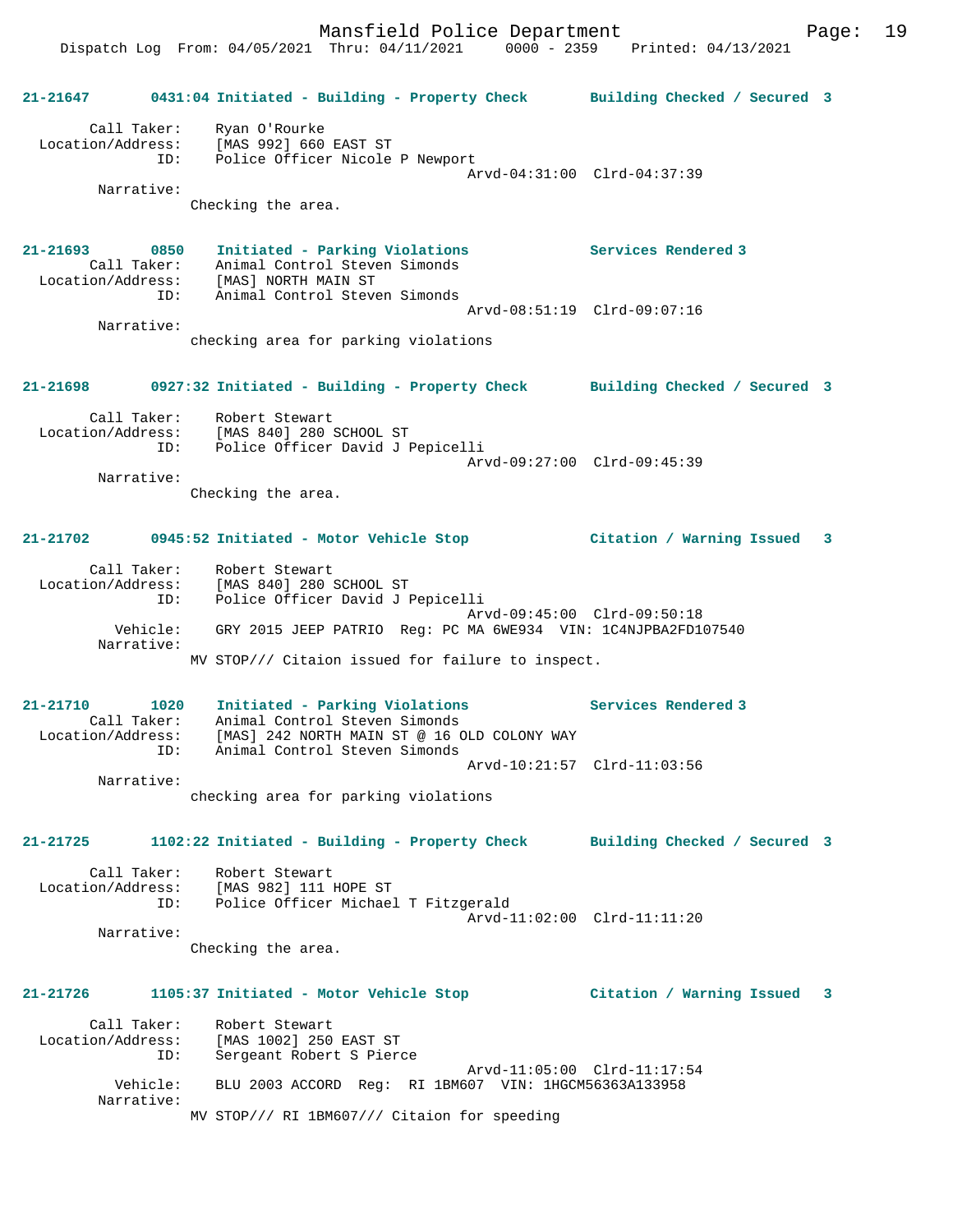## Dispatch Log From: 04/05/2021 Thru: 04/11/2021 0000 - 2359 Printed: 04/13/2021

## **21-21732 1112:54 Initiated - Motor Vehicle Stop Citation / Warning Issued 3**

| Call Taker:<br>Location/Address:<br>ID: | Robert Stewart<br>[MAS] 100 CHAUNCY ST @ 20 WINTHROP AVE<br>Police Officer David W Kinahan |
|-----------------------------------------|--------------------------------------------------------------------------------------------|
|                                         | Arvd-11:12:00 Clrd-11:28:19                                                                |
| ID:                                     | Police Officer Derek M Stark                                                               |
|                                         | Arvd-11:18:24 Clrd-11:20:07<br>$Disp-11:18:22$<br>Police Officer Matthew A Souza           |
| Vehicle:<br>Narrative:                  | GRY 2021 TOYT COROLL Req: PC MA 4DL592 VIN: 5YFEPMAE1MP164436                              |
|                                         | MV STOP/// MA REG: 4DL592/// Citation issued for hands free<br>& expired registration      |
|                                         |                                                                                            |

#### **21-21734 1120:20 Walk-In - Assist Citizen - P S A Services Rendered 3**  Call Taker: Support Staff Matthew Todesco

| Call lanti.       | Support Staff Matthew TodeSco                                                                                             |                             |  |
|-------------------|---------------------------------------------------------------------------------------------------------------------------|-----------------------------|--|
| Location/Address: | [MAS H384] 24 OLD STABLE DR                                                                                               |                             |  |
| ID:               | Police Officer Michael T Fitzgerald                                                                                       |                             |  |
|                   | $Disp-11:21:42$                                                                                                           | Arvd-11:49:48 Clrd-12:07:28 |  |
| Narrative:        |                                                                                                                           |                             |  |
|                   | RP into speak with an officer in regards to her options with<br>an ongoing matter. Ofc Fitzgerald into speak with the RP. |                             |  |
|                   |                                                                                                                           |                             |  |

Narrative:

## **21-21739 1134:57 Initiated - Motor Vehicle Stop Citation / Warning Issued 3**

 Call Taker: Robert Stewart Location/Address: [MAS] 85 OAKLAND ST @ 11 SHIELDS ST ID: Police Officer David W Kinahan Arvd-11:34:00 Clrd-11:39:21<br>Vehicle: WHI 2020 BMW UT X3 Reg: PAS MA NE73ND VIN: 5UXTY5C08L9C16 WHI 2020 BMW UT X3 Reg: PAS MA NE73ND VIN: 5UXTY5C08L9C16470 Narrative: MV STOP/// MA REG: NE73ND/// Citation issued for speed

### **21-21742 1146:35 Initiated - Motor Vehicle Stop Citation / Warning Issued 3**

| Call Taker:            | Dispatcher Alyson Vico                                                                                                 |
|------------------------|------------------------------------------------------------------------------------------------------------------------|
| Vicinity of:           | [MAS] 949 WEST ST @ 2 DONOVAN LN                                                                                       |
| ID:                    | Police Officer David J Pepicelli                                                                                       |
| Vehicle:<br>Narrative: | Arvd-11:46:00 Clrd-11:54:59<br>GRY 2012 TOYT CAMRY Req: PC MA 15AW13 VIN: 4T1BF1FK8CU078380<br>M11 is off with a MVST. |

Narrative:

Citation issued to the RO for speed, Location of offense West Street west bound by the 495 overpass.

| $21 - 21743$      | 1146        | Initiated - Parking Violations         | Services Rendered 3         |
|-------------------|-------------|----------------------------------------|-----------------------------|
|                   | Call Taker: | Animal Control Steven Simonds          |                             |
| Location/Address: |             | [MAS] 255 NORTH MAIN ST @ 8 COTTAGE ST |                             |
|                   | TD:         | Animal Control Steven Simonds          |                             |
|                   |             |                                        | Arvd-11:47:24 Clrd-12:08:19 |
|                   | Narrative:  |                                        |                             |

checking area for parking violations

Narrative:

tagged MA 998HW9 on main at cottage for restrictive parking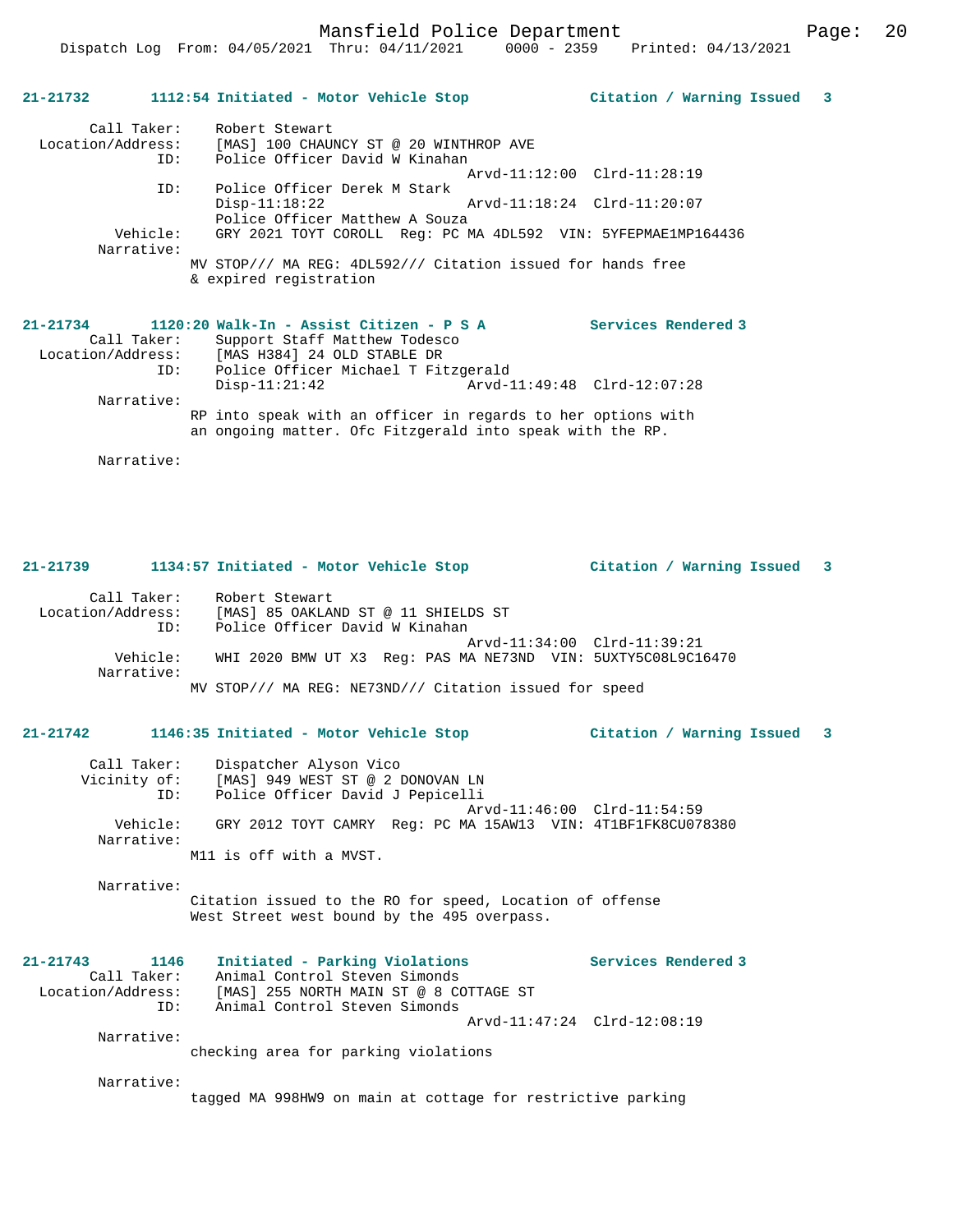Mansfield Police Department Fage: 21

 Dispatch Log From: 04/05/2021 Thru: 04/11/2021 0000 - 2359 Printed: 04/13/2021 **21-21750 1205:26 911 - 911 Hang-ups & Verifications Confirmed misdial/Accdntl Call 2**  Call Taker: MATTHEW BOMES Location/Address: [MAS H2400] 7 STILLBROOK LN ID: Police Officer Michael T Fitzgerald Disp-12:08:06 Arvd-12:16:35 Clrd-12:19:24 Narrative: Checking on a 911 hang up spoke to Patty Narrative: M15 confirmed accidental. **21-21757 1229 Initiated - Parking Violations Services Rendered 3**  Call Taker: Animal Control Steven Simonds Location/Address: [MAS] 43 NORTH MAIN ST @ 13 PARK ST ID: Animal Control Steven Simonds Arvd-12:29:53 Clrd-12:39:20 Narrative: checking area for parking violations **21-21758 1230:50 Initiated - Motor Vehicle Stop Citation / Warning Issued 3** Call Taker: Dispatcher Alyson Vico Location/Address: [MAS] 200 CHAUNCY ST @ 234 CENTRAL ST ID: Police Officer David W Kinahan Arvd-12:30:00 Clrd-12:36:01 Vehicle: GRY 2014 BMW UT X5 Reg: PC MA 182BL2 VIN: 5UXKR6C59E0C02207 Narrative: M7 is off with a MVST. Narrative: Citation issued to the operator for speed. **21-21762 1243:18 Initiated - Motor Vehicle Stop Citation / Warning Issued 3** Call Taker: Dispatcher Alyson Vico Vicinity of: [MAS] 200 CHAUNCY ST @ 234 CENTRAL ST ID: Police Officer David W Kinahan Arvd-12:43:00 Clrd-12:45:21 Vehicle: GRY 2012 MAZD MAZDA3 Reg: PC MA 85HB73 VIN: JM1BL1UGXC1518760 Narrative: M7 is off with a MVST. Narrative: Citation issued for a hands freer violation to the RO. **21-21770 1338:36 Initiated - Motor Vehicle Stop Citation / Warning Issued 3** Call Taker: Robert Stewart Location/Address: [MAS] COPELAND DR ID: Police Officer Andrew J Kelley Arvd-13:38:00 Clrd-13:43:52 Vehicle: BLK 2013 HYUN ELANTR Reg: PC MA 9223ZR VIN: KMHD35LE0DU148317 Narrative: MV STOP/// MA REG: 9223ZR/// Citation Issued for speed **21-21771 1344 Initiated - Parking Violations Services Rendered 3**  Call Taker: Animal Control Steven Simonds Location/Address: [MAS 12] 250 EAST ST ID: Animal Control Steven Simonds Arvd-13:45:35 Clrd-14:37:38 Narrative: Robinson school crossing coverage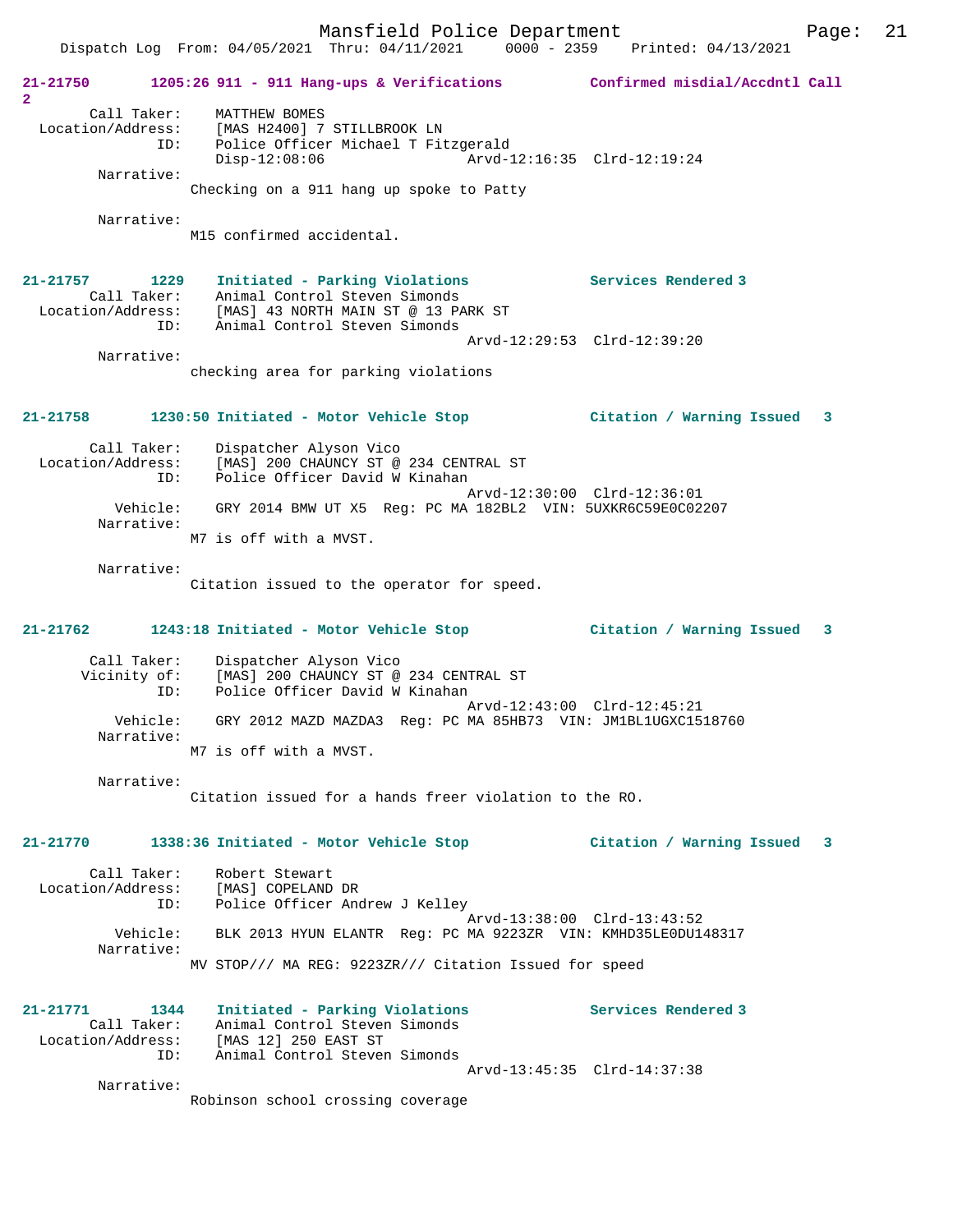## **21-21773 1346:43 Initiated - Motor Vehicle Stop Citation / Warning Issued 3** Call Taker: Robert Stewart<br>Location/Address: [MAS H1918] 20 [MAS H1918] 206 SPRING ST ID: Police Officer Andrew J Kelley Arvd-13:46:00 Clrd-13:51:32 Vehicle: WHI 2017 NISS VA NV200 Reg: PC MA 744TW9 VIN: 3N6CM0KNXHK710227 Narrative: MV STOP/// MA REG: 744TW9/// Citation Issued **21-21776 1354:49 Phone - Suspicious Actv / Persn / Veh Services Rendered 2**  Call Taker: MATTHEW BOMES<br>Location/Address: [MAS 1008] 1 [MAS 1008] 1 OLD COLONY WAY Apt. #105 ID: Police Officer Michael T Fitzgerald Disp-14:08:53 Arvd-14:10:28 Clrd-14:19:56 Narrative: caller would like to speak to an officer about damage to her vehicle inside, she will meet officer outside at the vehicle gry ford escape by the dumpster Narrative: Caller will follow up with officer after reviewing video. Narrative: Reviewed security camera footage from Old Colony and no one was observed entering the caller's vehicle. There were also no signs or indication that the vehicle had been forced open and she was advised to contact the department should she require further assistance. 21-21775 1355:11 Phone - Road Hazards<br>
Call Taker: Dispatcher Alyson Vico<br>
Call Taker: Dispatcher Alyson Vico Call Taker: Dispatcher Alyson Vico<br>Location/Address: [MAS 181A] 50 MAPLE ST ess: [MAS 181A] 50 MAPLE ST @ 241 FRANCIS AVE<br>ID: Police Officer Derek M Stark Police Officer Derek M Stark<br>Disp-13:58:12 Disp-13:58:12 Arvd-14:10:51 Clrd-15:02:51 Police Officer Matthew A Souza ID: Police Officer David W Kinahan Disp-14:16:33 Arvd-14:38:56 Clrd-14:51:42<br>Vehicle: WHI 2019 FRHT TC TRACTOR-TRAILER Req: AP GA P601881 VIN: Vehicle: WHI 2019 FRHT TC TRACTOR-TRAILER Reg: AP GA P601881 VIN: 3AKJHHDR3KSJY3445 Vehicle: WHI 2016 STRI TF GDAN SEMI TRAILER Reg: AP IL T210969 VIN: 1GRAP0625GD462281 Narrative: CP report a TT unit hit the railroad crossing sign by the train tracks. TT unit and caller are no longer on scene. Narrative: M9 reports damaged light pole that has been completey knocked down. Requesting MELD. Narrative: M9 reports an employee from national lumber witnessed the accident and gave a description of the TTU and the operator of the TT unit. Narrative: M9 reports a party matching the description given is flagging him down in the Future Foam parking lot. Narrative: light dept on scene Refer To Accident: 21MAS-98-AC **21-21781 1433:47 Initiated - Motor Vehicle Stop Citation / Warning Issued 3** Call Taker: Robert Stewart Location/Address: [MAS] 280 SCHOOL ST<br>TD: Police Officer David Police Officer David J Pepicelli Arvd-14:33:00 Clrd-14:37:23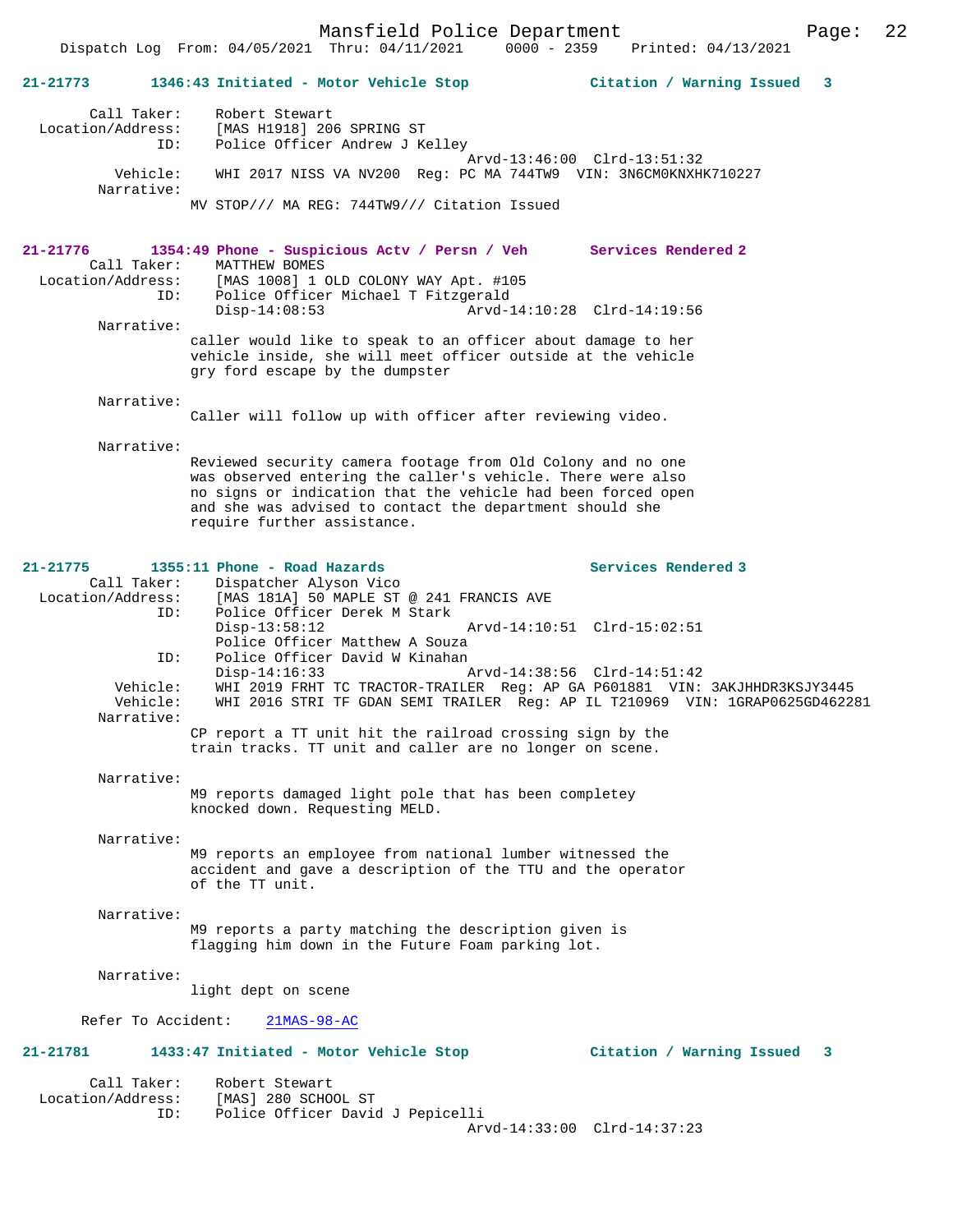Mansfield Police Department Page: 23 Dispatch Log From: 04/05/2021 Thru: 04/11/2021 0000 - 2359 Printed: 04/13/2021 Vehicle: BLK 2016 FORD UT EXPLOR Reg: PC MA 1001GB VIN: 1FM5K8F87GGA45736 Narrative: MV STOP/// Citation issued **21-21788 1449:17 Phone - Suspicious Actv / Persn / Veh Services Rendered 2**  Call Taker: MATTHEW BOMES<br>Vicinity of: [MAS H5130] 50 Vicinity of: [MAS H5130] 50 CREEDEN ST ID: Police Officer Derek M Stark Disp-15:09:34 Arvd-15:18:39 Clrd-15:28:30 Police Officer Matthew A Souza Narrative: items being dumped on henry @ creeden st. Party would like to speak to an officer Narrative: 2 coolers and a rug was found on the side of the road. Narrative: M9 reports that the caller believes the party involved resides at 69 Creeden St, No one home at this time. Officers to follow up tomorrow. Refer To Field Int: 21MAS-35-FI **21-21794 1514:31 Initiated - Motor Vehicle Stop Citation / Warning Issued 3** Call Taker: Robert Stewart<br>Location/Address: [MAS 202] 16 0 ess: [MAS 202] 16 OLD COLONY WAY<br>ID: Police Officer Michael T Fi .<br>Police Officer Michael T Fitzgerald Arvd-15:14:00 Clrd-15:23:42 Vehicle: BLU 2010 MERC MILAN Reg: PC MA 4PK533 VIN: 3MEHM0JG7AR661589 Narrative: MV STOP/// MA REG: 4PK533/// Narrative: Citation issued for unregistered, failure to inspect, and defective. **21-21806 1634:31 Phone - Suspicious Actv / Persn / Veh Services Rendered 2**  Call Taker: JEFFREY KEEFE Vicinity of: [MAS 840K] 280 SCHOOL ST Apt. #K ID: Police Officer Joshua S Ellender Disp-16:36:07 Clrd-16:36:47 Police Officer Beau J Palanza<br>TD: Police Officer Andrew J Kelley Police Officer Andrew J Kelley Disp-16:36:18 Arvd-16:43:58 Clrd-16:58:39 Narrative: CP reports between the Khols and Xfinity store there are two suitcases. Narrative: M13 reproting both bags are open and empty. Going to follow up with Cole's. M13 disposed of bags. **21-21833 1819:24 Initiated - Building - Property Check Building Checked / Secured 3** Call Taker: JEFFREY KEEFE Vicinity of: [MAS 895] 175 FRUIT ST Vicinity of: [MAS 895] 175 FRUIT ST<br>ID: Police Officer William C Trudell Arvd-18:19:00 Clrd-18:29:47 Narrative: Checking the area. **21-21836 1846:59 Initiated - Follow up Investigation Services Rendered 3**  Call Taker: Robert Stewart Location/Address: [MAS H2635] 152 COURT ST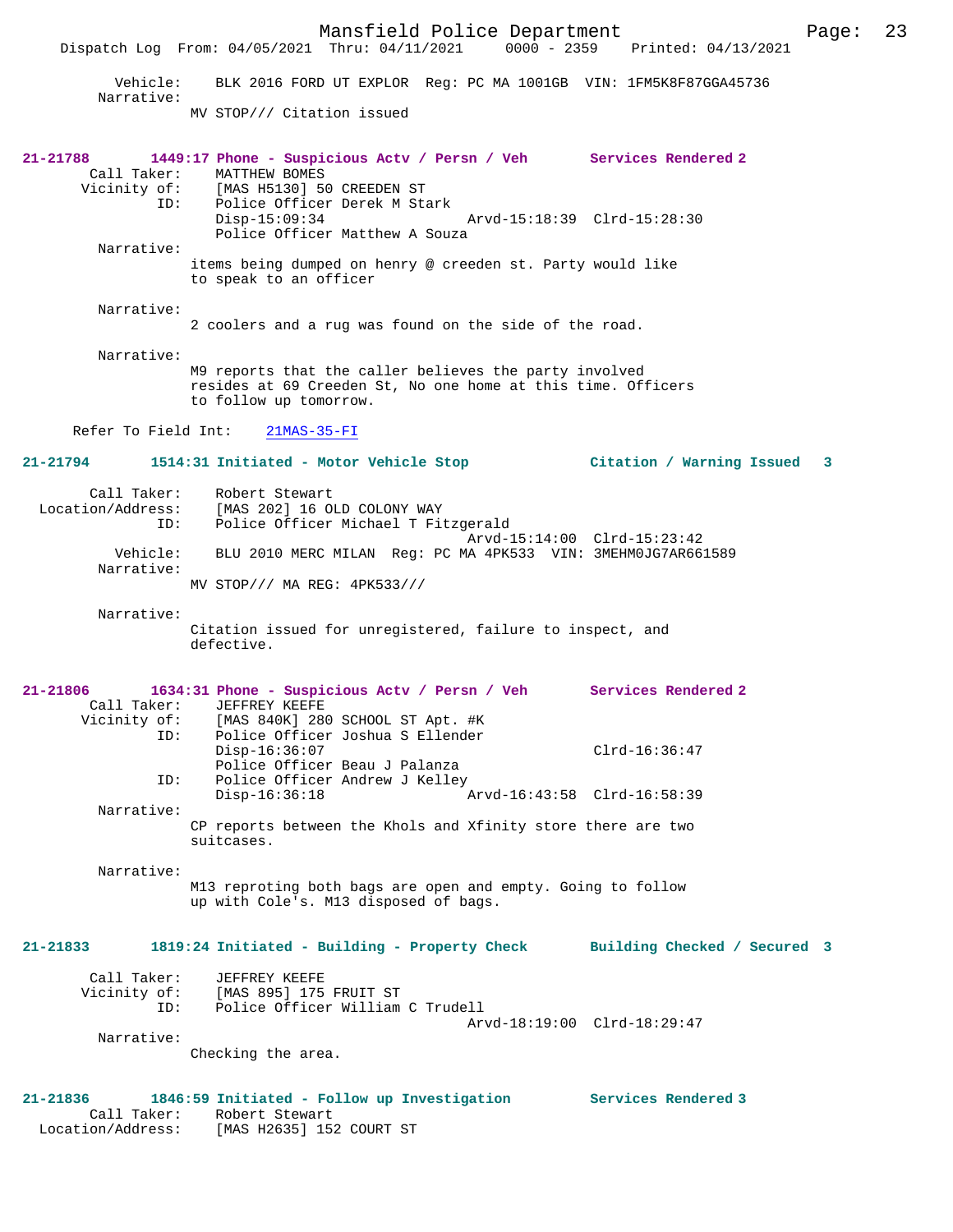Mansfield Police Department Fage: 24 Dispatch Log From: 04/05/2021 Thru: 04/11/2021 0000 - 2359 Printed: 04/13/2021 ID: Police Officer Joshua S Ellender Arvd-18:46:00 Clrd-18:50:30 Police Officer Beau J Palanza Narrative: Conducting a follow up in the area to a previously reported incident. **21-21837 1913:25 911 - Assist Fire Department Referred to Other Agency 2** Call Taker: Nicole Boyer<br>Location/Address: [MAS] 104 NO [MAS] 104 NORTH MAIN ST Apt. #2R ID: Police Officer Andrew J Kelley<br>Disp-19:14:53 A Disp-19:14:53 Arvd-19:18:06 Clrd-19:32:44 Narrative: Assisting the FD with a fire related incident. Nature: Oven fire. Narrative: FD to handle **21-21838 1922:03 Initiated - Follow up Investigation Services Rendered 3**  Call Taker: TARA LAKO<br>Location/Address: [MAS H367 [MAS H3678] 500 STEARNS AVE ID: Police Officer Joshua S Ellender Arvd-19:22:00 Clrd-19:27:48 Police Officer Beau J Palanza Narrative: Conducting a follow up in the area to a previously reported incident. **21-21841 1935:49 Walk-In - Follow up Investigation Spoken To 3**  Call Taker: Support Staff Langston W Puller Location/Address: [MAS 451B] 500 EAST ST ID: Police Officer Joshua S Ellender Disp-19:36:29 Arvd-19:36:34 Clrd-19:40:19 Police Officer Beau J Palanza Narrative: Conducting a follow up in the area to a previously reported incident. **21-21840 1936:19 Initiated - Building - Property Check Building Checked / Secured 3** Call Taker: Nicole Boyer Location/Address: [MAS 281A] 1 CROCKER ST ID: Police Officer Andrew J Kelley Arvd-19:36:00 Clrd-19:47:34 Narrative: Checking the area. **21-21845 1957:13 Phone - Assist Citizen - P S A Referred to Other Agency 3** Call Taker: JEFFREY KEEFE Vicinity of: [MAS 898] OTIS ST<br>ID: Police Officer Jos Police Officer Joshua S Ellender Disp-19:59:45 Clrd-20:11:46 Police Officer Beau J Palanza<br>ID: Police Officer David J Pepicel ID: Police Officer David J Pepicelli Disp-20:00:39 Arvd-20:08:25 Clrd-20:37:35<br>TD: Police Officer Andrew J Kelley Police Officer Andrew J Kelley<br>Disp-20:12:02 Disp-20:12:02 Arvd-20:21:58 Clrd-20:29:45 Narrative: Cp is locked inside of the gate. Narrative: FD's lockbox was not attached to the gate and needed to be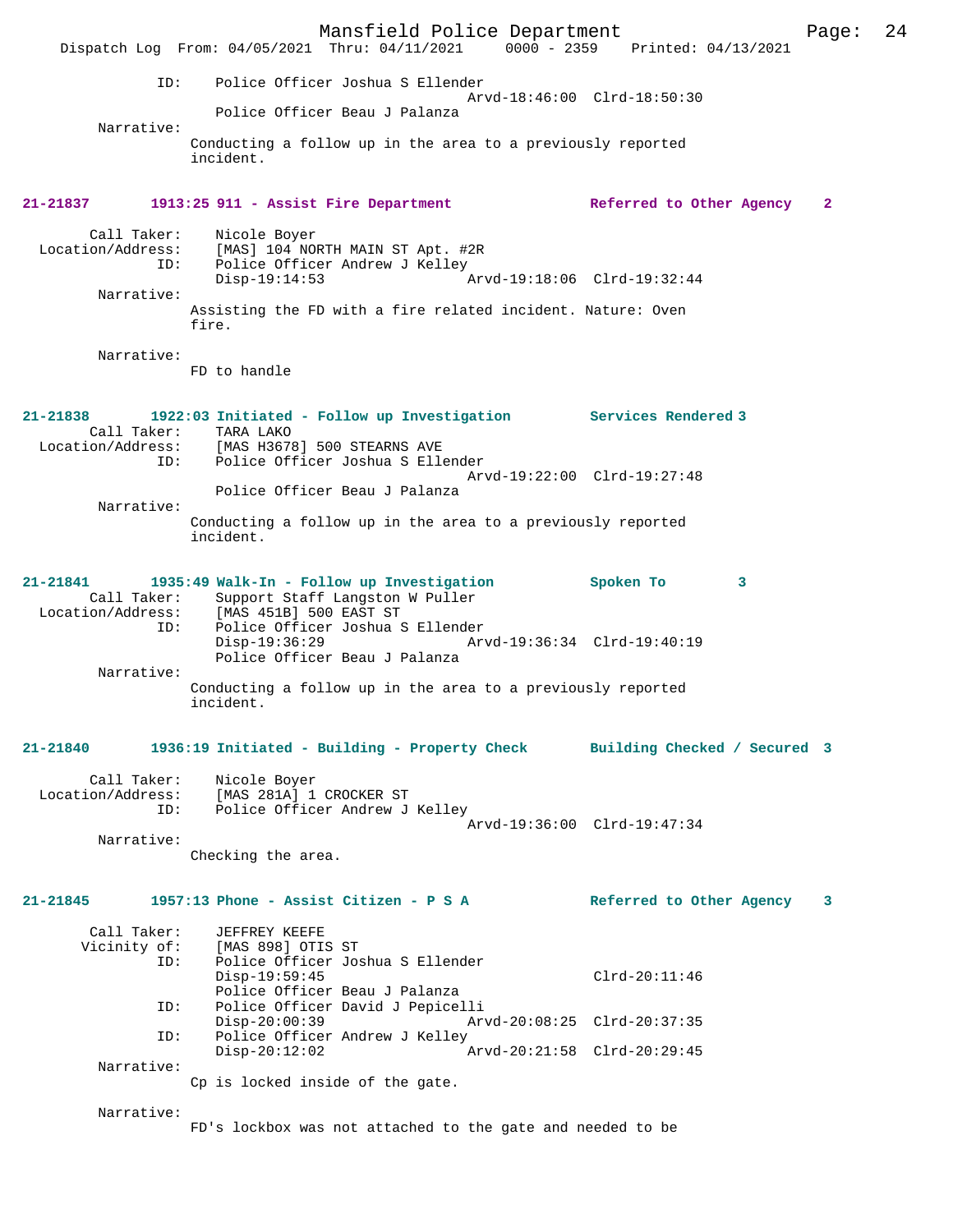Mansfield Police Department Fage: 25 Dispatch Log From: 04/05/2021 Thru: 04/11/2021 0000 - 2359 Printed: 04/13/2021 cut. Little League has been notified. Narrative: FD cut part of chain, lock is still in tact and on the gate. **21-21850 2029:51 Initiated - Community Policing Building Checked / Secured 3** Call Taker: Nicole Boyer<br>Vicinity of: [MAS] OTIS ST Vicinity of: ID: Police Officer Andrew J Kelley Arvd-20:29:00 Clrd-20:33:17 Vehicle: BLU 2015 MITS CO MIRAGE Reg: PC MA 1BXM22 VIN: ML32A3HJ9FH059131 Narrative: A few individuals in the area. Narrative: Individuals were fishing, and are moving along now. **21-21851 2052:22 Phone - Noise Complaint Services Rendered 2**  Call Taker: JEFFREY KEEFE Vicinity of: [MAS H1133] 647 NORTH MAIN ST Apt. #2F ID: Police Officer Andrew J Kelley<br>Disp-20:55:23 Disp-20:55:23 Arvd-20:59:08 Clrd-21:14:22 ID: Police Officer William C Trudell Disp-20:56:03 Arvd-20:59:23 Clrd-21:14:19 Narrative: CP is reporting noise complaint from neighbor upstairs. Noise is comming from second floor. Narrative: M13 spoke to upstairs party. There are young children, not intentionally making noise. See OF for further. Refer To Incident: 21MAS-343-OF **21-21877 2300:22 Initiated - Building - Property Check Building Checked / Secured 3** Call Taker: Nicole Boyer Location/Address: [MAS 65] 30 CHAUNCY ST ID: Police Officer Andrew J Kelley Arvd-23:00:00 Clrd-23:15:31 Narrative: Checking the area. **For Date: 04/08/2021 - Thursday 21-21897 0135:06 Initiated - Building - Property Check Building Checked / Secured 3** Call Taker: Nicole Boyer Location/Address: [MAS 12] 250 EAST ST Patrolman David Schepis Arvd-01:35:00 Clrd-01:36:07 Narrative: Checking the area. **21-21899 0136:16 Initiated - Building - Property Check Building Checked / Secured 3** Call Taker: Nicole Boyer Location/Address: [MAS 333] 245 EAST ST ID: Patrolman David Schepis Arvd-01:36:00 Clrd-01:36:42 Narrative: Checking the area.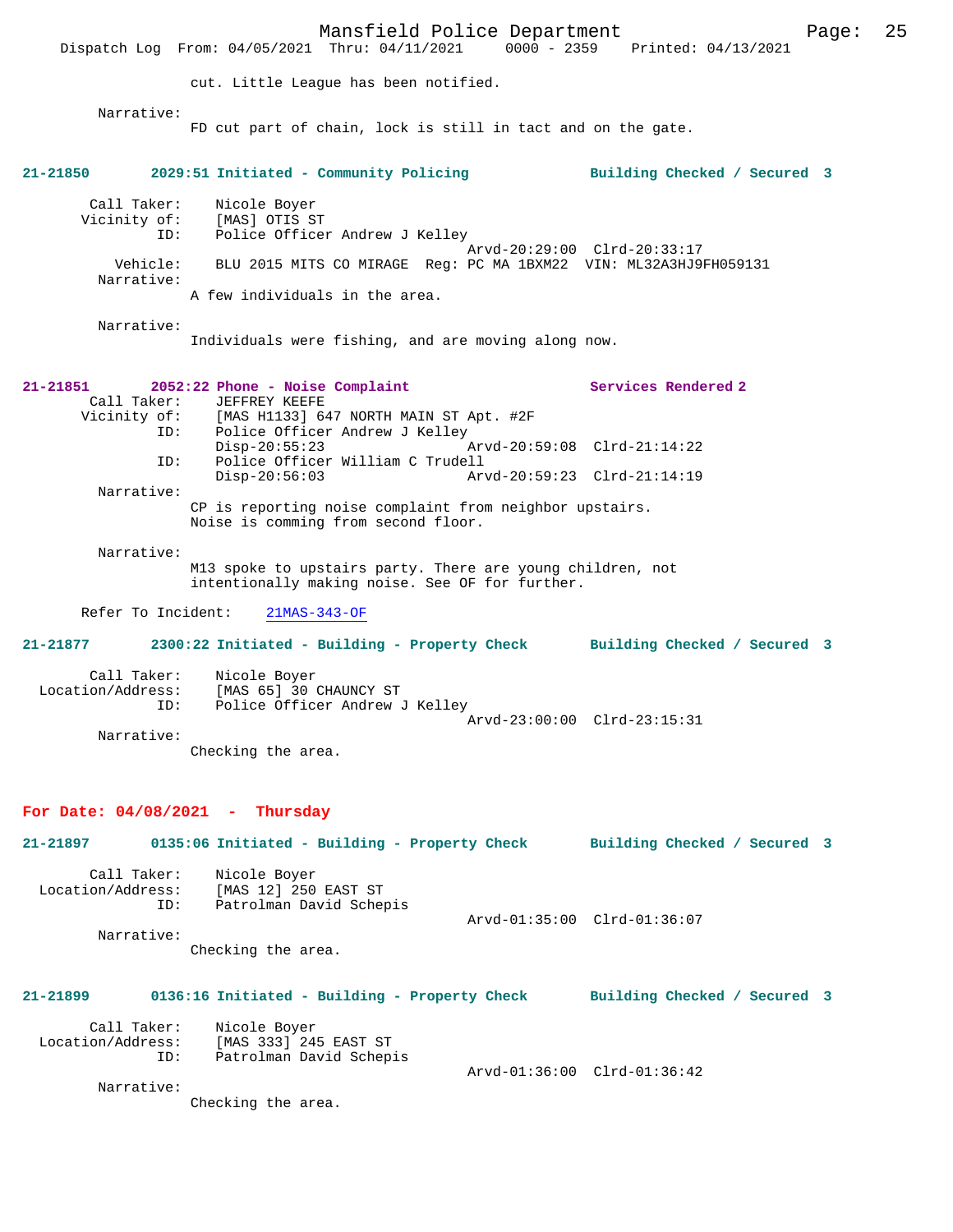Mansfield Police Department Form Page: 26 Dispatch Log From: 04/05/2021 Thru: 04/11/2021 0000 - 2359 Printed: 04/13/2021 **21-21900 0136:53 Initiated - Building - Property Check Building Checked / Secured 3** Call Taker: Nicole Boyer Location/Address: [MAS 331] 255 EAST ST ID: Patrolman David Schepis Arvd-01:36:00 Clrd-01:44:54 Narrative: Checking the area. **21-21932 0300:27 Initiated - Building - Property Check Building Checked / Secured 3** Call Taker: Nicole Boyer Location/Address: [MAS 1016] 4 ERICK RD ID: Patrolman David Schepis Arvd-03:00:00 Clrd-03:05:40 Narrative: Checking the area. **21-21933 0311:12 Initiated - Building - Property Check Building Checked / Secured 3** Call Taker: Nicole Boyer Location/Address: [MAS 139] 265 FRUIT ST ID: Patrolman David Schepis Arvd-03:11:00 Clrd-03:11:36 Narrative: Checking the area. **21-21934 0311:43 Initiated - Building - Property Check Building Checked / Secured 3** Call Taker: Nicole Boyer Location/Address: [MAS 13] 175 FRUIT ST ID: Patrolman David Schepis Arvd-03:11:00 Clrd-03:26:29 Narrative: Checking the area. **21-21935 0317:16 Initiated - Building - Property Check Building Checked / Secured 3** Call Taker: Nicole Boyer<br>ion/Address: 1 Location/Address: [MAS 1015] 30 CHAUNCY ST ID: Police Officer Nicole P Newport Arvd-03:17:00 Clrd-03:29:47 Narrative: Checking the area. **21-21936 0324:43 Initiated - Building - Property Check Building Checked / Secured 3** Call Taker: Nicole Boyer Location/Address: [MAS 2] 60 FORBES BLVD ID: Police Officer Christopher D Sorge Arvd-03:24:00 Clrd-03:32:44 ID: Police Officer Nicole P Newport Disp-03:30:01 Clrd-03:32:23<br>Vehicle: GRY 2021 TOYT CAMRY Reg: PC MA 3FBH61 VIN: 4T1C11AK9MU55 GRY 2021 TOYT CAMRY Reg: PC MA 3FBH61 VIN: 4T1C11AK9MU559220 Narrative: Checking the area. Narrative: Party checks out OK. They were waiting to go into work. **21-21939 0333:24 Initiated - Building - Property Check Building Checked / Secured 3** Call Taker: Nicole Boyer Location/Address: [MAS 4] 31 HAMPSHIRE ST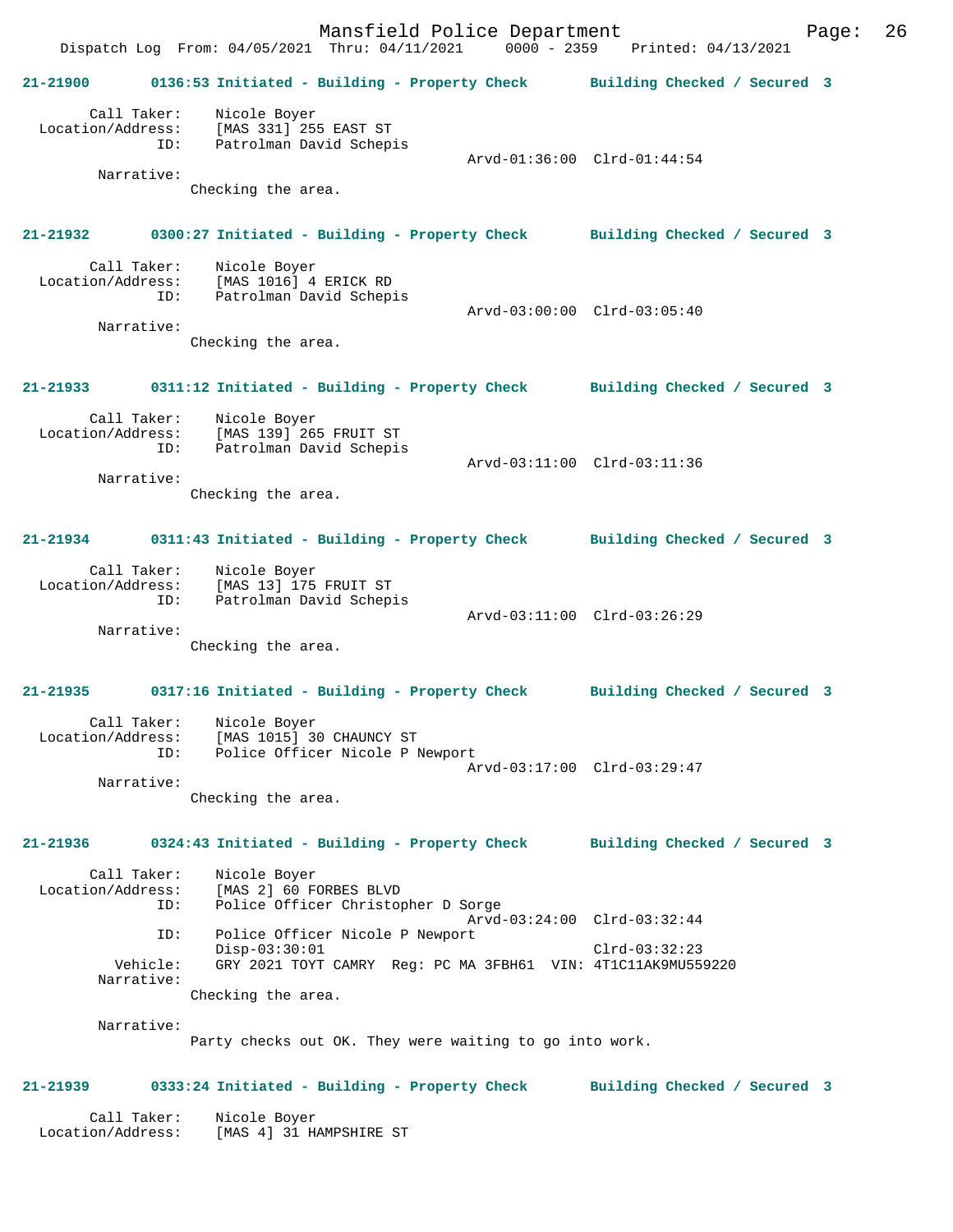|                                                   |                                                                   | Mansfield Police Department                                                                                                      |                             | Dispatch Log From: 04/05/2021 Thru: 04/11/2021 0000 - 2359 Printed: 04/13/2021            | Page: | 27 |
|---------------------------------------------------|-------------------------------------------------------------------|----------------------------------------------------------------------------------------------------------------------------------|-----------------------------|-------------------------------------------------------------------------------------------|-------|----|
| ID:                                               |                                                                   | Police Officer Christopher D Sorge                                                                                               |                             |                                                                                           |       |    |
| Narrative:                                        |                                                                   |                                                                                                                                  | Arvd-03:33:00 Clrd-03:48:37 |                                                                                           |       |    |
|                                                   | Checking the area.                                                |                                                                                                                                  |                             |                                                                                           |       |    |
| 21-21940                                          |                                                                   |                                                                                                                                  |                             | 0334:44 Initiated - Building - Property Check Building Checked / Secured 3                |       |    |
| Call Taker:                                       | Nicole Boyer                                                      | Location/Address: [MAS 834] 261 CHAUNCY ST<br>ID: Police Officer Nicole P Newport                                                | Arvd-03:34:00 Clrd-03:47:32 |                                                                                           |       |    |
| Narrative:                                        | Checking the area.                                                |                                                                                                                                  |                             |                                                                                           |       |    |
| 21-21946                                          |                                                                   | 0455:31 911 - 911 Hang-ups & Verifications Unfounded/Unverifed                                                                   |                             |                                                                                           | 2     |    |
| Call Taker:<br>Vicinity of:<br>ID:                | JEFFREY KEEFE<br>[MAS 979B1] 50 SUFFOLK RD<br>$Disp-04:57:09$     | Police Officer Christopher D Sorge                                                                                               | Arvd-05:03:25 Clrd-05:06:33 |                                                                                           |       |    |
| Narrative:                                        | Checking on a 911 hang up                                         |                                                                                                                                  |                             |                                                                                           |       |    |
| Narrative:                                        | No answer on call back.                                           |                                                                                                                                  |                             |                                                                                           |       |    |
| Narrative:                                        | appears to be no issues.                                          | Unable to find the caller. Trucks are being loaded and                                                                           |                             |                                                                                           |       |    |
| 21-21957<br>Location/Address:<br>ID:              | Call Taker: Animal Control Steven Simonds<br>[MAS 12] 250 EAST ST | 0657 Initiated - Parking Violations<br>Animal Control Steven Simonds                                                             |                             | Services Rendered 3                                                                       |       |    |
| Narrative:                                        |                                                                   | robinson school crossing coverage                                                                                                | Arvd-06:59:07 Clrd-08:31:18 |                                                                                           |       |    |
| 21-21972<br>0849<br>ID:                           | Call Taker: Animal Control Steven Simonds                         | Initiated - Parking Violations<br>Location/Address: [MAS] 242 NORTH MAIN ST @ 16 OLD COLONY WAY<br>Animal Control Steven Simonds |                             | Services Rendered 3                                                                       |       |    |
| Narrative:                                        |                                                                   | checking area for parking violations                                                                                             | Arvd-08:50:12 Clrd-09:23:11 |                                                                                           |       |    |
|                                                   |                                                                   |                                                                                                                                  |                             | 21-21981 0911:45 Initiated - Motor Vehicle Stop               Citation / Warning Issued 3 |       |    |
|                                                   | Call Taker: MATTHEW BOMES                                         | Vicinity of: [MAS H1007] 40 MAPLE ST<br>ID: Police Officer David W Kinahan                                                       | Arvd-09:11:00 Clrd-09:16:36 |                                                                                           |       |    |
|                                                   |                                                                   |                                                                                                                                  |                             | Vehicle: GRY 2008 CHEV VA EXPVAN Reg: CO MA V69223 VIN: 1GCGG25C381189838                 |       |    |
|                                                   |                                                                   |                                                                                                                                  |                             | 21-21984 0933:06 Initiated - Motor Vehicle Stop               Citation / Warning Issued 3 |       |    |
| ID:                                               | Call Taker: MATTHEW BOMES<br>Vicinity of: [MAS] 614 MAPLE ST      | Police Officer David W Kinahan                                                                                                   | Arvd-09:33:00 Clrd-09:37:49 |                                                                                           |       |    |
| Vehicle:                                          |                                                                   | BLU 2018 MAZD MAZDA 6 Reg: PC MA 678ZY2 VIN: JM1GL1UM4J1311001                                                                   |                             |                                                                                           |       |    |
| 21-21989 0944<br>Call Taker:<br>Location/Address: |                                                                   | Initiated - Parking Violations<br>Animal Control Steven Simonds<br>[MAS] 43 NORTH MAIN ST @ 13 PARK ST                           |                             | Services Rendered 3                                                                       |       |    |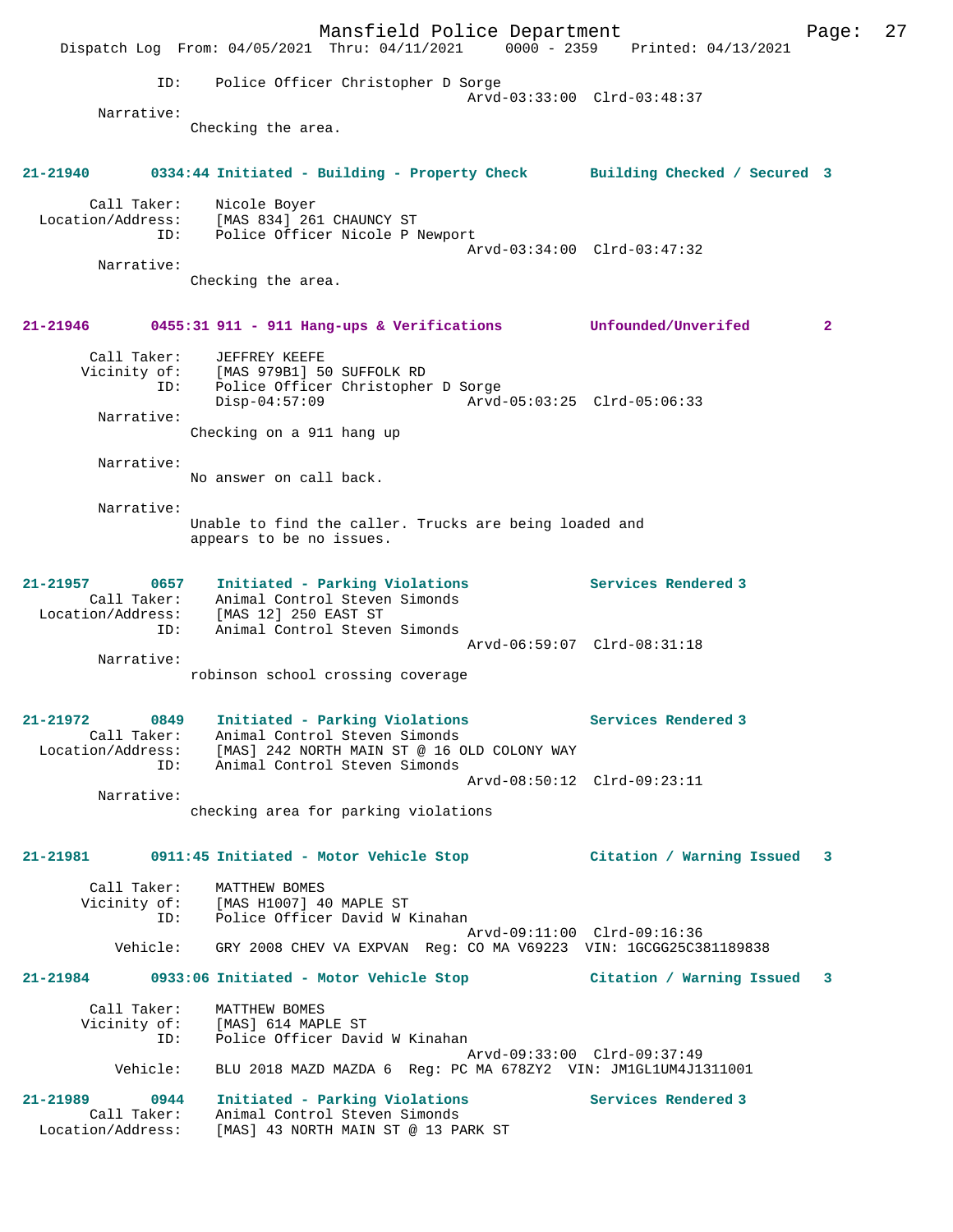Mansfield Police Department Page: 28 Dispatch Log From: 04/05/2021 Thru: 04/11/2021 0000 - 2359 Printed: 04/13/2021 ID: Animal Control Steven Simonds Arvd-09:51:36 Clrd-11:02:39 Narrative: checking area for parking violations Narrative: no violations **21-21997 1032:37 Alarm - Assist Fire Department Services Rendered 2**  Call Taker: MATTHEW BOMES<br>Location/Address: [MAS] 150 RUM [MAS] 150 RUMFORD AVE ID: Police Officer Patrick J Pennie Disp-10:33:55 Arvd-10:37:03 Clrd-10:48:24 Narrative: Assisting the FD with a fire related incident. Nature:master box **21-21998 1036:09 Initiated - Motor Vehicle Stop Citation / Warning Issued 3** Call Taker: MATTHEW BOMES<br>Vicinity of: [MAS] 44 CROCI [MAS] 44 CROCKER ST @ 377 NORTH MAIN ST ID: Police Officer David W Kinahan Arvd-10:36:00 Clrd-11:13:53 ID: Police Officer Patrick J Pennie Disp-10:56:38 Arvd-10:57:41 Clrd-11:13:53 Police Officer Derek M Stark Disp-10:56:54 Clrd-11:00:04 Police Officer Matthew A Souza ID: Sergeant Brian P Thibault Arvd-11:00:27 Clrd-11:07:18<br>Vehicle: GRY 2014 JEEP UT GRAND Reg: PC MA 1DGS43 VIN: 1C4RJFBG4E whicle: GRY 2014 JEEP UT GRAND Reg: PC MA 1DGS43 VIN: 1C4RJFBG4EC135067<br>Towed: For: Unregistered/Uninsured By: Achins Garage To: Owner's Residenc For: Unregistered/Uninsured By: Achins Garage To: Owner's Residence Narrative: citation issued to the R/o for exp reg. and falure to change address Refer To Field Int: 21MAS-36-FI **21-22007 1134:14 Initiated - Disabled Motor Vehicle Vehicle Towed 3**  Call Taker: MATTHEW BOMES Vicinity of: [MAS 840] 280 SCHOOL ST ID: Police Officer Derek M Stark Arvd-11:34:00 Clrd-12:17:41 Police Officer Matthew A Souza<br>ID: Police Officer David W Kinahan Police Officer David W Kinahan Disp-11:35:48 Arvd-11:40:12 Clrd-12:17:41 ID: Police Officer Patrick J Pennie  $Arvd-11:37:44 \text{ Clrd}-11:44:35$ <br>TD: Sergeant Brian P Thibault Sergeant Brian P Thibault Arvd-11:44:30 Clrd-11:48:45<br>Vehicle: WHI 2005 FRHT TR CL120 Reg: AP MA 99002 VIN: 1FUJA6DE05L Vehicle: WHI 2005 FRHT TR CL120 Reg: AP MA 99002 VIN: 1FUJA6DE05LV54812<br>Vehicle: 2017 TRAI TR Reg: TRL MR 2491078 VIN: 1S95C4026HG724761 2017 TRAI TR Reg: TRL ME 2491078 VIN: 1S95C4026HG724761 Narrative: Reported DMV in the area.TT unit blocking school street Narrative: Chris's towing notified and enroute @1136 Narrative: Chris's has 2 trucks on scene **21-22008 1147 Initiated - Parking Violations Services Rendered 3**  Call Taker: Animal Control Steven Simonds Location/Address: [MAS] 255 NORTH MAIN ST @ 8 COTTAGE ST ID: Animal Control Steven Simonds Arvd-11:48:24 Clrd-11:56:20<br>ID: Animal Control Steven Simonds Animal Control Steven Simonds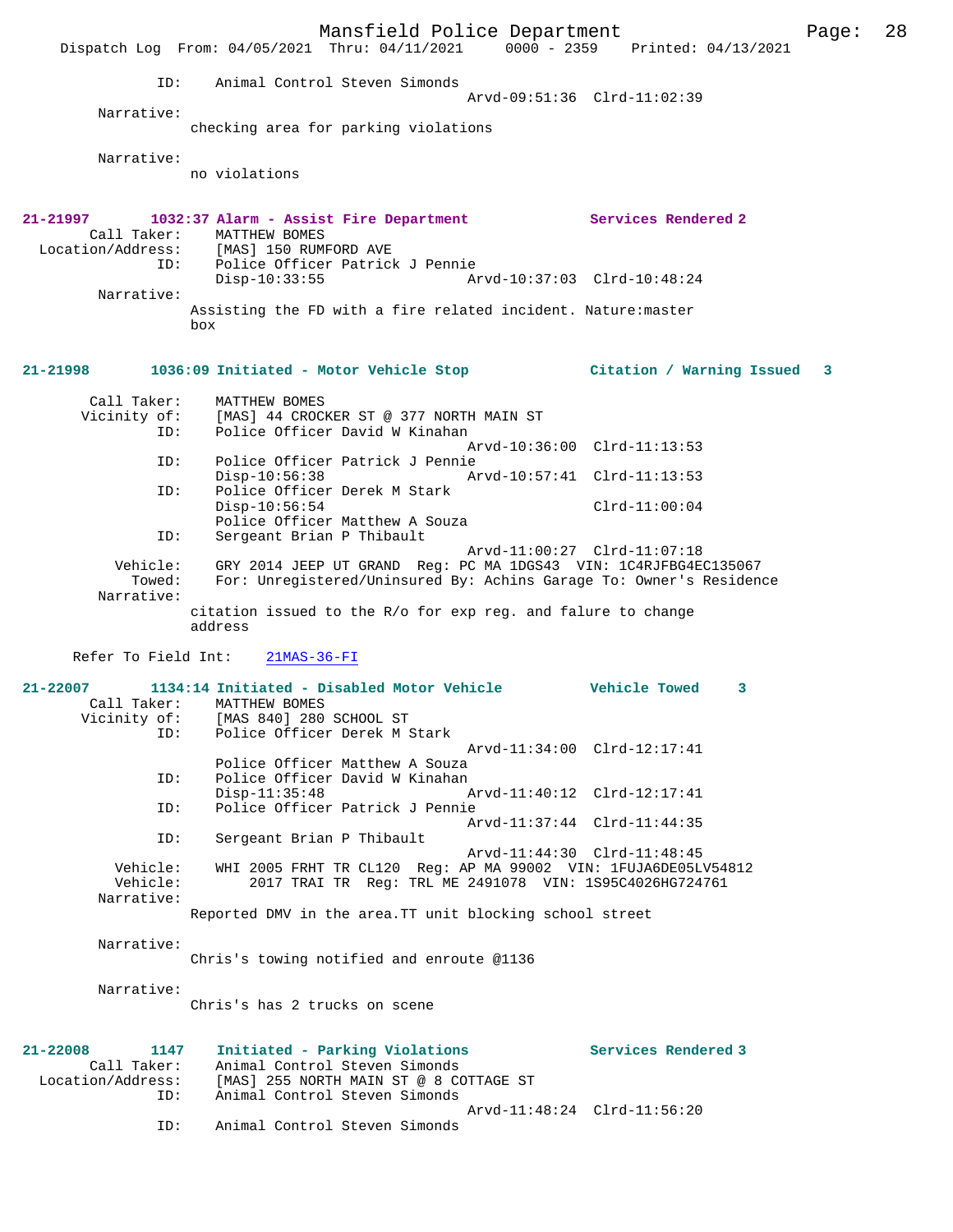Mansfield Police Department Fage: 29 Dispatch Log From: 04/05/2021 Thru: 04/11/2021 0000 - 2359 Printed: 04/13/2021 Disp-12:01:59 Clrd-12:18:42 Narrative: checking area for parking violations Narrative: tagged MA 4YV612 at one mansfield for overtime parking Narrative: tagged 1HER78 at west church for overtime parking **21-22010 1155 Initiated - Speed Trailer/Signs Deployed Services Rendered 3**  Call Taker: Animal Control Steven Simonds Location/Address: [MAS] NORTH MAIN ST ID: Animal Control Steven Simonds Arvd-11:56:20 Clrd-12:01:55 Narrative: changing batteries on speed sign **21-22019 1244:35 Initiated - Disabled Motor Vehicle Assisted Party 3**  Call Taker: MATTHEW BOMES Vicinity of: [MAS 992] 660 EAST ST ID: Sergeant Brian P Thibault Arvd-12:44:00 Clrd-12:45:50 Vehicle: BRO 1996 FORD CONTOU Reg: PC MA 485NF2 VIN: 1FALP6537TK176167 Narrative: Reported DMV in the area. pushed vehicle into the lot Narrative: vehicle is in the lot of Bristol Plaza party is contacting his own tow **21-22023 1308 Initiated - Parking Violations Services Rendered 3**  Call Taker: Animal Control Steven Simonds Location/Address: [MAS] 389 NORTH MAIN ST @ 10 PRATT ST ID: Animal Control Steven Simonds Arvd-13:09:38 Clrd-13:23:29 Narrative: checking area for parking violations Narrative: tagged MA 18VZ27 on north main for 4 hour overtime parking **21-22031 1344:51 Initiated - Building - Property Check Building Checked / Secured 3** Call Taker: MATTHEW BOMES Location/Address: [MAS 411] 60 FORBES BLVD ID: Police Officer Derek M Stark Arvd-13:44:00 Clrd-13:48:43 Police Officer Matthew A Souza Narrative: Checking the area. **21-22033 1346 Initiated - Parking Violations Services Rendered 3**  Call Taker: Animal Control Steven Simonds Location/Address: [MAS 12] 250 EAST ST ID: Animal Control Steven Simonds Arvd-13:47:40 Clrd-14:45:29 Narrative: robsinson school crossing coverage **21-22038 1403:17 Phone - Assist Fire Department Referred to Other Agency 2** Call Taker: Jarred Kohler Location/Address: [MAS 443] 150 RUMFORD AVE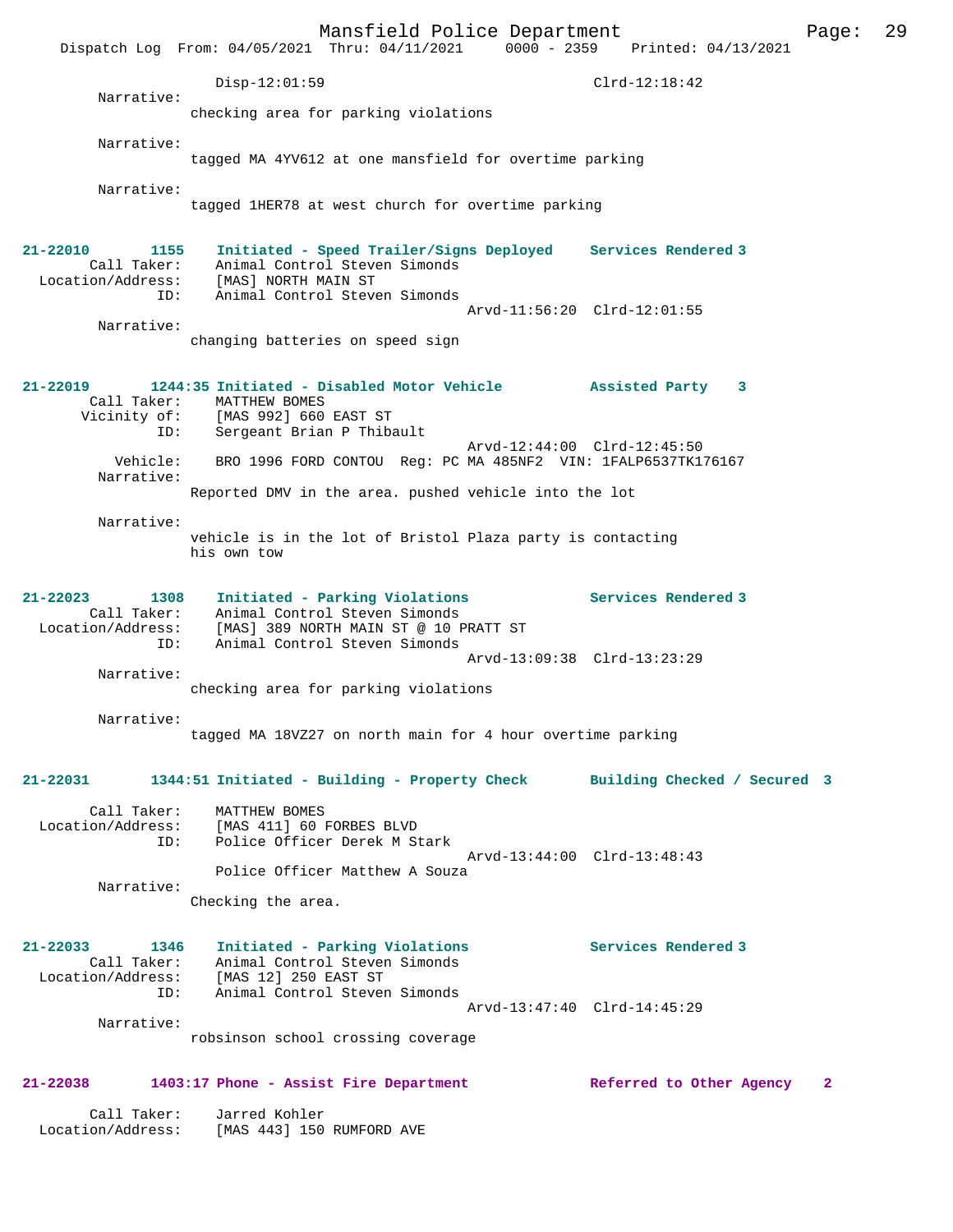Mansfield Police Department Page: 30 Dispatch Log From: 04/05/2021 Thru: 04/11/2021 0000 - 2359 Printed: 04/13/2021 ID: Police Officer Patrick J Pennie Disp-14:05:35 Arvd-14:09:56 Clrd-14:12:12 Narrative: Assisting the FD with a fire related incident. Nature: masterbox activation **21-22039 1406:13 Phone - Disturbance / Gathering Investigated - Report Taken 1** Call Taker: APRIL LEHANE Location/Address: [MAS 411] 60 FORBES BLVD Apt. #303 ID: Police Officer Derek M Stark Arvd-14:12:43 Clrd-14:48:37 Police Officer Matthew A Souza<br>ID: Police Officer Gregg S Kennedy Police Officer Gregg S Kennedy<br>Disp-14:09:00  $\frac{1}{2}$ Disp-14:09:00 <br>Th: Sergeant Brian P Thibault Sergeant Brian P Thibault<br>Disp-14:09:05 Disp-14:09:05 Arvd-14:10:59 Clrd-14:48:37 Narrative: Female on Do Not Rent list in refusing to leave the hotel. Her handicap son is there. She is threatening to report her son missing if they kick her out Refer To Incident: 21MAS-344-OF **21-22067 1605:09 Phone - Erratic Oper MV / Road Rage Unfounded/Unverifed 3** Call Taker: William Casey<br>ion/Address: [MAS] RTE 140 SB Location/Address: ID: Police Officer David J Pepicelli Disp-16:08:11 Arvd-16:17:08 Clrd-16:27:44 Vehicle: WHI 2014 COROLLA Reg: RI DS393 VIN: 5YFBURHE7EP052515 Narrative: White toyota carolla se with RI plates. CP reports driver was screaming in her car and swerving all over **21-22071 1627:52 Initiated - Motor Vehicle Stop Citation / Warning Issued 3** Call Taker: MATTHEW BOMES Vicinity of: [MAS] 400 RTE 140 NB @ 287 CHAUNCY ST ID: Police Officer David J Pepicelli Arvd-16:27:00 Clrd-16:38:44 Vehicle: BLK 2009 TOYT COROLL Reg: PC MA 38CL88 VIN: 2T1BU40EX9C188044 Narrative: Citation issued to the R/o for falure to slow through an intersection and falure to stop at a red light, violation West st. at 140 **21-22073 1645:25 Walk-In - Assist Citizen - P S A Incident Report 3**  Call Taker: Support Staff Heather A Sullivan<br>Location/Address: [MAS H6565] 65 WINTER ST ess: [MAS H6565] 65 WINTER ST<br>ID: Police Officer Andrew J P Police Officer Andrew J Kelley<br>Disp-16:47:19 *I*  Disp-16:47:19 Arvd-16:47:43 Clrd-17:25:03 Narrative: Walk in reporting mortgage fraud. Narrative: Incident report taken Refer To Incident: 21MAS-346-OF **21-22074 1647:54 Initiated - Motor Vehicle Stop Citation / Warning Issued 3** Call Taker: MATTHEW BOMES<br>Vicinity of: [MAS 907A] 390 of: [MAS 907A] 390 WEST ST Apt. #B<br>ID: Police Officer David J Pepicel Police Officer David J Pepicelli Arvd-16:47:00 Clrd-16:55:00<br>Vehicle: WHI 2018 TR 3500CA Reg: CO MA T16624 VIN: 3C7WRTAL2JG363 WHI 2018 TR 3500CA Reg: CO MA T16624 VIN: 3C7WRTAL2JG363121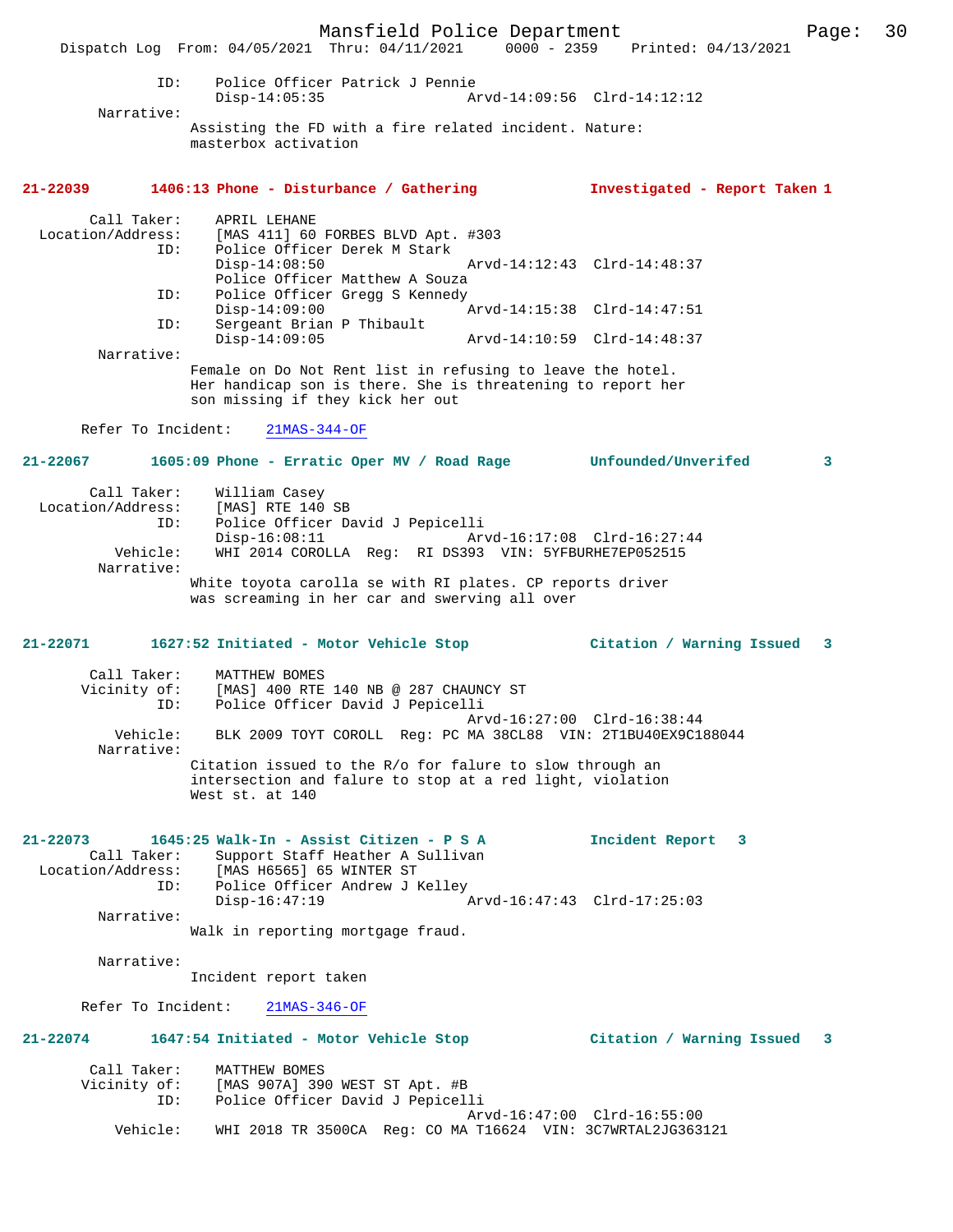Narrative:

citation issued for hand free to the operator 140 sout at west

**21-22100 1825:29 Phone - Suspicious Actv / Persn / Veh Gone on Arrival 2**  Call Taker: William Casey<br>Location/Address: [MAS H3476] 1 Location/Address: [MAS H3476] 1 DEAN ST ID: Police Officer David J Pepicelli Disp-18:29:27 Clrd-18:32:03 ID: Police Officer Danielle C Titus<br>Disp-18:30:06 Ar Disp-18:30:06 Arvd-18:31:11 Clrd-18:45:35 Narrative: Cp reports she was followed home from the bank. Narrative: CP reports a mini van, dark colored gray followed her home. Blocked the drive way once she pulled in Narrative: She states she saw them writing something down and was unsure what they wrote Narrative: Vehicle is no longer in the area Narrative: Cp states go around back and she'll meet them at the door **21-22106 1859:56 Initiated - Motor Vehicle Stop Citation / Warning Issued 3** Call Taker: JEFFREY KEEFE Vicinity of: [MAS] 972 WEST ST @ 25 TREMONT ST ID: Police Officer David J Pepicelli Arvd-18:59:00 Clrd-19:07:38 Vehicle: GRY 2006 NISS SD ALTIMA Reg: PC MA 7CP882 VIN: 1N4AL11D36N425264 Narrative: Citation issued. Narrative: Citation issued. **21-22120 2009:55 Initiated - Building - Property Check Services Rendered 3**  Call Taker: JEFFREY KEEFE<br>Vicinity of: [MAS 1002] 250 Vicinity of: [MAS 1002] 250 EAST ST ID: Police Officer Andrew J Kelley Arvd-20:09:00 Clrd-20:24:37 Narrative: Checking the area. **21-22121 2010:52 Initiated - Building - Property Check Services Rendered 3**  Call Taker: JEFFREY KEEFE<br>Vicinity of: [MAS 281A] 1 ( [MAS 281A] 1 CROCKER ST ID: Police Officer Danielle C Titus Arvd-20:10:00 Clrd-20:23:28 **21-22129 2100:00 Initiated - Motor Vehicle Stop Citation / Warning Issued 3** Call Taker: JEFFREY KEEFE Vicinity of: [MAS 332] 240 EAST ST ID: Police Officer Andrew J Kelley Arvd-21:00:00 Clrd-21:04:55 Vehicle: BLK 2021 KIA SD K5 Reg: PAS MA IC96ME VIN: 5XXG64J26MG021668 Narrative: Citaion issued for lights violations.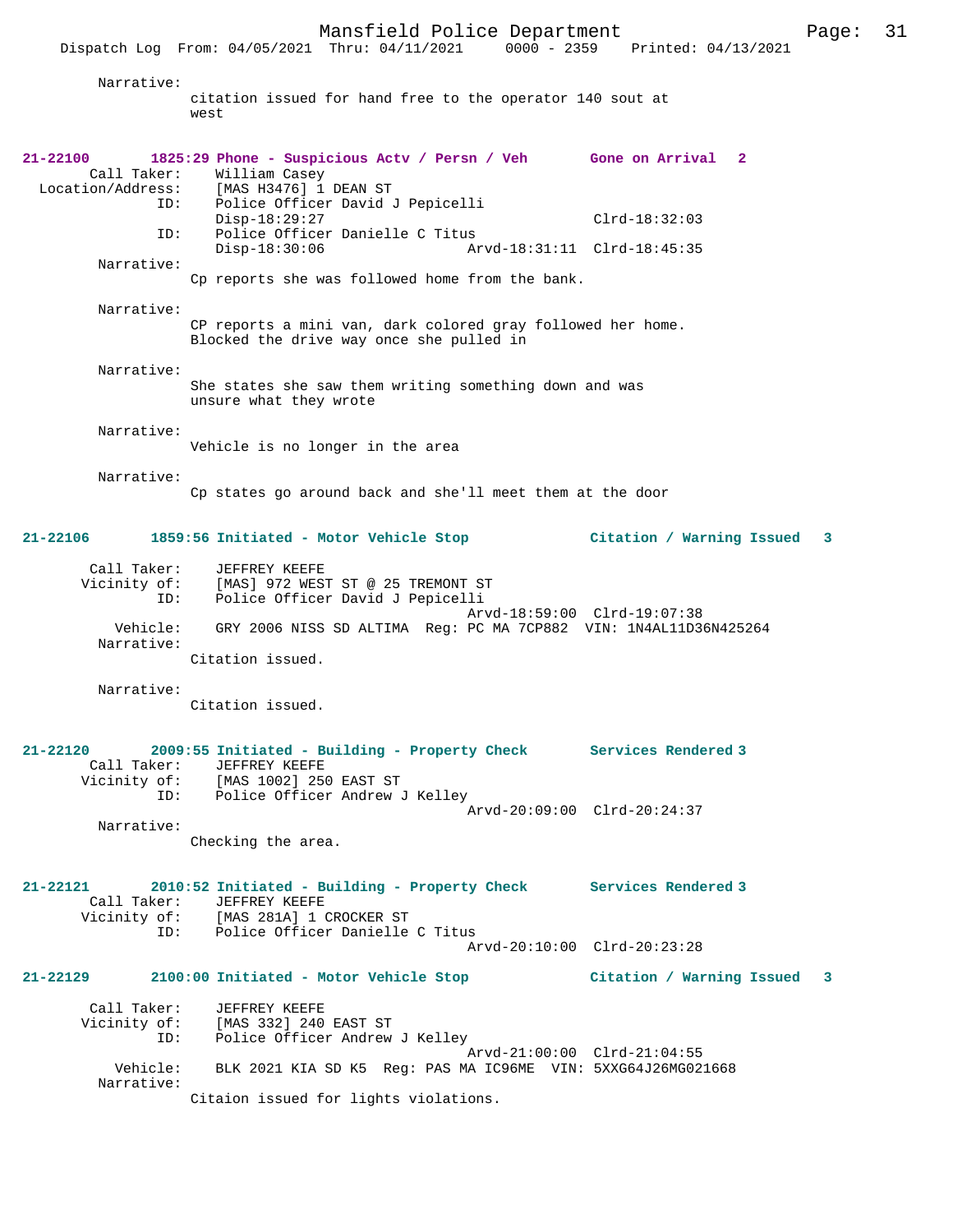Mansfield Police Department Form Page: 32 Dispatch Log From: 04/05/2021 Thru: 04/11/2021 0000 - 2359 Printed: 04/13/2021 **21-22132 2112:16 Initiated - Building - Property Check Services Rendered 3**  Call Taker: JEFFREY KEEFE<br>Vicinity of: [MAS 4] 31 HAI [MAS 4] 31 HAMPSHIRE ST ID: Police Officer Danielle C Titus Arvd-21:12:00 Clrd-21:16:51 Narrative: Checking the area. **21-22133 2114:19 Phone - Suspicious Actv / Persn / Veh Gone on Arrival 2**  Call Taker: Chelsey Ferstler<br>Location/Address: [MAS] 15 BRISTOL [MAS] 15 BRISTOL ST Apt. #B ID: Police Officer Andrew J Kelley Disp-21:16:30 Arvd-21:18:52 Clrd-21:21:37 ID: Police Officer Danielle C Titus Disp-21:17:04 Clrd-21:21:37 Narrative: CP reports a female was going thru the lawn, stating she was looking for a ring, caller reports she is no longer in the area **21-22136 2124:05 Initiated - Building - Property Check Services Rendered 3**  Call Taker: JEFFREY KEEFE Vicinity of: [MAS 253] 330 PRATT ST Apt. #A ID: Police Officer Andrew J Kelley Arvd-21:24:00 Clrd-21:29:08 Narrative: Checking the area. **21-22137 2126:51 Phone - Animal Complaints Services Rendered 3**  Call Taker: Chelsey Ferstler Location/Address: [MAS H2037] 175 ESSEX ST -<br>ID: Police Officer Andrew J Kelley<br>Disp-21:29:33 Disp-21:29:33 Arvd-21:32:50 Clrd-21:46:00 Narrative: CP reports sisters 80lb black dog is missing in the area for 35 mins Narrative: Dog has been relocated with the owner. **21-22138 2129:38 Initiated - Building - Property Check Services Rendered 3**  Call Taker: JEFFREY KEEFE Vicinity of: [MAS] 4 ERICK RD @ 15 BONNEY LN ID: Police Officer Danielle C Titus Arvd-21:29:00 Clrd-21:39:40 Narrative: Checking the area. **For Date: 04/09/2021 - Friday 21-22157 0038:08 Initiated - Building - Property Check Services Rendered 3** 

 Call Taker: JEFFREY KEEFE Vicinity of: [MAS] NORTH MAIN ST ID: Police Officer Nicole P Newport Arvd-00:38:00 Clrd-00:48:11 Narrative: Checking the area.

**21-22158 0048:20 Initiated - Building - Property Check Services Rendered 3**  Call Taker: JEFFREY KEEFE<br>Vicinity of: [MAS] COPELAND DR Vicinity of: ID: Police Officer Nicole P Newport Arvd-00:48:00 Clrd-00:56:30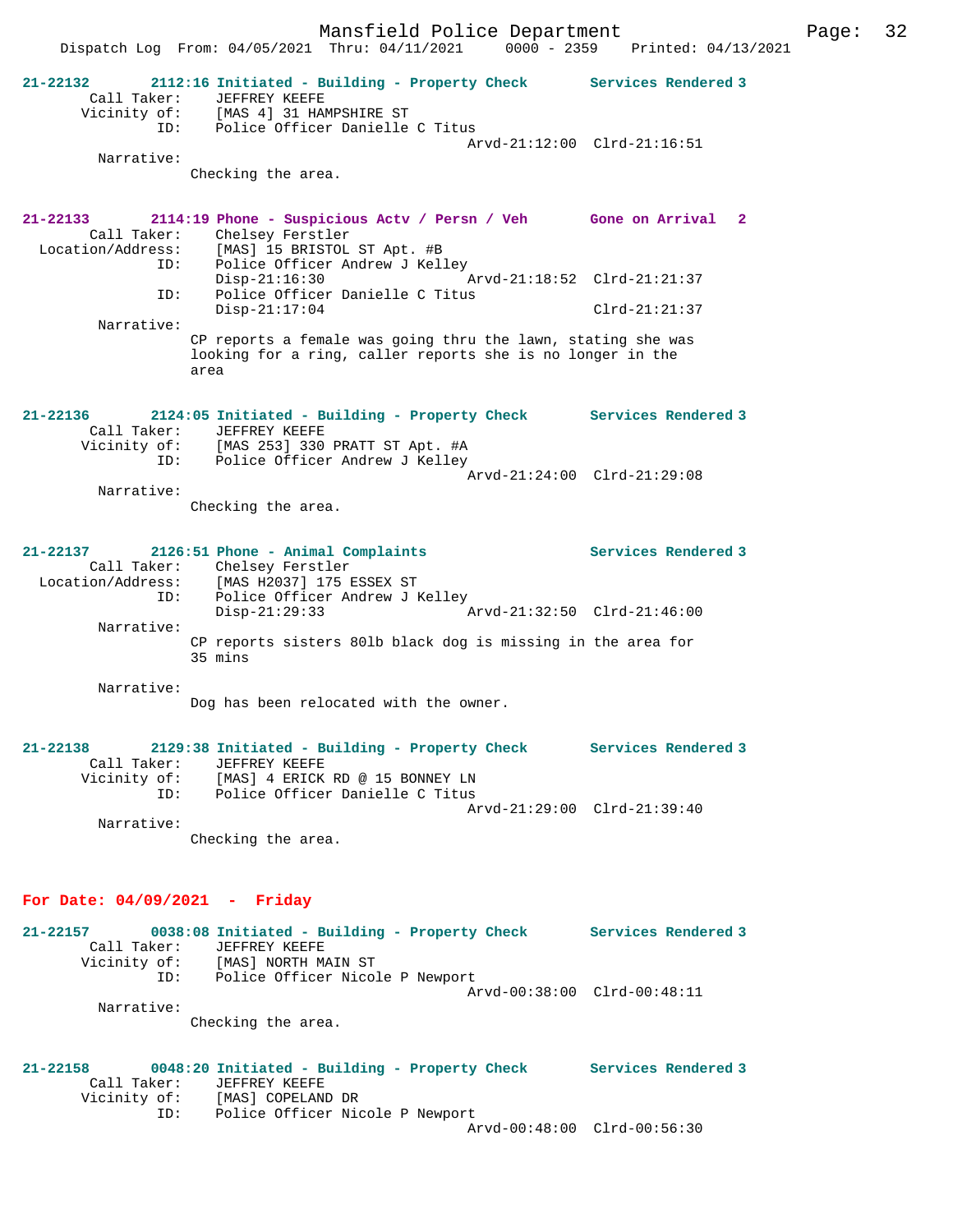Narrative: Checking the area. **21-22159 0108:22 Initiated - Building - Property Check Services Rendered 3**  Call Taker: JEFFREY KEEFE Vicinity of: [MAS 907E] 390 WEST ST ID: Patrolman David Schepis Arvd-01:08:00 Clrd-01:17:22 Narrative: Checking the area. **21-22160 0109:35 Initiated - Disabled Motor Vehicle Spoken To 3**  Call Taker: JEFFREY KEEFE Vicinity of: [MAS] RTE 140 SB @ RESERVOIR ST ID: Sergeant John R Armstrong Arvd-01:09:00 Clrd-01:11:08 Vehicle: WHI 2019 SUBA SD ASCENT Reg: PC MA 9JG645 VIN: 4S4WMALD9K3407301 Narrative: Reported DMV in the area. Two flat tires. Has AAA en route. **21-22164 0124:16 Initiated - Building - Property Check Services Rendered 3**  Call Taker: JEFFREY KEEFE Vicinity of: [MAS 1015] 30 CHAUNCY ST ID: Police Officer Nicole P Newport Arvd-01:24:00 Clrd-01:39:51 Narrative: Checking the area. **21-22165 0126:07 Initiated - Building - Property Check Services Rendered 3**  Call Taker: JEFFREY KEEFE Location/Address: [MAS 840] 280 SCHOOL ST ID: Patrolman David Schepis Arvd-01:26:00 Clrd-01:38:51 Narrative: Checking the area. **21-22172 0148:54 Initiated - Building - Property Check Services Rendered 3**  Call Taker: JEFFREY KEEFE Vicinity of: [MAS 1] 50 WEST ST ID: Police Officer Nicole P Newport Arvd-01:48:00 Clrd-02:07:49 Narrative: Checking the area. **21-22191 0224:53 Initiated - Suspicious Actv / Persn / Veh Services Rendered 2**  Call Taker: JEFFREY KEEFE<br>Vicinity of: [MAS 840I120] of: [MAS 840I120] 280 SCHOOL ST Apt. #I120<br>ID: Patrolman David Schepis Patrolman David Schepis Arvd-02:24:00 Clrd-02:34:12 Vehicle: BLK 2016 FORD VA TRANSI Reg: CO MA S10724 VIN: 1FTYR2CM3GKB54333 Narrative: Out with one of the Vans that has an alarm going off. Narrative: Nothing is out of place with the van. **21-22200 0250:58 Initiated - Follow up Investigation Services Rendered 3**  Call Taker: JEFFREY KEEFE<br>Vicinity of: [MAS 2] 60 FOI of: [MAS 2] 60 FORBES BLVD<br>ID: Patrolman Gregory S Man .<br>Patrolman Gregory S Martell Arvd-02:50:00 Clrd-02:57:12 Narrative: Conducting a follow up in the area to a previously reported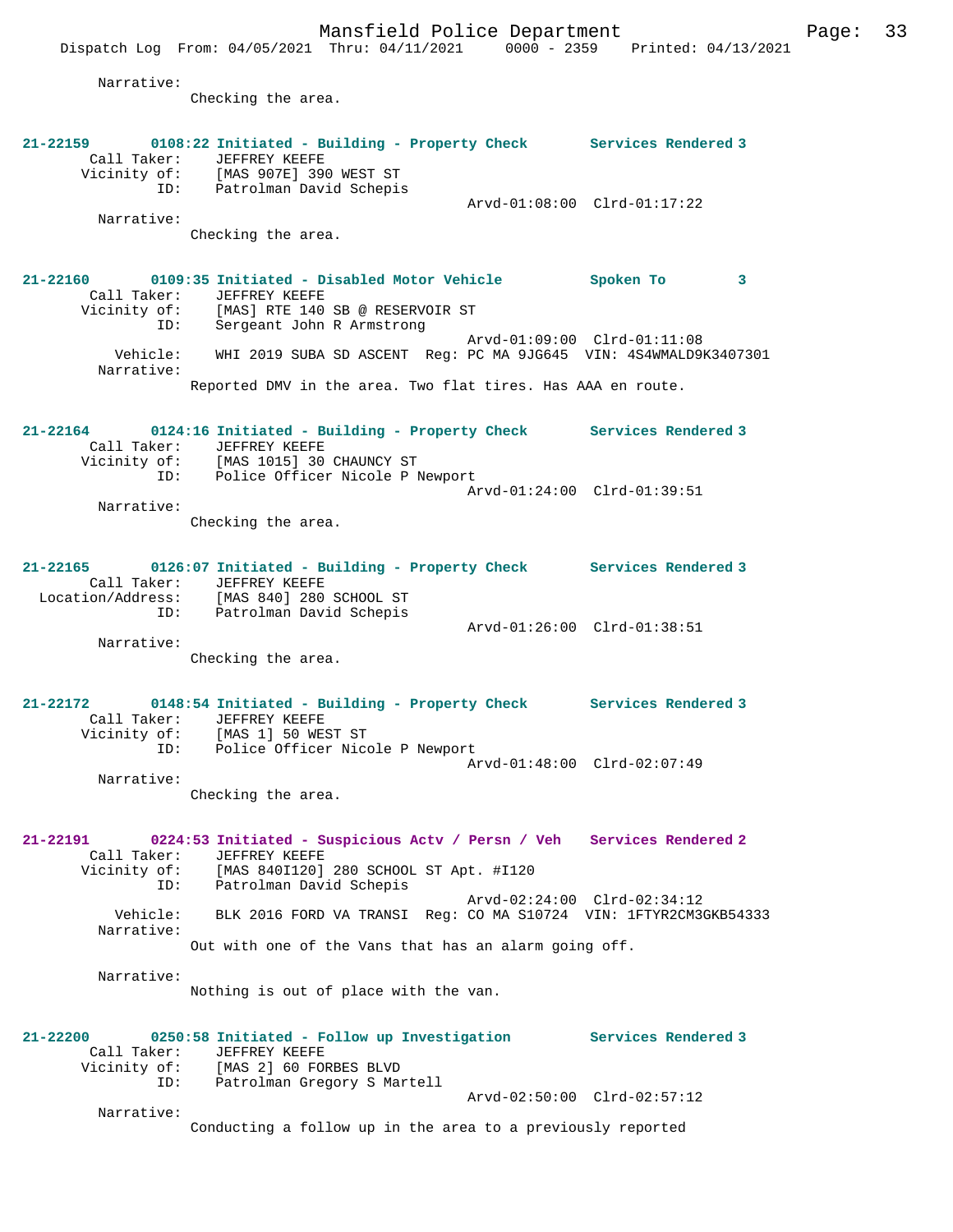Mansfield Police Department Fage: 34

|                             | Dispatch Log From: 04/05/2021 Thru: 04/11/2021                                                                                   | $0000 - 2359$ | Printed: 04/13/2021         |                |
|-----------------------------|----------------------------------------------------------------------------------------------------------------------------------|---------------|-----------------------------|----------------|
|                             | incident.                                                                                                                        |               |                             |                |
|                             |                                                                                                                                  |               |                             |                |
| $21 - 22203$<br>Call Taker: | 0304:12 Initiated - Building - Property Check Services Rendered 3<br>Michael Mezhberg<br>Location/Address: [MAS 992] 660 EAST ST |               |                             |                |
| ID:                         | Patrolman Gregory S Martell                                                                                                      |               | Arvd-03:04:00 Clrd-03:07:09 |                |
| Narrative:                  |                                                                                                                                  |               |                             |                |
|                             | Checking the area.                                                                                                               |               |                             |                |
|                             |                                                                                                                                  |               |                             |                |
| 21-22206                    | 0433:36 911 - Suspicious Actv / Persn / Veh Unfounded/Unverifed                                                                  |               |                             | $\overline{2}$ |
| Call Taker:                 | Michael Mezhberg                                                                                                                 |               |                             |                |
| Location/Address:<br>ID:    | [MAS H5672] 48 KING ST<br>Police Officer Nicole P Newport                                                                        |               |                             |                |
|                             | $Disp-04:35:13$                                                                                                                  |               | Arvd-04:41:35 Clrd-04:50:25 |                |
| ID:                         | Patrolman David Schepis<br>$Disp-04:35:18$                                                                                       |               | Arvd-04:41:37 Clrd-04:50:27 |                |
| Narrative:                  |                                                                                                                                  |               |                             |                |
|                             | Calling party stated her doorbell was rung and is unsure if<br>everything is OK.                                                 |               |                             |                |
| Narrative:                  |                                                                                                                                  |               |                             |                |
|                             | Units checked the area and spoke with homeowner. Nothing<br>located.                                                             |               |                             |                |
|                             |                                                                                                                                  |               |                             |                |
| $21 - 22208$                | 0510:01 Phone - 911 Hang-ups & Verifications                                                                                     |               | Unfounded/Unverifed         | $\overline{2}$ |
| Call Taker:                 | Nicole Boyer                                                                                                                     |               |                             |                |
| Location/Address:           | [MAS 979B1] 50 SUFFOLK RD                                                                                                        |               |                             |                |
| ID:                         | Sergeant John R Armstrong<br>$Disp-05:11:46$                                                                                     |               | Arvd-05:13:12 Clrd-05:23:10 |                |
| Narrative:                  |                                                                                                                                  |               |                             |                |
|                             | Checking on a 911 hang up                                                                                                        |               |                             |                |
| Narrative:                  |                                                                                                                                  |               |                             |                |
|                             | No answer on multiple call backs                                                                                                 |               |                             |                |
| Narrative:                  |                                                                                                                                  |               |                             |                |
|                             | Spoke to several employees. The number does not belong to<br>them.                                                               |               |                             |                |
|                             |                                                                                                                                  |               |                             |                |
| $21 - 22219$                | 0638:09 911 - 911 Hang-ups & Verifications                                                                                       |               | Unfounded/Unverifed         | $\overline{2}$ |
| Call Taker:                 | JEFFREY KEEFE                                                                                                                    |               |                             |                |
| ID:                         | Vicinity of: [MAS 979B1] 50 SUFFOLK RD<br>Patrolman David Schepis                                                                |               |                             |                |
|                             | $Disp-06:40:46$                                                                                                                  |               | Arvd-06:43:55 Clrd-06:47:50 |                |
| Narrative:                  |                                                                                                                                  |               |                             |                |
|                             | Checking on a 911 hang up                                                                                                        |               |                             |                |
| Narrative:                  |                                                                                                                                  |               |                             |                |
|                             | mll advised they didn't see any one walking around.                                                                              |               |                             |                |
|                             |                                                                                                                                  |               |                             |                |
| $21 - 22222$                | 0653:58 Initiated - Motor Vehicle Stop<br>Call Taker: Jarred Kohler                                                              |               | Summons<br>3                |                |
| ID:                         | Location/Address: [MAS] 228 PRATT ST @ 6 BICENTENNIAL CT<br>Patrolman David Schepis                                              |               |                             |                |
| ID:                         | Police Officer Nicole P Newport                                                                                                  |               | Arvd-06:53:00 Clrd-07:09:45 |                |
|                             | $Disp-06:59:58$                                                                                                                  |               | $Clrd-07:01:31$             |                |
| ID:                         | Patrolman Gregory S Martell                                                                                                      |               |                             |                |
| Vehicle:                    | $Disp-07:01:27$<br>WHI 2008 FORD TK F250 Req: CO RI 72390 VIN: 1FTNF21578EA07889                                                 |               | Arvd-07:01:29 Clrd-07:09:47 |                |
| Narrative:                  |                                                                                                                                  |               |                             |                |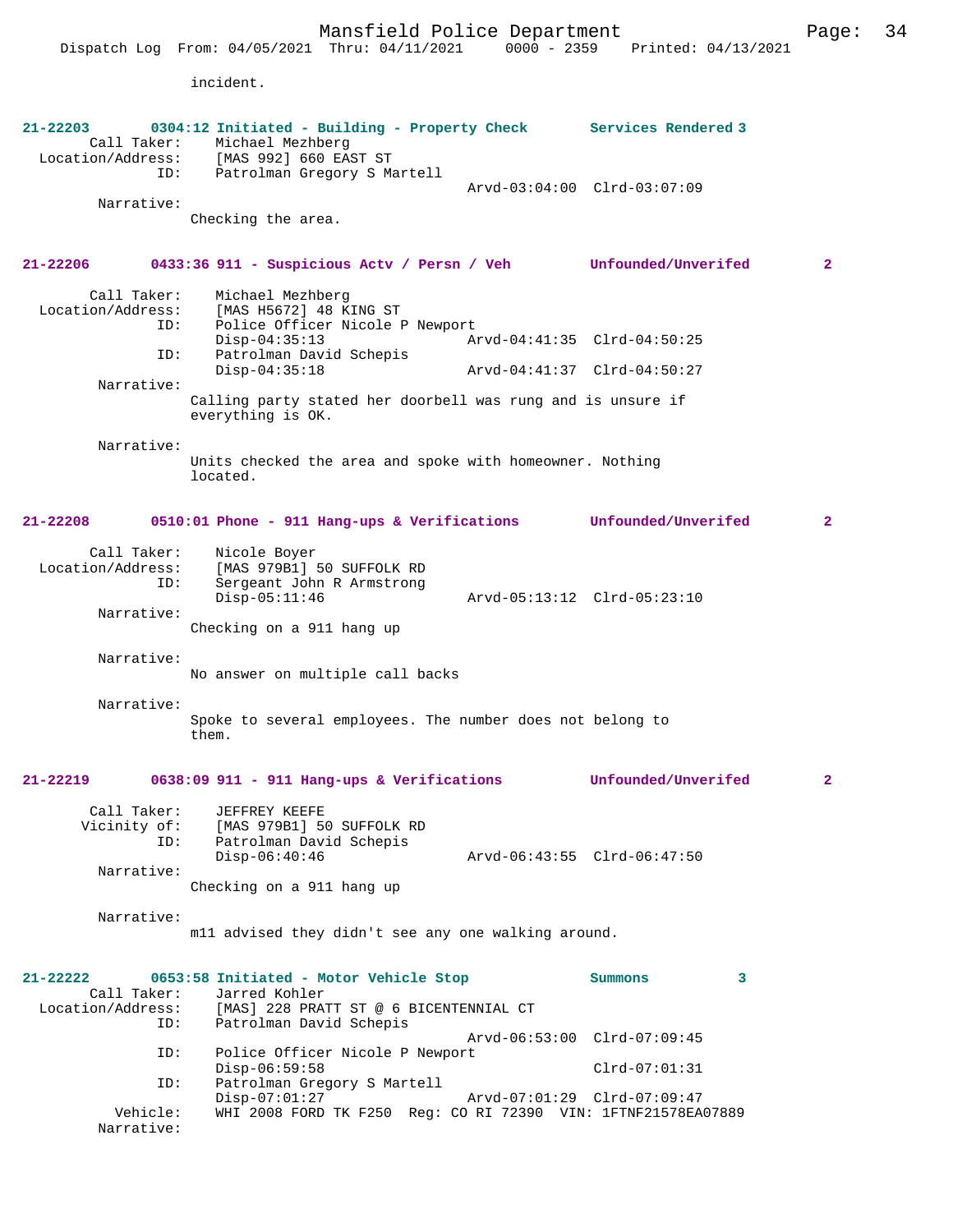|                                  | Dispatch Log From: 04/05/2021 Thru: 04/11/2021 0000 - 2359                                        | Printed: 04/13/2021         |              |
|----------------------------------|---------------------------------------------------------------------------------------------------|-----------------------------|--------------|
|                                  | out with myst                                                                                     |                             |              |
| Narrative:                       |                                                                                                   |                             |              |
|                                  | vehicle was parked on Bicentennial, OP was given a citation<br>for unlicensed and no tail lights. |                             |              |
|                                  | See AR for further.                                                                               |                             |              |
| Refer To Summons:                | $21MAS-131-AR$                                                                                    |                             |              |
| Summons:                         | MORIN, MAX M<br>Address: 122 BURRINGTON ST<br>WOONSOCKET, RI                                      |                             |              |
| Aqe:                             | 30                                                                                                |                             |              |
| Charges:                         | LIGHTS VIOLATION, MV<br>UNLICENSED OPERATION OF MV                                                |                             |              |
| 21-22229                         | 0705:03 Phone - Assist Other Agency                                                               | Services Rendered 3         |              |
| Call Taker:<br>Location/Address: | GARIN EISELE<br>[MAS 2] 60 FORBES BLVD                                                            |                             |              |
| ID:                              | Police Officer Nicole P Newport                                                                   |                             |              |
|                                  | $Disp-07:08:49$                                                                                   | Arvd-07:14:06 Clrd-07:55:20 |              |
| ID:                              | Sergeant John R Armstrong<br>$Disp-07:09:40$                                                      | Arvd-07:14:03 Clrd-07:55:19 |              |
| ID:                              | Patrolman David Schepis<br>$Disp-07:13:25$                                                        | Arvd-07:14:05 Clrd-07:55:24 |              |
| ID:                              | Patrolman Gregory S Martell                                                                       |                             |              |
| Narrative:                       | $Disp-07:14:16$                                                                                   | Arvd-07:14:18 Clrd-07:55:22 |              |
|                                  | Boston Police Detective requesting assistance.                                                    |                             |              |
| Narrative:                       |                                                                                                   |                             |              |
|                                  | M12 transporting 1 prisoner to the station                                                        |                             |              |
| Narrative:                       |                                                                                                   |                             |              |
|                                  | M12 off at the station                                                                            |                             |              |
| Refer To Field Int:              | $21MAS-37-FI$                                                                                     |                             |              |
| 21-22245                         | 0846:21 Phone - Assist Fire Department<br>Call Taker: Jarred Kohler                               | Services Rendered 2         |              |
|                                  | Location/Address: [MAS] 20 ERICK RD                                                               |                             |              |
| ID:                              | Police Officer Derek M Stark                                                                      |                             |              |
|                                  | $Disp-08:47:31$<br>Police Officer Matthew A Souza                                                 | Arvd-08:55:32 Clrd-08:57:58 |              |
| Narrative:                       |                                                                                                   |                             |              |
|                                  | Assisting the FD with a fire related incident. Nature: fire<br>alarm activation.                  |                             |              |
| 21-22255                         | 0936:55 911 - 911 Hang-ups & Verifications Unfounded/Unverifed                                    |                             | $\mathbf{2}$ |
| Call Taker:                      | MATTHEW BOMES                                                                                     |                             |              |
| Vicinity of:                     | [MAS H264] 55 SOUTHPARK LN                                                                        |                             |              |
| ID:                              | Police Officer Patrick J Pennie                                                                   |                             |              |
| Narrative:                       | $Disp-09:39:09$                                                                                   | Arvd-09:45:37 Clrd-09:45:40 |              |
|                                  | Checking on a 911 hang up                                                                         |                             |              |
| Narrative:                       |                                                                                                   |                             |              |
|                                  | no answer on the call back cell phone                                                             |                             |              |
| Narrative:                       |                                                                                                   |                             |              |
|                                  | M12 checked the area, nothing showing.                                                            |                             |              |
| 21-22264<br>1007                 | Initiated - Parking Violations                                                                    | Services Rendered 3         |              |
| Call Taker:                      | Animal Control Steven Simonds                                                                     |                             |              |
| ID:                              | Location/Address: [MAS] 242 NORTH MAIN ST @ 16 OLD COLONY WAY<br>Animal Control Steven Simonds    |                             |              |
|                                  |                                                                                                   | Arvd-10:08:27 Clrd-10:26:00 |              |
| Narrative:                       |                                                                                                   |                             |              |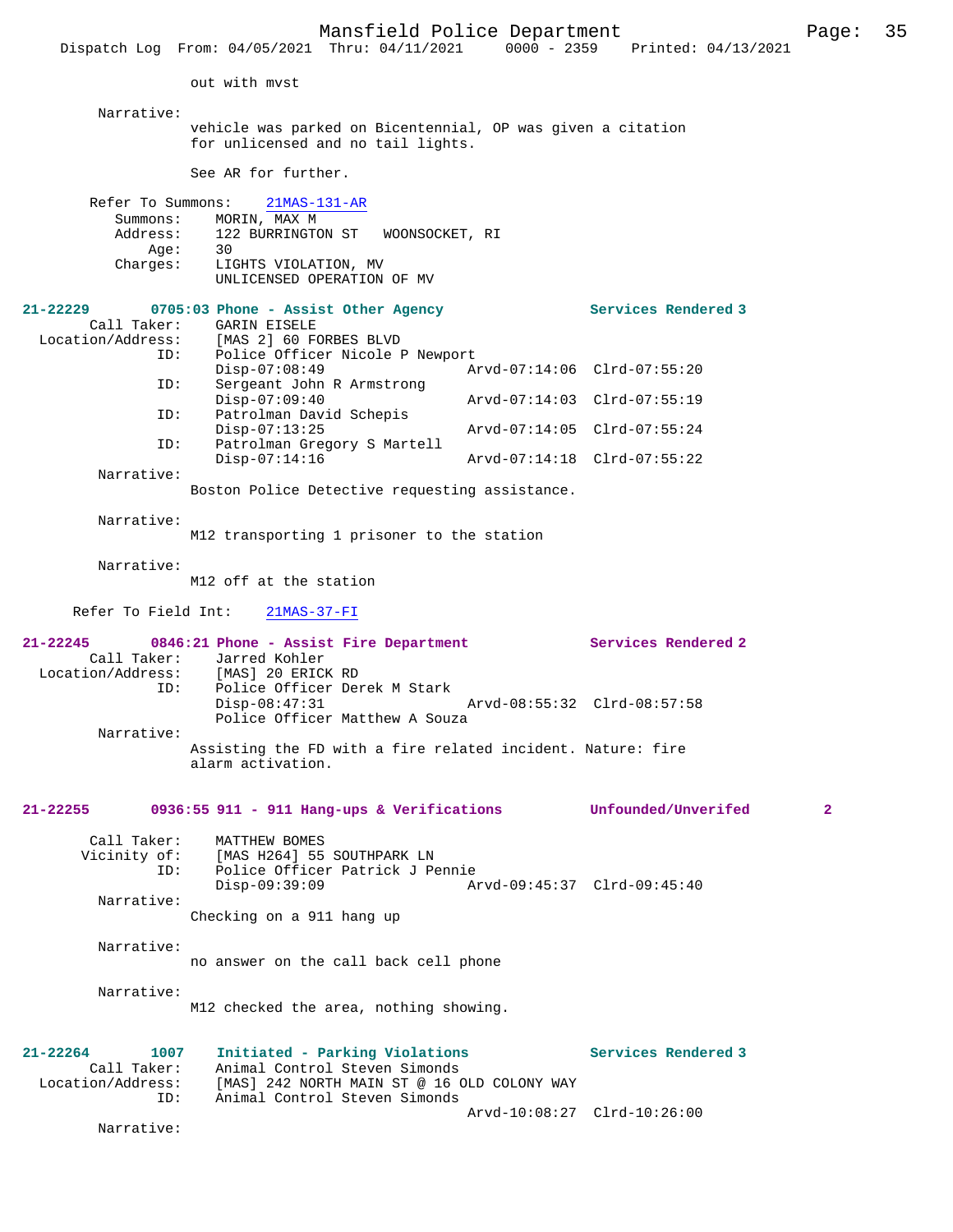Location/Address: [MAS] FRANKLIN ST<br>TD: Police Officer Day Police Officer David W Kinahan<br>Disp-10:12:59 Disp-10:12:59 Arvd-10:13:03 Clrd-10:31:44 Narrative: RP into speak with Ofc Kinahan in regards to a traffic complaint. **21-22268 1016:55 Phone - Lost / Found Property Not Home / No Answer 3** Call Taker: MATTHEW BOMES Location/Address: [MAS 9] 25 COBB ST ID: Police Officer Nicole M Boldrighini Disp-10:22:19 Arvd-10:30:46 Clrd-10:40:11 Narrative: party found a wallet would like to turn it in. she is located at the front desk Narrative: M14 has the wallet, attemtping to return the item to the owner Narrative: M14 attempted to return item, no answer at the door. **21-22275 1044:45 Initiated - Motor Vehicle Stop Citation / Warning Issued 3** Call Taker: Jarred Kohler<br>ion/Address: [MAS] 30 CHAUNCY ST Location/Address: ID: Police Officer Nicole M Boldrighini Arvd-10:44:00 Clrd-10:47:46 Vehicle: BLK 2015 HOND UT CRV Reg: PC MA 3LTP71 VIN: 2HKRM4H58FH704767 Narrative: out with mvst Narrative: citation issued to the RO for hands free **21-22276 1052:21 Initiated - Building - Property Check Building Checked / Secured 3** Call Taker: Jarred Kohler Location/Address: [MAS 840] 280 SCHOOL ST ID: Police Officer Patrick J Pennie Arvd-10:52:00 Clrd-11:02:03 Narrative: Checking the area. **21-22279 1118:42 Walk-In - Lost / Found Property Assisted Party 3**  Call Taker: Support Staff Matthew Todesco<br>Location/Address: [MAS 455] 30 WEBB PL ess: [MAS 455] 30 WEBB PL<br>ID: Police Officer Nicole Police Officer Nicole M Boldrighini<br>1-Disp-11:20:49 Arvd Disp-11:20:49 Arvd-11:20:59 Clrd-11:42:28 Narrative: RP into the station to pick up her wallet that was turned in. Ofc Boldrighini into give the RP back her property.

**21-22280 1126 Initiated - Parking Violations Services Rendered 3**  Animal Control Steven Simonds Location/Address: [MAS] 255 NORTH MAIN ST @ 8 COTTAGE ST ID: Animal Control Steven Simonds Arvd-11:27:28 Clrd-11:47:48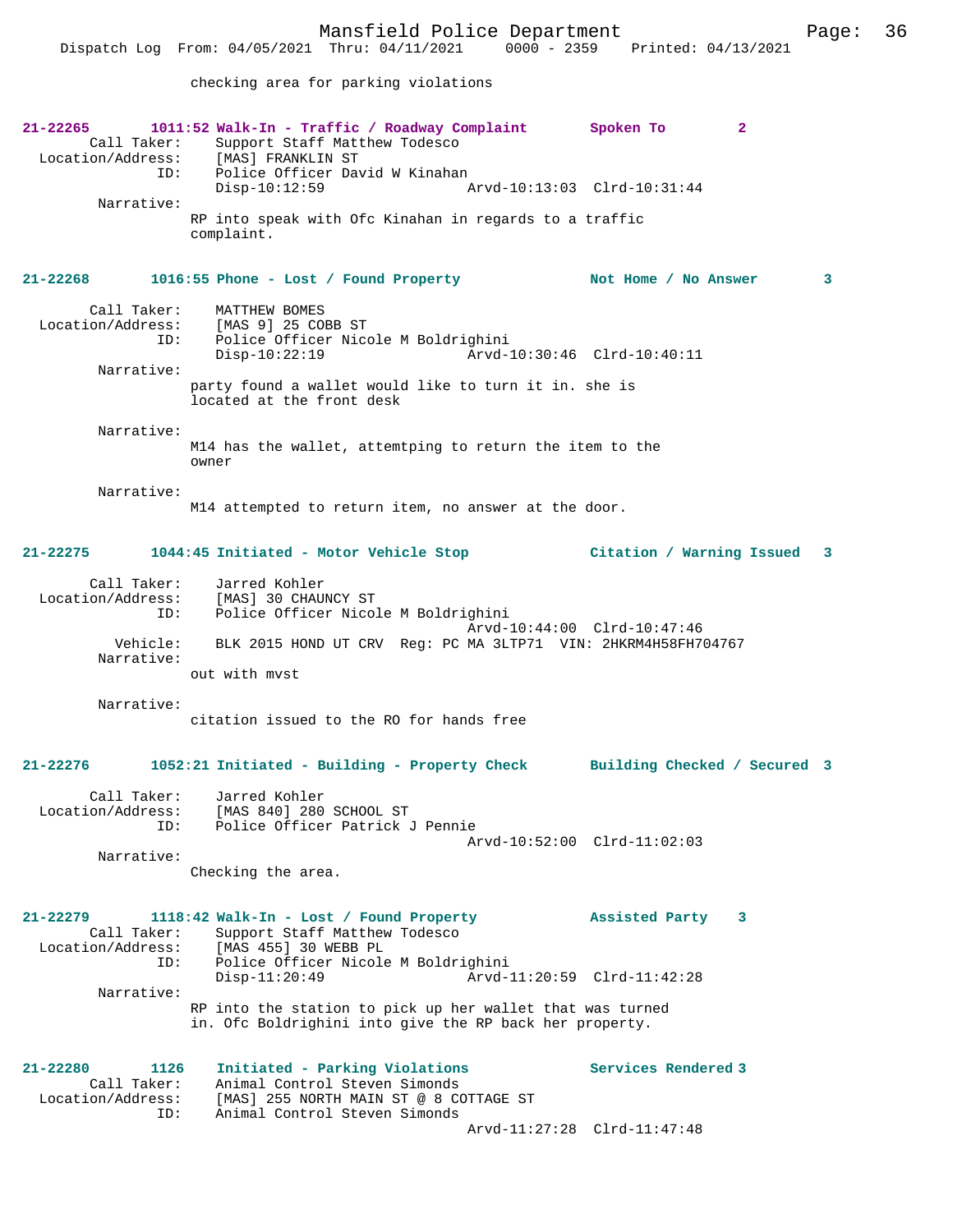Mansfield Police Department Page: 37 Dispatch Log From: 04/05/2021 Thru: 04/11/2021 0000 - 2359 Printed: 04/13/2021 Narrative: checking area for parking violations Narrative: tagged MA 6089SI on main by Cheng Du for restrictive parking **21-22285 1158:20 Initiated - Motor Vehicle Stop Citation / Warning Issued 3** Call Taker: Chelsey Ferstler Location/Address: [MAS H6431] 542 WARE ST ID: Police Officer David W Kinahan Arvd-11:58:00 Clrd-12:03:51 Vehicle: BLK 2017 VOLK TIGUAN Reg: PC MA 8KK132 VIN: WVGBV7AX0HK000431 Narrative: Out with MVST Narrative: Operator cited for speed. **21-22286 1206 Initiated - Parking Violations Services Rendered 3**  Call Taker: Animal Control Steven Simonds Location/Address: [MAS] 126 NORTH MAIN ST @ 10 VILLA ST ID: Animal Control Steven Simonds Arvd-12:07:36 Clrd-12:18:17 Narrative: checking area for parking violations Narrative: tagged MA COMM. P71968 on main outside Jimmys pub for wrong way and blocking yellow curb **21-22292 1235:27 Phone - Assist Fire Department Referred to Other Agency 2** Call Taker: Robert Stewart Location/Address: [MAS H4229] 28 DARBY DR ID: Police Officer David W Kinahan<br>Disp-12:37:25 Arvd-12:41:51 Clrd-12:53:59 Narrative: Assisting FD with a medical incident. Nature: Brush Fire **21-22312 1422:15 Initiated - Building - Property Check Building Checked / Secured 3** Call Taker: Jarred Kohler Location/Address: [MAS 2] 60 FORBES BLVD ID: Police Officer Patrick J Pennie Arvd-14:22:00 Clrd-14:29:28 Narrative: Checking the area. **21-22313 1427:39 Phone - Assist Fire Department Referred to Other Agency 2** Call Taker: Jarred Kohler<br>Location/Address: [MAS] 9 SUMMI ess: [MAS] 9 SUMMIT AVE<br>ID: Police Officer Dere Police Officer Derek M Stark Disp-14:29:25 Arvd-14:35:42 Clrd-14:39:38 Police Officer Matthew A Souza Narrative: Assisting the FD with a fire related incident. Nature: tree limb on a wire Narrative: m8 reports light dept will get a crew out, will trim trees back, unit clear.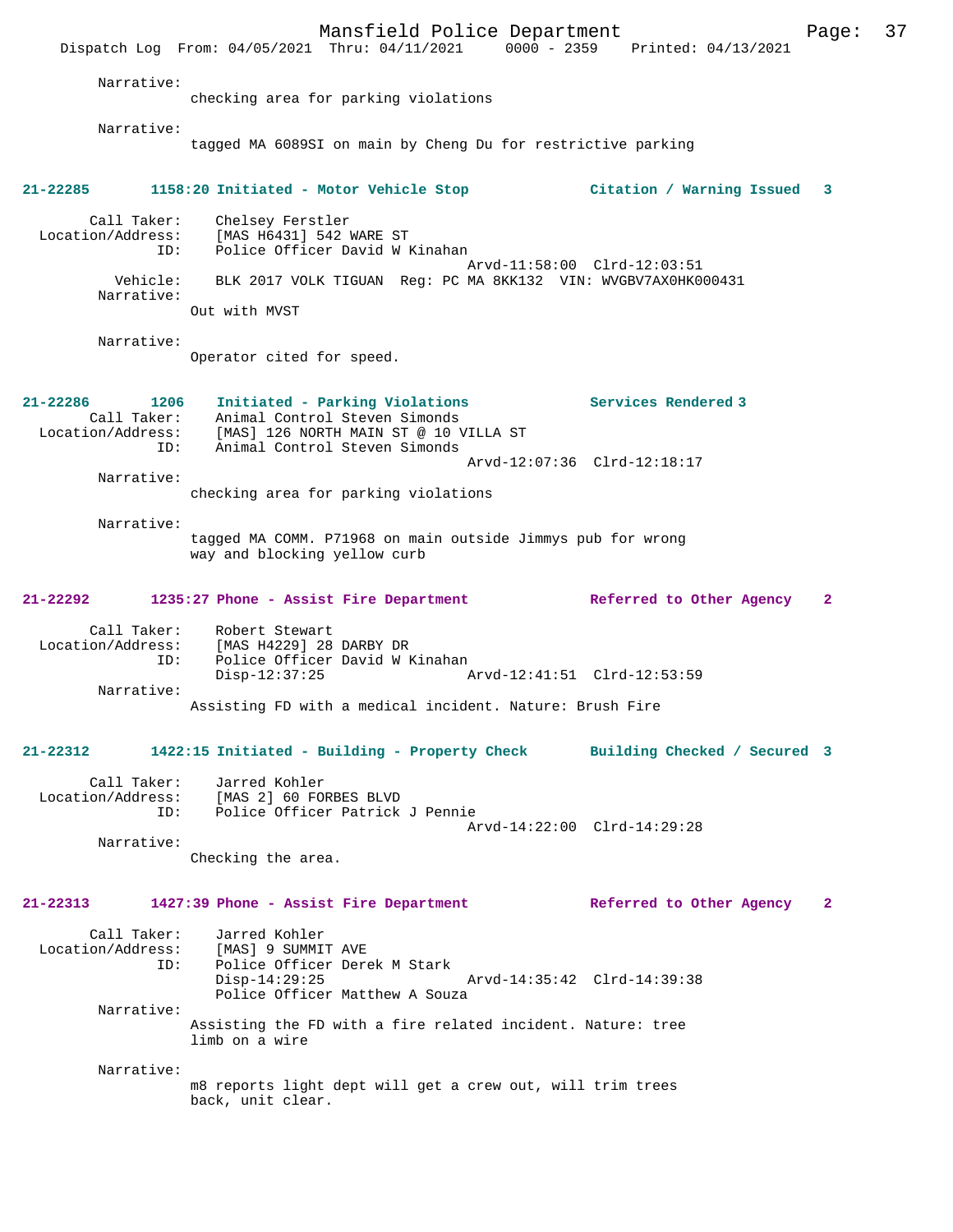Mansfield Police Department Page: 38 Dispatch Log From: 04/05/2021 Thru: 04/11/2021 **21-22314 1429:35 Initiated - Building - Property Check Building Checked / Secured 3** Call Taker: Jarred Kohler Location/Address: [MAS 4] 31 HAMPSHIRE ST ID: Police Officer Patrick J Pennie Arvd-14:29:00 Clrd-14:40:25 Narrative: Checking the area. **21-22335 1559:48 Phone - 911 Hang-ups & Verifications Unfounded/Unverifed 2** Call Taker: Chelsey Ferstler<br>Location/Address: [MAS 840D110A] 2 ess: [MAS 840D110A] 280 SCHOOL ST Apt. #D110<br>ID: Police Officer Danielle C Titus Police Officer Danielle C Titus<br>Disp-16:04:37 Am Disp-16:04:37 Arvd-16:16:51 Clrd-16:16:52 Narrative: Checking on a 911 hang up Narrative: M12 checked the area and spoke with employees nothing showing. **21-22342 1633:44 Phone - Well Being Check Spoken To 3**  Call Taker: MATTHEW BOMES<br>Location/Address: [MAS] 30 WINT [MAS] 30 WINTER ST @ 263 FRANKLIN ST ID: Police Officer Joshua S Ellender Disp-16:36:14 Arvd-16:40:34 Clrd-16:43:53 Police Officer Beau J Palanza Narrative: blue shirt and hat ~6 yrs old male walking by him self Narrative: party is concerned about him walking by the street Narrative: M3 reports child was out raking leaves with his father **21-22351 1701:33 911 - 911 Hang-ups & Verifications Citation / Warning Issued 2** Call Taker: MATTHEW BOMES Location/Address: [MAS 304B] 1 MANSFIELD AVE Apt. #202 ID: Police Officer David J Pepicelli Arvd-17:11:14 Clrd-17:15:29 Narrative: Checking on a 911 hang up: spoke to Dan he dropped his phone Narrative: confirmed accidental by m11 **21-22360 1803:05 Phone - Assist Fire Department Services Rendered 2**  Call Taker: Jarred Kohler Location/Address: [MAS H4828] 2 JUDYS LN Police Officer Danielle C Titus Disp-18:04:00 Clrd-18:04:32<br>TD: Police Officer David J Pepicelli Police Officer David J Pepicelli Disp-18:04:26 Arvd-18:07:07 Clrd-18:29:06 Narrative: Assisting the FD with a fire related incident. Nature: small outside fire. Narrative: M11 assisted with locating the fire, fire has handled. **21-22364 1824:23 Initiated - Building - Property Check Building Checked / Secured 3**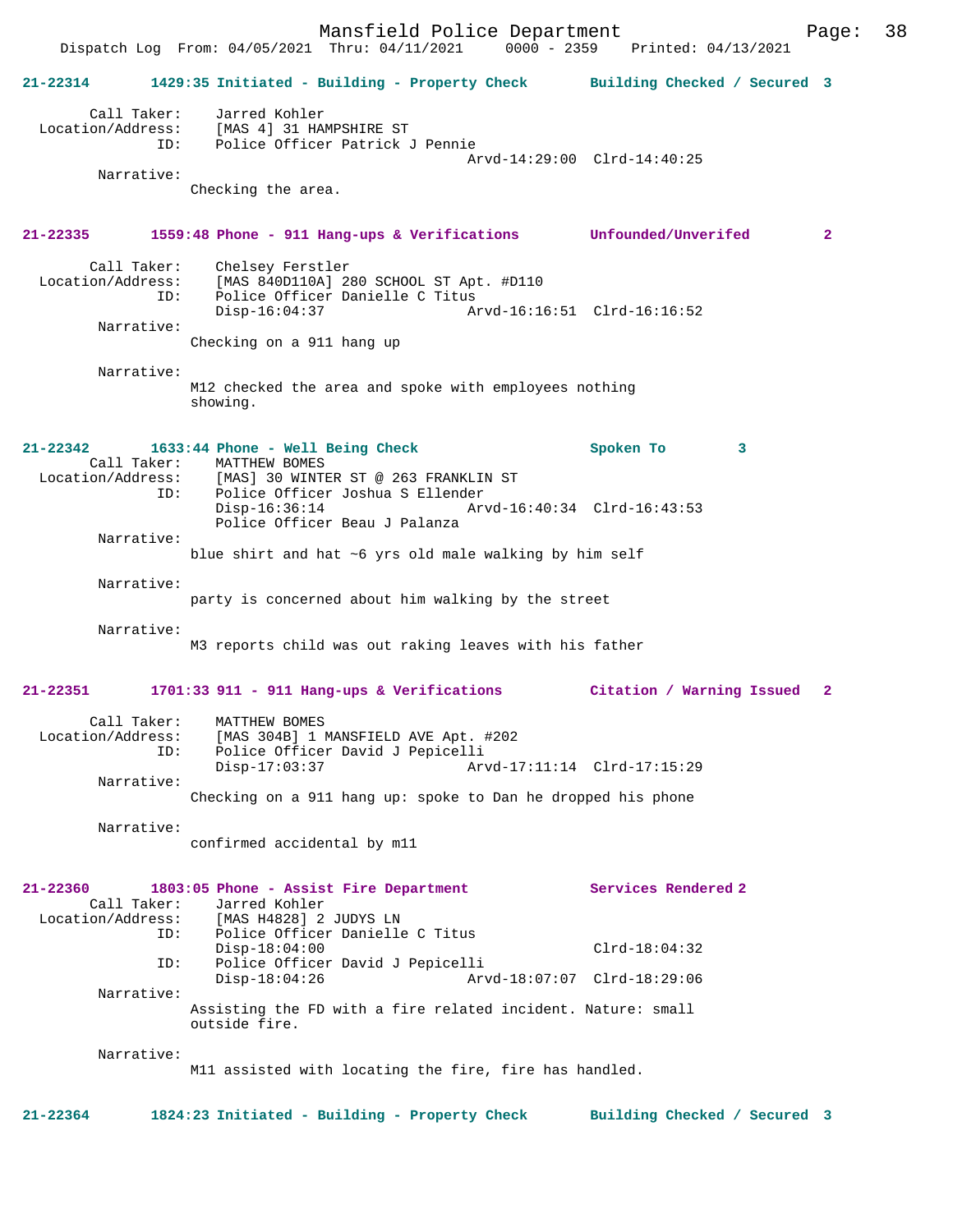Mansfield Police Department Page: 39 Dispatch Log From: 04/05/2021 Thru: 04/11/2021 0000 - 2359 Printed: 04/13/2021 Call Taker: Jarred Kohler Location/Address: [MAS] BONNEY LN ID: Police Officer Joshua S Ellender Arvd-18:24:00 Clrd-18:28:42 Police Officer Beau J Palanza Narrative: Checking the area. **21-22365 1826:02 Phone - Vandalism Spoken To 3**  Call Taker: Chelsey Ferstler<br>Location/Address: [MAS 417] 9 FRAN ess: [MAS 417] 9 FRANCIS AVE<br>ID: Police Officer Joshua S Police Officer Joshua S Ellender<br>Disp-18:29:03 Ary Disp-18:29:03 Arvd-18:34:07 Clrd-18:44:47 Police Officer Beau J Palanza ID: Police Officer David J Pepicelli Disp-18:29:36 Arvd-18:35:38 Clrd-18:44:50<br>ID: Police Officer Jav J Sparrow Police Officer Jay J Sparrow<br>Disp-18:37:01 Disp-18:37:01 Arvd-18:37:02 Clrd-18:44:52 Narrative: Behind building by the package lockers & pool area, CP reports about 10 kids damaging vehciles Narrative: no damage on any vehicles, children advised to play elsewhere. **21-22367 1856:21 Initiated - Building - Property Check Building Checked / Secured 3** Call Taker: TARA LAKO<br>Location/Address: [MAS 840] Location/Address: [MAS 840] 280 SCHOOL ST ID: Police Officer Jay J Sparrow Arvd-18:56:00 Clrd-19:08:02 Narrative: Checking the area. **21-22368 1900:25 Initiated - Building - Property Check Building Checked / Secured 3** Call Taker: TARA LAKO Location/Address: [MAS 820C] 31 PLYMOUTH ST ID: Police Officer David W Kinahan Arvd-19:00:00 Clrd-19:09:15 Narrative: Checking the area. **21-22369 1907:08 911 - 911 Hang-ups & Verifications Confirmed misdial/Accdntl Call 2**  Call Taker: Michael Mezhberg Vicinity of: [MAS 294] 30 CHAUNCY ST ID: Police Officer David J Pepicelli Disp-19:09:31 Arvd-19:15:01 Clrd-19:15:56 Narrative: Checking on an abandoned 911. On call back, caller states it was an accident. Will meet officer outside, waiting by his motorcycle. **21-22371 1952:10 911 - Assist Citizen - P S A Spoken To 3**  Call Taker: Michael Mezhberg Location/Address: [MAS]<br>Dolice TD: Police Police Officer David J Pepicelli Disp-20:01:32 Arvd-20:06:12 Clrd-20:35:40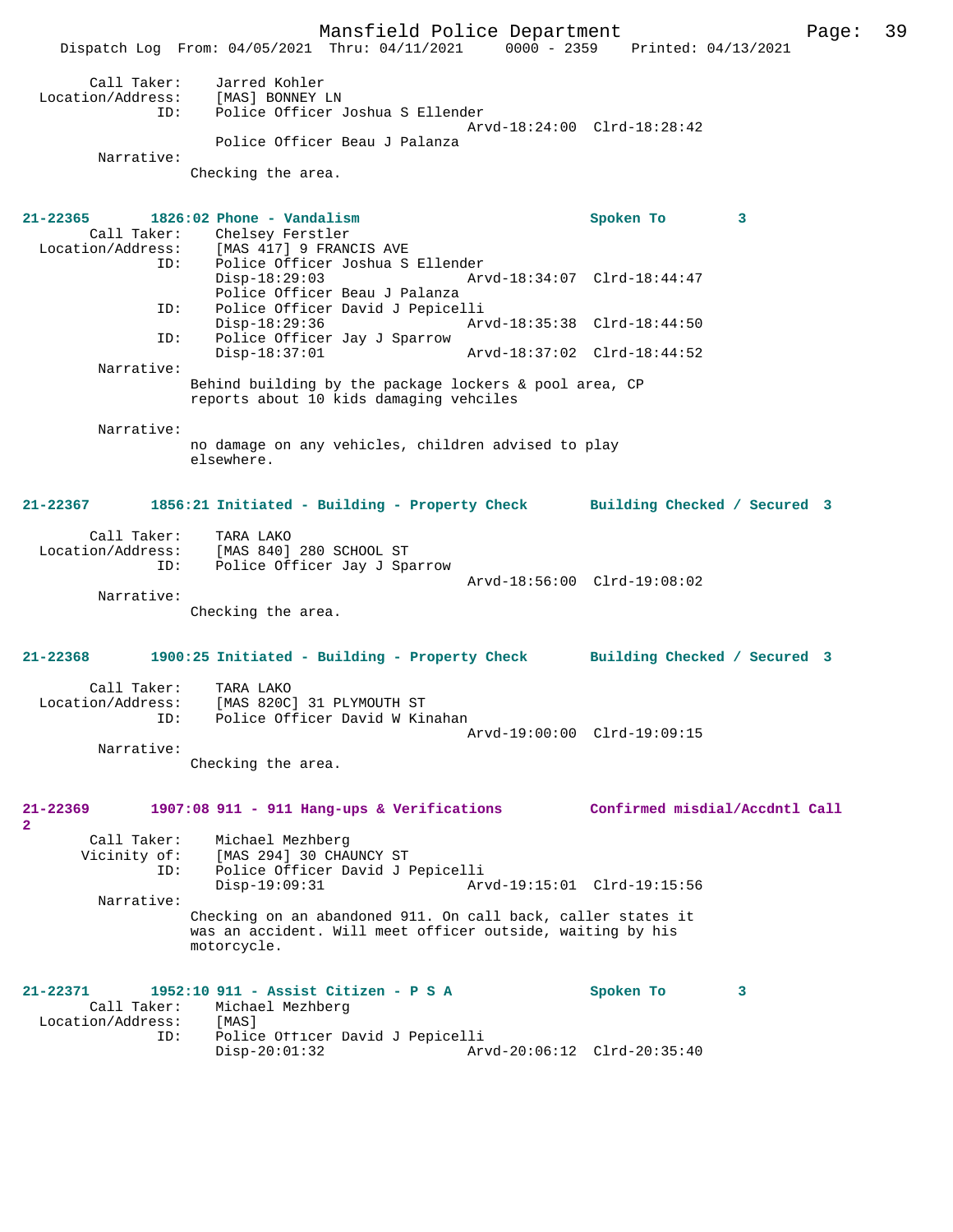# **21-22373 1956:50 Initiated - Motor Vehicle Stop Citation / Warning Issued 3** Call Taker: TARA LAKO Location/Address: [MAS] 1 OLD COLONY WAY @ 214 RUMFORD AVE ID: Police Officer David J Pepicelli Arvd-19:56:00 Clrd-20:00:42 Vehicle: GRY 2016 NISS VERSA Reg: PC MA 1PMV24 VIN: 3N1CE2CP8GL382135 Narrative: Citation issued for failure to stop at a stop sign. **21-22374 2008:52 Initiated - Building - Property Check Building Checked / Secured 3** Call Taker: TARA LAKO<br>Location/Address: [MAS 840] [MAS 840] 280 SCHOOL ST ID: Police Officer Danielle C Titus Arvd-20:08:00 Clrd-20:23:15 Narrative: Checking the area. **21-22376 2020:04 Initiated - Assist Citizen - P S A Building Checked / Secured 3** Call Taker: TARA LAKO<br>.on/Address: [MAS] 28 COURT ST Location/Address:<br>TD: Sergeant Thomas R Connor Arvd-20:20:00 Clrd-20:21:44<br>ID: Sergeant Thomas R Connor Sergeant Thomas R Connor<br>Disp-20:23:27 Disp-20:23:27 Arvd-20:23:29 Clrd-20:45:19 Narrative: Sgt Connor reports being flagged down by a passerby stating they heard a house alarm in the area. Narrative: Sgt Connor reports he can hear an audible fire alarm sounding, will be on portable to investigate the location. Narrative: Sgt Connor reports speaking with a resident in the area who states the alarm is sounding from unit #3 that is currently unoccupied. Sgt Connor reports no smoke or fire in the area. Narrative: Sgt Connor reports Capt Tebeau found an unsecured window, MFD will be gaining entry to investigate. Narrative: Sgt Connor reports MFD found a faulty detector on the 3rd floor. **21-22378 2036:30 Initiated - Parking Violations Services Rendered 3**  Call Taker: TARA LAKO<br>ion/Address: [MAS] CHARLES ST Location/Address:<br>ID: Police Officer Joshua S Ellender Arvd-20:36:00 Clrd-20:39:45 Police Officer Beau J Palanza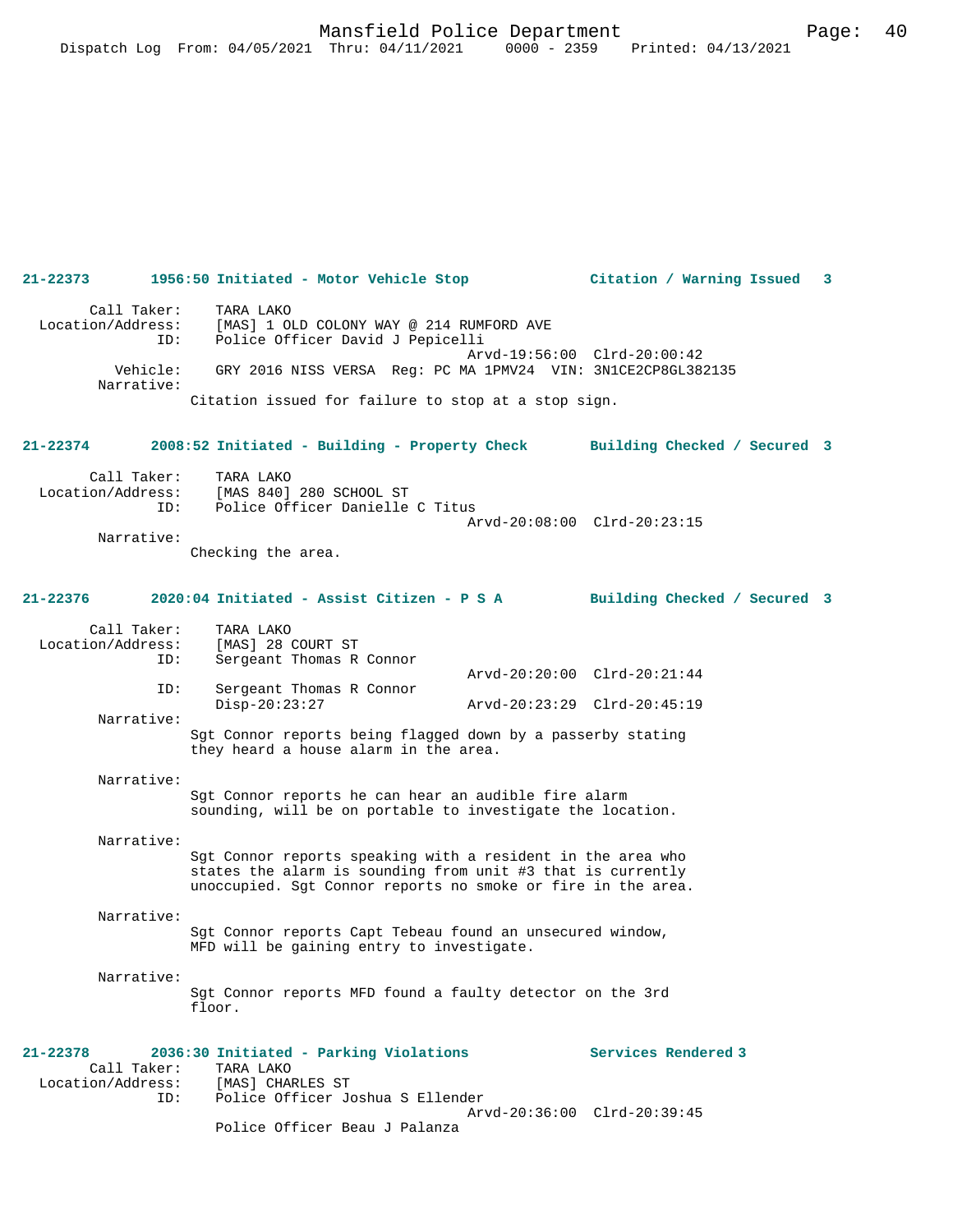Mansfield Police Department Fage: 41 Dispatch Log From: 04/05/2021 Thru: 04/11/2021 0000 - 2359 Printed: 04/13/2021 Narrative: Checking for parking violations. **21-22381 2103:31 Initiated - Building - Property Check Building Checked / Secured 3** Call Taker: TARA LAKO Location/Address: [MAS 253] 330 PRATT ST Apt. #A ID: Police Officer Joshua S Ellender Arvd-21:03:00 Clrd-21:05:54 Police Officer Beau J Palanza Narrative: Checking the area. **21-22384 2114:26 Initiated - Building - Property Check Building Checked / Secured 3** Call Taker: TARA LAKO Location/Address: [MAS 417] 9 FRANCIS AVE ID: Police Officer Joshua S Ellender Arvd-21:14:00 Clrd-21:26:30 Police Officer Beau J Palanza Narrative: Checking the area. **21-22386 2127:20 Initiated - Building - Property Check Building Checked / Secured 3** Call Taker: TARA LAKO Location/Address: [MAS 411] 60 FORBES BLVD ID: Police Officer Danielle C Titus Arvd-21:27:00 Clrd-21:31:33 Narrative: Checking the area. **21-22389 2131:06 Initiated - Building - Property Check Building Checked / Secured 3** Call Taker: TARA LAKO Location/Address: [MAS 1002] 250 EAST ST ID: Police Officer Joshua S Ellender Arvd-21:31:00 Clrd-21:46:39 Police Officer Beau J Palanza Narrative: Checking the area. **21-22391 2145:48 Initiated - Building - Property Check Building Checked / Secured 3** Call Taker: TARA LAKO Location/Address: [MAS 226E] 125 HIGH ST Apt. #1-4 ID: Police Officer David J Pepicelli Arvd-21:45:00 Clrd-22:36:48 Narrative: Checking the area.

### **For Date: 04/10/2021 - Saturday**

| $21 - 22412$      |             | 0024:56 Phone - Assist Citizen - P S A |                             | Incident Report 3 |  |
|-------------------|-------------|----------------------------------------|-----------------------------|-------------------|--|
|                   | Call Taker: | JEFFREY KEEFE                          |                             |                   |  |
| Location/Address: |             | [MAS H4509]                            |                             |                   |  |
|                   | ID:         | Police Officer Meghan Birnie           |                             |                   |  |
|                   |             | $Disp-00:27:56$                        | Arvd-00:46:08 Clrd-01:31:58 |                   |  |
|                   | ID:         | Sergeant John R Armstrong              |                             |                   |  |
|                   |             | $Disp-00:46:51$                        | Arvd-00:46:53 Clrd-01:32:00 |                   |  |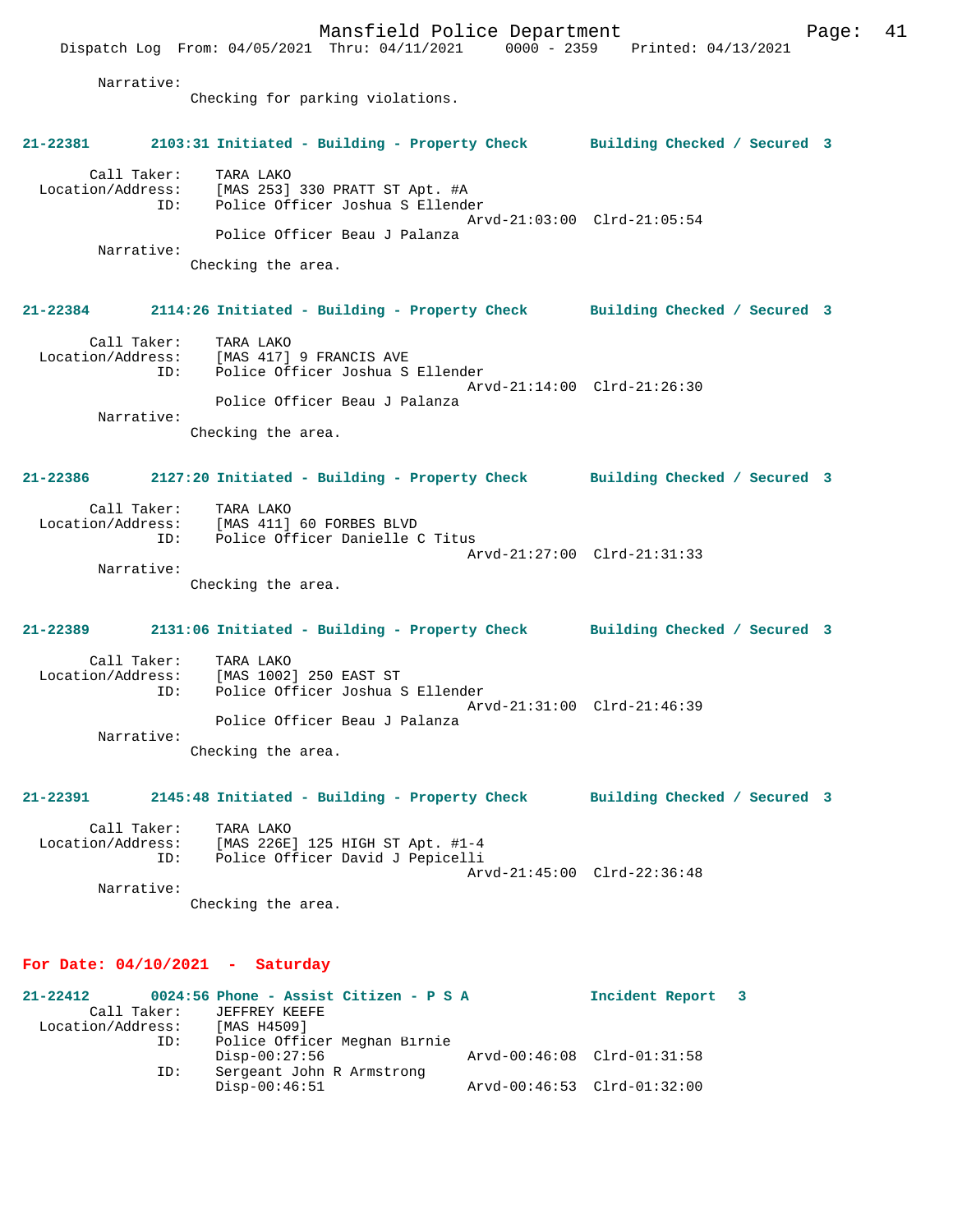# Refer To Incident: 21MAS-351-OF

| $21 - 22413$<br>Call Taker:<br>Location/Address:<br>ID:       | 0045:23 Initiated - Motor Vehicle Stop<br>TARA LAKO<br>[MAS 1015] 30 CHAUNCY ST                                                                                           |                                                                                                                                 | Summons                      | 3 |  |
|---------------------------------------------------------------|---------------------------------------------------------------------------------------------------------------------------------------------------------------------------|---------------------------------------------------------------------------------------------------------------------------------|------------------------------|---|--|
| ID:<br>ID:                                                    | $Disp-00:46:06$<br>Sergeant John R Armstrong                                                                                                                              | Patrolman Gregory S Martell<br>Arvd-00:45:00 Clrd-01:18:42<br>Police Officer Christopher D Sorge<br>Arvd-01:01:12 Clrd-01:18:44 |                              |   |  |
| Vehicle:<br>Towed:<br>Narrative:                              | $Disp-00:46:26$<br>GRY 2021 CHEV MALIBU Req: PC MA 1MLX77 VIN: 1G1ZD5ST8MF024073<br>For: Unlicensed Operation By: Achins Garage To: Achins Garage                         |                                                                                                                                 | Arvd-00:46:28 Clrd-00:46:47  |   |  |
|                                                               | Ofc Martell requesting a tow to the location, Achin's en<br>route for the tow                                                                                             |                                                                                                                                 |                              |   |  |
| Narrative:                                                    | Tow on scene.                                                                                                                                                             |                                                                                                                                 |                              |   |  |
| Narrative:                                                    | Citation issued to operator for speeding and suspended<br>operations, three passengers received citations for seatbelt<br>violation.                                      |                                                                                                                                 |                              |   |  |
| Narrative:                                                    | Achin's has the vehicle, all parties will be waiting for a<br>ride in front of the Dunkin Donuts.                                                                         |                                                                                                                                 |                              |   |  |
| Refer To Summons:<br>Summons:<br>Address:<br>Aqe:<br>Charges: | $21MAS-133-AR$<br>BORDES, JOSHUA CHARLES<br>728 WASHINGTON ST<br>SOUTH EASTON, MA<br>20<br>LICENSE SUSPENDED, OP MV WITH<br>SPEEDING RATE OF SPEED EXCEEDING POSTED LIMIT |                                                                                                                                 |                              |   |  |
| 21-22415                                                      | 0054:01 Initiated - Building - Property Check                                                                                                                             |                                                                                                                                 | Building Checked / Secured 3 |   |  |
| Call Taker:<br>Location/Address:<br>ID:                       | Support Staff Philip D Seaward<br>[MAS 820C] 31 PLYMOUTH ST<br>Support Staff Philip D Seaward                                                                             |                                                                                                                                 | Arvd-00:54:00 Clrd-01:11:33  |   |  |
| Narrative:                                                    | Checking the area.                                                                                                                                                        |                                                                                                                                 |                              |   |  |
| $21 - 22422$                                                  | 0124:10 Initiated - Building - Property Check                                                                                                                             |                                                                                                                                 | Building Checked / Secured 3 |   |  |
| Call Taker:<br>Location/Address:<br>ID:                       | TARA LAKO<br>[MAS 411] 60 FORBES BLVD<br>Patrolman Gregory S Martell                                                                                                      |                                                                                                                                 | Arvd-01:24:00 Clrd-01:53:43  |   |  |
| Vehicle:<br>Narrative:                                        | BLK 2013 INFI M37 Req: PC MA 2HDE24 VIN: JN1BY1AR4DM604141<br>Checking the hotels.                                                                                        |                                                                                                                                 |                              |   |  |
|                                                               |                                                                                                                                                                           |                                                                                                                                 |                              |   |  |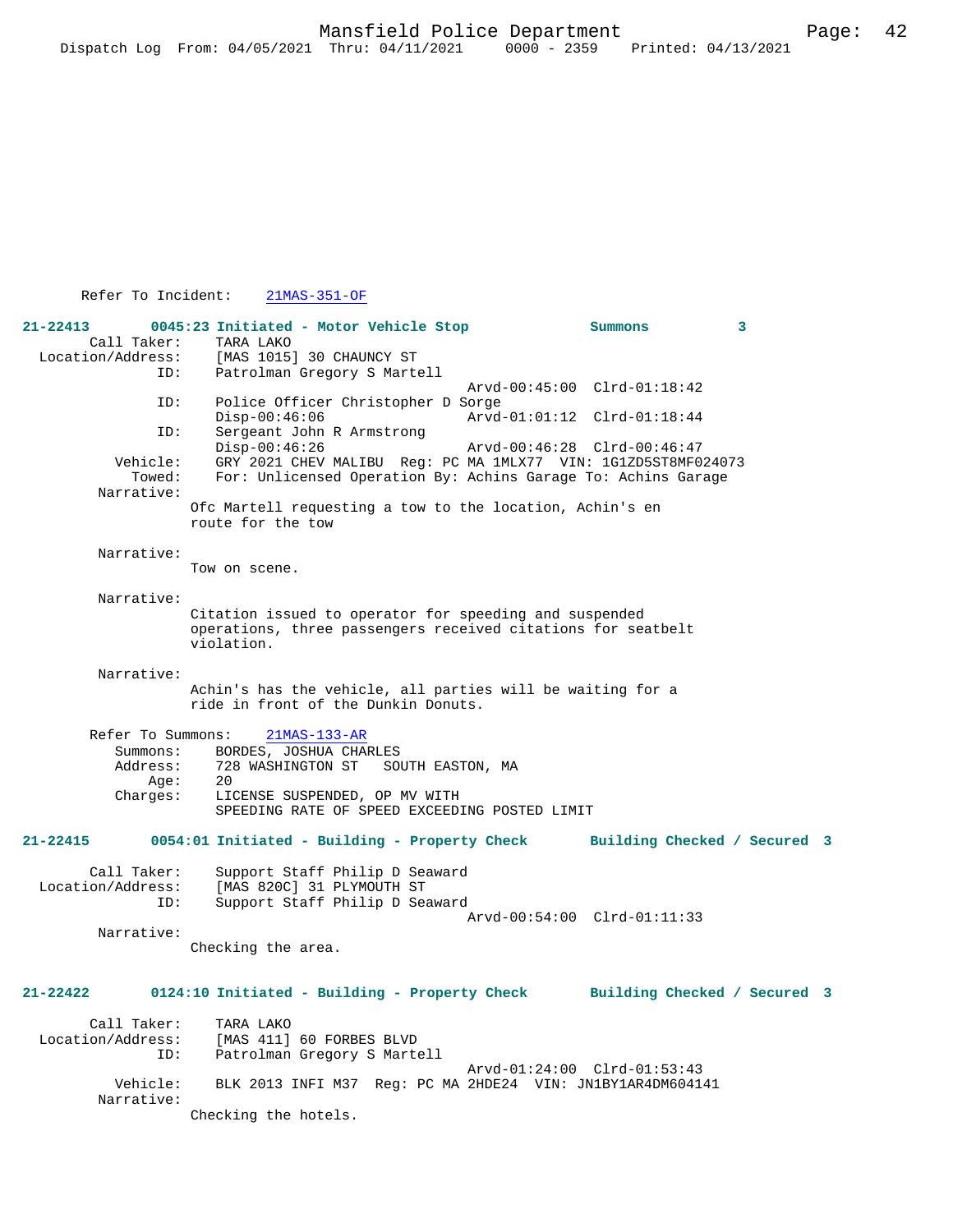Mansfield Police Department Page: 43 Dispatch Log From: 04/05/2021 Thru: 04/11/2021 0000 - 2359 Printed: 04/13/2021 Narrative: Ofc Martell reports he will be seizing the plates for MA showing REVO/INSC parked at the Red Roof. **21-22430 0146:10 Initiated - Building - Property Check Building Checked / Secured 3** Call Taker: TARA LAKO Location/Address: [MAS] PINE NEEDLE LN ID: Police Officer Christopher D Sorge Arvd-01:46:00 Clrd-01:47:31 Narrative: Checking the area. **21-22433 0153:22 Initiated - Building - Property Check Building Checked / Secured 3** Call Taker: TARA LAKO Location/Address: [MAS 1002] 250 EAST ST ID: Police Officer Christopher D Sorge Arvd-01:53:00 Clrd-02:08:26 Vehicle: GRY 2007 HOND ACCORD Reg: PC MA 5LF573 VIN: 1HGCM56367A199027 Narrative: Checking the area. Narrative: Out with a vehicle in the high school parking lot, parties have moved along. **21-22444 0247:55 Initiated - Building - Property Check Building Checked / Secured 3** Call Taker: TARA LAKO Location/Address: [MAS] COPELAND DR ID: Patrolman Gregory S Martell Arvd-02:47:00 Clrd-02:53:05 Narrative: Checking the area. **21-22446 0249:01 Initiated - Building - Property Check Building Checked / Secured 3** Call Taker: TARA LAKO<br>ion/Address: [MAS 992] 660 EAST ST Location/Address: ID: Police Officer Christopher D Sorge Arvd-02:49:00 Clrd-02:49:18 Narrative: Checking the area. **21-22451 0306:52 Initiated - Building - Property Check Building Checked / Secured 3** Call Taker: TARA LAKO Location/Address: [MAS 820C] 31 PLYMOUTH ST Support Staff Philip D Seaward Arvd-03:06:00 Clrd-03:19:13 Narrative: Checking the area. **21-22452 0314:38 Initiated - Building - Property Check Building Checked / Secured 3** Call Taker: TARA LAKO<br>Location/Address: [MAS 840] TARA LANO<br>[MAS 840] 280 SCHOOL ST ID: Police Officer Meghan Birnie Arvd-03:14:00 Clrd-03:26:11 Narrative: Checking the area.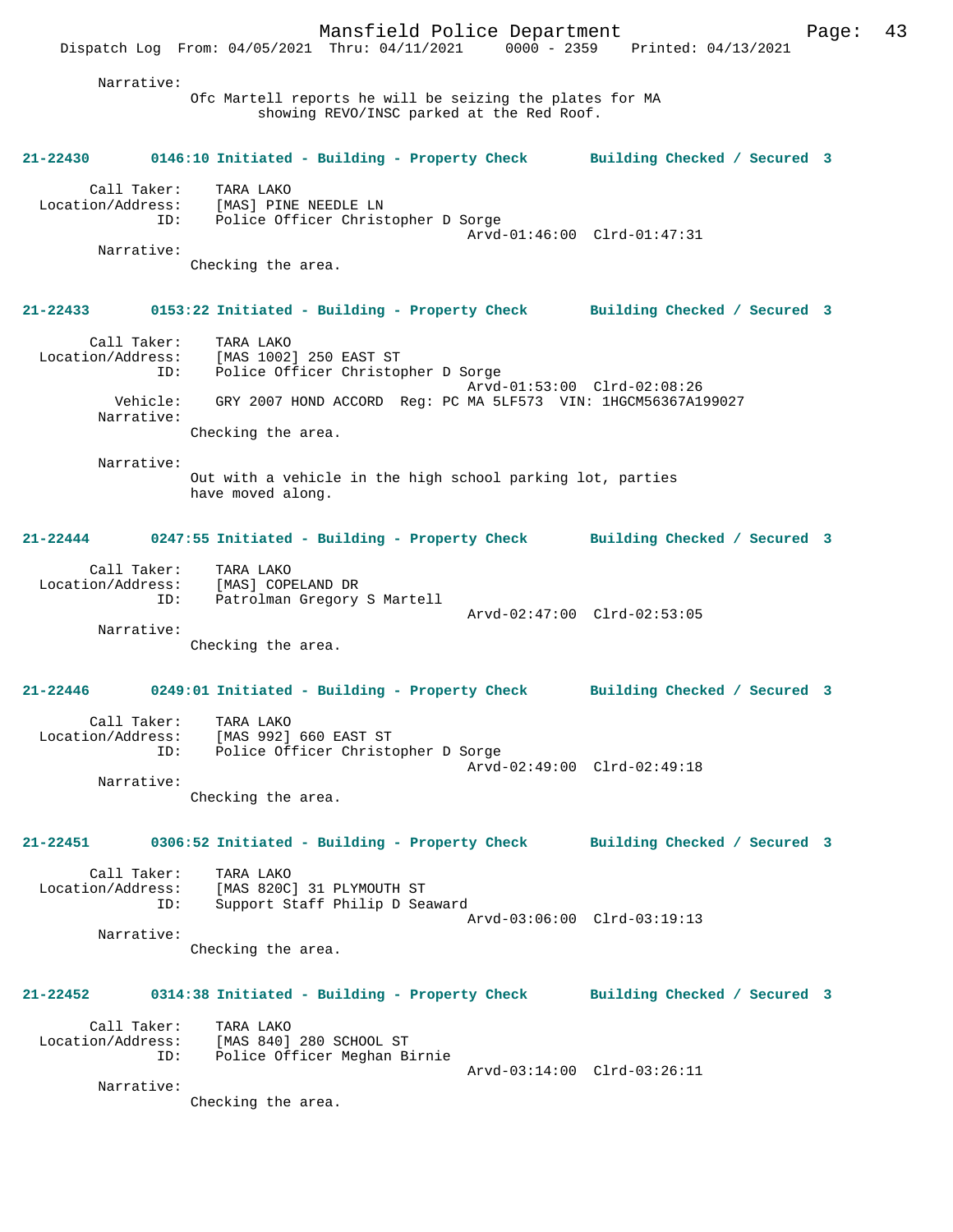Dispatch Log From: 04/05/2021 Thru: 04/11/2021 0000 - 2359 Printed: 04/13/2021

| $21 - 22454$                                     | 0326:18 Initiated - Building - Property Check Building Checked / Secured 3                                                                                                                                                                                                |                              |                            |
|--------------------------------------------------|---------------------------------------------------------------------------------------------------------------------------------------------------------------------------------------------------------------------------------------------------------------------------|------------------------------|----------------------------|
| Call Taker:<br>Location/Address:<br>ID:          | TARA LAKO<br>[MAS 907E] 390 WEST ST<br>Police Officer Meghan Birnie                                                                                                                                                                                                       |                              |                            |
|                                                  |                                                                                                                                                                                                                                                                           | Arvd-03:26:00 Clrd-03:33:07  |                            |
| Narrative:                                       | Checking the area.                                                                                                                                                                                                                                                        |                              |                            |
| $21 - 22458$<br>Call Taker:<br>Location/Address: | 0436:51 Phone - Missing Person<br>Michael Mezhberg<br>[MAS] 22 PINTO WAY                                                                                                                                                                                                  | Services Rendered 1          |                            |
| ID:                                              | Police Officer Meghan Birnie<br>$Disp-04:37:26$                                                                                                                                                                                                                           | Arvd-04:47:42 Clrd-05:12:35  |                            |
| ID:                                              | Sergeant John R Armstrong<br>$Disp-04:55:11$                                                                                                                                                                                                                              | Arvd-04:55:13 Clrd-05:12:33  |                            |
| ID:                                              | Patrolman Gregory S Martell<br>$Disp-04:58:10$                                                                                                                                                                                                                            | Arvd-05:04:36 Clrd-05:12:32  |                            |
| Narrative:                                       | Reports that wife went to Jimmy's Pub with a friend at 1930<br>and he has not heard from her since.                                                                                                                                                                       |                              |                            |
| Narrative:                                       | RP dropped her off on Marie Dr. and they were going to walk<br>to Jimmy's Pub.                                                                                                                                                                                            |                              |                            |
| Narrative:                                       | LSW long tan sweater, white sleeves, jeans, black shoes.                                                                                                                                                                                                                  |                              |                            |
| Narrative:                                       |                                                                                                                                                                                                                                                                           |                              |                            |
|                                                  | Contact made with the friend that the MP was last know to be<br>with; she states that she last saw the MP at the bar at<br>approx 2330 when she left to return home to 18 Marie Dr.<br>States that the MP was last to be in the company of 2<br>friends, Cheryl and Nate. |                              |                            |
| Narrative:                                       |                                                                                                                                                                                                                                                                           |                              |                            |
|                                                  | Ofc Martell responding to the friend Sheryl's address who<br>she was last seen with at Jimmy's Pub.                                                                                                                                                                       |                              |                            |
| Narrative:                                       |                                                                                                                                                                                                                                                                           |                              |                            |
|                                                  | Ofc Martell reports speaking with the friend who states the<br>wife is at the residence. The friend will be waking her up<br>and have her call home.                                                                                                                      |                              |                            |
| Narrative:                                       |                                                                                                                                                                                                                                                                           |                              |                            |
|                                                  | Sgt Armstrong reports the wife just text her husband and<br>apologized, it was a miscommunication.                                                                                                                                                                        |                              |                            |
| 21-22465                                         | 0513:05 Initiated - Building - Property Check                                                                                                                                                                                                                             | Building Checked / Secured 3 |                            |
| Call Taker:<br>Location/Address:<br>ID:          | TARA LAKO<br>[MAS 820C] 31 PLYMOUTH ST<br>Support Staff Philip D Seaward                                                                                                                                                                                                  | Arvd-05:13:00 Clrd-05:27:20  |                            |
| Narrative:                                       | Checking the area.                                                                                                                                                                                                                                                        |                              |                            |
| $21 - 22467$                                     | 0517:03 Phone - Assist Other Agency                                                                                                                                                                                                                                       | Referred to Other Agency     | $\overline{\phantom{a}}$ 3 |
| Call Taker:<br>Location/Address:                 | TARA LAKO<br>[MAS 907A] 390 WEST ST Apt. #B                                                                                                                                                                                                                               |                              |                            |
| ID:                                              | Police Officer Meghan Birnie<br>$Disp-05:18:07$                                                                                                                                                                                                                           | Arvd-05:18:09 Clrd-05:22:19  |                            |
| ID:                                              | Sergeant John R Armstrong<br>$Disp-05:18:12$                                                                                                                                                                                                                              |                              |                            |
| Vehicle:                                         | BRO 2015 TOYT RAV4 Req: PC MA 6ETF60 VIN: JTMBFREV4FD174316                                                                                                                                                                                                               |                              |                            |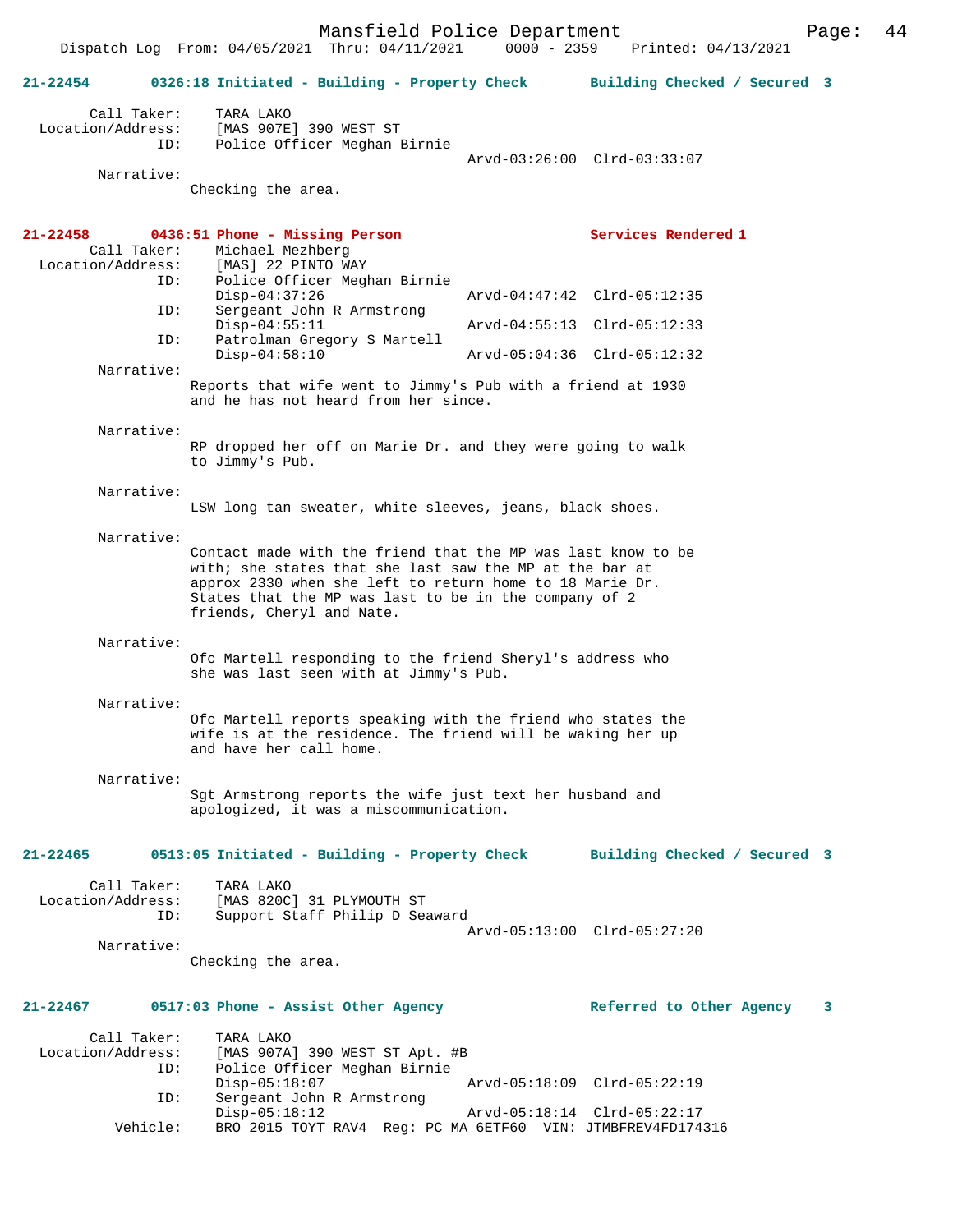Narrative: Norton PD requesting an officer check the lot for a vehicle that may be in the lot. Norton PD has a reported missing 17yom who works at Shaw's and the father stated he may have went to his work. Narrative: Sgt Armstrong reports both units checked the entire plaza, the vehicle is not in the lot. **21-22473 0642:00 Initiated - Motor Vehicle Stop Citation / Warning Issued 3** Call Taker: TARA LAKO Location/Address: [MAS 1040] 10 RESERVOIR ST Apt. #ST ID: Police Officer Meghan Birnie Arvd-06:42:00 Clrd-06:47:38 Vehicle: BLK 2006 DODG DAKOTA Reg: PC MA 7FL829 VIN: 1D7HW42K36S558953 Narrative: MV stop Narrative: Cited for speed **21-22474 0715:24 Initiated - Building - Property Check Building Checked / Secured 3** Call Taker: Kieran M Ruth Location/Address: [MAS 820C] 31 PLYMOUTH ST<br>:D: Support Staff Philin D Se .<br>Support Staff Philip D Seaward Arvd-07:15:00 Clrd-07:30:13 Narrative: Checking the area. **21-22481 0918:08 Initiated - Building - Property Check Building Checked / Secured 3** Call Taker: Kieran M Ruth Location/Address: [MAS 820C] 31 PLYMOUTH ST Police Officer Joshua S Ellender Arvd-09:18:00 Clrd-09:55:15 Narrative: Checking the area. **21-22483 0927:13 Phone - 911 Hang-ups & Verifications Confirmed misdial/Accdntl Call 2**  Call Taker: Jarred Kohler<br>Location/Address: [MAS] 20 NEWT ess: [MAS] 20 NEWTON ST<br>ID: Police Officer Mich ID: Police Officer Michael T Fitzgerald Disp-09:28:35 Arvd-09:33:21 Clrd-09:37:56 Narrative: Checking on a 911 hang up. Spoke with the caller, no reported emergencies. He will meet the officer at the door. **21-22489 0957:56 Initiated - Building - Property Check Building Checked / Secured 3** Call Taker: Kieran M Ruth Location/Address: [MAS 281A] 1 CROCKER ST Police Officer Michael T Fitzgerald Arvd-09:57:00 Clrd-10:14:15 Narrative: Checking the area. **21-22490 1001:40 Initiated - Motor Vehicle Stop Citation / Warning Issued 3** Call Taker: Kieran M Ruth

Vicinity of: [MAS] 330 GILBERT ST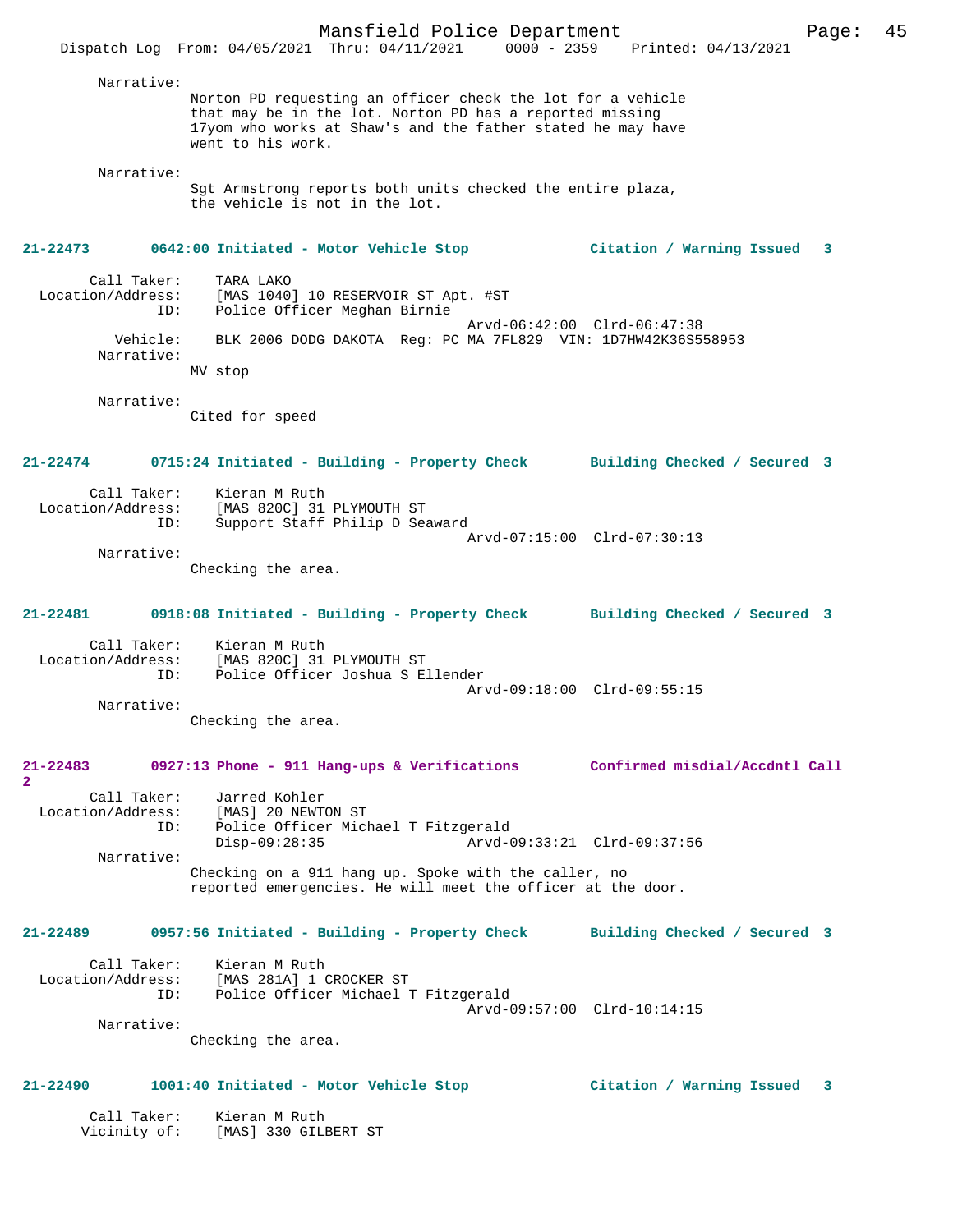Mansfield Police Department Fage: 46 Dispatch Log From: 04/05/2021 Thru: 04/11/2021 0000 - 2359 Printed: 04/13/2021 ID: Police Officer Nicole M Boldrighini Arvd-10:01:00 Clrd-10:08:23 Police Officer Derek M Stark Vehicle: RED 2015 CHEV EQUINO Reg: PC MA 975JM3 VIN: 2GNFLFEK8F6378069 Narrative: MV stop Narrative: Cited for speed **21-22491 1014:25 Initiated - Building - Property Check Building Checked / Secured 3** Call Taker: Kieran M Ruth Location/Address: [MAS 982] 111 HOPE ST ID: Police Officer Michael T Fitzgerald Arvd-10:14:00 Clrd-10:19:54 Narrative: Checking the area. **21-22493 1016:01 Initiated - Building - Property Check Building Checked / Secured 3** Call Taker: Kieran M Ruth Location/Address: [MAS 927] 50 PLYMOUTH ST ID: Police Officer Nicole M Boldrighini Arvd-10:16:00 Clrd-10:16:24 Police Officer Derek M Stark Narrative: Checking the area. **21-22498 1040:57 Initiated - Building - Property Check Building Checked / Secured 3** Call Taker: Jarred Kohler Location/Address: [MAS 840] 280 SCHOOL ST ESS. THE OTOL 200 DONOOL 2.<br>ID: Police Officer Nicole M Boldrighini Arvd-10:40:00 Clrd-10:57:21 Police Officer Derek M Stark Narrative: Checking the area. **21-22502 1056:16 Initiated - Building - Property Check Building Checked / Secured 3** Call Taker: Kieran M Ruth Location/Address: [MAS 411] 60 FORBES BLVD ID: Police Officer Patrick J Pennie Arvd-10:56:00 Clrd-11:01:00 Narrative: Checking the area. **21-22504 1101:10 Initiated - Building - Property Check Building Checked / Secured 3** Call Taker: Kieran M Ruth Location/Address: [MAS 322] 31 HAMPSHIRE ST ID: Police Officer Patrick J Pennie Arvd-11:01:00 Clrd-11:06:25 Narrative: Checking the area. **21-22505 1102:02 Initiated - Motor Vehicle Stop Citation / Warning Issued 3** Call Taker: Kieran M Ruth Location/Address: [MAS] 45 NORFOLK ST @ 71 HAMPDEN RD Police Officer Nicole M Boldrighini Arvd-11:02:00 Clrd-11:16:04 Police Officer Derek M Stark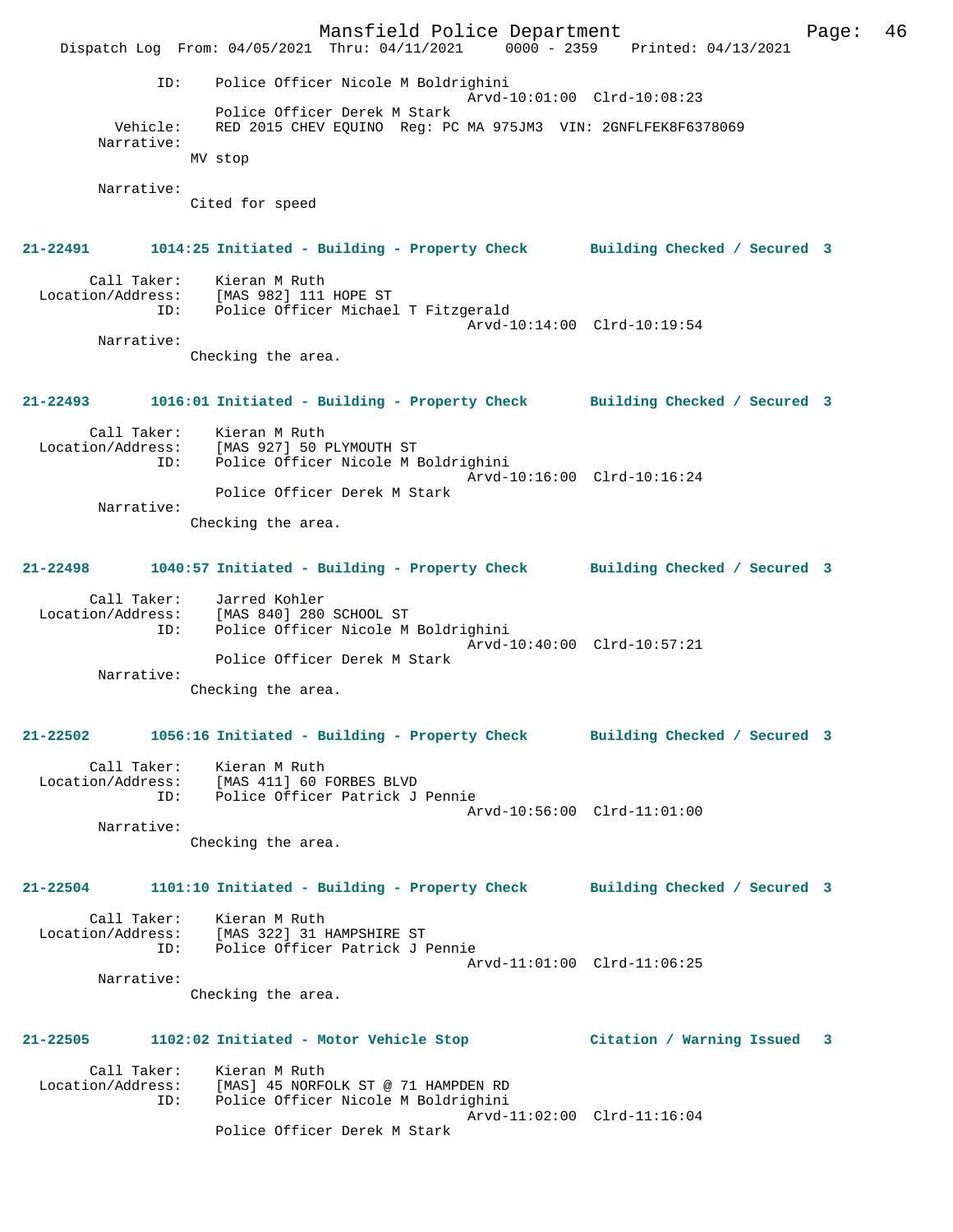Mansfield Police Department Page: 47 Dispatch Log From: 04/05/2021 Thru: 04/11/2021 0000 - 2359 Printed: 04/13/2021 Vehicle: 2015 FRHT TT Reg: AP AZ AJ44244 VIN: 3AKJGLD51FSFN2802 Vehicle: WHI 2007 OTHR Reg: TRL TN 017652T VIN: 3H3V532C47T199005 Narrative: MV stop Narrative: Cited for marked lanes **21-22509 1120:37 Phone - 911 Hang-ups & Verifications Confirmed misdial/Accdntl Call 2**  Call Taker: Jarred Kohler Location/Address: [MAS 927] 50 PLYMOUTH ST Police Officer Nicole M Boldrighini<br>Disp-11:27:04 Arvd- Disp-11:27:04 Arvd-11:33:14 Clrd-11:34:45 Police Officer Derek M Stark Narrative: Checking on a 911 hang up. Caller is at the back soccer field watching her daughters game. She will flag the officer down. **21-22510 1129:25 Initiated - Building - Property Check Building Checked / Secured 3** Call Taker: Kieran M Ruth Location/Address: [MAS 820C] 31 PLYMOUTH ST<br>ID: Police Officer Joshua S E Police Officer Joshua S Ellender Arvd-11:29:00 Clrd-11:40:35 Narrative: Checking the area. **21-22511 1144:31 Phone - 911 Hang-ups & Verifications Confirmed misdial/Accdntl Call 2**  Call Taker: NICHOLAS GOYETTE<br>Location/Address: [MAS 160] 80 NOR ess: [MAS 160] 80 NORTH MAIN ST<br>ID: Police Officer Michael T Fi ID: Police Officer Michael T Fitzgerald Disp-11:45:05 Arvd-11:48:07 Clrd-11:50:01 Narrative: Checking on a 911 accidental, movers hit elevator button **21-22513 1203:14 Phone - 911 Hang-ups & Verifications Confirmed misdial/Accdntl Call 2**  Call Taker: Jarred Kohler Location/Address: [MAS] 2 NICOLE RD<br>ID: Police Officer Pat Police Officer Patrick J Pennie<br>Disp-12:04:00 Ar Disp-12:04:00 Arvd-12:11:03 Clrd-12:11:13 Narrative: Checking on a 911 hang up. Cell phone call. 16 meters. Unable to call back. **21-22514 1206:15 Phone - Motor Veh Acc - No Injury Incident Report 1**  Call Taker: Jarred Kohler Location/Address: [MAS H4394] 159 HIGH ST ID: Police Officer David J Pepicelli Disp-12:07:11 Arvd-12:16:14 Clrd-12:34:25<br>Vehicle: GRY 2018 ACUR UT RDX Req: PC MA 543FT6 VIN: 5J8TB4H55JL0 Vehicle: GRY 2018 ACUR UT RDX Reg: PC MA 543FT6 VIN: 5J8TB4H55JL002875 GRY 2011 NISS UT ROGUE Reg: PC MA 4HE522 VIN: JN8AS5MV5BW314054 Narrative: car vs parked car. No injuries. Refer To Accident: 21MAS-100-AC **21-22530 1245:06 Walk-In - Assist Citizen - P S A Assisted Party 3**  Call Taker: Support Staff Thomas Plunkett<br>Location/Address: [MAS H2677] 5 BLACK POND RD ess: [MAS H2677] 5 BLACK POND RD<br>ID: Police Officer Nicole M Bolo Police Officer Nicole M Boldrighini<br>Disp-12:52:43 Arvd-1 Disp-12:52:43 Arvd-12:58:40 Clrd-13:12:03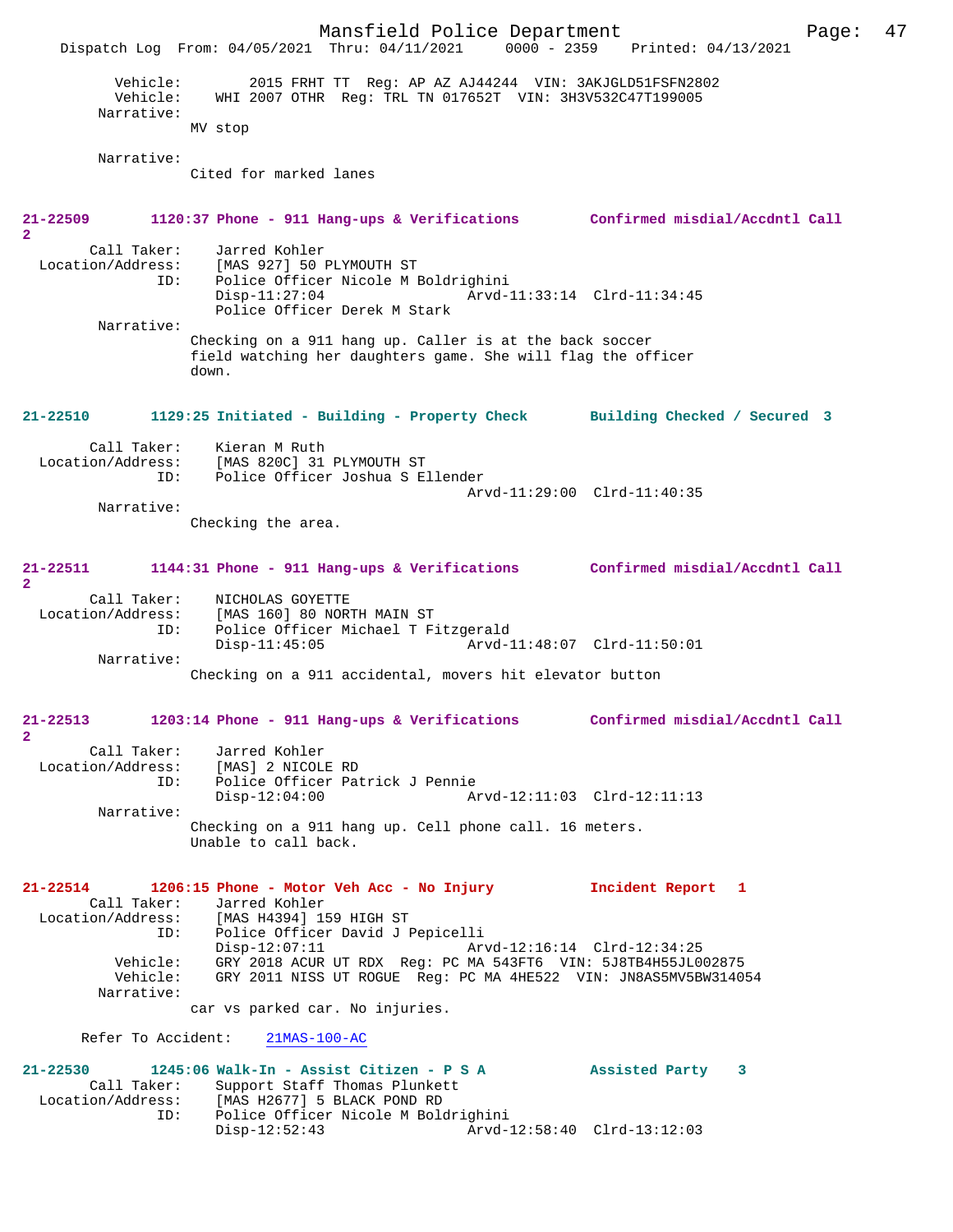Police Officer Derek M Stark

Narrative:

Narrative:

**21-22529 1248:32 Phone - Fraud or Identity Theft Services Rendered 1**  Call Taker: NICHOLAS GOYETTE<br>Location/Address: [MAS 960] 792 WES Location/Address: [MAS 960] 792 WEST ST Apt. #C206 ID: Police Officer Matthew A Souza Disp-12:50:40 Arvd-12:50:44 Clrd-13:04:48 Narrative: Caller reports fraudulent credit card was opened in her name. Refer To Incident: 21MAS-352-OF **21-22536 1318:22 Initiated - Building - Property Check Building Checked / Secured 3** Call Taker: Kieran M Ruth Location/Address: [MAS 820C] 31 PLYMOUTH ST ID: Police Officer Joshua S Ellender Arvd-13:18:00 Clrd-13:30:27 Narrative: Checking the area. **21-22544 1356:59 Phone - 911 Hang-ups & Verifications Confirmed misdial/Accdntl Call 2**  Call Taker: Kieran M Ruth<br>Location/Address: [MAS 6] 46 CH. ess: [MAS 6] 46 CHAUNCY ST<br>ID: Police Officer Matthew Police Officer Matthew A Souza<br>Disp-13:57:59 Disp-13:57:59 Arvd-14:05:49 Clrd-14:07:32 Narrative: Checking on a 911 hang up, accidental while cleaning a vehicle **21-22549 1430:59 Phone - 911 Hang-ups & Verifications Not Home / No Answer 2** Call Taker: Jarred Kohler<br>Location/Address: [MAS H3214] 19 ess: [MAS H3214] 15 CARRIAGE HOUSE LN<br>ID: Police Officer Patrick J Pennie Police Officer Patrick J Pennie<br>Disp-14:32:09 Disp-14:32:09 Clrd-14:53:18<br>TD: Police Officer David J Pepicelli ID: Police Officer David J Pepicelli Disp-14:53:13 Arvd-14:55:33 Clrd-14:56:20 Narrative: Checking on a 911 hang up. Caller will meet officer outside. Narrative: No answer at the door **21-22552 1500:54 Initiated - Follow up Investigation Investigated - No Action Req. 3**  Call Taker: Kieran M Ruth<br>Vicinity of: [MAS] 14 COBBI Vicinity of: [MAS] 14 COBBLER RD ID: Police Officer Nicole M Boldrighini Arvd-15:00:00 Clrd-15:14:24 Police Officer Derek M Stark Narrative: Conducting a follow up in the area to a previously reported incident, 21-22551. Narrative: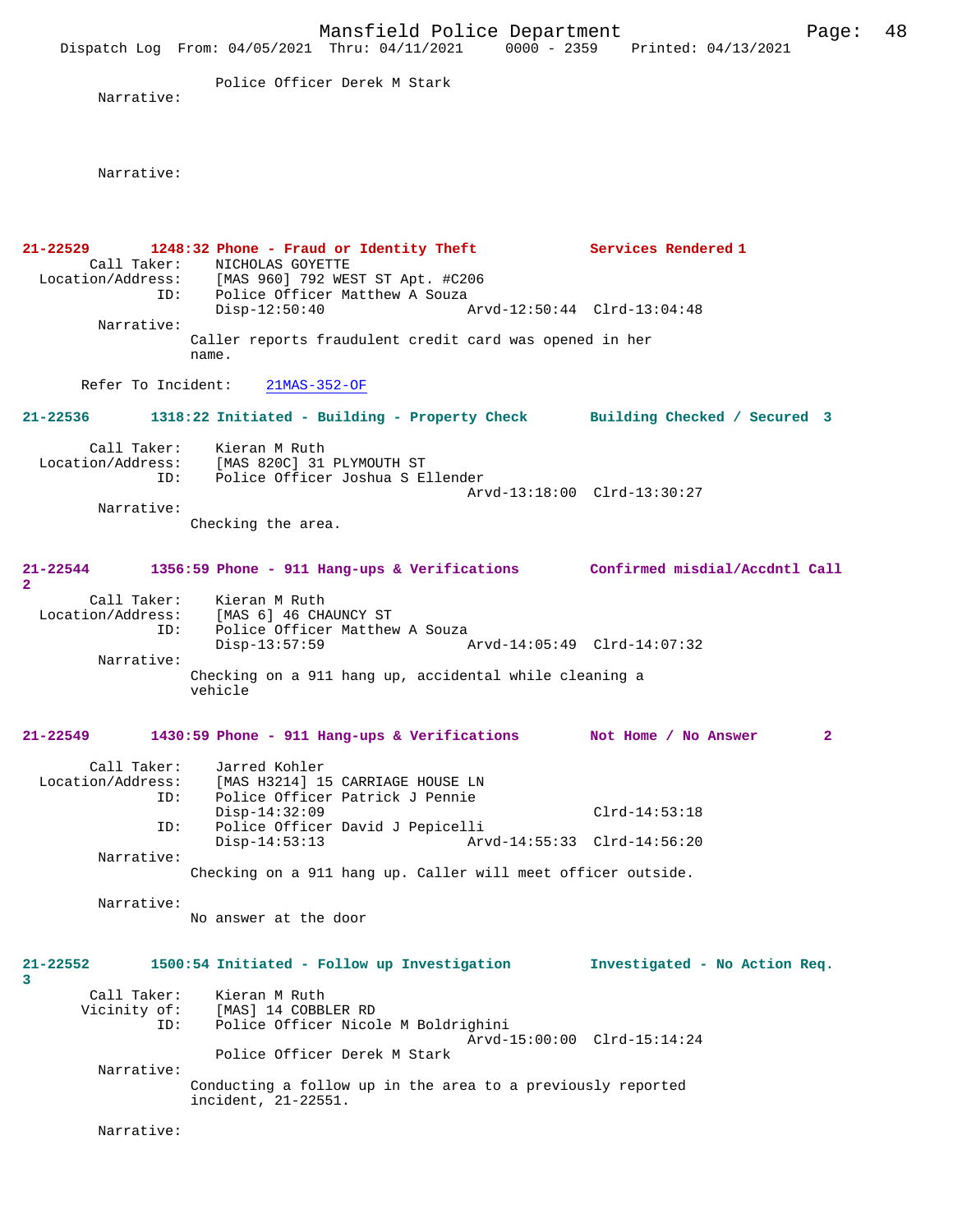Mansfield Police Department Fage: 49 Dispatch Log From: 04/05/2021 Thru: 04/11/2021 0000 - 2359 Printed: 04/13/2021 Spoke with the residents and they have no knowledge of the stolen phone **21-22554 1516:57 Initiated - Building - Property Check Building Checked / Secured 3** Call Taker: Kieran M Ruth Location/Address: [MAS 820C] 31 PLYMOUTH ST ID: Police Officer Joshua S Ellender Arvd-15:16:00 Clrd-15:31:55 Narrative: Checking the area. **21-22556 1544:36 Initiated - Assist Citizen - P S A Services Rendered 3**  Call Taker: Kieran M Ruth Location/Address: [MAS 451B] 500 EAST ST ID: Police Officer Patrick J Pennie Arvd-15:44:00 Clrd-15:46:26 Narrative: Assisting a child get a finger unstuck from a shovel Narrative: EMS declined and the child was released from the shovel **21-22584 1758:04 Initiated - Building - Property Check Building Checked / Secured 3** Call Taker: Kieran M Ruth Location/Address: [MAS 820C] 31 PLYMOUTH ST ID: Officer James Seekell Arvd-17:58:00 Clrd-18:11:03 Narrative: Checking the area. **21-22586 1803:28 Initiated - Building - Property Check Building Checked / Secured 3** Call Taker: Kieran M Ruth Location/Address: [MAS 139] 265 FRUIT ST ID: Police Officer David J Pepicelli Arvd-18:03:00 Clrd-18:07:37 Narrative: Checking the area. **21-22587 1807:47 Initiated - Building - Property Check Building Checked / Secured 3** Call Taker: Kieran M Ruth Location/Address: [MAS 1041] 175 FRUIT ST ID: Police Officer David J Pepicelli Arvd-18:07:00 Clrd-18:17:15 Narrative: Checking the area. **21-22593 1841:26 Initiated - Building - Property Check Building Checked / Secured 3** Call Taker: Kieran M Ruth Location/Address: [MAS 907E] 390 WEST ST ID: Police Officer William C Trudell Arvd-18:41:00 Clrd-18:43:53 Narrative: Checking the area. **21-22601 1931:21 Initiated - Building - Property Check Services Rendered 3**  Call Taker: ROBERT BOLGER Location/Address: [MAS 840] 280 SCHOOL ST

ID: Police Officer Joshua S Ellender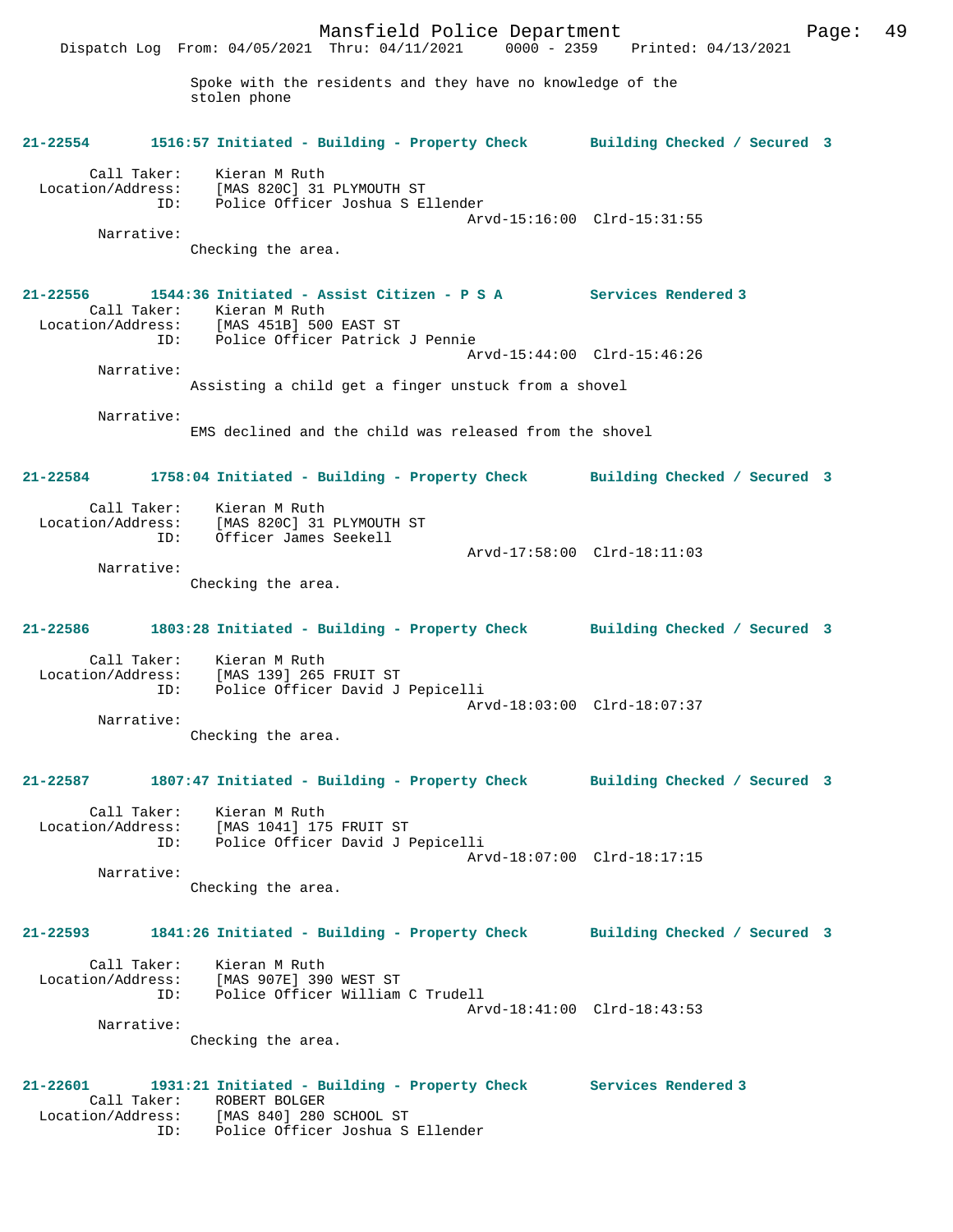Dispatch Log From: 04/05/2021 Thru: 04/11/2021 0000 - 2359 Printed: 04/13/2021 Arvd-19:31:00 Clrd-19:44:15 Narrative: Checking the area. **21-22605 2006:01 Initiated - Building - Property Check Building Checked / Secured 3** Call Taker: ROBERT BOLGER Location/Address: [MAS 820C] 31 PLYMOUTH ST ID: Officer James Seekell Arvd-20:06:00 Clrd-20:20:26 Narrative: Checking the area. **21-22606 2011:12 911 - 911 Hang-ups & Verifications Confirmed misdial/Accdntl Call 2**  Call Taker: JEFFREY KEEFE Vicinity of: [MAS H867] 59 CENTRAL ST ID: Police Officer Christopher D Sorge Disp-20:14:52 Arvd-20:16:09 Clrd-20:20:09 ID: Police Officer William C Trudell Disp-20:15:28 Arvd-20:16:48 Clrd-20:20:09 Narrative: Checking on a 911 hang up in between 57 and 59 no answer on call back came from cell phone. Narrative: M12 reports confirmed accidental. **21-22609 2022:39 Initiated - Building - Property Check Services Rendered 3**  Call Taker: ROBERT BOLGER<br>Location/Address: [MAS 1002] 250 Location/Address: [MAS 1002] 250 EAST ST ID: Police Officer William C Trudell Arvd-20:22:00 Clrd-20:29:17 **21-22610 2032:48 Initiated - Building - Property Check Building Checked / Secured 3** Call Taker: ROBERT BOLGER Location/Address: [MAS 1015] 30 CHAUNCY ST ID: Police Officer Christopher D Sorge Arvd-20:32:00 Clrd-20:40:07 Narrative: Checking the area **21-22613 2042:07 Initiated - Building - Property Check Building Checked / Secured 3** Call Taker: ROBERT BOLGER Location/Address: [MAS 2] 60 FORBES BLVD ID: Police Officer Joshua S Ellender Arvd-20:42:00 Clrd-20:54:46 Narrative: Checking the area. **21-22614 2050:08 Phone - Erratic Oper MV / Road Rage Spoken To 3**  Call Taker: JEFFREY KEEFE<br>Vicinity of: [MAS] 718 N MA [MAS] 718 N MAIN ST @ 12 FIRST ST ID: Police Officer Christopher D Sorge Disp-20:54:38 Arvd-20:59:02 Clrd-21:04:12 ID: Police Officer Joshua S Ellender Disp-20:54:46 Arvd-21:00:03 Clrd-21:04:12 ID: Sergeant John R Armstrong<br>Disp-20:56:23 Disp-20:56:23 Arvd-20:56:29 Clrd-21:00:37<br>ID: Police Officer William C Trudell Police Officer William C Trudell<br>Disp-20:59:59 Ar Disp-20:59:59 Arvd-21:00:04 Clrd-21:04:12<br>Vehicle: BLK 2008 FORD PK SRWSUP Reg: PC MA 1GJY93 VIN: 1FTSW21R14

BLK 2008 FORD PK SRWSUP Reg: PC MA 1GJY93 VIN: 1FTSW21R18ED68329

Narrative: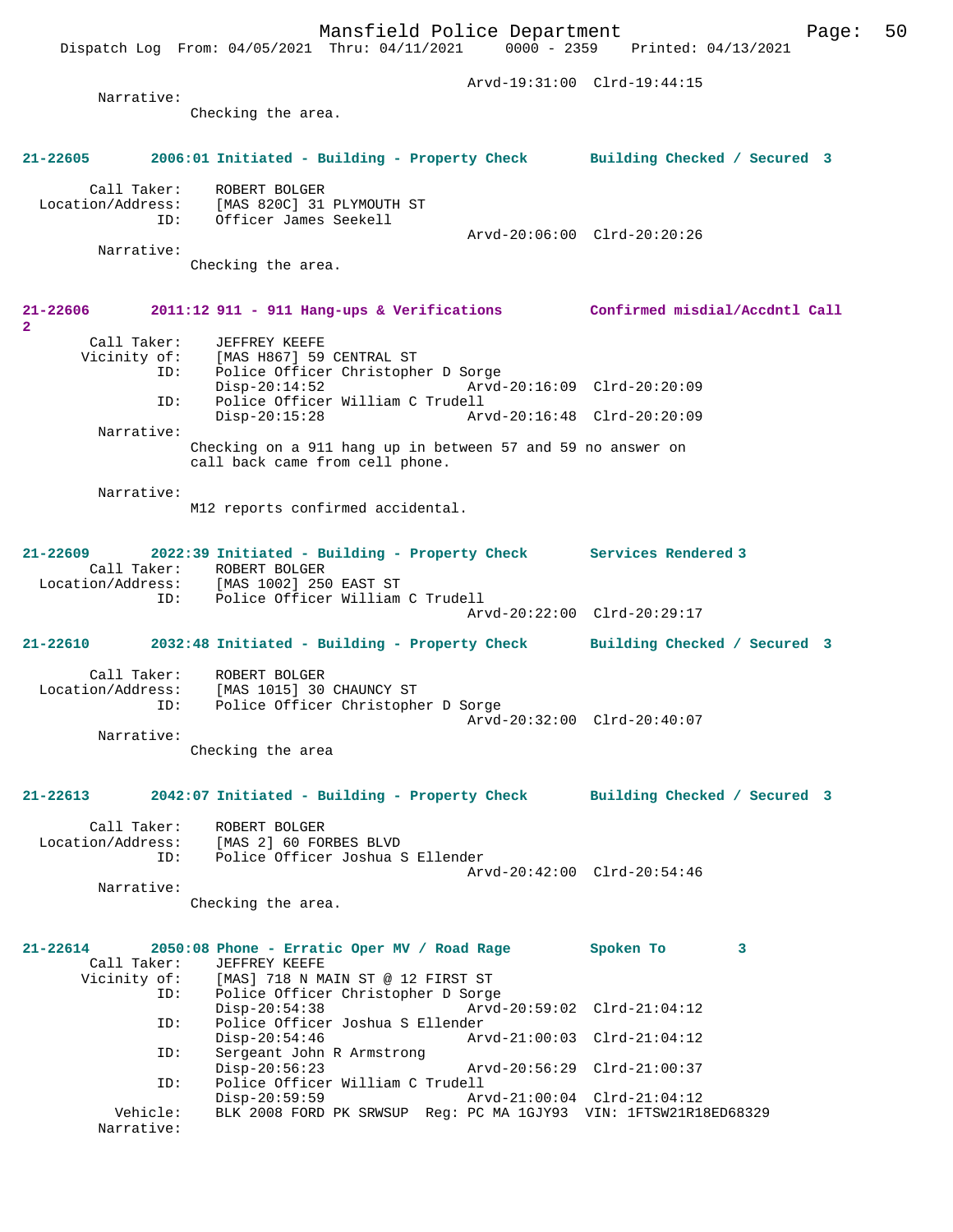Mansfield Police Department Page: 51 Dispatch Log From: 04/05/2021 Thru: 04/11/2021 Erratic in the area black f250 all over the road in the area. Narrative: Party is on central st in mansfield. Narrative: Vehicle is at the light on copland and chauncy. Narrative: Vehicle is now on copeland passing the wendys. Narrative: Heading to the light on 140 at this time. Narrative: M12 has mv, 113 School St. Narrative: M12 reports party checked ok and sent on his way. **21-22617 2107:17 Initiated - Motor Vehicle Stop Citation / Warning Issued 3** Call Taker: ROBERT BOLGER<br>Vicinity of: [MAS 907A] 39 of: [MAS 907A] 390 WEST ST Apt. #B<br>ID: Police Officer Joshua S Ellende Police Officer Joshua S Ellender Arvd-21:07:00 Clrd-21:11:36 Vehicle: GRY 2015 INFI SD Q50 Reg: PC MA 1DKX80 VIN: JN1BV7AR6FM395922 Narrative: Off on West St with a MVST. Narrative: Operator cited for violation at West @ Stratton **21-22619 2112:25 Phone - LE Team Activation Services Rendered 1**  Call Taker: Support Staff Langston W Puller<br>Location: [NOD] TOWN OF NORWOOD [NOD] TOWN OF NORWOOD ID: Police Officer Gregg S Kennedy<br>Disp-21:14:01 / Disp-21:14:01 Arvd-21:14:46 Clrd-04/11/2021 @ 02:00:48 ID: Patrolman David Schepis Disp-21:14:35 Arvd-21:14:43 Clrd-04/11/2021 @ 02:00:45<br>TD: Police Officer Joshua S Ellender Police Officer Joshua S Ellender<br>Disp-21:24:13 Ar Arvd-21:25:00 Clrd-04/11/2021 @ 01:06:26 Narrative: officers Schepis and Kennedy Metro call out Norwood Narrative: officer Ellender responding to Metro call out **21-22631 2158:07 Initiated - Building - Property Check Building Checked / Secured 3** Call Taker: ROBERT BOLGER Location/Address: [MAS 820C] 31 PLYMOUTH ST ID: Officer James Seekell Arvd-21:58:00 Clrd-22:09:52 Narrative: Checking the area. **21-22638 2300:30 Phone - Suspicious Actv / Persn / Veh Investigated - No Action Req.** Call Taker: NICHOLAS GOYETTE Location/Address: [MAS] 149 OAKLAND ST Police Officer Christopher D Sorge Disp-23:01:10 Clrd-23:05:39 ID: Police Officer William C Trudell Disp-23:01:13 Clrd-23:05:46

**2**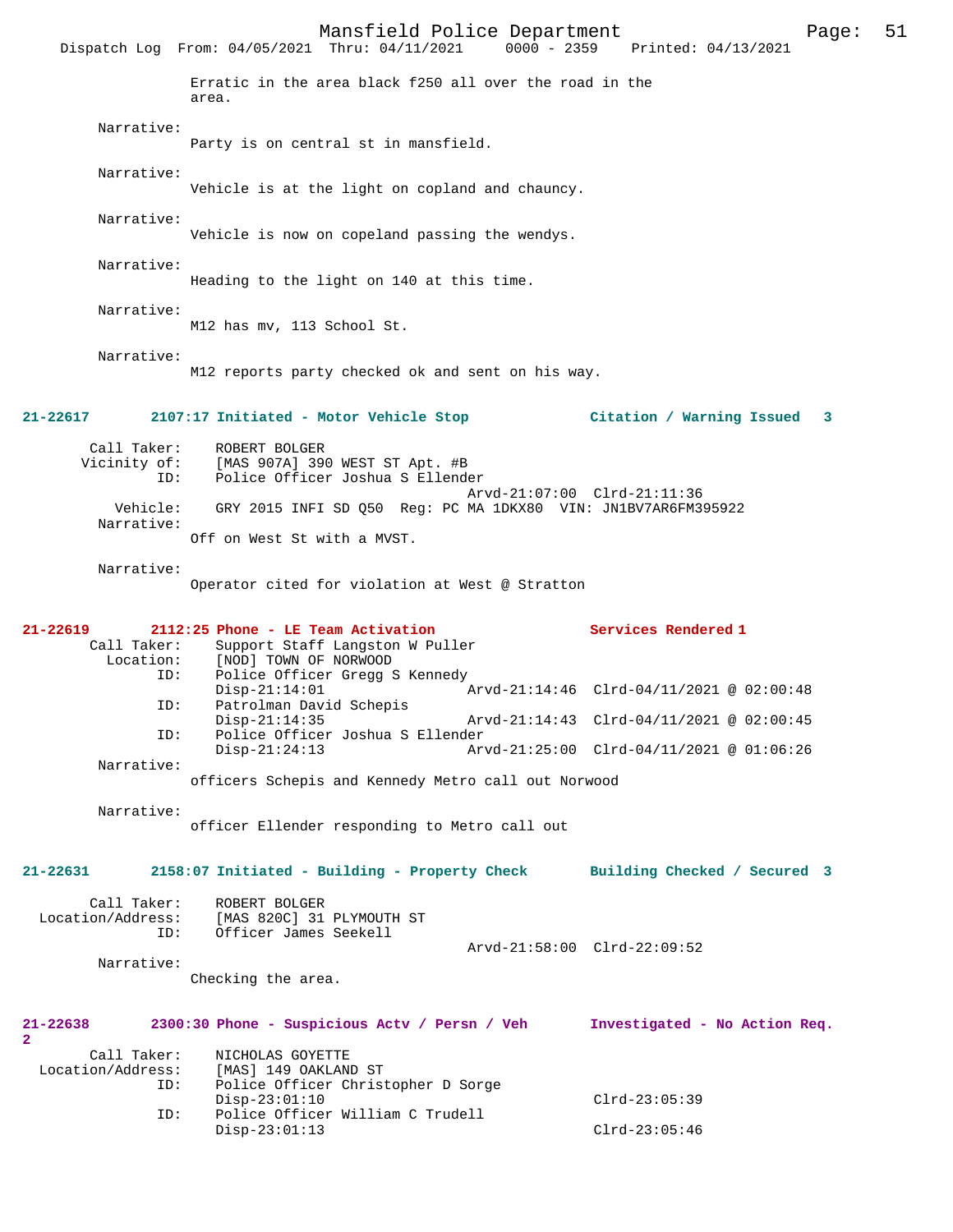Mansfield Police Department Page: 52 Dispatch Log From: 04/05/2021 Thru: 04/11/2021 ID: Police Officer William C Trudell Disp-23:35:18 Arvd-23:35:55 Clrd-23:38:34 Vehicle: BRO 2005 CHRY UT PACIFI Reg: PC MA 365TK4 VIN: 2C4GF684X5R262676 Narrative: Desk reports a chrystler sedan parked sideways in lot. Brake lights on, caller concerned for operator. Withheld number and was unable to transfer. Narrative: Call delayed due to 21-22638. Narrative: Foxboro PD responding for mutual aid. Narrative: Foxboro PD located the motor vehicle. Narrative: M5 advises party checks ok. Sober and appropriate, having a conversation with girlfriend. **21-22641 2317:15 Initiated - Building - Property Check Building Checked / Secured 3** Call Taker: Michael Mezhberg<br>Location/Address: [MAS 820C] 31 PL ess: [MAS 820C] 31 PLYMOUTH ST<br>ID: Officer James Seekell Officer James Seekell Arvd-23:17:00 Clrd-23:33:24 Narrative: Checking the area. **21-22643 2320:04 Phone - Disturbance / Gathering Unfounded/Unverifed 1** Call Taker: TARA LAKO Location/Address: [MAS]<br>ID: Sergea Sergeant John R Armstrong<br>Disp-23:26:22 Disp-23:26:22 Arvd-23:30:53 Clrd-23:39:29<br>ID: Police Officer William C Trudell Police Officer William C Trudell<br>Disp-23:26:40 Ar Arvd-23:31:38 Clrd-23:35:13

Disp-23:27:38 Arvd-23:29:50 Clrd-23:43:59

| 21-22644     |     | 2326:46 Phone - Assist Other Agency                        |  |  |  | Spoken To                                                        | 3 |
|--------------|-----|------------------------------------------------------------|--|--|--|------------------------------------------------------------------|---|
| Call Taker:  |     | JEFFREY KEEFE                                              |  |  |  |                                                                  |   |
| Vicinity of: |     | [MAS] 149 OAKLAND ST                                       |  |  |  |                                                                  |   |
|              | ID: | Patrolman STEVEN HOLE                                      |  |  |  |                                                                  |   |
|              |     | $Disp-23:27:45$                                            |  |  |  | Arvd-23:37:11 Clrd-23:38:20                                      |   |
| Vehicle:     |     |                                                            |  |  |  | BRO 2005 CHRY UT PACIFI Req: PC MA 365TK4 VIN: 2C4GF684X5R262676 |   |
| Narrative:   |     |                                                            |  |  |  |                                                                  |   |
|              |     | Assisting Mansfield with a SUSP vehicle in the the parking |  |  |  |                                                                  |   |

ID: Police Officer David J Pepicelli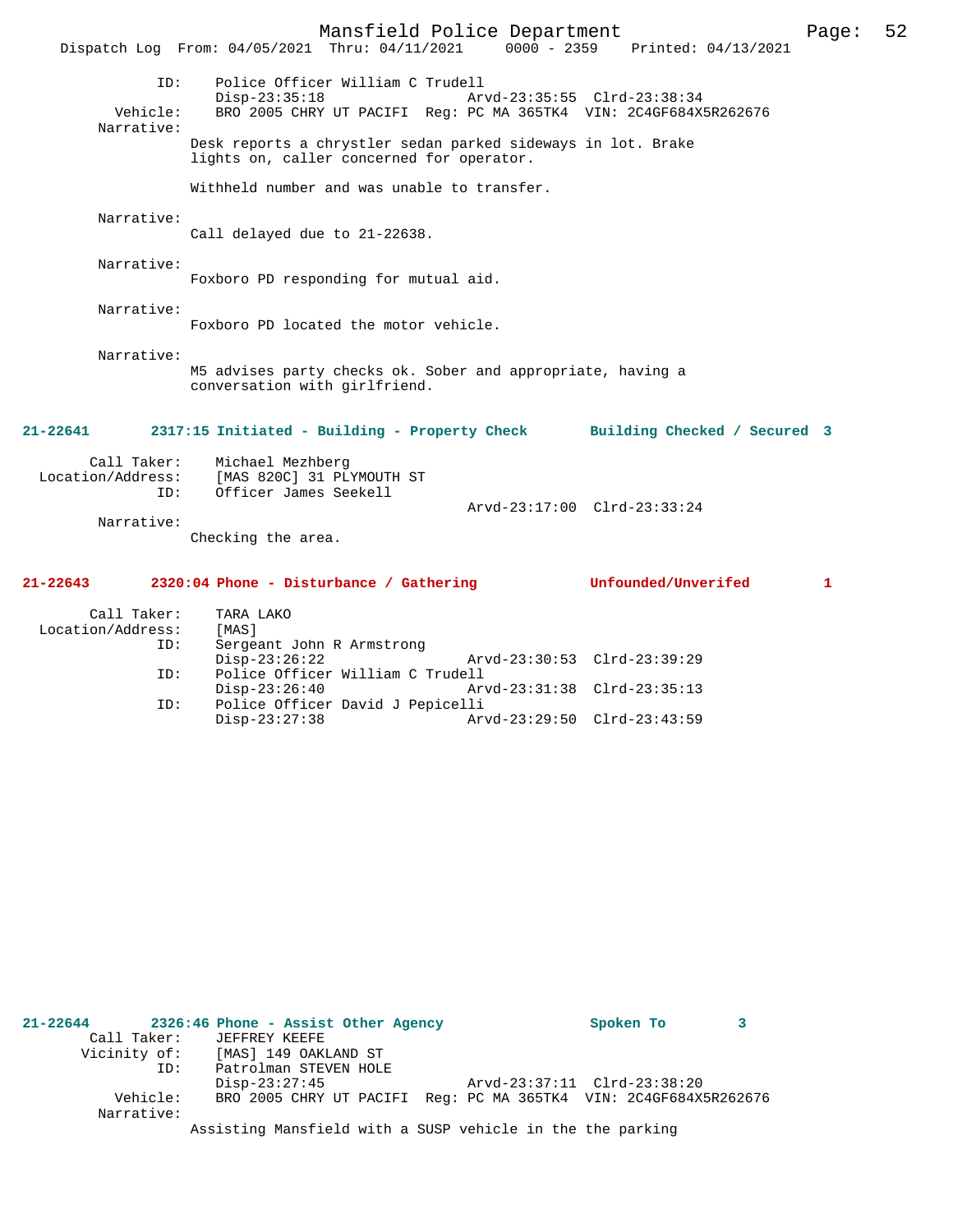Mansfield Police Department<br>Thru:  $04/11/2021$  0000 - 2359 Printed:  $04/13/2021$ Dispatch Log From: 04/05/2021 Thru: 04/11/2021 lot that is parked sideways. Narrative: Male party was taking to his girlfriend all units clear. **For Date: 04/11/2021 - Sunday 21-22650 0048:28 Walk-In - Assist Fire Department Assisted Party 2**  Call Taker: Michael Mezhberg<br>Location/Address: [MAS 433] 11 BON ess: [MAS 433] 11 BONNEY LN Apt. #14<br>ID: Police Officer William C Trudell Police Officer William C Trudell<br>Disp-00:49:05 Ary Arvd-00:55:39 Clrd-01:05:14 Narrative: Assisting the FD with a fire related incident. Nature: house lockout. Narrative: Fire assisted with letting the party into the front door. **21-22655 0105:17 Initiated - Motor Vehicle Stop Citation / Warning Issued 3** Call Taker: Michael Mezhberg Vicinity of: [MAS] 100 RTE 140 SB @ 280 SCHOOL ST<br>TD: Patrolman Gregory S Martell Patrolman Gregory S Martell Arvd-01:05:00 Clrd-01:09:26<br>Vehicle: BLK 2018 CHEV MALIBU Reg: PC MA 4EK755 VIN: 1G1ZD5ST3JF2 BLK 2018 CHEV MALIBU Reg: PC MA 4EK755 VIN: 1G1ZD5ST3JF271917 **21-22676 0203:04 Initiated - Building - Property Check Investigated - No Action Req. 3**  Call Taker: Michael Mezhberg Vicinity of: [MAS] COPELAND DR<br>TD: Police Officer Ch Police Officer Christopher D Sorge Arvd-02:03:00 Clrd-02:09:07<br>Vebicle: WHI 2008 NISS ALTIMA Reg: DAS MA NEDA92 VIN: 1N4CL21E08C WHI 2008 NISS ALTIMA Reg: PAS MA NEDA92 VIN: 1N4CL21E08C232298 Narrative: Checking the area. Narrative: Out checking on a motor vehicle at Wendys. Narrative: Male party states he was eating Wendy's and fell asleep afterward. Male checks OK and will be continuing to the Red Roof Inn where he stays. **21-22681 0224:08 Initiated - Motor Vehicle Stop Summons 3**  Call Taker: Michael Mezhberg<br>Vicinity of: [MAS 240A] 189 C of: [MAS 240A] 189 CHAUNCY ST<br>ID: Police Officer Christophe: Police Officer Christopher D Sorge Arvd-02:24:00 Clrd-02:45:33 ID: Sergeant John R Armstrong Disp-02:25:26 Arvd-02:25:52 Clrd-02:55:10<br>TD: Police Officer William C Trudell Police Officer William C Trudell<br>Disp-02:29:30 Arv Disp-02:29:30 Arvd-02:29:32 Clrd-02:30:37 Vehicle: BLK 2007 NISS ALTIMA Reg: PC MA 1DXJ33 VIN: 1N4AL21E77C107840 Towed: For: Unregistered/Uninsured By: Achins Garage To: Achins Garage Released To: MC NULTY On: 04/11/2021 @ 1439 MC NULTY On: 04/11/2021 @ 1439 Narrative: Registration revoked, operator suspended. Narrative: One tow requested. Achins enroute. Narrative: M12 issued citation/crim app for suspended OLN, registration, and uninsured. Courtesy transport provided to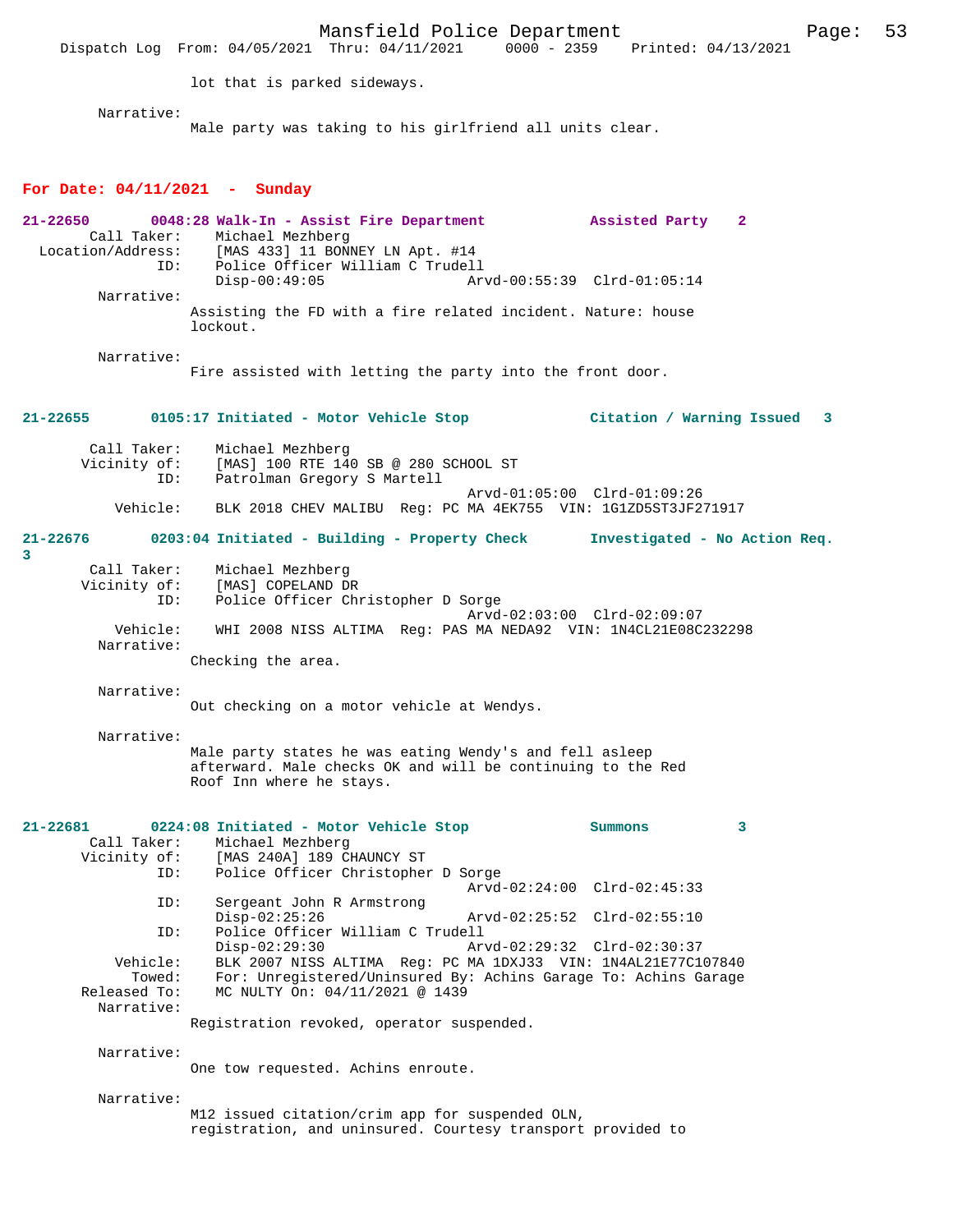CVS.

**2** 

**2** 

 Narrative: Achins on scene. Narrative: Tow-only vehicle (1DXJ33) release to MC NULTY, Robert, S7139490. Refer To Summons: 21MAS-136-AR Summons: MC NULTY, ROBERT ORRIN Address: 46A CLIFTON ST N ATTLEBOROUGH, MA<br>Aqe: 27 Age:<br>:Charges LICENSE SUSPENDED, OP MV WITH REGISTRATION SUSPENDED, OP MV WITH UNINSURED MOTOR VEHICLE **21-22685 0253:50 911 - 911 Hang-ups & Verifications Confirmed misdial/Accdntl Call** Call Taker: Nicole Boyer<br>Location/Address: [MAS H1309] Location/Address: [MAS H1309] 175 TREMONT ST ID: Patrolman Gregory S Martell Disp-02:55:49 Arvd-02:59:16 Clrd-03:01:11 ID: Police Officer Christopher D Sorge Disp-02:55:57 Clrd-02:56:46<br>TD: Sergeant John R Armstrong Sergeant John R Armstrong Disp-02:56:43 Clrd-03:01:18 Narrative: Checking on a 911 accidental. Answered on call back. **21-22690 0520:39 Initiated - Follow up Investigation Services Rendered 3**  Call Taker: Michael Mezhberg Location/Address: [MAS] 7 COLONIAL DR ID: Police Officer Christopher D Sorge Arvd-05:20:00 Clrd-06:26:35 Narrative: Out with DCF at the station on a follow up. Narrative: Enroute to the location to conduct a follow up with DCF. **21-22711 0819:04 911 - 911 Hang-ups & Verifications Confirmed misdial/Accdntl Call** Call Taker: ROBERT BOLGER<br>Location/Address: [MAS H1651] 21  $[MAS H1651]$  215 TREMONT ST ID: Police Officer Nicole M Boldrighini Disp-08:23:00 Arvd-08:40:40 Clrd-08:45:26 Narrative: 911 hang up, wnet to voicemail on callback. Narrative: M4 confirmed accidetnal. **21-22715 0901:04 Initiated - Disabled Motor Vehicle Services Rendered 3**  Call Taker: Jarred Kohler<br>Location/Address: [MAS] RTE 495 [MAS] RTE 495 NB ID: Police Officer Nicole M Boldrighini Arvd-09:01:00 Clrd-09:37:42 ID: Police Officer Patrick J Pennie Disp-09:30:35 Arvd-09:30:37 Clrd-09:37:44 Vehicle: BLU 2000 GMC UT JIMMY Reg: PC MA 388ZE5 VIN: 1GKDT13W7Y2333394 Narrative: Reported DMV in the area. Narrative: M4 advised M12 was able to provide the vehicle with gas.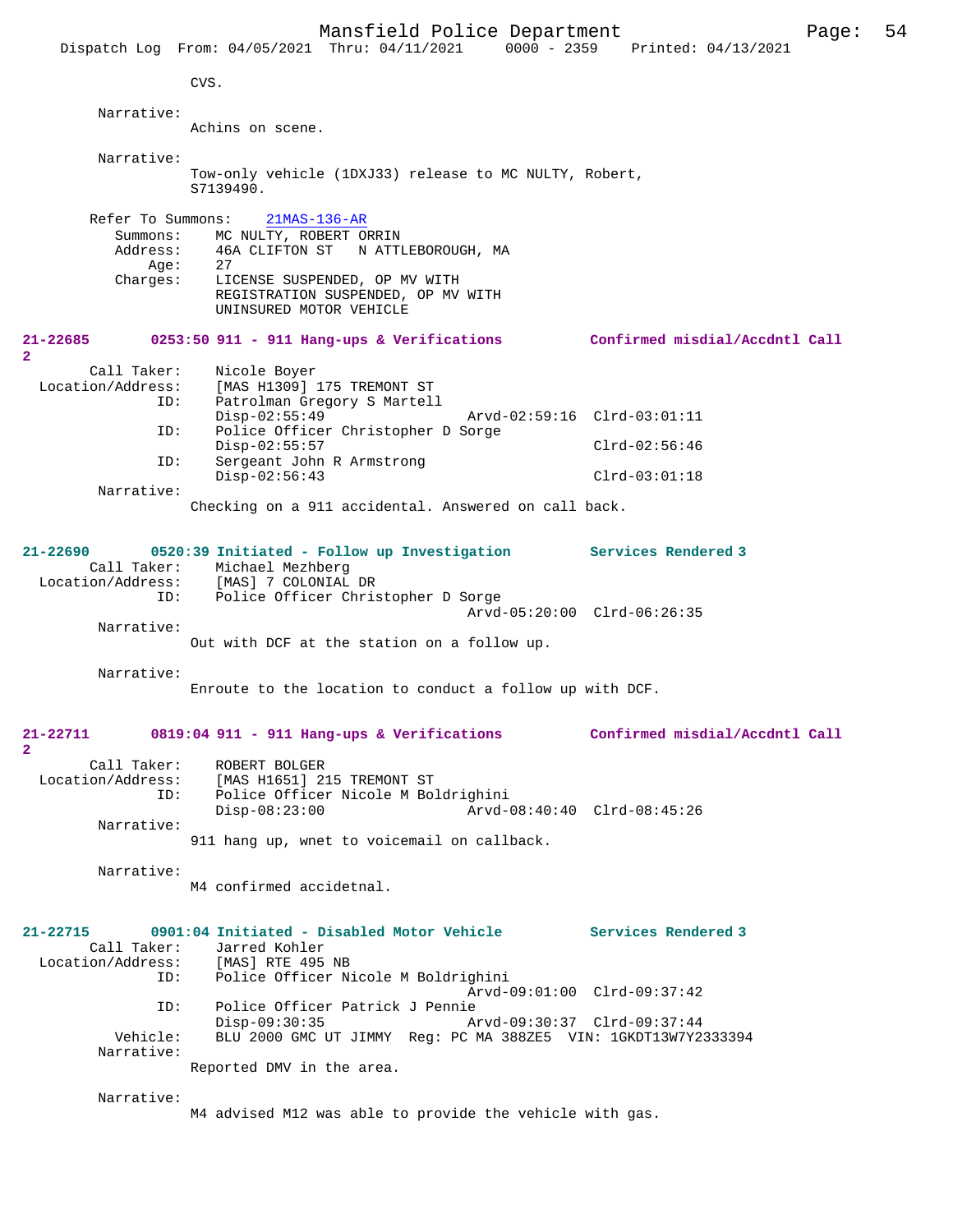Dispatch Log From: 04/05/2021 Thru: 04/11/2021 0000 - 2359 Printed: 04/13/2021

|                                  | 21-22722 0913:34 Initiated - Building - Property Check Building Checked / Secured 3                                                       |                             |  |
|----------------------------------|-------------------------------------------------------------------------------------------------------------------------------------------|-----------------------------|--|
| Location/Address:                | Call Taker: Jarred Kohler<br>[MAS 820C] 31 PLYMOUTH ST<br>ID: Police Officer Joshua S Ellender                                            |                             |  |
| Narrative:                       | Checking the area.                                                                                                                        | Arvd-09:13:00 Clrd-09:26:37 |  |
|                                  | 21-22723 0914:14 Phone - Assist Fire Department Services Rendered 2<br>Call Taker: Jarred Kohler<br>Location/Address: [MAS] 50 SUFFOLK RD |                             |  |
| Narrative:                       | ID: Police Officer Gregg S Kennedy<br>$Disp-09:16:46$                                                                                     |                             |  |
|                                  | Assisting the FD with a fire related incident. Nature:<br>masterbox activation                                                            |                             |  |
| 21-22741                         | 1049:33 Initiated - Building - Property Check Building Checked / Secured 3                                                                |                             |  |
|                                  | Call Taker: Jarred Kohler<br>Location/Address: [MAS 1019] 792 WEST ST<br>ID: Police Officer Nicole M Boldrighini                          |                             |  |
| Narrative:                       | Checking the area.                                                                                                                        | Arvd-10:49:00 Clrd-10:57:50 |  |
|                                  |                                                                                                                                           |                             |  |
| 21-22743                         | 1107:07 Initiated - Building - Property Check Building Checked / Secured 3                                                                |                             |  |
|                                  | Call Taker: Jarred Kohler<br>Location/Address: [MAS 820C] 31 PLYMOUTH ST<br>ID: Police Officer Joshua S Ellender                          |                             |  |
| Narrative:                       |                                                                                                                                           | Arvd-11:07:00 Clrd-11:17:47 |  |
|                                  | Checking the area.                                                                                                                        |                             |  |
|                                  | 21-22745 1108:53 Initiated - Motor Vehicle Stop                                                                                           | Citation / Warning Issued 3 |  |
| Location/Address:                | Call Taker: Jarred Kohler<br>[MAS 829] 515 SOUTH MAIN ST<br>Police Officer Nicole M Boldrighini<br>ID:                                    |                             |  |
| Vehicle:<br>Narrative:           | RED 2008 BMW 328 Req: PC MA 1EWH53 VIN: WBAVC73598KX91672                                                                                 | Arvd-11:08:00 Clrd-11:17:36 |  |
|                                  | OUT WITH MVST                                                                                                                             |                             |  |
| Narrative:                       | Citation issued, car is staying at NE tire, picked up by<br>mother.                                                                       |                             |  |
| 21-22750                         | 1124:52 Initiated - Building - Property Check Building Checked / Secured 3                                                                |                             |  |
| Call Taker:                      | Jarred Kohler<br>Location/Address: [MAS 907E] 390 WEST ST<br>Police Officer Nicole M Boldrighini<br>ID:                                   |                             |  |
| Narrative:                       | Checking the area.                                                                                                                        | Arvd-11:24:00 Clrd-11:32:17 |  |
| 21-22752                         | 1131:37 Initiated - Building - Property Check Building Checked / Secured 3                                                                |                             |  |
| Call Taker:<br>Location/Address: | Jarred Kohler<br>[MAS] 4 ERICK RD @ 15 BONNEY LN                                                                                          |                             |  |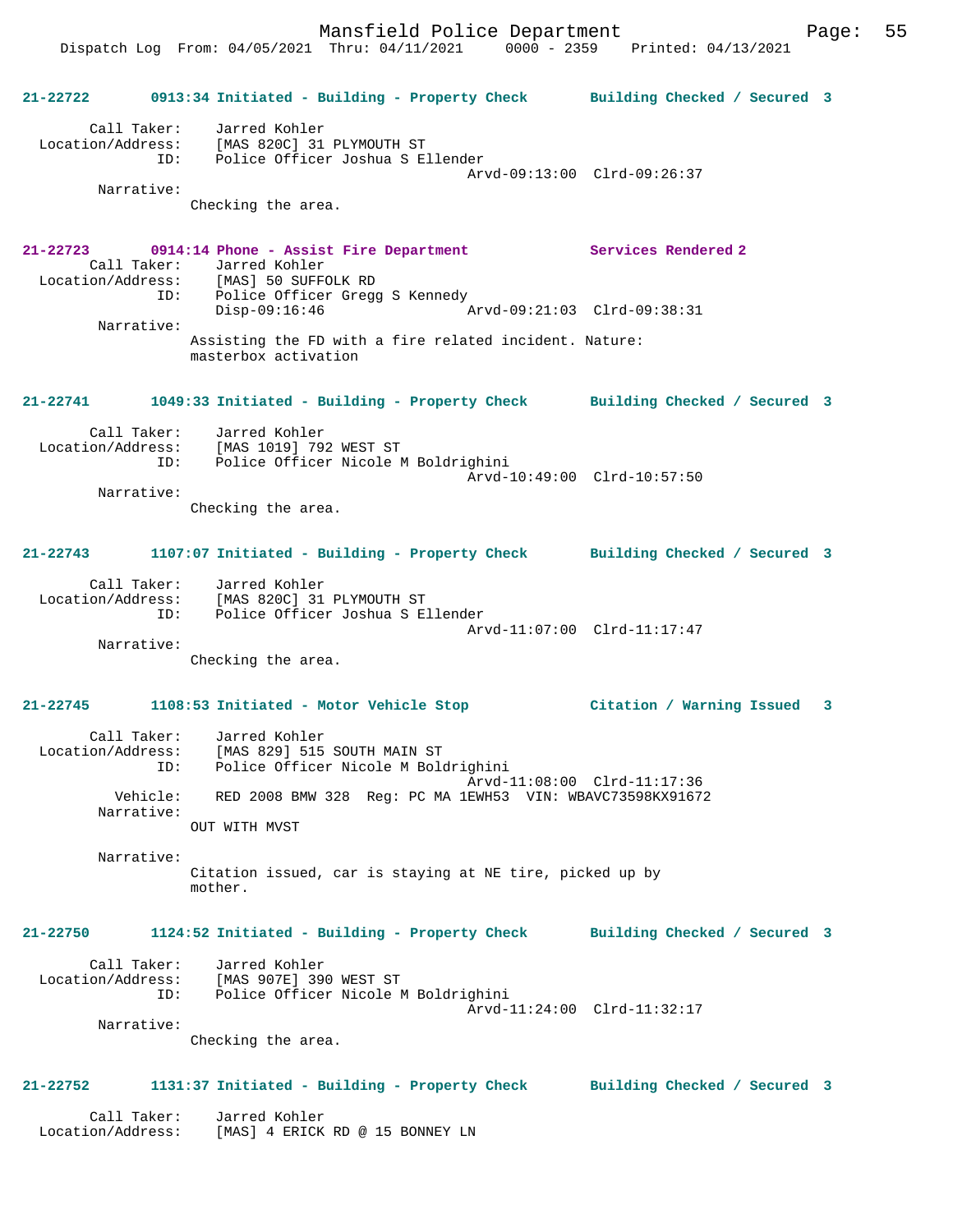Mansfield Police Department Form Page: 56 Dispatch Log From: 04/05/2021 Thru: 04/11/2021 0000 - 2359 Printed: 04/13/2021 ID: Police Officer Patrick J Pennie Arvd-11:31:00 Clrd-11:37:44 Narrative: Checking the area. **21-22754 1140:25 Initiated - Building - Property Check Building Checked / Secured 3** Call Taker: Jarred Kohler Location/Address: [MAS 417] 9 FRANCIS AVE ID: Police Officer Patrick J Pennie Arvd-11:40:00 Clrd-11:47:21 Narrative: Checking the area. **21-22760 1226:39 Initiated - Building - Property Check Building Checked / Secured 3** Call Taker: Jarred Kohler Location/Address: [MAS 840] 280 SCHOOL ST ID: Police Officer Nicole M Boldrighini Arvd-12:26:00 Clrd-12:40:52 Narrative: Checking the area. **21-22763 1250:21 Initiated - Building - Property Check Building Checked / Secured 3** Call Taker: Jarred Kohler Location/Address: [MAS 1002] 250 EAST ST ID: Police Officer Patrick J Pennie Arvd-12:50:00 Clrd-13:20:41 Narrative: Checking the area. **21-22766 1357:26 Initiated - Building - Property Check Building Checked / Secured 3** Call Taker: Jarred Kohler Location/Address: [MAS 820C] 31 PLYMOUTH ST Police Officer Joshua S Ellender Arvd-13:57:00 Clrd-14:10:27 Narrative: Checking the area. **21-22775 1428:24 Initiated - Motor Vehicle Stop Citation / Warning Issued 3** Call Taker: Jarred Kohler Location/Address: [MAS 840] 280 SCHOOL ST ID: Police Officer Nicole M Boldrighini Arvd-14:28:00 Clrd-14:32:20 Vehicle: BLK 2012 NISS ALTIMA Reg: PC MA 364PG9 VIN: 1N4AL2APXCC241978 Narrative: Out with MVST Narrative: Citation to RO **21-22783 1456:18 Phone - Erratic Oper MV / Road Rage Spoken To 3**  Call Taker: NICHOLAS GOYETTE Location/Address: [MAS] EASTMAN ST @ FRANKLIN ST ID: Sergeant Robert S Pierce Disp-14:59:13 Arvd-14:59:16 Clrd-15:05:11 Vehicle: RED 2019 ACUR TLX Reg: PC MA 3YG138 VIN: 19UUB3F67KA000486 Narrative: Red car inbound from Easton operating erratically. Narrative: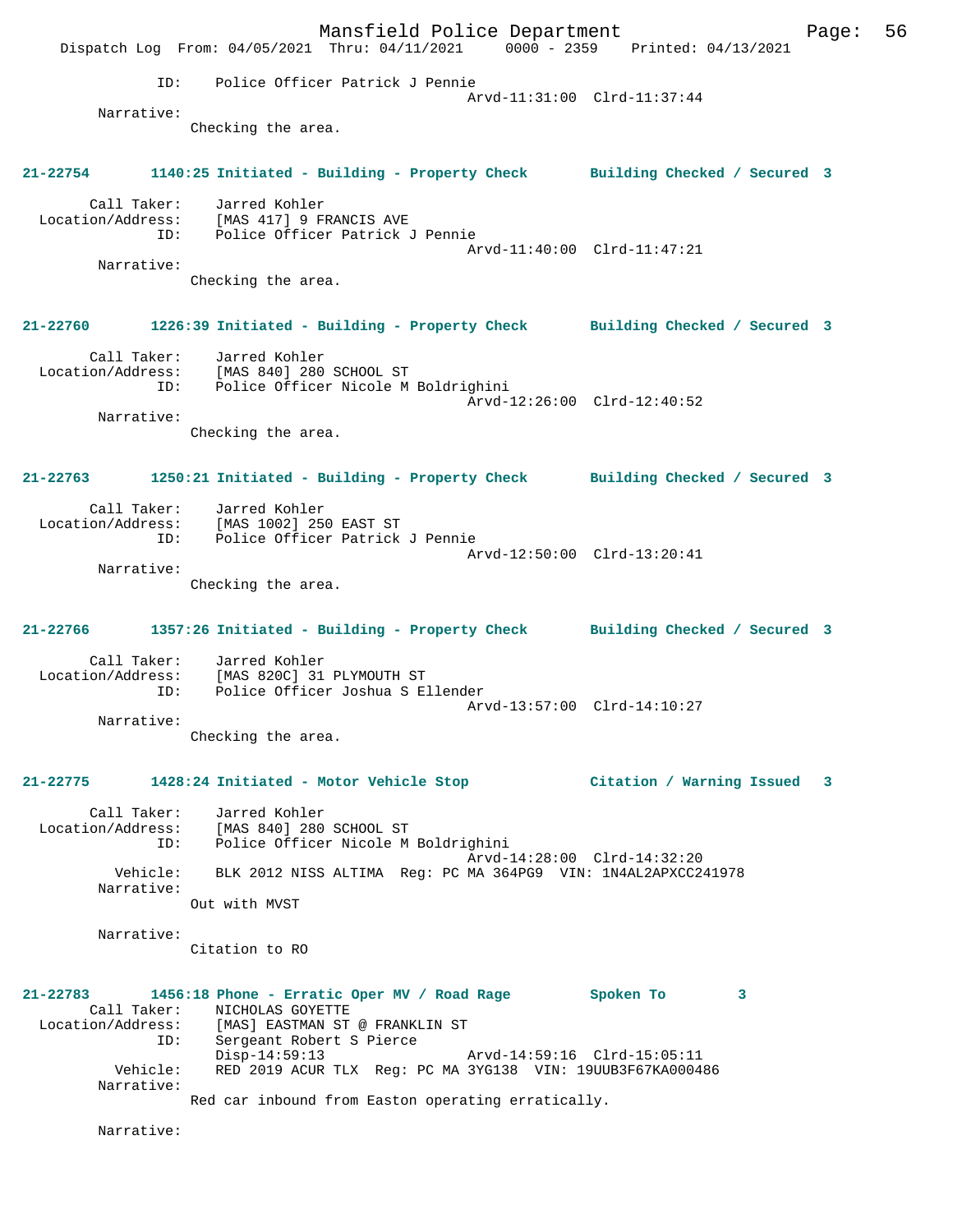Mansfield Police Department Form Page: 57 Dispatch Log From: 04/05/2021 Thru: 04/11/2021 0000 - 2359 Printed: 04/13/2021 Left on north Main. Narrative: CP is in a black GMC Acadia by Catman Cafe. Narrative: Party stopped outside of simple Amenities. spoke with the OP of the vehicle and reports no impairment. **21-22786 1533:26 Initiated - Building - Property Check Building Checked / Secured 3** Call Taker: Jarred Kohler<br>Location/Address: [MAS 820C] 31 لاس المحتمد بين المحتمد بين المحتمد بين المحتمد بين المحتمد بين المحتمد بين المحتمد بين المحتمد بين المحتمد ب<br>LD: Police Officer Joshua S E Police Officer Joshua S Ellender Arvd-15:33:00 Clrd-15:44:41 Narrative: Checking the area. **21-22805 1735:58 Phone - Suspicious Actv / Persn / Veh Gone on Arrival 2**  Call Taker: William Casey Location/Address: [MAS H2121] 2 SHORT ST ID: Police Officer Danielle C Titus<br>Disp-17:39:41 A Disp-17:39:41 Arvd-17:45:54 Clrd-17:46:34 Vehicle: GRY 2006 TOYT SD COROLL Reg: PC MA 19060 VIN: JTDBR32E060065092 Narrative: Cp reports gray car parked in the middle of the road. unknown if anyone is inside the vehicle and no hazards lights on either. Narrative: vehichle GOA. Vehicle on the side of the road on fruit st, parked in front of a residence and a non hazard **21-22815 1823:41 Phone - Erratic Oper MV / Road Rage Unfounded/Unverifed 3** Call Taker: Josesph Shebertes<br>Location/Address: [MAS H2191] 39 OLI ess: [MAS H2191] 39 OLD STABLE DR<br>ID: Police Officer Danielle C Tit Police Officer Danielle C Titus<br>Disp-18:27:33 A Disp-18:27:33 Arvd-18:33:52 Clrd-18:34:03<br>Vehicle: BLU 2008 HOND Civic LX Reg: CT AX34909 VIN: 2HGFA16568H! BLU 2008 HOND Civic LX Reg: CT AX34909 VIN: 2HGFA16568H525184 Narrative: caller reports delivery driver speeding up and down the street and ran a stop sign. caller reports driver was from Kyoto Steakhouse. driver no longer in the area Narrative: M12 checked the area, vehicle GOA **21-22828 2019:02 Initiated - Building - Property Check Building Checked / Secured 3** Call Taker: Josesph Shebertes Location/Address: [MAS 417] 9 FRANCIS AVE ID: Police Officer Danielle C Titus Arvd-20:19:00 Clrd-20:28:59 Narrative: Checking the area. **21-22836 2056:49 Initiated - Building - Property Check Building Checked / Secured 3** Call Taker: Josesph Shebertes<br>Location/Address: [MAS 814] 50 WEST ess: [MAS 814] 50 WEST CHURCH ST<br>TD: Police Officer Jay J Sparrow Police Officer Jay J Sparrow Arvd-20:56:00 Clrd-21:03:07 Narrative: Checking the area.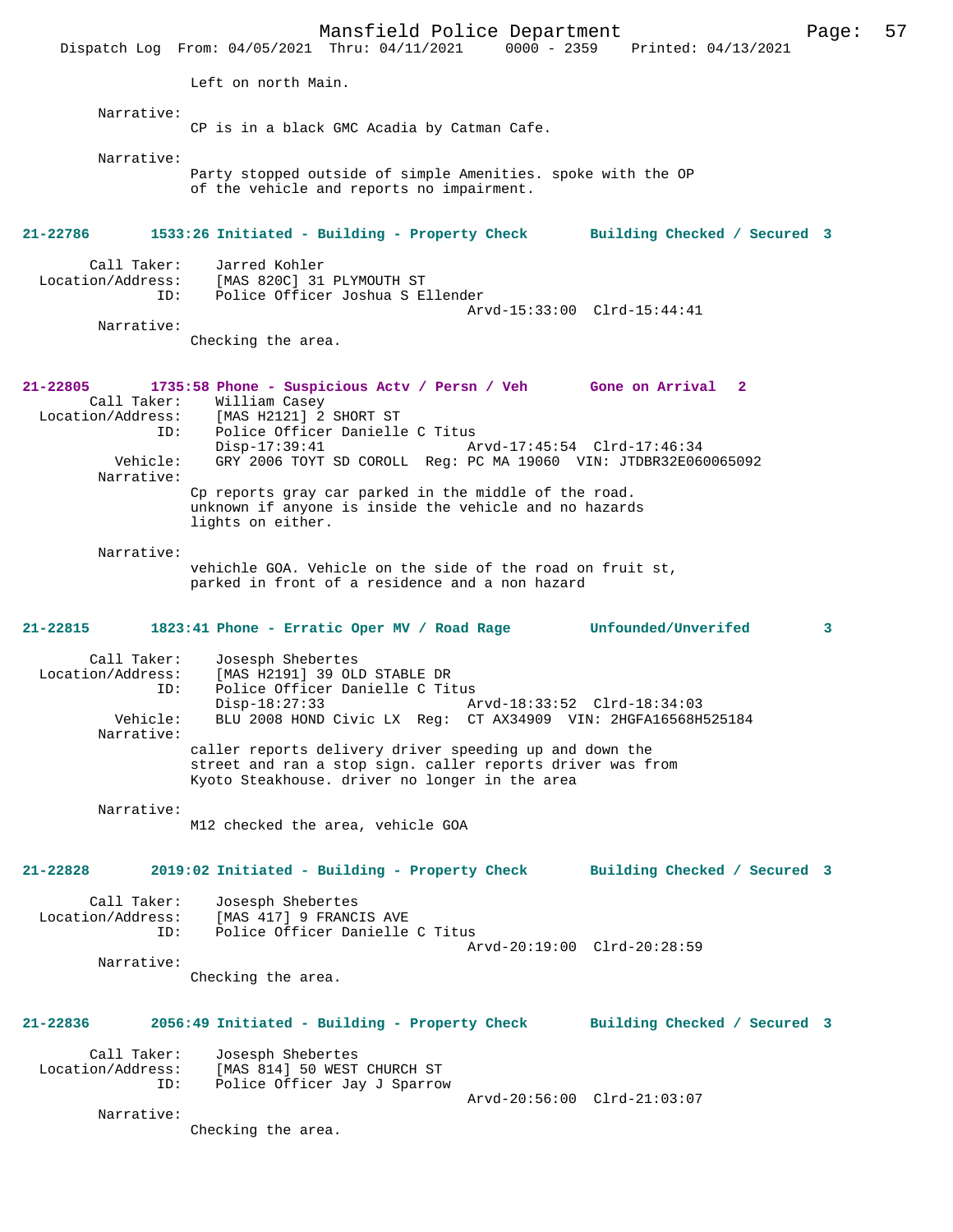| $21 - 22842$ | 2148:02 Initiated - Building - Property Check                                                                   | Building Checked / Secured 3 |  |
|--------------|-----------------------------------------------------------------------------------------------------------------|------------------------------|--|
| Narrative:   | Call Taker: Josesph Shebertes<br>Location/Address: [MAS 1015] 30 CHAUNCY ST<br>ID: Police Officer Jay J Sparrow | Arvd-21:48:00 Clrd-21:50:55  |  |
|              | Checking the area.                                                                                              |                              |  |
| $21 - 22843$ | 2153:28 Initiated - Building - Property Check                                                                   | Building Checked / Secured 3 |  |
| TD:          | Call Taker: Josesph Shebertes<br>Location/Address: [MAS 1016] 4 ERICK RD<br>Police Officer Danielle C Titus     | Arvd-21:53:00 Clrd-22:04:20  |  |
| Narrative:   | Checking the area.                                                                                              |                              |  |
| $21 - 22850$ | 2237:46 Initiated - Building - Property Check                                                                   | Building Checked / Secured 3 |  |
| TD:          | Call Taker: Josesph Shebertes<br>Location/Address: [MAS 992] 660 EAST ST<br>Police Officer Danielle C Titus     | Arvd-22:37:00 Clrd-22:47:03  |  |
| Narrative:   |                                                                                                                 |                              |  |

Checking the area.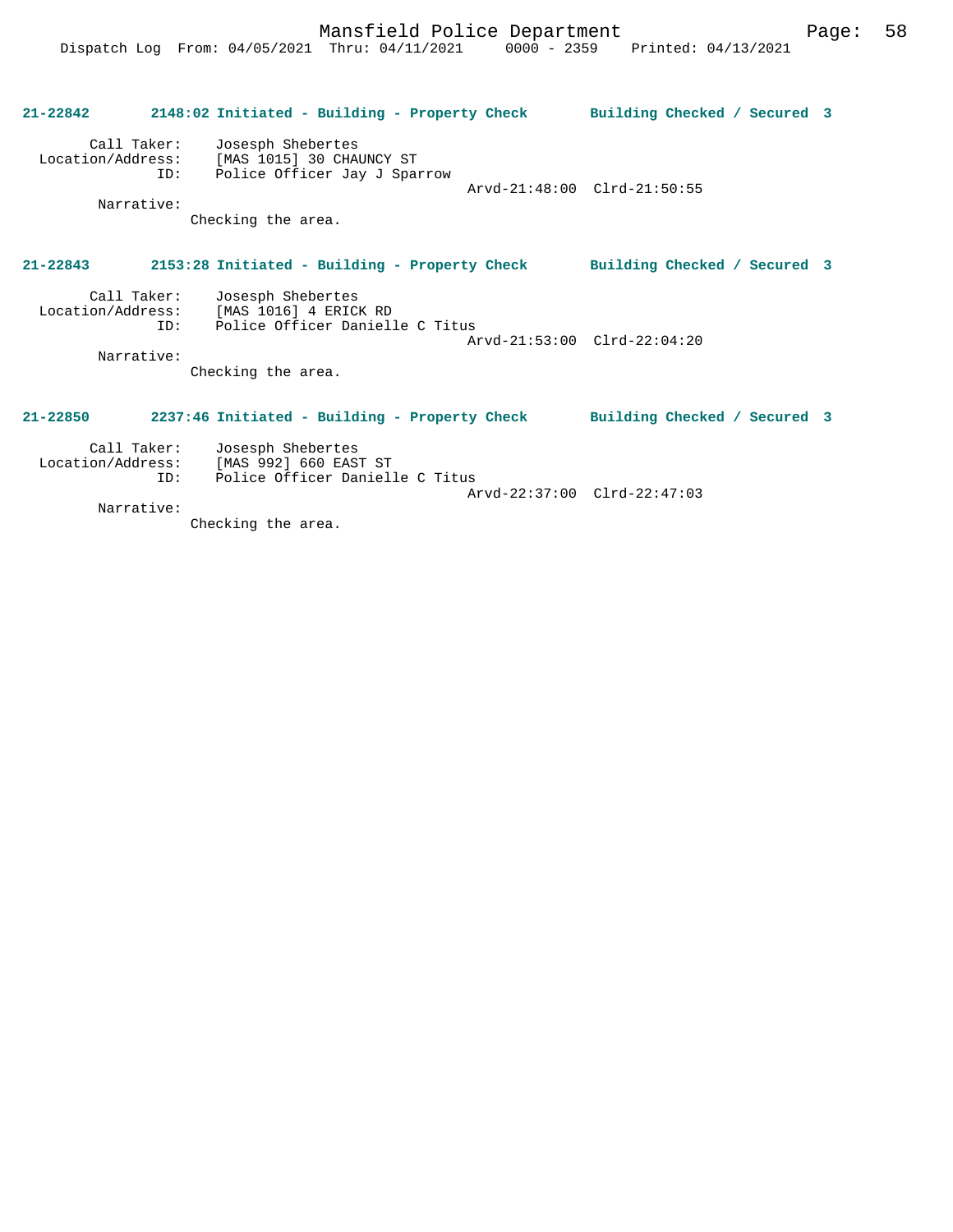## **For Date: 04/12/2021 - Monday**

| Call Number                      | Time                             | Call Reason                                                                                                         | Action                       | Priority |  |
|----------------------------------|----------------------------------|---------------------------------------------------------------------------------------------------------------------|------------------------------|----------|--|
| 21-22878                         |                                  | 0112:53 Initiated - Building - Property Check                                                                       | Building Checked / Secured 3 |          |  |
| Call Taker:<br>Location/Address: | ID:<br>Narrative:                | Josesph Shebertes<br>[MAS 281A] 1 CROCKER ST<br>Patrolman David Schepis<br>Checking the area.                       | Arvd-01:12:00 Clrd-01:18:59  |          |  |
| 21-22879                         |                                  | 0119:15 Initiated - Building - Property Check Building Checked / Secured 3                                          |                              |          |  |
| Call Taker:                      | ID:<br>Narrative:                | Josesph Shebertes<br>Location/Address: [MAS 1002] 250 EAST ST<br>Police Officer Meghan Birnie<br>Checking the area. | Arvd-01:19:00 Clrd-01:29:47  |          |  |
| 21-22885                         |                                  | 0124:20 Initiated - Building - Property Check Building Checked / Secured 3                                          |                              |          |  |
| Location/Address:                | Call Taker:<br>ID:<br>Narrative: | Josesph Shebertes<br>[MAS 2] 60 FORBES BLVD<br>Patrolman Gregory S Martell<br>Checking the area.                    | Arvd-01:24:00 Clrd-01:33:36  |          |  |
| 21-22896                         |                                  | 0148:59 Initiated - Building - Property Check                                                                       | Building Checked / Secured 3 |          |  |
| Call Taker:<br>Vicinity of:      | ID:<br>Narrative:                | Josesph Shebertes<br>[MAS] FORBES BLVD<br>Police Officer Nicole P Newport<br>Checking the area.                     | Arvd-01:48:00 Clrd-02:05:26  |          |  |
| 21-22898                         |                                  | 0154:53 Initiated - Building - Property Check                                                                       | Building Checked / Secured 3 |          |  |
| Location/Address:                | Call Taker:<br>ID:<br>Narrative: | Josesph Shebertes<br>[MAS 170] 255 HOPE ST<br>Police Officer Meghan Birnie<br>Checking the area.                    | Arvd-01:54:00 Clrd-01:55:34  |          |  |
| $21 - 22899$                     |                                  | 0155:40 Initiated - Building - Property Check                                                                       | Building Checked / Secured 3 |          |  |
| Call Taker:<br>Location/Address: | ID:<br>Narrative:                | Josesph Shebertes<br>[MAS 170] 255 HOPE ST<br>Police Officer Meghan Birnie<br>Checking the area.                    | Arvd-01:55:00 Clrd-02:15:22  |          |  |
| 21-22910                         |                                  | 0220:15 Initiated - Building - Property Check                                                                       | Building Checked / Secured 3 |          |  |
| Call Taker:<br>Location/Address: |                                  | Josesph Shebertes<br>[MAS] NORFOLK ST                                                                               |                              |          |  |

ID: Police Officer Nicole P Newport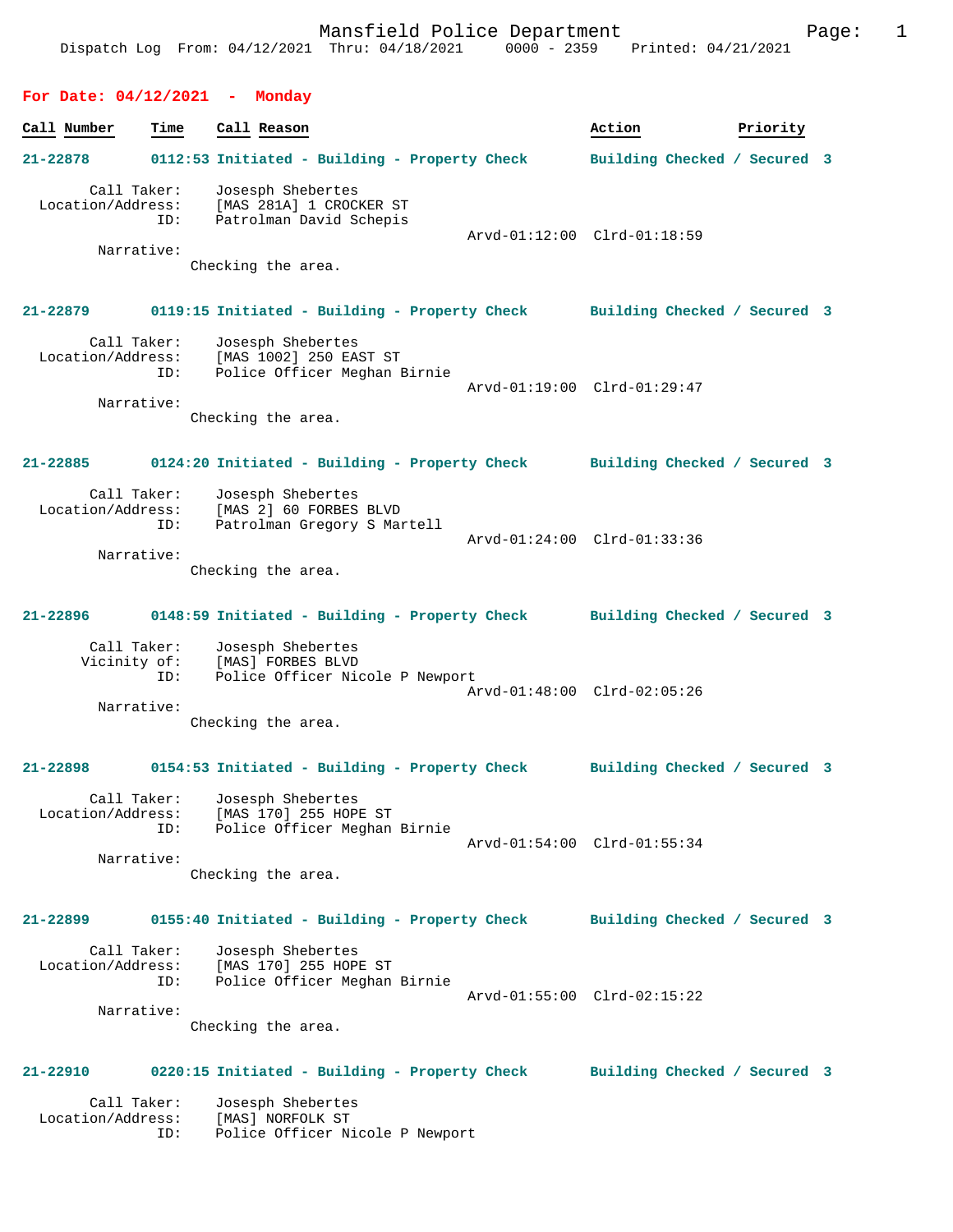Mansfield Police Department Form Page: 2 Dispatch Log From: 04/12/2021 Thru: 04/18/2021 0000 - 2359 Printed: 04/21/2021 Arvd-02:20:00 Clrd-02:29:00 Narrative: Checking the area. **21-22911 0221:56 Initiated - Building - Property Check Building Checked / Secured 3** Call Taker: Josesph Shebertes Location/Address: [MAS 4] 31 HAMPSHIRE ST ID: Patrolman Gregory S Martell Arvd-02:21:00 Clrd-02:28:43 Narrative: Checking the area. **21-22912 0223:11 Initiated - Building - Property Check Building Checked / Secured 3** Call Taker: Josesph Shebertes Location/Address: [MAS 1015] 30 CHAUNCY ST ID: Patrolman David Schepis Arvd-02:23:00 Clrd-02:38:20 Narrative: Checking the area. **21-22914 0228:15 Initiated - Building - Property Check Building Checked / Secured 3** Call Taker: Josesph Shebertes<br>Location/Address: [MAS 139] 265 FRUIT ST Location/Address: [MAS 139] 265 FRUIT ST ID: Police Officer Meghan Birnie Arvd-02:28:00 Clrd-02:35:57 Narrative: Checking the area. **21-22915 0229:07 Initiated - Building - Property Check Building Checked / Secured 3** Call Taker: Josesph Shebertes Location/Address: [MAS 907E] 390 WEST ST ID: Police Officer Nicole P Newport Arvd-02:29:00 Clrd-02:34:56 Narrative: Checking the area.

## **21-22916 0237:19 Initiated - Building - Property Check Building Checked / Secured 3**

 Call Taker: Josesph Shebertes Location/Address: [MAS 834] 261 CHAUNCY ST ID: Police Officer Nicole P Newport Arvd-02:37:00 Clrd-03:02:41 Narrative:

Checking the area.

#### **21-22918 0306:26 Initiated - Building - Property Check Building Checked / Secured 3**

| Call Taker:       | Josesph Shebertes            |                             |  |
|-------------------|------------------------------|-----------------------------|--|
| Location/Address: | [MAS 992] 660 EAST ST        |                             |  |
| ID:               | Police Officer Meghan Birnie |                             |  |
|                   |                              | Arvd-03:06:00 Clrd-03:10:40 |  |
| Narrative:        |                              |                             |  |

Checking the area.

### **21-22919 0310:45 Initiated - Building - Property Check Building Checked / Secured 3**

 Call Taker: Josesph Shebertes Location/Address: [MAS 1016] 4 ERICK RD ID: Police Officer Meghan Birnie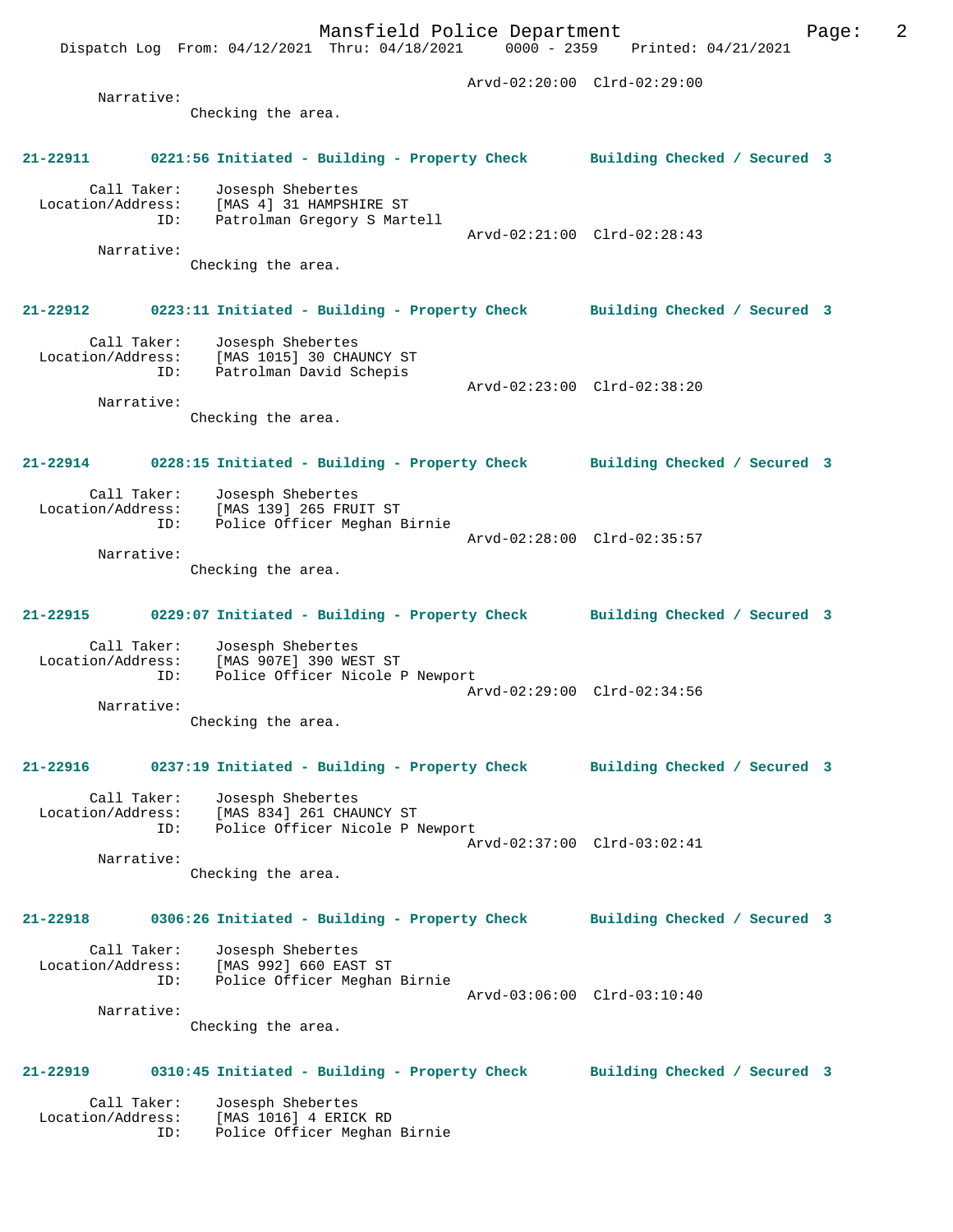Dispatch Log From: 04/12/2021 Thru: 04/18/2021 0000 - 2359 Printed: 04/21/2021 Arvd-03:10:00 Clrd-03:16:08 Narrative: Checking the area. **21-22921 0354:20 Initiated - Building - Property Check Building Checked / Secured 3** Call Taker: Josesph Shebertes Location/Address: [MAS 2] 60 FORBES BLVD ID: Police Officer Nicole P Newport Arvd-03:54:00 Clrd-04:20:46 Narrative: Checking the area. **21-22923 0420:52 Initiated - Building - Property Check Building Checked / Secured 3** Call Taker: Josesph Shebertes Location/Address: [MAS 4] 31 HAMPSHIRE ST ID: Police Officer Nicole P Newport Arvd-04:20:00 Clrd-04:31:18 Narrative: Checking the area. **21-22924 0453:17 Phone - 911 Hang-ups & Verifications Confirmed misdial/Accdntl Call** Call Taker: Stephen Martell<br>Location/Address: [MAS 946] 631 E. [MAS 946] 631 EAST ST Apt. #C202 ESS. The Sive Company of The Birnie<br>ID: Police Officer Meghan Birnie<br>Disp-04:55:18 Disp-04:55:18 Arvd-04:58:29 Clrd-04:59:25 Narrative: Checking on a 911 hang up. no answer on the call back. Narrative: spoke to calling party reported accidental. **21-22929 0617:30 Initiated - Motor Vehicle Stop Citation / Warning Issued 3** Call Taker: Josesph Shebertes<br>Location/Address: [MAS] 562 MAPLE S Location/Address: [MAS] 562 MAPLE ST @ 3 JENNIFER DR ID: Police Officer Meghan Birnie Arvd-06:17:00 Clrd-06:22:45<br>Vehicle: BLK 2016 CHEV SILVER Reg: PC MA 2BAA14 VIN: 3GCUKTECXGG3 BLK 2016 CHEV SILVER Reg: PC MA 2BAA14 VIN: 3GCUKTECXGG327155 Narrative: will be out with a vehicle. **21-22953 0735 Initiated - Parking Violations Services Rendered 3**  Call Taker: Animal Control Steven Simonds Location/Address: [MAS 12] 250 EAST ST ID: Animal Control Steven Simonds Arvd-07:37:20 Clrd-08:36:03 Narrative: covering robinson school crossing **21-22963 0838 Initiated - Parking Violations Services Rendered 3**  Call Taker: Animal Control Steven Simonds<br>Location/Address: [MAS] 43 NORTH MAIN ST @ 13 PA Location/Address: [MAS] 43 NORTH MAIN ST @ 13 PARK ST ID: Animal Control Steven Simonds Arvd-08:39:56 Clrd-08:56:04 ID: Animal Control Steven Simonds Disp-09:16:20 Clrd-09:16:32 Narrative: checking area for parking violations

**21-22964 0840:32 Initiated - Motor Vehicle Stop Citation / Warning Issued 3**

**2**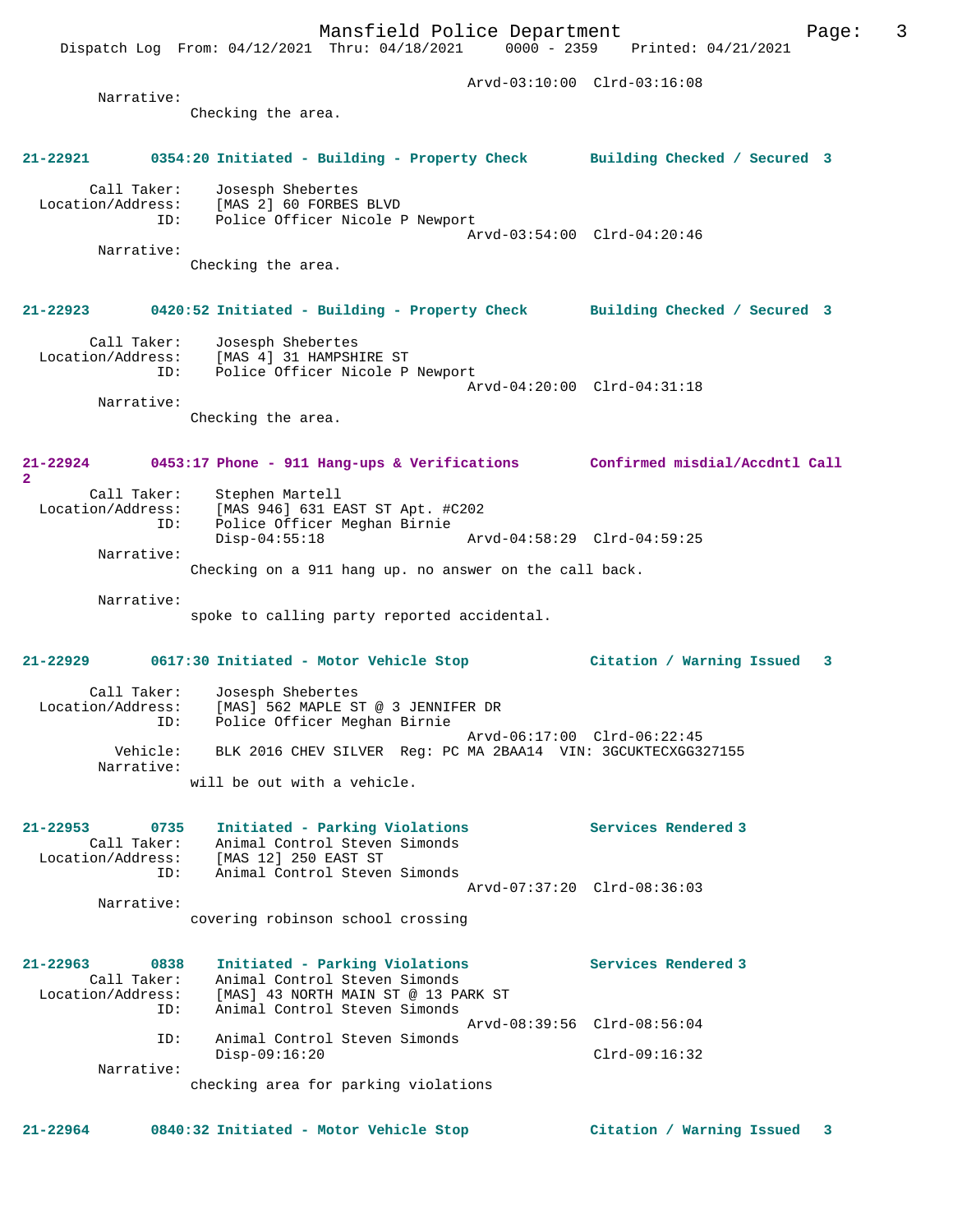Mansfield Police Department Page: 4 Dispatch Log From: 04/12/2021 Thru: 04/18/2021 0000 - 2359 Printed: 04/21/2021 Call Taker: Emily Archer Location/Address: [MAS] 15 WEST ST @ 33 UNION ST ID: Police Officer Michael T Fitzgerald Arvd-08:40:00 Clrd-08:42:43 Vehicle: GRY 2014 ACUR UT MDX Reg: PC MA 3HH328 VIN: 5FRYD4H49EB012905 Narrative: Out for a MVST. Narrative: Citation issued for defective equipment. **21-22967 0855 Initiated - Speed Trailer/Signs Deployed Services Rendered 3**  Call Taker: Animal Control Steven Simonds Location/Address: [MAS] NORTH MAIN ST ID: Animal Control Steven Simonds Arvd-08:56:04 Clrd-09:16:16 Narrative: changing batteries on speed sign **21-22979 0951 Initiated - Parking Violations Services Rendered 3**  Call Taker: Animal Control Steven Simonds Location/Address: [MAS] 242 NORTH MAIN ST @ 16 OLD COLONY WAY ID: Animal Control Steven Simonds Arvd-09:52:57 Clrd-11:25:11 Narrative: checking area for parking violations Narrative: tagged MA COMM S96194 on crocker for overtime parking Narrative: tagged MA 8CF691 on crocker for overtime parking **21-22980 0952:04 911 - Disturbance / Gathering Services Rendered 1**  Call Taker: Dispatcher Jacques Ryan<br>Location/Address: [MAS 1019] 792 WEST ST 1 ess: [MAS 1019] 792 WEST ST Apt.<br>ID: Police Officer Gregg S Kenn. Police Officer Gregg S Kennedy<br>Disp-09:56:48 Arvd-10:04:07 Clrd-10:16:26 ID: Police Officer Michael T Fitzgerald<br>Disp-09:56:53 Arvd-1 Arvd-10:10:41 Clrd-10:16:24 Narrative: RP reports her neighbor is being mean to her dog, nothing physical Narrative: RP reports that the party in question is noisy and may be intoxicated. Narrative: Narrative: Officer states spoke to both parties, caller is putting her dog down and she was upset, no issues. **21-22988 1046:49 Initiated - Follow up Investigation Services Rendered 3**  Call Taker: Emily Archer Location/Address: [MAS 894] 905 SOUTH MAIN ST Apt. #C ID: Police Officer Nicole M Boldrighini Arvd-10:46:00 Clrd-10:55:33 Narrative: Conducting a follow up in the area to a previously reported incident.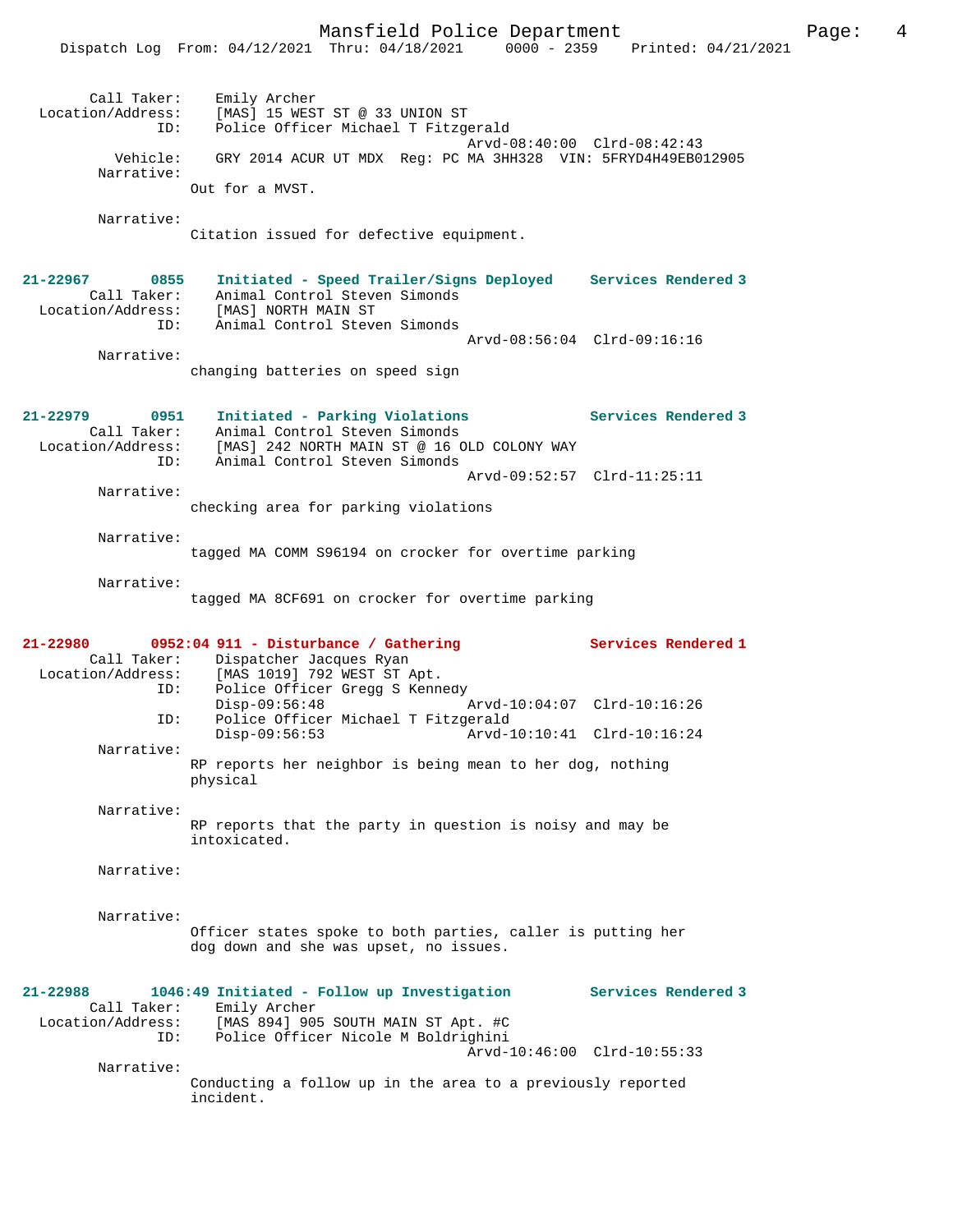Mansfield Police Department<br>Thru:  $04/18/2021$  0000 - 2359 Printed:  $04/21/2021$ Dispatch Log From:  $04/12/2021$  Thru:  $04/18/2021$  0000 - 2359 **21-22990 1055:08 Phone - Disabled Motor Vehicle Services Rendered 3**  Call Taker: NICHOLAS GOYETTE Location/Address: [MAS] 280 SCHOOL ST @ 100 RTE 140 SB ID: Police Officer Gregg S Kennedy<br>Disp-10:58:06 Disp-10:58:06 Arvd-11:01:40 Clrd-11:50:06 Vehicle: BLU 2013 HYUN SONATA Reg: PC MA 17FJ38 VIN: 5NPEC4AC6DH514067 Narrative: DMV in the roadway north of Mansfield Crossing. Described as a black Honda. Narrative: Officer states he is standing by assisting with traffic until the tow arrives. Narrative: Achins has the vehicle, officer is clear. **21-22997 1124 Initiated - Speed Trailer/Signs Deployed Services Rendered 3**  Call Taker: Animal Control Steven Simonds<br>Location/Address: [MAS] BRANCH ST Location/Address: [MAS] BRANCH ST ID: Animal Control Steven Simonds Arvd-11:25:11 Clrd-11:38:02 Narrative: changing batteries in speed signs **21-23001 1131:01 Phone - Well Being Check Services Rendered 3**  Call Taker: Dispatcher Jacques Ryan<br>Location/Address: [MAS 1005A] 292 CHAUNCY ess: [MAS 1005A] 292 CHAUNCY ST<br>ID: Police Officer Michael T Fi Police Officer Michael T Fitzgerald<br>Disp-11:35:10 Arvd-1 Disp-11:35:10 Arvd-11:35:50 Clrd-11:48:43<br>TD: Sergeant Robert S Pierce Sergeant Robert S Pierce<br>Disp-11:35:18 Disp-11:35:18 Arvd-11:48:17 Clrd-11:54:37 Narrative: Male party across the street from advanced auto parts seems to be in distress. HM late 20's with long dark hair stripe shirt Narrative: RP is concerned because it is starting to rain and the HM is laying there Narrative: M15 requests FD to respond. Narrative: M15 states male was laying in the grass, appeared to be unresponsive, he is responsive now and they can cancel. Narrative: M1 states transporting male to the Mansfield Train Station. Narrative: M15 states male was taking a break from walking, he was offered assistance, and agreed to be transported to the train station. Narrative: M1 states male has been dropped off at the train station. **21-22999 1132:01 Initiated - Building - Property Check Building Checked / Secured 3** Call Taker: Emily Archer<br>Location/Address: [MAS 417] 9 1 [MAS 417] 9 FRANCIS AVE ID: Police Officer Nicole M Boldrighini Arvd-11:32:00 Clrd-11:39:20 Narrative: Checking the area.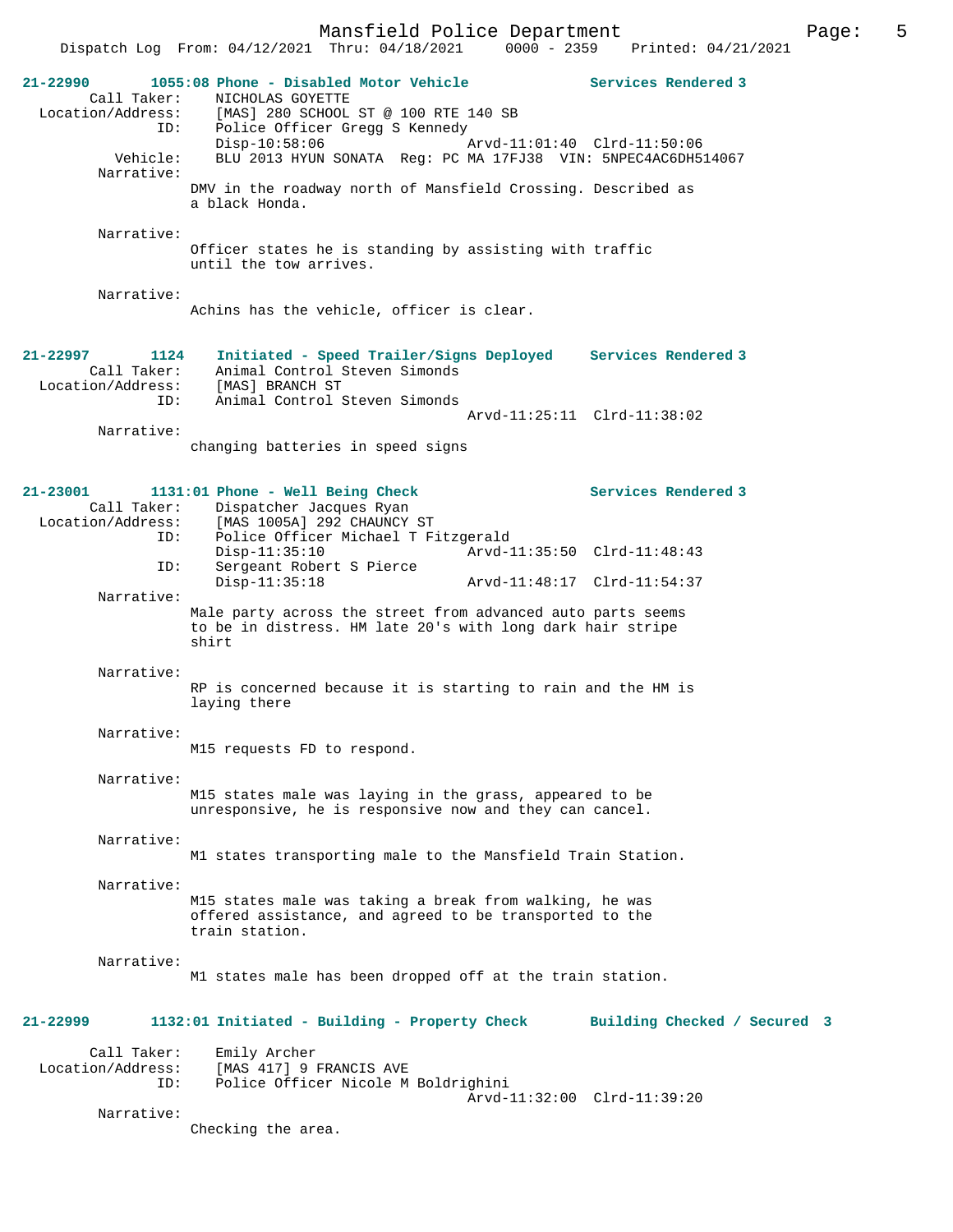Mansfield Police Department Fage: 6 Dispatch Log From: 04/12/2021 Thru: 04/18/2021 0000 - 2359 Printed: 04/21/2021 **21-23008 1213:29 Initiated - Building - Property Check Building Checked / Secured 3** Call Taker: Jennifer Napolitano Location/Address: [MAS 982] 111 HOPE ST ID: Police Officer Nicole M Boldrighini Arvd-12:13:00 Clrd-12:20:18 Narrative: Checking the area. **21-23009 1227:03 Initiated - Building - Property Check Building Checked / Secured 3** Call Taker: Emily Archer Location/Address: [MAS] 280 SCHOOL ST ID: Police Officer Gregg S Kennedy Arvd-12:27:00 Clrd-13:03:36 Narrative: Checking the area. **21-23012 1242:49 Initiated - Motor Vehicle Stop Citation / Warning Issued 3** Call Taker: Emily Archer Location/Address: [MAS] 777 WEST ST @ 100 HAMPSHIRE ST ID: Police Officer David W Kinahan Arvd-12:42:00 Clrd-12:48:12 Vehicle: BGE 2014 CRV Reg: RI 953750 VIN: 2HKRM4H37EH712873 Narrative: Out for a MVST. Narrative: Citation issued for a stop sign violation. **21-23015 1253:34 Initiated - Building - Property Check Building Checked / Secured 3** Call Taker: Emily Archer Location/Address: [MAS] 4 ERICK RD @ 15 BONNEY LN ID: Police Officer Nicole M Boldrighini Arvd-12:53:00 Clrd-13:02:17 Narrative: Checking the area.

## **21-23016 1258:54 Initiated - Motor Vehicle Stop Citation / Warning Issued 3**

 Call Taker: Emily Archer Location/Address: [MAS] 315 GILBERT ST @ 355 OTIS ST ID: Sergeant Robert S Pierce Arvd-12:58:00 Clrd-13:04:50 Vehicle: GRY 2015 NISS UT ROGUE Reg: PC MA 2EHA84 VIN: 5N1AT2MV3FC920155 Narrative: Out for a MVST.

Narrative:

M1 states cite to RO for speed.

### **21-23018 1315 Initiated - Parking Violations Services Rendered 3**  Call Taker: Animal Control Steven Simonds Location/Address: [MAS] 255 NORTH MAIN ST @ 8 COTTAGE ST ID: Animal Control Steven Simonds Arvd-13:16:28 Clrd-13:17:04 Narrative:

checking area for parking violations

Narrative:

tagged MA 255VN6 on thomas for blocking hydrant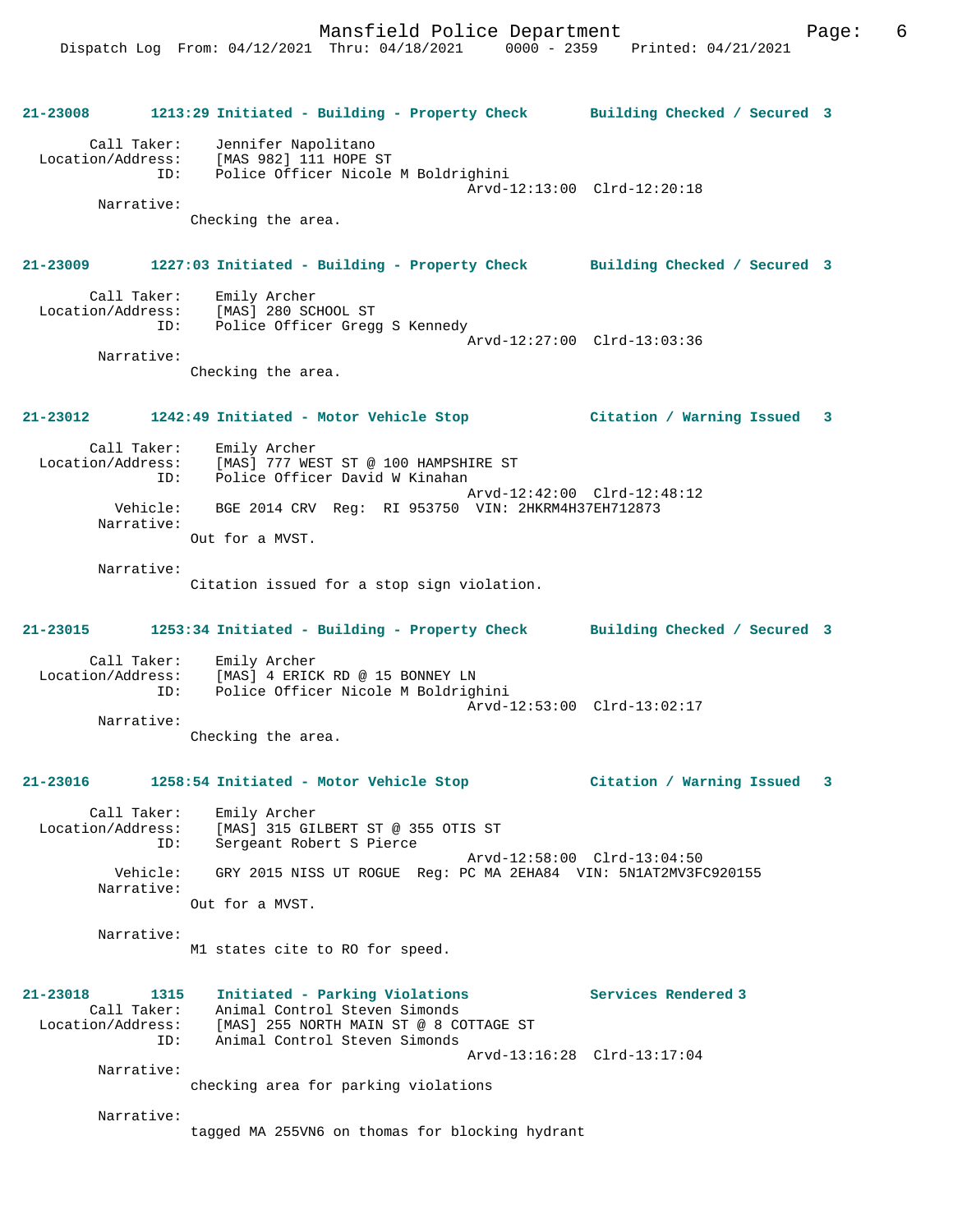| 21-23021                                                | 1324:52 Initiated - Motor Vehicle Stop                                                                                                                                             | Citation / Warning Issued<br>3                     |
|---------------------------------------------------------|------------------------------------------------------------------------------------------------------------------------------------------------------------------------------------|----------------------------------------------------|
| Call Taker:                                             | Emily Archer<br>Location/Address: [MAS 1002] 250 EAST ST<br>Police Officer Nicole M Boldrighini<br>ID:                                                                             | Arvd-13:24:00 Clrd-13:33:08                        |
| Narrative:                                              | Vehicle: GRY 2015 SUBA FOREST Reg: PC MA 2PK613 VIN: JF2SJADC9FH806222<br>Out for a MVST.                                                                                          |                                                    |
| Narrative:                                              | RO is attempting to renew.                                                                                                                                                         |                                                    |
| Narrative:                                              | Clear with a citation to the RO, they registered online.                                                                                                                           |                                                    |
| 21-23024 1339<br>Call Taker:                            | Initiated - Parking Violations<br>Animal Control Steven Simonds<br>Location/Address: [MAS 12] 250 EAST ST<br>Animal Control Steven Simonds<br>ID:                                  | <b>Services Rendered 3</b>                         |
| Narrative:                                              | covering QMS/JJ crossing                                                                                                                                                           | Arvd-13:40:18 Clrd-14:47:13                        |
| 21-23027<br>Location/Address:                           | 1348:15 Initiated - Building - Property Check Services Rendered 3<br>Call Taker: Emily Archer<br>[MAS 281A] 1 CROCKER ST<br>ID: Police Officer Michael T Fitzgerald                |                                                    |
| Narrative:                                              | Checking the area.                                                                                                                                                                 | Arvd-13:48:00 Clrd-13:53:02                        |
|                                                         |                                                                                                                                                                                    |                                                    |
| 21-23031                                                |                                                                                                                                                                                    | $\overline{\mathbf{3}}$                            |
| Call Taker:<br>Location/Address:<br>ID:                 | Emily Archer<br>[MAS] 34 SOUTH MAIN ST @ 4 WEBB PL<br>Police Officer Michael T Fitzgerald                                                                                          |                                                    |
| Vehicle:<br>Narrative:                                  | BLK 2013 TOYT TACOMA Reg: PC MA 6FX314 VIN: 5TFUX4EN3DX016621<br>Out for a MVST.                                                                                                   | Arvd-13:56:00 Clrd-13:59:44                        |
| Narrative:                                              | Clear, citation issued for defective equipment.                                                                                                                                    |                                                    |
| 21-23046<br>Call Taker:<br>Location/Address:            | 1510:28 Initiated - Follow up Investigation<br>Emily Archer<br>[MAS] EASTMAN ST                                                                                                    | Services Rendered 3                                |
| ID:                                                     | Sergeant Robert S Pierce                                                                                                                                                           | Arvd-15:10:00 Clrd-15:11:48                        |
| Narrative:                                              | M1 states he spoke to a homeless male from a previous<br>incident that he dropped off at the train station. The male<br>did not have any money and is now walking down the street. |                                                    |
| $21 - 23050$<br>Call Taker:<br>Location/Address:<br>ID: | 1524:17 Initiated - Assist Citizen - P S A<br>Emily Archer<br>[MAS 331] 255 EAST ST<br>animal control Jeffrey S Collins                                                            | Services Rendered 3<br>Arvd-15:24:00 Clrd-15:25:36 |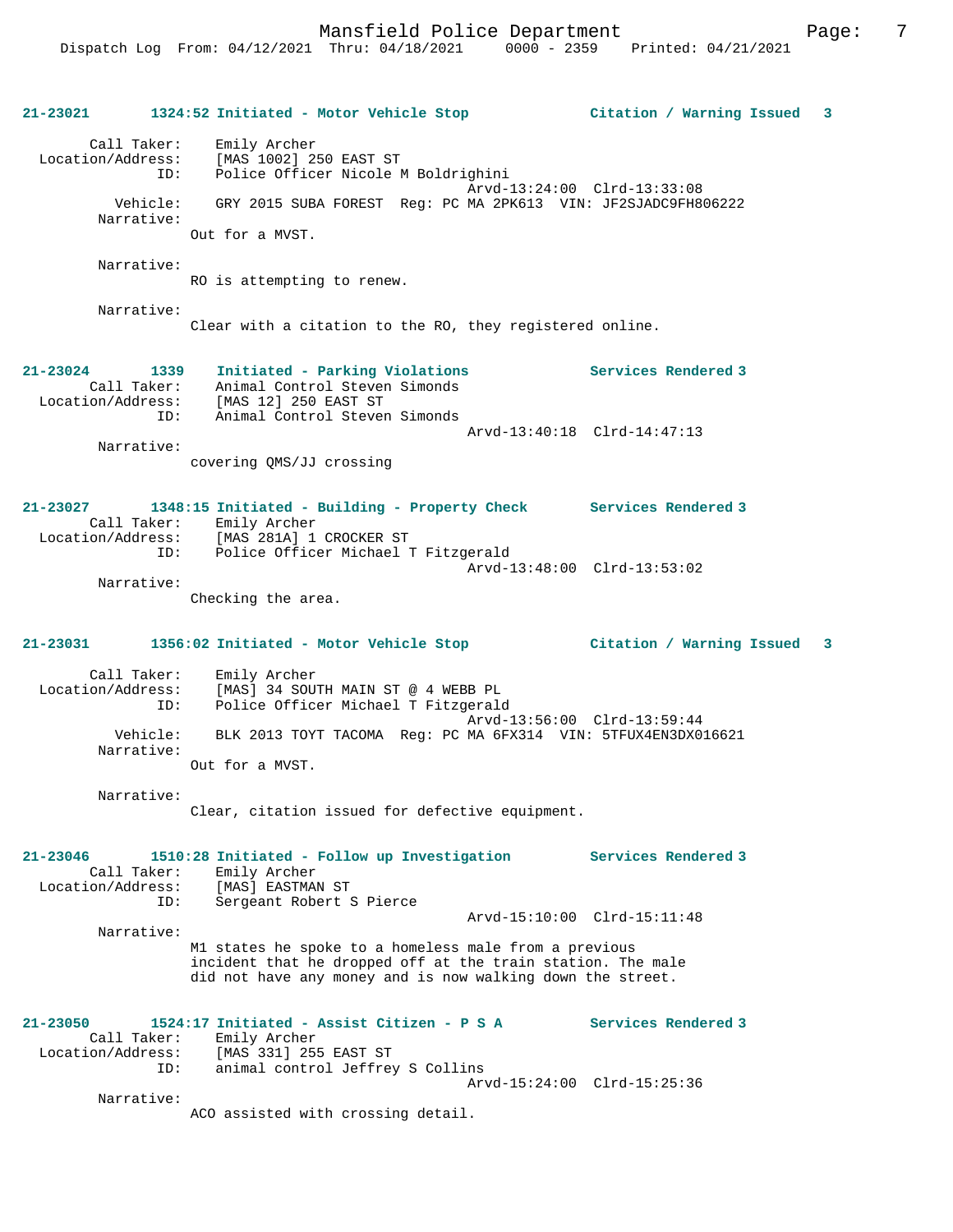Mansfield Police Department The Page: 8

| $21 - 23052$                                                | 1610:37 Phone - Suspicious Actv / Persn / Veh Unfounded/Unverifed                                                                                                                                                                    |                                                    | $\mathbf{2}$ |
|-------------------------------------------------------------|--------------------------------------------------------------------------------------------------------------------------------------------------------------------------------------------------------------------------------------|----------------------------------------------------|--------------|
| Call Taker:<br>ID:<br>ID:                                   | NICHOLAS GOYETTE<br>Location/Address: [MAS] 10 CONNORS AVE<br>Police Officer Jay J Sparrow<br>$Disp-16:12:41$<br>Police Officer Joshua S Ellender<br>$Disp-16:12:45$<br>Arvd-16:19:11 Clrd-16:31:40<br>Police Officer Beau J Palanza | Arvd-16:19:44 Clrd-16:31:57                        |              |
| Narrative:                                                  | Kids in the area throwing rocks at vehicles driving by.                                                                                                                                                                              |                                                    |              |
| Narrative:                                                  | 2 White males, heavier set approx 12-14 years old. Going<br>between Station Point and The Enclave at Mansfield.                                                                                                                      |                                                    |              |
| Narrative:                                                  | Last seen heading toward Station Point in area of Francis<br>and Oakland.                                                                                                                                                            |                                                    |              |
| Narrative:                                                  | M5 states a number of kids playing ball in the area of<br>Station Point.                                                                                                                                                             |                                                    |              |
| $21 - 23059$<br>1647<br>ID:                                 | Initiated - Building - Property Check Services Rendered 3<br>Call Taker: Police Officer Andrew J Kelley<br>Location/Address: [MAS 894] 905 SOUTH MAIN ST Apt. #C<br>Police Officer Andrew J Kelley                                   |                                                    |              |
| Narrative:                                                  | Checking the area.                                                                                                                                                                                                                   | Arvd-16:49:10 Clrd-16:59:02                        |              |
| 21-23061<br>ID:                                             | 1655:04 Phone - Road Hazards<br>Call Taker: NICHOLAS GOYETTE<br>Location/Address: [MAS] 260 FORBES BLVD @ 575 WEST ST<br>Police Officer William C Trudell<br>$Disp-16:58:07$                                                         | Services Rendered 3<br>Arvd-17:05:02 Clrd-17:08:21 |              |
| Narrative:                                                  | Caller reports roadway is flooded. Water Dept rep advised<br>and enroute.                                                                                                                                                            |                                                    |              |
| Narrative:                                                  | M12 states water is in the area of West and Forbes.                                                                                                                                                                                  |                                                    |              |
| Narrative:                                                  | M12 states it is not a flood, it was a fire protection<br>service at LACERTA group that was draining the system. Water<br>Dept advised.                                                                                              |                                                    |              |
| 21-23062                                                    | 1659:49 Initiated - Motor Vehicle Stop                                                                                                                                                                                               | Citation / Warning Issued<br>3                     |              |
| Call Taker:<br>Location/Address:<br>ID:                     | Emily Archer<br>[MAS] SOUTH MAIN ST<br>Police Officer Andrew J Kelley                                                                                                                                                                | Arvd-16:59:00 Clrd-17:03:22                        |              |
| Vehicle:<br>Narrative:                                      | GRY 2019 NISS SENTRA Req: PAV MA SISSY VIN: 3N1AB7APXKY454822<br>Out with a MVST.                                                                                                                                                    |                                                    |              |
| 21-23066<br>1704<br>Call Taker:<br>Location/Address:<br>ID: | Initiated - Road Hazards<br>Police Officer Andrew J Kelley<br>[MAS 907A] 390 WEST ST Apt. #B<br>Police Officer Andrew J Kelley                                                                                                       | Removed Hazard<br>3<br>Arvd-17:06:04 Clrd-17:06:37 |              |

Narrative: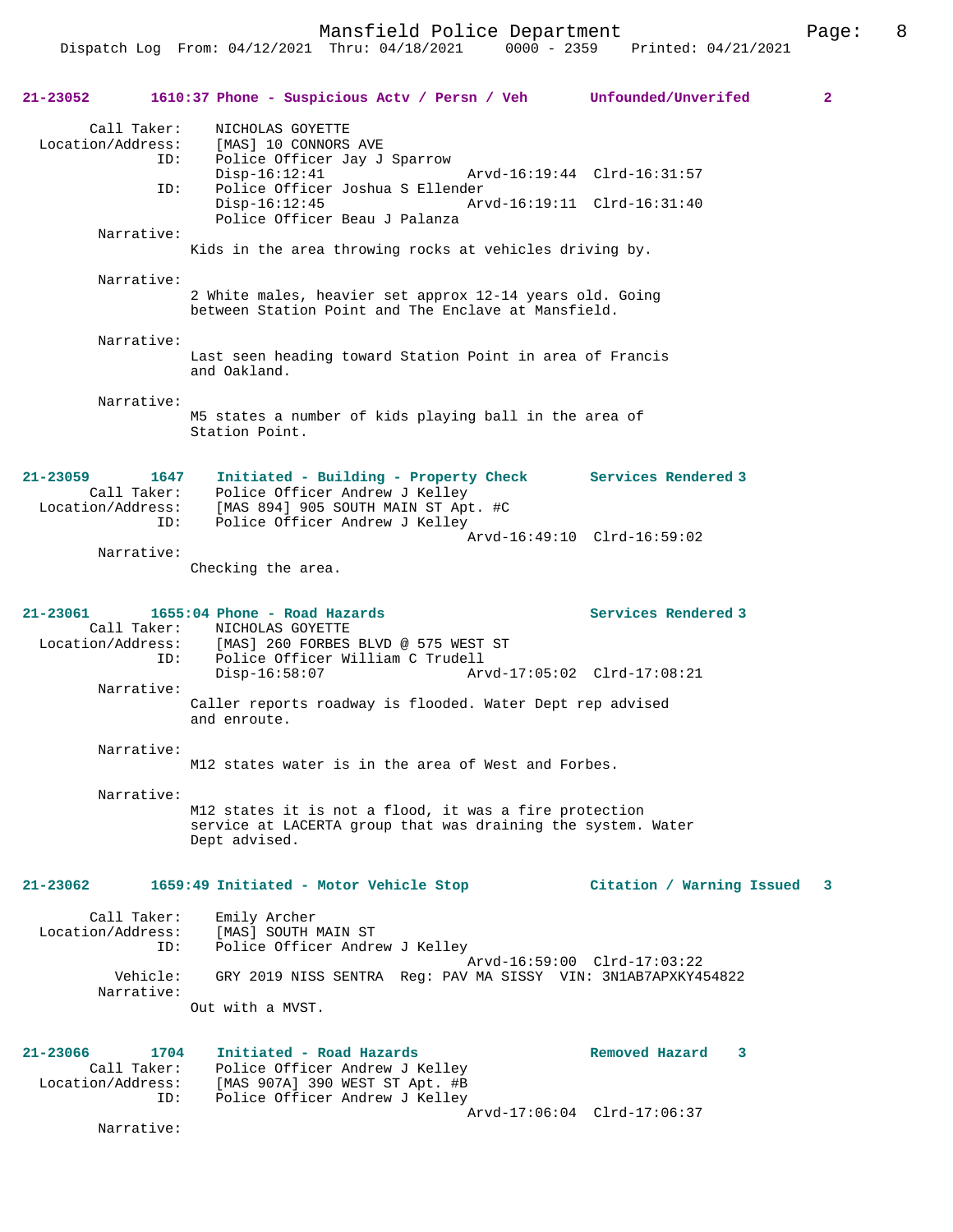Ofc. Kelley removed tash barrel from middle of roadway on West Street.

**21-23070 1721:32 Initiated - Motor Vehicle Stop Citation / Warning Issued 3** Call Taker: Emily Archer<br>.on/Address: [MAS] 792 WEST ST Location/Address:<br>TD: Police Officer Andrew J Kelley Arvd-17:21:00 Clrd-17:25:41 Vehicle: BLK 2017 SUBA CROSST Reg: PC MA 49A520 VIN: JF2GPABCXH8226620 Narrative: Out for a MVST. Narrative: Citation issued for marked lanes. **21-23077 1754:02 Phone - Suspicious Actv / Persn / Veh Services Rendered 2**  Call Taker: NICHOLAS GOYETTE<br>Location/Address: [MAS 417] 9 FRAN [MAS 417] 9 FRANCIS AVE ID: Police Officer Jay J Sparrow Disp-17:56:12 Arvd-18:00:47 Clrd-18:08:01<br>Vehicle: TAN 2003 FORD 4D CROWN VICTORIA Req: NY HJN7412 VIN: 2F. TAN 2003 FORD 4D CROWN VICTORIA Reg: NY HJN7412 VIN: 2FAFP74W93X194892 Narrative: Group of kids playing with no regard for vehicles. approximately 10 youths 10-14 YO. Narrative: Currently behind leasing office. Narrative: Caller states some vehicles including a Crown Vic were damaged by ball that they were throwing around. Narrative: Officer states he spoke to children in the area, they are claiming the ones that threw the ball have left the area. No damage to the vehicle. Narrative: Officer states that the children have been advised and football has been put away. **21-23088 1921:49 911 - 911 Hang-ups & Verifications Confirmed misdial/Accdntl Call 2**  Call Taker: PATRICK FEENEY<br>Location/Address: [MAS H2420] 17 [MAS H2420] 1760 WEST ST ID: Police Officer Andrew J Kelley Disp-19:24:17 Arvd-19:31:16 Clrd-19:33:30 Narrative: NAPD reports an open 911 line no answer on the other end. Came from cell phone. Narrative: Call back made to the number and spoke with the phone owner. She reports all is ok; activated the side button on the iPhone. States no emergency. **21-23089 1921:45 Initiated - Assist Other Agency Investigated - Report Taken 3** Call Taker: APRIL LEHANE Location: [BRI] TOWN OF BRIDGEWATER<br>ID: Police Officer Michael T I Police Officer Michael T Fitzgerald Arvd-19:21:00 Clrd-21:17:33 Narrative: Ofc Fitzgerald and Ronan responding for a search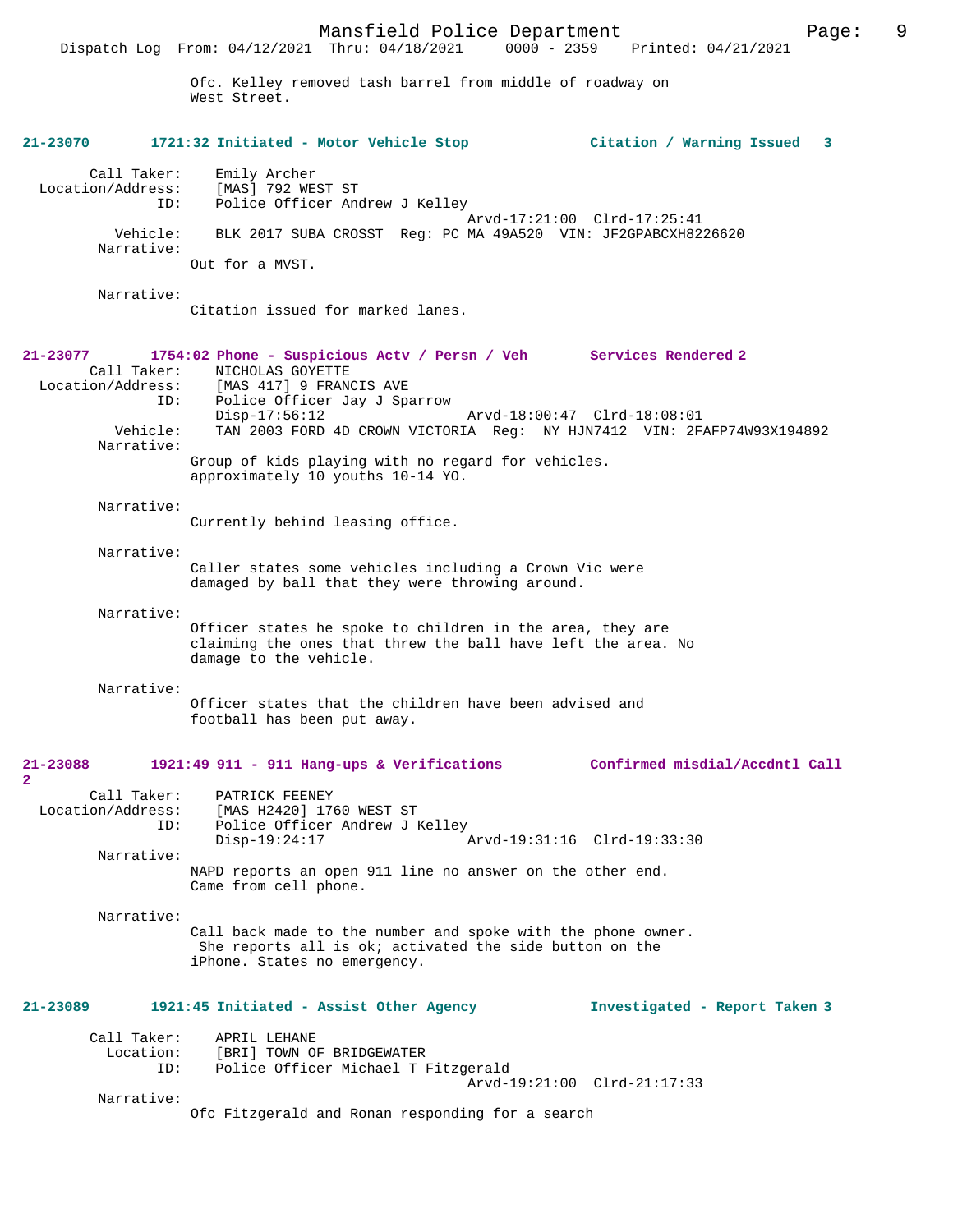Mansfield Police Department Form Page: 10 Dispatch Log From: 04/12/2021 Thru: 04/18/2021 0000 - 2359 Printed: 04/21/2021 Refer To Incident: 21MAS-360-OF **21-23093 1942:03 Initiated - Motor Vehicle Stop Citation / Warning Issued 3** Call Taker: Ryan O'Rourke Location/Address: [MAS] 1689 WEST ST @ 16 PLAIN ST ID: Police Officer Andrew J Kelley Arvd-19:42:00 Clrd-19:46:43 Vehicle: RED 2017 HYUN UT TUCSON Reg: PC MA 1ZYP83 VIN: KM8J3CA43HU441538 Narrative: mv stop. Narrative: citation issued to the RO for speed. **21-23096 1951:02 911 - Motor Veh Acc - w/Injury Investigated - Report Taken 1** Call Taker: Ryan O'Rourke Location/Address: [MAS 907] 390 WEST ST Apt. #A ID: Police Officer Andrew J Kelley Disp-19:52:17 Arvd-19:54:54 Clrd-20:39:15 ID: Police Officer William C Trudell Disp-19:53:54 Arvd-19:56:32 Clrd-19:59:55 Vehicle: GRY 2017 NISS TITAN Reg: PC MA 791LV7 VIN: 1N6AA1E52HN504766 Vehicle: WHI 2013 TOYT COROLL Reg: PC MA 8VK130 VIN: 2T1BU4EE8DC954239 Towed: For: Accident By: Central Street Garage To: Central Street Garage Released To: JACOBS On: 04/15/2021 @ 1840 Narrative: mv in parking lot. Narrative: central st notified for tow. Refer To Accident: 21MAS-102-AC **21-23098 1955:34 Initiated - Building - Property Check Building Checked / Secured 3** Call Taker: Ryan O'Rourke Location/Address: [MAS 433] 11 BONNEY LN ID: Police Officer Joshua S Ellender Arvd-19:55:00 Clrd-20:00:34 Police Officer Beau J Palanza Narrative: Checking the area. **21-23100 1959:51 911 - Motor Veh Acc - No Injury Investigated - Report Taken 1** Call Taker: PATRICK FEENEY Location/Address: [MAS] 389 NORTH MAIN ST @ 10 PRATT ST ID: Police Officer William C Trudell<br>Disp-20:00:32 Arv Disp-20:00:32 Arvd-20:03:41 Clrd-20:18:23 ID: Police Officer Joshua S Ellender Disp-20:00:43 Arvd-20:03:46 Clrd-20:41:29 Police Officer Beau J Palanza<br>ID: Sergeant Thomas R Connor Sergeant Thomas R Connor<br>Disp-20:03:34 Disp-20:03:34 Arvd-20:03:36 Clrd-20:10:05<br>Vehicle: RED 2014 TOYT UT VENZA Req: PC MA 3CB625 VIN: 4T3BA3BB8E RED 2014 TOYT UT VENZA Reg: PC MA 3CB625 VIN: 4T3BA3BB8EU064196 Vehicle: GRY 2017 MAZD 6 Reg: PC MA 3VEM31 VIN: JM1GL1U58H1143060 Narrative: 911 caller reports 2 car MVA, no injuries. RP in a red Toyota Venza. Narrative: No injuires on scene. Vehicles moved into Tire Man lot. Refer To Accident: 21MAS-103-AC

Refer To Summons: 21MAS-144-AR Summons: JOHN, CHARMAINE MARISSA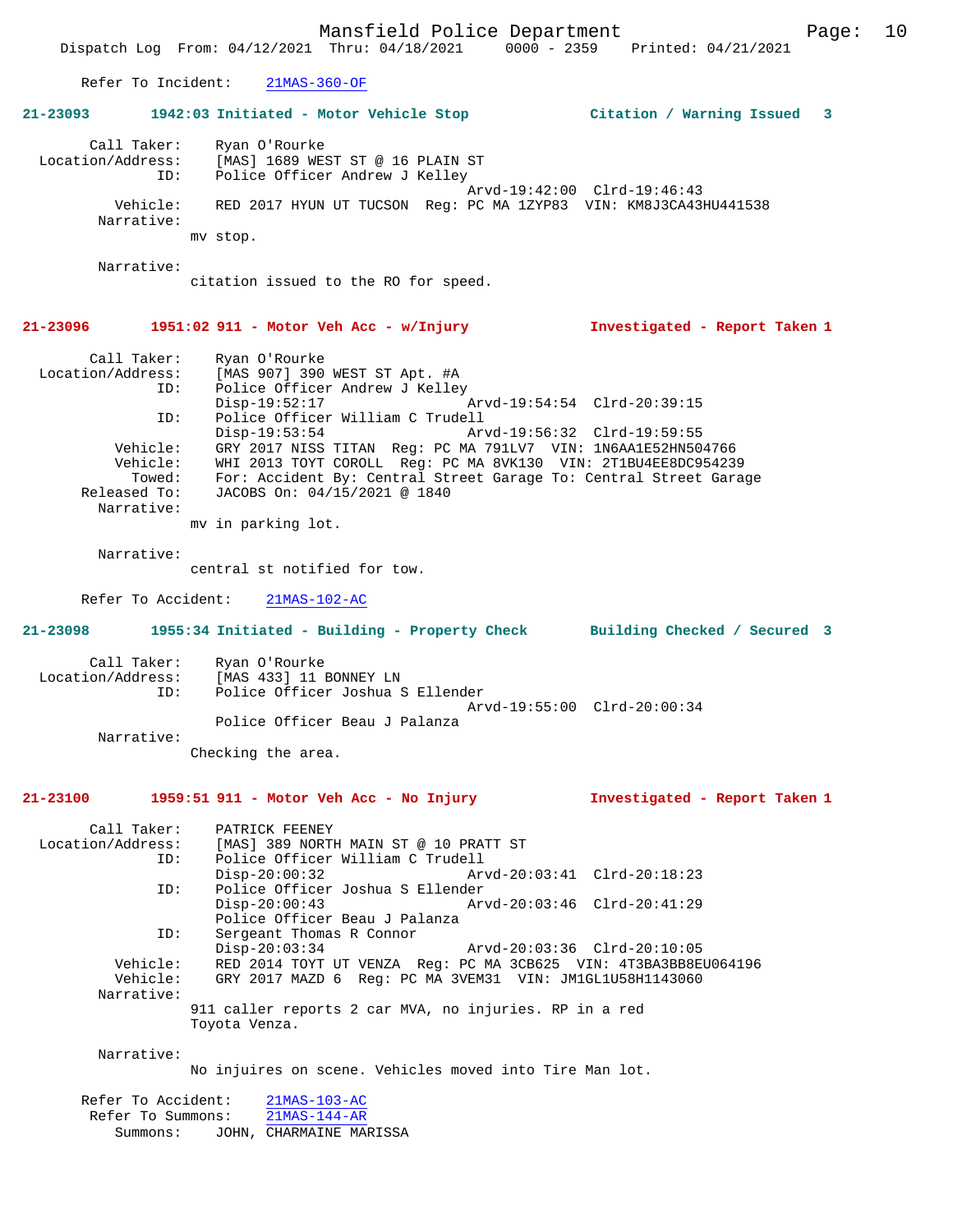Mansfield Police Department Page: 11 Dispatch Log From: 04/12/2021 Thru: 04/18/2021 Address: 18 NORTON GLEN RD Apt. #101 NORTON, MA Age: 43<br>Charges: LI LICENSE RESTRICTION, OPERATE MV IN VIOL **21-23102 2006:19 911 - 911 Hang-ups & Verifications Confirmed misdial/Accdntl Call 2**  Call Taker: PATRICK FEENEY<br>Location/Address: [MAS H1516] 31 ess: [MAS H1516] 31 BIRD RD<br>ID: Sergeant Thomas R Conno Sergeant Thomas R Connor Disp-20:10:12 Arvd-20:15:19 Clrd-20:18:01 Narrative: 911 hangup; call back made and spoke to the resident. He states all is ok, unsure on how he dialed. States there is no emergency. **21-23106 2048:09 Phone - Suspicious Actv / Persn / Veh Investigated - No Report 2** Call Taker: PATRICK FEENEY<br>Vicinity of: [MAS H6628] 190 of: [MAS H6628] 190 WEST ST<br>ID: Police Officer Joshua S Police Officer Joshua S Ellender Disp-20:49:57 Arvd-20:52:32 Clrd-21:15:20 Police Officer Beau J Palanza<br>ID: Police Officer William C Trude ID: Police Officer William C Trudell Disp-20:54:40 Arvd-20:54:43 Clrd-21:00:53<br>Vehicle: GRY 2009 LEXS IS Reg: PC MA 697JB9 VIN: JTHCK26279503222 GRY 2009 LEXS IS Reg: PC MA 697JB9 VIN: JTHCK262795032227 Narrative: Caller reports a m/v parked in the area where previous 94c activity has been observed. White sedan with poss. single occupant, described as a w/m in poss. 20's. Narrative: Caller reports that it's been an on-going issue. Narrative: speaking with operator, juvenile male that admitted to smoking a little marijuana. Parents will be en route pick up vehicle and juvenile. **21-23111 2108:24 Initiated - Building - Property Check Building Checked / Secured 3** Call Taker: Ryan O'Rourke<br>Location/Address: [MAS 895] 175 ess: [MAS 895] 175 FRUIT ST<br>TD: Police Officer Jav J St Police Officer Jay J Sparrow Arvd-21:08:00 Clrd-21:12:45 Narrative: Checking the area. **21-23112 2112:54 Initiated - Building - Property Check Building Checked / Secured 3** Call Taker: Ryan O'Rourke<br>Location/Address: [MAS 1041] 179 [MAS 1041] 175 FRUIT ST ID: Police Officer Jay J Sparrow Arvd-21:12:00 Clrd-21:22:36 Narrative: Checking the area. **21-23113 2120:29 Initiated - Building - Property Check Building Checked / Secured 3** Call Taker: Ryan O'Rourke<br>Location/Address: [MAS 840] 280 Location/Address: [MAS 840] 280 SCHOOL ST ID: Police Officer Andrew J Kelley Arvd-21:20:00 Clrd-21:32:17 Narrative: Checking the area.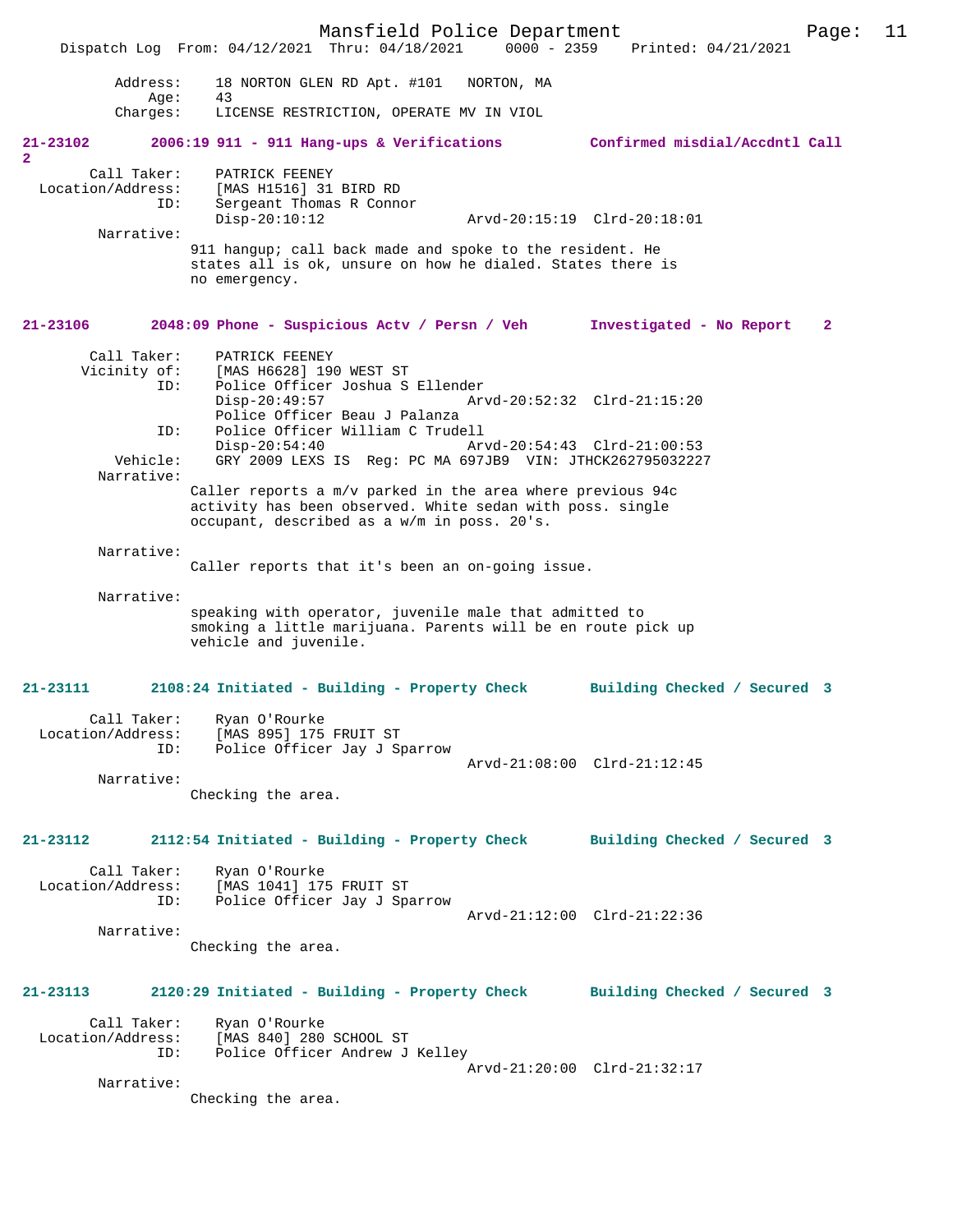Mansfield Police Department Page: 12 Dispatch Log From: 04/12/2021 Thru: 04/18/2021 **21-23114 2122:43 Initiated - Building - Property Check Building Checked / Secured 3** Call Taker: Ryan O'Rourke Location/Address: [MAS 1002] 250 EAST ST ID: Police Officer Jay J Sparrow Arvd-21:22:00 Clrd-21:32:23 Narrative: Checking the area. **21-23117 2154:52 Initiated - Motor Vehicle Stop Citation / Warning Issued 3** Call Taker: Ryan O'Rourke<br>Location/Address: [MAS] 100 RTE ess: [MAS] 100 RTE 140 NB @ 170 SCHOOL ST Police Officer Andrew J Kelley Arvd-21:54:00 Clrd-22:00:14 Vehicle: WHI 2020 VOLV UT XC90 Reg: PC MA 7CG592 VIN: YV4BR0CK6L1594262 Narrative: mv stop. **21-23119 2201 Initiated - Building - Property Check Building Checked / Secured 3** Call Taker: Police Officer Andrew J Kelley Location/Address: [MAS 2] 60 FORBES BLVD ID: Police Officer Andrew J Kelley Arvd-22:02:03 Clrd-22:14:36 Narrative: Checking the area. **21-23128 2244:38 Phone - Suspicious Actv / Persn / Veh Investigated - No Action Req. 2**  Call Taker: PATRICK FEENEY<br>Vicinity of: [MAS H3586] 6 B [MAS H3586] 6 ERICK RD Apt. #67 ID: Police Officer Jay J Sparrow Disp-22:46:30 Arvd-22:49:29 Clrd-23:04:39<br>TD: Police Officer Joshua S Ellender ID: Police Officer Joshua S Ellender Disp-22:47:44 Arvd-22:50:59 Clrd-23:06:40 Police Officer Beau J Palanza<br>Vehicle: GRY 2005 VOLV S80 2.5T AWD Re Vehicle: GRY 2005 VOLV S80 2.5T AWD Reg: PC CT AS14724 VIN: YV1TH592151399780 Vehicle: RED 2002 HYUN 4D ACCENT Reg: CT AT09166 VIN: KMHCG45C92U384211 Narrative: Red Hyundai in the parking lot, revving the motor, been parked there for over an hour. Caller is unfamiliar with it. States the m/v has RI tags. Narrative: Caller provided plate of RI AF14724; check of NLETS with negative results for several combinations of the given info. Narrative: Caller reports that the  $m/v$  is beginning to leave the lot; headed down the one way portion of the roadway/driveway. Narrative: M3 observed vehicle pulled out of Eric onto Bonney, vehicle now in front of building 12. Narrative: vehicle unoccupied parked in front of building 12. **For Date: 04/13/2021 - Tuesday**

 Call Taker: Ryan O'Rourke Location/Address: [MAS 411] 60 FORBES BLVD

**21-23178 0207:33 Initiated - Building - Property Check Building Checked / Secured 3**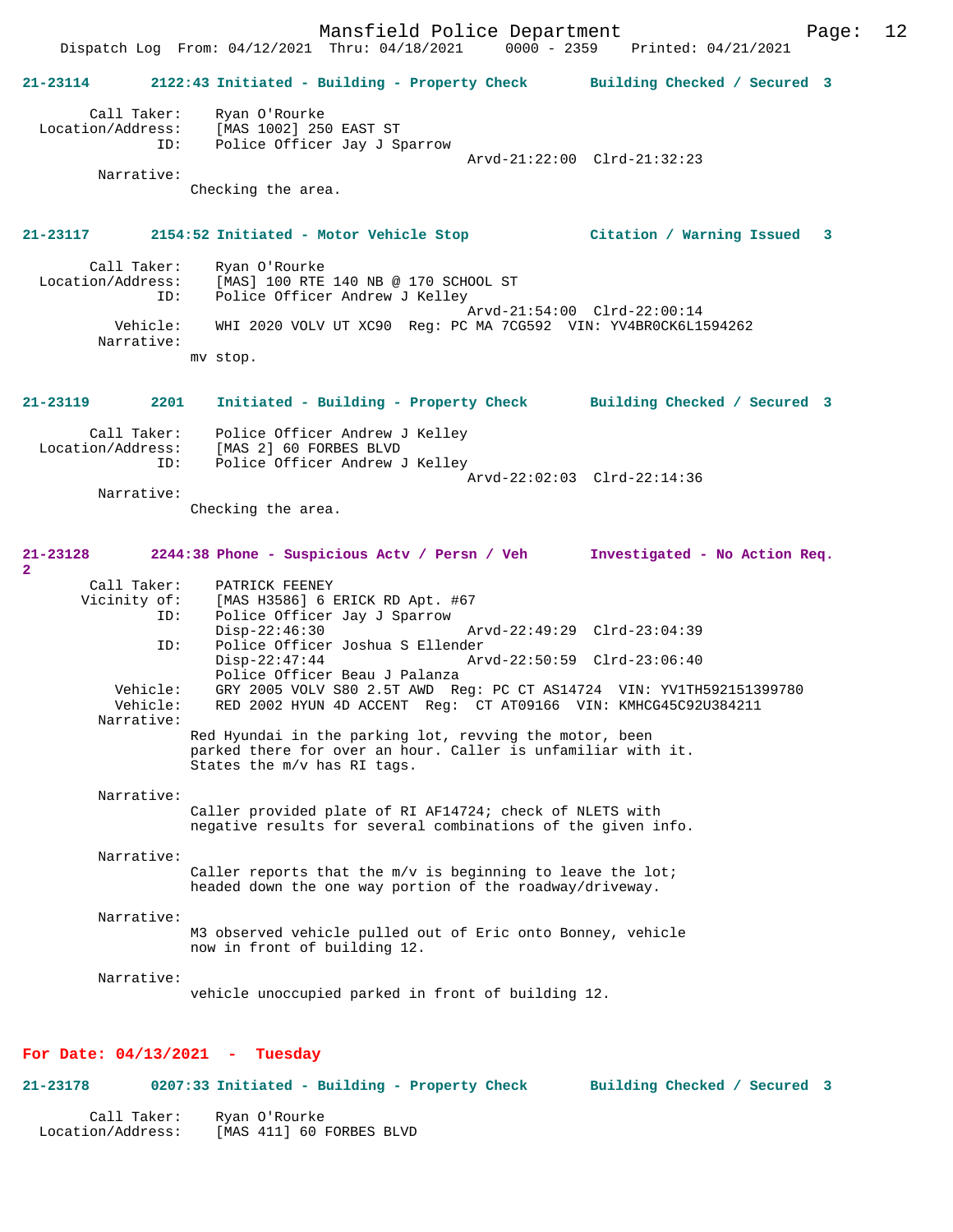Mansfield Police Department Page: 13 Dispatch Log From: 04/12/2021 Thru: 04/18/2021 0000 - 2359 Printed: 04/21/2021 ID: Patrolman David Schepis Arvd-02:07:00 Clrd-02:13:34 ID: Patrolman David Schepis Disp-02:36:13 Clrd-02:38:05 Narrative: Checking the area. **21-23180 0210:59 Initiated - Building - Property Check Building Checked / Secured 3** Call Taker: Ryan O'Rourke<br>Location/Address: [MAS 814] 50 1 [MAS 814] 50 WEST CHURCH ST ID: Police Officer Meghan Birnie Arvd-02:10:00 Clrd-02:13:29 ID: Police Officer Meghan Birnie Disp-02:36:46 Clrd-02:40:43 Narrative: Checking the area. **21-23188 0238:11 Initiated - Building - Property Check Building Checked / Secured 3** Call Taker: Ryan O'Rourke Location/Address: [MAS 4] 31 HAMPSHIRE ST ID: Patrolman David Schepis Arvd-02:38:00 Clrd-02:41:11 Narrative: Checking the area. **21-23189 0240:49 Initiated - Building - Property Check Building Checked / Secured 3** Call Taker: Ryan O'Rourke Location/Address: [MAS] COPELAND DR ID: Police Officer Meghan Birnie Arvd-02:40:00 Clrd-02:43:51 Narrative: Checking the area. **21-23197 0322:56 Initiated - Building - Property Check Building Checked / Secured 3** Call Taker: Ryan O'Rourke Vicinity of: [MAS] NORTH MAIN ST ID: Police Officer Meghan Birnie Arvd-03:22:00 Clrd-03:29:52 Narrative: Checking the area. **21-23199 0326:42 Initiated - Building - Property Check Building Checked / Secured 3** Call Taker: Ryan O'Rourke Location/Address: [MAS 992] 660 EAST ST<br>ID: Police Officer Nicole Police Officer Nicole P Newport Arvd-03:26:00 Clrd-03:29:23 Narrative: Checking the area. **21-23200 0329:32 Initiated - Building - Property Check Building Checked / Secured 3** Call Taker: Ryan O'Rourke Vicinity of: [MAS] 4 ERICK RD @ 15 BONNEY LN ID: Police Officer Nicole P Newport Arvd-03:29:00 Clrd-03:43:52 Narrative: Checking the area.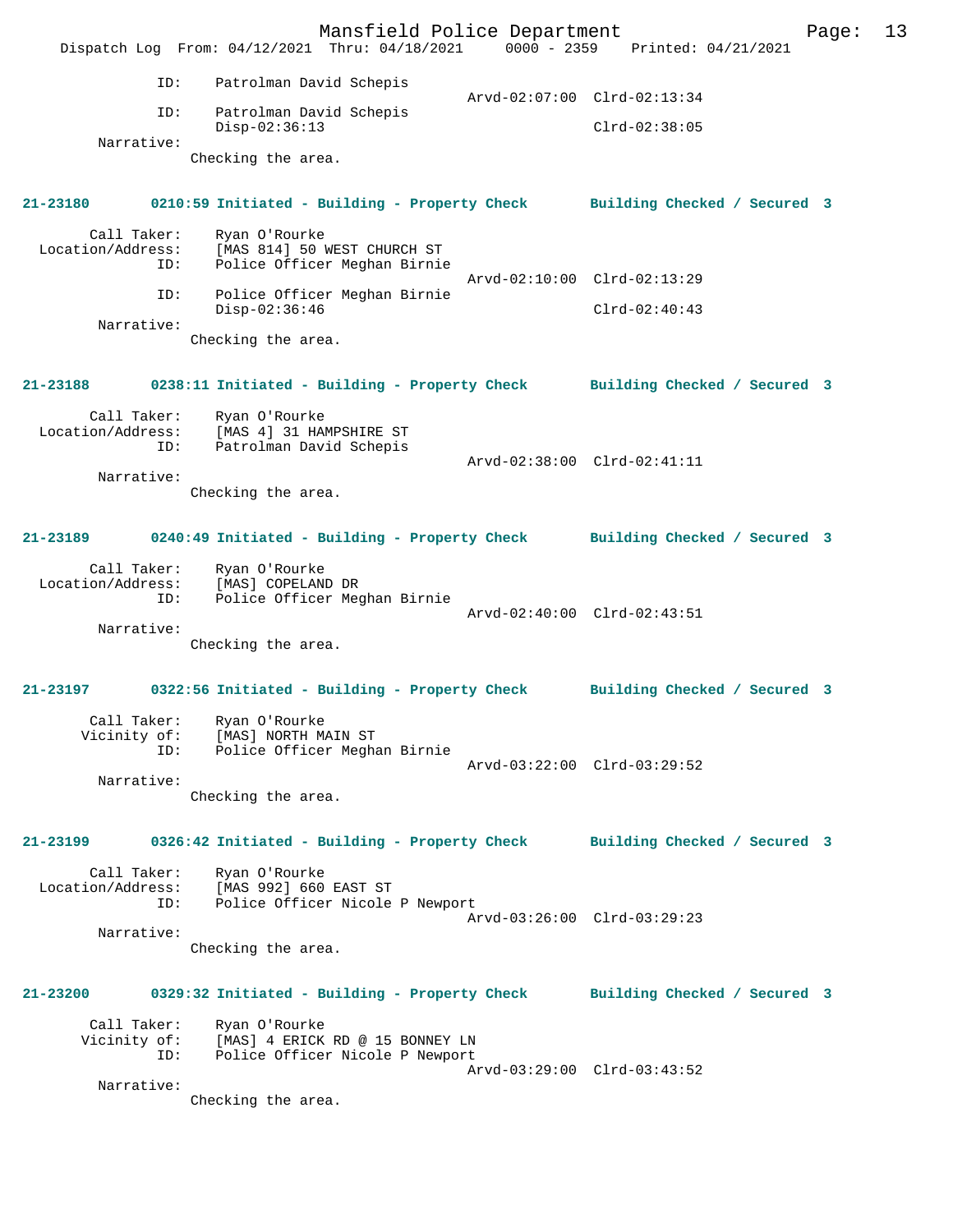|                                                | Dispatch Log From: 04/12/2021 Thru: 04/18/2021 0000 - 2359 Printed: 04/21/2021                                            | Mansfield Police Department                                                                                                  |                                                            |                 |                               | Page:        | 14 |
|------------------------------------------------|---------------------------------------------------------------------------------------------------------------------------|------------------------------------------------------------------------------------------------------------------------------|------------------------------------------------------------|-----------------|-------------------------------|--------------|----|
| 21-23201                                       | 0347:11 Initiated - Building - Property Check Building Checked / Secured 3                                                |                                                                                                                              |                                                            |                 |                               |              |    |
| Call Taker:<br>Location/Address:<br>Narrative: | Ryan O'Rourke<br>[MAS 1002] 250 EAST ST<br>ID:<br>Checking the area.                                                      | Police Officer Nicole P Newport                                                                                              | Arvd-03:47:00 Clrd-04:01:37                                |                 |                               |              |    |
| 21-23202                                       | 0356:43 Initiated - Building - Property Check Building Checked / Secured 3                                                |                                                                                                                              |                                                            |                 |                               |              |    |
| Call Taker:<br>Location/Address:<br>Narrative: | Ryan O'Rourke<br>[MAS 1015] 30 CHAUNCY ST<br>ID:<br>Checking the area.                                                    | Police Officer Meghan Birnie                                                                                                 | Arvd-03:56:00 Clrd-03:59:10                                |                 |                               |              |    |
|                                                | 21-23203 0406:28 Initiated - Building - Property Check Building Checked / Secured 3                                       |                                                                                                                              |                                                            |                 |                               |              |    |
| Call Taker:<br>Location/Address:<br>Narrative: | Ryan O'Rourke<br>[MAS 139] 265 FRUIT ST<br>ID:<br>Checking the area.                                                      | Police Officer Nicole P Newport                                                                                              | Arvd-04:06:00 Clrd-04:21:44                                |                 |                               |              |    |
| $\overline{a}$                                 | 21-23204 0448:50 Phone - Suspicious Actv / Persn / Veh                                                                    |                                                                                                                              |                                                            |                 | Investigated - No Action Req. |              |    |
| Call Taker:<br>Location/Address:<br>Narrative: | Josesph Shebertes<br>[MAS H3476] 1 DEAN ST<br>ID:<br>Patrolman David Schepis<br>$Disp-04:49:40$<br>ID:<br>$Disp-04:49:45$ | Police Officer Meghan Birnie                                                                                                 | Arvd-04:53:22 Clrd-04:57:59<br>Arvd-04:51:26 Clrd-04:58:30 |                 |                               |              |    |
| Narrative:                                     |                                                                                                                           | caller reports 2 men knocking on her back door.<br>spoke with resident. residence checked.                                   |                                                            |                 |                               |              |    |
| 21-23228                                       | 0750:19 911 - Assist Fire Department                                                                                      |                                                                                                                              |                                                            |                 | Referred to Other Agency      | $\mathbf{2}$ |    |
| Call Taker:<br>Location/Address:<br>Narrative: | Dispatcher Jacques Ryan<br>ID:<br>Patrolman Keith Kennedy<br>$Disp-07:53:06$<br>ID:<br>$Disp-07:53:44$<br>fire            | [MAS H9986] 125 CENTRAL ST<br>Police Officer Gregg S Kennedy<br>Assisting the FD with a fire related incident. Nature: brush | Arvd-07:58:05 Clrd-08:05:05                                | $Clrd-07:53:29$ |                               |              |    |
| 21-23229                                       | 0812:33 Alarm - Assist Fire Department                                                                                    |                                                                                                                              |                                                            |                 | Referred to Other Agency      | $\mathbf{2}$ |    |
| Call Taker:<br>Location/Address:               | Dispatcher Jacques Ryan<br>[MAS 438] 27 EAST ST<br>ID:<br>$Disp-08:13:47$                                                 | Police Officer Derek M Stark<br>Police Officer Matthew A Souza                                                               | Arvd-08:19:14 Clrd-08:24:00                                |                 |                               |              |    |
| Narrative:                                     | Masterbox activation                                                                                                      | Assisting the FD with a fire related incident. Nature:                                                                       |                                                            |                 |                               |              |    |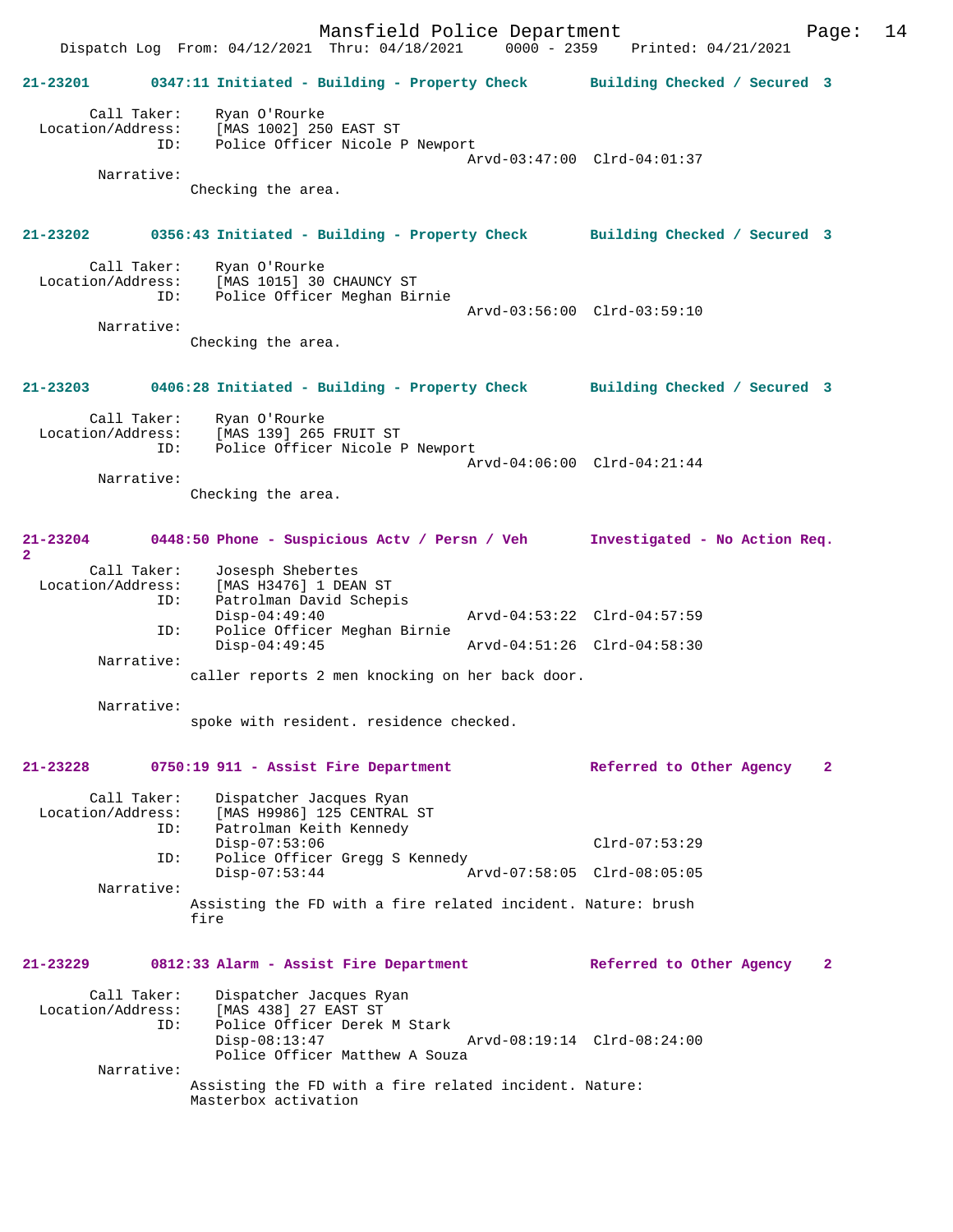| 21-23241                                               |            | 0908:24 Alarm - Assist Fire Department                                                                                                                                                                                                                                | Referred to Other Agency<br>$\mathbf{2}$                   |
|--------------------------------------------------------|------------|-----------------------------------------------------------------------------------------------------------------------------------------------------------------------------------------------------------------------------------------------------------------------|------------------------------------------------------------|
| Call Taker:<br>Location/Address:                       | ID:        | Dispatcher Jacques Ryan<br>[MAS 120] 71 HAMPDEN RD<br>Police Officer Derek M Stark<br>$Disp-09:09:59$<br>Police Officer Matthew A Souza                                                                                                                               | $Clrd-09:16:16$                                            |
| Narrative:                                             |            | Assisting the FD with a fire related incident. Nature:<br>Masterbox Activaion                                                                                                                                                                                         |                                                            |
| $21 - 23243$                                           |            | 0909:50 Phone - Erratic Oper MV / Road Rage                                                                                                                                                                                                                           | Unfounded/Unverifed<br>3                                   |
| Call Taker:<br>Location/Address:<br>Narrative:         | ID:<br>ID: | Dispatcher Alyson Vico<br>[MAS 949] 80 COPELAND DR<br>Police Officer Michael T Fitzgerald<br>$Disp-09:13:03$<br>Police Officer Derek M Stark<br>$Disp-09:16:23$<br>Police Officer Matthew A Souza                                                                     | Arvd-09:20:20 Clrd-09:20:29<br>Arvd-09:20:22 Clrd-09:20:46 |
|                                                        |            | CP is reporting an erratic operator in the area, pulled into<br>the sunoco on copeland. CP stated the operator was weaving<br>in and out of traffic and waving their arms. CP is no longer<br>on scene. Black Lincoln sedan with black yellow and red<br>spray paint. |                                                            |
| Narrative:                                             |            | Partial Plate MA PC 9WH.                                                                                                                                                                                                                                              |                                                            |
| Narrative:                                             |            | MV is pulling out of Sunoco, heading west bound towards 106.                                                                                                                                                                                                          |                                                            |
| Narrative:                                             |            | MV is pulling up to Copeland and 106.                                                                                                                                                                                                                                 |                                                            |
| Narrative:                                             |            | MV took a left on 106.                                                                                                                                                                                                                                                |                                                            |
| Narrative:                                             |            | CP has lost sight of the MV.                                                                                                                                                                                                                                          |                                                            |
| Narrative:                                             |            | Units in the area searching the area                                                                                                                                                                                                                                  |                                                            |
| Narrative:                                             |            | M15 checked 106 wb and around Sunoco area and nothing was<br>found                                                                                                                                                                                                    |                                                            |
| Narrative:                                             |            | M11 check Hope to 140 and nothing was found                                                                                                                                                                                                                           |                                                            |
| $21 - 23250$                                           |            | 0946:32 Walk-In - Fraud or Identity Theft                                                                                                                                                                                                                             | Investigated - Report Taken 1                              |
| Call Taker:<br>Location/Address:<br>Refer To Incident: | ID:        | Support Staff Matthew Todesco<br>[MAS] 1 CEDAR CT Apt. #D5<br>Police Officer Derek M Stark<br>$Disp-09:51:10$<br>Police Officer Matthew A Souza<br>$21MAS-363-OF$                                                                                                     | Arvd-10:09:09 Clrd-10:56:05                                |
| 21-23256                                               |            | 1019:59 Initiated - Motor Vehicle Stop                                                                                                                                                                                                                                | Citation / Warning Issued<br>3                             |
| Call Taker:<br>Location/Address:                       | ID:        | Dispatcher Jacques Ryan<br>[MAS] 79 NORTH MAIN ST @ 14 COURT ST<br>Police Officer David W Kinahan                                                                                                                                                                     |                                                            |
|                                                        | Vehicle:   | WHI 2019 JEEP GRANDC Req: PC MA 1BTE43 VIN: 1C4RJFBG1KC678033                                                                                                                                                                                                         | Arvd-10:19:00 Clrd-10:36:04                                |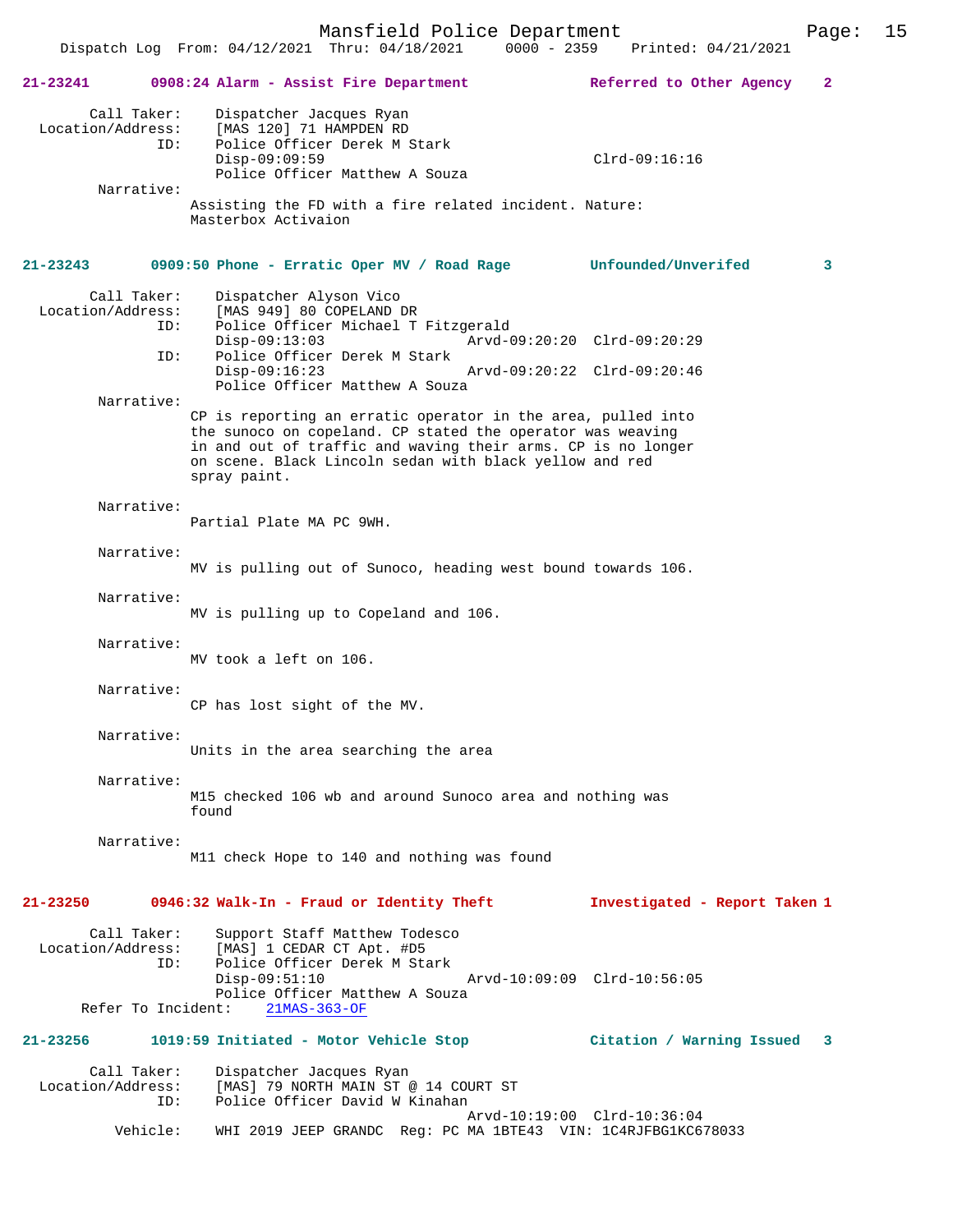Mansfield Police Department Page: 16 Dispatch Log From:  $04/12/2021$  Thru:  $04/18/2021$  0000 - 2359 Narrative: Out with mvst Narrative: Citation to the operator for unregistered MV **21-23269 1143 Initiated - Parking Violations Services Rendered 3**  Call Taker: Animal Control Steven Simonds<br>Location/Address: [MAS] 242 NORTH MAIN ST @ 16 0 Cer: Animal Control محتجم المستدين<br>Sas: [MAS] 242 NORTH MAIN ST @ 16 OLD COLONY WAY<br>TD: Animal Control Steven Simonds Animal Control Steven Simonds Arvd-11:43:54 Clrd-12:13:57 Narrative: checking area for parking violations Narrative: tagged MA COMM S96194 on crocker for overtime parking Narrative: tagged ME veteran plate 6466A3 on pratt for blocking sidewalk **21-23270 1145:50 Initiated - Motor Vehicle Stop Citation / Warning Issued 3** Call Taker: Dispatcher Jacques Ryan<br>Location/Address: [MAS] 91 CHAUNCY ST @ 6 SSS: [MAS] 91 CHAUNCY ST @ 6 HIGHLAND AVE Police Officer David W Kinahan Arvd-11:45:00 Clrd-11:51:33<br>Vebicle: GRY 2014 JEEP UT WRANGLER UNL. Reg: PC MA 3ERC69 VIN: 104 Vehicle: GRY 2014 JEEP UT WRANGLER UNL Reg: PC MA 3FRC69 VIN: 1C4BJWEG9EL164478 Narrative: Out with mvst Narrative: Citation to the RO **21-23272 1150:38 Phone - 911 Hang-ups & Verifications Unfounded/Unverifed 2** Call Taker: William Mouyos<br>Location/Address: [MAS 15A2] 89 I ess: [MAS 15A2] 89 FORBES BLVD Apt. #2000<br>ID: Police Officer Derek M Stark Police Officer Derek M Stark Disp-11:53:16 Arvd-12:00:28 Clrd-12:06:57 Police Officer Matthew A Souza Narrative: Checking on a 911 hang up landline call from business Narrative: several attempts to call back, only go to phone tree with extensions Narrative: M11 searched the three separate offices and nothing was found **21-23276 1225:24 Phone - Suspicious Actv / Persn / Veh Cancelled Enroute 2**  Call Taker: Dispatcher Alyson Vico<br>Location/Address: [MAS] ELM ST @ SCHOOL { [MAS] ELM ST @ SCHOOL ST ID: Police Officer Gregg S Kennedy Disp-12:29:37 Clrd-12:30:19<br>Th: Police Officer Michael T Fitzgerald Police Officer Michael T Fitzgerald Disp-12:29:41 Clrd-12:30:19 Narrative: CP is reporting a suspicious male party, in a white sedan with 2 large trash bags and was filming himself on his cell phone. CP desribes the male as 5'10' with a beard. Narrative: CP states he is on the right hand side by the walking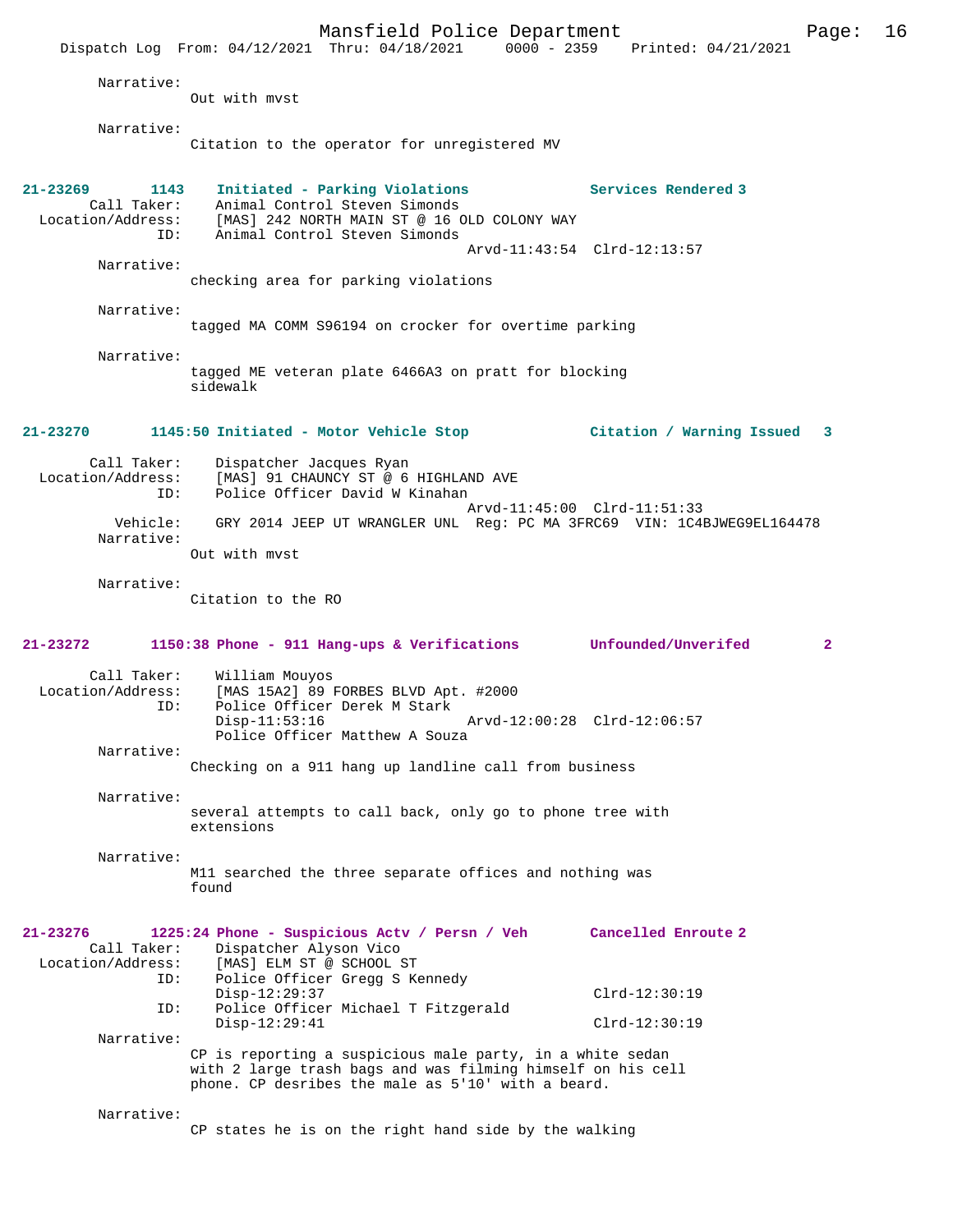Mansfield Police Department Page: 17 Dispatch Log From: 04/12/2021 Thru: 04/18/2021 0000 - 2359 Printed: 04/21/2021 trails. Narrative: M1 already spoke with the party and he is just picking up trash **21-23277 1231:13 Initiated - Motor Vehicle Stop Citation / Warning Issued 3** Call Taker: Dispatcher Jacques Ryan Location/Address: [MAS] 259 OAKLAND ST @ 34 MAPLE ST ID: Police Officer Andrew J Kelley Arvd-12:31:00 Clrd-12:34:34 Vehicle: BLK 2013 KAWK MO EX650 Reg: MC MA 2L9083 VIN: JKAEXEF13DDA05879 Narrative: Out with mvst Narrative: Citation to RO for speed **21-23279 1233 Initiated - Parking Violations Services Rendered 3**  Call Taker: Animal Control Steven Simonds Location/Address: [MAS] 242 NORTH MAIN ST @ 16 OLD COLONY WAY ID: Animal Control Steven Simonds Arvd-12:34:00 Clrd-12:38:09 Narrative: checking area for parking violations Narrative: tagged MA 818DS6 on old colony for 4 hour overtime parking **21-23287 1310:33 Initiated - Motor Vehicle Stop Citation / Warning Issued 3** Call Taker: Dispatcher Jacques Ryan Location/Address: [MAS 240A] 189 CHAUNCY ST ID: Police Officer Andrew J Kelley Arvd-13:10:00 Clrd-13:14:37 Vehicle: BLK 2019 FORD F250 Reg: PC MA 5VT876 VIN: 1FT7W2B62KEC72386 Narrative: Out with mvst **21-23290 1323:53 Initiated - Motor Vehicle Stop Citation / Warning Issued 3** Call Taker: Dispatcher Jacques Ryan<br>Location/Address: [MAS] 173 CHAUNCY ST @ 1 Location/Address: [MAS] 173 CHAUNCY ST @ 12 PERKINS AVE ID: Police Officer Andrew J Kelley Arvd-13:23:00 Clrd-13:29:32 Vehicle: BRO 2000 NISS MAXIMA Reg: PC MA 4KN334 VIN: JN1CA31A7YT222096 Narrative: out with mvst Narrative: citation to RO for inspection sticker **21-23294 1327 Initiated - Parking Violations Services Rendered 3**  Call Taker: Animal Control Steven Simonds Location/Address: [MAS] 250 EAST ST ID: Animal Control Steven Simonds Arvd-13:38:02 Clrd-14:58:01 Narrative: covering QMS/JJ crossing **21-23293 1333:16 Phone - ACO Activity Unfounded/Unverifed 3**

Call Taker: William Mouyos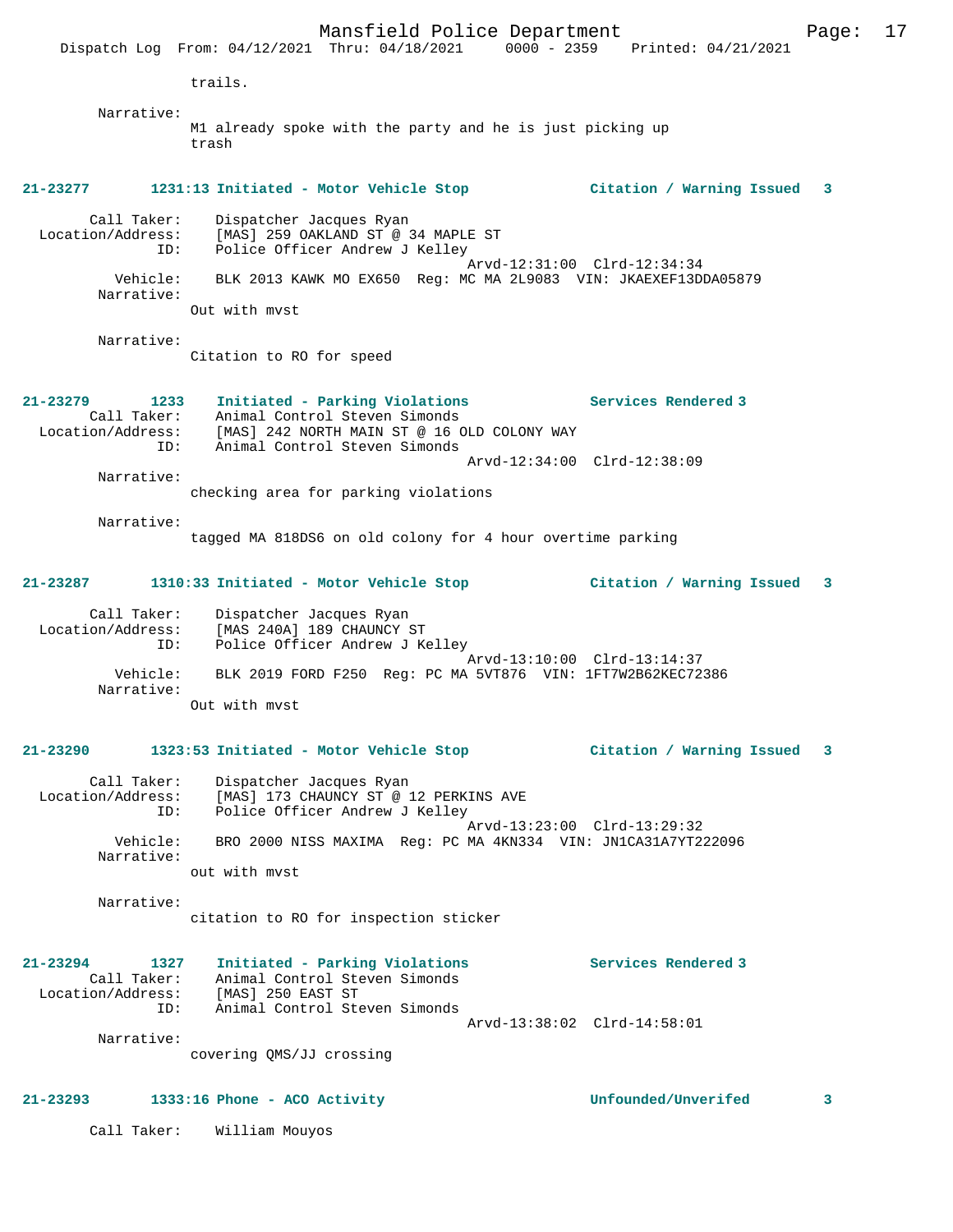Mansfield Police Department Page: 18 Dispatch Log From:  $04/12/2021$  Thru:  $04/18/2021$  0000 - 2359 Location/Address: [MAS 1030] 245 BRANCH ST ID: Police Officer Michael T Fitzgerald Disp-13:36:18 Arvd-13:41:53 Clrd-13:44:39 Narrative: Dog loose in area brown white fluffy spotted w/ collar Narrative: rp will be standing by and flag down officer Narrative: Searched the area and nothing was found. nobody flagged M15 down. **21-23302 1408:21 911 - ACO Activity Services Rendered 3**  Call Taker: Dispatcher Jacques Ryan<br>Location/Address: [MAS H3048] 362 FRUIT ST [MAS H3048] 362 FRUIT ST ID: Police Officer Michael T Fitzgerald Disp-14:10:04 Clrd-14:11:10<br>TD: animal control Jeffrey S Collins animal control Jeffrey S Collins<br>Disp-14:11:05 Ary Arvd-14:24:58 Clrd-14:25:34 Narrative: Caller is stating she is waiting for and officer about a lost dog Narrative: ACO1 arrived on scene and the CP stated that she gave the dog back to the owners prior to the ACO arrival **21-23305 1419:41 Walk-In - Fraud or Identity Theft Spoken To 1**  Call Taker: Support Staff Matthew Todesco<br>Location/Address: [MAS H9964] 290 WARE ST ess: [MAS H9964] 290 WARE ST<br>ID: Police Officer Michael' Police Officer Michael T Fitzgerald Disp-14:20:57 Arvd-14:27:03 Clrd-15:13:30 Narrative: RP into report ID theft, Ofc Fitzgerald into speak with the RP. Narrative: M15 clear, RP to gather more information in order to determine further action. **21-23304 1420:49 Initiated - Motor Vehicle Stop Citation / Warning Issued 3** Call Taker: Dispatcher Jacques Ryan<br>Location/Address: [MAS] 575 WEST ST @ 260 ess: [MAS] 575 WEST ST @ 260 FORBES BLVD<br>ID: Police Officer Andrew J Kelley Police Officer Andrew J Kelley Arvd-14:20:00 Clrd-14:35:44<br>Vehicle: BLK 2019 ACUR MDX Reg: PC MA 2RFD91 VIN: 5J8YD4H59KL0124 BLK 2019 ACUR MDX Reg: PC MA 2RFD91 VIN: 5J8YD4H59KL012407 Narrative: Out with mvst Narrative: Citation to the RO for unregistered vehicle Citation to the operator for speed **21-23310 1447:42 Initiated - Motor Vehicle Stop Summons 3**  Call Taker: Dispatcher Jacques Ryan Location/Address: [MAS] 1 COLUMBINE RD @ 80 RESERVOIR ST<br>TD: Police Officer Andrew J Kelley Police Officer Andrew J Kelley Arvd-14:47:00 Clrd-15:08:49<br>Vehicle: GRY 2010 TOYT COROLL Req: PC MA 8YB174 VIN: 1NXBU4EE0AZ3 GRY 2010 TOYT COROLL Reg: PC MA 8YB174 VIN: 1NXBU4EE0AZ325245 Narrative: Out with mvst

Narrative: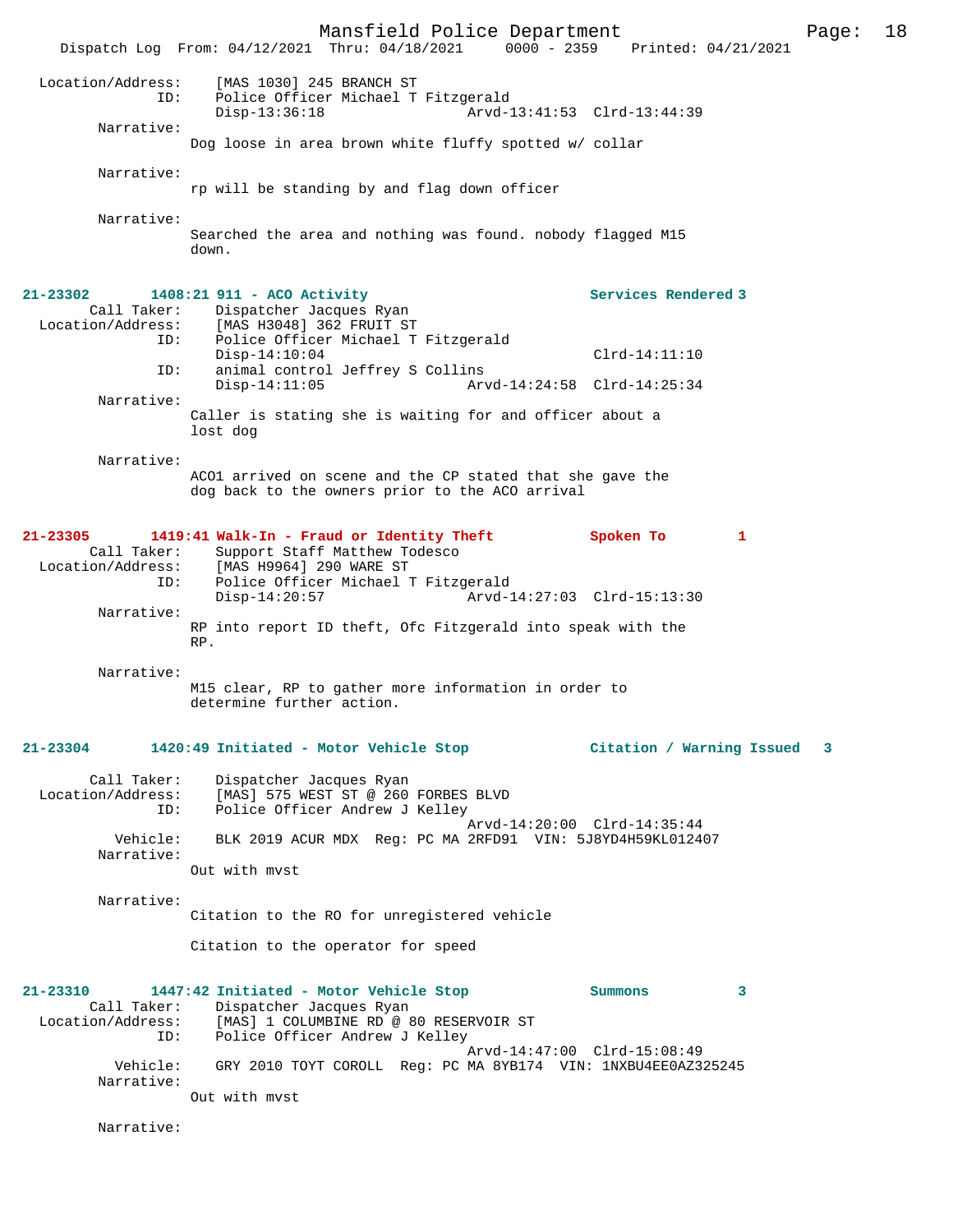Mansfield Police Department Page: 19 Dispatch Log From: 04/12/2021 Thru: 04/18/2021 M13 notified Operator has a suspended license Narrative: RO of the vehicle is on the way to pick up the vehicle and the operator and take him home Narrative: AR-number pulled by M13 Narrative: Citation to the operator for operating a MV with a suspended license Narrative: RO took custody of the vehicle Refer To Summons: 21MAS-139-AR Summons: WHITTINGTON, MATTHEW P Address: 8 JAMES ST NORTON, MA<br>Age: 24 Age:<br>:Charges LICENSE SUSPENDED, OP MV WITH SPEEDING IN VIOL SPECIAL REGULATION **21-23313 1527:08 Initiated - Motor Vehicle Stop Citation / Warning Issued 3** Call Taker: Dispatcher Jacques Ryan<br>Location/Address: [MAS] 300 EAST ST @ 2 W.  $[MAS]$  300 EAST ST @ 2 WARE ST ID: Police Officer Gregg S Kennedy Arvd-15:27:00 Clrd-15:36:45<br>Vehicle: GRY 2005 TOYT CAMRY Reg: PC MA 225Z60 VIN: 4T1BF32K35U09 GRY 2005 TOYT CAMRY Reg: PC MA 225Z60 VIN: 4T1BF32K35U093762 Narrative: Out with mvst Narrative: Citation to the operator for speed **21-23327 1729:38 Phone - Erratic Oper MV / Road Rage Services Rendered 3**  Call Taker: Michael Mezhberg<br>Vicinity of: [MAS 256] 272 CH. of: [MAS 256] 272 CHAUNCY ST<br>TD: Police Officer Andrew J E Police Officer Andrew J Kelley Disp-17:33:17 Arvd-17:37:56 Clrd-17:54:32<br>TD: Police Officer Joshua S Ellender ID: Police Officer Joshua S Ellender Disp-17:33:37 Arvd-17:38:00 Clrd-17:44:18 Police Officer Beau J Palanza<br>Vehicle: GRY 2003 FORD F250 Reg: PC MA Vehicle: GRY 2003 FORD F250 Reg: PC MA 76L820 VIN: 1FTNX21L33ED43981 Vehicle: GRY 2014 MAZD ST MAZDA5 Reg: PC MA 45JL68 VIN: JM1CW2BL6E0166514 Narrative: Caller reporting an erratic operator that cut off vehicles coming off the highway. Towards Honey Dew, Silver F-150. Narrative: Caller is parked near salon in a silver Mazda 5. Narrative: M13 and M3 spoke with the RO of the Ford pick-up truck - he had a conflicting story and it seems to be more of a road rage incident. Narrative: M13 and M3 are now headed to 272 chauncy to speak with the CP Narrative: M13 is off with the CP **21-23328 1733:09 911 - Assist Fire Department Referred to Other Agency 2**

Call Taker: CARLY MORIARTY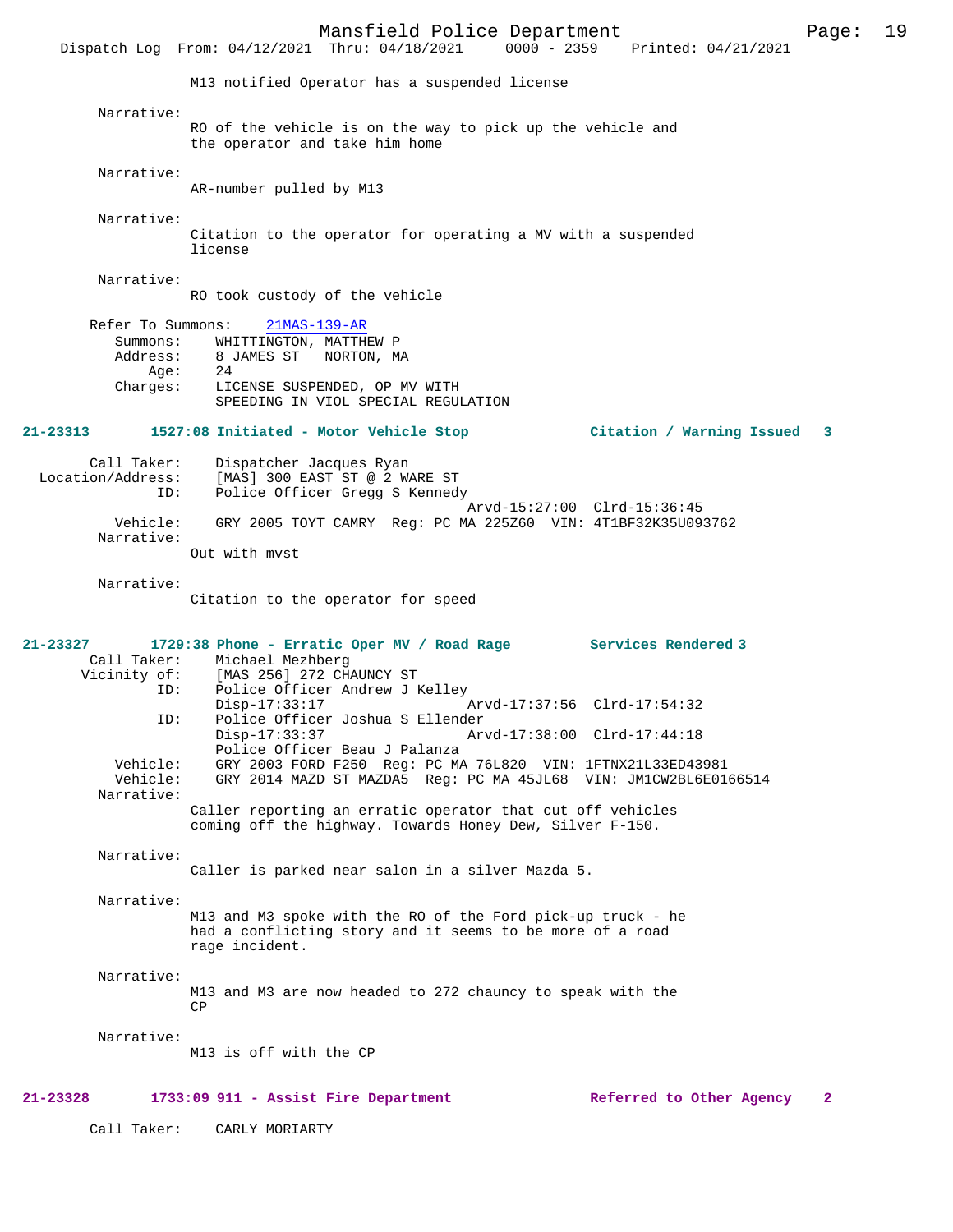Mansfield Police Department Page: 20 Dispatch Log From: 04/12/2021 Thru: 04/18/2021 0000 - 2359 Printed: 04/21/2021 Location/Address: [MAS H3271] 15 NOREEN RD ID: Police Officer William C Trudell Disp-17:35:03 Arvd-17:39:11 Clrd-17:53:19 Narrative: Assist fire with a small outside fire **21-23346 1858:56 Phone - Well Being Check Transported to Hospital 3** Call Taker: Chelsey Ferstler<br>Location/Address: [MAS H282] 12 WA ess: [MAS H282] 12 WARREN AVE<br>ID: Police Officer David J Pe ID: Police Officer David J Pepicelli Disp-18:59:35 Arvd-19:06:41 Clrd-19:21:28<br>ID: Police Officer Andrew J Kelley Police Officer Andrew J Kelley Disp-18:59:38 Arvd-19:04:27 Clrd-19:21:26 Narrative: Well being check, more info to come. Narrative: M1 requesting FD with a silent approach Narrative: Narrative: Refer To Incident: 21MAS-366-OF **21-23353 1916:27 911 - 911 Hang-ups & Verifications Confirmed misdial/Accdntl Call 2**  Call Taker: Ryan O'Rourke<br>Location/Address: [MAS H6499] 1 ess: [MAS H6499] 1 WICKLOW LN<br>TD: Police Officer Joshua S B Police Officer Joshua S Ellender Disp-19:19:31 Arvd-19:28:28 Clrd-19:28:41 Police Officer Beau J Palanza Narrative: Checking on a 911 hang up, cell caller that stated no emergency, accidnetal dial in pocket. will mee officer at front door. Narrative: Spoke with CP, confirmed accidental. **21-23356 1925:03 Initiated - Building - Property Check Building Checked / Secured 3** Call Taker: Josesph Shebertes<br>Location/Address: [MAS 281A] 1 CROC ess: [MAS 281A] 1 CROCKER ST<br>ID: Police Officer Andrew J Police Officer Andrew J Kelley Arvd-19:25:00 Clrd-19:52:12 Narrative: Checking the area. **21-23367 2012:22 Initiated - Building - Property Check Building Checked / Secured 3** Call Taker: Chelsey Ferstler<br>Vicinity of: [MAS] NORTH MAIN of: [MAS] NORTH MAIN ST<br>ID: Police Officer Andr Police Officer Andrew J Kelley Arvd-20:12:00 Clrd-20:22:13 Narrative: Checking the area. **21-23371 2043 Initiated - Building - Property Check Building Checked / Secured 3**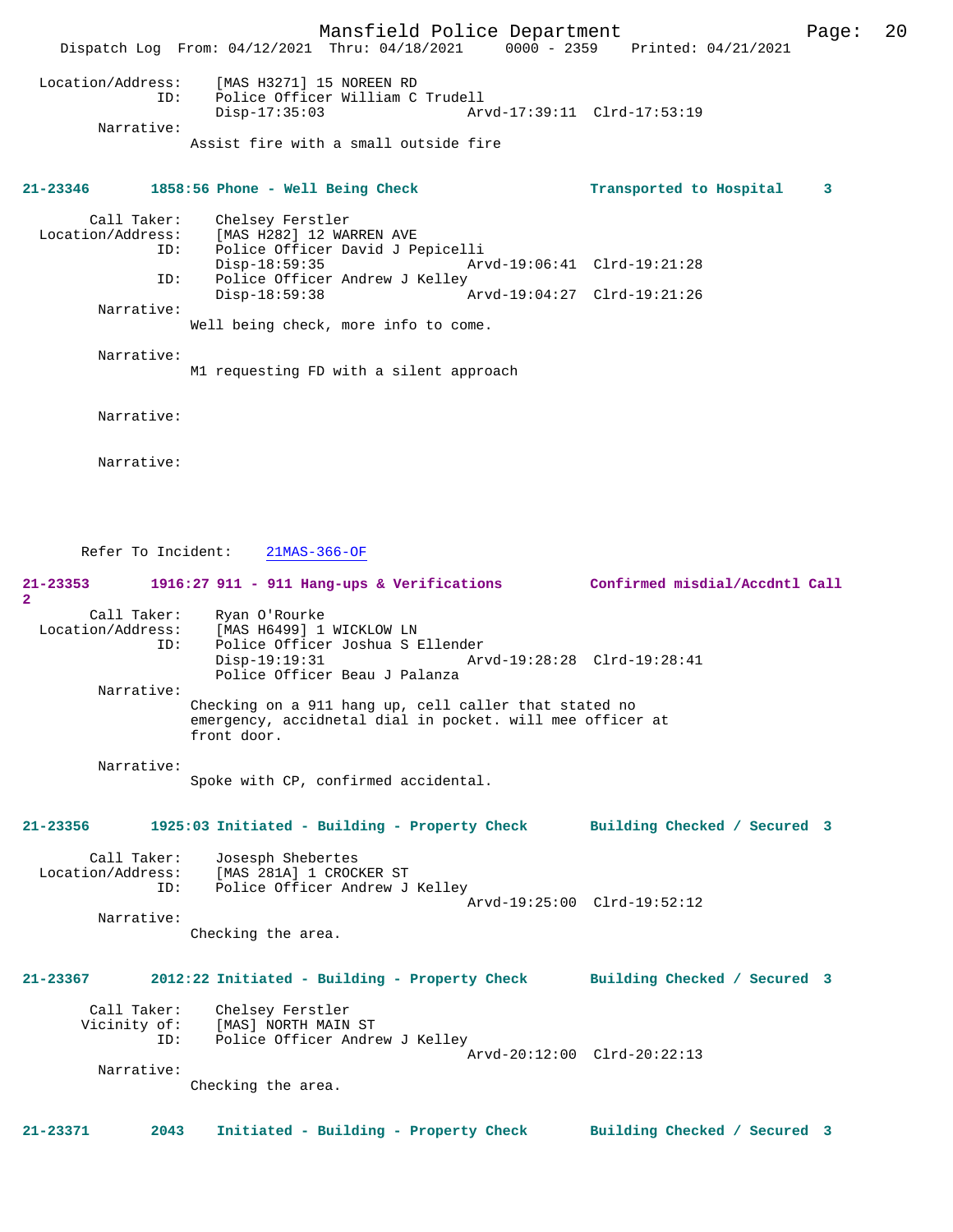Mansfield Police Department Page: 21 Dispatch Log From: 04/12/2021 Thru: 04/18/2021 0000 - 2359 Printed: 04/21/2021 Call Taker: Police Officer Andrew J Kelley Location/Address: [MAS 153] 50 WEST ST ID: Police Officer Andrew J Kelley Arvd-20:44:38 Clrd-20:44:47 Narrative: Checking the area. **21-23380 2116:42 Initiated - Disabled Motor Vehicle Vehicle Towed 3**  Call Taker: Chelsey Ferstler<br>Location/Address: [MAS] RTE 495 SB [MAS] RTE 495 SB @ RTE 140 NB ID: Police Officer Andrew J Kelley Arvd-21:16:00 Clrd-21:44:11 Vehicle: WHI 2004 GMC VA SAVANA Reg: PC MA 3DKF31 VIN: 1GTGG25V341131207 Towed: For: Disabled Vehicle By: Central Street Garage To: Central Street Garage Narrative: Reported DMV in the area. Narrative: Passerby notified M13 of possible DMV in area Narrative: M13 requesting tow, Central enroute Narrative: Tow on scene **21-23387 2147:14 Initiated - Motor Vehicle Stop Citation / Warning Issued 3** Call Taker: Chelsey Ferstler Location/Address: [MAS 969A110] 321 SCHOOL ST Apt. #A110 ID: Police Officer Andrew J Kelley Arvd-21:47:00 Clrd-21:50:43 Vehicle: BLK 2019 NISS ALTIMA Reg: PC MA 5WF632 VIN: 1N4BL4DV7KC107731 Narrative: Out with MVST, failure to stop at red light, RO cited. **21-23389 2205:49 Initiated - Building - Property Check Building Checked / Secured 3** Call Taker: Chelsey Ferstler Location/Address: [MAS 417] 9 FRANCIS AVE ID: Police Officer William C Trudell Arvd-22:05:00 Clrd-22:12:47 Narrative: Checking the area. **21-23392 2216:12 911 - Assist Fire Department Services Rendered 2**  Call Taker: Michael Mezhberg Location/Address: [MAS 9] 25 COBB ST Apt. #R104 ID: Police Officer Andrew J Kelley Disp-22:17:32 Arvd-22:19:55 Clrd-22:26:22 Narrative: Assisting the FD with a fire related incident. Nature: unknown alarm. **21-23393 2216:54 Initiated - Building - Property Check Building Checked / Secured 3** Call Taker: Michael Mezhberg Location/Address: [MAS 2] 60 FORBES BLVD ID: Police Officer Joshua S Ellender Arvd-22:16:00 Clrd-23:15:50 Police Officer Beau J Palanza Narrative: Checking the area.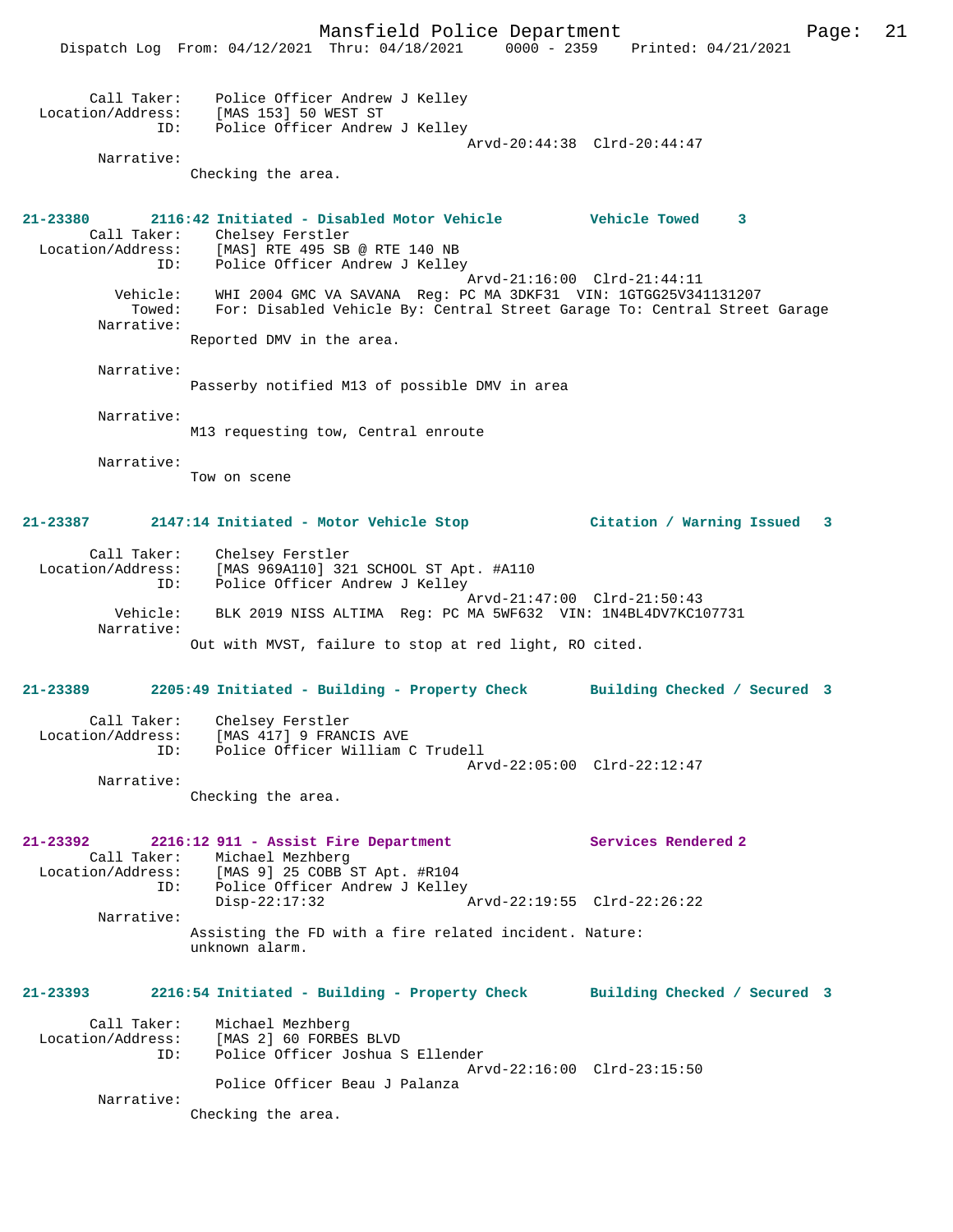Mansfield Police Department Fage: 22 Dispatch Log From: 04/12/2021 Thru: 04/18/2021 0000 - 2359 Printed: 04/21/2021 **21-23401 2316:28 Phone - 911 Hang-ups & Verifications Unfounded/Unverifed 2** Call Taker: APRIL LEHANE<br>Location/Address: [MAS 411] 60 [MAS 411] 60 FORBES BLVD ID: Police Officer Joshua S Ellender Disp-23:18:09 Arvd-23:21:37 Clrd-23:35:58 Police Officer Beau J Palanza Narrative: Checking on a 911 hang up Narrative: Front desk unaware of any issues Narrative: Officers will be doing a walk through of hotel Narrative: Spoke with front desk & walk thru, nothing out of the ordinary. **For Date: 04/14/2021 - Wednesday 21-23411 0111:39 Initiated - Building - Property Check Building Checked / Secured 3** Call Taker: Chelsey Ferstler<br>Location/Address: [MAS 1002] 250 E ess: [MAS 1002] 250 EAST ST<br>ID: Patrolman David Schepis Patrolman David Schepis Arvd-01:11:00 Clrd-01:19:02 Narrative: Checking the area. **21-23413 0112:03 Initiated - Building - Property Check Building Checked / Secured 3** Call Taker: Chelsey Ferstler<br>Location/Address: [MAS 2] 60 FORBE ess: [MAS 2] 60 FORBES BLVD<br>ID: Police Officer Christop Police Officer Christopher D Sorge Arvd-01:12:00 Clrd-01:18:27 Narrative: Checking the area.

Checking the area.

### **21-23423 0132:36 Initiated - Building - Property Check Building Checked / Secured 3**

Call Taker: Chelsey Ferstler<br>Location/Address: [MAS 834] 261 CH ess: [MAS 834] 261 CHAUNCY ST<br>ID: Police Officer Christophe Police Officer Christopher D Sorge Arvd-01:32:00 Clrd-01:40:02 Narrative:

Checking the area.

## **21-23438 0224:07 Initiated - Building - Property Check Building Checked / Secured 3**

 Call Taker: Chelsey Ferstler Location/Address: [MAS 1015] 30 CHAUNCY ST ID: Police Officer Nicole P Newport Arvd-02:24:00 Clrd-02:36:24 Narrative:

Checking the area.

## **21-23439 0236:35 Initiated - Building - Property Check Building Checked / Secured 3**

 Call Taker: Chelsey Ferstler Location/Address: [MAS] NORTH MAIN ST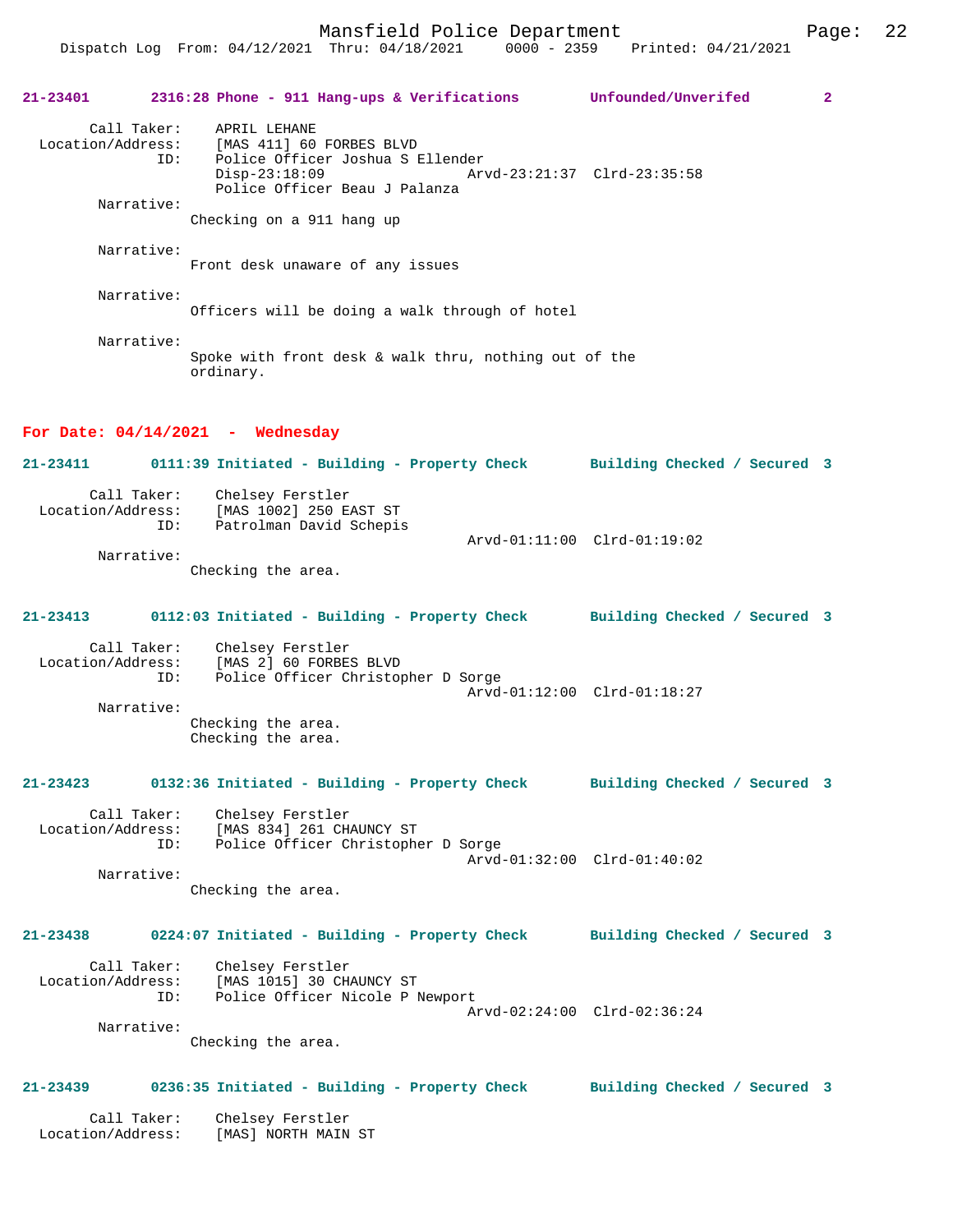Mansfield Police Department Fage: 23 Dispatch Log From: 04/12/2021 Thru: 04/18/2021 0000 - 2359 Printed: 04/21/2021 ID: Police Officer Nicole P Newport Arvd-02:36:00 Clrd-02:43:04 Narrative: Checking the area. Checking the businesses **21-23440 0243:11 Initiated - Building - Property Check Building Checked / Secured 3** Call Taker: Chelsey Ferstler Location/Address: [MAS] COPELAND DR ID: Police Officer Nicole P Newport Arvd-02:43:00 Clrd-02:46:10 Narrative: Checking the area. Checking the businesses **21-23441 0245:54 Initiated - Building - Property Check Building Checked / Secured 3** Call Taker: Chelsey Ferstler Location/Address: [MAS 1016] 4 ERICK RD ID: Patrolman David Schepis Arvd-02:45:00 Clrd-02:49:28 Narrative: Checking the area. **21-23442 0246:17 Initiated - Building - Property Check Building Checked / Secured 3** Call Taker: Josesph Shebertes Location/Address: [MAS 1] 50 WEST ST ID: Police Officer Nicole P Newport Arvd-02:46:00 Clrd-02:47:59 Narrative: Checking the area. **21-23443 0248:29 Initiated - Motor Vehicle Stop Citation / Warning Issued 3** Call Taker: Chelsey Ferstler Location/Address: [MAS 992] 660 EAST ST Police Officer Christopher D Sorge Arvd-02:48:00 Clrd-02:54:32 ID: Patrolman David Schepis Disp-02:49:37 Arvd-02:49:41 Clrd-02:54:28 Vehicle: RED 2018 HOND ACCORD Reg: PC MA 1SMK14 VIN: 1HGCV1F32JA191097 Narrative: Out with MVST Narrative: Operator cited for speed **21-23461 0652:19 Phone - Animal Complaints Services Rendered 3**  Call Taker: William Casey<br>Location/Address: [MAS 122] 99 ( ess: [MAS 122] 99 COPELAND DR<br>ID: Police Officer Christophe ID: Police Officer Christopher D Sorge Disp-06:58:41 Clrd-07:02:16<br>TD: Patrolman Melanie Costa Patrolman Melanie Costa Disp-07:01:48 Clrd-07:03:16<br>TD: Police Officer Nicole P Newport Police Officer Nicole P Newport<br>Disp-07:02:26 Ar Disp-07:02:26 Arvd-07:02:30 Clrd-07:05:55<br>ID: Police Officer Christopher D Sorge Police Officer Christopher D Sorge<br>Disp-07:05:51 Arvd Disp-07:05:51 Arvd-07:05:53 Clrd-07:05:57 Narrative: CP is a dog walker and stopped at honey dew to let dogs out. CP reports one of the dogs by the name of daisy jumped out the car. Big white dog with no collar on. CP will meet you at honey dew.

Narrative: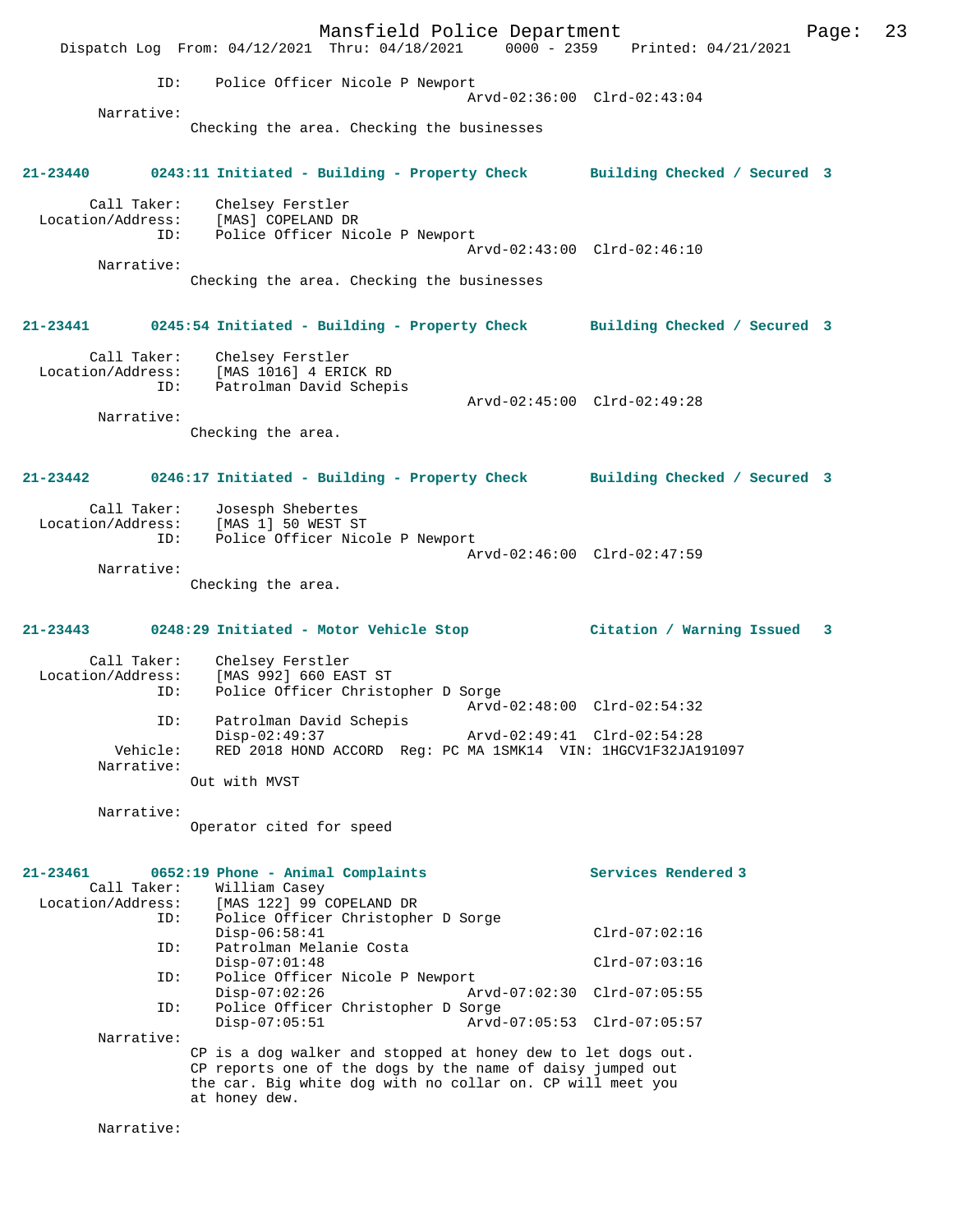|                                         | Dispatch Log From: 04/12/2021 Thru: 04/18/2021<br>0000 - 2359                                                                                                                 | Printed: 04/21/2021                       |
|-----------------------------------------|-------------------------------------------------------------------------------------------------------------------------------------------------------------------------------|-------------------------------------------|
|                                         | Calling party has been reunited with the dog, officers are<br>clear.                                                                                                          |                                           |
| 21-23467<br>2                           | 0714:04 Phone - 911 Hang-ups & Verifications Confirmed misdial/Accdntl Call                                                                                                   |                                           |
| Call Taker:<br>ID:                      | NICHOLAS GOYETTE<br>Location/Address: [MAS H6515] 256 WILLIAMS ST<br>Police Officer Christopher D Sorge                                                                       |                                           |
| Narrative:                              | $Disp-07:18:05$<br>Arvd-07:26:34 Clrd-07:26:36<br>Checking on a 911 accidental. CAller is walking in a navy                                                                   |                                           |
|                                         | blue hoodie and jeans, will wave to officer.                                                                                                                                  |                                           |
| Narrative:                              | Officer states confirmed accidental.                                                                                                                                          |                                           |
| 21-23478<br>$\mathbf{2}$                | 0822:22 Phone - 911 Hang-ups & Verifications Confirmed misdial/Accdntl Call                                                                                                   |                                           |
| ID:                                     | Call Taker: NICHOLAS GOYETTE<br>Location/Address: [MAS] 5 HAMPSHIRE ST<br>Police Officer Derek M Stark                                                                        |                                           |
| Narrative:                              | $Disp-08:24:19$<br>Arvd-08:35:38 Clrd-08:36:15<br>Police Officer Matthew A Souza                                                                                              |                                           |
|                                         | Checking on a 911 accidental, caller will be by front<br>entrance to wave                                                                                                     |                                           |
| Narrative:                              | Confirmed accidental.                                                                                                                                                         |                                           |
| 21-23487<br>ID:                         | Initiated - Parking Violations<br>0838<br>Call Taker: Animal Control Steven Simonds<br>Location/Address: [MAS] 43 NORTH MAIN ST @ 13 PARK ST<br>Animal Control Steven Simonds | Services Rendered 3                       |
| Narrative:                              | Arvd-08:39:46 Clrd-09:01:58                                                                                                                                                   |                                           |
|                                         | checking area for parking violations                                                                                                                                          |                                           |
| 21-23491<br>2                           | 0852:52 Phone - 911 Hang-ups & Verifications Confirmed misdial/Accdntl Call                                                                                                   |                                           |
| Call Taker:<br>Location/Address:<br>ID: | William Casey<br>[MAS 858] 245 OAKLAND ST<br>Police Officer David J Pepicelli<br>Arvd-09:01:24 Clrd-09:03:17<br>$Disp-08:55:38$                                               |                                           |
| Narrative:                              | Checking on a 911 hang up. landline from store office                                                                                                                         |                                           |
| Narrative:                              | Spoke with the manager, confirmed accidental.                                                                                                                                 |                                           |
| 21-23496                                | 0920:47 Initiated - Motor Vehicle Stop                                                                                                                                        | Citation / Warning Issued<br>$\mathbf{3}$ |
| Call Taker:<br>Location/Address:<br>ID: | Emily Archer<br>[MAS 1002] 250 EAST ST<br>Police Officer David J Pepicelli<br>Arvd-09:20:00 Clrd-09:27:20                                                                     |                                           |
| Vehicle:<br>Narrative:                  | WHI 2019 HOND UT PILOT Reg: PC MA 1FN782 VIN: 5FNYF6H6XKB002338<br>Out for a MVST.                                                                                            |                                           |
| Narrative:                              |                                                                                                                                                                               |                                           |
|                                         | Citation issued to the white female for speed.                                                                                                                                |                                           |

**21-23504 1006 Initiated - Parking Violations Services Rendered 3**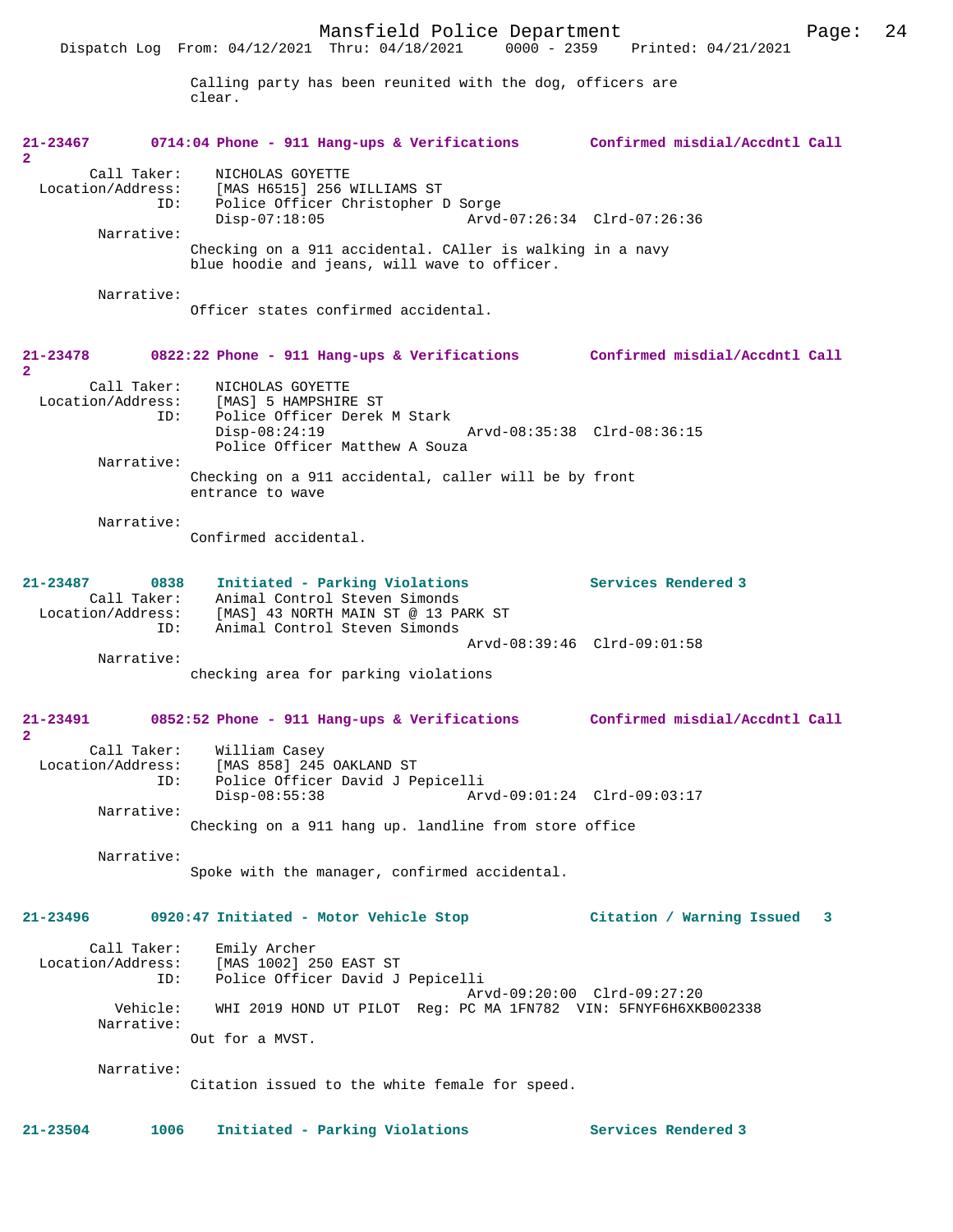Mansfield Police Department Page: 25 Dispatch Log From: 04/12/2021 Thru: 04/18/2021 Call Taker: Animal Control Steven Simonds Location/Address: [MAS] 242 NORTH MAIN ST @ 16 OLD COLONY WAY Animal Control Steven Simonds Arvd-10:07:21 Clrd-12:00:04 Narrative: checking area for parking violations Narrative: tagged MA COMM. S96194 on crocker for overtime parking Narrative: tagged MA 2HF786 on crocker for parking the wrong way on a one way **21-23507 1018:06 Initiated - Follow up Investigation Services Rendered 3**  Call Taker: Emily Archer Location/Address: [MAS 2] 60 FORBES BLVD Police Officer Derek M Stark Arvd-10:18:00 Clrd-10:26:11 Police Officer Matthew A Souza Narrative: Conducting a follow up in the area to a previously reported incident. **21-23510 1026:01 Phone - Fraud or Identity Theft Services Rendered 1**  Call Taker: William Casey<br>Location/Address: [MAS H6565] 6! [MAS H6565] 65 WINTER ST ID: Police Officer David J Pepicelli Disp-10:30:01 Arvd-10:33:50 Clrd-10:48:11 Narrative: Cp reporting multiple mortgage fraud and would like ot speak to an officer Narrative: Reporting party was advised on how to proceed with mortgage issues from 25 years ago. Nothing criminal at this time. **21-23512 1034:30 Initiated - Disabled Motor Vehicle Services Rendered 3**  Call Taker: Emily Archer Location/Address: [MAS] 575 WEST ST @ 260 FORBES BLVD ID: Police Officer Derek M Stark Arvd-10:34:00 Clrd-10:37:20 Police Officer Matthew A Souza Narrative: Checking on a DMV. Narrative: Light oringinally was not cycling because the vehicle did not pull up far enough. Officer will monitor for a few minutes. Narrative: Light is working now, officers are clear. **21-23514 1041:06 Initiated - Building - Property Check Services Rendered 3**  Call Taker: Emily Archer Location/Address: [MAS 840] 280 SCHOOL ST ID: Police Officer Derek M Stark Arvd-10:41:00 Clrd-11:02:43 Police Officer Matthew A Souza Narrative: Checking the area.

**21-23518 1045:18 Phone - 911 Hang-ups & Verifications Confirmed misdial/Accdntl Call**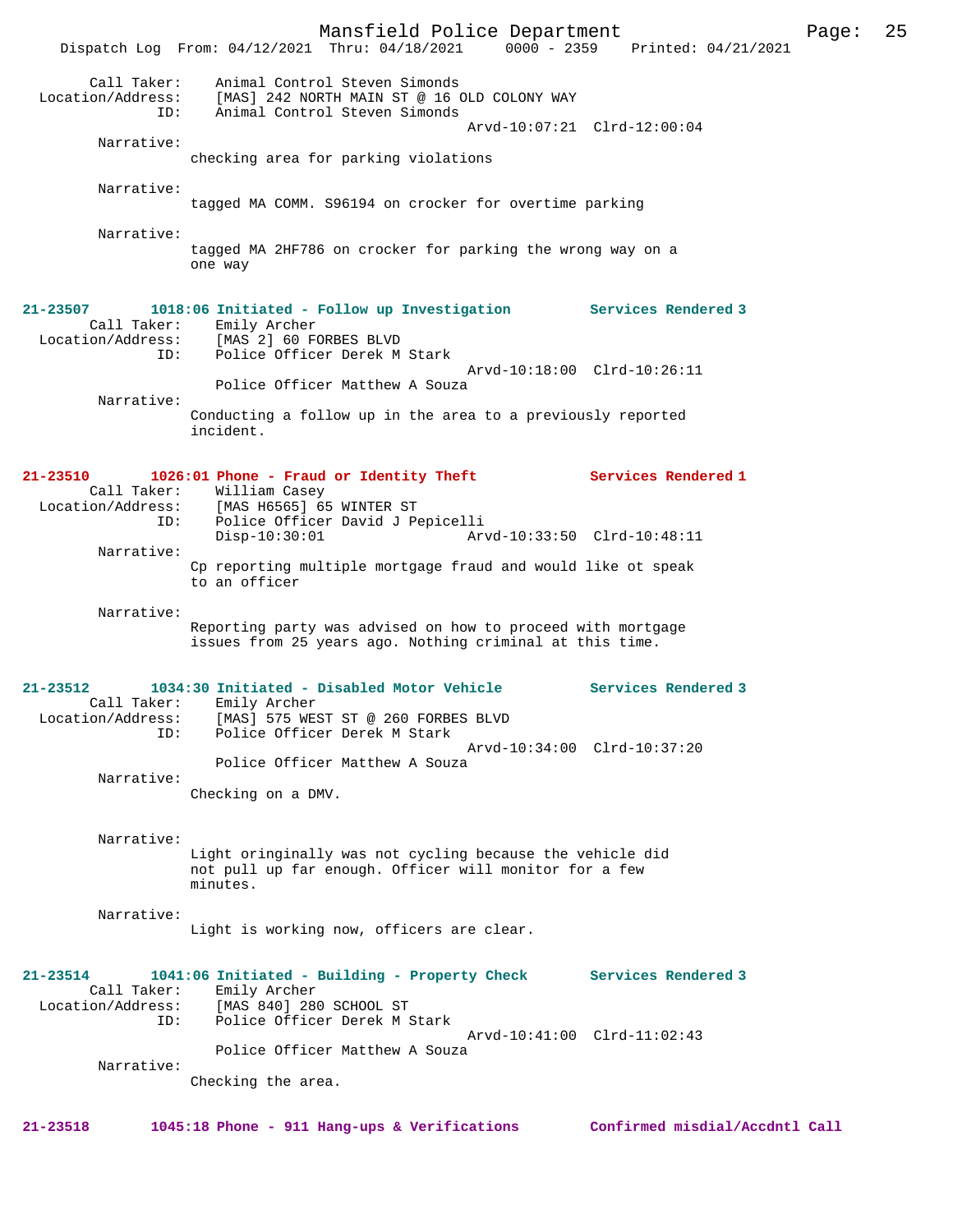Mansfield Police Department Page: 26 Dispatch Log From: 04/12/2021 Thru: 04/18/2021 Call Taker: NICHOLAS GOYETTE Location/Address: [MAS 907] 390 WEST ST Apt. #A ID: Sergeant Brian P Thibault Disp-10:47:31 Arvd-10:49:15 Clrd-10:50:10 Vehicle: GRY 2011 FORD EXPLOR Reg: PC MA 699EYS VIN: 1FMHK8D87BGA37113 Narrative: Checking on a 911 hang up Narrative: Caller states accidental. Narrative: Caller is towards the front of the store in a silver Ford Explorer. Narrative: Confirmed accidental. **21-23521 1111:06 Phone - 911 Hang-ups & Verifications Confirmed misdial/Accdntl Call** Call Taker: NICHOLAS GOYETTE<br>Location/Address: [MAS 840i180] 28 [MAS 840i180] 280 SCHOOL ST ID: Police Officer Derek M Stark Disp-11:12:32 Arvd-11:14:44 Clrd-11:16:04 Police Officer Matthew A Souza Narrative: Checking on a 911 hang up. Attempting call back through phone tree Narrative: Accidental from grooming, will wait by door to wave Narrative: Spoke to an employee, confirmed accidental. **21-23530 1204:55 Phone - 911 Hang-ups & Verifications Confirmed misdial/Accdntl Call** Call Taker: William Casey<br>Location/Address: [MAS H3492] 5 [MAS H3492] 510 SOUTH MAIN ST ID: Sergeant Brian P Thibault Disp-12:07:47 Arvd-12:09:48 Clrd-12:11:13 Narrative: Checking on a 911 hang up wireless

> CP stated hes a construction worker off with State Trooper detail. Stated no issues watch accidentally called

Narrative:

Narrative:

**2** 

**2** 

**2** 

Confirmed accidental.

**21-23536 1218:47 Phone - 911 Hang-ups & Verifications Services Rendered 2**  Call Taker: William Casey<br>Location/Address: [MAS 260] 64 ( ess: [MAS 260] 64 COPELAND DR.<br>ID: Police Officer David J Pe Police Officer David J Pepicelli<br>Disp-12:21:03 Ar Arvd-12:25:10 Clrd-12:26:35 Narrative: Checking on a 911 accidental caller will be in the wendys parking lot

Narrative:

Confirmed accidental.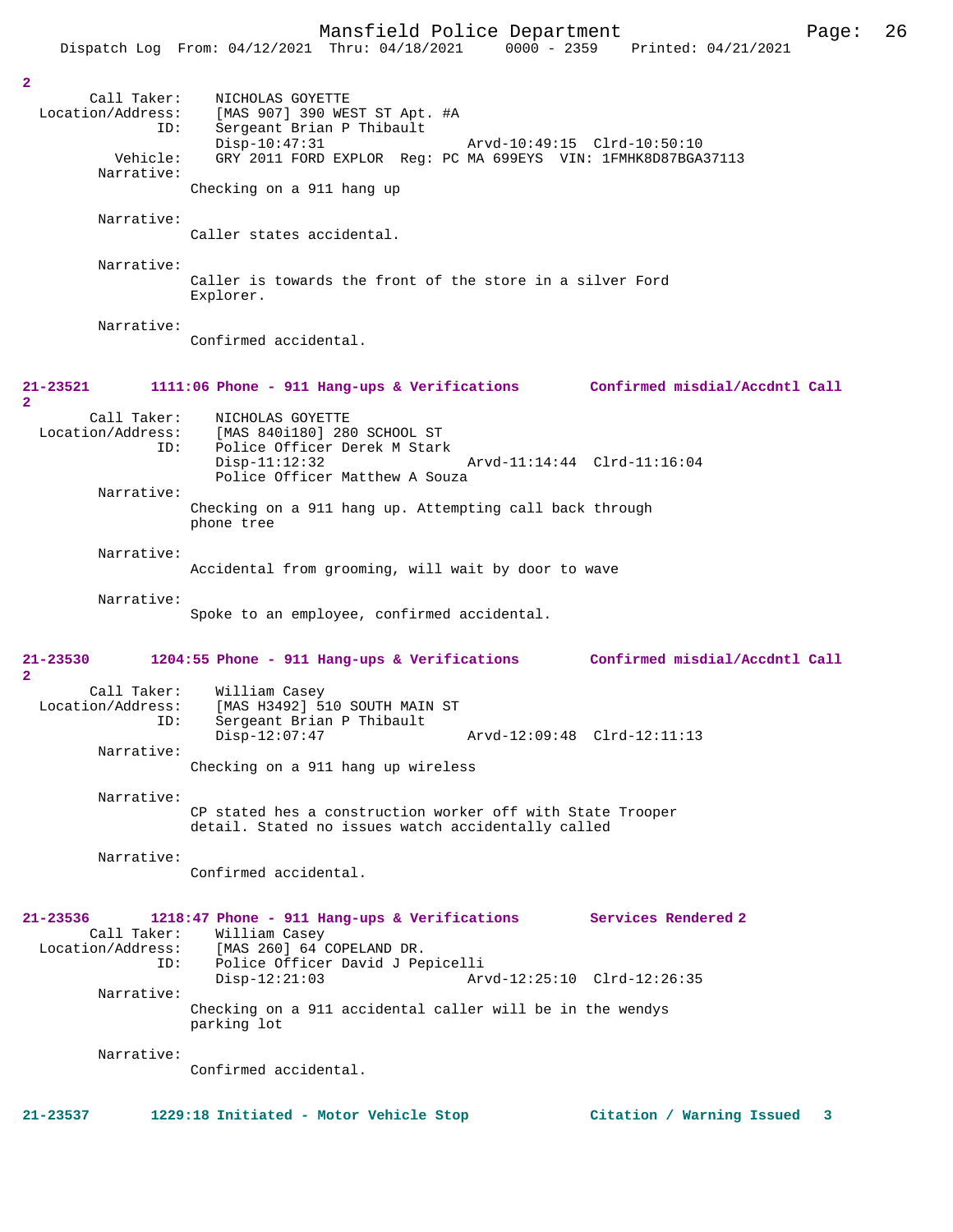Mansfield Police Department Page: 27 Dispatch Log From: 04/12/2021 Thru: 04/18/2021 0000 - 2359 Printed: 04/21/2021 Call Taker: Emily Archer Location/Address: [MAS] 62 PRATT ST @ 1 CHAUNCY ST ID: Police Officer David J Pepicelli Arvd-12:29:00 Clrd-12:37:56 Vehicle: GRY 2016 JEEP WRANGL Reg: PC MA 1ZHP95 VIN: 1C4GJWBG0GL263235 Narrative: Out for a MVST. Narrative: MVST for failure to stop, citation issued. **21-23540 1241:02 Initiated - Motor Vehicle Stop Citation / Warning Issued 3** Call Taker: Emily Archer Location/Address: [MAS] 660 EAST ST @ 25 FRANKLIN ST ID: Police Officer David J Pepicelli Arvd-12:41:00 Clrd-12:46:30 Vehicle: RED 2015 CHEV UT TRAX Reg: PC MA 1GVT19 VIN: KL7CJTSB4FB152786 Narrative: Out for a MVST. Narrative: Citation issued for hands free violation in the area of 500 East Street. **21-23541 1257:10 Initiated - Assist Other Agency Services Rendered 3**  Call Taker: Emily Archer Location/Address: [MAS] 67 CORAL ST ID: Police Officer Michael N Fenore Arvd-12:57:00 Clrd-13:21:21 Narrative: Officer is assisting with the Board of Health. **21-23542 1257:45 Walk-In - Fraud or Identity Theft Services Rendered 1**  Call Taker: Support Staff Matthew Todesco<br>Location/Address: [MAS 1026] 300 NORTH MAIN ST Experiment Pattlew Todescorn<br>Address: [MAS 1026] 300 NORTH MAIN ST<br>TD: Police Officer Derek M Stark Police Officer Derek M Stark<br>Disp-13:00:25 Disp-13:00:25 Arvd-13:11:11 Clrd-13:25:12 Police Officer Matthew A Souza Narrative: RP reports he was scammed out of \$4000 yesterday, Ofc Stark into speak with the RP. Refer To Incident: 21MAS-367-OF **21-23555 1341:30 Initiated - Follow up Investigation Services Rendered 3**  Call Taker: Emily Archer<br>Location/Address: [MAS 127E1] [MAS 127E1] 11 NORFOLK ST Apt. #3 ID: Police Officer Patrick J Pennie Arvd-13:41:00 Clrd-13:57:04 Narrative: Conducting a follow up in the area to a previously reported incident. Narrative: Officer obtained video footage, 21-23565 1410:52 Phone - Assist Other Agency **Not Home / No Answer** 3 Call Taker: NICHOLAS GOYETTE Location/Address: [MAS H3117] 171 DEAN ST ID: Police Officer Patrick J Pennie Disp-14:14:21 Arvd-14:24:00 Clrd-14:27:30 Narrative: Requesting notification, males Wallet was found in Dartmouth at Covid clinic at the old Circuit City. It is still there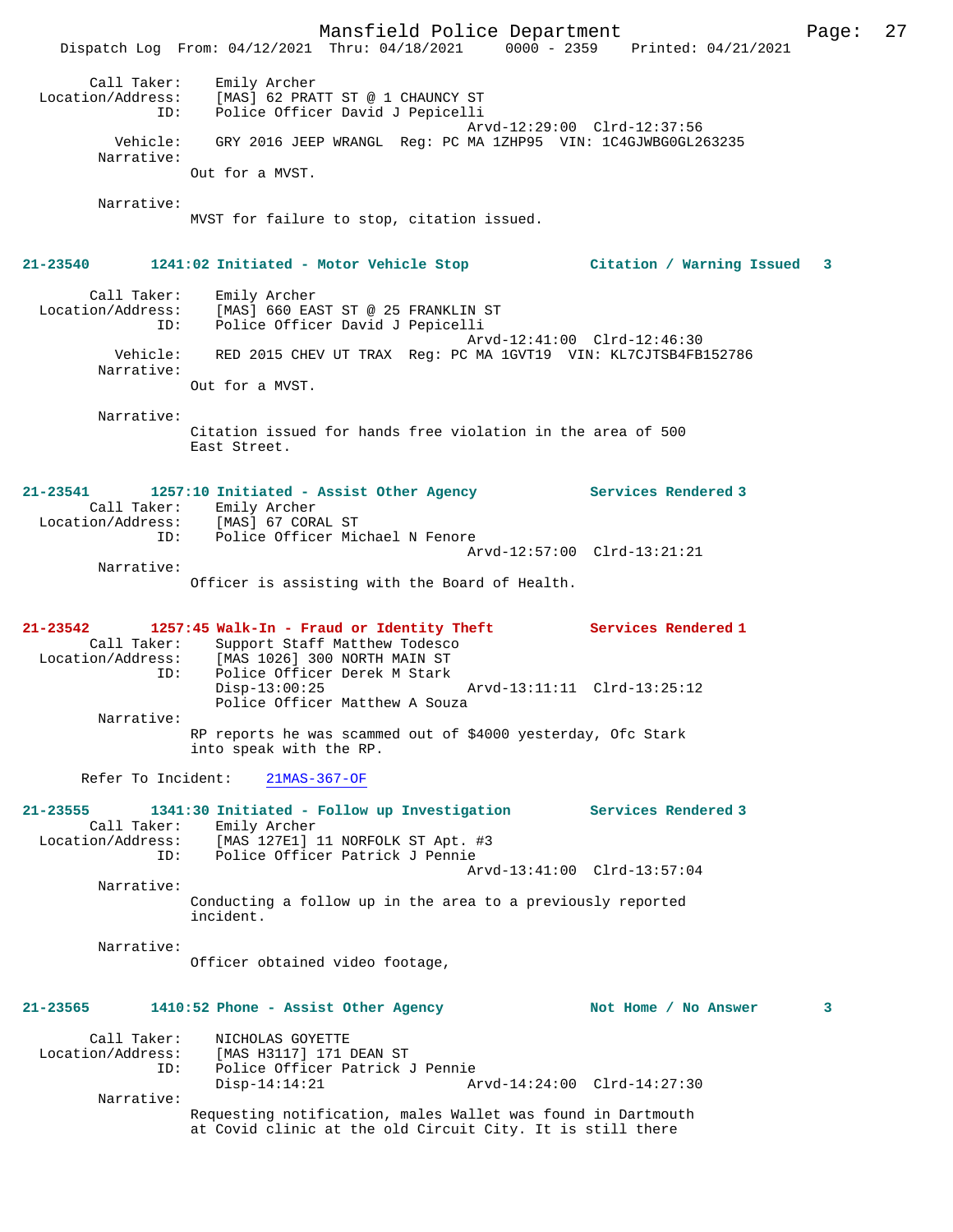Dartmouth PD later.

Narrative:

Officer states no cars in the driveway and no one home.

| 21-23566<br>Call Taker:<br>Location/Address:<br>ID: | 1417:48 Walk-In - Fraud or Identity Theft<br>Support Staff Matthew Todesco<br>[MAS H6238] 19 SOUTHPARK LN<br>Police Officer Derek M Stark                                                   | Services Rendered 1                                 |
|-----------------------------------------------------|---------------------------------------------------------------------------------------------------------------------------------------------------------------------------------------------|-----------------------------------------------------|
| Narrative:                                          | $Disp-14:19:12$<br>Police Officer Matthew A Souza                                                                                                                                           | Arvd-14:24:48 Clrd-15:10:50                         |
|                                                     | RP reports unemployment fraud, Ofc Stark into speak with the<br>RP.                                                                                                                         |                                                     |
| Refer To Incident:                                  | $21MAS-368-OF$                                                                                                                                                                              |                                                     |
| $21 - 23592$<br>ID:                                 | 1659:43 Phone - Animal Complaints<br>Call Taker: William Casey<br>Location/Address: [MAS 982] 111 HOPE ST<br>Police Officer David J Pepicelli                                               | Services Rendered 3                                 |
| Narrative:                                          | $Disp-17:03:41$                                                                                                                                                                             | Arvd-17:11:48 Clrd-17:18:21                         |
|                                                     | Cp reports a baby squirrel bloody face and eyes closed.<br>Would like an officer to come out                                                                                                |                                                     |
| Narrative:                                          | Officer states area search negative at this time.                                                                                                                                           |                                                     |
| Narrative:                                          | Animal is located near the dumpster.                                                                                                                                                        |                                                     |
| Narrative:                                          | Officer states animal is fine and on its way.                                                                                                                                               |                                                     |
| 21-23613<br>Call Taker:<br>ID:<br>Narrative:        | 1838:35 Walk-In - Motor Veh Acc - No Injury<br>Support Staff Heather A Sullivan<br>Location/Address: [MAS 840K] 280 SCHOOL ST Apt. #K<br>Police Officer Danielle C Titus<br>$Disp-18:39:26$ | Incident Report<br>1<br>Arvd-18:42:15 Clrd-19:17:04 |
|                                                     | walk in reporting vehicle damage from yesterday.                                                                                                                                            |                                                     |
| Narrative:                                          | See OF                                                                                                                                                                                      |                                                     |
| Refer To Incident:                                  | $21MAS-370-OF$                                                                                                                                                                              |                                                     |
| 21-23625<br>Call Taker:<br>Location/Address:<br>ID: | 2011:14 Phone - Noise Complaint<br>Nicole Boyer<br>[MAS H4509] 107 WALNUT ST<br>Police Officer Danielle C Titus                                                                             | Spoken To<br>$\mathbf{2}$                           |
| Vehicle:<br>Narrative:                              | $Disp-20:12:50$<br>RED 1997 GMC BU C-SERIES Reg: CO MA T83969 VIN: 1GDL7H1P7VJ520275                                                                                                        | Arvd-20:18:52 Clrd-20:28:39                         |
|                                                     | CP reports that he's hearing a chainsaw in the area, and<br>it's late at night.                                                                                                             |                                                     |
| Narrative:                                          | out speaking with the party now.                                                                                                                                                            |                                                     |
| Narrative:                                          | M12 rpts she spoke with party using chainsaw up in a tree,<br>advised him of the complaint. he will be done for the<br>evening.                                                             |                                                     |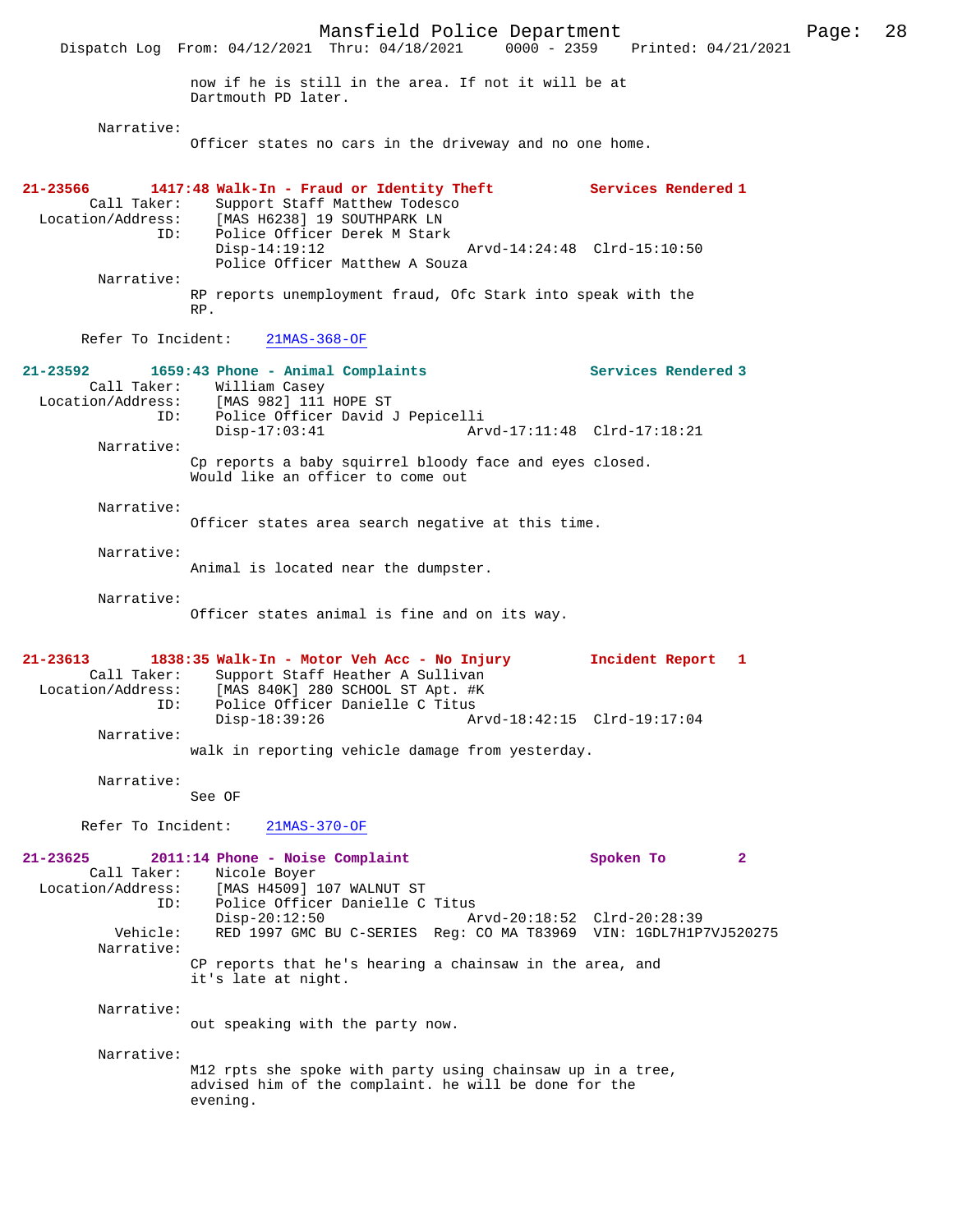Mansfield Police Department Page: 29 Dispatch Log From: 04/12/2021 Thru: 04/18/2021 0000 - 2359 Printed: 04/21/2021 **21-23629 2022:52 Initiated - Building - Property Check Building Checked / Secured 3** Call Taker: Ryan O'Rourke Location/Address: [MAS 139] 265 FRUIT ST ID: Police Officer Andrew J Kelley Arvd-20:22:00 Clrd-20:25:10 Narrative: Checking the area. **21-23630 2028 Initiated - Building - Property Check Building Checked / Secured 3** Call Taker: Police Officer Andrew J Kelley Location/Address: [MAS 12] 250 EAST ST Police Officer Andrew J Kelley Arvd-20:30:12 Clrd-20:41:08 Narrative: Checking the area. **21-23632 2030:33 Initiated - Building - Property Check Building Checked / Secured 3** Call Taker: Ryan O'Rourke Location/Address: [MAS 2] 60 FORBES BLVD ID: Police Officer Danielle C Titus Arvd-20:30:00 Clrd-20:35:43 Narrative: Checking the area. **21-23641 2108:33 Initiated - Building - Property Check Building Checked / Secured 3** Call Taker: Ryan O'Rourke Location/Address: [MAS 840] 280 SCHOOL ST ID: Police Officer Danielle C Titus Arvd-21:08:00 Clrd-21:18:48 Narrative: Checking the area. **21-23648 2135:44 Initiated - Building - Property Check Building Checked / Secured 3** Call Taker: Ryan O'Rourke Location/Address: [MAS 982] 111 HOPE ST ID: Police Officer Andrew J Kelley Arvd-21:35:00 Clrd-21:50:08 Narrative: Checking the area. **21-23650 2200:50 Initiated - Building - Property Check Building Checked / Secured 3** Call Taker: Ryan O'Rourke Location/Address: [MAS 322] 31 HAMPSHIRE ST ID: Police Officer Danielle C Titus Arvd-22:00:00 Clrd-22:05:35 Narrative: Checking the area. **21-23654 2223:26 Initiated - Building - Property Check Building Checked / Secured 3** Call Taker: Ryan O'Rourke Location/Address: [MAS 417] 9 FRANCIS AVE ID: Police Officer Andrew J Kelley Arvd-22:23:00 Clrd-22:27:42 Narrative: Checking the area.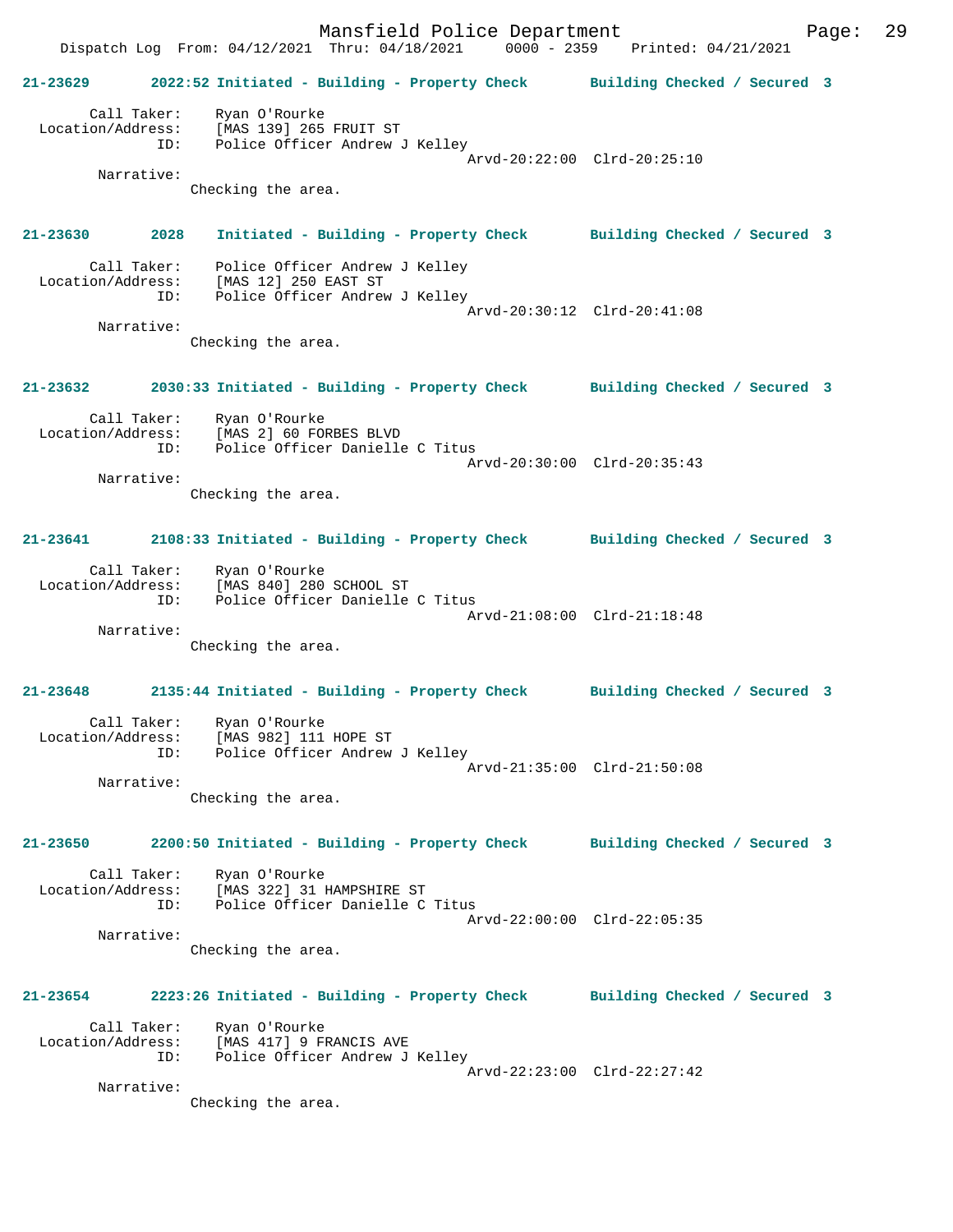# **21-23655 2231:52 Initiated - Building - Property Check Building Checked / Secured 3** Call Taker: Ryan O'Rourke Location/Address: [MAS 992] 660 EAST ST ID: Police Officer Andrew J Kelley Arvd-22:31:00 Clrd-22:37:31 Narrative: Checking the area. **21-23658 2252:19 Phone - 911 Hang-ups & Verifications Confirmed misdial/Accdntl Call**

| $\overline{2}$    |                                                              |  |
|-------------------|--------------------------------------------------------------|--|
| Call Taker:       | Nicole Boyer                                                 |  |
| Location/Address: | [MAS] 72 TREMONT ST                                          |  |
| ID:               | Police Officer Joshua S Ellender                             |  |
|                   | $Clrd-22:56:05$<br>$Disp-22:55:38$                           |  |
|                   | Police Officer Beau J Palanza                                |  |
| ID:               | Police Officer Danielle C Titus                              |  |
|                   | Arvd-23:05:49 Clrd-23:09:45<br>$Disp-22:56:02$               |  |
| Narrative:        |                                                              |  |
|                   | Checking on a 911 hang up by a wireless phone. On call back, |  |

they stated it was accidental and will meet officer outside.

### **For Date: 04/15/2021 - Thursday**

**21-23670 0049:43 Phone - 911 Hang-ups & Verifications Confirmed misdial/Accdntl Call 2**  Call Taker: Josesph Shebertes Location/Address: [MAS H1133] 647 NORTH MAIN ST ID: Police Officer Christopher D Sorge Arvd-01:00:19 Clrd-01:01:43 Narrative: Checking on a 911 hang up. caller will meet officer at the back door **21-23671 0101:54 Initiated - Building - Property Check Building Checked / Secured 3** Call Taker: Ryan O'Rourke Location/Address: [MAS 1015] 30 CHAUNCY ST ID: Police Officer Christopher D Sorge Arvd-01:01:00 Clrd-01:11:14 Narrative: Checking the area. **21-23673 0109:12 Initiated - Building - Property Check Building Checked / Secured 3** Call Taker: Ryan O'Rourke<br>Location/Address: [MAS 4] 31 HA [MAS 4] 31 HAMPSHIRE ST ID: Patrolman Gregory S Martell Arvd-01:09:00 Clrd-01:25:08 Narrative: Checking the area. **21-23676 0120:42 Initiated - Building - Property Check Building Checked / Secured 3** Call Taker: Ryan O'Rourke Location/Address: [MAS 2] 60 FORBES BLVD Patrolman David Schepis Arvd-01:20:00 Clrd-01:34:33 Narrative: Checking the area.

**21-23679 0134:17 Initiated - Building - Property Check Building Checked / Secured 3**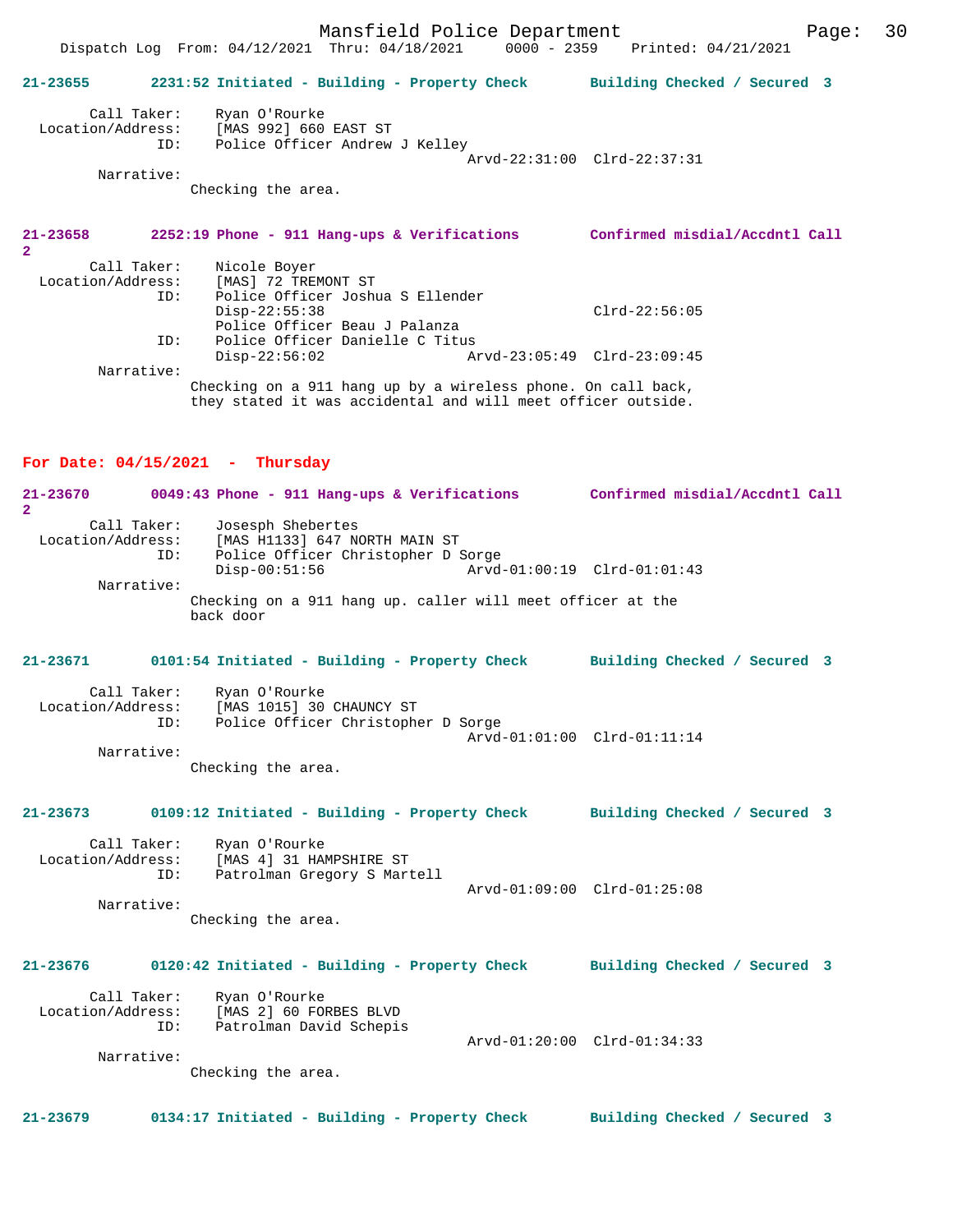Mansfield Police Department Page: 31 Dispatch Log From: 04/12/2021 Thru: 04/18/2021 0000 - 2359 Printed: 04/21/2021 Call Taker: Ryan O'Rourke Location/Address: [MAS] NORTH MAIN ST ID: Police Officer Christopher D Sorge Arvd-01:34:00 Clrd-01:39:48 Narrative: Checking the area. **21-23686 0204:12 Initiated - Building - Property Check Building Checked / Secured 3** Call Taker: Ryan O'Rourke Location/Address: [MAS 4] 31 HAMPSHIRE ST ID: Patrolman David Schepis Arvd-02:04:00 Clrd-02:07:24 Narrative: Checking the area. **21-23693 0222:59 Initiated - Building - Property Check Building Checked / Secured 3** Call Taker: Ryan O'Rourke Location/Address: [MAS 992] 660 EAST ST ID: Patrolman Gregory S Martell Arvd-02:22:00 Clrd-02:26:59 Narrative: Checking the area. **21-23694 0232:56 Initiated - Building - Property Check Building Checked / Secured 3** Call Taker: Ryan O'Rourke Location/Address: [MAS 895] 175 FRUIT ST ID: Patrolman Gregory S Martell Arvd-02:32:00 Clrd-02:33:17 Narrative: Checking the area. **21-23695 0233:24 Initiated - Building - Property Check Building Checked / Secured 3** Call Taker: Ryan O'Rourke Location/Address: [MAS 139] 265 FRUIT ST ID: Patrolman Gregory S Martell Arvd-02:33:00 Clrd-02:45:12 Narrative: Checking the area. **21-23698 0244:54 Initiated - Building - Property Check Building Checked / Secured 3** Call Taker: Ryan O'Rourke Location/Address: [MAS] COPELAND DR ID: Police Officer Christopher D Sorge Arvd-02:44:00 Clrd-02:55:25 Narrative: Checking the area. **21-23699 0255:42 Initiated - Building - Property Check Building Checked / Secured 3** Call Taker: Ryan O'Rourke Location/Address: [MAS 181A] 150 OAKLAND ST ID: Patrolman Gregory S Martell Arvd-02:55:00 Clrd-03:33:39 Narrative: Checking the area. Initiated - Parking Violations Services Rendered 3 21-23730 0746 Initiated - Parking Violations<br>Call Taker: Animal Control Steven Simonds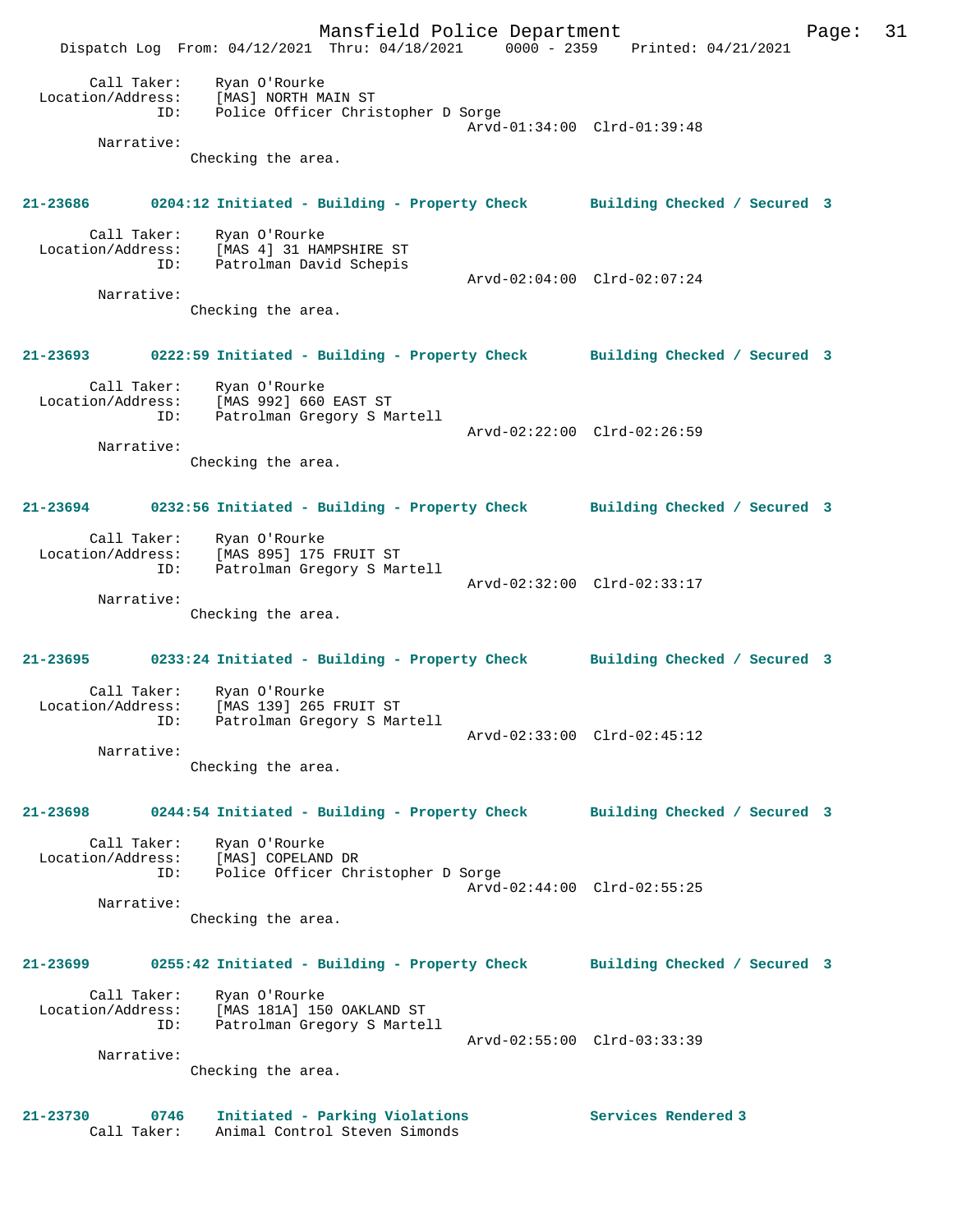Mansfield Police Department Page: 32 Dispatch Log From: 04/12/2021 Thru: 04/18/2021 0000 - 2359 Printed: 04/21/2021 Location/Address: [MAS 12] 250 EAST ST ID: Animal Control Steven Simonds Arvd-07:49:08 Clrd-08:45:51 Narrative: robinson school crossing coverage **21-23742 0853 Initiated - Parking Violations Services Rendered 3**  Call Taker: Animal Control Steven Simonds Location/Address: [MAS] 255 NORTH MAIN ST @ 8 COTTAGE ST ID: Animal Control Steven Simonds Arvd-08:54:33 Clrd-09:44:42 Narrative: checking area for parking violations **21-23744 0904:18 Initiated - Building - Property Check Services Rendered 3**  Call Taker: William Casey Location/Address: [MAS 281A] 1 CROCKER ST ID: Police Officer Nicole M Boldrighini Arvd-09:04:00 Clrd-09:11:11 Narrative: Checking the area. **21-23752 0947:24 Initiated - Motor Vehicle Stop Vehicle Towed 3**  Call Taker: William Casey Location/Address: [MAS] 54 CHAUNCY ST @ 363 NORTH MAIN ST ID: Police Officer Patrick J Pennie Arvd-09:47:00 Clrd-10:29:25 ID: Police Officer Derek M Stark Disp-09:53:56 Arvd-09:56:41 Clrd-10:29:22 Police Officer Matthew A Souza Vehicle: 1998 Reg: MD 5AM6930 VIN: YV1LS5674W1549187 Narrative: Out with mvst Narrative: Central St enroute Narrative: Central St on location Narrative: Citation issued to RO See AR for further. Narrative: vehicle released to for tow only. No tow info in log. Vehicle to be towed by Central St to 31 Falcon St Attleboro Refer To Summons: 21MAS-142-AR Summons: BUCKLEY, CARMEL LYNNETTE Address: 31 FALCON DR ATTLEBORO, MA Age: 66<br>Charges: LIC LICENSE SUSPENDED, OP MV WITH UNINSURED MOTOR VEHICLE STOP/YIELD, FAIL TO UNREGISTERED MOTOR VEHICLE NUMBER PLATE VIOLATION TO CONCEAL ID **21-23757 1028:51 Initiated - Motor Vehicle Stop Spoken To 3**  Call Taker: William Casey<br>Location/Address: [MAS] 173 CHA [MAS] 173 CHAUNCY ST @ 12 PERKINS AVE ID: Sergeant Brian P Thibault Arvd-10:28:00 Clrd-10:37:10 ID: Police Officer Derek M Stark Disp-10:29:48 Arvd-10:29:51 Clrd-10:37:08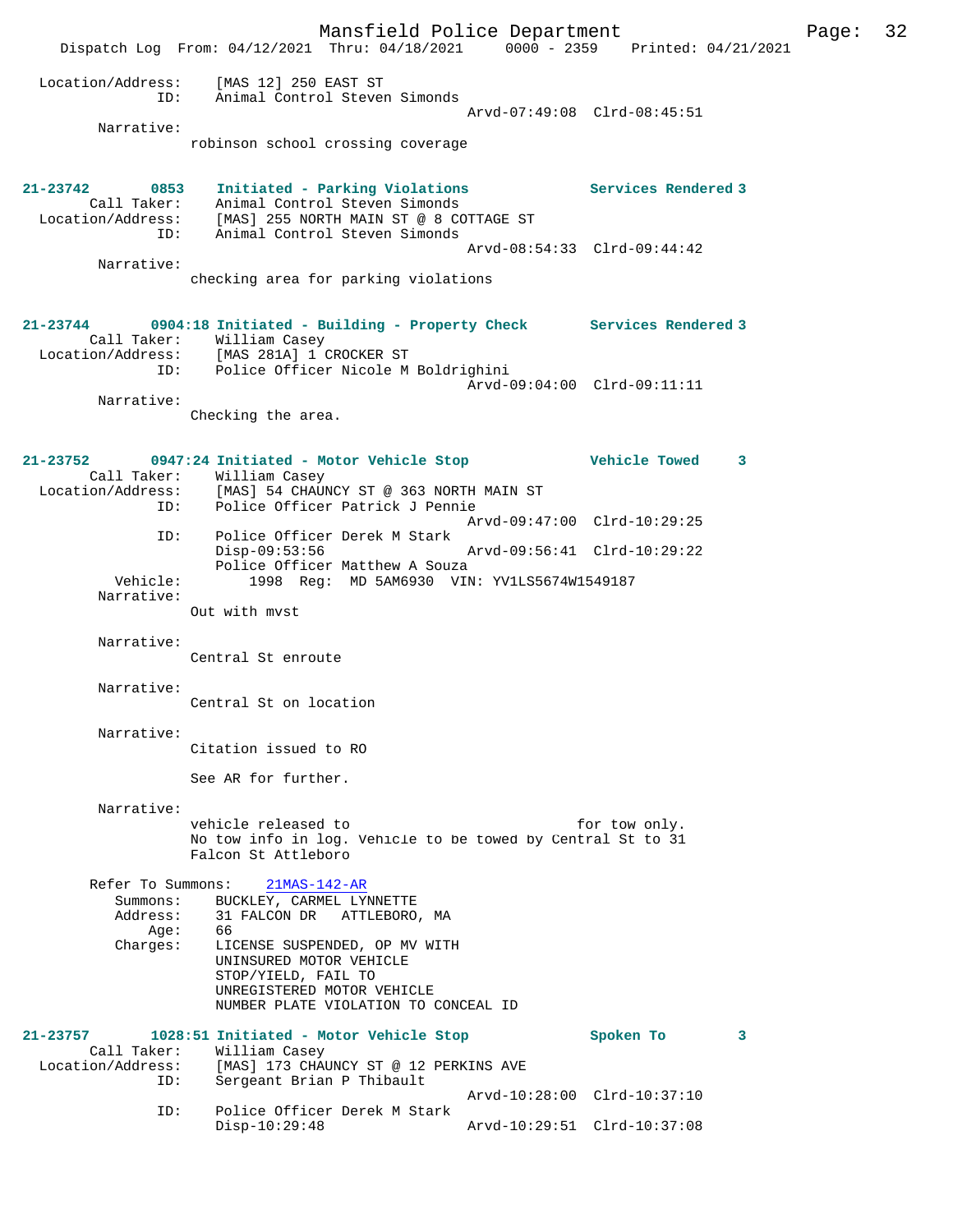Mansfield Police Department Page: 33 Dispatch Log From: 04/12/2021 Thru: 04/18/2021 Police Officer Matthew A Souza Vehicle: BLK 2008 JEEP UT LIBERT Reg: PC MA 251BM0 VIN: 1J8GN28K28W268020 Narrative: Out with vehicle Narrative: Verbal to RO for inspection sticker violation. M1 reports RO headed to trade vehicle in and should no longer be an issue. **21-23764 1046:10 Phone - 911 Hang-ups & Verifications Unfounded/Unverifed 2** Call Taker: Jarred Kohler<br>Location/Address: [MAS 979B1] 5 ess: [MAS 979B1] 50 SUFFOLK RD<br>ID: Police Officer Patrick J I Police Officer Patrick J Pennie<br>Disp-10:49:12 Ar Arvd-10:52:03 Clrd-10:56:01 Narrative: Checking on a 911 hang up. No answer on call back, cell phone call 65 meters covering the parking lot and front of the building. **21-23767 1107:17 Phone - 911 Hang-ups & Verifications Confirmed misdial/Accdntl Call** Call Taker: Dispatcher Alyson Vico Location/Address: [MAS] 75 DEER PATH LN<br>ID: Police Officer Derek M Police Officer Derek M Stark<br>Disp-11:09:23 Disp-11:09:23 Arvd-11:11:34 Clrd-11:17:41 Police Officer Matthew A Souza Vehicle: BLK 2006 TOYT UT RUNNER Reg: PC MA 705GAG VIN: JTEBU17R668056327 Narrative: Checking on a 911 hang up. No answer on call back x2. Cell phone pinging within 5 meters of this address. Narrative: M9 spoke with the homeowner confirms accidental. **21-23775 1202 Initiated - Parking Violations Services Rendered 3**  Call Taker: Animal Control Steven Simonds<br>Location/Address: [MAS] 377 NORTH MAIN ST @ 44 C ess: [MAS] 377 NORTH MAIN ST @ 44 CROCKER ST<br>ID: Animal Control Steven Simonds Animal Control Steven Simonds Arvd-12:38:33 Clrd-13:33:21 Narrative: checking area for parking violations Narrative: tagged MA 7DZ520 on west church for overtime parking Narrative: tagged MA COMM. S96194 on crocker for overtime parking Narrative: tagged WA CV5516 on rumford for overtime parking Narrative: tagged MA 9AP569 on North Main for overtime parking **21-23774 1214:02 Initiated - Motor Vehicle Stop Citation / Warning Issued 3** Call Taker: William Casey<br>Location/Address: [MAS] 200 CHA ess: [MAS] 200 CHAUNCY ST @ 234 CENTRAL ST<br>ID: Police Officer Nicole M Boldrighini Police Officer Nicole M Boldrighini Arvd-12:14:00 Clrd-12:27:26 Vehicle: BLK 2014 ACUR ILX Reg: PC MA 1KMJ34 VIN: 19VDE1F3XEE010763 Towed: For: Unlicensed Operation By: Central Street Garage To: Central Street Garage Released To: SILVA On: 04/15/2021 @ 1507 Narrative: Out with mvst

**2**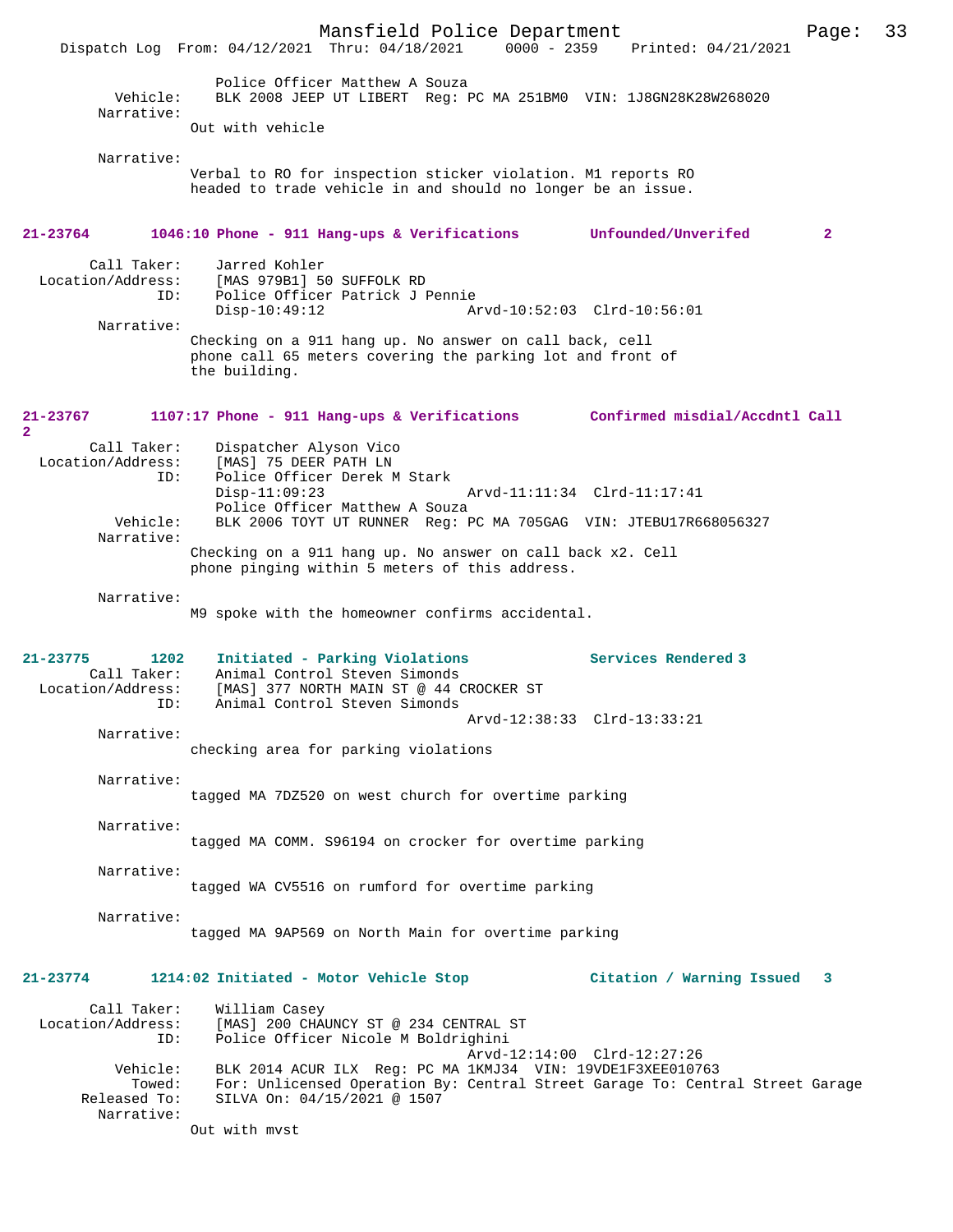Mansfield Police Department Page: 34 Dispatch Log From: 04/12/2021 Thru: 04/18/2021 0000 - 2359 Printed: 04/21/2021 Narrative: Central St enroute Narrative: Central St on location Narrative: See AR for further Refer To Summons: 21MAS-143-AR Summons: ANDRADE, FABIO MIGUEL<br>Address: 333 WARREN AVE Apt. #5 333 WARREN AVE Apt. #5 BROCKTON, MA Age: 23<br>Charges: UNI UNLICENSED OPERATION OF MV STOP/YIELD, FAIL TO **21-23783 1341 Initiated - Parking Violations Services Rendered 3**  Call Taker: Animal Control Steven Simonds Location/Address: [MAS 12] 250 EAST ST ID: Animal Control Steven Simonds Arvd-13:41:57 Clrd-14:46:16 Narrative: covering school crossing **21-23785 1344:29 Initiated - Community Policing Services Rendered 3**  Call Taker: William Casey Location/Address: [MAS 1002] 250 EAST ST ID: Police Officer Nicole M Boldrighini Arvd-13:44:00 Clrd-13:57:40 Narrative: Assist with the buses **21-23796 1448:32 Phone - 911 Hang-ups & Verifications Confirmed misdial/Accdntl Call 2**  Call Taker: Jarred Kohler<br>Location/Address: [MAS 1005B] 2 ess: [MAS 1005B] 292 CHAUNCY ST Apt. #150<br>ID: Police Officer Patrick J Pennie Police Officer Patrick J Pennie Disp-14:50:36 Clrd-14:50:55<br>ID: Police Officer Nicole M Boldrighini ID: Police Officer Nicole M Boldrighini Disp-14:50:47 Arvd-14:55:05 Clrd-14:56:58 Narrative: Checking on a 911 hang up Spoke with employee she will be expecting an officer. **21-23805 1605:26 Initiated - Motor Vehicle Stop Citation / Warning Issued 3** Call Taker: William Casey Location/Address: [MAS] 145 SCHOOL ST @ 231 SPRING ST Police Officer Michael N Fenore Arvd-16:05:00 Clrd-16:07:50<br>Vehicle: BLU 2017 FORD EXPLOR Reg: CO MA S71504 VIN: 1FM5K8B88HGA BLU 2017 FORD EXPLOR Reg: CO MA S71504 VIN: 1FM5K8B88HGA19251 Narrative: Mvst for marked lanes violation **21-23834 1747:04 Walk-In - Assist Citizen - P S A Spoken To 3**  Call Taker: Support Staff Heather A Sullivan<br>Location/Address: [MAS H3923] 116 THOMPSON ST Location/Address: [MAS H3923] 116 THOMPSON ST ID: Police Officer David J Pepicelli Disp-17:49:54 Arvd-17:51:38 Clrd-18:04:16 Narrative: Walk in reporting they filed a report at Dedham PD for a threat which occurred at work. Requesting to speak with an officer at Mansfield where they reside.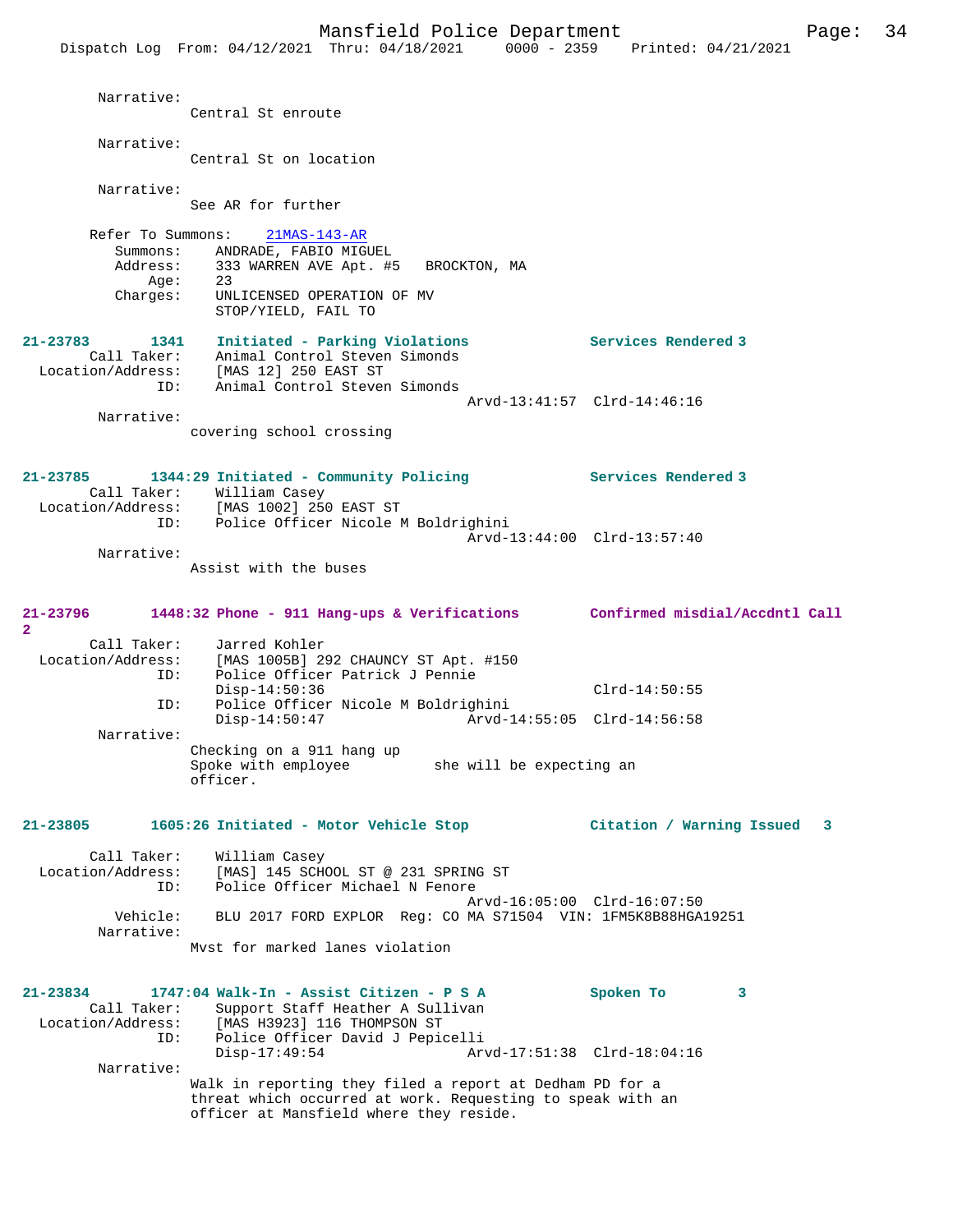Narrative:

| 21-23838<br>Call Taker:<br>Location/Address:<br>ID:<br>Narrative:<br>Narrative: | 1801:10 Phone - Road Hazards<br>Jarred Kohler<br>[MAS H2964] 70 OAK ST<br>ID: Police Officer Danielle C Titus<br>$Disp-18:05:10$<br>Police Officer Jay J Sparrow<br>$Disp-18:14:16$<br>caller reporting a dead dear on the side of the road with<br>turkey vultures around it.<br>Deer is off the road. Front desk is emailing DPW to remove<br>tomorrow | Services Rendered 3<br>Arvd-18:20:09 Clrd-18:27:47<br>Arvd-18:20:12 Clrd-18:27:44                      |   |
|---------------------------------------------------------------------------------|----------------------------------------------------------------------------------------------------------------------------------------------------------------------------------------------------------------------------------------------------------------------------------------------------------------------------------------------------------|--------------------------------------------------------------------------------------------------------|---|
| 21-23847                                                                        | 1842:24 Initiated - Motor Vehicle Stop (Citation / Warning Issued 3                                                                                                                                                                                                                                                                                      |                                                                                                        |   |
| Call Taker:<br>Location/Address:<br>ID:<br>Vehicle:<br>Narrative:               | William Casey<br>[MAS] 255 HOPE ST @ 141 PRATT ST<br>Police Officer David J Pepicelli<br>BRO 2014 NISS UT MURANO Req: PC MA 61CD07 VIN: JN8AZ1MWXEW502022<br>Out with myst                                                                                                                                                                               | Arvd-18:42:00 Clrd-18:49:00                                                                            |   |
| $21 - 23849$<br>Location/Address:<br>ID:<br>Narrative:                          | 1849:08 Initiated - Building - Property Check Services Rendered 3<br>Call Taker: William Casey<br>[MAS H3923] 116 THOMPSON ST<br>Police Officer David J Pepicelli<br>Checking the area.                                                                                                                                                                  | Arvd-18:49:00 Clrd-18:51:38                                                                            |   |
| 21-23850<br>Call Taker:<br>ID:<br>ID:<br>ID:<br>Narrative:                      | 1849:03 Phone - Disturbance / Gathering<br>JEFFREY KEEFE<br>Vicinity of: [MAS 840J100] 280 SCHOOL ST Apt. #J100<br>Police Officer Jay J Sparrow<br>$Disp-18:51:14$<br>Police Officer Danielle C Titus<br>$Disp-18:51:31$<br>Police Officer David J Pepicelli<br>$Disp-18:51:44$<br>Female possibly intox. Sitting at one of the tables.                  | Spoken To<br>Arvd-18:56:35 Clrd-19:17:47<br>Arvd-18:54:10 Clrd-19:17:39<br>Arvd-18:55:42 Clrd-19:17:43 | 1 |
| Narrative:<br>Narrative:                                                        | Female party causing a disturbance.<br>Staff will point out the party.                                                                                                                                                                                                                                                                                   |                                                                                                        |   |
| Narrative:                                                                      |                                                                                                                                                                                                                                                                                                                                                          |                                                                                                        |   |

Narrative: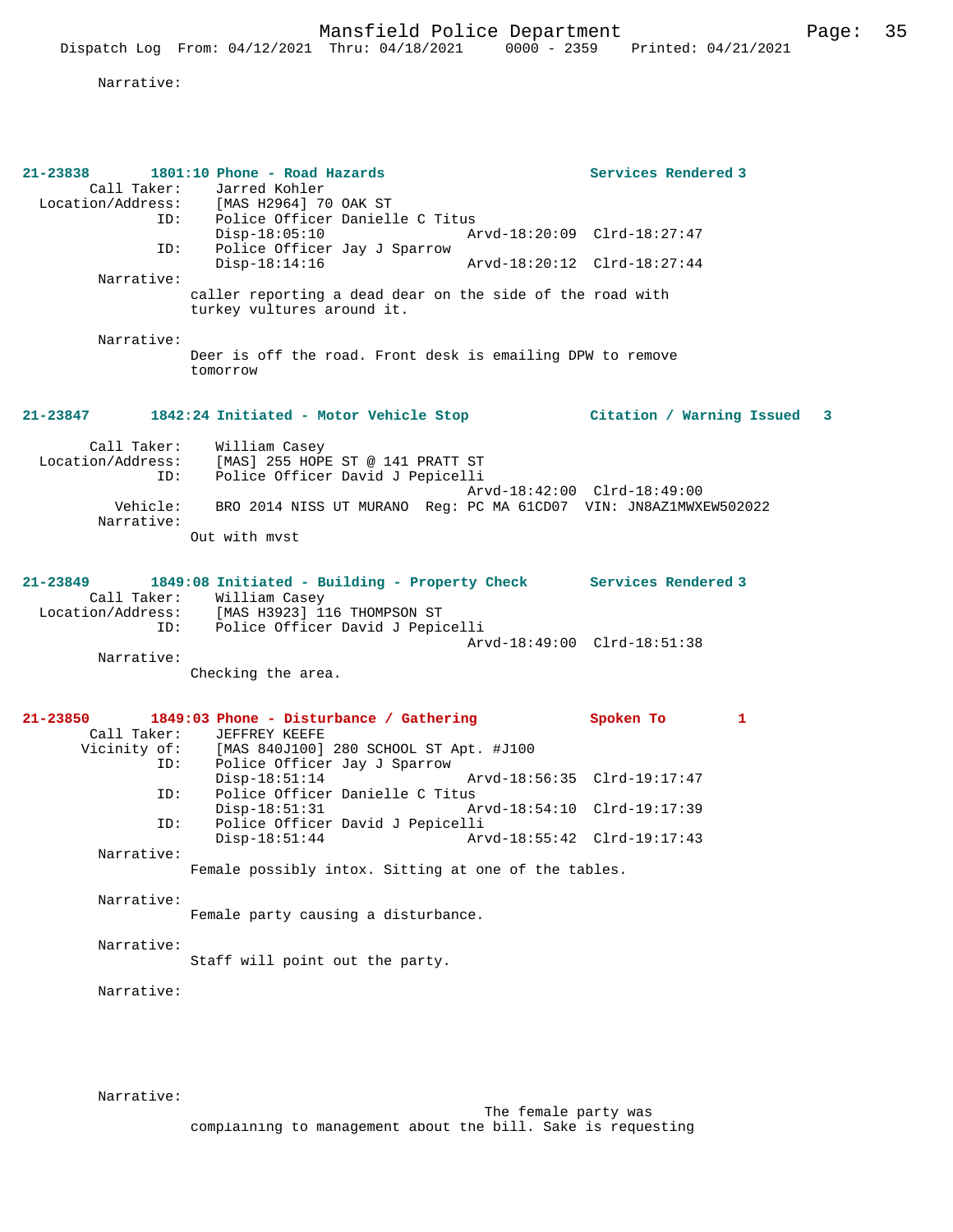Mansfield Police Department Page: 36 Dispatch Log From: 04/12/2021 Thru: 04/18/2021 for no trespassing for the female party at this time. **21-23853 1912:21 Initiated - Building - Property Check Building Checked / Secured 3** Call Taker: Nicole Boyer<br>Location/Address: [MAS 433] 11 ess: [MAS 433] 11 BONNEY LN:<br>ID: Police Officer Joshua S Police Officer Joshua S Ellender Arvd-19:12:00 Clrd-19:26:26 Police Officer Beau J Palanza Narrative: Checking the area. **21-23856 1951:40 Initiated - Building - Property Check Building Checked / Secured 3** Call Taker: Nicole Boyer<br>Vicinity of: [MAS] THOMPS of: [MAS] THOMPSON ST<br>ID: Police Officer Day Police Officer David J Pepicelli Arvd-19:51:00 Clrd-19:52:18 Narrative: Checking the area. **21-23877 2131:59 Initiated - Building - Property Check Building Checked / Secured 3** Call Taker: Nicole Boyer<br>Location/Address: [MAS 333] 249 [MAS 333] 245 EAST ST ID: Police Officer Joshua S Ellender Arvd-21:31:00 Clrd-21:32:52 Police Officer Beau J Palanza Narrative: Checking the area. **21-23878 2133:08 Initiated - Building - Property Check Building Checked / Secured 3**

Call Taker: Nicole Boyer<br>Location/Address: [MAS 332] 24 Location/Address: [MAS 332] 240 EAST ST ID: Police Officer Joshua S Ellender Arvd-21:33:00 Clrd-21:33:38 Police Officer Beau J Palanza Narrative: Checking the area.

**21-23879 2133:51 Initiated - Building - Property Check Building Checked / Secured 3**

Call Taker: Nicole Boyer<br>Location/Address: [MAS 331] 25 ess: [MAS 331] 255 EAST ST<br>TD: Police Officer Joshua Police Officer Joshua S Ellender Arvd-21:33:34 Clrd-21:34:31 Police Officer Beau J Palanza Narrative:

Police Officer Beau J Palanza

Checking the area.

# **21-23880 2134:38 Initiated - Building - Property Check Building Checked / Secured 3** Call Taker: Nicole Boyer<br>Location/Address: [MAS 331A] 2 ess: [MAS 331A] 255 EAST ST<br>ID: Police Officer Joshua S Police Officer Joshua S Ellender Arvd-21:34:00 Clrd-21:34:59

Narrative:

Checking the area.

**21-23881 2135:11 Initiated - Building - Property Check Building Checked / Secured 3**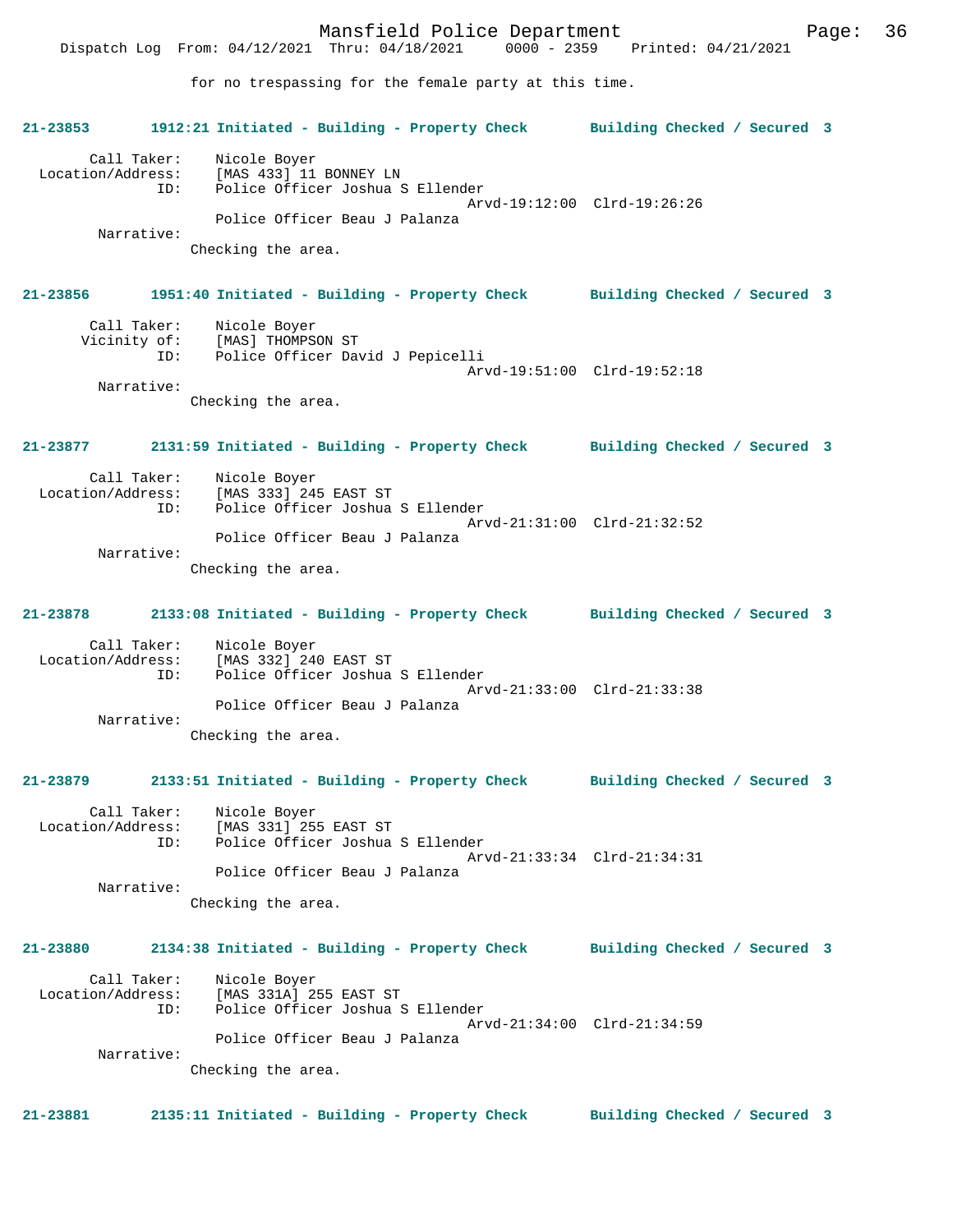Mansfield Police Department Page: 37 Dispatch Log From: 04/12/2021 Thru: 04/18/2021 0000 - 2359 Printed: 04/21/2021 Call Taker: Nicole Boyer Location/Address: [MAS 441] 29 DEAN ST ID: Police Officer Joshua S Ellender Arvd-21:35:00 Clrd-21:35:31 Police Officer Beau J Palanza Narrative: Checking the area. **21-23882 2135:44 Initiated - Building - Property Check Building Checked / Secured 3** Call Taker: Nicole Boyer Location/Address: [MAS 12] 250 EAST ST Police Officer Joshua S Ellender Arvd-21:35:00 Clrd-22:33:14 Police Officer Beau J Palanza Narrative: Checking the area. **21-23884 2154:33 Initiated - Building - Property Check Building Checked / Secured 3** Call Taker: Nicole Boyer Location/Address: [MAS 987A] 125 HIGH ST Apt. #1-4 ID: Police Officer David J Pepicelli Arvd-21:54:00 Clrd-22:32:50 Narrative: Checking the area. **21-23891 2235:03 Initiated - Building - Property Check Building Checked / Secured 3** Call Taker: Nicole Boyer<br>Location/Address: [MAS] THOMPS Location/Address: [MAS] THOMPSON ST ID: Police Officer David J Pepicelli Arvd-22:35:00 Clrd-22:38:05 Narrative: Checking the area. **21-23894 2248:25 Phone - Suspicious Actv / Persn / Veh Summons 2**  Call Taker: <br>
MICHOLAS GOYETTE<br>
Location/Address: [MAS 907D] RTE 1 ess: [MAS 907D] RTE 140 SB Apt. #D<br>TD: Police Officer David J Pepice ID: Police Officer David J Pepicelli Disp-22:50:46 Arvd-22:57:59 Clrd-04/16/2021 @ 00:02:02 ID: Police Officer Joshua S Ellender Disp-22:50:52 Arvd-22:57:57 Clrd-04/16/2021 @ 00:02:54 Police Officer Beau J Palanza<br>Vehicle: BLU 2017 TOYT COROLLA L Reg: BLU 2017 TOYT COROLLA L Reg: PC MA 3KJG11 VIN: 2T1BURHE5HC776871 Towed: For: Unregistered/Uninsured By: Central Street Garage To: Central Street Garage Released To: RO On: 04/16/2021 @ 1524 Narrative: party appears to be vomiting out of the vehicle in breakdown lane of RTE 140, has been there for over an hour. Desc: 4 door blue car. Narrative: M3 requests for EMS to the scene. Narrative: M3 request for tow Narrative: Central Street advised and sending someone out at this time. Narrative: M11 advises Central Street has the vehicle. Party will be transported by M3 back to station to make transportation arrangements.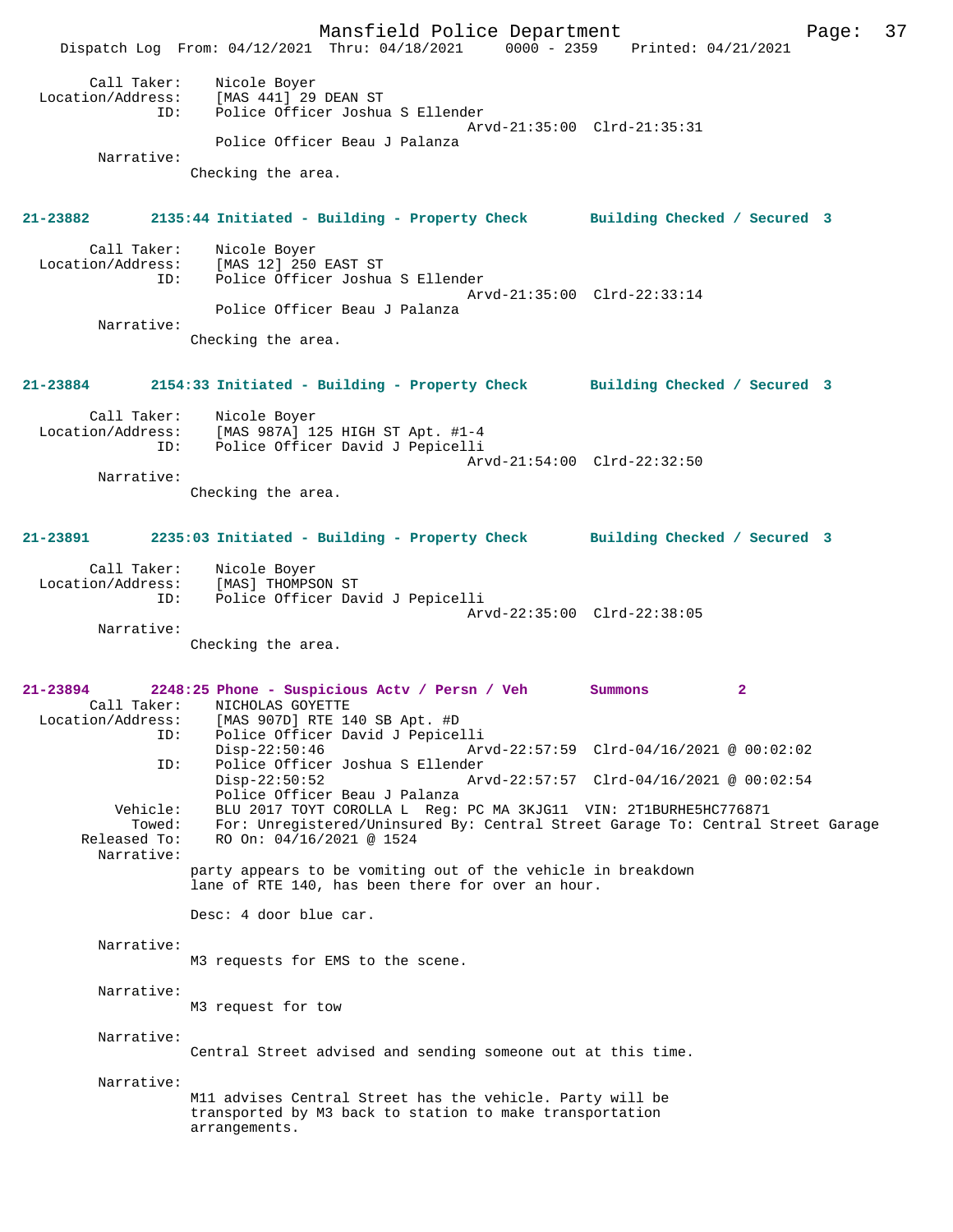Refer To Summons: 21MAS-145-AR Summons: GARCIA-RIVERA, WILLIAM Address: 40 FISHER ST NORWOOD, MA Age: 25 Charges: LICENSE SUSPENDED, OP MV WITH REGISTRATION SUSPENDED, OP MV WITH

### **For Date: 04/16/2021 - Friday**

**21-23918 0122:21 Initiated - Motor Vehicle Stop Citation / Warning Issued 3** Call Taker: Nicole Boyer<br>Location/Address: [MAS] 670 EAS [MAS] 670 EAST ST @ 2 LAWNDALE RD ID: Patrolman Gregory S Martell Arvd-01:22:00 Clrd-01:31:39<br>TD: Police Officer Meghan Birnie Police Officer Meghan Birnie Arvd-01:24:18 Clrd-01:31:39 Vehicle: BRO 2002 TOYT CAMRY Reg: PC MA 5YA413 VIN: 4T1BE32K42U609089 Narrative: Out for a mvst for speeding.

Narrative:

Citation given.

**21-23924 0131:53 Initiated - Building - Property Check Building Checked / Secured 3**

Arvd-01:31:00 Clrd-01:34:50

| Call Taker:       | Nicole Boyer                |
|-------------------|-----------------------------|
| Location/Address: | [MAS] THOMPSON ST           |
| TD:               | Patrolman Gregory S Martell |

Narrative:

Checking the area.

**21-23931 0141:30 Initiated - Building - Property Check Building Checked / Secured 3** Call Taker: Nicole Boyer Location/Address: [MAS 992] 660 EAST ST Police Officer Christopher D Sorge Arvd-01:41:00 Clrd-01:45:21

 Narrative: Checking the area.

**21-23933 0145:45 Initiated - Building - Property Check Building Checked / Secured 3**

 Call Taker: Nicole Boyer Location/Address: [MAS 331] 255 EAST ST ID: IMAS المحمد دده المدد Police Officer Christopher D Sorge Arvd-01:45:00 Clrd-01:46:06 Narrative:

Checking the area.

# **21-23934 0146:14 Initiated - Building - Property Check Building Checked / Secured 3**

 Call Taker: Nicole Boyer Location/Address: [MAS 331A] 255 EAST ST Police Officer Christopher D Sorge Arvd-01:46:00 Clrd-01:46:32

Checking the area.

### **21-23935 0146:42 Initiated - Building - Property Check Building Checked / Secured 3**

Call Taker: Nicole Boyer

Narrative: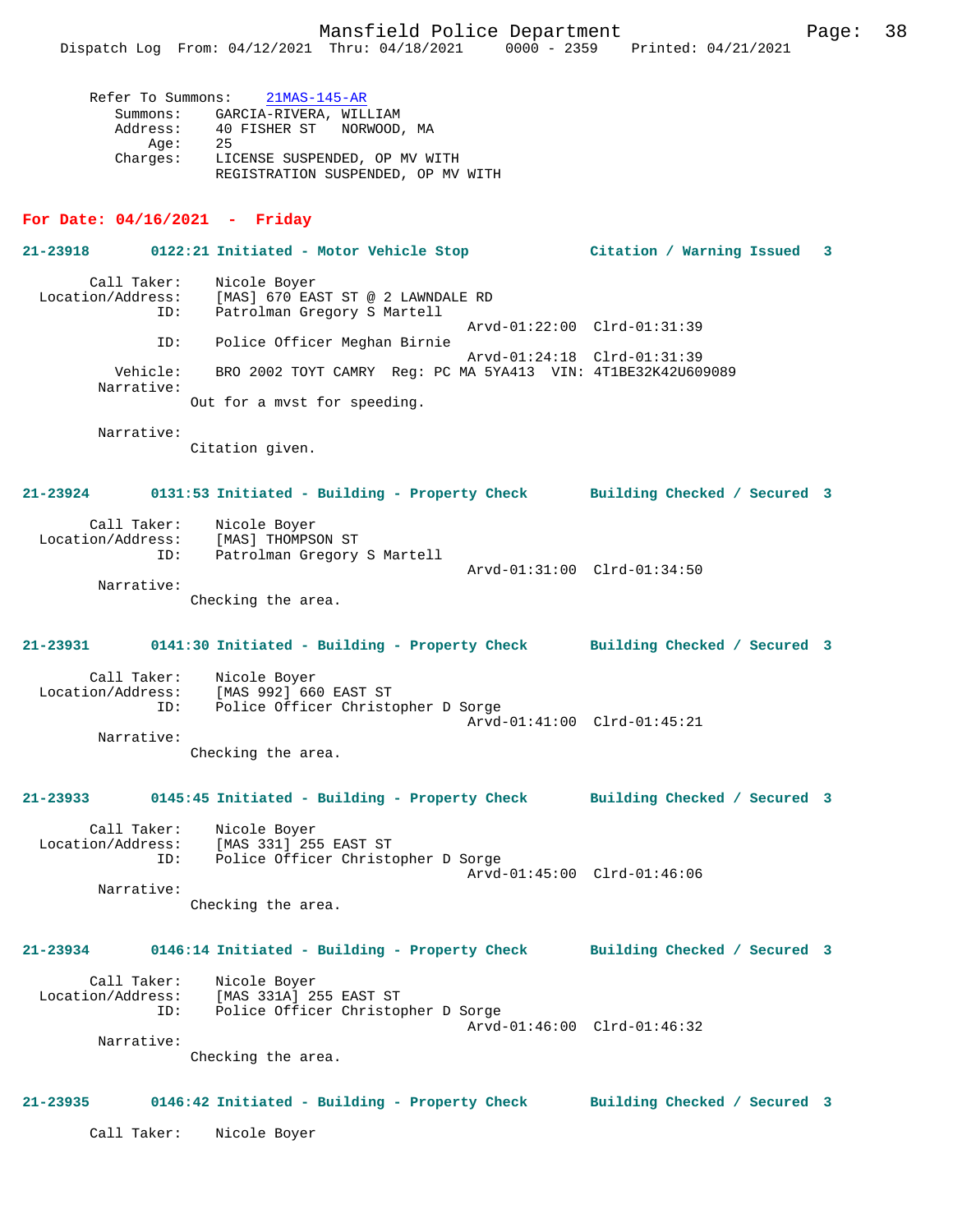Mansfield Police Department Page: 39 Dispatch Log From: 04/12/2021 Thru: 04/18/2021 0000 - 2359 Printed: 04/21/2021 Location/Address: [MAS 332] 240 EAST ST ID: Police Officer Christopher D Sorge Arvd-01:46:00 Clrd-01:47:14 Narrative: Checking the area. **21-23937 0147:21 Initiated - Building - Property Check Building Checked / Secured 3** Call Taker: Nicole Boyer Location/Address: [MAS 139] 265 FRUIT ST ID: Police Officer Meghan Birnie Arvd-01:47:00 Clrd-01:58:43 Narrative: Checking the area. **21-23938 0147:43 Initiated - Building - Property Check Building Checked / Secured 3** Call Taker: Nicole Boyer Location/Address: [MAS 12] 250 EAST ST ID: Police Officer Christopher D Sorge Arvd-01:47:00 Clrd-01:56:59 Narrative: Checking the area. **21-23939 0148:00 Initiated - Building - Property Check Building Checked / Secured 3** Call Taker: Nicole Boyer Location/Address: [MAS 411] 60 FORBES BLVD ID: Patrolman Gregory S Martell Arvd-01:48:00 Clrd-01:48:33 Narrative: Checking the area. **21-23941 0148:40 Initiated - Building - Property Check Building Checked / Secured 3** Call Taker: Nicole Boyer Location/Address: [MAS 4] 31 HAMPSHIRE ST Patrolman Gregory S Martell Arvd-01:48:00 Clrd-02:01:11 Narrative: Checking the area. **21-23945 0201:29 Initiated - Building - Property Check Building Checked / Secured 3** Call Taker: Nicole Boyer Location/Address: [MAS] CENTRAL ST ID: Patrolman Gregory S Martell Arvd-02:01:00 Clrd-02:07:06 Narrative: Checking the area. **21-23950 0224:38 Initiated - Building - Property Check Building Checked / Secured 3** Call Taker: Nicole Boyer Location/Address: [MAS] COPELAND DR ID: Patrolman Gregory S Martell Arvd-02:24:00 Clrd-02:29:35 Narrative: Checking the area. **21-23951 0228:13 Initiated - Building - Property Check Building Checked / Secured 3** Call Taker: Nicole Boyer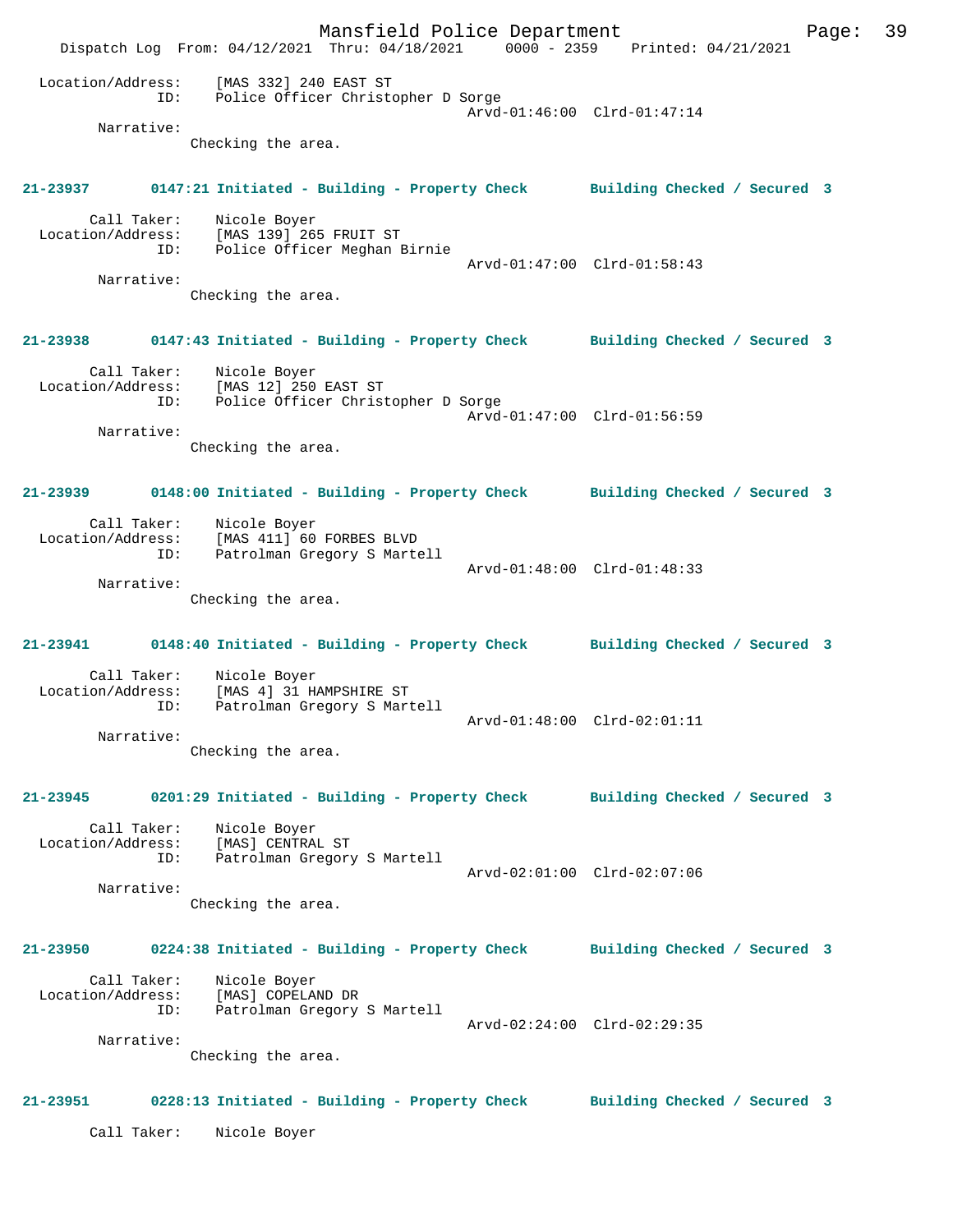Mansfield Police Department Form Page: 40 Dispatch Log From: 04/12/2021 Thru: 04/18/2021 0000 - 2359 Printed: 04/21/2021 Location/Address: [MAS 4] 31 HAMPSHIRE ST ID: Police Officer Meghan Birnie Arvd-02:28:00 Clrd-02:40:12 Narrative: Checking the area. **21-23956 0246:07 Initiated - Building - Property Check Building Checked / Secured 3** Call Taker: Nicole Boyer Location/Address: [MAS 840] 280 SCHOOL ST ID: Police Officer Meghan Birnie Arvd-02:46:00 Clrd-02:59:20 Narrative: Checking the area. **21-23962 0530:51 Initiated - Building - Property Check Building Checked / Secured 3** Call Taker: Nicole Boyer Location/Address: [MAS 2] 60 FORBES BLVD ID: Police Officer Meghan Birnie Arvd-05:30:00 Clrd-05:44:39 Narrative: Checking the area. Narrative: M4 reports no issues at the Red Roof. Out checking the Holiday Inn Narrative: No issues at Holiday Inn **21-23963 0531:52 Initiated - Building - Property Check Building Checked / Secured 3** Call Taker: Nicole Boyer Location/Address: [MAS] 60 FORBES BLVD ID: Patrolman Gregory S Martell Arvd-05:31:00 Clrd-05:44:49 Narrative: Checking the area. **21-23969 0620:12 911 - 911 Hang-ups & Verifications Confirmed misdial/Accdntl Call 2**  Call Taker: JEFFREY KEEFE Location/Address: [MAS H732] 9 LAWNDALE RD Police Officer Christopher D Sorge<br>Disp-06:22:24 Arvd Disp-06:22:24 Arvd-06:27:31 Clrd-06:30:18 Narrative: Checking on a 911 hang up **21-23974 0700 Initiated - Parking Violations Services Rendered 3**  Call Taker: Animal Control Steven Simonds Location/Address: [MAS 12] 250 EAST ST ID: Animal Control Steven Simonds Arvd-07:01:29 Clrd-08:46:30 Narrative: covering robinson school crossing **21-23976 0716:22 Phone - 911 Hang-ups & Verifications Confirmed misdial/Accdntl Call 2**  Call Taker: Jennifer Napolitano<br>Location/Address: [MAS] 101 NORTH MAI ess: [MAS] 101 NORTH MAIN ST Apt. #A104<br>ID: Patrolman Gregory S Martell Patrolman Gregory S Martell Disp-07:18:02 Arvd-07:23:29 Clrd-07:25:45 Narrative: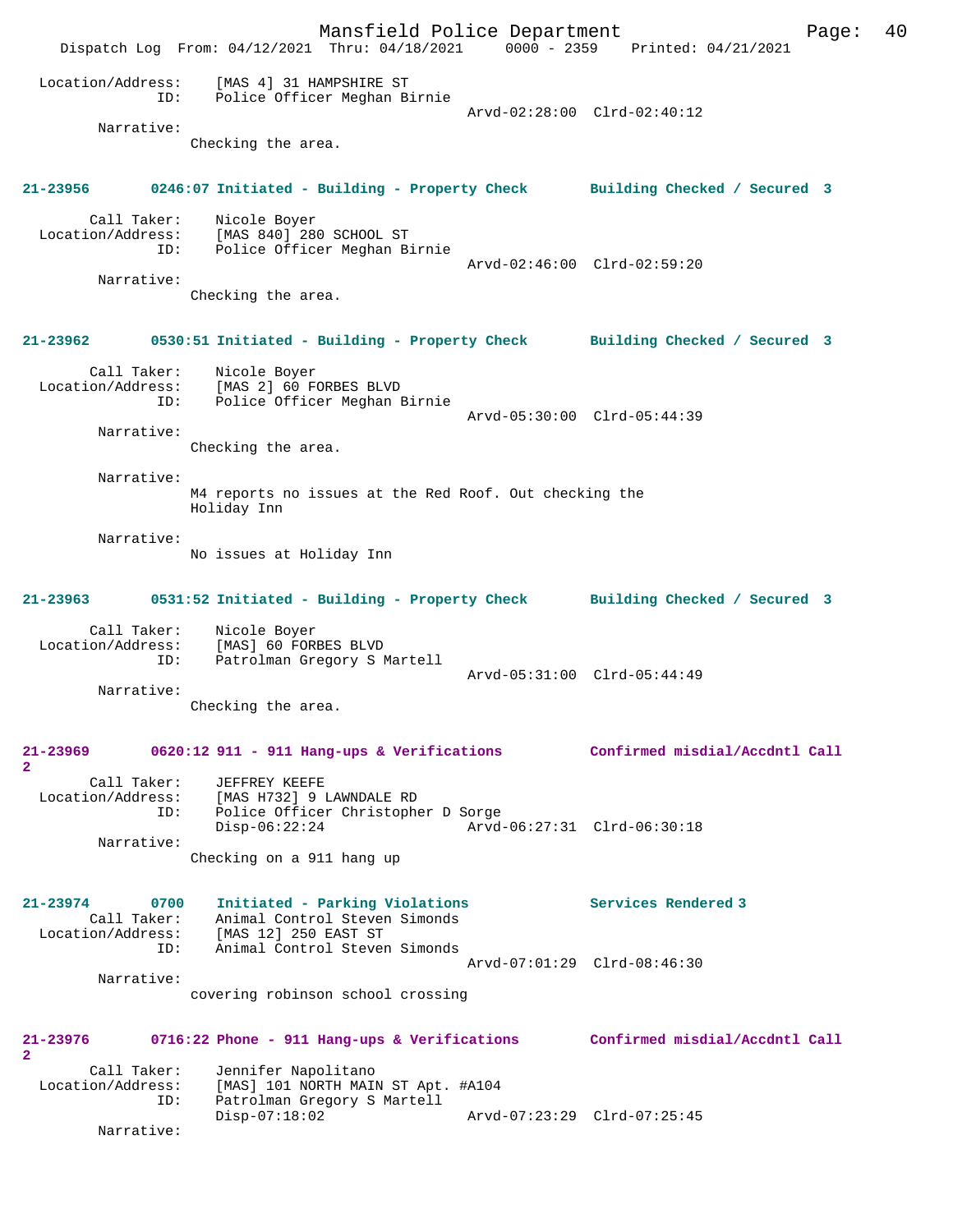Mansfield Police Department Fage: 41 Dispatch Log From: 04/12/2021 Thru: 04/18/2021 0000 - 2359 Printed: 04/21/2021 Checking on a 911 accidental. Narrative: m10 confirmed accidental. **21-23994 0936:59 Initiated - Building - Property Check Building Checked / Secured 3** Call Taker: Jarred Kohler Location/Address: [MAS 2] 60 FORBES BLVD ID: Police Officer Derek M Stark Arvd-09:36:00 Clrd-09:42:31 Police Officer Matthew A Souza Narrative: Checking the area. **21-23995 0938 Initiated - Parking Violations Services Rendered 3**  Call Taker: Animal Control Steven Simonds Location/Address: [MAS] 242 NORTH MAIN ST @ 16 OLD COLONY WAY ID: Animal Control Steven Simonds Arvd-09:39:06 Clrd-10:05:48 Narrative: checking area for parking violations Narrative: tagged MA 1ZFR43 on main for restrictive parking **21-23996 0945:29 Initiated - Building - Property Check Building Checked / Secured 3** Call Taker: Jarred Kohler Location/Address: [MAS 4] 31 HAMPSHIRE ST ID: Police Officer Derek M Stark Arvd-09:45:00 Clrd-09:50:18 Police Officer Matthew A Souza Narrative: Checking the area. **21-24000 0954:42 Initiated - Building - Property Check Building Checked / Secured 3** Call Taker: Jarred Kohler Location/Address: [MAS 927] 50 PLYMOUTH ST ID: Police Officer Derek M Stark Arvd-09:54:00 Clrd-10:03:18 Police Officer Matthew A Souza Narrative: Checking the area. **21-24008 1045:12 Initiated - Building - Property Check Building Checked / Secured 3** Call Taker: Jarred Kohler Location/Address: [MAS 1015] 30 CHAUNCY ST ID: Police Officer Nicole M Boldrighini Arvd-10:45:00 Clrd-10:50:46 Narrative: Checking the area. **21-24011 1058 Initiated - ACO Activity Services Rendered 3**  Call Taker: Animal Control Steven Simonds Location/Address: [MAS] OAK ST ID: Animal Control Steven Simonds Arvd-11:00:28 Clrd-11:40:23 Narrative: checking the area for a report of dead deer Narrative: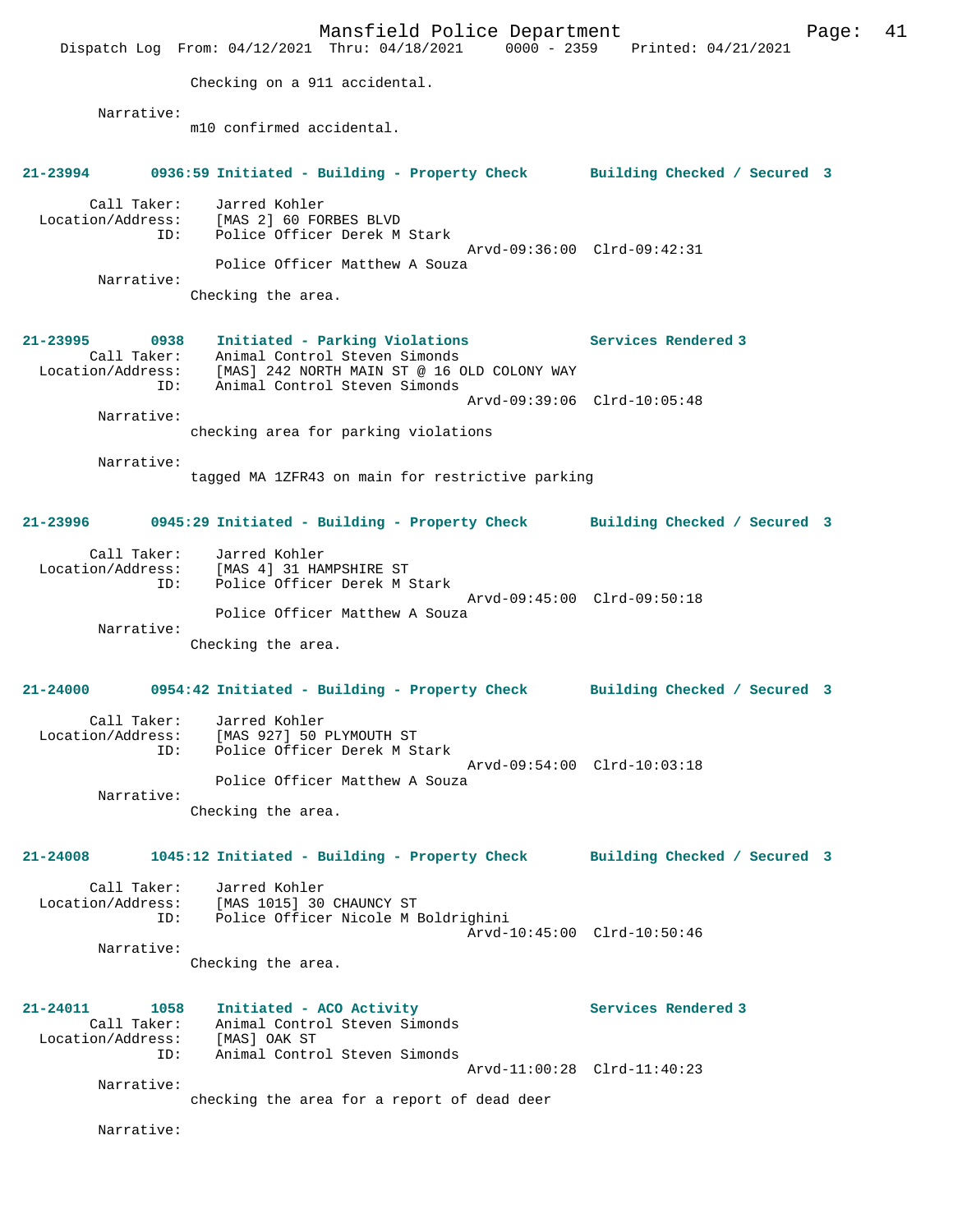Mansfield Police Department Page: 42 Dispatch Log From: 04/12/2021 Thru: 04/18/2021 too large to pick up, DPW notified **21-24016 1124:09 Initiated - Building - Property Check Building Checked / Secured 3** Call Taker: Jennifer Napolitano Location/Address: [MAS] 4 ERICK RD @ 15 BONNEY LN<br>TD: Police Officer Patrick J Pennie Police Officer Patrick J Pennie Arvd-11:24:00 Clrd-11:34:26 Narrative: Checking the area. **21-24019 1133:02 Initiated - Building - Property Check Building Checked / Secured 3** Call Taker: MATTHEW BOMES<br>Location/Address: [MAS 907E] 39 [MAS 907E] 390 WEST ST ID: Police Officer Derek M Stark Arvd-11:33:00 Clrd-11:43:15 Police Officer Matthew A Souza Narrative: Checking the area. **21-24022 1143:24 Initiated - Motor Vehicle Stop Citation / Warning Issued 3** Call Taker: MATTHEW BOMES<br>Location/Address: [MAS 123] 774 [MAS 123] 774 NORFOLK ST ID: Police Officer Derek M Stark Arvd-11:43:00 Clrd-12:01:54 Police Officer Matthew A Souza Vehicle: BLK CHEV MALIBU Reg: PC MA 9JB213 Refer To Summons: 21MAS-146-AR Summons: GONSALVES, STEPHEN A Address: 42 HARVEY ST NORTON, MA<br>Age: 27 Age: Charges: UNINSURED MOTOR VEHICLE NUMBER PLATE VIOLATION TO CONCEAL ID UNREGISTERED MOTOR VEHICLE **21-24023 1143:56 911 - 911 Hang-ups & Verifications Unfounded/Unverifed 2** Call Taker: GARIN EISELE<br>Location/Address: [MAS 418C] 29 ess: [MAS 418C] 25 FRANCIS AVE Apt. #13<br>ID: Police Officer Patrick J Pennie Police Officer Patrick J Pennie<br>Disp-11:45:24 Ar Disp-11:45:24 Arvd-11:50:14 Clrd-11:54:57 Narrative: Checking on a 911 hang up. No one on the call or on call back. Narrative: no answer at the residence, everything is quite. **21-24025 1154:41 Phone - 911 Hang-ups & Verifications Confirmed misdial/Accdntl Call 2**  Call Taker: Jennifer Napolitano<br>Location/Address: [MAS 12] 250 EAST ST [MAS 12] 250 EAST ST ID: Police Officer Patrick J Pennie Disp-11:58:13 Clrd-11:58:18<br>ID: Police Officer Patrick J Pennie Police Officer Patrick J Pennie<br>Disp-11:59:19 Ar Arvd-12:04:18 Clrd-12:15:33 Narrative: Checking on a 911 hang up. Cell phone pinging on top of the property. Looks to be near the back of the school inside the bldg. Narrative: No answer on call back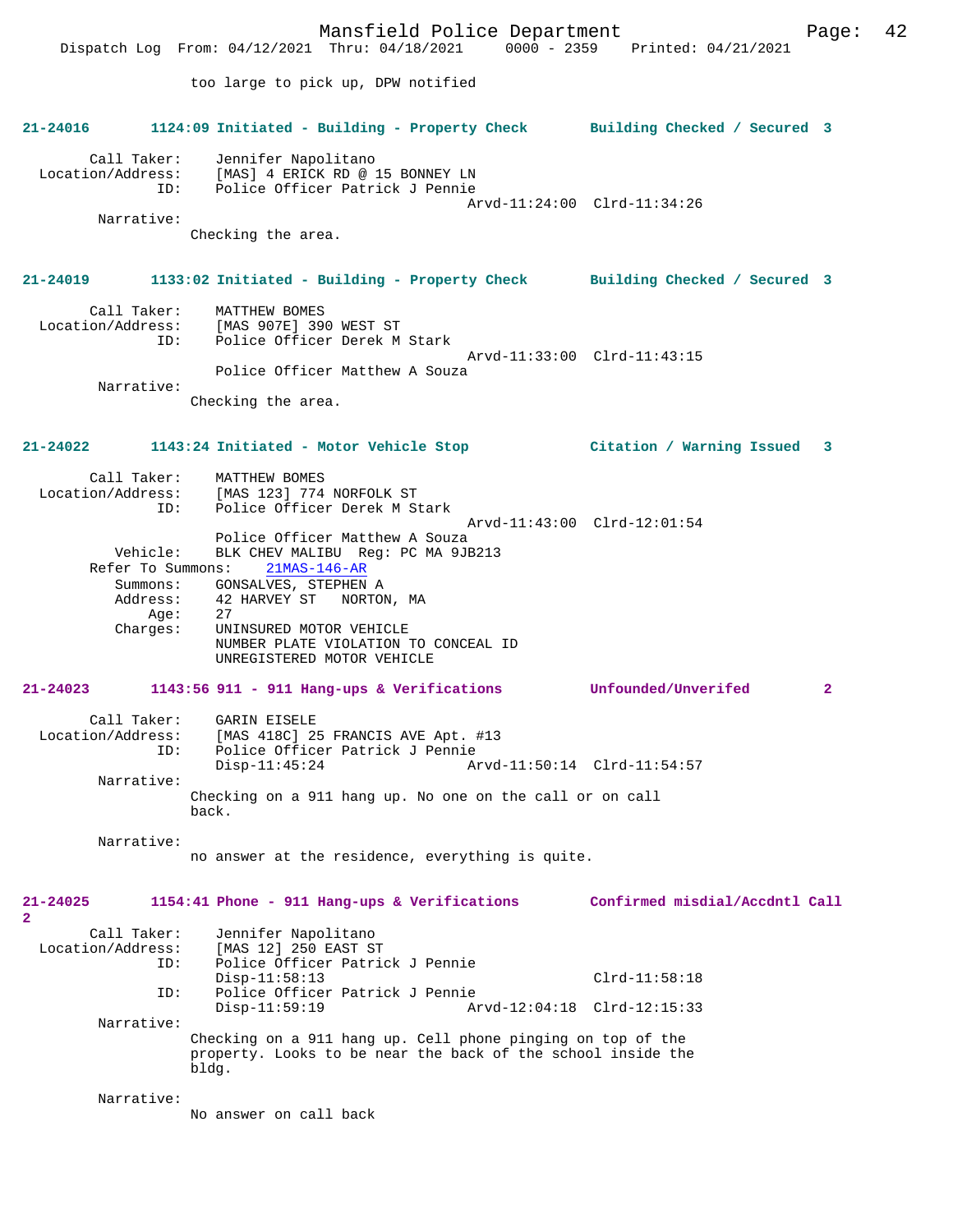**21-24028 1206:40 Initiated - Building - Property Check Building Checked / Secured 3** Call Taker: Jarred Kohler Location/Address: [MAS H3166] 358 CENTRAL ST ID: Police Officer Nicole M Boldrighini Arvd-12:06:00 Clrd-12:08:25 Narrative: Checking the area. **21-24032 1218 Initiated - Parking Violations Services Rendered 3**  Call Taker: Animal Control Steven Simonds Location/Address: [MAS] 43 NORTH MAIN ST @ 13 PARK ST ID: Animal Control Steven Simonds Arvd-12:19:48 Clrd-12:31:12 ID: Animal Control Steven Simonds Disp-12:39:02 Clrd-12:47:56 Narrative: checking area for parking violations **21-24033 1230 Initiated - Speed Trailer/Signs Deployed Services Rendered 3**  Call Taker: Animal Control Steven Simonds Location/Address: [MAS] NORTH MAIN ST ID: Animal Control Steven Simonds Arvd-12:31:12 Clrd-12:38:58 Narrative: changing batteries on speed signs **21-24035 1236:20 Initiated - Motor Vehicle Stop Citation / Warning Issued 3** Call Taker: Jarred Kohler Location/Address: [MAS] 126 NORTH MAIN ST @ 10 VILLA ST ID: Police Officer Nicole M Boldrighini Arvd-12:36:00 Clrd-12:39:25 Vehicle: BLU 2008 INFI M35 Reg: PC MA 1EDS24 VIN: JNKAY01F98M654532 Narrative: out with mvst **21-24036 1244:07 Initiated - Motor Vehicle Stop Citation / Warning Issued 3** Call Taker: Jarred Kohler Location/Address: [MAS] 43 NORTH MAIN ST @ 13 PARK ST ID: Police Officer Nicole M Boldrighini Arvd-12:44:00 Clrd-12:47:20 Vehicle: BLK 2019 CHEV COLORADO Reg: PC MA 3BPS50 VIN: 1GCGTCEN9K1107251 Narrative: out with mvst Narrative: citation issued to the RO for speed. **21-24038 1246:43 Phone - Motor Veh Acc - No Injury Services Rendered 1**  Call Taker: Jennifer Napolitano<br>Location/Address: [MAS] 272 CHAUNCY ST ess: [MAS] 272 CHAUNCY ST @ 400 RTE 140 SB<br>ID: Police Officer Nicole M Boldrighini Police Officer Nicole M Boldrighini<br>Disp-12:48:00 Arvd-1 Disp-12:48:00 Arvd-12:49:40 Clrd-13:02:39 ID: Police Officer Patrick J Pennie Disp-12:48:05 Clrd-12:50:54 ID: Sergeant Thomas R Connor Disp-12:49:30 Arvd-12:49:32 Clrd-13:02:36 Vehicle: BLU 2018 KIA FORTE Reg: PC MA 326DT6 VIN: 3KPFK4A76JE273119 Vehicle: BLU 2004 CR Reg: RI 718418 VIN: SHSRD78814U201467 Narrative: MVA no injuries. Left turn lane on 140 towards Chauncy.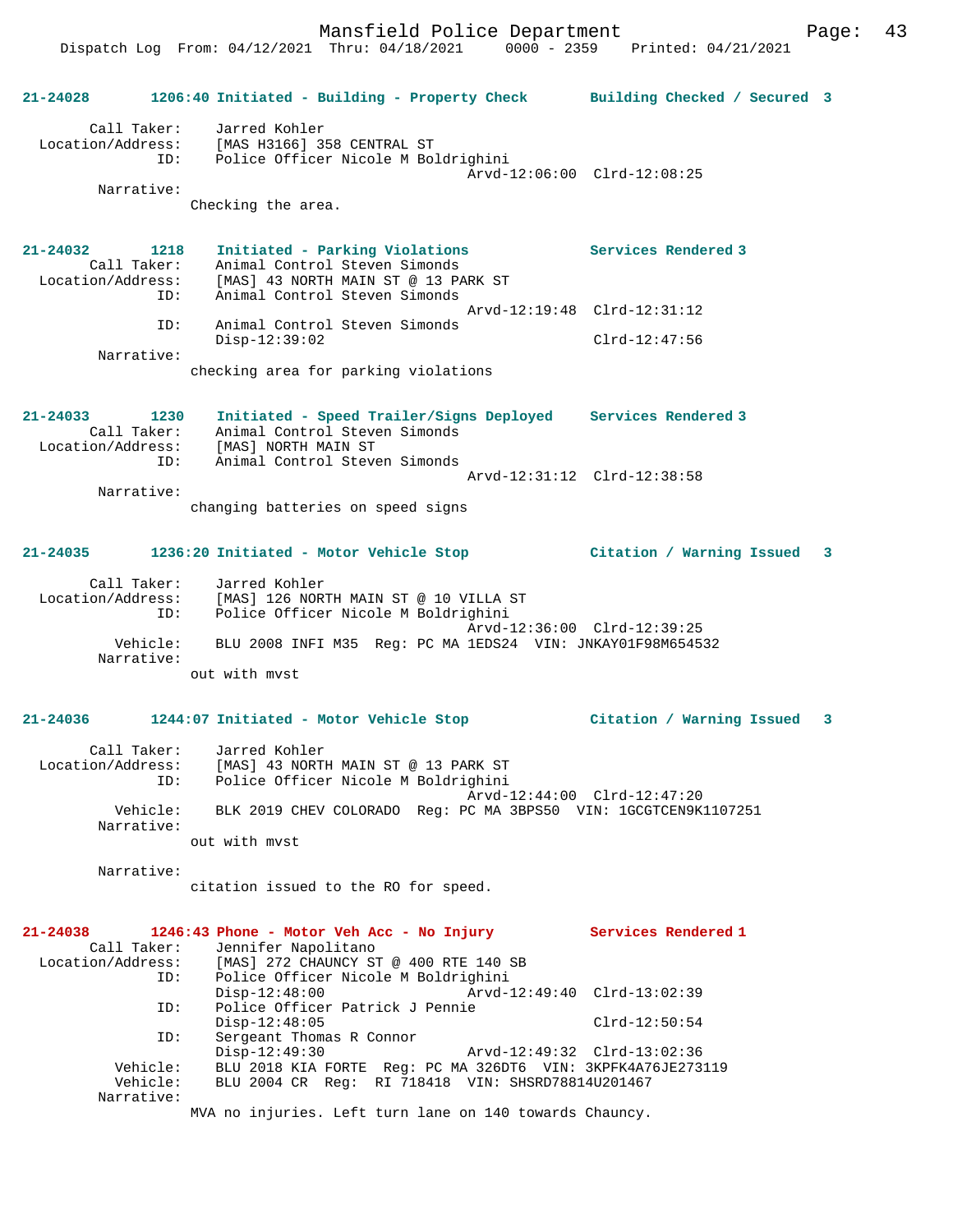Dispatch Log From: 04/12/2021 Thru: 04/18/2021 0000 - 2359 Printed: 04/21/2021 Narrative: M14 cleared with a paper exchanged. **21-24043 1337 Initiated - Parking Violations Services Rendered 3**  Call Taker: Animal Control Steven Simonds Location/Address: [MAS] 255 NORTH MAIN ST @ 8 COTTAGE ST ID: Animal Control Steven Simonds Arvd-13:38:59 Clrd-13:58:05 Narrative: checking area for parking violations **21-24047 1345:05 Walk-In - Lost / Found Property Property Seized / Secured 3** Call Taker: Support Staff Matthew Todesco Location/Address: [MAS 304B] 1 MANSFIELD AVE ID: Police Officer Nicole M Boldrighini Disp-13:52:50 Arvd-13:52:53 Clrd-14:29:33 Narrative: RP reports she found a diamond ring, Ofc Boldrighini into speak with the RP. **21-24059 1544:17 Phone - Assist Citizen - P S A Services Rendered 3**  Call Taker: Jennifer Napolitano<br>Location/Address: [MAS 281A] 1 CROCKEE Committed Mapolitano وss: [MAS 281A] 1 CROCKER ST<br>ID: Police Officer Nicole M Police Officer Nicole M Boldrighini Disp-15:49:44 Clrd-15:50:21 ID: Police Officer Matthew A Souza<br>Disp-15:55:41 A Disp-15:55:41 Arvd-15:59:13 Clrd-16:05:37 Narrative: Syringe in the mulch on the outbound side towards Providence Narrative: Party awaiting an officer for removal **21-24066 1627:15 Phone - Road Hazards Services Rendered 3**  Call Taker: Jennifer Napolitano<br>Location/Address: [MAS] 153 EASTMAN ST [MAS] 153 EASTMAN ST @ 4 MONAHAN LN ess: المطلق على المطلق العدة<br>ID: Police Officer David J Pepicelli<br>Disp-16:29:13 Art Disp-16:29:13 Arvd-17:07:40 Clrd-17:07:44 Narrative: Caller reporting trash cans blowing around in the road Narrative: Barrels are off to side of road, not a hazard **21-24075 1750:37 Initiated - Building - Property Check Building Checked / Secured 3** Call Taker: APRIL LEHANE<br>Vicinity of: [MAS] THOMPSON ST Vicinity of: [MAS] THOMPSON ST ID: Police Officer Danielle C Titus Arvd-17:50:00 Clrd-17:53:36 Narrative: Checking the area. **21-24079 1814:36 Phone - Motor Veh Acc - Hit & Run Incident Report 1**  Call Taker: Jennifer Napolitano<br>Location/Address: [MAS 255] 377 CHAUN <code>[MAS 255] 377 CHAUNCY ST</code> ID: Police Officer William C Trudell Disp-18:16:08 Arvd-18:25:10 Clrd-18:31:00 ID: Police Officer Matthew A Souza<br>Disp-18:16:12 Disp-18:16:12 Arvd-18:20:43 Clrd-18:31:02 Vehicle: RED 2003 FORD RANGER Reg: PC MA 5JR626 VIN: 1FTYR44V33PA97714 Vehicle: BLK 2015 CHEV UT SUBURB Reg: PC MA 8KF972 VIN: 1GNSKKKC8FR301486

Narrative:

Mansfield Police Department Page: 44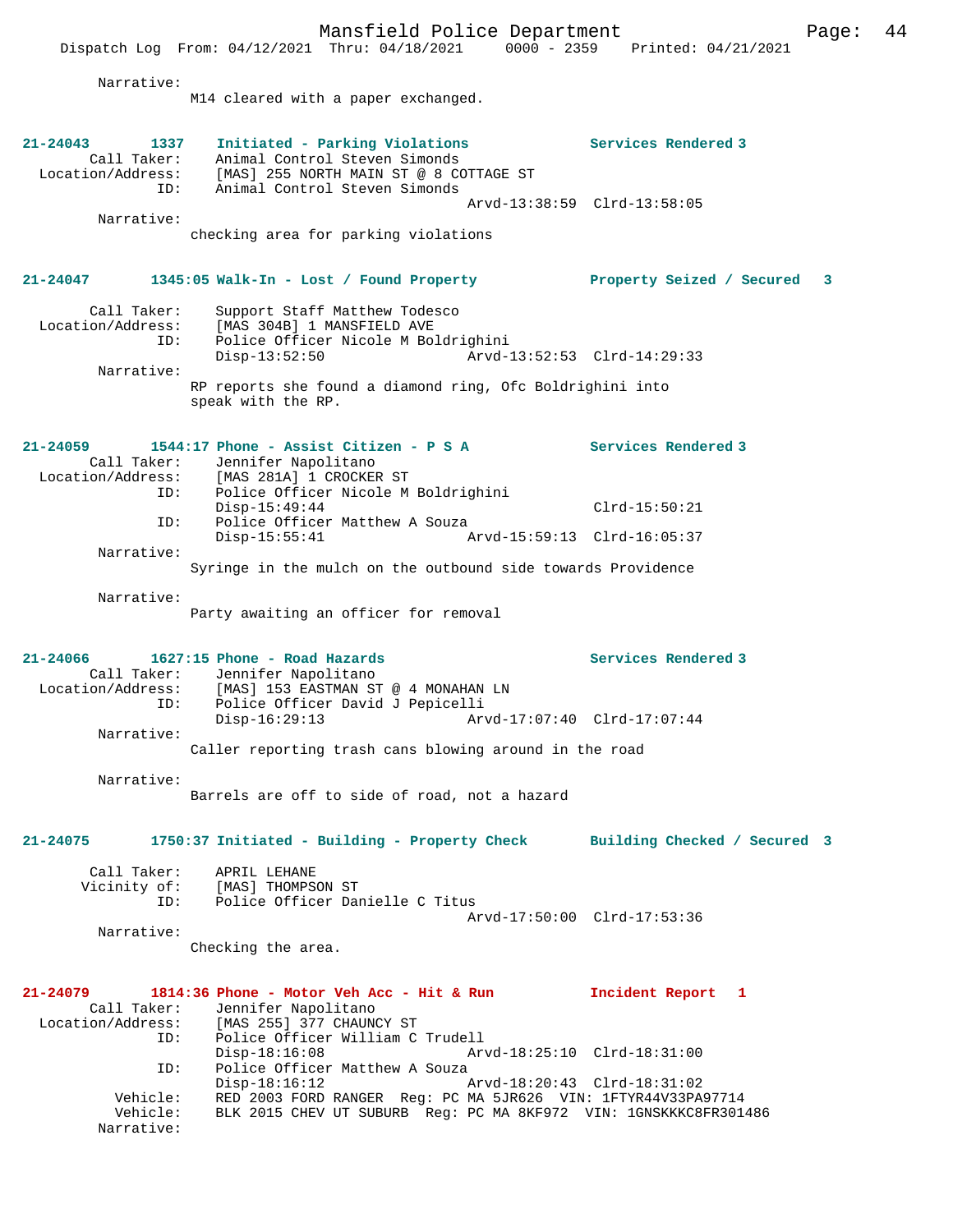Mansfield Police Department Page: 45 Dispatch Log From: 04/12/2021 Thru: 04/18/2021 Car hit a vehicle in the parking lot and took off. Narrative: Red Ford Ranger with airbag deployment and took off. Narrative: Ofc Pepicelli checked area of Eddy St. Person known to operate this vehicle has history of living on Eddy ST. Narrative: Ofc Trudell checking area parking lots Narrative: Ofc Souza reports operator was descibed as a heavy set male with a beard. He sped off once he saw that he was being video recorded Refer To Accident: 21MAS-107-AC Refer To Incident: 21MAS-375-OF **21-24089 1855:25 Initiated - Building - Property Check Building Checked / Secured 3** Call Taker: TARA LAKO<br>Location/Address: [MAS 820C ess: [MAS 820C] 31 PLYMOUTH ST<br>ID: Police Officer Joshua S E Police Officer Joshua S Ellender Arvd-18:55:00 Clrd-19:06:00 Narrative: Checking the area. **21-24091 1903:31 Initiated - Motor Vehicle Stop Citation / Warning Issued 3** Call Taker: Nicole Boyer Vicinity of: [MAS 425] 6 PARK ROW ID: Sergeant Brian P Thibault Arvd-19:03:00 Clrd-19:13:39 Vehicle: BLU 2003 VOLK JETTA Reg: PC MA 1CZY99 VIN: 3VWRK69M03M063401 Narrative: Out with a mvst Narrative: Citation given for a light violation **21-24099 2037:06 Initiated - Building - Property Check Building Checked / Secured 3** Call Taker: Nicole Boyer Location/Address: [MAS 281A] 1 CROCKER ST Police Officer Danielle C Titus Arvd-20:37:00 Clrd-20:48:15 Narrative: Checking the train station and lot. **21-24103 2051:54 Initiated - Building - Property Check Building Checked / Secured 3** Call Taker: Nicole Boyer<br>Location/Address: [MAS 840] 28 ess: [MAS 840] 280 SCHOOL ST<br>ID: Police Officer Matthew Police Officer Matthew A Souza Arvd-20:51:00 Clrd-21:01:42 Narrative: Checking the area. **21-24105 2102:24 Initiated - Building - Property Check Building Checked / Secured 3** Call Taker: Nicole Boyer<br>Location/Address: [MAS 820C] 3 ess: [MAS 820C] 31 PLYMOUTH ST<br>ID: Police Officer Joshua S.E Police Officer Joshua S Ellender Arvd-21:02:00 Clrd-21:16:29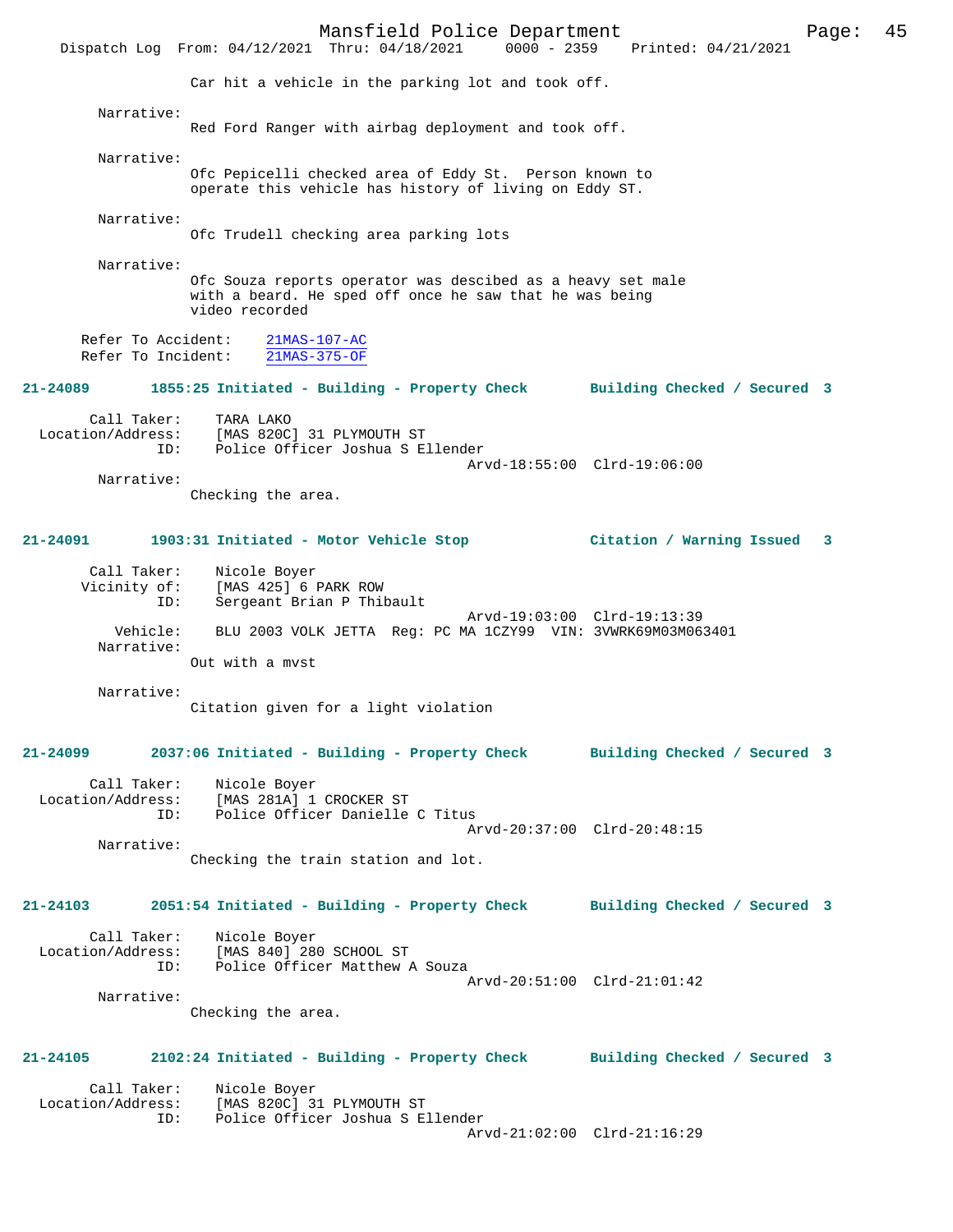Dispatch Log From: 04/12/2021 Thru: 04/18/2021 0000 - 2359 Printed: 04/21/2021 Narrative: Checking the area. **21-24110 2116:49 Initiated - Building - Property Check Building Checked / Secured 3** Call Taker: Nicole Boyer Vicinity of: [MAS] HIGH ST ID: Police Officer David J Pepicelli Arvd-21:16:00 Clrd-21:33:11 Vehicle: WHI 2008 MAZD UT CX9 Reg: PC MA 98MF87 VIN: JM3TB38V280125951 Narrative: Checking the schools in the area. Narrative: One vehicle moved along from the parking lot. **21-24111 2131:16 Initiated - Building - Property Check Building Checked / Secured 3** Call Taker: Nicole Boyer Location/Address: [MAS 814] 50 WEST CHURCH ST ID: Police Officer Danielle C Titus Arvd-21:31:00 Clrd-21:35:36 Narrative: Checking the area. **21-24112 2134:57 Initiated - Building - Property Check Building Checked / Secured 3** Call Taker: Nicole Boyer Location/Address: [MAS] THOMPSON ST ID: Police Officer David J Pepicelli Arvd-21:34:00 Clrd-21:42:46 Narrative: Checking the area. **21-24118 2140:41 Other - Assist Other Agency Services Rendered 3**  Call Taker: PATRICK FEENEY<br>Location/Address: [MAS 2] 60 FOR [MAS 2] 60 FORBES BLVD ID: Police Officer William C Trudell Arvd-21:40:00 Clrd-21:47:53 Narrative: Checking the hotels in the area. Narrative: Checking the area hotels for Foxboro PD BOLO for suspect. Narrative: Negative for Red Roof, and will be checking area parking lots. **21-24117 2144:06 Initiated - Building - Property Check Building Checked / Secured 3** Call Taker: Jennifer Napolitano Location/Address: [MAS 322] 31 HAMPSHIRE ST ID: Police Officer Matthew A Souza Arvd-21:44:00 Clrd-21:50:26 Narrative: Checking the area. Narrative: M9 checks out fine in the area of Holiday Inn **21-24119 2144:29 Initiated - Building - Property Check Building Checked / Secured 3** Call Taker: Nicole Boyer

Mansfield Police Department Form Page: 46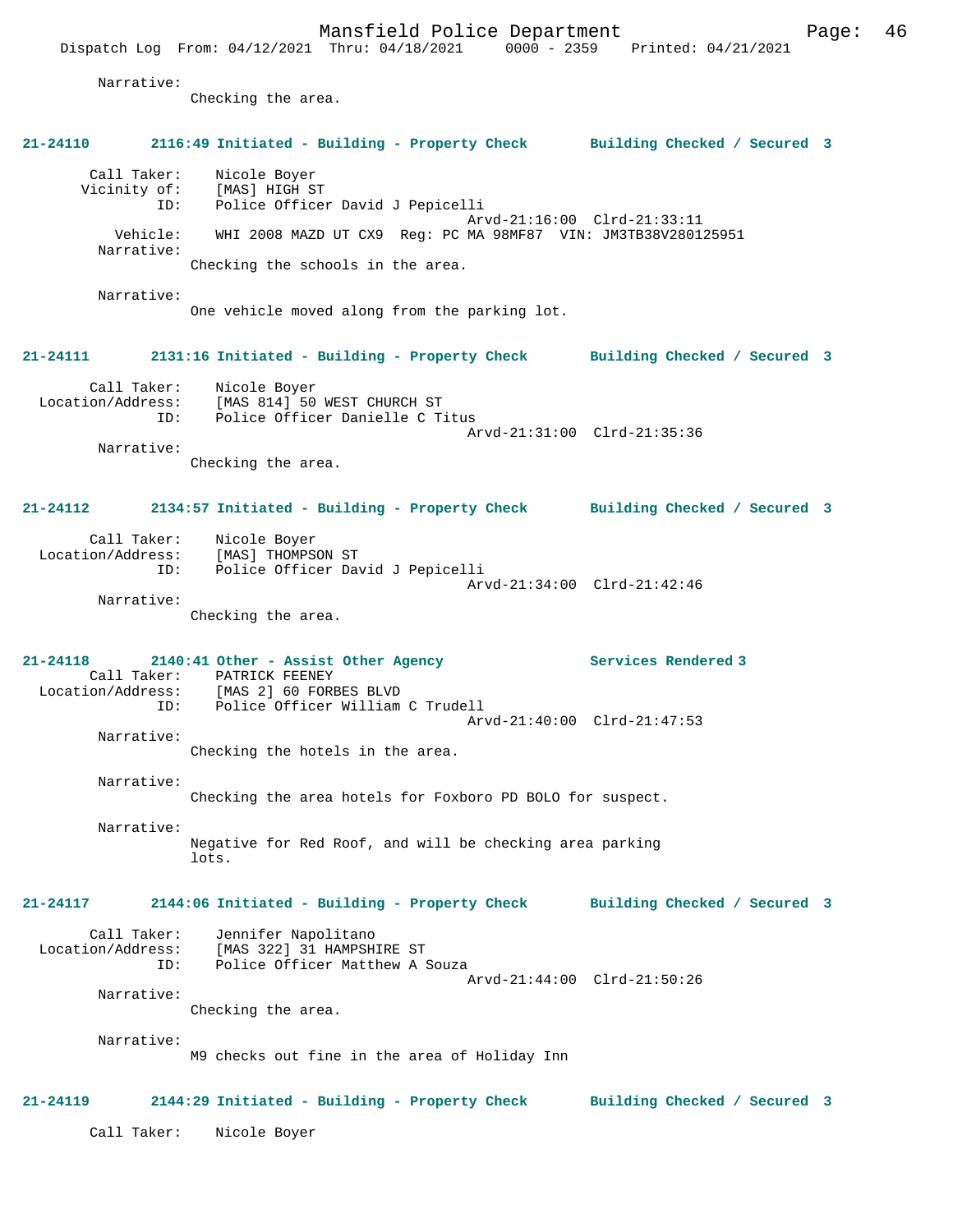Mansfield Police Department Fage: 47 Dispatch Log From: 04/12/2021 Thru: 04/18/2021 0000 - 2359 Printed: 04/21/2021 Location/Address: [MAS 4] HAMPSHIRE ST<br>TD: Police Officer David ID: Police Officer David J Pepicelli Arvd-21:44:00 Clrd-21:54:15 Narrative: Checking the hotels in the area. **21-24121 2149:24 Initiated - Building - Property Check Building Checked / Secured 3** Call Taker: Nicole Boyer Location/Address: [MAS] FORBES BLVD ID: Police Officer William C Trudell Arvd-21:49:00 Clrd-21:50:02 Narrative: Checking the area for the BOLO. Negative for number 25 and 75. **21-24122 2152:41 Initiated - Building - Property Check Building Checked / Secured 3** Call Taker: Nicole Boyer<br>Location/Address: [MAS 255] 377 CHAUNCY ST Location/Address: [MAS 255] 377 CHAUNCY ST ID: Police Officer William C Trudell Arvd-21:52:00 Clrd-21:53:06 Narrative: Checking the area for bolo. Came up negative. **21-24133 2211:12 Initiated - Building - Property Check Building Checked / Secured 3** Call Taker: Nicole Boyer Location/Address: [MAS 253] 330 PRATT ST Apt. #A ID: Police Officer David J Pepicelli Arvd-22:11:00 Clrd-22:26:27 Narrative: Checking the area. **21-24137 2226:54 Initiated - Building - Property Check Building Checked / Secured 3** Call Taker: Nicole Boyer<br>Location/Address: [MAS 2] 60 F [MAS 2] 60 FORBES BLVD ID: Police Officer William C Trudell Arvd-22:26:00 Clrd-22:27:21 Narrative: Checking the area for bolo. Narrative: No findings **21-24144 2308:43 Initiated - Building - Property Check Building Checked / Secured 3** Call Taker: Nicole Boyer<br>Location/Address: [MAS 1015] 30  $[MAS 1015]$  30 CHAUNCY ST ID: Police Officer Danielle C Titus Arvd-23:08:00 Clrd-23:11:18 Narrative: Checking the area. **21-24147 2326:47 Initiated - Building - Property Check Building Checked / Secured 3** Call Taker: Nicole Boyer Location/Address: [MAS 820C] 31 PLYMOUTH ST ID: Police Officer Joshua S Ellender Arvd-23:26:00 Clrd-23:41:14 Narrative: Checking the area.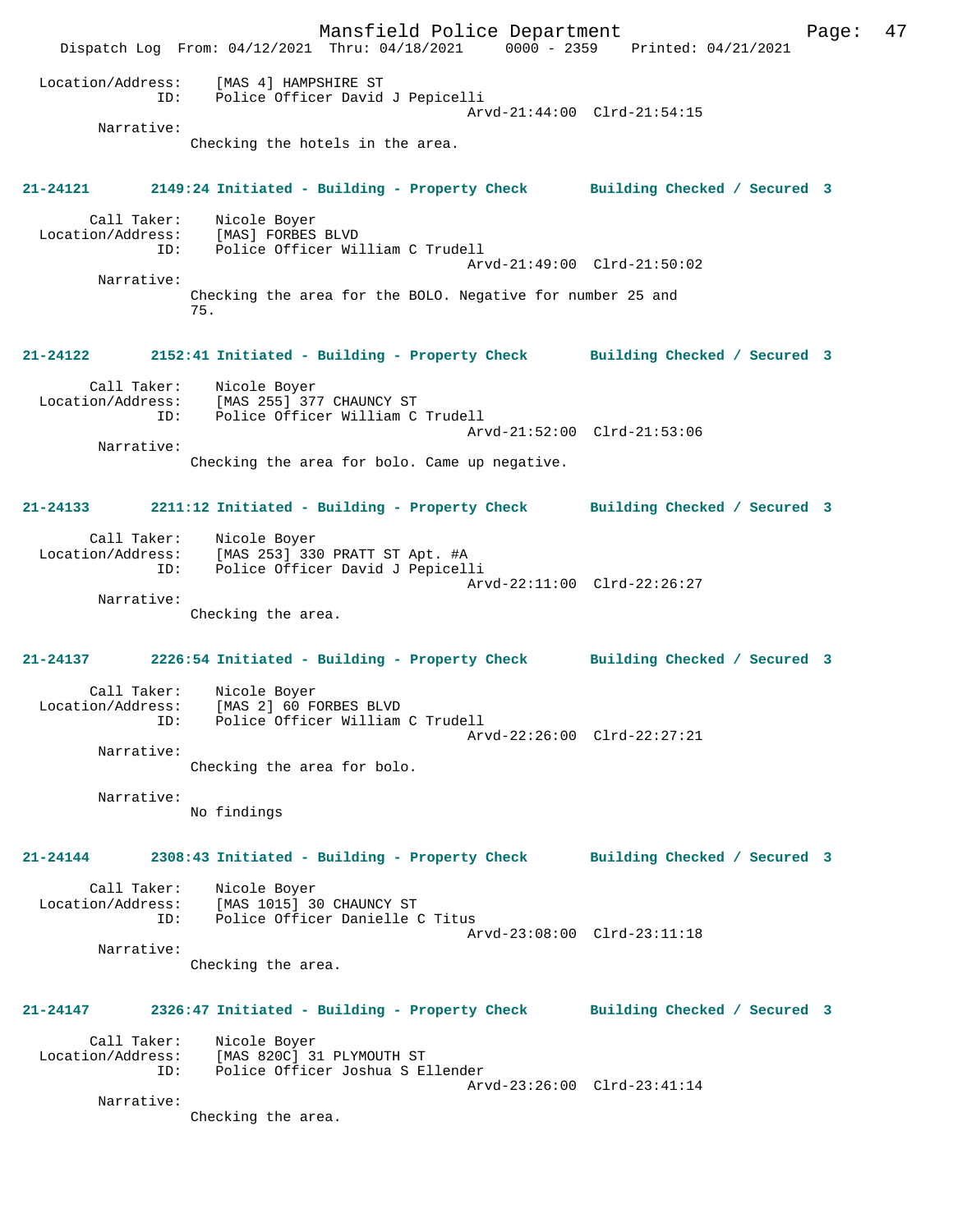#### **For Date: 04/17/2021 - Saturday**

**21-24164 0108:16 Initiated - Building - Property Check Building Checked / Secured 3** Call Taker: Nicole Boyer Location/Address: [MAS 2] 60 FORBES BLVD Patrolman Gregory S Martell Arvd-01:08:00 Clrd-01:18:14 Narrative: Checking the area. **21-24166 0117:20 Initiated - Building - Property Check Building Checked / Secured 3** Call Taker: Nicole Boyer Vicinity of: [MAS] FORBES BLVD<br>TD: Police Officer Ch Police Officer Christopher D Sorge Arvd-01:17:00 Clrd-01:32:32 ID: Patrolman Gregory S Martell Disp-01:29:13 Clrd-01:31:00<br>Vehicle: WHI 2021 CHEV 4D MALIBU Reg: NY KHL6421 VIN: 1G1ZD5ST3M WHI 2021 CHEV 4D MALIBU Reg: NY KHL6421 VIN: 1G1ZD5ST3MF024269 Narrative: Checking the hotels in the area. Narrative: Party found inside of vehicle in parking lot. Narrative: Party checks out, fell asleep in vehicle but does have a room at the hotel. **21-24167 0125:42 Initiated - Building - Property Check Building Checked / Secured 3** Call Taker: Nicole Boyer Location/Address: [MAS 1040] 10 RESERVOIR ST Apt. #ST Patrolman Gregory S Martell Arvd-01:25:00 Clrd-01:28:50 Narrative: Checking the area. **21-24168 0127:26 Initiated - Building - Property Check Building Checked / Secured 3** Call Taker: PATRICK FEENEY Location/Address: [MAS 982] 111 HOPE ST Police Officer Meghan Birnie Arvd-01:27:00 Clrd-01:27:00 **21-24169 0127:49 Initiated - Building - Property Check Building Checked / Secured 3** Call Taker: PATRICK FEENEY<br>Location/Address: [MAS 170] 255 1 ess: [MAS 170] 255 HOPE ST<br>ID: Police Officer Meghan Police Officer Meghan Birnie Arvd-01:27:00 Clrd-01:28:07 **21-24171 0131:17 911 - Well Being Check Assisted Party 3**  Call Taker: Michael Mezhberg<br>Location/Address: [MAS H3600] 1022 ess: [MAS H3600] 1022 MAPLE ST<br>TD: Police Officer Christophe Police Officer Christopher D Sorge<br>Disp-01:33:01 Arvd Disp-01:33:01 Arvd-01:39:48 Clrd-02:35:44 Police Officer Meghan Birnie<br>Disp-01:33:10 Disp-01:33:10 Arvd-01:39:06 Clrd-02:21:00 ID: Sergeant John R Armstrong Disp-01:33:14 Arvd-01:39:12 Clrd-02:35:22 Narrative: Older woman knocking on RP's door. Speaking a different language, possibly portuguesse.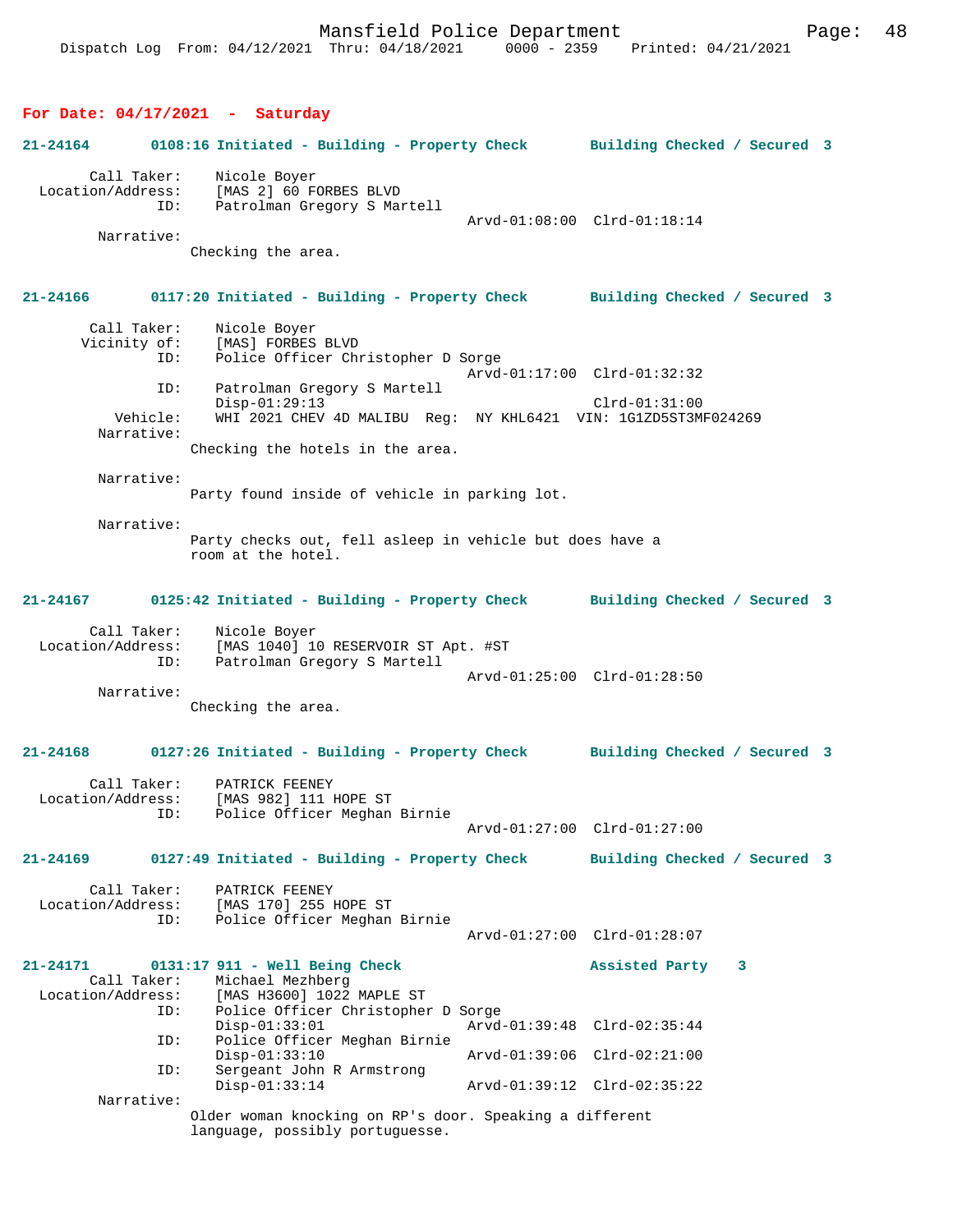|                                                | Dispatch Log From: 04/12/2021 Thru: 04/18/2021                                                                            |                                                            | $0000 - 2359$ Printed: $04/21/2021$ |                |
|------------------------------------------------|---------------------------------------------------------------------------------------------------------------------------|------------------------------------------------------------|-------------------------------------|----------------|
| Narrative:                                     | Going to bring female party into station to keep out of the<br>cold.                                                      |                                                            |                                     |                |
| Narrative:                                     | M10 transporting female party with starting mileage of<br>105435.                                                         |                                                            |                                     |                |
| Narrative:                                     | M10 ending mileage of 105439                                                                                              |                                                            |                                     |                |
| Refer To Incident:                             | $21MAS-376-OF$                                                                                                            |                                                            |                                     |                |
| 21-24173                                       | 0131:37 Initiated - Building - Property Check Building Checked / Secured 3                                                |                                                            |                                     |                |
| Call Taker:<br>Vicinity of:<br>ID:             | Nicole Boyer<br>[MAS 840] 280 SCHOOL ST<br>Patrolman Gregory S Martell                                                    | Arvd-01:31:00 Clrd-01:38:26                                |                                     |                |
| Narrative:                                     | Checking the area.                                                                                                        |                                                            |                                     |                |
| 21-24175                                       | 0133:37 Initiated - Building - Property Check Building Checked / Secured 3                                                |                                                            |                                     |                |
| Call Taker:<br>Location/Address:<br>ID:        | Nicole Boyer<br>[MAS 820C] 31 PLYMOUTH ST<br>Police Officer Joshua S Ellender                                             | Arvd-01:33:00 Clrd-01:46:12                                |                                     |                |
| Narrative:                                     | Checking the area.                                                                                                        |                                                            |                                     |                |
| 21-24179                                       | 0136:38 Phone - 911 Hang-ups & Verifications Unfounded/Unverifed                                                          |                                                            |                                     | $\overline{a}$ |
| Call Taker:<br>Location/Address:<br>ID:        | Emily Archer<br>[MAS] 149 OAKLAND ST Apt. #118<br>Patrolman Gregory S Martell<br>$Disp-01:38:39$                          | Arvd-01:42:38 Clrd-01:49:56                                |                                     |                |
| Narrative:                                     | Checking on a 911 hang up. Attempted multiple call backs, no<br>answer.                                                   |                                                            |                                     |                |
| Narrative:                                     | Radius of 109 meters.                                                                                                     |                                                            |                                     |                |
| Narrative:                                     | Checked around the building, nothing heard.                                                                               |                                                            |                                     |                |
| 21-24206<br>Call Taker:<br>Vicinity of:<br>ID: | 0331:36 Phone - Well Being Check<br>Michael Mezhberg<br>[MAS] 86 EASTMAN ST @ 0 AUTUMN LN<br>Police Officer Meghan Birnie |                                                            | Services Rendered 3                 |                |
| ID:                                            | $Disp-03:33:28$<br>Police Officer Christopher D Sorge                                                                     | Arvd-03:36:15 Clrd-03:49:04                                |                                     |                |
| ID:                                            | $Disp-03:33:34$<br>Sergeant John R Armstrong<br>Disp-03:33:47                                                             | Arvd-03:36:18 Clrd-03:49:01<br>Arvd-03:38:26 Clrd-03:43:59 |                                     |                |
| Narrative:                                     | Reports black male in the middle of road waving and jumping.<br>0.25 miles before Easton Line.                            |                                                            |                                     |                |
| Narrative:                                     |                                                                                                                           |                                                            |                                     |                |

Seeing the male walking toward the Target.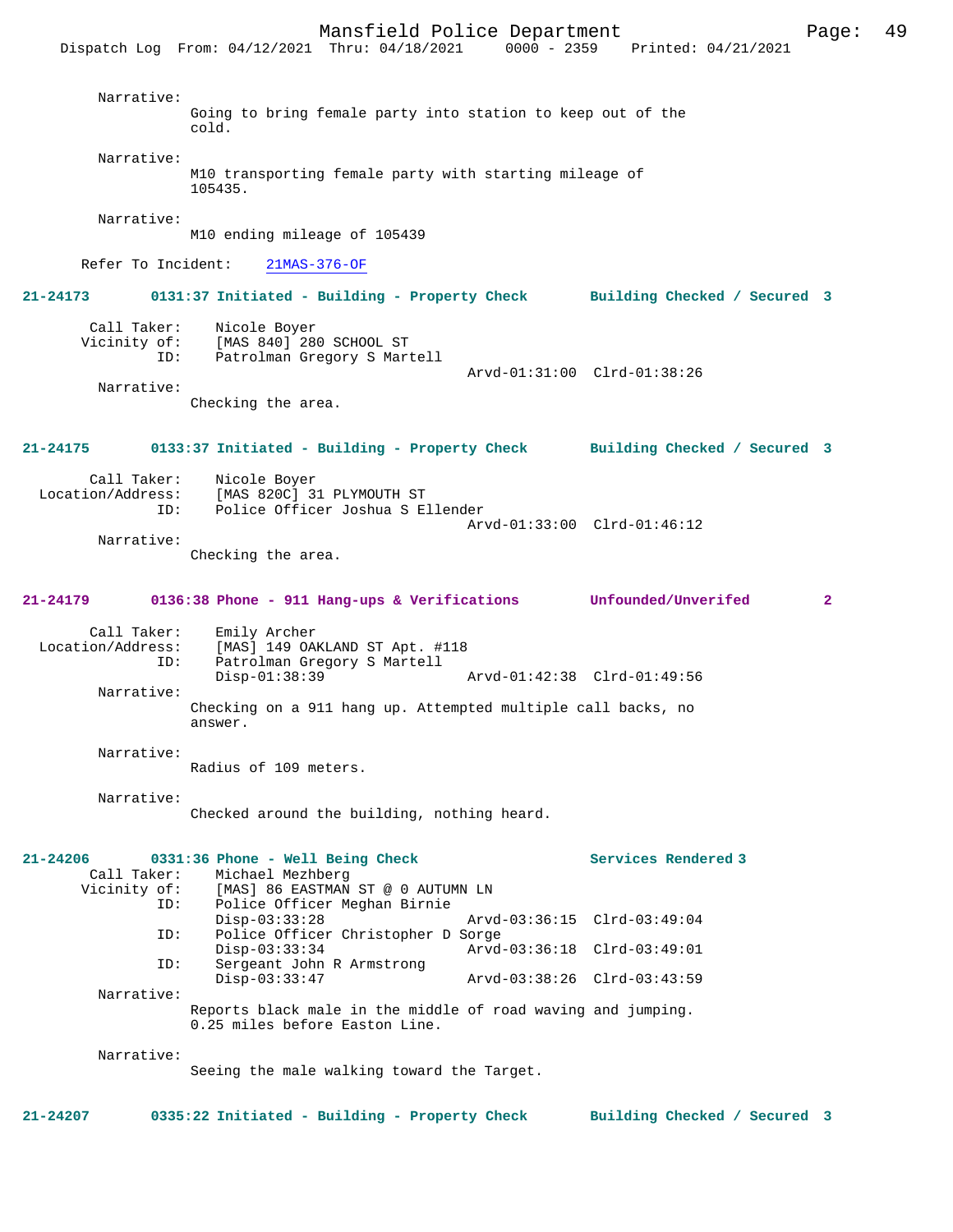Mansfield Police Department Form Page: 50 Dispatch Log From: 04/12/2021 Thru: 04/18/2021 0000 - 2359 Printed: 04/21/2021 Call Taker: Nicole Boyer Location/Address: [MAS 820C] 31 PLYMOUTH ST ID: Police Officer Joshua S Ellender Arvd-03:35:00 Clrd-03:44:14 Narrative: Checking the area. **21-24208 0350:37 Initiated - Building - Property Check Building Checked / Secured 3** Call Taker: Nicole Boyer Location/Address: [MAS] COPELAND DR ID: Police Officer Christopher D Sorge Arvd-03:50:00 Clrd-03:56:34 Narrative: Checking the area. **21-24211 0418:44 Initiated - Building - Property Check Building Checked / Secured 3** Call Taker: PATRICK FEENEY Location/Address: [MAS 1002] 250 EAST ST ID: Police Officer Meghan Birnie Arvd-04:18:00 Clrd-04:26:30 Narrative: Checking the area. **21-24235 0721:50 Initiated - Building - Property Check Building Checked / Secured 3** Call Taker: William Casey Location/Address: [MAS 820C] 31 PLYMOUTH ST ID: Police Officer Joshua S Ellender Arvd-07:21:00 Clrd-07:36:45 Narrative: Checking the area. **21-24239 0807:54 Initiated - Building - Property Check Building Checked / Secured 3** Call Taker: Robert Stewart Location/Address: [MAS 820C] 31 PLYMOUTH ST ID: Detective Derek M McCune Arvd-08:07:00 Clrd-08:17:40 Narrative: Checking the area. **21-24243 0925:22 Initiated - Building - Property Check Building Checked / Secured 3** Call Taker: Robert Stewart Location/Address: [MAS 1002] 250 EAST ST ID: Police Officer Michael T Fitzgerald Arvd-09:25:00 Clrd-09:36:47 Narrative: Checking the area. **21-24245 0937:15 Initiated - Building - Property Check Building Checked / Secured 3** Call Taker: Robert Stewart Location/Address: [MAS 2] 60 FORBES BLVD ID: Police Officer Gregg S Kennedy Arvd-09:37:00 Clrd-09:40:36 Narrative: Checking the area. **21-24247 1007:41 Initiated - Community Policing Services Rendered 3**  Call Taker: Robert Stewart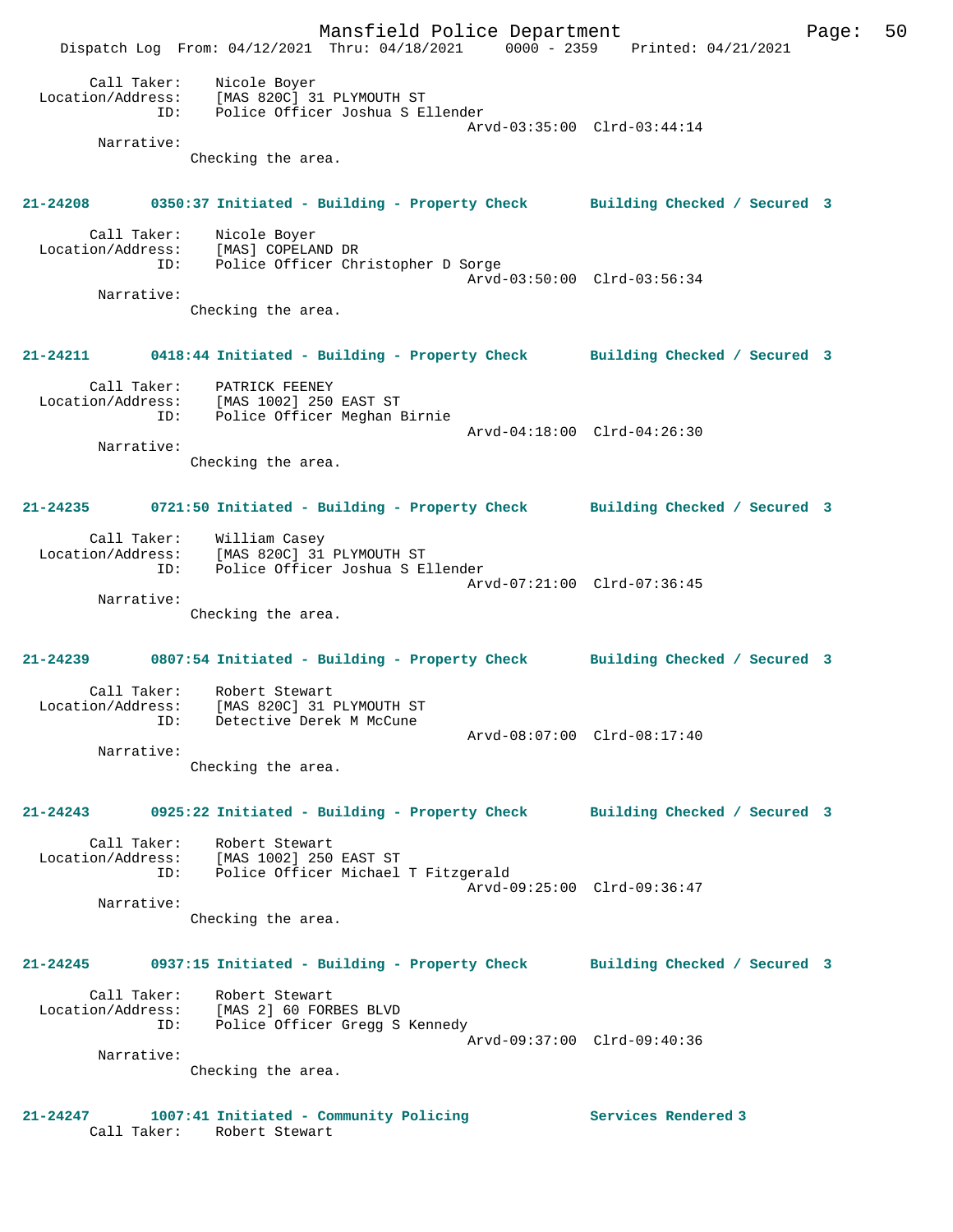Mansfield Police Department Page: 51 Dispatch Log From: 04/12/2021 Thru: 04/18/2021 0000 - 2359 Printed: 04/21/2021 Location/Address: [MAS 12] 250 EAST ST ID: Police Officer Patrick J Pennie Arvd-10:07:00 Clrd-10:43:36 Narrative: Football Game. **21-24259 1055:10 Phone - Erratic Oper MV / Road Rage Unfounded/Unverifed 3** Call Taker: Jarred Kohler Location/Address: [MAS] EASTMAN ST ID: Police Officer Michael T Fitzgerald Disp-10:56:51 Clrd-11:01:58<br>Vehicle: WHI 2016 SENTRA Req: RI KC426 VIN: 3N1AB7AP1GY229096 WHI 2016 SENTRA Reg: RI KC426 VIN: 3N1AB7AP1GY229096 Narrative: Caller reports a small white vehicle aggressively beeped and passed her at a high rate of speed while stopped. Vehicle did succesfully pass and took off on route 106 towards target. No contact between vehicles. Narrative: Vehicle is in Easton, EPD observing vehicle. **21-24266 1135:15 Initiated - Building - Property Check Building Checked / Secured 3** Call Taker: Robert Stewart Location/Address: [MAS] 4 ERICK RD @ 15 BONNEY LN Police Officer Michael T Fitzgerald Arvd-11:35:00 Clrd-11:42:10 Narrative: Checking the area. **21-24268 1151:46 Initiated - Building - Property Check Building Checked / Secured 3** Call Taker: Robert Stewart<br>Location/Address: [MAS 895] 175 Location/Address: [MAS 895] 175 FRUIT ST ID: Police Officer Michael T Fitzgerald Arvd-11:51:00 Clrd-12:09:53 Narrative: Checking the area. **21-24275 1218 Initiated - Building - Property Check Building Checked / Secured 3** Call Taker: Police Officer Nicole M Boldrighini Location/Address: [MAS 907E] 390 WEST ST ID: Police Officer Nicole M Boldrighini Arvd-12:19:58 Clrd-12:25:30 Narrative: checking the area **21-24280 1233:45 Initiated - Building - Property Check Building Checked / Secured 3** Call Taker: Robert Stewart Location/Address: [MAS 820C] 31 PLYMOUTH ST<br>TD: Detective Derek M McCune Detective Derek M McCune Arvd-12:33:00 Clrd-12:57:47 Narrative: Checking the area. **21-24285 1315:42 Initiated - Building - Property Check Building Checked / Secured 3** Call Taker: Robert Stewart<br>Location/Address: [MAS 1015] 30 [MAS 1015] 30 CHAUNCY ST ID: Police Officer Gregg S Kennedy Arvd-13:15:00 Clrd-13:20:06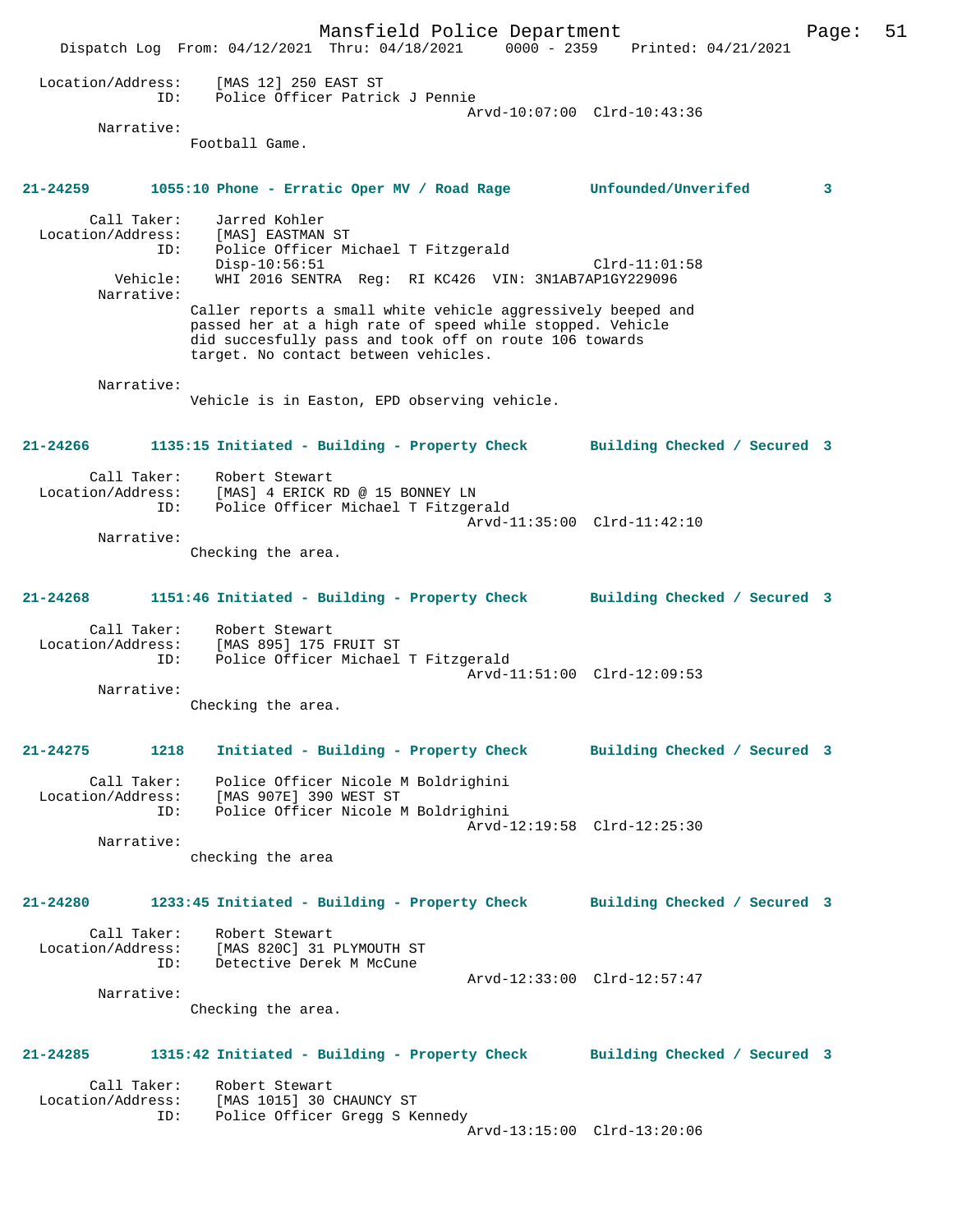Narrative:

Checking the area.

| 21-24286<br>Call Taker:<br>Location/Address:<br>ID:<br>ID:<br>Vehicle:<br>Narrative:<br>Narrative: | 1328:31 Walk-In - Assist Citizen - P S A<br>Support Staff Thomas Plunkett<br>[MAS 417] 9 FRANCIS AVE Apt. #504<br>Police Officer Michael T Fitzgerald<br>$Disp-13:35:05$<br>Police Officer Nicole M Boldrighini<br>$Disp-13:36:00$<br>GRY 2011 HYUN ACCENT Reg: PC MA 9AE732 VIN: KMHCM3AC3BU192257<br>Walk in wants to follow up about prior incident.<br>Spoke with Ofc. Boldrighini | Services Rendered 3<br>$Clrd-13:35:48$<br>Arvd-13:40:36 Clrd-15:02:36 |
|----------------------------------------------------------------------------------------------------|----------------------------------------------------------------------------------------------------------------------------------------------------------------------------------------------------------------------------------------------------------------------------------------------------------------------------------------------------------------------------------------|-----------------------------------------------------------------------|
| 21-24292                                                                                           | 1427:54 Initiated - Building - Property Check Building Checked / Secured 3                                                                                                                                                                                                                                                                                                             |                                                                       |
| Call Taker:<br>ID:                                                                                 | Robert Stewart<br>Location/Address: [MAS 820C] 31 PLYMOUTH ST<br>Detective Derek M McCune                                                                                                                                                                                                                                                                                              | Arvd-14:27:00 Clrd-14:39:19                                           |
| Narrative:                                                                                         | Checking the area.                                                                                                                                                                                                                                                                                                                                                                     |                                                                       |
| 21-24295<br>Call Taker:<br>ID:<br>Vehicle:<br>Narrative:                                           | 1448:27 911 - Disabled Motor Vehicle<br>Jarred Kohler<br>Location/Address: [MAS] CHAUNCY ST<br>Police Officer Gregg S Kennedy<br>$Disp-14:50:51$<br>RED 2008 DODG AVENGE Req: PC MA 5ZR199 VIN: 1B3LC56R78N688330<br>Reported DMV in the area.                                                                                                                                         | Services Rendered 3<br>Arvd-14:53:59 Clrd-15:15:16                    |
| Narrative:                                                                                         |                                                                                                                                                                                                                                                                                                                                                                                        |                                                                       |
|                                                                                                    | M8 reporting that they have AAA on the way. M8 standing by.                                                                                                                                                                                                                                                                                                                            |                                                                       |
| 21-24298                                                                                           | 1500:44 Phone - Erratic Oper MV / Road Rage Unfounded/Unverifed                                                                                                                                                                                                                                                                                                                        | $\mathbf{3}$                                                          |
| Call Taker:<br>Location/Address:<br>ID:<br>Vehicle:<br>Towed:<br>Released To:<br>Narrative:        | GARIN EISELE<br>[MAS] 100 RTE 140 NB @ 170 SCHOOL ST<br>Police Officer Nicole M Boldrighini<br>$Disp-15:02:46$<br>GRY 2018 DODG 2D CHARGER Reg: PAS MA 922PL4 VIN: 2C3CDXJG4JH198055<br>For: Other By: Central Street Garage To: Central Street Garage<br>DIPINTO On: 04/19/2021 @ 1509<br>Caller reporting U-turns and all over the road.                                             | Arvd-15:11:16 Clrd-15:14:07                                           |
| Narrative:                                                                                         | M14 reports car was gone prior to arrival.                                                                                                                                                                                                                                                                                                                                             |                                                                       |
| Narrative:                                                                                         | M14 out with vehicle in Fridays parking lot                                                                                                                                                                                                                                                                                                                                            |                                                                       |
| Narrative:                                                                                         | Central st enroute                                                                                                                                                                                                                                                                                                                                                                     |                                                                       |
| 21-24310                                                                                           | 1712:55 Initiated - Building - Property Check                                                                                                                                                                                                                                                                                                                                          | Building Checked / Secured 3                                          |
| Call Taker:<br>Location/Address:<br>ID:                                                            | Robert Stewart<br>[MAS 907E] 390 WEST ST<br>Police Officer William C Trudell                                                                                                                                                                                                                                                                                                           | Arvd-17:12:00 Clrd-17:29:53                                           |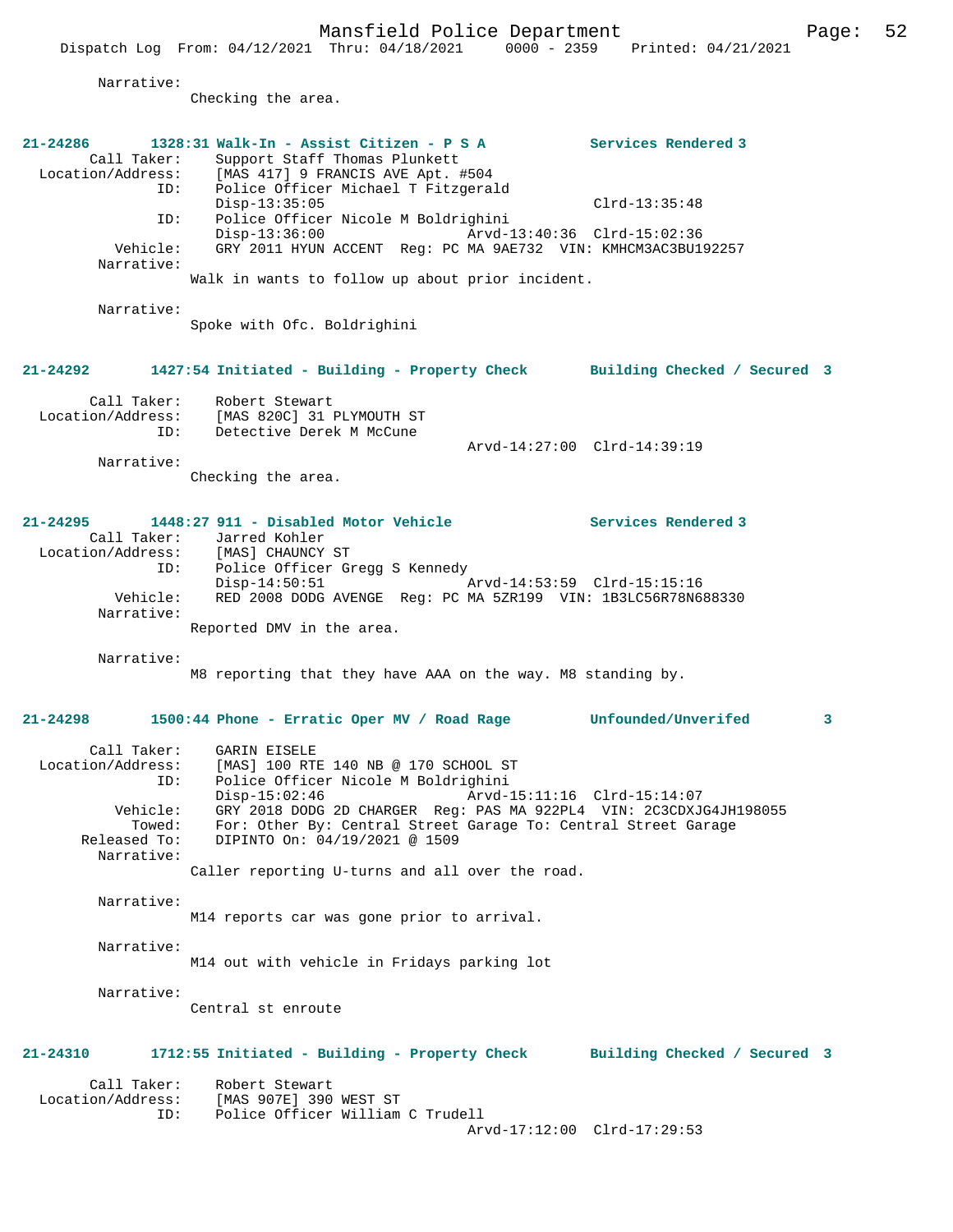Narrative:

Checking the area.

| 21-24311                                                   |     | 1722:54 Initiated - Motor Vehicle Stop                                                                                                                                                               | Citation / Warning Issued 3 |   |
|------------------------------------------------------------|-----|------------------------------------------------------------------------------------------------------------------------------------------------------------------------------------------------------|-----------------------------|---|
| Call Taker:<br>Location/Address:<br>Vehicle:<br>Narrative: | ID: | Robert Stewart<br>[MAS 253] 330 PRATT ST Apt. #A<br>Police Officer Joshua S Ellender<br>GRY 2011 NISS ROGUE Reg: PC MA 3CC619 VIN: JN8AS5MV7BW279856<br>MV STOP/// MA REG: 3CC619/// Citation Issued | Arvd-17:22:00 Clrd-17:27:26 |   |
| Call Taker:<br>Location/Address:                           |     | 21-24313 1738:46 Initiated - Disabled Motor Vehicle Services Rendered 3<br>Robert Stewart<br>[MAS] SOUTH MAIN ST<br>ID: Police Officer Joshua S Ellender                                             |                             |   |
| Narrative:                                                 |     | Vehicle: WHI 1998 HOND CO ACCORD Req: PC MA 9JB243 VIN: 1HGCG3256WA015660                                                                                                                            | Arvd-17:38:00 Clrd-17:42:15 |   |
|                                                            |     | Reported DMV in the area, MA REG: 9JB243. M3 reprots party<br>ran out of gas and has friends coming with gas. M3 will be<br>standing by but available for calls.                                     |                             |   |
| 21-24322                                                   |     | 1832:35 Initiated - Building - Property Check Building Checked / Secured 3                                                                                                                           |                             |   |
| Call Taker:                                                |     | Robert Stewart<br>Location/Address: [MAS 820C] 31 PLYMOUTH ST<br>ID: Police Officer David W Kinahan                                                                                                  |                             |   |
| Narrative:                                                 |     | Checking the area.                                                                                                                                                                                   | Arvd-18:32:00 Clrd-18:43:27 |   |
| $21 - 24323$<br>Location/Address:                          | ID: | 1833:22 Radio - Assist Other Agency<br>Call Taker: PATRICK FEENEY<br>[FOX 27] 8 CHESTNUT ST<br>Police Officer Danielle C Titus                                                                       | <b>Services Rendered 3</b>  |   |
| Narrative:                                                 |     | $Disp-18:34:21$<br>Assisting FPD with female prisoner search.                                                                                                                                        | Arvd-18:52:23 Clrd-19:02:33 |   |
|                                                            |     |                                                                                                                                                                                                      |                             |   |
| $21 - 24333$                                               |     | 1959:34 Initiated - Building - Property Check Building Checked / Secured 3                                                                                                                           |                             |   |
| Call Taker:<br>Location/Address:                           | ID: | Jarred Kohler<br>[MAS 840] 280 SCHOOL ST<br>Police Officer William C Trudell                                                                                                                         | Arvd-19:59:00 Clrd-20:07:44 |   |
| Narrative:                                                 |     | Checking the area.                                                                                                                                                                                   |                             |   |
| 21-24334<br>Call Taker:<br>Location/Address:               | ID: | 2000:07 Phone - Erratic Oper MV / Road Rage Gone on Arrival 3<br>Jarred Kohler<br>[MAS] 24 BRANCH ST<br>Police Officer Joshua S Ellender                                                             |                             |   |
| Narrative:                                                 |     | $Disp-20:02:02$                                                                                                                                                                                      | Arvd-20:05:56 Clrd-20:13:04 |   |
|                                                            |     | Caller reports dirt bike on the bike path with no lights on                                                                                                                                          |                             |   |
| Narrative:                                                 |     | M3 checked the area with negative results.                                                                                                                                                           |                             |   |
| $21 - 24336$                                               |     | 2009:03 Initiated - Motor Vehicle Stop                                                                                                                                                               | Citation / Warning Issued   | 3 |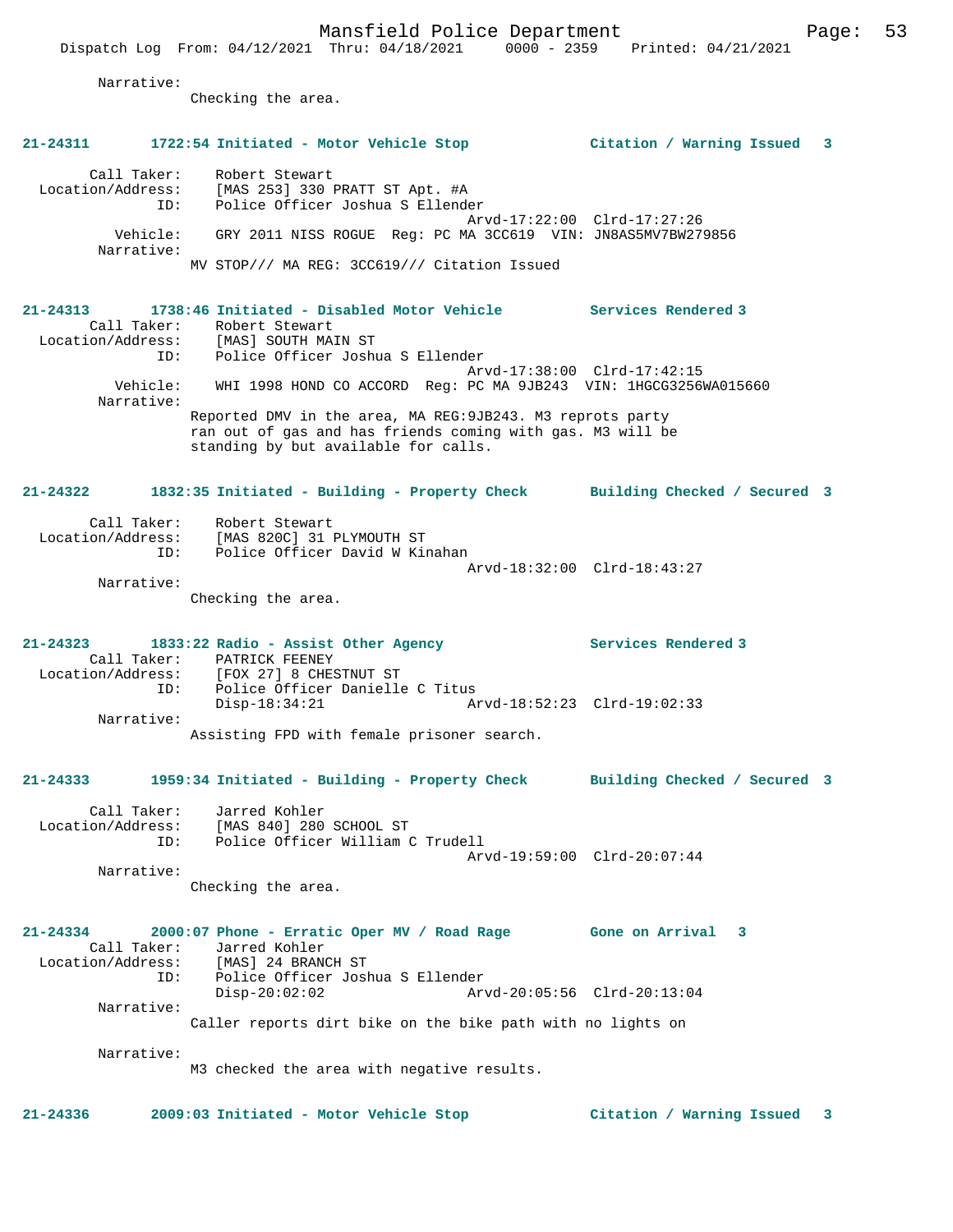Mansfield Police Department Page: 54 Dispatch Log From: 04/12/2021 Thru: 04/18/2021 0000 - 2359 Printed: 04/21/2021 Call Taker: Jarred Kohler Location/Address: [MAS] 280 SCHOOL ST ID: Police Officer William C Trudell Arvd-20:09:00 Clrd-20:16:09 Vehicle: GRY 2014 TOYT COROLL Reg: PC MA 5ES787 VIN: 2T1BURHE2EC036495 Narrative: out with mvst Narrative: Citation issued to Ro for hands free **21-24337 2011:26 Initiated - Building - Property Check Building Checked / Secured 3** Call Taker: Jarred Kohler Location/Address: [MAS 820C] 31 PLYMOUTH ST ID: Police Officer David W Kinahan Arvd-20:11:00 Clrd-20:20:24 Narrative: Checking the area. **21-24341 2018:52 Phone - Motor Veh Acc - No Injury Services Rendered 1**  Call Taker: TARA LAKO<br>Vicinity of: [MAS 1000 [MAS 1000] 229 SCHOOL ST ID: Police Officer William C Trudell Disp-20:22:03 Arvd-20:26:34 Clrd-20:34:12 ID: Police Officer Joshua S Ellender Disp-20:22:08 Arvd-20:24:53 Clrd-20:34:10 Vehicle: BLK 2020 CHEV SILVER Reg: PC MA 2AFB44 VIN: 1GCPYFED9LZ336218 Vehicle: RED 2018 VOLK Atlas Se Reg: PC CT AT41433 VIN: 1V2KR2CA0JC541286 Narrative: RP reports a minor MVA with no injuries Narrative: minor in nature, parties assisted with a paper exchanged. Narrative: Dent to the bumper of plate: MA2afb44. Damage to right front bumper of the other vehicle and imprint of the hitch. CTat41433 plate struck the MA2afb44. **21-24343 2038:21 Initiated - Building - Property Check Building Checked / Secured 3** Call Taker: Jarred Kohler Location/Address: [MAS 417] 9 FRANCIS AVE ID: Police Officer Danielle C Titus Arvd-20:38:00 Clrd-20:51:24 Narrative: Checking the area. **21-24350 2117:34 Initiated - Building - Property Check Building Checked / Secured 3** Call Taker: Jarred Kohler Location/Address: [MAS 1002] 250 EAST ST ID: Police Officer Danielle C Titus Arvd-21:17:00 Clrd-21:31:09 Narrative: Checking the area. **21-24361 2227:06 Initiated - Building - Property Check Building Checked / Secured 3** Call Taker: Jarred Kohler<br>Location/Address: [MAS 820C] 31 ess: [MAS 820C] 31 PLYMOUTH ST<br>ID: Police Officer David W Ki Police Officer David W Kinahan Arvd-22:27:00 Clrd-22:41:42 Narrative: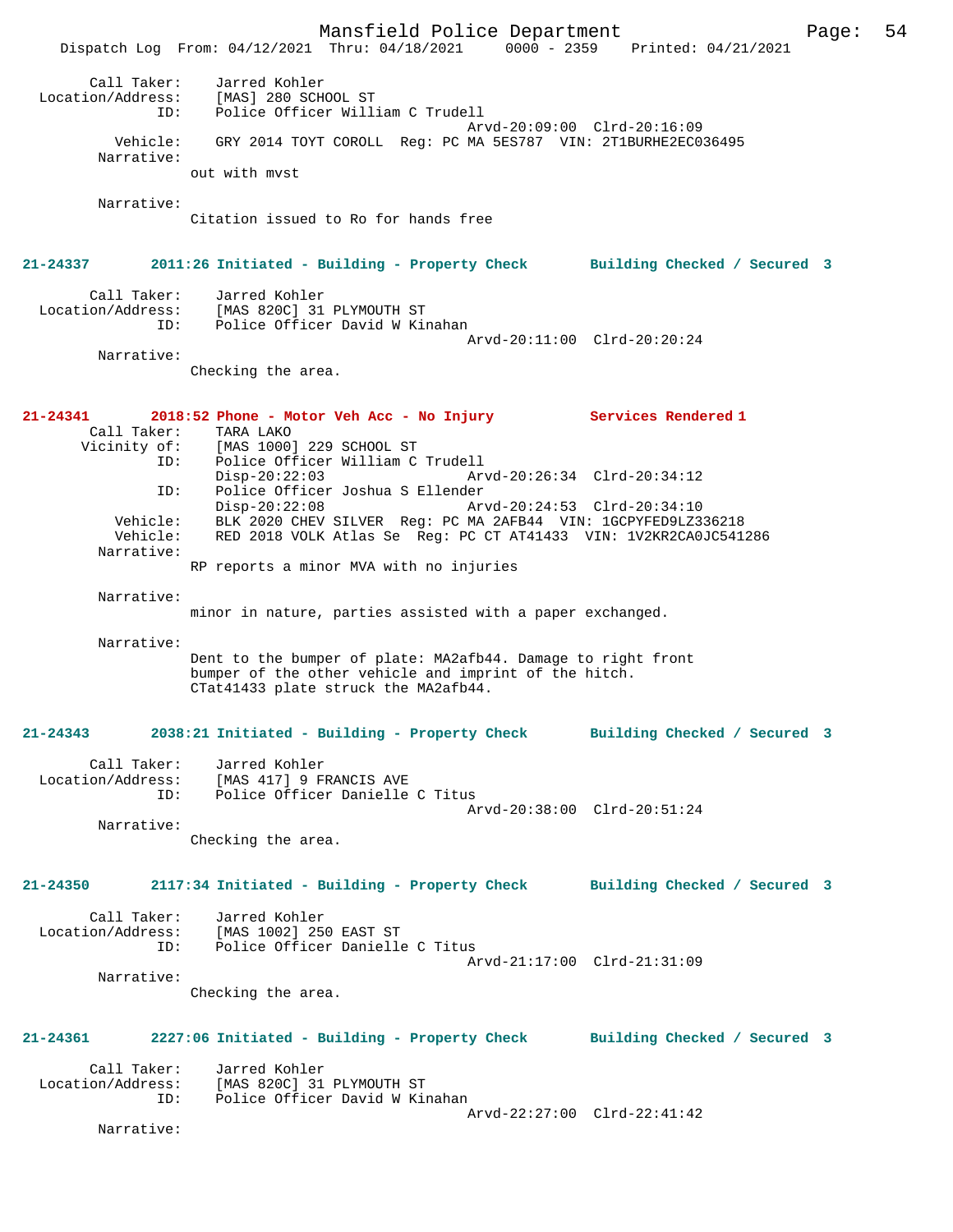Narrative:

Checking the area.

**21-24365 2311:59 Other - Assist Fire Department Services Rendered 2**  Call Taker: PATRICK FEENEY Location/Address: [MAS] 20 ERICK RD ID: Police Officer Danielle C Titus Disp-23:13:09 Arvd-23:21:56 Clrd-23:28:48 Narrative: Assisting the FD with a fire related incident. Nature: fire alarm activation.

# **21-24368 2328:55 Initiated - Building - Property Check Building Checked / Secured 3**

| Call Taker:       | Josesph Shebertes               |  |
|-------------------|---------------------------------|--|
| Location/Address: | [MAS 1016] 4 ERICK RD           |  |
| TD:               | Police Officer Danielle C Titus |  |
|                   | Arvd-23:28:00 Clrd-23:34:48     |  |
| Narrative:        |                                 |  |

Checking the area.

### **21-24369 2356:35 Initiated - Building - Property Check Building Checked / Secured 3**

| Call Taker:       | Josesph Shebertes                |                                                                            |
|-------------------|----------------------------------|----------------------------------------------------------------------------|
| Location/Address: | [MAS 820C] 31 PLYMOUTH ST        |                                                                            |
| ID:               | Police Officer William C Trudell |                                                                            |
|                   |                                  | $Arvd-23:56:00 \quad Clrd-04/18/2021 \quad \textcircled{a} \quad 00:05:00$ |
| Narrative:        |                                  |                                                                            |

Checking the area.

#### **For Date: 04/18/2021 - Sunday**

|                                  | 21-24377 0046:43 Initiated - Building - Property Check Building Checked / Secured 3                                                     |                              |  |
|----------------------------------|-----------------------------------------------------------------------------------------------------------------------------------------|------------------------------|--|
| Narrative:                       | Call Taker: Josesph Shebertes<br>Location/Address: [MAS 2] 60 FORBES BLVD<br>ID: Police Officer Joshua S Ellender<br>Checking the area. | Arvd-00:46:00 Clrd-00:56:51  |  |
| $21 - 24380$                     | 0053:52 Initiated - Building - Property Check                                                                                           | Building Checked / Secured 3 |  |
|                                  | Call Taker: Josesph Shebertes<br>Location/Address: [MAS 1016] 4 ERICK RD<br>ID: Police Officer Patrick J Pennie                         | Arvd-00:53:00 Clrd-01:01:10  |  |
| Narrative:                       | Checking the area.                                                                                                                      |                              |  |
| $21 - 24383$                     | 0054:44 Initiated - Building - Property Check Building Checked / Secured 3                                                              |                              |  |
| Call Taker:<br>Location/Address: | Josesph Shebertes<br>[MAS] COPELAND DR                                                                                                  |                              |  |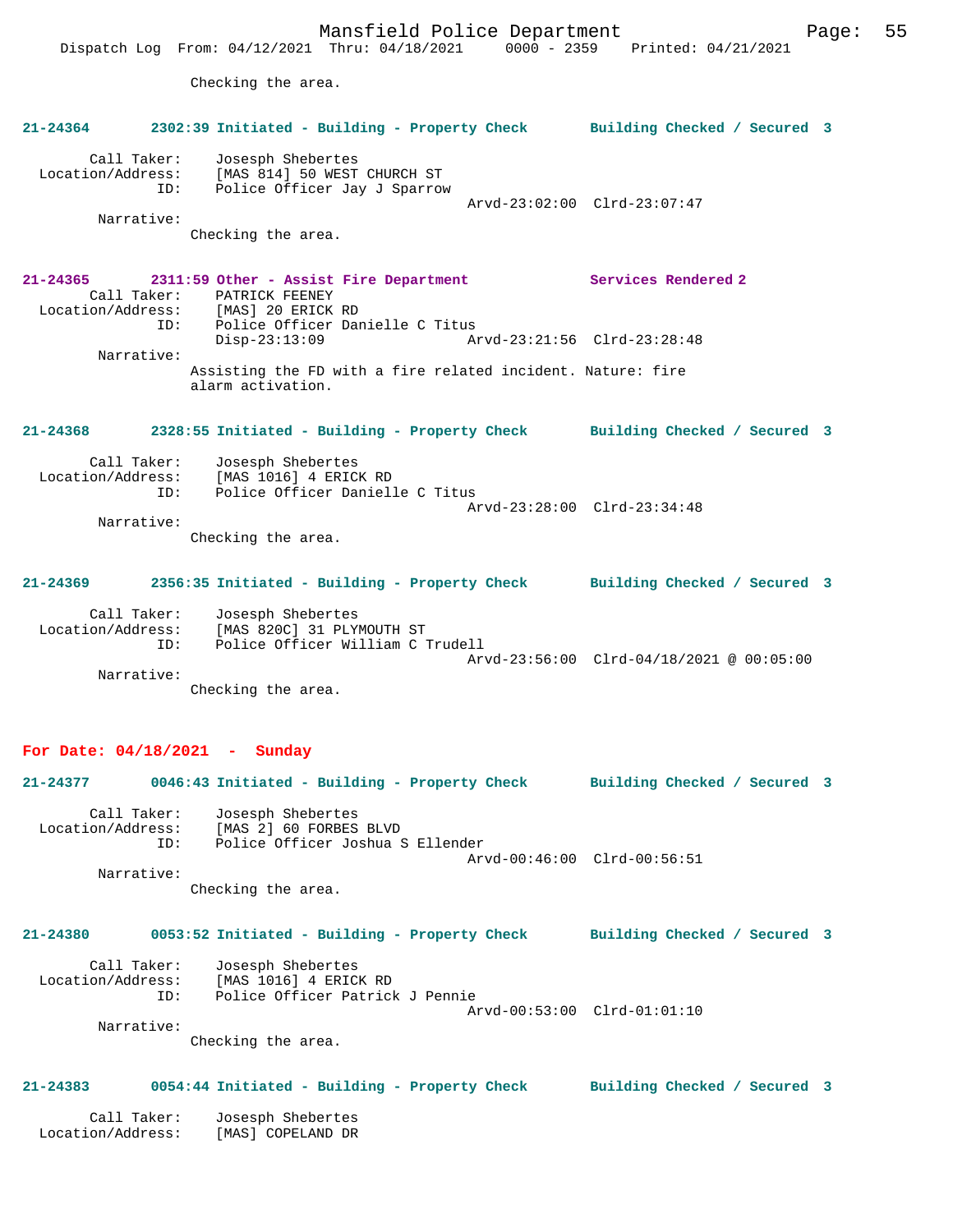Mansfield Police Department Form Page: 56 Dispatch Log From: 04/12/2021 Thru: 04/18/2021 0000 - 2359 Printed: 04/21/2021 ID: Patrolman Gregory S Martell Arvd-00:54:00 Clrd-01:09:25 Narrative: Checking the area. **21-24384 0056:57 Initiated - Building - Property Check Building Checked / Secured 3** Call Taker: Josesph Shebertes Location/Address: [MAS 4] 31 HAMPSHIRE ST ID: Police Officer Joshua S Ellender Arvd-00:56:00 Clrd-01:04:19 Narrative: Checking the area. **21-24386 0101:17 Initiated - Building - Property Check Building Checked / Secured 3** Call Taker: Josesph Shebertes Location/Address: [MAS 992] 660 EAST ST ID: Police Officer Patrick J Pennie Arvd-01:01:00 Clrd-01:10:48 Narrative: Checking the area. **21-24388 0112:00 Initiated - Building - Property Check Building Checked / Secured 3** Call Taker: Josesph Shebertes Location/Address: [MAS H1220] 900 SOUTH MAIN ST ID: Police Officer Joshua S Ellender Arvd-01:12:00 Clrd-01:20:52 Narrative: Checking the area. **21-24396 0126:31 Initiated - Building - Property Check Building Checked / Secured 3** Call Taker: Josesph Shebertes Location/Address: [MAS 840] 280 SCHOOL ST<br>ID: Police Officer Joshua S Police Officer Joshua S Ellender Arvd-01:26:00 Clrd-01:37:24 Narrative: Checking the area. **21-24397 0129:28 Initiated - Building - Property Check Building Checked / Secured 3** Call Taker: Josesph Shebertes Location/Address: [MAS] NORTH MAIN ST ID: Patrolman Gregory S Martell Arvd-01:29:00 Clrd-01:30:59 Narrative: Checking the area. **21-24406 0203:35 Initiated - Building - Property Check Building Checked / Secured 3** Call Taker: Josesph Shebertes Location/Address: [MAS 417] 9 FRANCIS AVE ID: Police Officer Patrick J Pennie Arvd-02:03:00 Clrd-02:11:06 Narrative: Checking the area. **21-24410 0211:19 Initiated - Building - Property Check Building Checked / Secured 3** Call Taker: Josesph Shebertes Location/Address: [MAS 281A] 1 CROCKER ST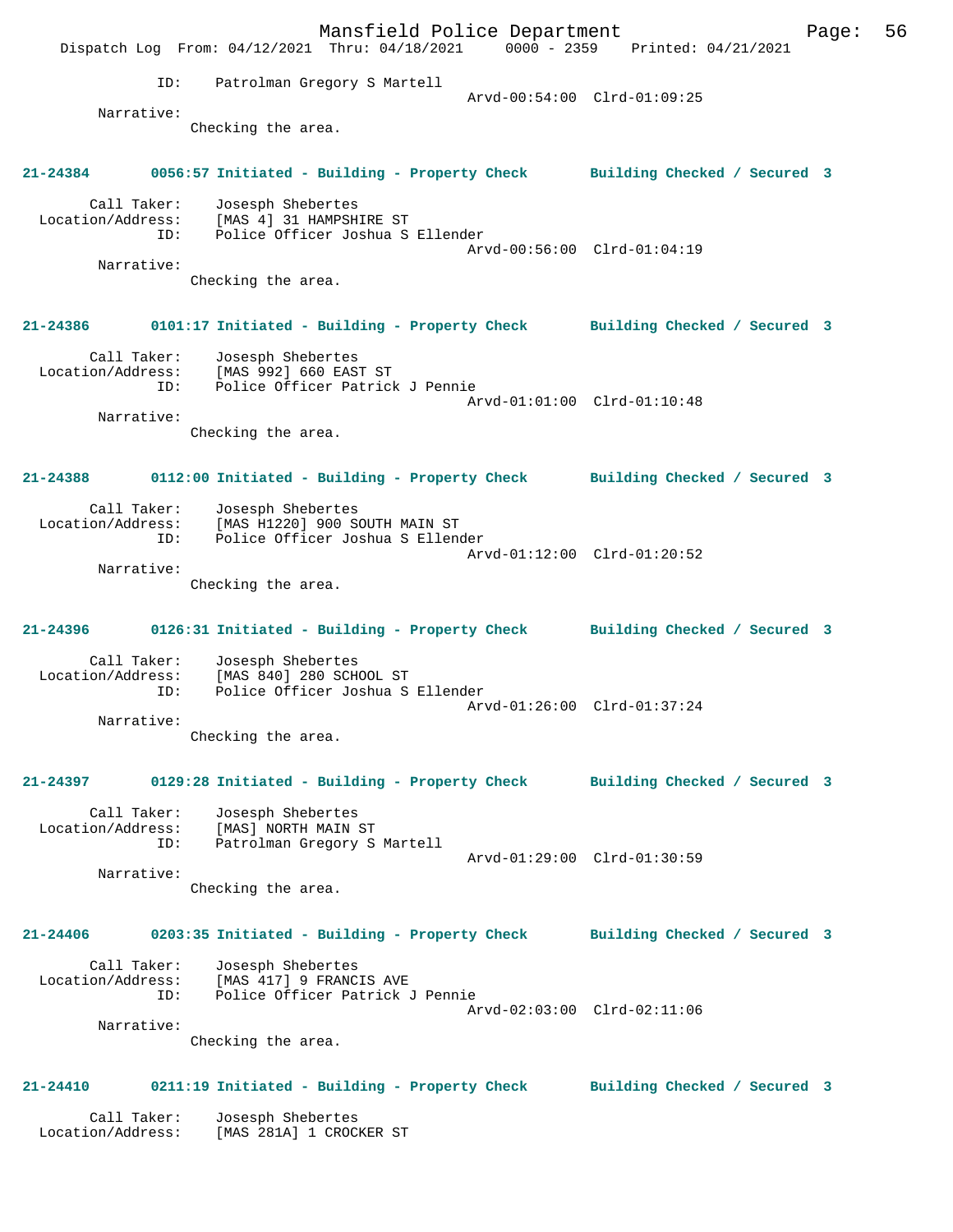Mansfield Police Department Form Page: 57 Dispatch Log From: 04/12/2021 Thru: 04/18/2021 0000 - 2359 Printed: 04/21/2021 ID: Patrolman Gregory S Martell Arvd-02:11:00 Clrd-02:15:50 Narrative: Checking the area. **21-24411 0218:25 Initiated - Suspicious Actv / Persn / Veh Field Interrogation 2** Call Taker: Chelsey Ferstler Location/Address: [MAS 982] 111 HOPE ST ID: Patrolman Gregory S Martell Arvd-02:18:00 Clrd-02:23:30<br>Vehicle: GRY 2015 JEEP COMPAS Reg: PC MA 7EC579 VIN: 1C4NJDEB7FD16 GRY 2015 JEEP COMPAS Reg: PC MA 7EC579 VIN: 1C4NJDEB7FD162276 Narrative: Unoccupied vehicle Refer To Field Int: 21MAS-38-FI **21-24412 0222:56 Initiated - Building - Property Check Building Checked / Secured 3** Call Taker: Chelsey Ferstler Location/Address: [MAS 2] 60 FORBES BLVD<br>TD: Police Officer William Police Officer William C Trudell Arvd-02:22:00 Clrd-02:59:15 Narrative: Checking the area. Checking hotels **21-24423 0243:05 Initiated - Building - Property Check Building Checked / Secured 3** Call Taker: Josesph Shebertes Location/Address: [MAS 219] 12 GILES PL ID: Patrolman Gregory S Martell Arvd-02:43:00 Clrd-02:43:25 Narrative: Checking the area. **21-24424 0243:29 Initiated - Building - Property Check Building Checked / Secured 3** Call Taker: Josesph Shebertes<br>Location/Address: [MAS 834] 261 CHA ess: [MAS 834] 261 CHAUNCY ST<br>ID: Patrolman Gregory S Marte Patrolman Gregory S Martell Arvd-02:43:00 Clrd-02:53:29 Narrative: Checking the area. **21-24436 0255:57 911 - Noise Complaint Spoken To 2**  Call Taker: Nicole Boyer Location/Address: [MAS] PLYMOUTH ST ID: Police Officer Joshua S Ellender Arvd-03:00:29 Clrd-03:20:05 ID: Patrolman Gregory S Martell Disp-02:58:52 Arvd-03:00:18 Clrd-03:20:05<br>ID: Police Officer Nicole P Newport Police Officer Nicole P Newport<br>Disp-03:10:45 A Disp-03:10:45 Arvd-03:10:47 Clrd-03:20:05<br>Vehicle: BLK/RED 2003 NISS CO 350Z Reg: PC MA 1KWJ72 VIN: JN1AZ348 Vehicle: BLK/RED 2003 NISS CO 350Z Reg: PC MA 1KWJ72 VIN: JN1AZ34E53T010952 Vehicle: GRY 2011 BMW 335 Reg: TM MA TP14WC8 VIN: WBAPL5C59BA918267<br>Vehicle: GRY 2003 INFI CO G35 Reg: PC MA 1VZK75 VIN: JNKCV54E43M213 GRY 2003 INFI CO G35 Reg: PC MA 1VZK75 VIN: JNKCV54E43M213532 Narrative: Sounds like someone is stuck on the tracks Narrative: Been hearing for about 15 minutes. No longer can hear it at this time. Narrative: All units are clr, spoke to all parties involved and advised them, owner of the property also does not want them back.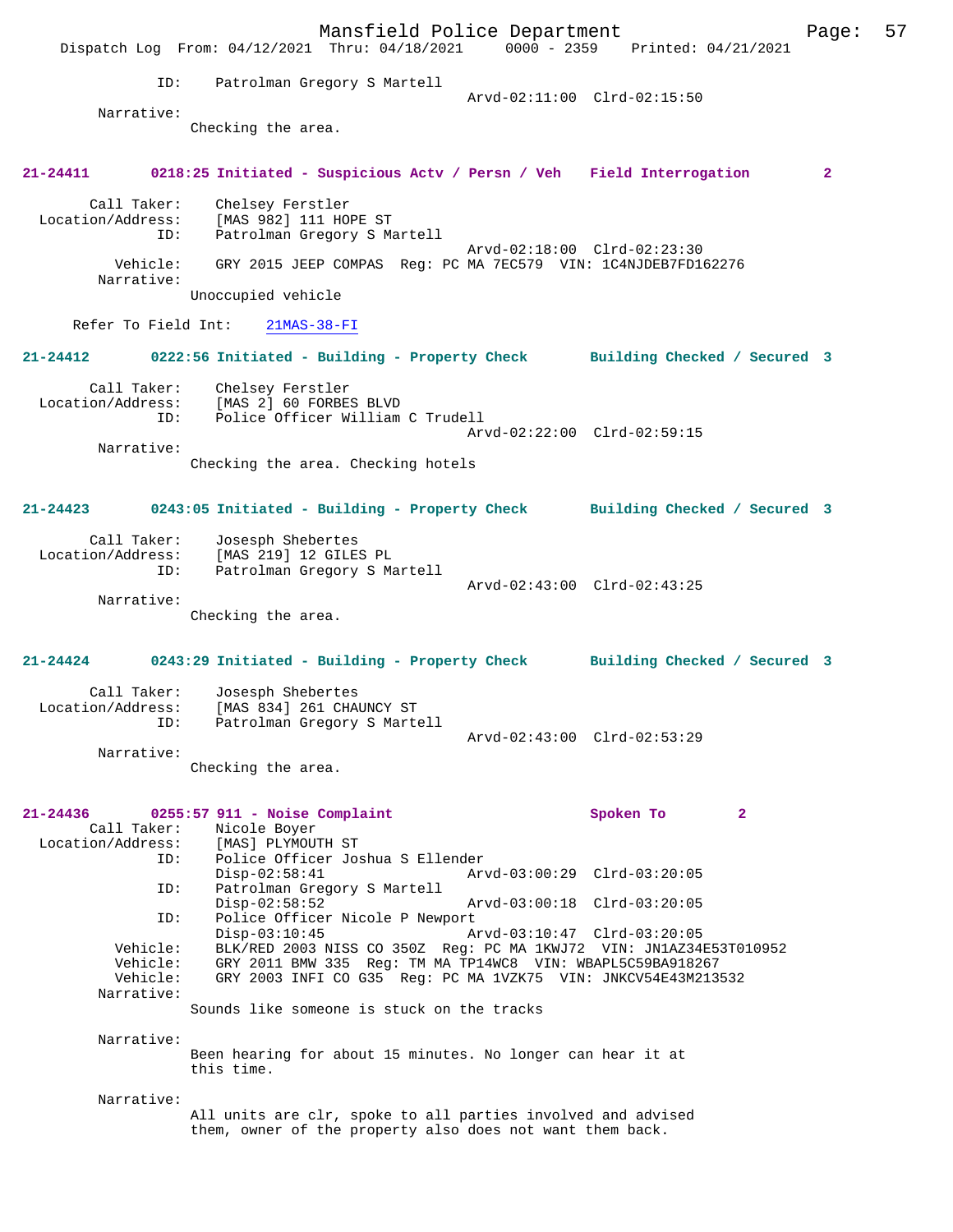|                             |            |                                                                                      | 21-24444 0509:04 Initiated - Building - Property Check Building Checked / Secured 3 |  |
|-----------------------------|------------|--------------------------------------------------------------------------------------|-------------------------------------------------------------------------------------|--|
| Call Taker:                 |            | Josesph Shebertes                                                                    |                                                                                     |  |
|                             |            | Location/Address: [MAS 820C] 31 PLYMOUTH ST                                          |                                                                                     |  |
|                             |            | ID: Police Officer William C Trudell                                                 |                                                                                     |  |
|                             |            |                                                                                      | Arvd-05:09:00 Clrd-05:19:56                                                         |  |
| Narrative:                  |            |                                                                                      |                                                                                     |  |
|                             |            | Checking the area.                                                                   |                                                                                     |  |
|                             |            |                                                                                      |                                                                                     |  |
|                             |            |                                                                                      | 21-24468 0853:09 Initiated - Building - Property Check Building Checked / Secured 3 |  |
|                             |            |                                                                                      |                                                                                     |  |
|                             |            | Call Taker: Kieran M Ruth<br>Location/Address: [MAS 820C] 31 PLYMOUTH ST             |                                                                                     |  |
|                             |            | ID: Police Officer Patrick J Pennie                                                  |                                                                                     |  |
|                             |            |                                                                                      | Arvd-08:53:00 Clrd-09:08:55                                                         |  |
| Narrative:                  |            |                                                                                      |                                                                                     |  |
|                             |            | Checking the area.                                                                   |                                                                                     |  |
|                             |            |                                                                                      |                                                                                     |  |
|                             |            |                                                                                      | 21-24485 0945:46 Initiated - Building - Property Check Building Checked / Secured 3 |  |
|                             |            |                                                                                      |                                                                                     |  |
|                             |            | Call Taker: Kieran M Ruth                                                            |                                                                                     |  |
|                             |            | Location/Address: [MAS 281A] 1 CROCKER ST<br>ID: Police Officer Michael T Fitzgerald |                                                                                     |  |
|                             |            |                                                                                      | Arvd-09:45:00 Clrd-09:50:21                                                         |  |
| Narrative:                  |            |                                                                                      |                                                                                     |  |
|                             |            | Checking the area.                                                                   |                                                                                     |  |
|                             |            |                                                                                      |                                                                                     |  |
|                             |            |                                                                                      | 21-24501 1142:12 Initiated - Building - Property Check Building Checked / Secured 3 |  |
|                             |            |                                                                                      |                                                                                     |  |
|                             |            | Call Taker: Kieran M Ruth                                                            |                                                                                     |  |
|                             |            | Location/Address: [MAS 1002] 250 EAST ST                                             |                                                                                     |  |
|                             |            | ID: Detective Christopher P Walsh                                                    |                                                                                     |  |
| Narrative:                  |            |                                                                                      | Arvd-11:42:00 Clrd-11:49:08                                                         |  |
|                             |            | Checking the area.                                                                   |                                                                                     |  |
|                             |            |                                                                                      |                                                                                     |  |
|                             |            |                                                                                      | 21-24503 1158:24 Initiated - Building - Property Check Building Checked / Secured 3 |  |
|                             |            |                                                                                      |                                                                                     |  |
| Call Taker:                 |            | Kieran M Ruth                                                                        |                                                                                     |  |
|                             |            | Location/Address: [MAS 820C] 31 PLYMOUTH ST                                          |                                                                                     |  |
|                             | ID:        | Police Officer Patrick J Pennie                                                      |                                                                                     |  |
|                             | Narrative: |                                                                                      | Arvd-11:58:00 Clrd-12:06:55                                                         |  |
|                             |            | Checking the area.                                                                   |                                                                                     |  |
|                             |            |                                                                                      |                                                                                     |  |
|                             |            |                                                                                      |                                                                                     |  |
| 21-24505                    |            | 1217:06 Initiated - Building - Property Check                                        | Building Checked / Secured 3                                                        |  |
| Call Taker:                 |            | Kieran M Ruth                                                                        |                                                                                     |  |
| Location/Address:           |            | [MAS 840] 280 SCHOOL ST                                                              |                                                                                     |  |
|                             | ID:        | Police Officer Gregg S Kennedy                                                       |                                                                                     |  |
| Narrative:                  |            |                                                                                      | Arvd-12:17:00 Clrd-12:19:33                                                         |  |
|                             |            | Checking the area.                                                                   |                                                                                     |  |
|                             |            |                                                                                      |                                                                                     |  |
|                             |            |                                                                                      |                                                                                     |  |
| $21 - 24506$<br>Call Taker: |            | 1217:59 Initiated - Motor Veh Acc - No Injury<br>Kieran M Ruth                       | Incident Report 1                                                                   |  |
| Location/Address:           |            | [MAS] 400 RTE 140 NB @ 287 CHAUNCY ST                                                |                                                                                     |  |
|                             | ID:        | Police Officer Michael T Fitzgerald                                                  |                                                                                     |  |
|                             |            |                                                                                      | Arvd-12:17:00 Clrd-13:10:48                                                         |  |
|                             | ID:        | Police Officer Gregg S Kennedy                                                       |                                                                                     |  |
|                             | ID:        | $Disp-12:19:46$<br>Sergeant Jeffrey G Bombard                                        | Arvd-12:21:27 Clrd-12:54:13                                                         |  |
|                             |            |                                                                                      |                                                                                     |  |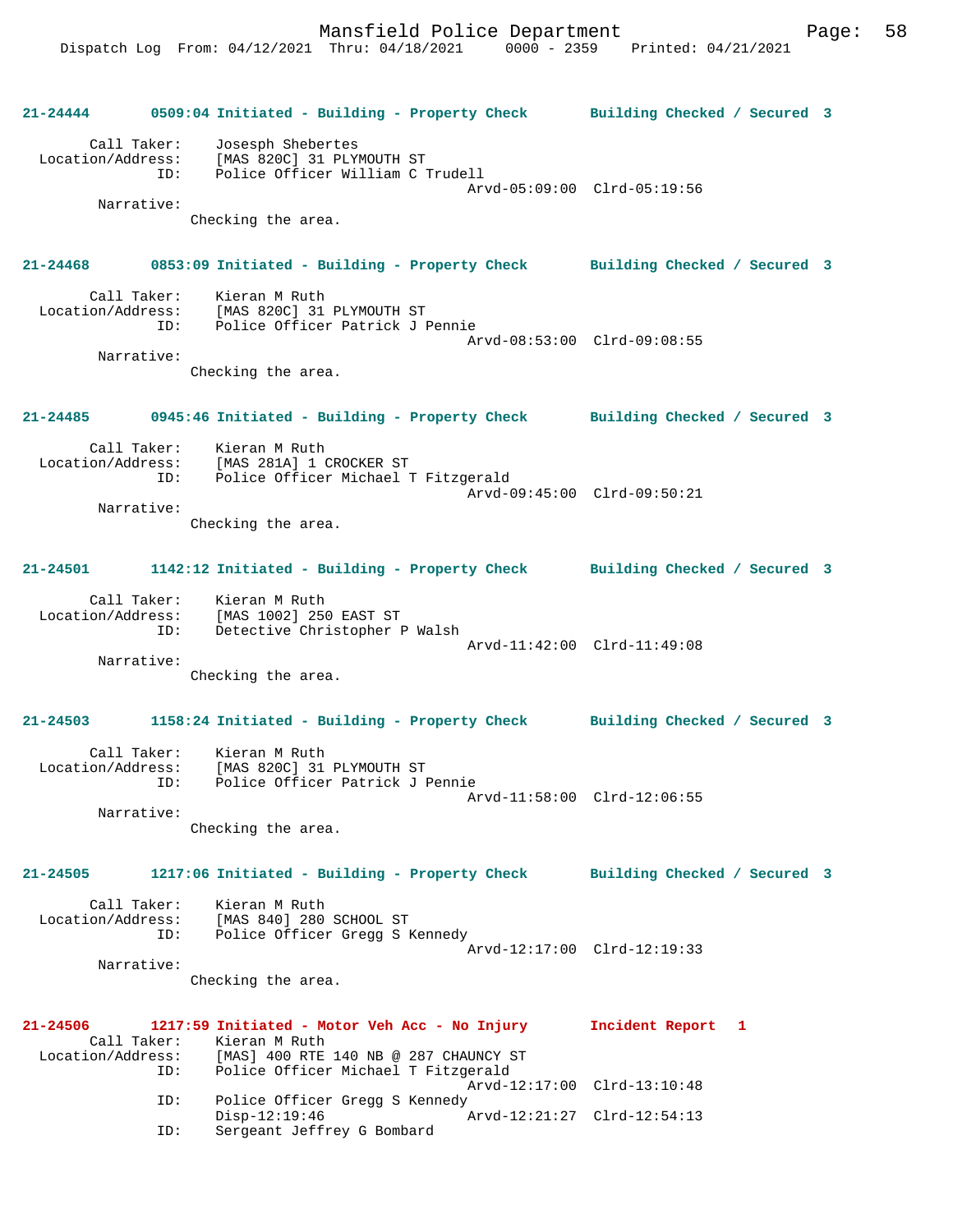Mansfield Police Department Page: 59 Dispatch Log From: 04/12/2021 Thru: 04/18/2021 0000 - 2359 Printed: 04/21/2021 Disp-12:23:07 Arvd-12:27:32 Clrd-12:45:35 Vehicle: BLK 2019 SONATA Reg: RI FL741 VIN: 5NPE24AF8KH744414 Vehicle: GRY 2020 FORD EXPLORER Reg: PC MA 1LSX83 VIN: 1FMSK8DH7LGA20786 Narrative: Out for a possible MVA. Narrative: 3 vehicle MVA. Refer To Accident: 21MAS-108-AC<br>Refer To Summons: 21MAS-149-AR Refer To Summons: Summons: TAVARES SEMEDO, MARISA S Address: 98 BENEFIT ST Apt. #1 PAWTUCKET, RI<br>Age: 36 Age:<br>:Charges UNLICENSED OPERATION OF MV STOP/YIELD, FAIL TO **21-24512 1308:05 Phone - 911 Hang-ups & Verifications Confirmed misdial/Accdntl Call 2**  Call Taker: Jennifer Napolitano<br>Location/Address: [MAS H2076] 27 FAIRI ess: [MAS H2076] 27 FAIRFIELD PARK<br>ID: Detective Christopher P Walsh Detective Christopher P Walsh Disp-13:10:38 Clrd-13:11:05<br>TD: Police Officer Michael T Fitzgerald ID: Police Officer Michael T Fitzgerald Arvd-13:15:16 Clrd-13:15:19 Narrative: Checking on a 911 hang up. Cell phone call within 36 meters. **21-24520 1333:19 Initiated - Building - Property Check Building Checked / Secured 3** Call Taker: Kieran M Ruth Location/Address: [MAS 411] 60 FORBES BLVD Police Officer Gregg S Kennedy Arvd-13:33:00 Clrd-13:45:21 Narrative: Checking the area. **21-24523 1349:26 Phone - 911 Hang-ups & Verifications Confirmed misdial/Accdntl Call 2**  Call Taker: Jarred Kohler<br>Location/Address: [MAS] 31 FRAN ess: [MAS] 31 FRANCIS AVE Apt. #02<br>ID: Detective Christopher P Walsh Detective Christopher P Walsh<br>Disp-13:54:10 Disp-13:54:10 Arvd-13:59:27 Clrd-14:06:36<br>TD: Patrolman MATTHEW J DIMARTINO Patrolman MATTHEW J DIMARTINO Disp-13:58:34 Clrd-13:59:34 Narrative: Checking on a 911 hang up. Landline no answer on call back. **21-24531 1415:03 Initiated - Building - Property Check Building Checked / Secured 3** Call Taker: Kieran M Ruth<br>Location/Address: [MAS 820C] 31 [MAS 820C] 31 PLYMOUTH ST ID: Police Officer Patrick J Pennie Arvd-14:15:00 Clrd-14:25:21 Narrative: Checking the area. **21-24533 1502:15 Phone - Suspicious Actv / Persn / Veh Incident Report 2**  Call Taker: Chelsey Ferstler<br>Location/Address: [MAS H6529] 52 W [MAS H6529] 52 WILLOW ST Apt. #2 ID: Police Officer Gregg S Kennedy<br>Disp-15:05:03 Disp-15:05:03 Arvd-15:09:27 Clrd-15:27:01<br>TD: Police Officer Michael T Fitzgerald Police Officer Michael T Fitzgerald<br>Disp-15:05:38 Arvd-1 Arvd-15:10:19 Clrd-15:27:40 Narrative: cp reporting male is going around knocking on doors, red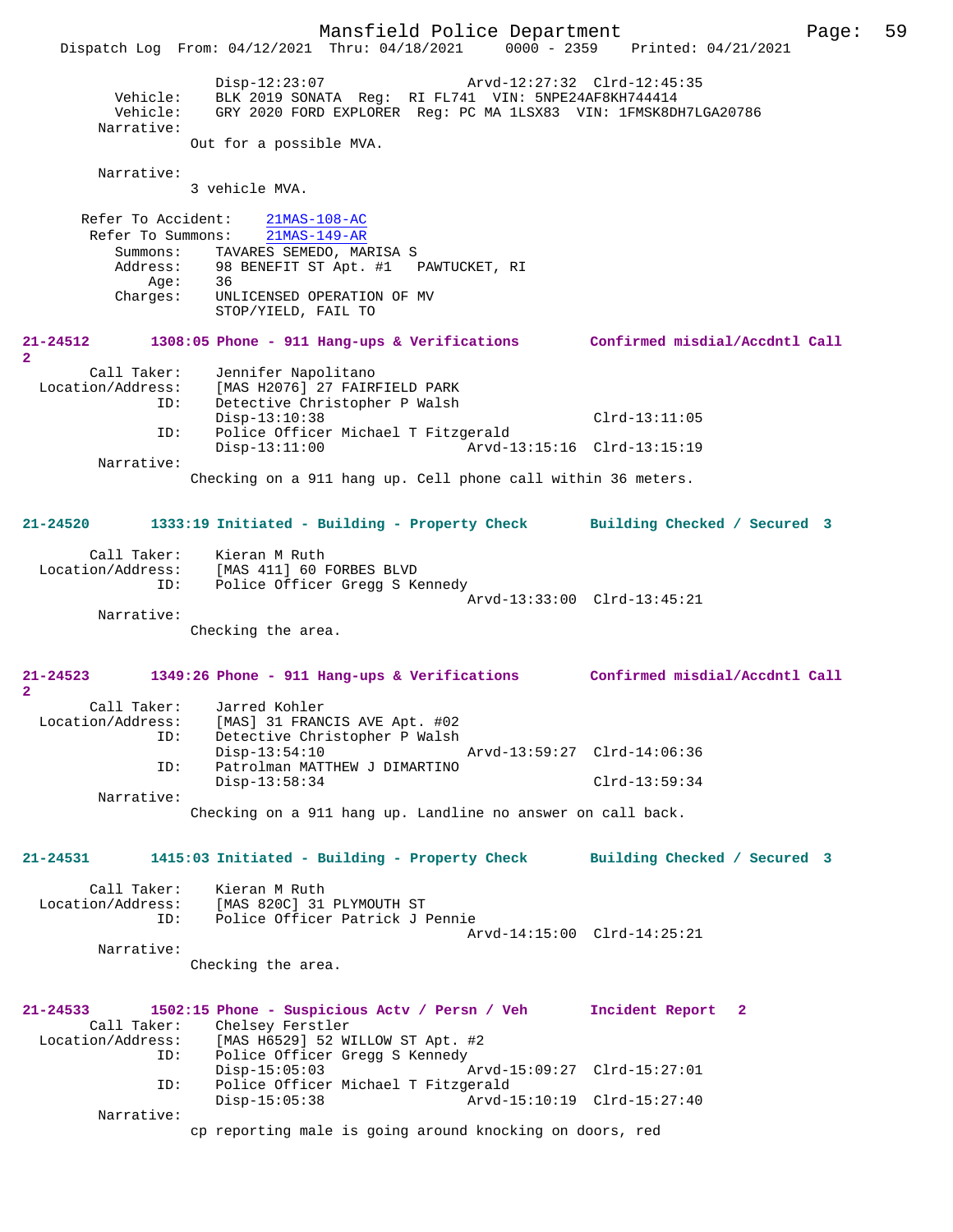|                                                         | Mansfield Police Department<br>Dispatch Log From: 04/12/2021 Thru: 04/18/2021                                                                                    | $0000 - 2359$ | Printed: 04/21/2021                      |   | Page: | 60 |
|---------------------------------------------------------|------------------------------------------------------------------------------------------------------------------------------------------------------------------|---------------|------------------------------------------|---|-------|----|
|                                                         | jacket, about 12-14 years old                                                                                                                                    |               |                                          |   |       |    |
| Narrative:                                              |                                                                                                                                                                  |               |                                          |   |       |    |
|                                                         | male party came into the residence of # 5 julia lane and<br>jumped on a pregnant party in the residence                                                          |               |                                          |   |       |    |
| Narrative:                                              | male party out of it, ran up to home and laid on ground, got<br>up and ran away, no longer in area, brown jacket, about 20s                                      |               |                                          |   |       |    |
| Narrative:                                              | Ofc. Kennedy is with the party. He has been reunited with<br>his grandfather.                                                                                    |               |                                          |   |       |    |
|                                                         | See report for further.                                                                                                                                          |               |                                          |   |       |    |
| Refer To Incident:                                      | $21MAS-377-OF$                                                                                                                                                   |               |                                          |   |       |    |
| $21 - 24544$                                            | 1700:24 Initiated - Building - Property Check                                                                                                                    |               | Building Checked / Secured 3             |   |       |    |
| Call Taker:<br>Location/Address:<br>ID:                 | Kieran M Ruth<br>[MAS 820C] 31 PLYMOUTH ST<br>Sergeant Jeffrey G Bombard                                                                                         |               |                                          |   |       |    |
| Narrative:                                              |                                                                                                                                                                  |               | Arvd-17:00:00 Clrd-17:09:49              |   |       |    |
|                                                         | Checking the area.                                                                                                                                               |               |                                          |   |       |    |
| $21 - 24546$<br>Call Taker:<br>Location/Address:<br>ID: | 1727:22 Walk-In - Motor Veh Acc - Hit & Run<br>Support Staff Langston W Puller<br>[MAS 262] 60 OAKLAND ST<br>Police Officer William C Trudell<br>$Disp-17:30:06$ |               | Spoken To<br>Arvd-17:31:01 Clrd-17:43:46 | 1 |       |    |
| Narrative:                                              | walk-in reports a hit & run that occured saturday $4/10$ in                                                                                                      |               |                                          |   |       |    |
|                                                         | the Tratorria Romana parking lot                                                                                                                                 |               |                                          |   |       |    |
| Narrative:                                              | other vehicle involved was a coworker, ofc trudell spoke<br>with the walk-in and they decided to speak directly with the<br>coworker instead                     |               |                                          |   |       |    |
| $21 - 24550$<br>3                                       | 1733:17 Initiated - Motor Vehicle Stop                                                                                                                           |               | Confirmed misdial/Accdntl Call           |   |       |    |
| Call Taker:<br>Location/Address:<br>ID:                 | Kieran M Ruth<br>[MAS] 1689 WEST ST @ 16 PLAIN ST<br>Police Officer Joshua S Ellender                                                                            |               |                                          |   |       |    |
|                                                         | Police Officer Beau J Palanza                                                                                                                                    |               | Arvd-17:33:00 Clrd-17:43:05              |   |       |    |
| Vehicle:<br>Narrative:                                  | GRY 2005 TOYT VA SIENNA Reg: PC MA 496VZ9 VIN: 5TDZA22C25S324997<br>MV stop                                                                                      |               |                                          |   |       |    |
| Narrative:                                              | Cited for speed and failure to inspect                                                                                                                           |               |                                          |   |       |    |
| $21 - 24552$<br>Call Taker:<br>Location/Address:<br>ID: | 1736:03 Phone - Well Being Check<br>Chelsey Ferstler<br>[MAS 447F] 20 BICENTENNIAL CT Apt. #G<br>Police Officer Jay J Sparrow<br>$Disp-17:38:39$                 |               | Spoken To<br>Arvd-17:41:49 Clrd-17:46:34 | 3 |       |    |
| Narrative:                                              | Female party, CP talked to her yesterday, no one has seen or<br>heard from her since. Another party tried knocking on door<br>with no response                   |               |                                          |   |       |    |
| Narrative:                                              | Party spoken with. No issues                                                                                                                                     |               |                                          |   |       |    |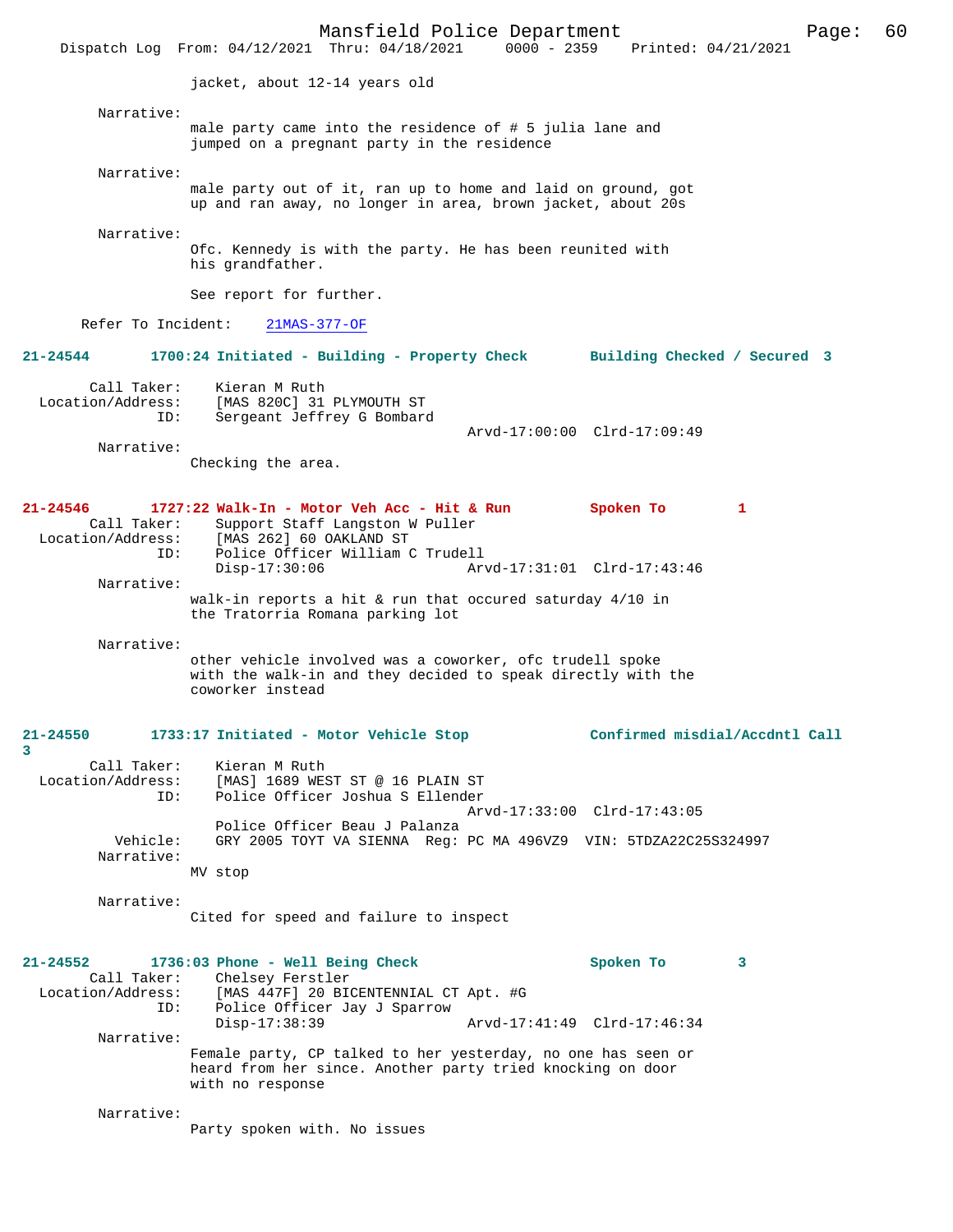Mansfield Police Department Page: 61

**21-24555 1751:57 Initiated - Building - Property Check Building Checked / Secured 3** Call Taker: Kieran M Ruth Location/Address: [MAS 281A] 1 CROCKER ST Police Officer William C Trudell Arvd-17:51:00 Clrd-17:56:45 Narrative: Checking the area. **21-24556 1811:27 Phone - Motor Veh Acc - Hit & Run Incident Report 1**  Call Taker: Chelsey Ferstler<br>Location/Address: [MAS 4] 31 HAMPSI [MAS 4] 31 HAMPSHIRE ST Apt. #232 ESS: INN 11 J1 MARCHI<br>ID: Police Officer William C Trudell<br>Disp-18:13:11 Ar Disp-18:13:11 Arvd-18:15:34 Clrd-18:37:29<br>Vehicle: 2019 DODG 4H CHARGER Reg: PAS NJ VIN: 2C3CDXGJ9GH334 2019 DODG 4H CHARGER Reg: PAS NJ VIN: 2C3CDXGJ9GH334871 Narrative: CP wants to report a hit and run, other vehicle is not on scene Narrative: vehicle is a Red charger Refer To Incident: 21MAS-378-OF **21-24557 1814:57 Phone - 911 Hang-ups & Verifications Confirmed misdial/Accdntl Call 2**  Call Taker: Jennifer Napolitano Location/Address: [MAS H2471] 167 WINTER ST ID: Police Officer Jay J Sparrow Disp-18:16:31 Arvd-18:20:52 Clrd-18:22:14 Narrative: Checking on a 911 accidental. **21-24582 2028:25 Initiated - Motor Vehicle Stop Citation / Warning Issued 3** Call Taker: TARA LAKO Location/Address: [MAS] RTE 140 NB ID: Police Officer Joshua S Ellender Arvd-20:28:00 Clrd-20:38:54 Police Officer Beau J Palanza<br>Vehicle: BLK 2020 CHEV MAL, Reg: PC TN BLK 2020 CHEV MAL Reg: PC TN 5U41Y6 VIN: 1G1ZD5ST5LF118619 Narrative: Citation issued for failure to stop. **21-24590 2110:42 Initiated - Motor Vehicle Stop Summons 3**  Call Taker: TARA LAKO<br>[MAS 91] : Location/Address: [MAS 91] [MAS 91] 11 OTIS ST ID: Police Officer Joshua S Ellender Arvd-21:10:00 Clrd-21:36:32 Police Officer Beau J Palanza<br>Vehicle: BRO 2007 FORD FOCUS Req: PC M BRO 2007 FORD FOCUS Reg: PC MA 17Z270 VIN: 1FAFP34N27W175103 Narrative: Citation was issued for suspended operation, inspection sticker, equipment violation, and plates were seized from the vehicle. Brother in law was able to come and pick up the operator. Refer To Summons: 21MAS-150-AR Summons: CORBOY, PHILIP M<br>Address: 88 OTIS ST MANS 88 OTIS ST – MANSFIELD, MA<br>52 Age:<br>:Charqes LICENSE SUSPENDED, OP MV WITH INSPECTION/STICKER, NO EQUIPMENT VIOLATION, MISCELLANEOUS MV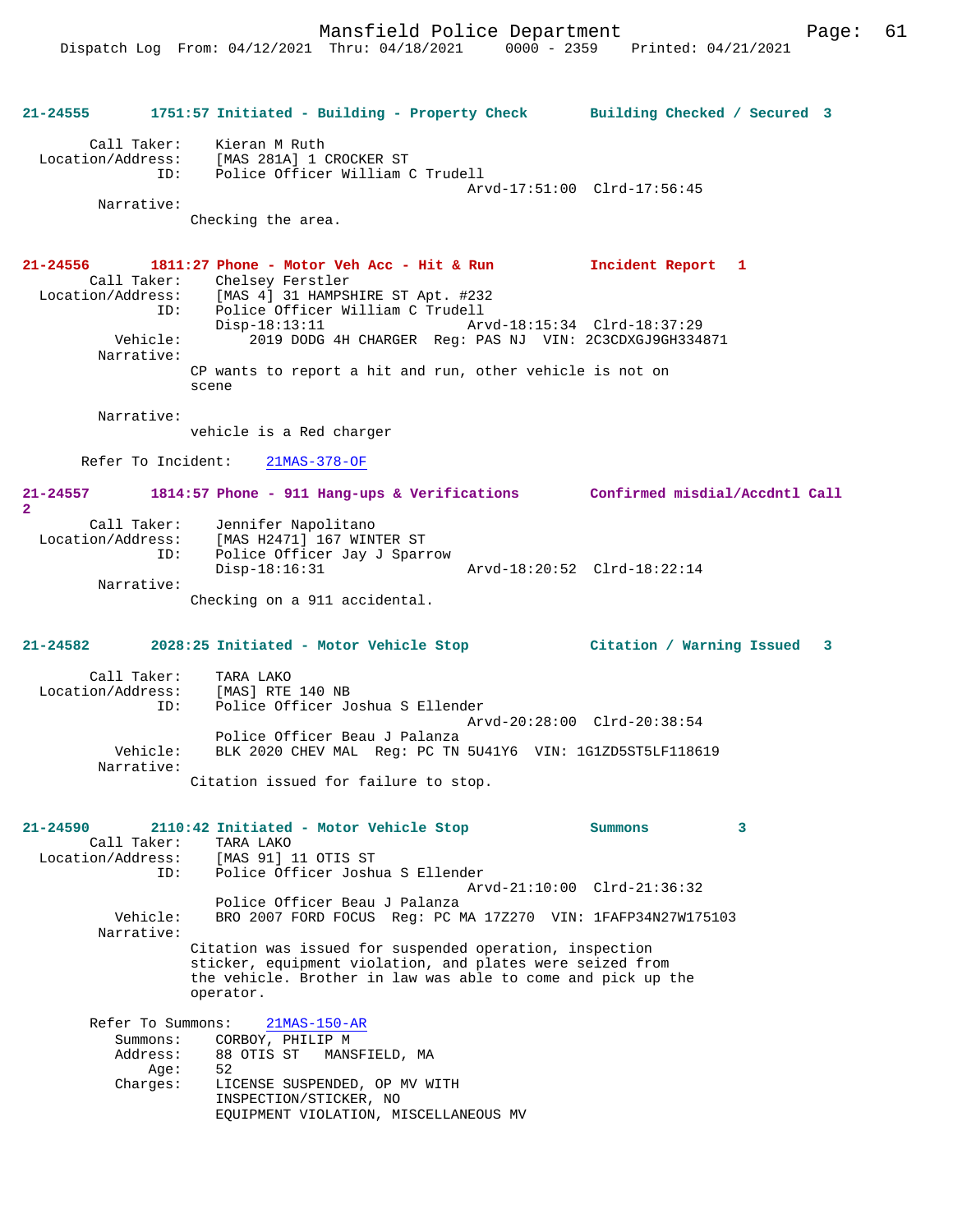|                                                       | Mansfield Police Department<br>Dispatch Log From: 04/12/2021 Thru: 04/18/2021                                                                                                                                                                     | $0000 - 2359$               | Printed: 04/21/2021         | Page:        | 62 |
|-------------------------------------------------------|---------------------------------------------------------------------------------------------------------------------------------------------------------------------------------------------------------------------------------------------------|-----------------------------|-----------------------------|--------------|----|
| 21-24591<br>Call Taker:                               | 2111:33 911 - Suspicious Actv / Persn / Veh<br>MATTHEW BOMES<br>Location/Address: [MAS 418E] 29 FRANCIS AVE Apt. #2903                                                                                                                            |                             | $\overline{2}$<br>Spoken To |              |    |
| ID:                                                   | Police Officer Jay J Sparrow<br>$Disp-21:14:28$                                                                                                                                                                                                   | Arvd-21:17:54 Clrd-21:46:48 |                             |              |    |
| Narrative:                                            | party would like to speak to an officer. about items being<br>taken                                                                                                                                                                               |                             |                             |              |    |
| Narrative:                                            | Ofc Sparrow reports an ongoing issued with people knocking<br>over his solar lights, RP believes to be kids. Ofc Sparrow<br>reports the RP would like extra patrols in the area as well<br>as the incident logged, did not want to take a report. |                             |                             |              |    |
| 21-24601                                              | 2152:49 Initiated - Building - Property Check Building Checked / Secured 3                                                                                                                                                                        |                             |                             |              |    |
| Call Taker:<br>Location/Address:<br>ID:<br>Narrative: | TARA LAKO<br>[MAS 1002] 250 EAST ST<br>Police Officer Jay J Sparrow                                                                                                                                                                               | Arvd-21:52:00 Clrd-22:05:20 |                             |              |    |
|                                                       | Checking the area.                                                                                                                                                                                                                                |                             |                             |              |    |
| 21-24612<br>Call Taker:<br>ID:                        | 2316:21 Phone - Noise Complaint<br>Nicole Boyer<br>Location/Address: [MAS 982] 111 HOPE ST<br>Police Officer Jay J Sparrow                                                                                                                        | Arvd-23:20:26 Clrd-23:26:06 | Services Rendered 2         |              |    |
| ID:                                                   | $Disp-23:17:34$<br>Police Officer William C Trudell                                                                                                                                                                                               |                             |                             |              |    |
| Narrative:                                            | $Disp-23:17:37$<br>Caller can hear partying from the parking lot.                                                                                                                                                                                 | Arvd-23:20:36 Clrd-23:26:08 |                             |              |    |
| Narrative:                                            | Ofc Trudell reports two small groups, everyone is on their<br>way at this time.                                                                                                                                                                   |                             |                             |              |    |
| $21 - 24613$                                          | 2344:29 911 - 911 Hang-ups & Verifications                                                                                                                                                                                                        |                             | Unfounded/Unverifed         | $\mathbf{2}$ |    |
| Call Taker:<br>Location/Address:<br>ID:               | ROBERT BOLGER<br>[MAS 424A] 149 OAKLAND ST<br>Police Officer William C Trudell                                                                                                                                                                    |                             | $Clrd-23:50:02$             |              |    |
| ID:                                                   | $Disp-23:45:42$<br>Police Officer Jay J Sparrow                                                                                                                                                                                                   |                             |                             |              |    |
| ID:                                                   | $Disp-23:45:43$<br>Police Officer Joshua S Ellender                                                                                                                                                                                               |                             | $Clrd-23:47:34$             |              |    |
| ID:                                                   | $Disp-23:47:30$<br>Police Officer Beau J Palanza<br>Patrolman Gregory S Martell                                                                                                                                                                   | Arvd-23:49:57 Clrd-23:53:42 |                             |              |    |
| Narrative:                                            | $Disp-23:50:08$                                                                                                                                                                                                                                   | Arvd-23:50:50 Clrd-23:53:43 |                             |              |    |
|                                                       | 911 hang up, unable to call back on an uninitialized phone.                                                                                                                                                                                       |                             |                             |              |    |
| Narrative:                                            | Mortall reports units unlied around all the buildings                                                                                                                                                                                             |                             |                             |              |    |

Ofc Martell reports units walked around all the buildings, unable to hear any disturbances.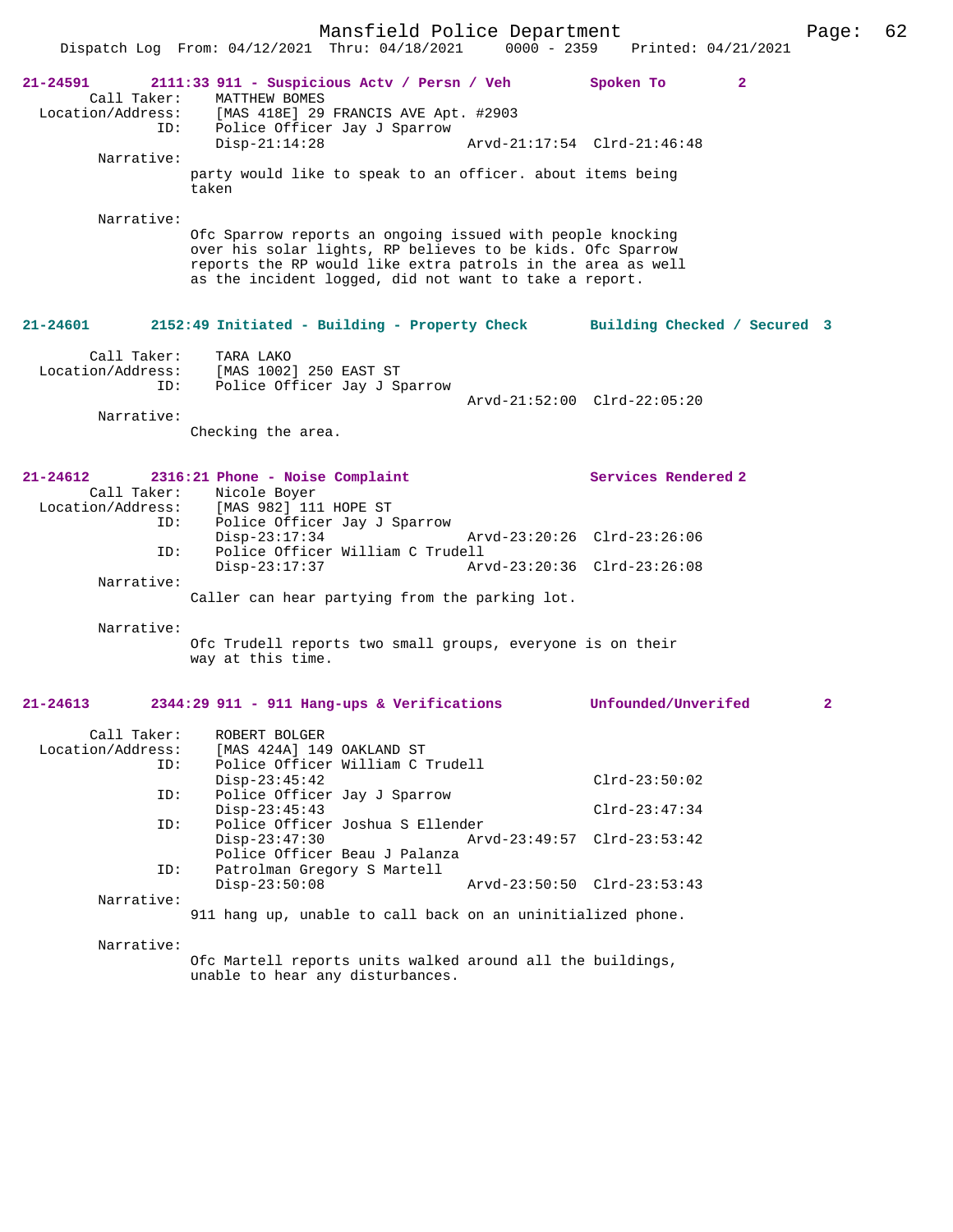### **For Date: 04/19/2021 - Monday**

**Call Number Time Call Reason Action Priority 21-24624 0035:02 Initiated - Building - Property Check Building Checked / Secured 3** Call Taker: TARA LAKO<br>Location/Address: [MAS 411] ESS: [MAS 411] 60 FORBES BLVD<br>ID: Patrolman Gregory S Marte Patrolman Gregory S Martell Arvd-00:35:00 Clrd-00:42:31 Narrative: Checking the area. **21-24627 0042:39 Initiated - Building - Property Check Building Checked / Secured 3** Call Taker: TARA LAKO Location/Address: [MAS 322] 31 HAMPSHIRE ST ID: Patrolman Gregory S Martell Arvd-00:42:00 Clrd-00:49:27 Narrative: Checking the area. **21-24632 0056:50 Initiated - Building - Property Check Building Checked / Secured 3** Call Taker: TARA LAKO<br>Location/Address: [MAS 417] [MAS 417] 9 FRANCIS AVE ID: Police Officer Joshua S Ellender Arvd-00:56:00 Clrd-01:05:32 Narrative: Checking the area. **21-24633 0057:59 Initiated - Building - Property Check Building Checked / Secured 3** Call Taker: TARA LAKO Location/Address: [MAS] PLYMOUTH ST<br>ID: Patrolman Gregory Patrolman Gregory S Martell Arvd-00:57:00 Clrd-01:06:33 Narrative: Checking the area. **21-24636 0106:03 Initiated - Building - Property Check Building Checked / Secured 3** Call Taker: TARA LAKO Location/Address: [MAS 982] 111 HOPE ST<br>
TD: Police Officer Joshua Police Officer Joshua S Ellender Arvd-01:06:00 Clrd-01:17:41 ID: Patrolman Gregory S Martell Disp-01:06:40 Clrd-01:07:46 Vehicle: BLK 2011 BMW 535XI Reg: PC MA 9KK385 VIN: WBAFU7C56BC875807 GRY 2008 HOND PILOT Reg: PC MA 7NR354 VIN: 5FNYF182X8B057378 Narrative: Checking the area. Narrative: Ofc Ellender reports he will be checking on two vehicles, Ofc Martell responding to location Narrative: Ofc Ellender reports the individuals are talking and will be moving along **21-24641 0117:47 Initiated - Building - Property Check Building Checked / Secured 3** Call Taker: TARA LAKO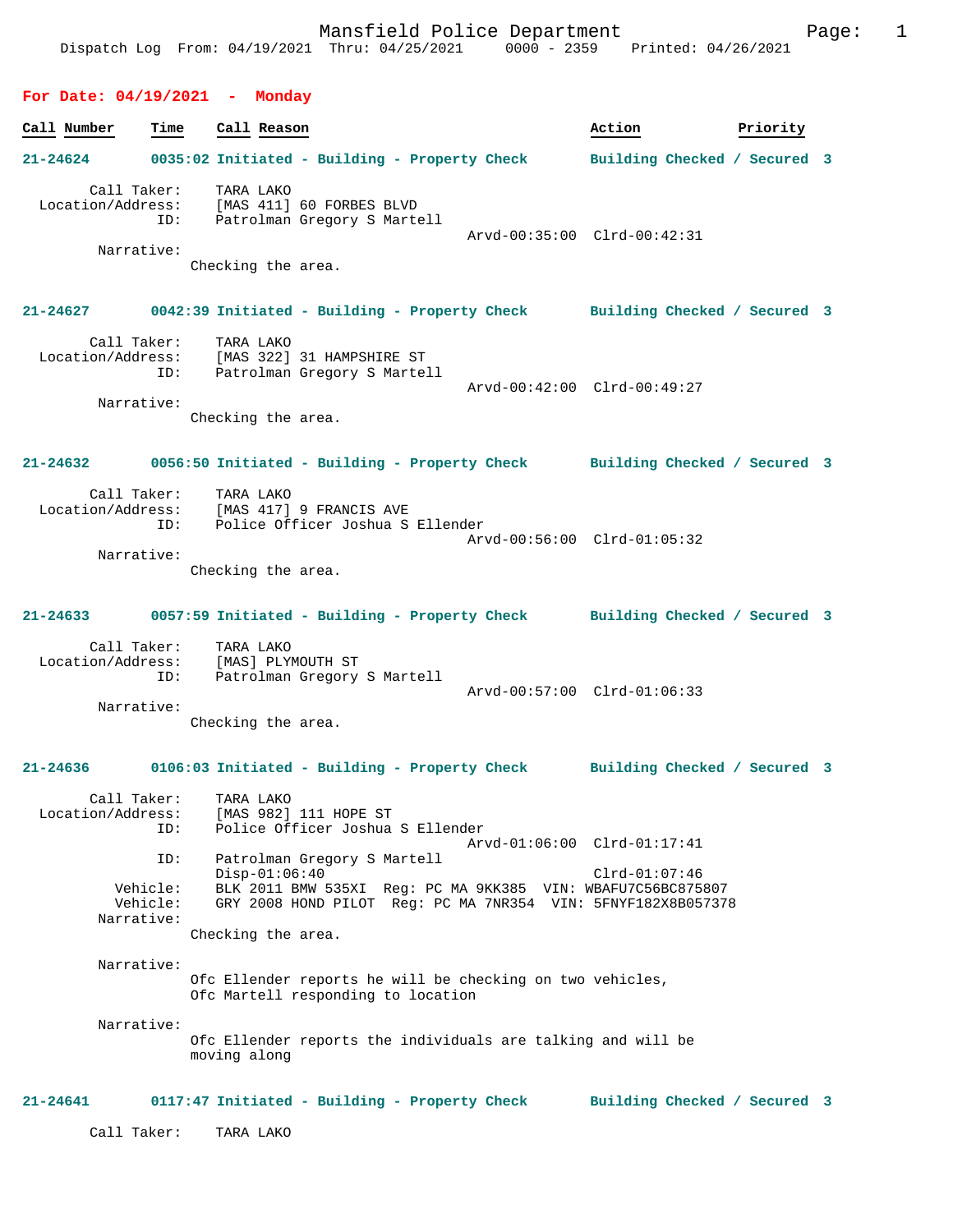Mansfield Police Department Page: 2 Dispatch Log From: 04/19/2021 Thru: 04/25/2021 0000 - 2359 Printed: 04/26/2021 Location/Address: [MAS] 4 ERICK RD @ 15 BONNEY LN ID: Police Officer Joshua S Ellender Arvd-01:17:00 Clrd-01:18:17 Narrative: Checking the area. **21-24642 0118:33 Other - Assist Fire Department Referred to Other Agency 2** Call Taker: TARA LAKO Location/Address: [MAS] 631 EAST ST ID: Police Officer Joshua S Ellender Arvd-01:19:26 Clrd-01:27:46 Narrative: Assisting the FD with a fire related incident. Nature: Masterbox activation, tampers **21-24649 0128:59 Initiated - Building - Property Check Building Checked / Secured 3** Call Taker: TARA LAKO Location/Address: [MAS] 4 ERICK RD @ 15 BONNEY LN ID: Police Officer Joshua S Ellender Arvd-01:28:00 Clrd-01:38:47 Narrative: Checking the area. **21-24658 0146:08 Initiated - Building - Property Check Building Checked / Secured 3** Call Taker: TARA LAKO Location/Address: [MAS 895] 175 FRUIT ST ID: Police Officer Joshua S Ellender Arvd-01:46:00 Clrd-01:46:00 Narrative: Checking the area. **21-24660 0146:35 Initiated - Building - Property Check Building Checked / Secured 3** Call Taker: TARA LAKO<br>Location/Address: [MAS 139] [MAS 139] 265 FRUIT ST ID: Police Officer Joshua S Ellender Arvd-01:46:00 Clrd-01:50:21 Narrative: Checking the area. **21-24671 0221:49 911 - 911 Hang-ups & Verifications Confirmed misdial/Accdntl Call 2**  Call Taker: Nicole Boyer Location/Address: [MAS] 1798 WEST ST ID: Patrolman Gregory S Martell Disp-02:23:59 Arvd-02:30:23 Clrd-02:32:06 Narrative: Checking on a 911 accidental by wireless. **21-24686 0529:17 911 - Assist Fire Department Referred to Other Agency 2** Call Taker: TARA LAKO<br>Location/Address: [MAS] 189 ess: [MAS] 189 NORTH MAIN ST<br>ID: Police Officer Joshua S Police Officer Joshua S Ellender<br>Disp-05:31:24 Arv Arvd-05:35:18 Clrd-06:14:31 Narrative: Assisting the FD with a fire related incident. Nature: RP reports the fire alarms sounding, RP does smell smoke, building has been evacuated Narrative: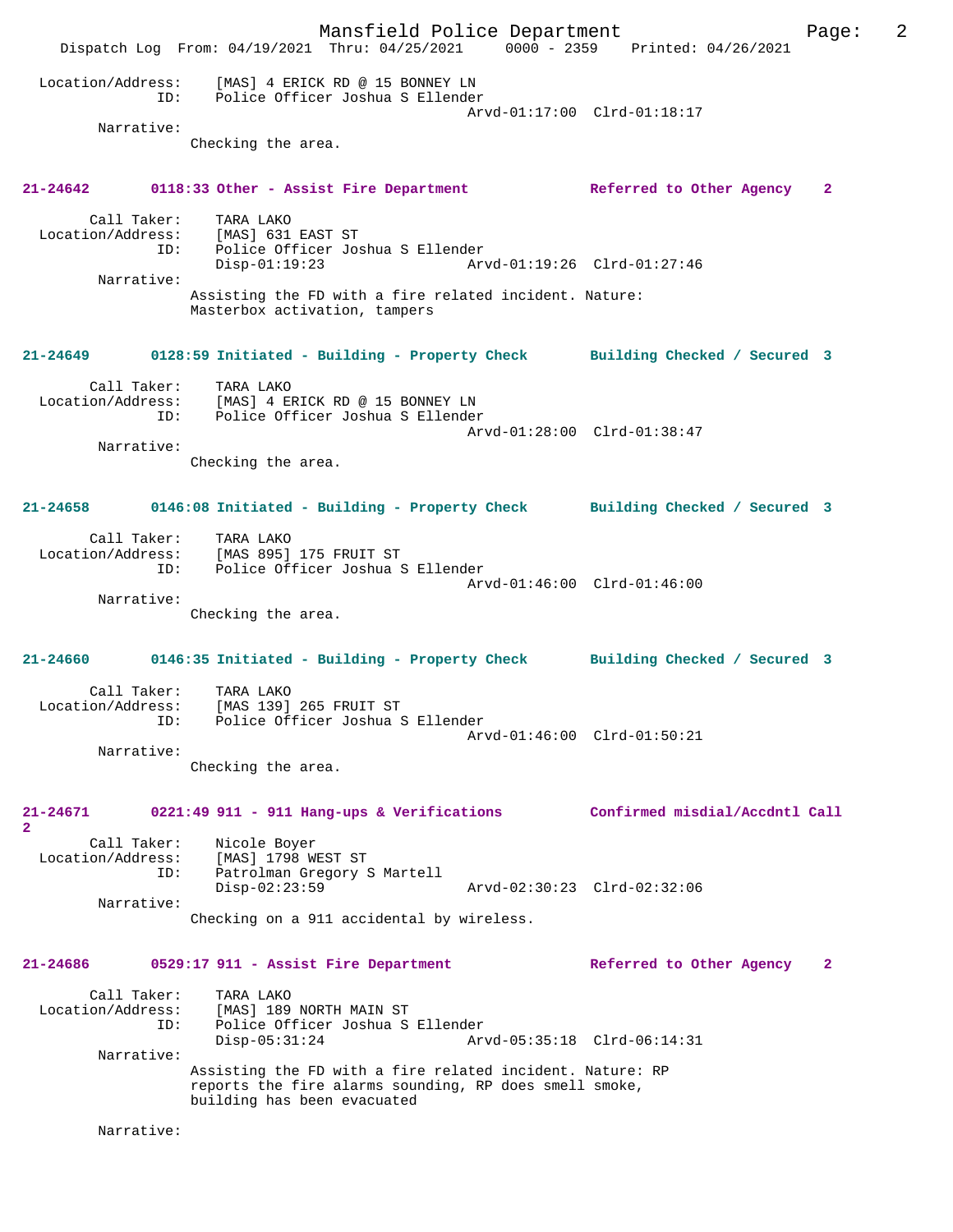Ofc Ellender reports nothing visible on arrival.

| 21-24707<br>$\mathbf{2}$                            | 0757:34 Phone - 911 Hang-ups & Verifications Confirmed misdial/Accdntl Call                                                                                |                                |
|-----------------------------------------------------|------------------------------------------------------------------------------------------------------------------------------------------------------------|--------------------------------|
| Call Taker:<br>Location/Address:<br>ID:             | NICHOLAS GOYETTE<br>[MAS 874] 100 HAMPSHIRE ST<br>Police Officer Gregg S Kennedy<br>$Disp-08:01:02$                                                        | Arvd-08:16:24 Clrd-08:16:36    |
| Narrative:                                          | Checking on a 911 hang up. Female stated accidental and hung<br>up                                                                                         |                                |
| Narrative:                                          | Attempting to navigate phone tree, unlikely to reach<br>anybody.                                                                                           |                                |
| $21 - 24714$<br>Call Taker:<br>Narrative:           | $0906:57$ Phone - Assist Citizen - P S A<br>Support Staff Matthew Todesco<br>Location/Address: [MAS H2646] 66 COURT ST<br>Sgt Armstrong requests a number. | Incident Report 3              |
|                                                     | Refer To Incident: 21MAS-379-OF                                                                                                                            |                                |
| 21-24720<br>Call Taker:<br>Location/Address:<br>ID: | 0942:48 Phone - Suspicious Actv / Persn / Veh Services Rendered 2<br>NICHOLAS GOYETTE<br>[MAS 240A] 189 CHAUNCY ST<br>Police Officer Derek M Stark         |                                |
|                                                     | $Disp-09:44:21$<br>Police Officer Matthew A Souza                                                                                                          | Arvd-09:49:31 Clrd-10:03:55    |
| Narrative:                                          | Party named Mark is on the property and is not allowed to be<br>there. He is arguing with customers.                                                       |                                |
|                                                     | He is on garage side right now in a dark chevy malibu                                                                                                      |                                |
| Narrative:                                          | Party has just left, taking a left towards Town                                                                                                            |                                |
| Narrative:                                          | IT is a party that frequents at this location and the<br>argument was over wearing a mask. M9 is advising the<br>employees about trespassing.              |                                |
| Narrative:                                          | The employees filled out the trespassing paperwork and it<br>will be mailed to the party in question. The employees will<br>call if he does come back.     |                                |
|                                                     |                                                                                                                                                            |                                |
| 21-24725<br>$\mathbf{2}$<br>Call Taker:             | 1018:13 Phone - 911 Hang-ups & Verifications Confirmed misdial/Accdntl Call<br>NICHOLAS GOYETTE                                                            |                                |
| Location/Address:<br>ID:                            | [MAS H3475] 20 HALL ST<br>Police Officer Patrick J Pennie<br>$Disp-10:21:27$                                                                               | Arvd-10:26:40 Clrd-10:27:32    |
| Narrative:                                          | Checking on a 911 accidental. CAller will wave                                                                                                             |                                |
| 21-24768<br>2                                       | 1615:15 Phone - 911 Hang-ups & Verifications                                                                                                               | Confirmed misdial/Accdntl Call |
| Call Taker:<br>Location/Address:<br>ID:             | NICHOLAS GOYETTE<br>[MAS H2017] 23 FREEDOM TRL<br>Police Officer William C Trudell<br>$Disp-16:17:26$                                                      | Arvd-16:32:17 Clrd-16:33:32    |
| Narrative:                                          | Checking on a 911 hang up. Female states accidental while                                                                                                  |                                |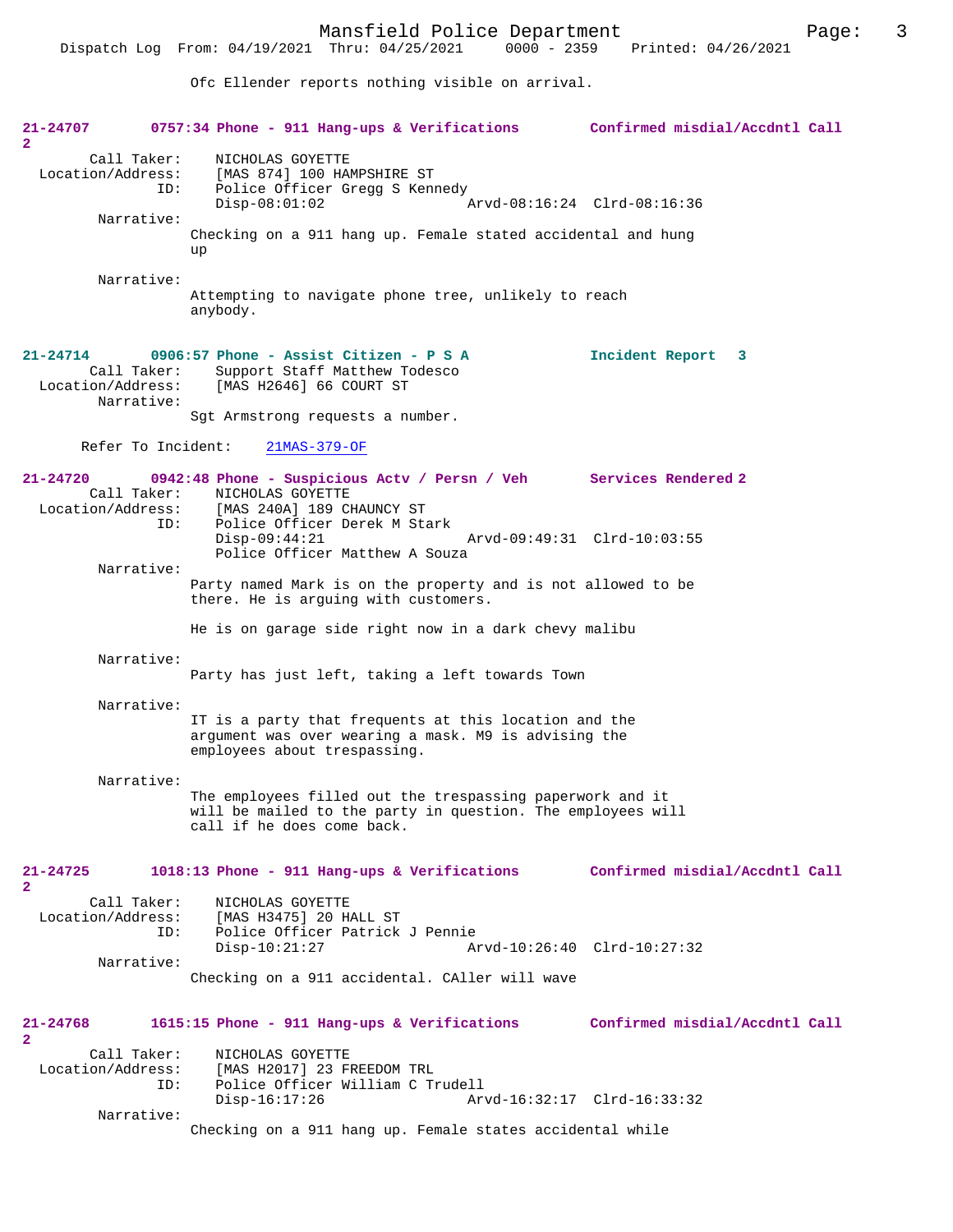playing with child.

| $21 - 24773$<br>$\mathbf{2}$      |                                  | 1636:12 Phone - 911 Hang-ups & Verifications Confirmed misdial/Accdntl Call                                                                                                                     |                                                                                     |
|-----------------------------------|----------------------------------|-------------------------------------------------------------------------------------------------------------------------------------------------------------------------------------------------|-------------------------------------------------------------------------------------|
| Location/Address:                 | Call Taker:<br>ID:               | Emily Archer<br>[MAS 840] 280 SCHOOL ST<br>Police Officer Joshua S Ellender<br>$Disp-16:38:16$<br>Police Officer Beau J Palanza                                                                 | Arvd-16:41:04 Clrd-16:41:10                                                         |
|                                   | Narrative:                       | Checking on a 911 hang up, she is by the main door wearing<br>black leggings, and a green shirt.                                                                                                |                                                                                     |
| 21-24775<br>$\mathbf{2}$          |                                  | 1638:20 Phone - 911 Hang-ups & Verifications Confirmed misdial/Accdntl Call                                                                                                                     |                                                                                     |
| Location/Address:                 | Call Taker:<br>ID:               | NICHOLAS GOYETTE<br>[MAS H2191] 39 OLD STABLE DR<br>Police Officer William C Trudell                                                                                                            |                                                                                     |
|                                   | Narrative:                       | $Disp-16:40:30$<br>Arvd-16:45:02 Clrd-16:47:29                                                                                                                                                  |                                                                                     |
|                                   |                                  | Checking on a 911 hang up. Caller states accidental.                                                                                                                                            |                                                                                     |
| $21 - 24779$<br>Location/Address: | Call Taker:<br>ID:               | 1641:29 Walk-In - Motor Veh Acc - No Injury<br>Support Staff Langston W Puller<br>[MAS] 170 SCHOOL ST @ 100 RTE 140 NB<br>Police Officer David J Pepicelli                                      | Services Rendered 1                                                                 |
|                                   | Narrative:                       | $Disp-16:44:31$                                                                                                                                                                                 | Arvd-16:45:43 Clrd-17:35:03                                                         |
|                                   |                                  | walk-in looking to speak with an officer about a MV accident<br>that occured on $4/13$                                                                                                          |                                                                                     |
|                                   |                                  |                                                                                                                                                                                                 |                                                                                     |
| $21 - 24790$                      |                                  | 1734:18 Alarm - Assist Fire Department                                                                                                                                                          | Referred to Other Agency<br>$\mathbf{2}$                                            |
| Location/Address:                 | Call Taker:<br>ID:<br>Narrative: | Dispatcher Jacques Ryan<br>[MAS 453] 651 SOUTH MAIN ST<br>Police Officer David J Pepicelli<br>$Disp-17:35:31$<br>Assisting the FD with a fire related incident.<br>Nature: masterbox activation | Arvd-17:42:15 Clrd-17:49:51                                                         |
| $21 - 24792$                      |                                  | 1743:28 Phone - 911 Hang-ups & Verifications                                                                                                                                                    | Confirmed misdial/Accdntl Call                                                      |
| $2^{\circ}$<br>Location/Address:  | Call Taker:<br>ID:               | Emily Archer<br>[MAS] 575 WEST ST<br>Sergeant Jeffrey G Bombard                                                                                                                                 |                                                                                     |
|                                   | ID:                              | $Disp-17:47:26$<br>Police Officer David J Pepicelli                                                                                                                                             | $Clrd-17:50:44$                                                                     |
|                                   | Vehicle:                         | $Disp-17:50:40$<br>BLU 2019 BMW X3 Reg: PC MA 1ED247 VIN: 5UXTR9C58KLE20543                                                                                                                     | Arvd-17:54:45 Clrd-17:58:59                                                         |
|                                   | Narrative:                       | Checking on a 911 hang up. Upon call back, caller states it<br>was accidental, caller is in a blue BMW. He is standing<br>outside his vehicle.                                                  |                                                                                     |
| $21 - 24793$<br>Location/Address: | Call Taker:<br>ID:               | 1747:32 Initiated - Child Safety Seat Program<br>Dispatcher Jacques Ryan<br>[MAS 451B] 500 EAST ST<br>Police Officer William C Trudell                                                          | Services Rendered 3                                                                 |
| $21 - 24804$                      |                                  | 1929:17 Radio - Motor Vehicle Stop                                                                                                                                                              | Arvd-17:47:00 Clrd-18:21:42<br>Citation / Warning Issued<br>$\overline{\mathbf{3}}$ |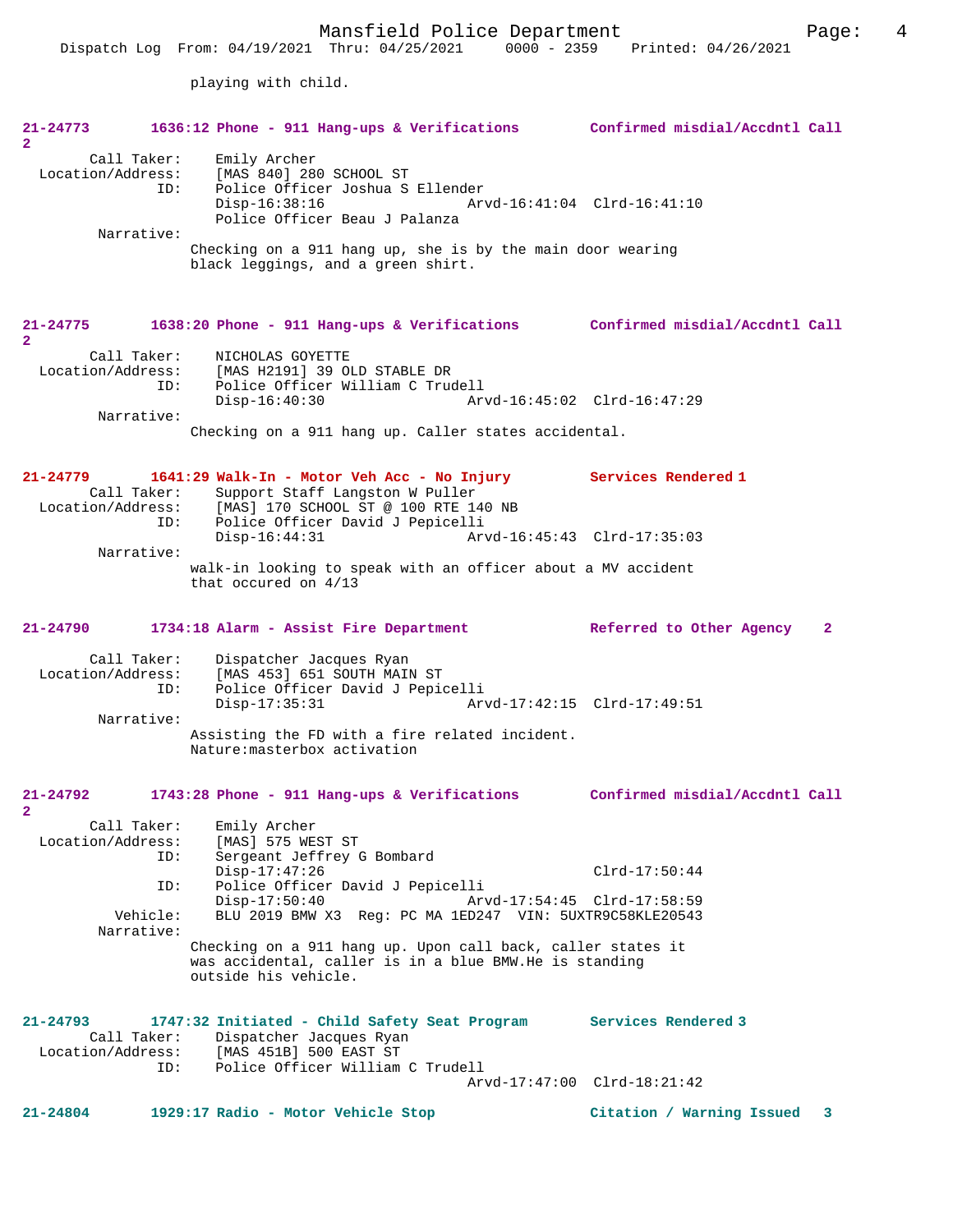|                                                            |                                                                                       | Mansfield Police Department<br>Dispatch Log From: 04/19/2021 Thru: 04/25/2021 0000 - 2359 Printed: 04/26/2021                              |                                                            |                                | 5<br>Page: |
|------------------------------------------------------------|---------------------------------------------------------------------------------------|--------------------------------------------------------------------------------------------------------------------------------------------|------------------------------------------------------------|--------------------------------|------------|
| Call Taker:<br>Location/Address:<br>Vehicle:<br>Narrative: | Josesph Shebertes<br>ID:<br>$Disp-19:30:16$                                           | [MAS] 99 SOUTH MAIN ST @ 35 HORACE ST<br>Police Officer David J Pepicelli<br>BLK 2015 NISS ALTIMA Reg: PC MA 3VRR31 VIN: 1N4AL3AP4FC106649 | Arvd-19:30:19 Clrd-19:35:37                                |                                |            |
|                                                            | will be out with a vehicle.                                                           |                                                                                                                                            |                                                            |                                |            |
| Narrative:                                                 |                                                                                       | citation issued to the operator for crosswalk violation.                                                                                   |                                                            |                                |            |
| 21-24807                                                   |                                                                                       | 1947:20 Initiated - Building - Property Check                                                                                              |                                                            | Building Checked / Secured 3   |            |
| Call Taker:<br>Location/Address:                           | Josesph Shebertes<br>[MAS 1002] 250 EAST ST<br>ID:                                    | Police Officer William C Trudell                                                                                                           | Arvd-19:47:00 Clrd-19:51:41                                |                                |            |
| Narrative:                                                 | Checking the area.                                                                    |                                                                                                                                            |                                                            |                                |            |
| 21-24812                                                   |                                                                                       | 2011:44 Initiated - Suspicious Actv / Persn / Veh Investigated - Report Taken 2                                                            |                                                            |                                |            |
| Call Taker:<br>Location/Address:                           | Josesph Shebertes<br>[MAS 309A] 235 CHAUNCY ST<br>ID:                                 | Police Officer Michael N Fenore                                                                                                            | Arvd-20:11:00 Clrd-20:12:46                                |                                |            |
|                                                            |                                                                                       | Police Officer Nicole P Newport                                                                                                            |                                                            |                                |            |
| Narrative:                                                 | name.                                                                                 | M17 reporting suspicious female in the parking lot looking<br>inside vehicles. spoke to the party who refused to give her                  |                                                            |                                |            |
| Refer To Field Int:                                        | $21MAS-39-FI$                                                                         |                                                                                                                                            |                                                            |                                |            |
| 21-24816<br>$\overline{2}$                                 |                                                                                       | 2028:36 Phone - 911 Hang-ups & Verifications                                                                                               |                                                            | Confirmed misdial/Accdntl Call |            |
| Call Taker:<br>Location/Address:<br>Narrative:             | William Casey<br>[MAS H2156] 31 TREMONT ST<br>ID:<br>$Disp-20:30:17$                  | Police Officer Joshua S Ellender<br>Police Officer Beau J Palanza                                                                          | Arvd-20:44:08 Clrd-20:44:12                                |                                |            |
|                                                            |                                                                                       | Checking on a 911 accidental caller will meet at the door                                                                                  |                                                            |                                |            |
| 21-24831                                                   |                                                                                       | 2117:50 Initiated - Building - Property Check Building Checked / Secured 3                                                                 |                                                            |                                |            |
| Call Taker:<br>Location/Address:                           | Josesph Shebertes<br>[MAS 814] 50 WEST CHURCH ST<br>ID:                               | Police Officer David J Pepicelli                                                                                                           | Arvd-21:17:00 Clrd-22:02:55                                |                                |            |
| Narrative:                                                 | Checking the area.                                                                    |                                                                                                                                            |                                                            |                                |            |
| $21 - 24844$<br>Call Taker:<br>Location/Address:           | 2251:24 Phone - Assist Other Agency<br>William Casey<br>[MAS H575] 50 UNION ST<br>ID: | Police Officer David J Pepicelli                                                                                                           |                                                            | Services Rendered 3            |            |
|                                                            | $Disp-22:53:01$<br>ID:<br>$Disp-23:01:53$                                             | Police Officer Joshua S Ellender                                                                                                           | Arvd-22:59:39 Clrd-23:19:59<br>Arvd-23:01:55 Clrd-23:19:59 |                                |            |
| Narrative:                                                 |                                                                                       | Police Officer Beau J Palanza<br>Assist north attleboro police with an escort                                                              |                                                            |                                |            |
| Narrative:                                                 |                                                                                       |                                                                                                                                            |                                                            |                                |            |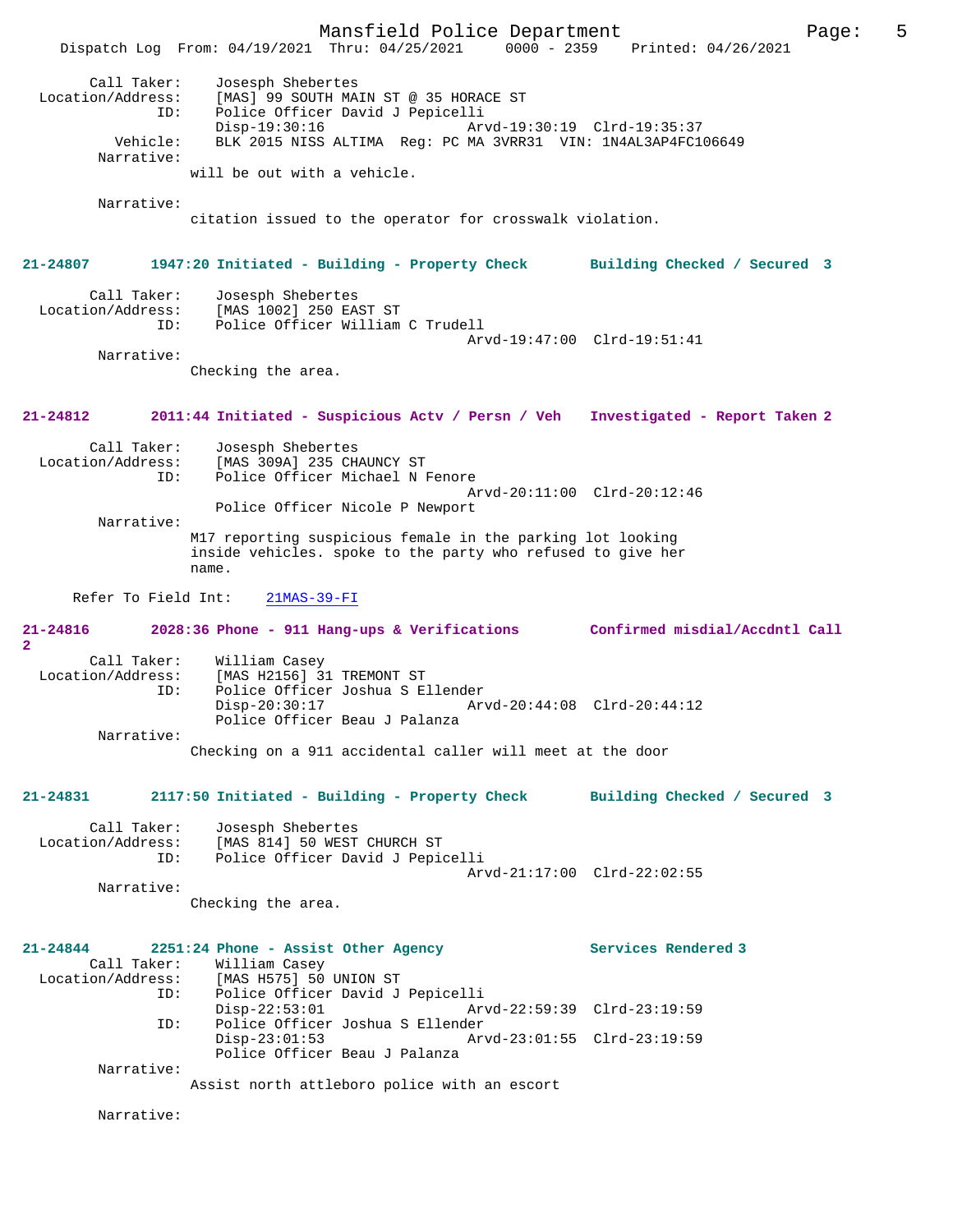# **For Date: 04/20/2021 - Tuesday**

**21-24861 0103:42 Phone - Erratic Oper MV / Road Rage Services Rendered 3**  Call Taker: Jarred Kohler<br>Location/Address: [MAS 972] 450 ess: [MAS 972] 450 CHAUNCY ST Apt. #5<br>ID: Police Officer Nicole P Newport Police Officer Nicole P Newport<br>Disp-01:04:13 A Disp-01:04:13 Arvd-01:09:58 Clrd-01:24:54<br>Vehicle: GRY 2009 IMPALA Req: RI 1AT332 VIN: 2G1WT57N591181185 ehicle: GRY 2009 IMPALA Reg: RI 1AT332 VIN: 2G1WT57N591181185<br>Towed: For: Arrest By: Central Street Garage To: Central Street For: Arrest By: Central Street Garage To: Central Street Garage Narrative: Grey chevy malibu with a spoiler on the back Narrative: Foxborough has has 1 Over/Under Narrative: . Narrative: Will be clr, Foxborough has 1 in custody. **21-24866 0123:13 Initiated - Suspicious Actv / Persn / Veh Services Rendered 2**  Call Taker: Josesph Shebertes<br>Location/Address: [MAS 834] 261 CHA ess: [MAS 834] 261 CHAUNCY ST<br>ID: Patrolman David Schepis Patrolman David Schepis Arvd-01:23:00 Clrd-01:43:08 ID: Police Officer Nicole P Newport<br>Disp-01:26:58 Am Disp-01:26:58 Arvd-01:35:36 Clrd-01:43:08 Narrative: M2 was notified by an employee about a suspicious female in the store, will be standing by, M14 to assist Narrative: Employee asked the female to pay for her items and leave and she complied. was unable to get an ID. both units will be clr. **21-24872 0152:01 Initiated - Building - Property Check Building Checked / Secured 3** Call Taker: Josesph Shebertes<br>Location/Address: [MAS 2] 60 FORBES [MAS 2] 60 FORBES BLVD ID: Police Officer Nicole P Newport Arvd-01:52:00 Clrd-01:58:00 Narrative: Checking the area. **21-24873 0152:41 Initiated - Building - Property Check Building Checked / Secured 3** Call Taker: Josesph Shebertes<br>Location/Address: [MAS 1002] 250 EA ess: [MAS 1002] 250 EAST ST<br>ID: Patrolman David Schepis Patrolman David Schepis Arvd-01:52:00 Clrd-01:59:07 Narrative: Checking the area. **21-24877 0158:07 Initiated - Building - Property Check Building Checked / Secured 3** Call Taker: Josesph Shebertes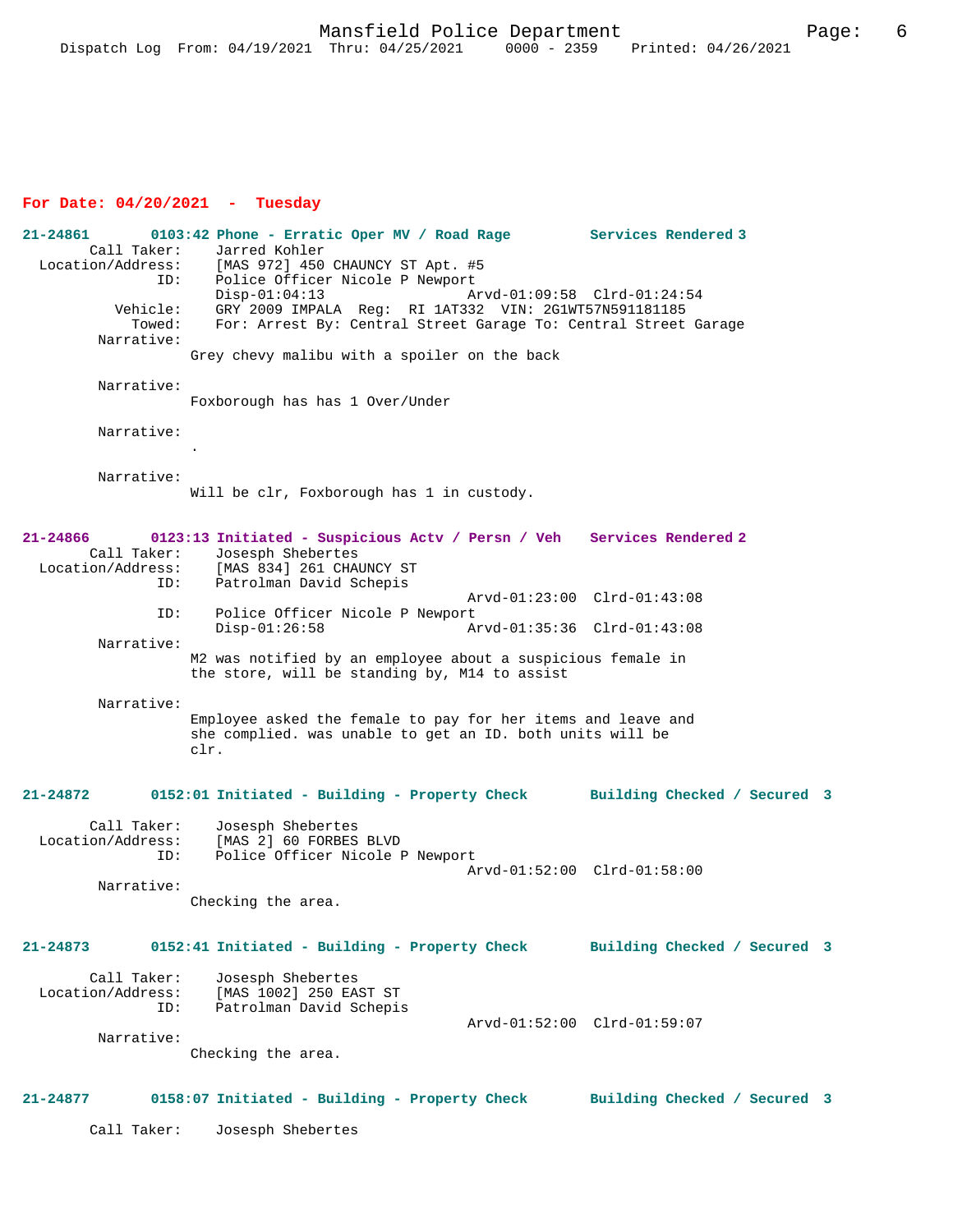Mansfield Police Department Form Page: 7 Dispatch Log From: 04/19/2021 Thru: 04/25/2021 0000 - 2359 Printed: 04/26/2021 Location/Address: [MAS 4] 31 HAMPSHIRE ST ID: Police Officer Nicole P Newport Arvd-01:58:00 Clrd-02:02:11 Narrative: Checking the area. **21-24879 0209:33 Initiated - Building - Property Check Building Checked / Secured 3** Call Taker: Jarred Kohler Location/Address: [MAS 840] 280 SCHOOL ST ID: Police Officer Nicole P Newport Arvd-02:09:00 Clrd-02:14:59 Narrative: Checking the area. **21-24883 0255:16 Initiated - Building - Property Check Building Checked / Secured 3** Call Taker: Josesph Shebertes Location/Address: [MAS 139] 265 FRUIT ST ID: Patrolman David Schepis Arvd-02:55:00 Clrd-02:55:38 Narrative: Checking the area. **21-24885 0255:44 Initiated - Building - Property Check Building Checked / Secured 3** Call Taker: Josesph Shebertes Location/Address: [MAS 895] 175 FRUIT ST ID: Patrolman David Schepis Arvd-02:55:00 Clrd-03:10:34 Narrative: Checking the area. **21-24898 0436:04 Initiated - Building - Property Check Building Checked / Secured 3** Call Taker: Josesph Shebertes Location/Address: [MAS 1002] 250 EAST ST Sergeant Thomas R Connor Arvd-04:36:00 Clrd-04:36:34 Narrative: Checking the area. **21-24913 0722:58 Phone - Animal Complaints Services Rendered 3**  Call Taker: Jennifer Napolitano Location/Address: [MAS H2008] 70 SOUTH MAIN ST Apt. #1 ID: Police Officer Nicole P Newport<br>Disp-07:26:23 Ar Disp-07:26:23 Arvd-07:31:46 Clrd-07:42:37 Narrative: Loose dog on back porch. Small poodle white wiry hair and no collar. Narrative: M14 reports dog is injured, requesting the ACO. ACO Simonds is off at the shelter. M14 will be meeting ACO at the shelter with the injured dog. Narrative: Dog was found South Main at Wilson. **21-24919 0829 Initiated - Parking Violations Services Rendered 3**  Call Taker: Animal Control Steven Simonds<br>Location/Address: [MAS] 242 NORTH MAIN ST @ 16 C ess: [MAS] 242 NORTH MAIN ST @ 16 OLD COLONY WAY<br>ID: Animal Control Steven Simonds Animal Control Steven Simonds Arvd-08:30:15 Clrd-09:39:28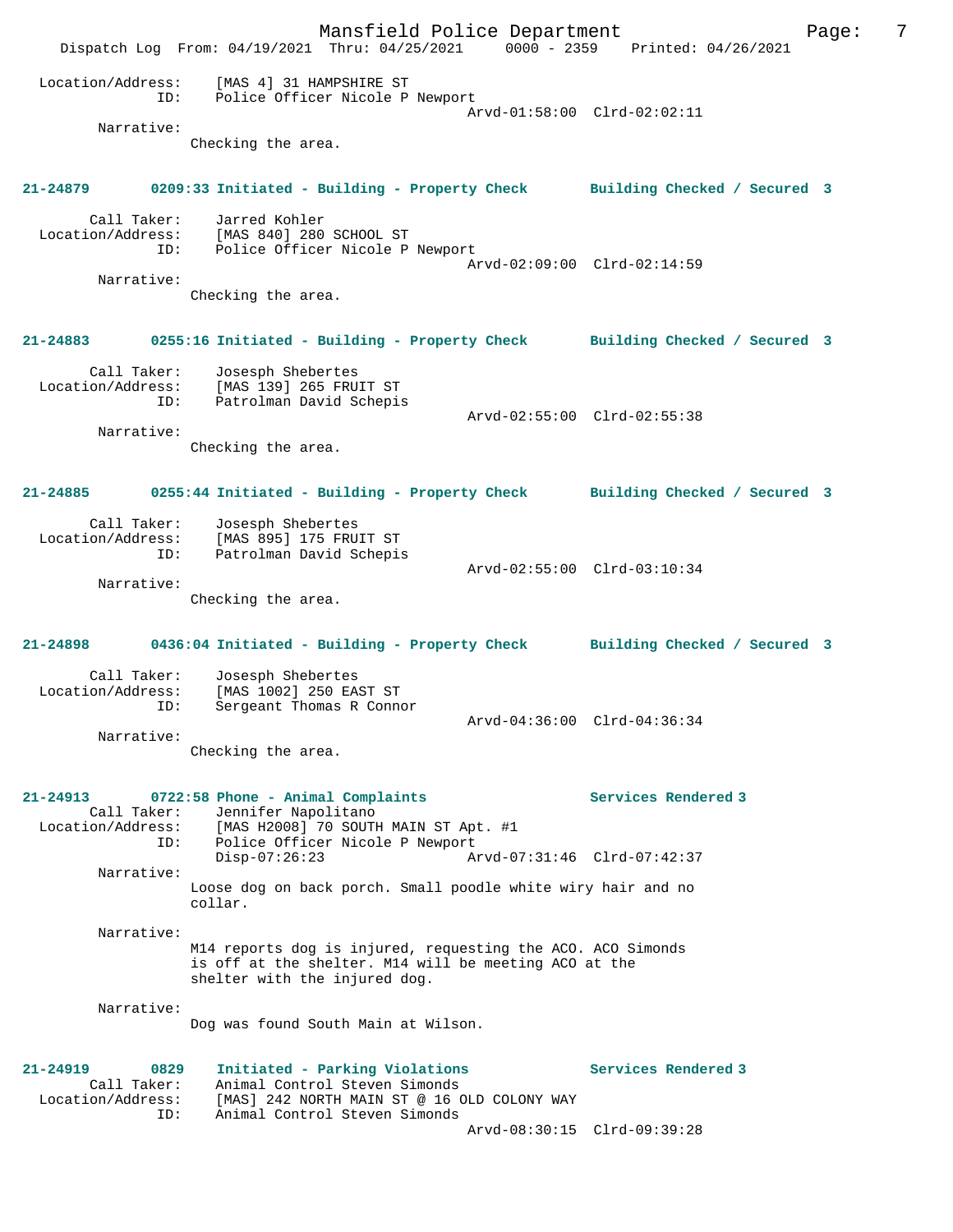Mansfield Police Department Page: 8 Dispatch Log From: 04/19/2021 Thru: 04/25/2021 Narrative: checking area for parking violations **21-24927 0909:04 Walk-In - Lost / Found Property Services Rendered 3**  Call Taker: Support Staff Matthew Todesco<br>Location/Address: [MAS 451B] 500 EAST ST  $IMAS$  451B] 500 EAST ST Narrative: RP into pick up a bank card. Card given to the RP. Sgt Thibault advised. **21-24929 0913:29 Initiated - Building - Property Check Building Checked / Secured 3** Call Taker: Dispatcher Alyson Vico<br>Location/Address: [MAS 2] 60 FORBES BLVD [MAS 2] 60 FORBES BLVD ID: Police Officer Patrick J Pennie Arvd-09:13:00 Clrd-09:18:57 Narrative: Checking the area. **21-24933 0919:05 Initiated - Building - Property Check Building Checked / Secured 3** Call Taker: Dispatcher Alyson Vico<br>Location/Address: [MAS 4] 31 HAMPSHIRE S' ess: [MAS 4] 31 HAMPSHIRE ST<br>ID: Police Officer Patrick Police Officer Patrick J Pennie Arvd-09:19:00 Clrd-09:24:31 Narrative: Checking the area. **21-24954 1055:22 Initiated - Building - Property Check Building Checked / Secured 3** Call Taker: Dispatcher Alyson Vico Location/Address: [MAS 907E] 390 WEST ST ID: Police Officer Derek M Stark Arvd-10:55:00 Clrd-11:00:14 Police Officer Matthew A Souza Narrative: Checking the area. **21-24956 1101:56 Initiated - Building - Property Check Building Checked / Secured 3** Call Taker: Dispatcher Alyson Vico Location/Address: [MAS 840] 280 SCHOOL ST<br>ID: Police Officer Derek M 9 Police Officer Derek M Stark Arvd-11:01:00 Clrd-11:20:48 Police Officer Matthew A Souza Narrative: Checking the area. **21-24957 1109:02 Initiated - Building - Property Check Building Checked / Secured 3** Call Taker: Dispatcher Alyson Vico Location/Address: [MAS 281A] 1 CROCKER ST ID: Police Officer Patrick J Pennie Arvd-11:09:00 Clrd-11:24:42 Narrative: Checking the area. **21-24960 1123:34 Initiated - Building - Property Check Building Checked / Secured 3** Call Taker: Dispatcher Alyson Vico<br>Vicinity of: [MAS 927] 50 PLYMOUTH of: [MAS 927] 50 PLYMOUTH ST<br>ID: Police Officer Derek M St

Police Officer Derek M Stark

Arvd-11:23:00 Clrd-11:28:59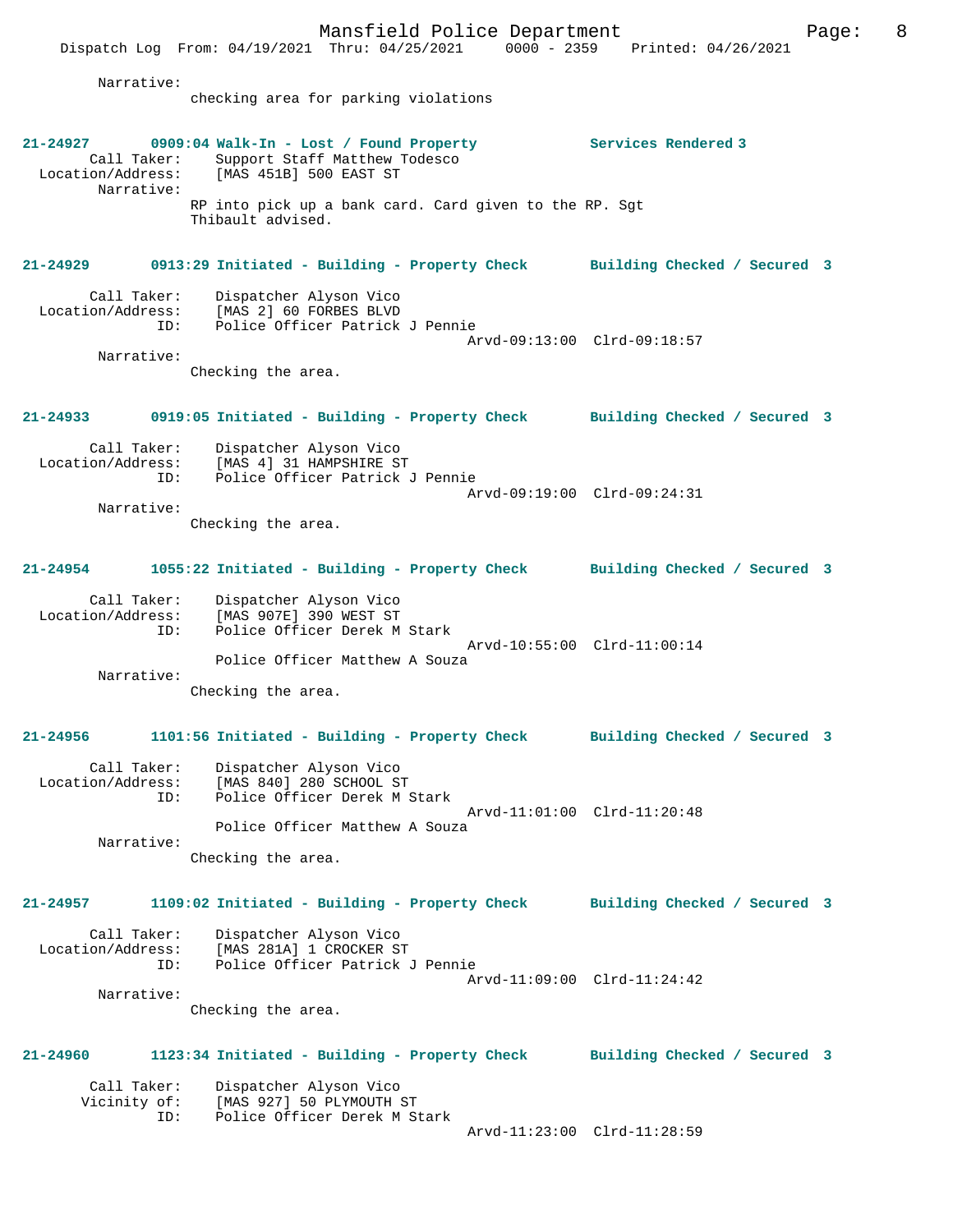Mansfield Police Department Page: 9 Dispatch Log From:  $04/19/2021$  Thru:  $04/25/2021$  0000 - 2359 Police Officer Matthew A Souza Narrative: Checking the area. **21-24971 1217 Initiated - Parking Violations Services Rendered 3**  Call Taker: Animal Control Steven Simonds<br>Location/Address: [MAS] 43 NORTH MAIN ST @ 13 PA Location/Address: [MAS] 43 NORTH MAIN ST @ 13 PARK ST ID: Animal Control Steven Simonds Arvd-12:18:57 Clrd-12:19:27 ID: Animal Control Steven Simonds<br>Disp-12:23:50 Disp-12:23:50 Clrd-12:44:14 Narrative: checking area for parking violations Narrative: no violations **21-24972 1218 Initiated - Speed Trailer/Signs Deployed Services Rendered 3**  Call Taker: Animal Control Steven Simonds Location/Address: [MAS] NORTH MAIN ST ID: Animal Control Steven Simonds Arvd-12:19:27 Clrd-12:23:47 Narrative: changing batteries on speed sign **21-24974 1232:56 Phone - Assist Citizen - P S A Spoken To 3**  Call Taker: NICHOLAS GOYETTE<br>Location/Address: [MAS 960] 792 WES ess: [MAS 960] 792 WEST ST Apt. #C206<br>ID: Police Officer Derek M Stark Police Officer Derek M Stark<br>Disp-12:39:36 Disp-12:39:36 Arvd-13:03:15 Clrd-13:09:08 Police Officer Matthew A Souza Narrative: Caller requesting to speak to an officer regarding scam calls. She has a phone number to give the officer for investigative purposes. **21-24979 1310:23 Phone - Assist Fire Department Referred to Other Agency 2** Call Taker: William Casey Location/Address: [MAS] 3 LEONARD ST @ 319 SOUTH MAIN ST ID: Police Officer Patrick J Pennie Disp-13:12:44 Arvd-13:17:25 Clrd-13:24:02 Narrative: Assisting the FD with a fire related incident. Nature:Party burning leaves Narrative: Small brush fire has been put out by fire dept. **21-24982 1326:31 Initiated - Building - Property Check Building Checked / Secured 3** Call Taker: Dispatcher Alyson Vico Location/Address: [MAS 2] 60 FORBES BLVD Police Officer Derek M Stark

> Arvd-13:26:00 Clrd-13:28:55 Police Officer Matthew A Souza

Narrative:

Checking the area.

## **21-24983 1329:01 Initiated - Building - Property Check Building Checked / Secured 3**

 Call Taker: Dispatcher Alyson Vico Location/Address: [MAS 4] 31 HAMPSHIRE ST ID: Police Officer Derek M Stark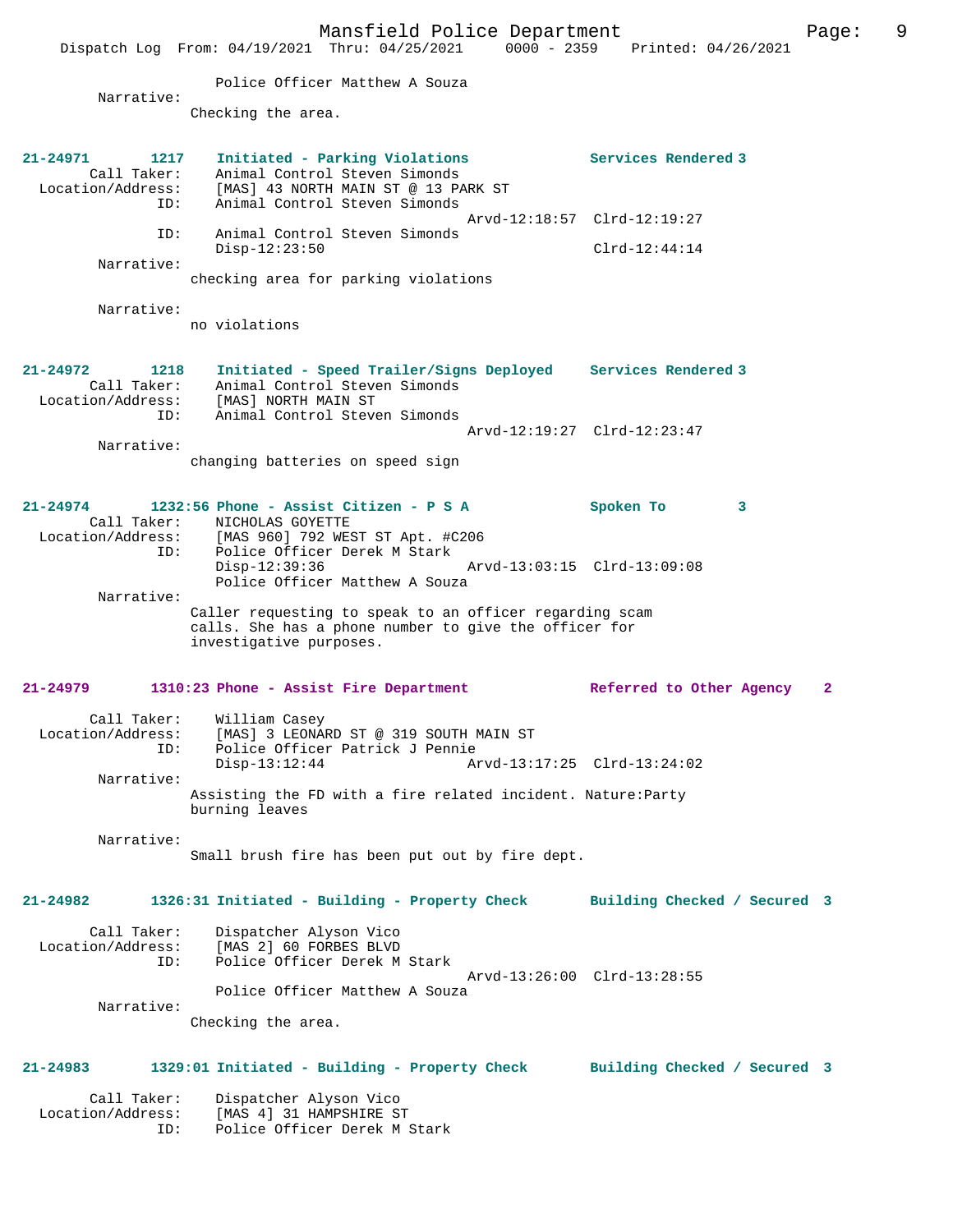Mansfield Police Department Page: 10 Dispatch Log From: 04/19/2021 Thru: 04/25/2021 Arvd-13:29:00 Clrd-13:33:50 Police Officer Matthew A Souza Narrative: Checking the area. **21-25009 1517:55 Initiated - Building - Property Check Building Checked / Secured 3** Call Taker: Dispatcher Alyson Vico Vicinity of: [MAS] JEFFERSON RD ID: Sergeant Brian P Thibault Arvd-15:17:00 Clrd-15:20:42 Narrative: Checking the area. **21-25015 1550:00 Phone - Abandoned MV Investigated - No Action Req.** Call Taker: Jennifer Napolitano Location/Address: [MAS 25A] 355 NORTH MAIN ST ID: Police Officer Joshua S Ellender Disp-16:49:50 Arvd-16:53:43 Clrd-18:01:17 Police Officer Beau J Palanza Vehicle: BLK 2016 HOND UT CR-V Reg: PC MA 4EV636 VIN: 2HKRM4H53GH611236 Vehicle: GRY 2016 HOND ODYSSE Reg: PC MA 379XYO VIN: 5FNRL5H60GB018725 Narrative: Bank Security requesting an officer check a vehicle that is abandoned with no plates on it, and has been there for a few months. Parking lot east side of the bldg Gray Toyota Prius. Narrative: M1 advised, will be sending a marked unit after roll call. Narrative: M3 is off at the station attempting to notify RO. Narrative: M3 spoke with the owner of the Gulf station across the street. Owner advised M3 that his mechanic owns that MV and will be picking it up tomorrow. **21-25016 1557:13 Phone - Erratic Oper MV / Road Rage Referred to Other Agency 3** Call Taker: NICHOLAS GOYETTE<br>ion/Address: [MAS] PLAIN ST Location/Address: Narrative: ATV on roadway. White shirt with black numbers. Narrative: Caller states ATV is now in North Attleboro. Transferred to NAPD. Narrative: M11 advised ATV is now in North attleboro. Narrative: M11 is off with North Attleboro PD, North Attleboro PD will be monitering the area of the ATV and will advise. **21-25028 1728:32 Other - LE Team Activation Services Rendered 1**  Call Taker: Support Staff Heather A Sullivan<br>Location: [MAS 451B] BOSTON- OUT OF TOWN [MAS 451B] BOSTON- OUT OF TOWN ID: Patrolman Gregory S Martell Disp-17:30:40 Arvd-17:30:49 Clrd-22:25:23 Detective Christopher P Walsh Narrative: Metro Activation

**3**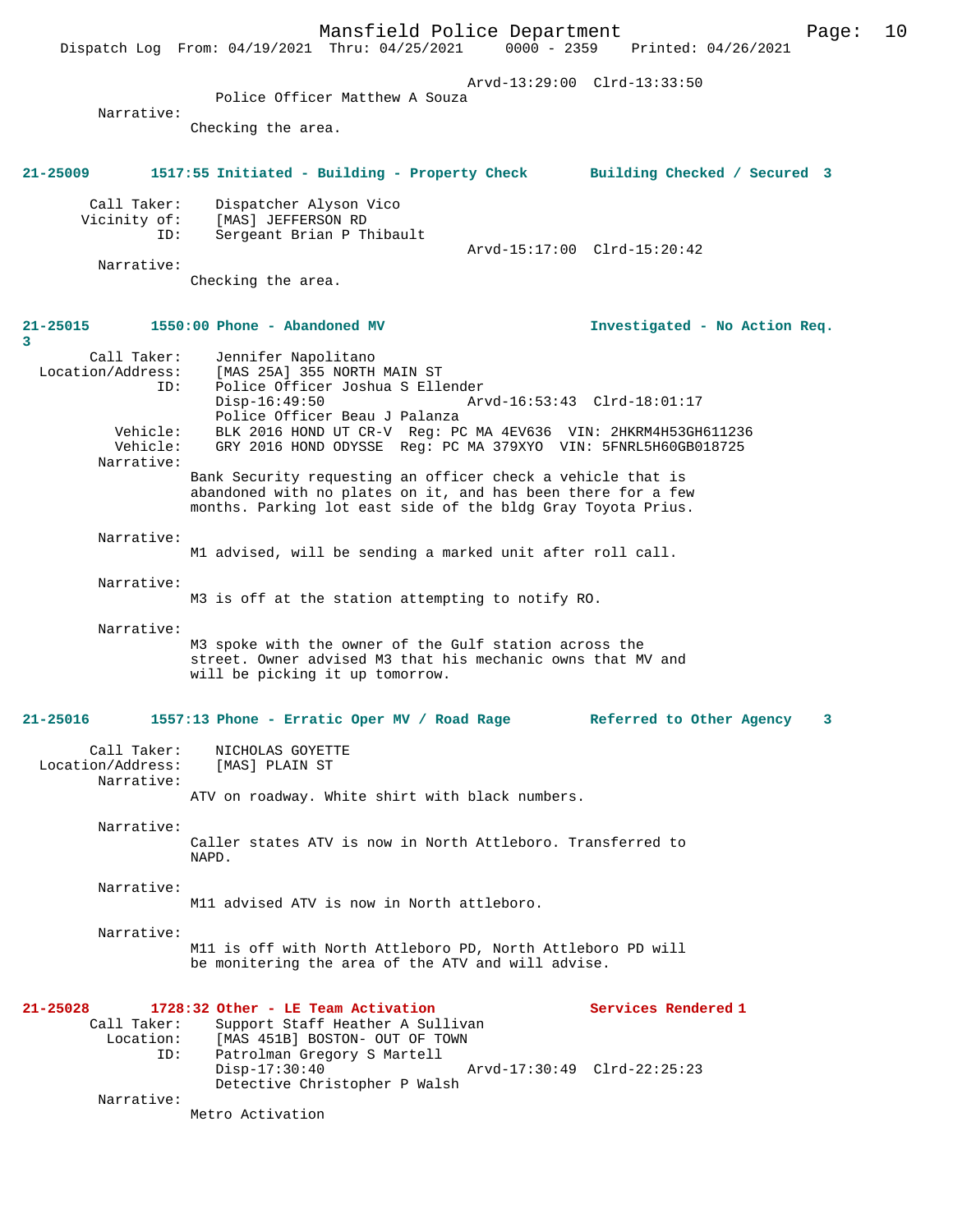Mansfield Police Department Page: 11

Dispatch Log From:  $04/19/2021$  Thru:  $04/25/2021$  0000 - 2359

**21-25040 1827:00 Phone - Assist Fire Department Services Rendered 2**  Call Taker: William Casey<br>Location/Address: [MAS 907A] 379 ess: [MAS 907A] 375 WEST ST B @ 300 RTE 140 NB<br>ID: Sergeant Jeffrey G Bombard Sergeant Jeffrey G Bombard Disp-18:29:04 Arvd-18:30:51 Clrd-18:48:54<br>TD: Police Officer Danielle C Titus Police Officer Danielle C Titus<br>Disp-18:30:59 Am Disp-18:30:59 Arvd-18:31:01 Clrd-18:51:36 Narrative: Assisting the FD with a fire related incident. Nature:brush fire Narrative: M1 was advised Narrative: Everything contained to the median per M1 Narrative: M12 standing by for fire to clean up. **21-25050 1906:06 Initiated - Motor Vehicle Stop Citation / Warning Issued 3** Call Taker: Nicole Boyer Vicinity of: [MAS] NOONAN ST<br>ID: Police Officer Police Officer Joshua S Ellender Arvd-19:06:00 Clrd-19:19:04 Police Officer Beau J Palanza Vehicle: BLK 2015 HOND ACCORD Reg: PC MA 2BLA68 VIN: 1HGCR2F39FA078149 Narrative: Out with an mvst Narrative: Citation given for speed **21-25068 2033:06 Phone - Assist Fire Department Services Rendered 2**  Call Taker: Nicole Boyer<br>Location/Address: [MAS] 86 SOU ess: [MAS] 86 SOUTH ST:<br>ID: Police Officer Jos Police Officer Joshua S Ellender Disp-20:34:28 Arvd-20:40:42 Clrd-20:52:22 Police Officer Beau J Palanza Narrative: Assisting the FD with a fire related incident. Nature: for light smoke in the house, the home as been evacuated. Narrative: Alarm sounding only. **21-25075 2048:52 911 - Assist Fire Department Services Rendered 2**  Call Taker: Nicole Boyer<br>Location/Address: [MAS] 4 ERICI ess: [MAS] 4 ERICK RD @ 15 BONNEY LN O<br>ID: Police Officer Danielle C Titus .<br>Police Officer Danielle C Titus<br>Disp-20:51:03 Ar Disp-20:51:03 Arvd-20:55:08 Clrd-21:17:20 Narrative: Assisting the FD with a fire related incident. Nature: Brush fire **21-25077 2059:06 Initiated - Suspicious Actv / Persn / Veh Services Rendered 2**  Call Taker: Nicole Boyer<br>Vicinity of: [MAS H1268] of: [MAS H1268] 300 WEST ST<br>ID: Police Officer Joshua S Police Officer Joshua S Ellender Arvd-20:59:00 Clrd-21:00:36 Police Officer Beau J Palanza Narrative: Went out for a suspicious vehicle in the area.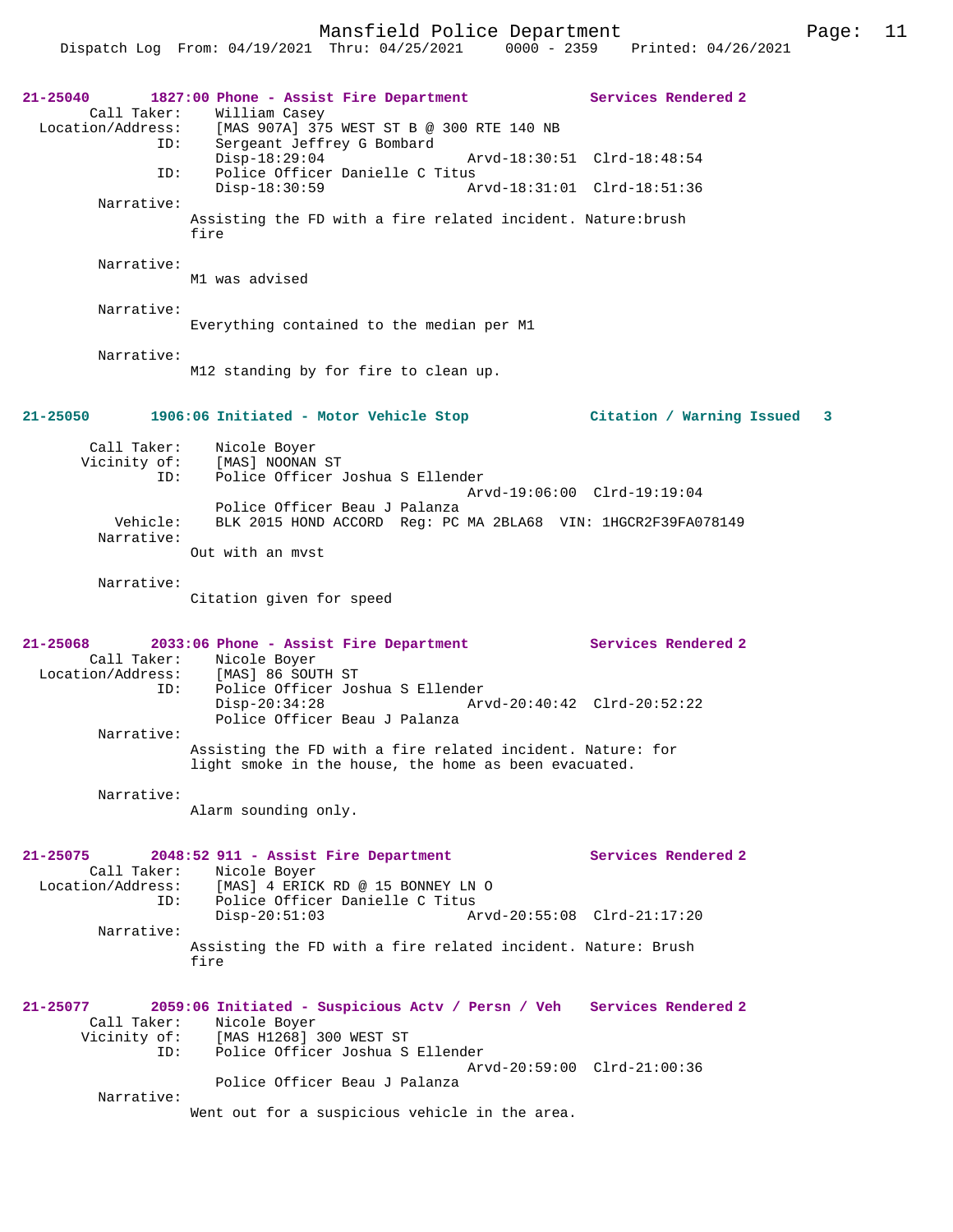Checking the area.

## **21-25103 2229:22 Initiated - Building - Property Check Building Checked / Secured 3**

| Call Taker:       | Nicole Boyer                    |  |
|-------------------|---------------------------------|--|
| Location/Address: | [MAS 281A] 1 CROCKER ST         |  |
| TD:               | Police Officer Danielle C Titus |  |
|                   | Arvd-22:29:00 Clrd-22:39:28     |  |
| Narrative:        |                                 |  |

Checking the area.

# **21-25108 2246:49 Initiated - Building - Property Check Building Checked / Secured 3** Call Taker: Nicole Boyer Location/Address: [MAS 992] 660 EAST ST Police Officer Danielle C Titus

 Arvd-22:46:00 Clrd-22:49:54 Narrative: Checking the area.

## **For Date: 04/21/2021 - Wednesday**

**21-25118 0029:01 911 - 911 Hang-ups & Verifications Confirmed misdial/Accdntl Call 2**  Call Taker: Nicole Boyer Location/Address: [MAS] 635 NORTH MAIN ST ID: Police Officer Christopher D Sorge Disp-00:31:08 Arvd-00:39:56 Clrd-00:41:43 Narrative: Checking on a 911 accidental by wireless.

# **21-25121 0046:59 Initiated - Building - Property Check Building Checked / Secured 3**

Call Taker: Ryan O'Rourke<br>Location/Address: [MAS] JEFFERS Location/Address: [MAS] JEFFERSON RD ID: Patrolman Gregory S Martell Arvd-00:46:00 Clrd-00:50:25 Narrative:

Checking the area.

# **21-25124 0050:33 Initiated - Building - Property Check Building Checked / Secured 3**

 Call Taker: Nicole Boyer Vicinity of: [MAS] FRUIT ST ID: Patrolman Gregory S Martell Arvd-00:50:00 Clrd-01:05:07

Narrative:

Checking the area.

#### **21-25125 0051:42 Initiated - Building - Property Check Building Checked / Secured 3**

Call Taker: Nicole Boyer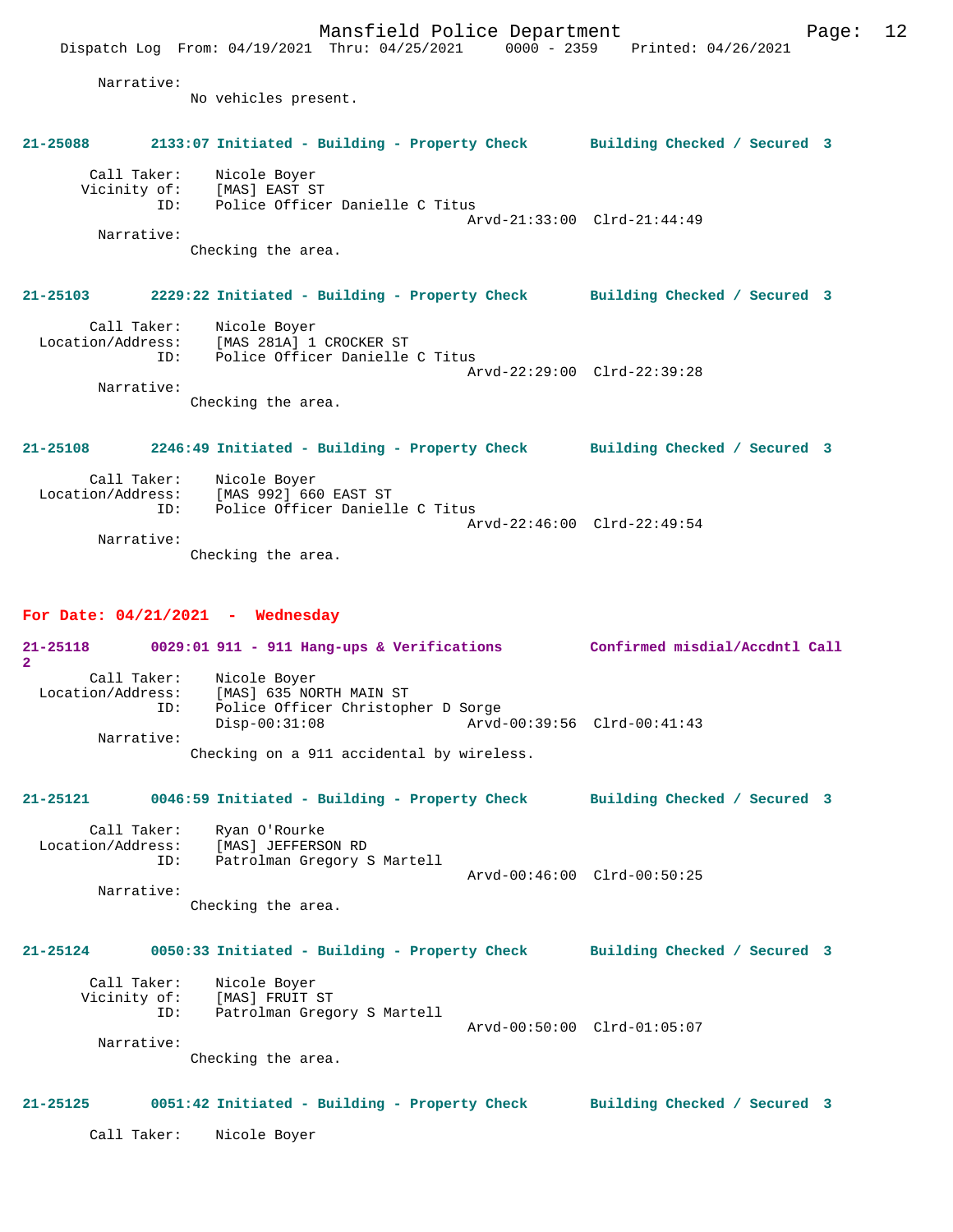Mansfield Police Department Page: 13 Dispatch Log From: 04/19/2021 Thru: 04/25/2021 0000 - 2359 Printed: 04/26/2021 Location/Address: [MAS 2] 60 FORBES BLVD ID: Patrolman David Schepis Patrolman David Schepis<br>Arvd-00:51:00 Clrd-00:58:14 Narrative: Checking the area. **21-25126 0056:33 Initiated - Building - Property Check Building Checked / Secured 3** Call Taker: Nicole Boyer Location/Address: [MAS 1015] 30 CHAUNCY ST ID: Police Officer Christopher D Sorge Arvd-00:56:00 Clrd-01:05:17 Narrative: Checking the area. **21-25128 0059:42 Initiated - Building - Property Check Building Checked / Secured 3** Call Taker: Nicole Boyer Location/Address: [MAS 4] 31 HAMPSHIRE ST ID: Patrolman David Schepis Arvd-00:59:00 Clrd-01:02:44 Narrative: Checking the area. **21-25129 0105:25 Initiated - Motor Vehicle Stop Services Rendered 3**  Call Taker: Nicole Boyer Location/Address: [MAS] 100 FORBES BLVD @ 377 CHAUNCY ST ID: Police Officer Christopher D Sorge Arvd-01:05:00 Clrd-01:11:36 ID: Patrolman David Schepis Arvd-01:08:07 Clrd-01:11:32 Vehicle: WHI 1997 NISS MAXIMA Reg: PC MA 1HWB29 VIN: JN1CA21D3VM508702 Vehicle: BLK 2004 NISS 4D MAXIMA VIN: 1N4BA41E94C855779 Narrative: Out with an mvst Narrative: Reason for stop was for plates attached. Appropriate paperwork was on hand. **21-25141 0148:21 Initiated - Building - Property Check Building Checked / Secured 3** Call Taker: Nicole Boyer Location/Address: [MAS 840] 280 SCHOOL ST ID: Patrolman David Schepis Arvd-01:48:00 Clrd-02:13:26 Narrative: Checking the area. **21-25142 0151:58 Initiated - Building - Property Check Building Checked / Secured 3** Call Taker: Nicole Boyer Vicinity of: [MAS] HAMPSHIRE ST ID: Patrolman Gregory S Martell Arvd-01:51:00 Clrd-02:07:04 Narrative: Checking the area. **21-25145 0211:26 Initiated - Building - Property Check Building Checked / Secured 3** Call Taker: Nicole Boyer<br>Vicinity of: [MAS] EAST ST Vicinity of:<br>ID: .<br>Patrolman Gregory S Martell Arvd-02:11:00 Clrd-02:18:33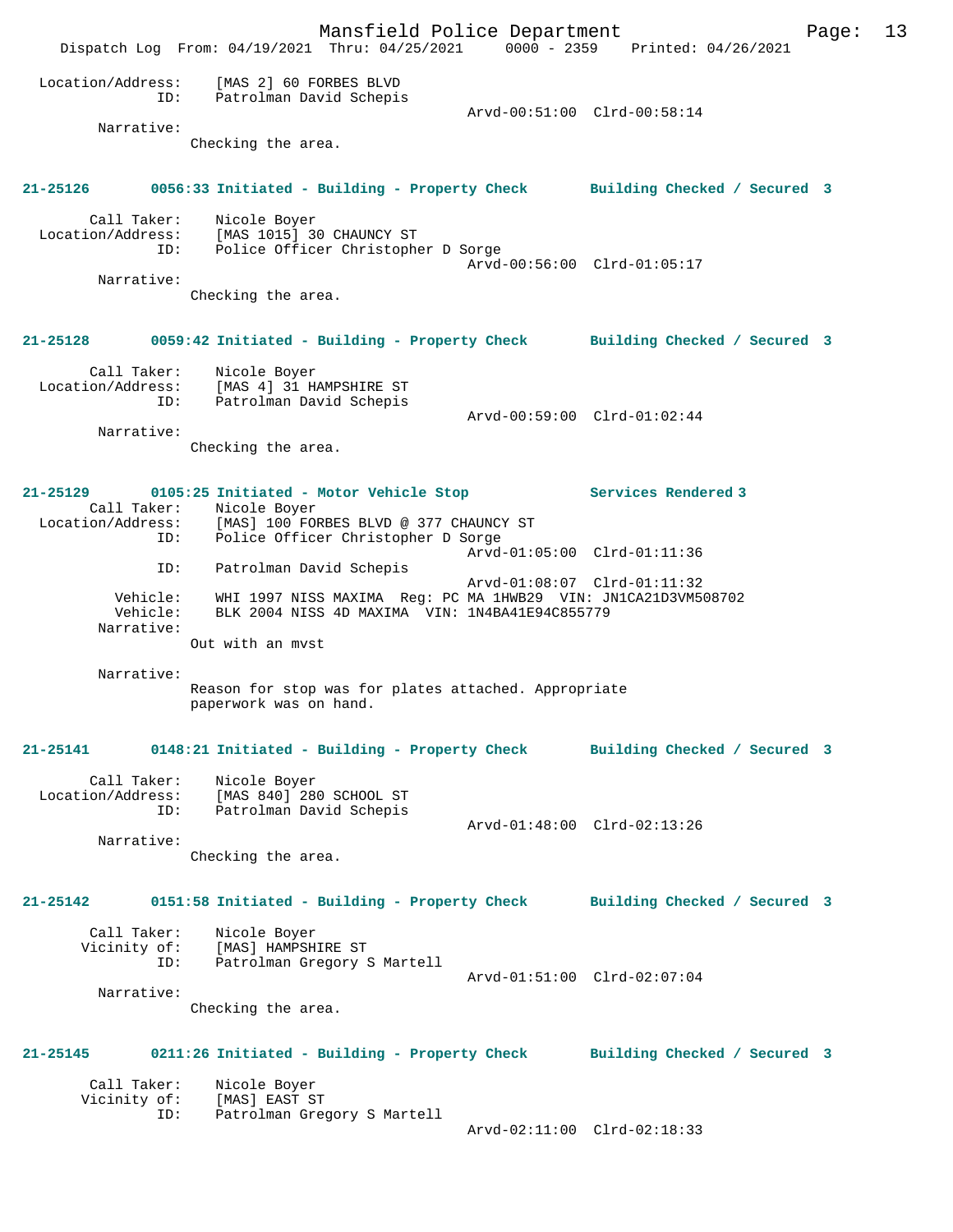Narrative:

Checking the area.

| 21-25176<br>0807<br>Call Taker:<br>Location/Address:<br>ID: | Initiated - Parking Violations<br>Animal Control Steven Simonds<br>[MAS] 43 NORTH MAIN ST @ 13 PARK ST<br>Animal Control Steven Simonds               | Services Rendered 3          |   |
|-------------------------------------------------------------|-------------------------------------------------------------------------------------------------------------------------------------------------------|------------------------------|---|
| ID:                                                         | Animal Control Steven Simonds                                                                                                                         | Arvd-08:10:01 Clrd-08:43:07  |   |
| Narrative:                                                  | $Disp-08:47:59$                                                                                                                                       | $Clrd-08:58:33$              |   |
|                                                             | checking area for parking violations                                                                                                                  |                              |   |
| 21-25182<br>0842<br>Call Taker:<br>Location/Address:<br>ID: | Initiated - Speed Trailer/Signs Deployed Services Rendered 3<br>Animal Control Steven Simonds<br>[MAS] NORTH MAIN ST<br>Animal Control Steven Simonds |                              |   |
| Narrative:                                                  |                                                                                                                                                       | Arvd-08:43:07 Clrd-08:47:55  |   |
|                                                             | changing batteries on speed sigm                                                                                                                      |                              |   |
| 21-25186                                                    | 0904:06 Initiated - Building - Property Check Building Checked / Secured 3                                                                            |                              |   |
| Call Taker:<br>Location/Address:<br>ID:                     | William Mouyos<br>[MAS] JEFFERSON RD<br>Police Officer Derek M Stark                                                                                  |                              |   |
|                                                             | Police Officer Matthew A Souza                                                                                                                        | Arvd-09:04:00 Clrd-09:08:04  |   |
| Narrative:                                                  | Checking the area.                                                                                                                                    |                              |   |
| 21-25191                                                    | 0924:41 Initiated - Motor Vehicle Stop                                                                                                                | Citation / Warning Issued    | 3 |
| Call Taker:<br>Location/Address:<br>ID:                     | William Mouyos<br>[MAS H1510] 710 EAST ST<br>Police Officer Derek M Stark                                                                             |                              |   |
| Vehicle:<br>Narrative:                                      | Police Officer Matthew A Souza<br>GRY 2016 JEEP CHEROK Reg: PC MA 2PDX21 VIN: 1C4PJMCS7GW253453<br>out with myst                                      | Arvd-09:24:00 Clrd-09:47:46  |   |
| Narrative:                                                  |                                                                                                                                                       |                              |   |
|                                                             | mv taken over by licensed operator, citation issued for<br>speed unlicensed operation                                                                 |                              |   |
| Refer To Summons:<br>Summons:<br>Address:<br>Age:           | $21MAS-153-AR$<br>CASHMAN, CAILEIGH E<br>18 COLONIAL DR MANSFIELD, MA<br>21                                                                           |                              |   |
| Charges:                                                    | UNLICENSED OPERATION OF MV                                                                                                                            |                              |   |
| 21-25198                                                    | 1006:48 Initiated - Building - Property Check                                                                                                         | Building Checked / Secured 3 |   |
| ID:                                                         | Call Taker: William Mouyos<br>Location/Address: [MAS 2] 60 FORBES BLVD<br>Police Officer Patrick J Pennie                                             | Arvd-10:06:00 Clrd-10:11:04  |   |
| Narrative:                                                  |                                                                                                                                                       |                              |   |
|                                                             | Checking the area.                                                                                                                                    |                              |   |
| 21-25201                                                    | 1015:56 Initiated - Motor Vehicle Stop                                                                                                                | Citation / Warning Issued    | 3 |

 Call Taker: William Mouyos Location/Address: [MAS] 173 CHAUNCY ST @ 12 PERKINS AVE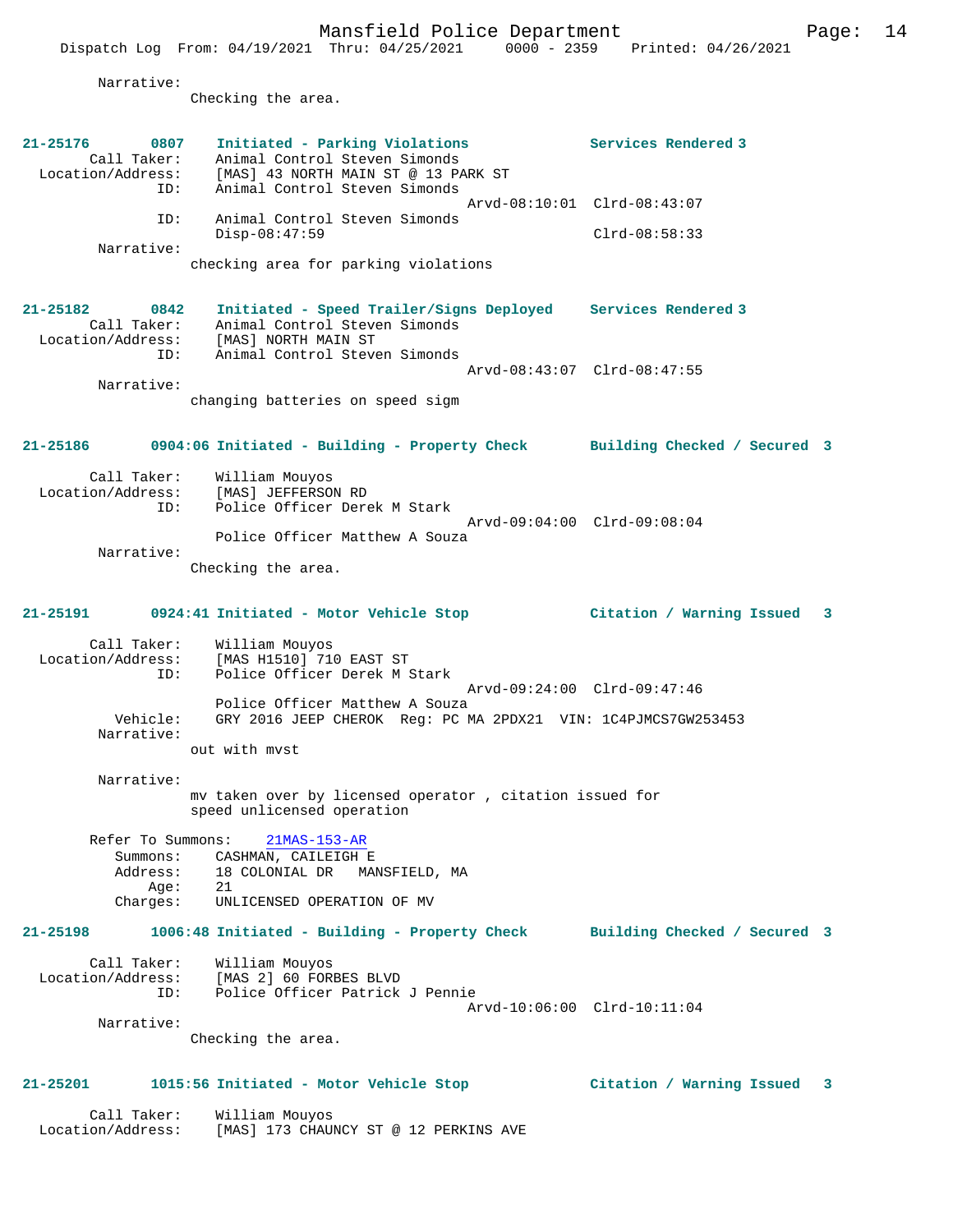Mansfield Police Department Page: 15 Dispatch Log From:  $04/19/2021$  Thru:  $04/25/2021$  0000 - 2359 ID: Police Officer Nicole M Boldrighini Arvd-10:15:00 Clrd-10:43:53<br>TD: Police Officer Derek M Stark Police Officer Derek M Stark Disp-10:19:04 Clrd-10:19:21 Police Officer Matthew A Souza<br>ID: Sergeant Brian P Thibault Sergeant Brian P Thibault Disp-10:19:18 Arvd-10:23:26 Clrd-10:43:46 Police Officer Derek M Stark<br>Disp-10:20:19 Disp-10:20:19 Arvd-10:27:33 Clrd-10:43:51 Police Officer Matthew A Souza Vehicle: BRO 2004 CHEV BLAZER Reg: PC MA 1GGA43 VIN: 1GNDT13X64K164331 Vehicle: BLU 2003 JEEP UT GRACHE Reg: PC MA 781YK3 VIN: 1J4GW48S53C571345 Towed: For: MOTOR VEHICLE OFFENSE By: Achins Garage Narrative: mvst Narrative: M14 requesting tow. Achins enroute. Narrative: plates do not match mv Narrative: operator cited for uninsured, unregistered and defective equipment Narrative: M1 to transport party to work Narrative: see AR for further Refer To Summons: 21MAS-154-AR Summons: KLIMAS, ERIC LESLIE<br>Address: 192 GIFFORD RD WE 192 GIFFORD RD WESTPORT, MA<br>57  $A$ ae: Charges: NUMBER PLATE VIOLATION TO CONCEAL ID UNINSURED MOTOR VEHICLE UNREGISTERED MOTOR VEHICLE EQUIPMENT VIOLATION, MISCELLANEOUS MV **21-25209 1051:12 Initiated - Motor Vehicle Stop Citation / Warning Issued 3** Call Taker: William Mouyos Location/Address: [MAS] 421 FRANKLIN ST @ 491 MAPLE ST ID: Police Officer David W Kinahan Arvd-10:51:00 Clrd-10:59:05<br>Vehicle: BLK 2016 ACUR TLX Reg: PC MA 7EE232 VIN: 19UUB3F54GA0019 BLK 2016 ACUR TLX Reg: PC MA 7EE232 VIN: 19UUB3F54GA001951 Narrative: mvst Narrative: citation issued to operator for speed **21-25213 1106:35 Initiated - Building - Property Check Building Checked / Secured 3** Call Taker: William Mouyos<br>Location/Address: [MAS] THOMPSON ss: [MAS] THOMPSON ST:<br>ID: Police Officer De Police Officer Derek M Stark Arvd-11:06:00 Clrd-11:06:52 Police Officer Matthew A Souza Narrative: Checking the area. **21-25215 1123:55 Initiated - Motor Vehicle Stop Citation / Warning Issued 3** Call Taker: William Mouyos

Location/Address: [MAS 451B] 500 EAST ST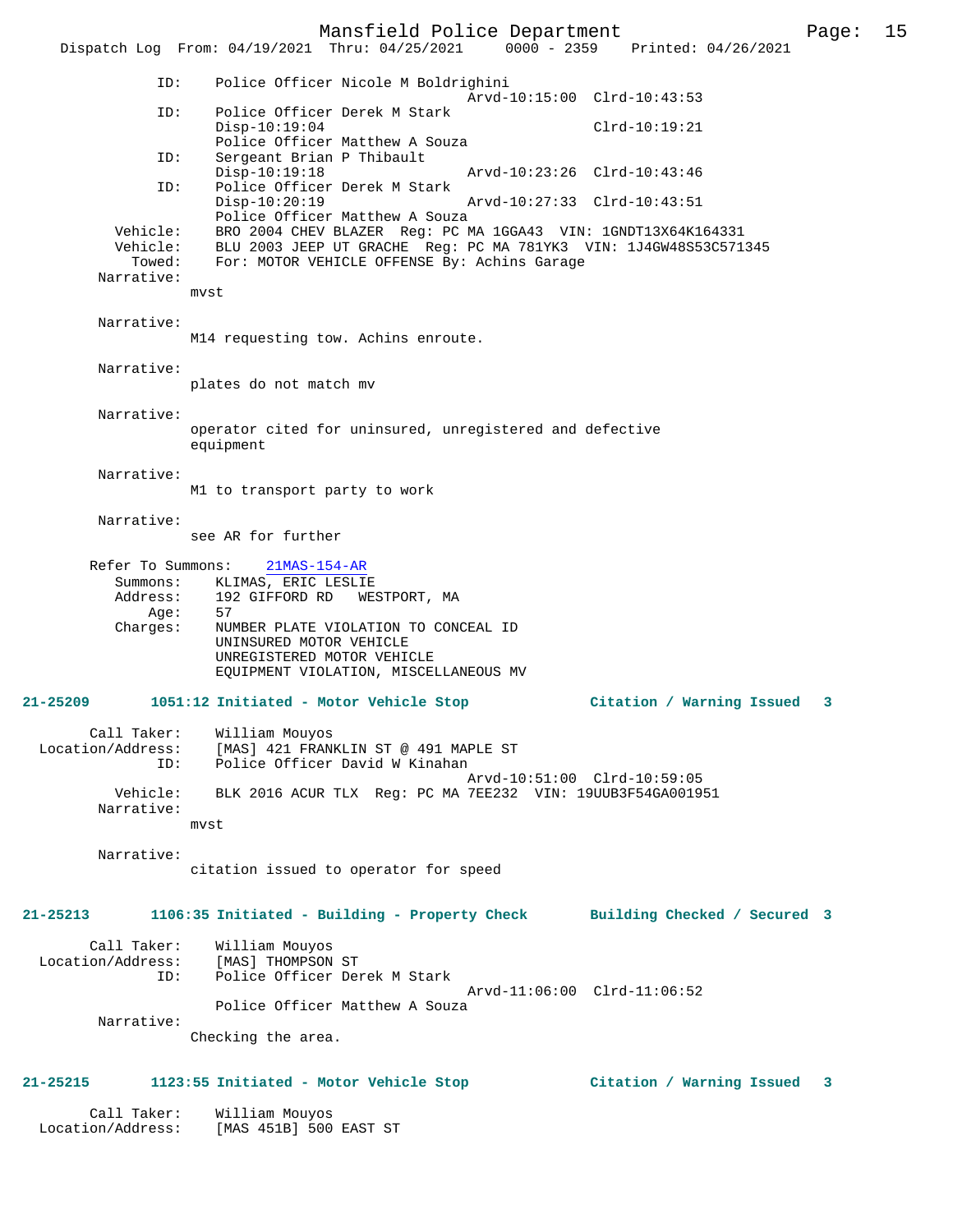Mansfield Police Department Page: 16 Dispatch Log From: 04/19/2021 Thru: 04/25/2021 0000 - 2359 Printed: 04/26/2021 ID: Sergeant Brian P Thibault Arvd-11:23:00 Clrd-11:49:24<br>TD: Police Officer Derek M Stark Police Officer Derek M Stark<br>Disp-11:25:40 Disp-11:25:40 Arvd-11:28:28 Clrd-11:40:06 Police Officer Matthew A Souza<br>Vehicle: BLK 2016 CHRY 200 Reg: PC MA! BLK 2016 CHRY 200 Reg: PC MA 5HR561 VIN: 1C3CCCCB8GN146263 Narrative: out with mvst Narrative: operator cited for suspended operation, mv towed by achins paid for privately by operator Refer To Summons: 21MAS-155-AR Summons: TORRES, MICHAEL N Address: 29 DRIFTWOOD DR SOUTH EASTON, MA Age: 42 Charges: LICENSE SUSPENDED, OP MV WITH **21-25218 1127:34 Initiated - Motor Vehicle Stop Citation / Warning Issued 3** Call Taker: William Mouyos Location/Address: [MAS H9922] 600 WEST ST ID: Police Officer Patrick J Pennie Arvd-11:27:00 Clrd-11:35:55<br>Vehicle: WHI 2018 JEEP WRANGL Req: PC MA 2BYN51 VIN: 1C4HJXEG4JW20 Vehicle: WHI 2018 JEEP WRANGL Reg: PC MA 2BYN51 VIN: 1C4HJXEG4JW267607 Narrative: mvst Narrative: r/o attempting to renew online Narrative: cited for no inspection and unregisterd **21-25219 1136:57 Initiated - Motor Vehicle Stop Citation / Warning Issued 3** Call Taker: William Mouyos Location/Address: [MAS] 85 OAKLAND ST @ 11 SHIELDS ST ID: Police Officer David W Kinahan Arvd-11:36:00 Clrd-11:45:30<br>Vehicle: 2020 KTA SW Reg: PC PA GDE1387 VIN: KNDJ23AU5L7021249 2020 KIA SW Reg: PC PA GDE1387 VIN: KNDJ23AU5L7021245 Narrative: mvst, operator cited for speed **21-25220 1138:06 911 - Assist Fire Department Referred to Other Agency 2** Call Taker: CARLY MORIARTY Location/Address: [MAS H4502] 10 CARLOW CRSG ID: Police Officer Derek M Stark Disp-11:40:10 Arvd-11:43:15 Clrd-11:51:23 Police Officer Matthew A Souza Narrative: Assisting the FD with a fire related incident. Nature: outside brush fire-M1 notified, no available units at this time Narrative: M9 responding **21-25221 1140:44 Initiated - Building - Property Check Building Checked / Secured 3** Call Taker: CARLY MORIARTY<br>Location/Address: [MAS 322] 31 H [MAS 322] 31 HAMPSHIRE ST ID: Police Officer Patrick J Pennie Arvd-11:40:00 Clrd-11:41:14 Narrative: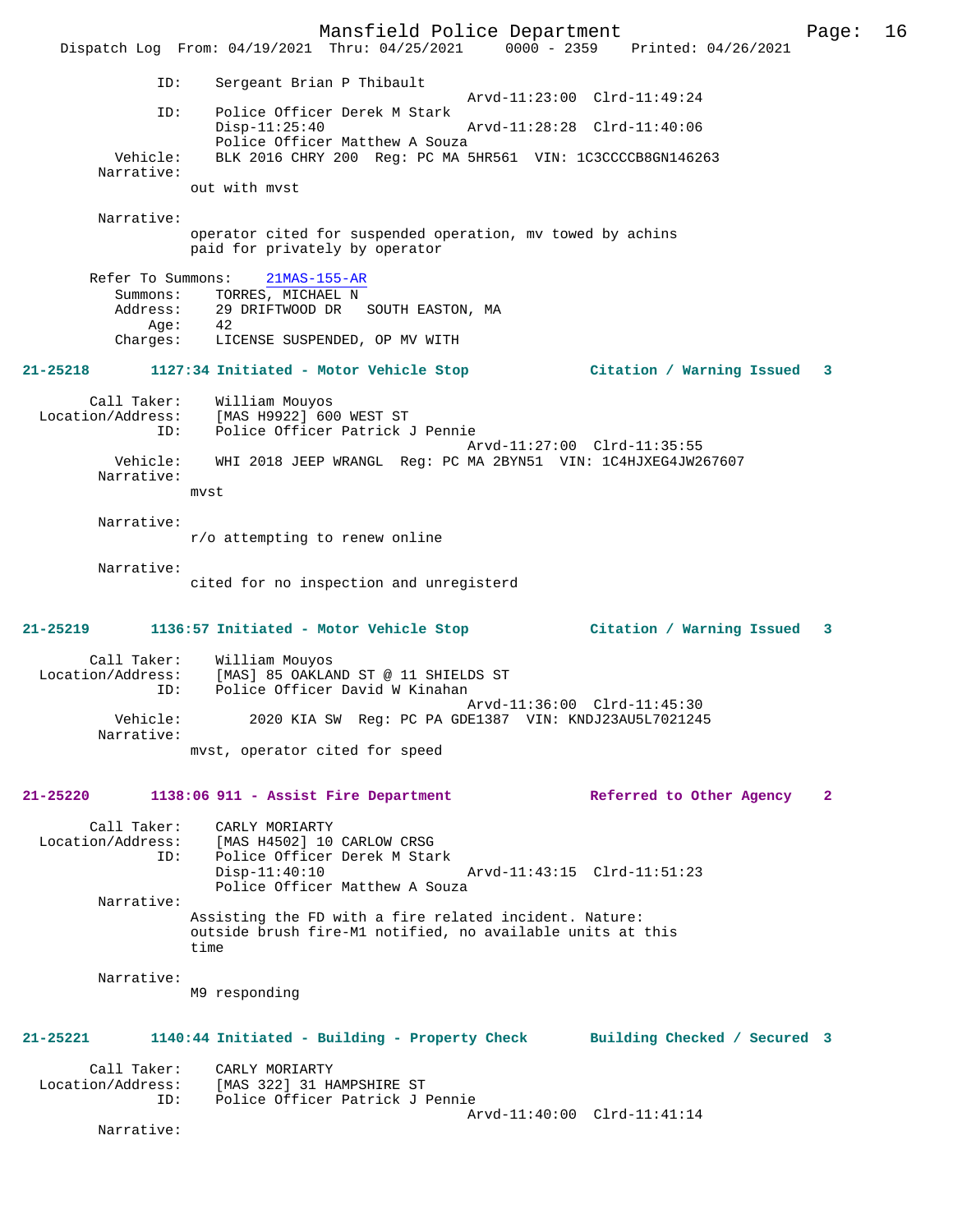|                                                             | Mansfield Police Department<br>Dispatch Log From: 04/19/2021 Thru: 04/25/2021 0000 - 2359 Printed: 04/26/2021                                                            |                              | 17<br>Page:    |
|-------------------------------------------------------------|--------------------------------------------------------------------------------------------------------------------------------------------------------------------------|------------------------------|----------------|
|                                                             | Checking the area.                                                                                                                                                       |                              |                |
| $21 - 25225$                                                | 1149:55 Initiated - Building - Property Check                                                                                                                            | Building Checked / Secured 3 |                |
| Call Taker:<br>Location/Address:<br>ID:                     | William Mouyos<br>[MAS 4] 31 HAMPSHIRE ST<br>Police Officer Patrick J Pennie                                                                                             | Arvd-11:49:00 Clrd-11:50:31  |                |
| Narrative:                                                  | Checking the area.                                                                                                                                                       |                              |                |
| 21-25228                                                    | 1154:24 Initiated - Building - Property Check                                                                                                                            | Building Checked / Secured 3 |                |
| Call Taker:<br>Location/Address:<br>ID:                     | William Mouyos<br>[MAS 840] 280 SCHOOL ST<br>Police Officer Patrick J Pennie                                                                                             | Arvd-11:54:00 Clrd-11:58:31  |                |
| Narrative:                                                  |                                                                                                                                                                          |                              |                |
|                                                             | Checking the area.                                                                                                                                                       |                              |                |
| 21-25231                                                    | 1201:00 Initiated - Motor Vehicle Stop                                                                                                                                   | Citation / Warning Issued    | 3              |
| Call Taker:<br>Location/Address:<br>ID:                     | William Mouyos<br>[MAS] 173 CHAUNCY ST @ 12 PERKINS AVE<br>Police Officer Nicole M Boldrighini                                                                           | Arvd-12:01:00 Clrd-12:09:20  |                |
| Vehicle:<br>Narrative:                                      | BLK 2019 KIA SORENT Reg: PC MA 2KWL41 VIN: 5XYPGDA31KG568992<br>out with myst r/o will renew online                                                                      |                              |                |
| Narrative:                                                  | online renewal                                                                                                                                                           |                              |                |
| 21-25237<br>ID:                                             | 1220:44 Initiated - ACO Activity<br>Call Taker: William Mouyos<br>Location/Address: [MAS H1886] 41 NORTH ST<br>KAYCEE L BAILEY                                           | Gone on Arrival 3            |                |
|                                                             |                                                                                                                                                                          | Arvd-12:20:00 Clrd-12:29:05  |                |
| Narrative:                                                  | assisting with wildlife complaint                                                                                                                                        |                              |                |
| Narrative:                                                  | unable to locate                                                                                                                                                         |                              |                |
| 21-25246<br>1320<br>Call Taker:<br>Location/Address:<br>ID: | Initiated - Speed Trailer/Signs Deployed Services Rendered 3<br>Police Officer David W Kinahan<br>[MAS] 338 FRANKLIN ST @ 75 POTASH RD<br>Police Officer David W Kinahan |                              |                |
|                                                             |                                                                                                                                                                          | Arvd-13:21:32 Clrd-14:29:47  |                |
| Narrative:                                                  | Officer Kinahan out to deploy speed signs to the area                                                                                                                    |                              |                |
| 21-25247                                                    | 1324:25 Phone - Assist Fire Department                                                                                                                                   | Referred to Other Agency     | $\overline{2}$ |
| Call Taker:<br>Location/Address:<br>ID:                     | William Mouyos<br>[MAS 894] 905 SOUTH MAIN ST Apt. #C<br>Police Officer Patrick J Pennie                                                                                 |                              |                |
| ID:                                                         | $Disp-13:25:39$<br>Sergeant Brian P Thibault                                                                                                                             | $Clrd-13:26:23$              |                |
|                                                             | $Disp-13:26:15$                                                                                                                                                          | Arvd-13:28:20 Clrd-13:42:34  |                |
| Narrative:                                                  | Assisting the FD with a fire related incident. Nature: mulch<br>fire                                                                                                     |                              |                |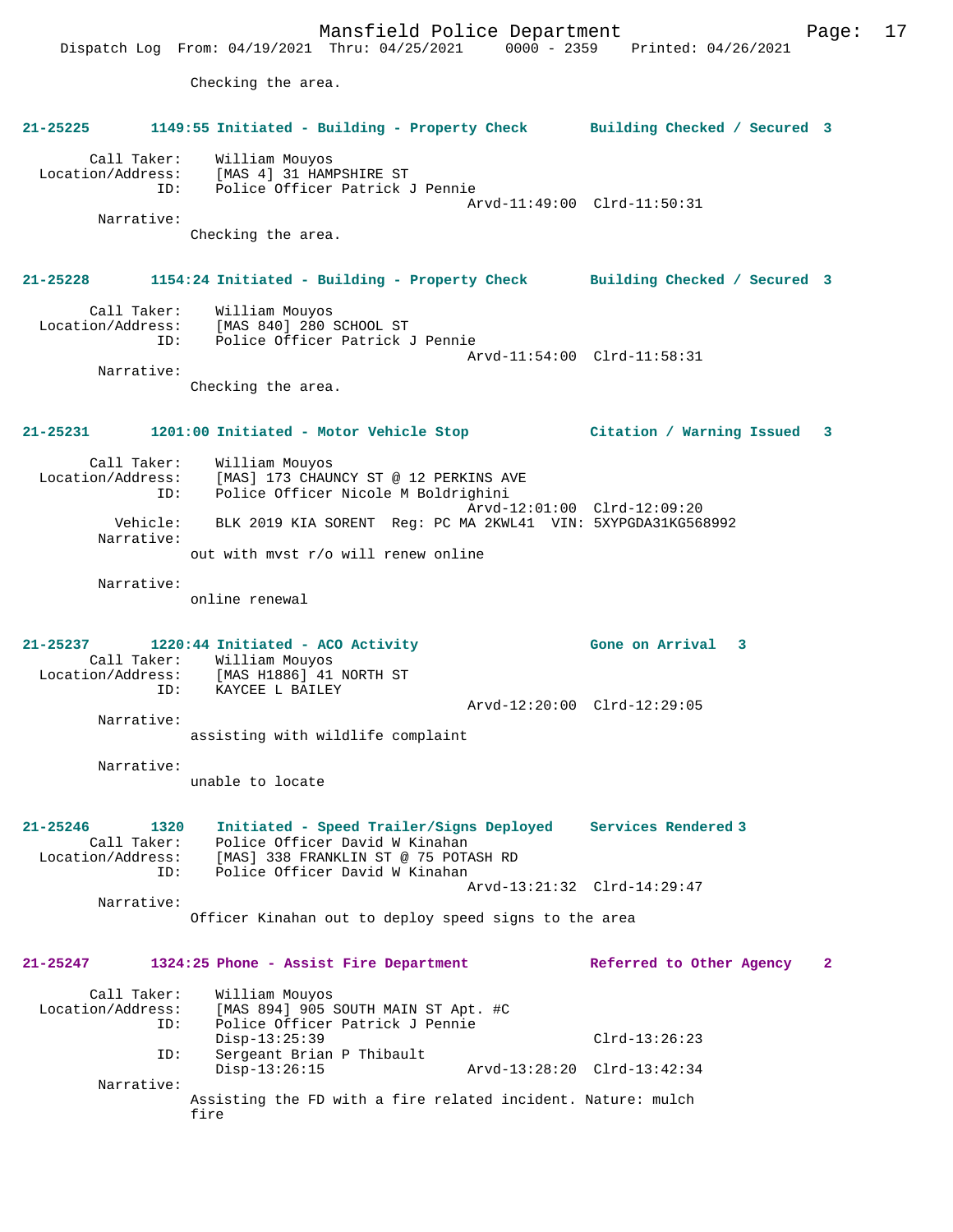Mansfield Police Department Page: 18 Dispatch Log From: 04/19/2021 Thru: 04/25/2021 0000 - 2359 Printed: 04/26/2021 Narrative: extinguished by FD **21-25254 1407:31 Initiated - Motor Vehicle Stop Citation / Warning Issued 3** Call Taker: William Mouyos Location/Address: [MAS] 200 CHAUNCY ST @ 234 CENTRAL ST ID: Police Officer Nicole M Boldrighini Arvd-14:07:00 Clrd-14:12:22 Vehicle: BLK 2009 LEXS ES350 Reg: PC MA 626WFJ VIN: JTHBJ46G992336649 Narrative: out with mvst Narrative: R/O cited for red light violation **21-25256 1418:49 Initiated - Building - Property Check Building Checked / Secured 3** Call Taker: William Mouyos<br>Location/Address: [MAS 417] 9 FR Location/Address: [MAS 417] 9 FRANCIS AVE ID: Police Officer Derek M Stark Arvd-14:18:00 Clrd-14:40:10 Police Officer Matthew A Souza Narrative: Checking the area. **21-25259 1440:15 Initiated - Building - Property Check Building Checked / Secured 3** Call Taker: Robert Stewart Location/Address: [MAS 1016] 4 ERICK RD Police Officer Derek M Stark Arvd-14:40:00 Clrd-15:25:31 Police Officer Matthew A Souza Narrative: Checking the area. **21-25285 1719:39 Phone - 911 Hang-ups & Verifications Confirmed misdial/Accdntl Call 2**  Call Taker: NICHOLAS GOYETTE Location/Address: [MAS H785] 50 YORK RD Police Officer Danielle C Titus<br>Disp-17:21:55 Ar Disp-17:21:55 Arvd-17:38:59 Clrd-17:43:44 Narrative: Checking on a 911 hang up. Caller states accidental. **21-25301 1832:55 Initiated - Building - Property Check Building Checked / Secured 3** Call Taker: William Mouyos Location/Address: [MAS] JEFFERSON RD<br>TD: Police Officer Josh Police Officer Joshua S Ellender Arvd-18:32:00 Clrd-18:37:33 Police Officer Beau J Palanza Narrative: Checking the area. **21-25308 1909:10 Walk-In - Fraud or Identity Theft Incident Report 1**  Call Taker: Support Staff Heather A Sullivan<br>Location/Address: [MAS H6759] 4 RIVER EDGE RD [MAS H6759] 4 RIVER EDGE RD Narrative: Walk in reporting undemployment fraud. Ofc. Ellender assigned an OF. Refer To Incident: 21MAS-387-OF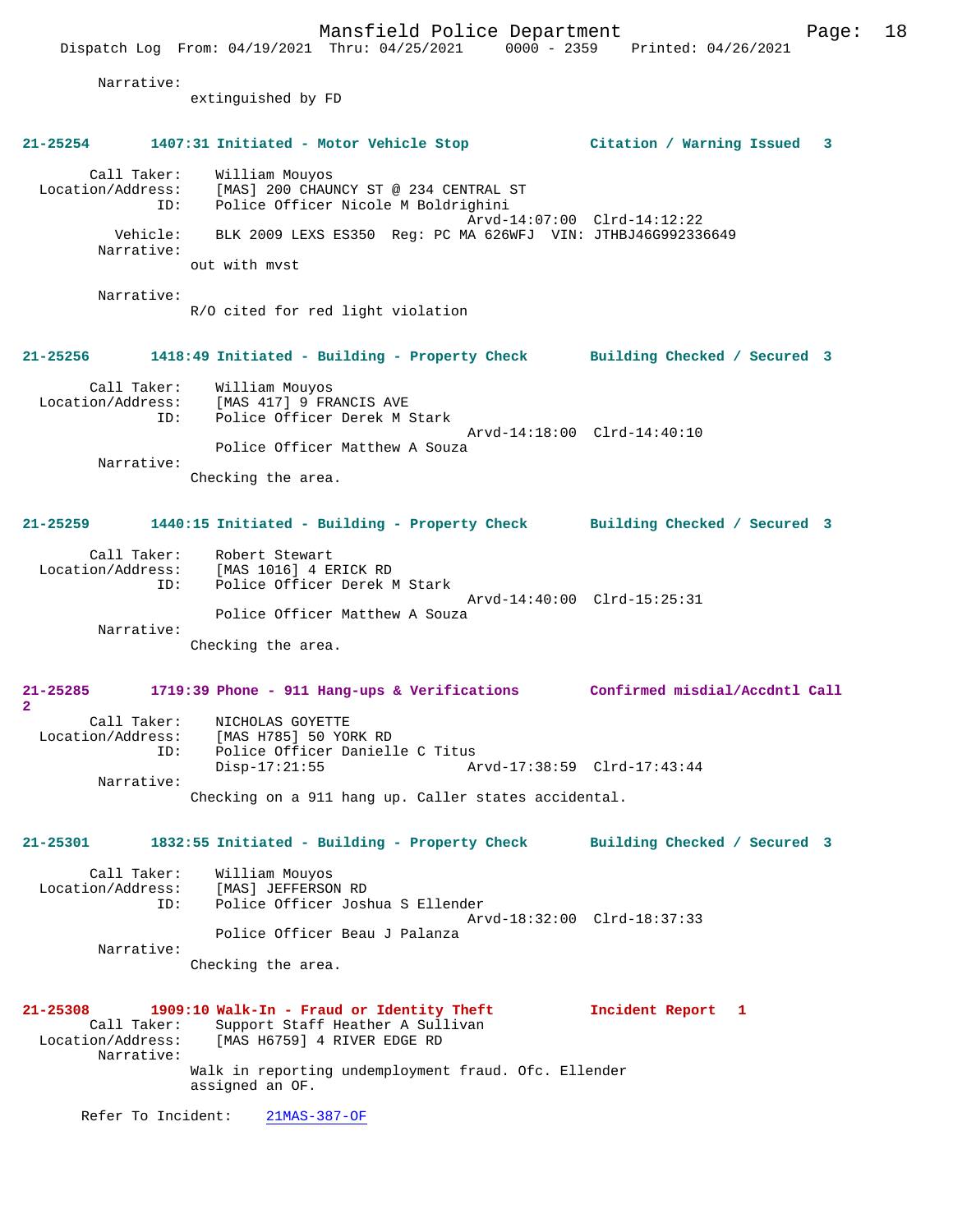Dispatch Log From: 04/19/2021 Thru: 04/25/2021 0000 - 2359 Printed: 04/26/2021

| 21-25319     |                                         | 1954:03 Phone - Assist Other Agency                                                                                                                  |                             | Unfounded/Unverifed                      | 3 |
|--------------|-----------------------------------------|------------------------------------------------------------------------------------------------------------------------------------------------------|-----------------------------|------------------------------------------|---|
|              | Call Taker:<br>Location/Address:<br>ID: | Josesph Shebertes<br>[MAS] WEST ST<br>Police Officer David J Pepicelli<br>Disp-19:56:15                                                              |                             | $Clrd-19:57:26$                          |   |
|              | ID:                                     | Sergeant Jeffrey G Bombard<br>$Disp-19:57:21$                                                                                                        | Arvd-19:58:41 Clrd-20:11:44 |                                          |   |
|              | Narrative:                              | NA PD reports hit and run in their town, silver Subaru no<br>plate given. possible front end damage.                                                 |                             |                                          |   |
|              | Narrative:                              | M1 reports the area checked negative for the vehicle.                                                                                                |                             |                                          |   |
| 21-25329     |                                         | 2112:27 Initiated - Building - Property Check                                                                                                        |                             | Building Checked / Secured 3             |   |
|              | Call Taker:<br>ID:                      | ROBERT BOLGER<br>Location/Address: [MAS 417] 9 FRANCIS AVE<br>Police Officer Joshua S Ellender                                                       | Arvd-21:12:00 Clrd-21:21:59 |                                          |   |
|              | Narrative:                              | Checking the area.                                                                                                                                   |                             |                                          |   |
| $21 - 25342$ | Call Taker:                             | $2150:05$ 911 - Disturbance / Gathering<br>Ryan O'Rourke                                                                                             |                             | Services Rendered 1                      |   |
|              | Location/Address:<br>ID:                | [MAS H3458] 150 GILBERT ST<br>Police Officer David J Pepicelli<br>$Disp-21:50:48$                                                                    | Arvd-21:54:23 Clrd-23:08:45 |                                          |   |
|              | ID:                                     | Police Officer Jay J Sparrow<br>$Disp-21:51:00$                                                                                                      |                             | Arvd-21:59:27 Clrd-04/22/2021 @ 00:21:54 |   |
|              | ID:                                     | Police Officer Danielle C Titus<br>$Disp-21:53:29$                                                                                                   | Arvd-21:54:33 Clrd-21:54:38 |                                          |   |
|              | ID:                                     | Sergeant Jeffrey G Bombard<br>$Disp-21:59:39$                                                                                                        | Arvd-21:59:49 Clrd-22:23:23 |                                          |   |
|              | ID:                                     | Police Officer Danielle C Titus<br>$Disp-21:59:46$                                                                                                   | Arvd-21:59:49 Clrd-22:19:35 |                                          |   |
|              | Vehicle:<br>Towed:<br>Released To:      | GRY 2011 HOND SD ACCORD Req: PC MA 8PF311 VIN: 1HGCP2F38BA012854<br>For: Accident By: Achins Garage To: Achins Garage<br>CAMPO On: 04/22/2021 @ 1318 |                             |                                          |   |
|              | Narrative:                              | caller rpts male party has returned to residence.                                                                                                    |                             |                                          |   |
|              | Narrative:                              | M11 requested MFD for a medical evaluation.                                                                                                          |                             |                                          |   |
|              | Narrative:                              | M1 requested a tow. Achins enroute.                                                                                                                  |                             |                                          |   |
|              | Narrative:                              | M12 reports the male party has been served paperwork in<br>hand.                                                                                     |                             |                                          |   |
|              | Narrative:                              | M12 reports reason for tow as the male party's car was stuck<br>on rocks as he attempted to leave the property                                       |                             |                                          |   |
|              | Narrative:                              | Achins has vehicle, M5 to transport male party back to<br>station                                                                                    |                             |                                          |   |
|              | Narrative:                              | Male party has been dropped off to station. M5 to return to<br>address to see if the male party dropped their phone on the<br>property.              |                             |                                          |   |
|              | Narrative:                              | M5 found phone inside of the vehicle, returning to the                                                                                               |                             |                                          |   |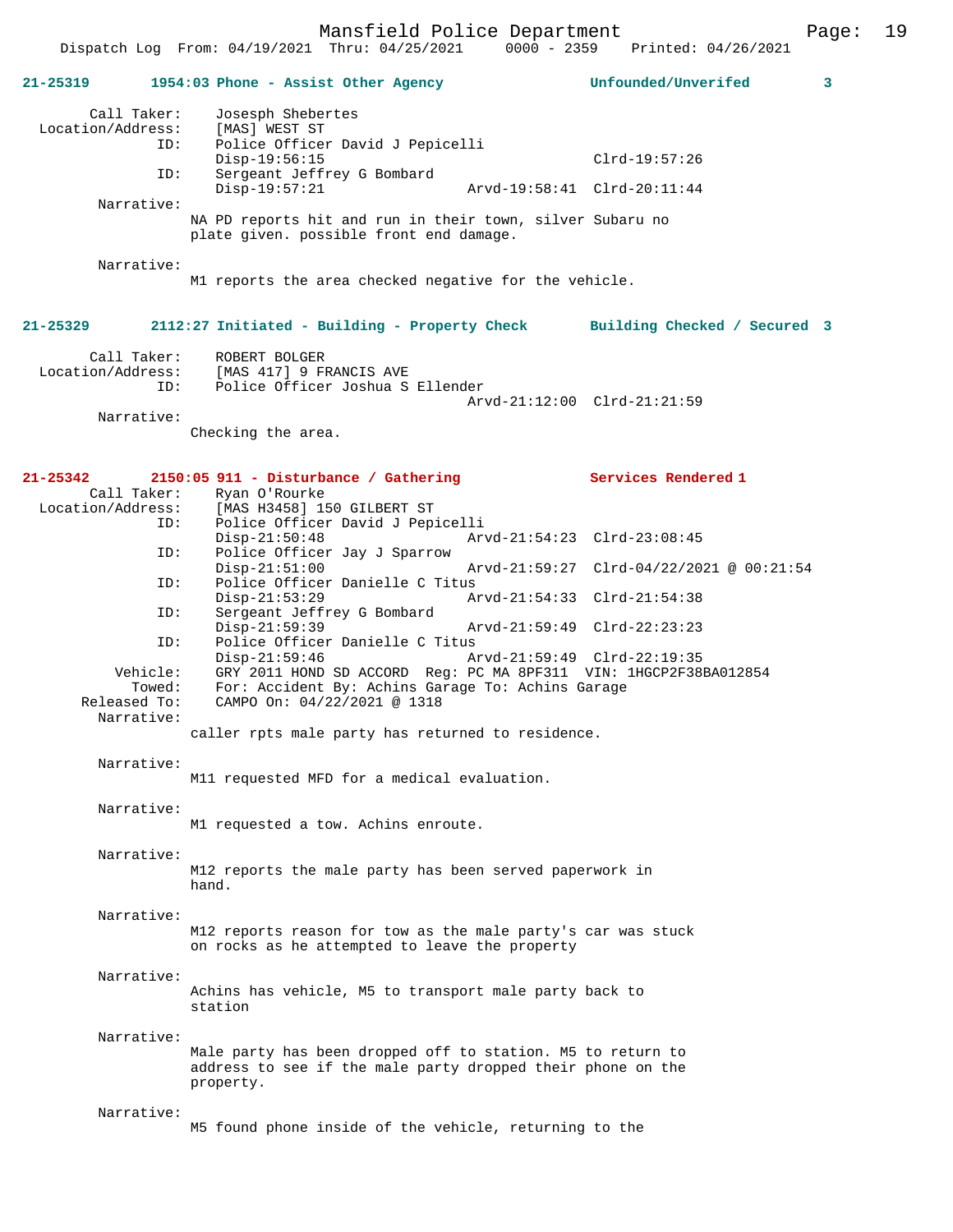Mansfield Police Department Page: 20 Dispatch Log From: 04/19/2021 Thru: 04/25/2021 station with the cell phone now. Narrative: Male party has been picked up from the station. **For Date: 04/22/2021 - Thursday 21-25374 0102:58 Initiated - Building - Property Check Building Checked / Secured 3** Call Taker: Nicole Boyer<br>Location/Address: [MAS] HAMPSH ess: [MAS] HAMPSHIRE ST<br>ID: Patrolman Gregory S Patrolman Gregory S Martell Arvd-01:02:00 Clrd-01:24:10 Narrative: Checking the area. **21-25376 0113:26 Initiated - Building - Property Check Building Checked / Secured 3** Call Taker: Nicole Boyer<br>Location/Address: [MAS 1016] 4 Location/Address: [MAS 1016] 4 ERICK RD ID: Police Officer Christopher D Sorge Arvd-01:13:00 Clrd-01:18:06 Narrative: Checking the area. **21-25377 0113:53 Initiated - Building - Property Check Building Checked / Secured 3** Call Taker: Nicole Boyer Location/Address: [MAS 907E] 390 WEST ST ID: Police Officer Meghan Birnie Arvd-01:13:00 Clrd-01:23:17 Narrative: Checking the area. **21-25381 0132:46 Initiated - Building - Property Check Building Checked / Secured 3** Call Taker: Nicole Boyer<br>Location/Address: [MAS 992] 660 ess: [MAS 992] 660 EAST ST<br>ID: Police Officer Christo Police Officer Christopher D Sorge Arvd-01:32:00 Clrd-01:35:44 Narrative: Checking the area. **21-25384 0135:53 Initiated - Building - Property Check Building Checked / Secured 3** Call Taker: Nicole Boyer<br>Location/Address: [MAS 834] CH. [MAS 834] CHAUNCY ST ID: Patrolman Gregory S Martell Arvd-01:35:00 Clrd-01:43:31 Narrative: Checking the area. **21-25388 0146:41 Initiated - Building - Property Check Building Checked / Secured 3** Call Taker: Nicole Boyer<br>Location/Address: [MAS] JEFFER ess: [MAS] JEFFERSON RD<br>ID: Police Officer Chr Police Officer Christopher D Sorge Arvd-01:46:00 Clrd-01:50:49 Narrative: House check. **21-25394 0206:46 Initiated - Building - Property Check Building Checked / Secured 3**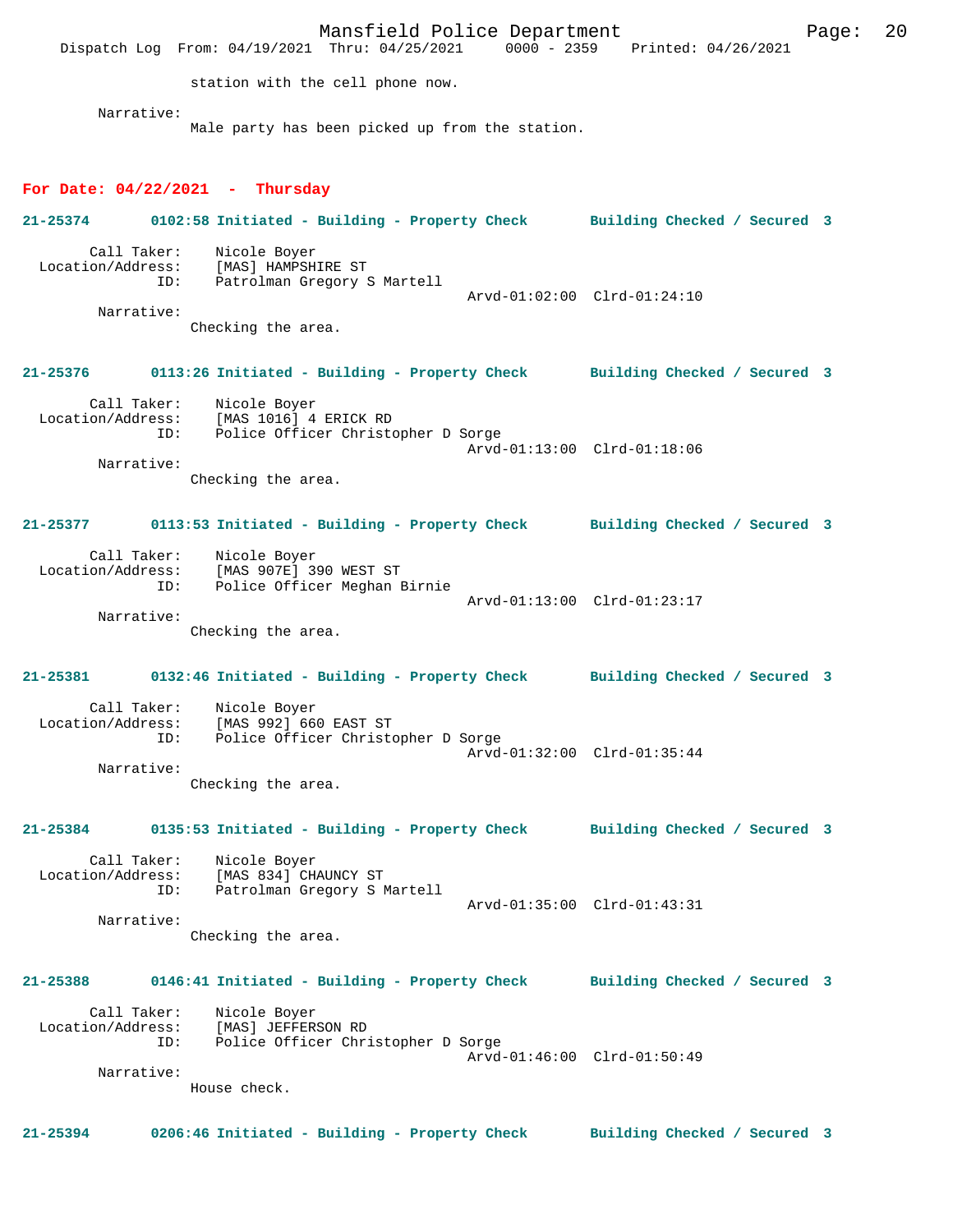Mansfield Police Department Page: 21

|                                                             | Mansileiu Folice Depalcment<br>Dispatch Log From: 04/19/2021 Thru: 04/25/2021 0000 - 2359 Printed: 04/26/2021                                             | rayc.                       |
|-------------------------------------------------------------|-----------------------------------------------------------------------------------------------------------------------------------------------------------|-----------------------------|
| Call Taker:                                                 | Nicole Boyer<br>Location/Address: [MAS 1015] 30 CHAUNCY ST<br>ID: Patrolman Gregory S Martell                                                             | Arvd-02:06:00 Clrd-02:13:35 |
| Narrative:                                                  | Checking the area.                                                                                                                                        |                             |
|                                                             | 21-25397 0212:54 Initiated - Building - Property Check Building Checked / Secured 3                                                                       |                             |
|                                                             | Call Taker: Nicole Boyer<br>Location/Address: [MAS 982] 111 HOPE ST<br>ID: Police Officer Christopher D Sorge                                             | Arvd-02:12:00 Clrd-02:20:26 |
| Narrative:                                                  | Checking the area.                                                                                                                                        |                             |
|                                                             | 21-25401 0238:51 Initiated - Building - Property Check Building Checked / Secured 3                                                                       |                             |
|                                                             | Call Taker: Nicole Boyer<br>Location/Address: [MAS 281A] 1 CROCKER ST<br>ID: Police Officer Christopher D Sorge                                           | Arvd-02:38:00 Clrd-02:43:59 |
| Narrative:                                                  | Checking the area.                                                                                                                                        |                             |
|                                                             | 21-25413 0311:12 Initiated - Building - Property Check Building Checked / Secured 3                                                                       |                             |
| ID:                                                         | Call Taker: Nicole Boyer<br>Location/Address: [MAS 840] 280 SCHOOL ST<br>Police Officer Meghan Birnie                                                     | Arvd-03:11:00 Clrd-03:16:03 |
| Narrative:                                                  | Checking the area.                                                                                                                                        |                             |
|                                                             | 21-25414 0311:45 Initiated - Building - Property Check Building Checked / Secured 3                                                                       |                             |
| Call Taker:<br>ID:                                          | Nicole Boyer<br>Location/Address: [MAS] COPELAND DR<br>Patrolman Gregory S Martell                                                                        | Arvd-03:11:00 Clrd-03:16:42 |
| Narrative:                                                  | Checking the area.                                                                                                                                        |                             |
| $21 - 25441$<br>0804<br>Call Taker:<br>ID:                  | Initiated - Parking Violations<br>Animal Control Steven Simonds<br>Location/Address: [MAS] 43 NORTH MAIN ST @ 13 PARK ST<br>Animal Control Steven Simonds | Services Rendered 3         |
| Narrative:                                                  | checking area for parking violations                                                                                                                      | Arvd-08:05:58 Clrd-08:26:01 |
| 21-25443<br>0825<br>Call Taker:<br>Location/Address:<br>ID: | Initiated - ACO Activity<br>Animal Control Steven Simonds<br>[MAS H2636] 11 STILLBROOK LN<br>Animal Control Steven Simonds                                | Services Rendered 3         |
| Narrative:                                                  | dog bite follow up                                                                                                                                        | Arvd-08:27:28 Clrd-08:43:03 |
| Narrative:                                                  | spoke to the home owner about a past dog bite and advised                                                                                                 |                             |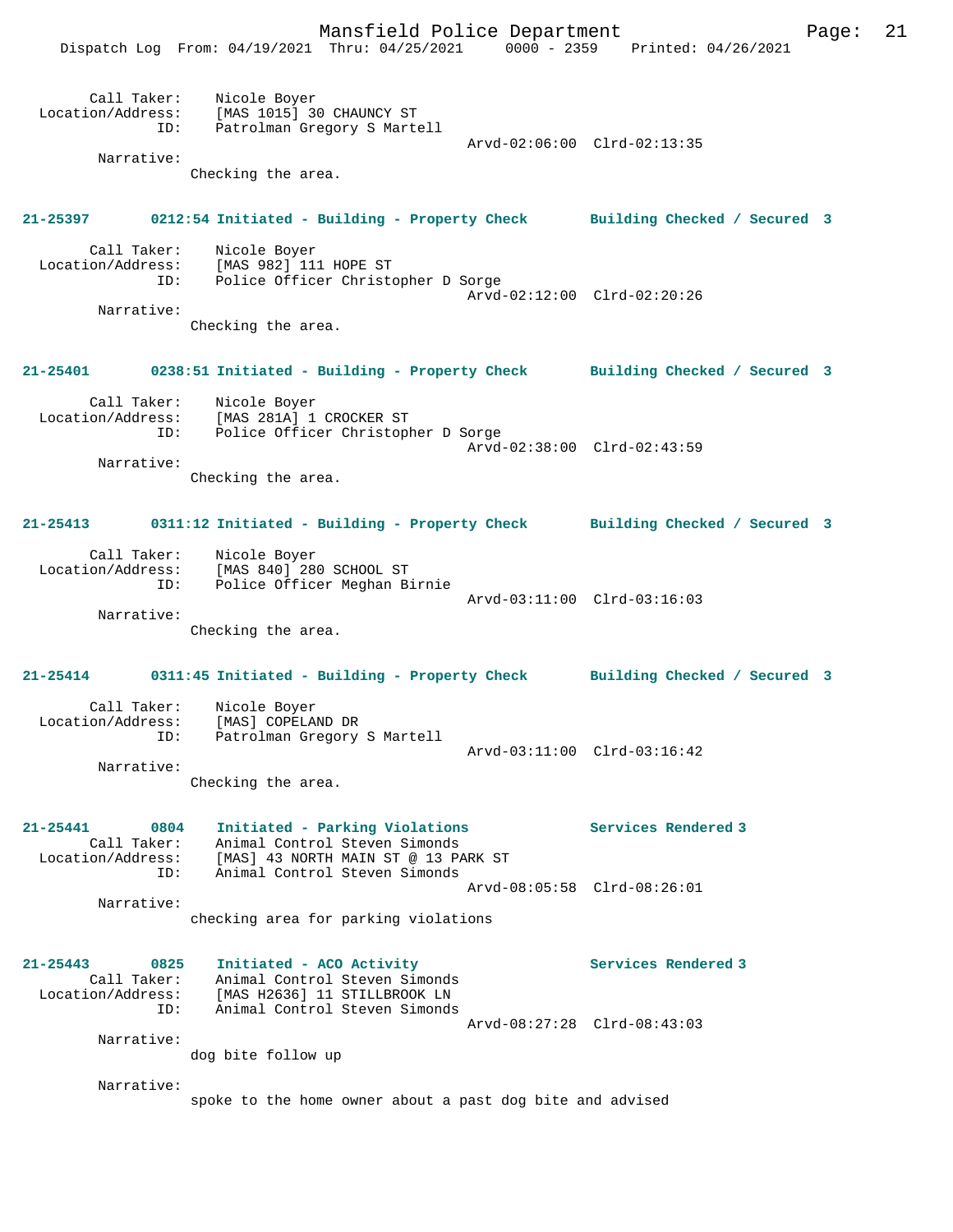Mansfield Police Department Page: 22 Dispatch Log From: 04/19/2021 Thru: 04/25/2021 0000 - 2359 Printed: 04/26/2021 **21-25444 0829:55 Phone - 911 Hang-ups & Verifications Confirmed misdial/Accdntl Call 2**  Call Taker: William Casey Location/Address: [MAS H1698] 20 PATTYS RD ID: Sergeant Jeffrey G Bombard Disp-08:32:03 Arvd-08:43:50 Clrd-08:45:36 Narrative: Checking on a 911 accidental, CP will meet at front door Narrative: Confirmed accidental. **21-25457 0954:50 Initiated - Building - Property Check Services Rendered 3**  Call Taker: Emily Archer<br>Location/Address: [MAS] 4 ERICH [MAS] 4 ERICK RD @ 15 BONNEY LN ID: Police Officer Patrick J Pennie Arvd-09:54:00 Clrd-10:03:05 Narrative: Checking the area. **21-25459 1006 Initiated - Parking Violations Services Rendered 3**  Call Taker: Animal Control Steven Simonds Location/Address: [MAS] 242 NORTH MAIN ST @ 16 OLD COLONY WAY ID: Animal Control Steven Simonds Arvd-10:07:30 Clrd-11:18:49 Narrative: checking area for parking violations **21-25466 1059:47 Walk-In - Child Safety Seat Program Services Rendered 3**  Call Taker: Support Staff Matthew Todesco<br>Location/Address: [MAS 451B] 500 EAST ST Location/Address: [MAS 451B] 500 EAST ST ID: Police Officer Patrick J Pennie Disp-11:21:16 Arvd-11:21:18 Clrd-12:04:05 Narrative: Officer installing child passenger seat **21-25468 1108:08 Phone - 911 Hang-ups & Verifications Unfounded/Unverifed 2** Call Taker: Emily Archer Location/Address: [MAS 123] 774 NORFOLK ST ID: Sergeant Jeffrey G Bombard Disp-11:09:13 Clrd-11:11:29 ID: Police Officer Derek M Stark Disp-11:11:48 Arvd-11:22:25 Clrd-11:29:24 Police Officer Matthew A Souza Narrative: Checking on a 911 hang up. Narrative: Officer spoke to employees, no issues. **21-25471 1203:28 Initiated - Building - Property Check Building Checked / Secured 3** Call Taker: Emily Archer Location/Address: [MAS 281A] 1 CROCKER ST ID: Police Officer Nicole M Boldrighini Arvd-12:03:00 Clrd-12:10:37

Narrative:

Checking the area.

# **21-25479 1254:19 Walk-In - Follow up Investigation Services Rendered 3**

 Call Taker: Support Staff Matthew Todesco Location/Address: [MAS 451B] 500 EAST ST ID: Police Officer Derek M Stark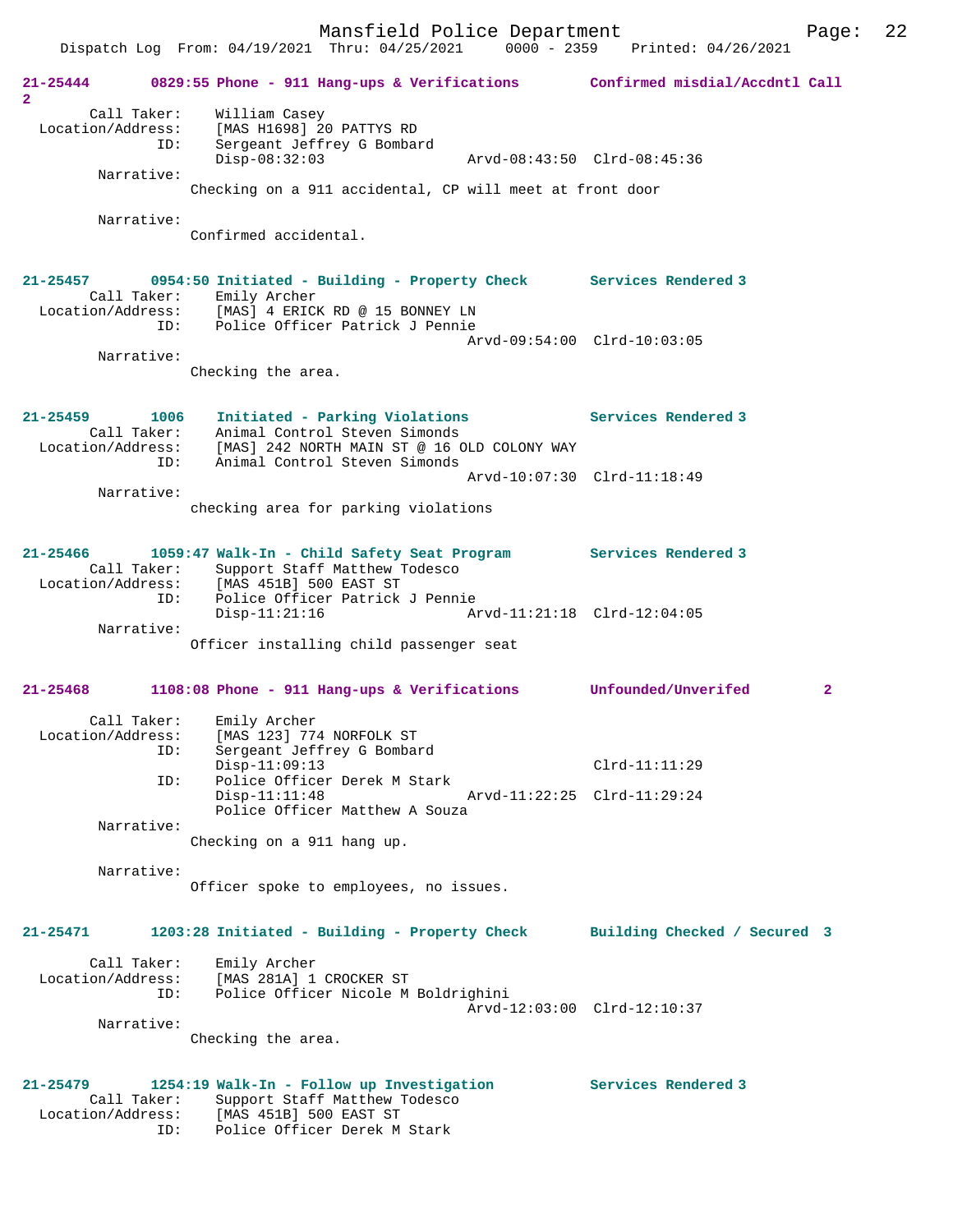Mansfield Police Department Page: 23 Dispatch Log From: 04/19/2021 Thru: 04/25/2021 Disp-12:54:56 Arvd-12:55:00 Clrd-14:13:37 Police Officer Matthew A Souza Narrative: Conducting a follow up in the area to a previously reported incident. **21-25483 1308:55 Phone - 911 Hang-ups & Verifications Confirmed misdial/Accdntl Call 2**  Call Taker: NICHOLAS GOYETTE Location/Address: [MAS H2155] 136 RUMFORD AVE ID: Police Officer Nicole M Boldrighini Disp-13:10:46 Arvd-13:11:58 Clrd-13:12:01 Narrative: Checking on a 911 hang up. Caller states accidental and she just left her house to pick up son. **21-25489 1327:31 Phone - Assist Fire Department Services Rendered 2**  Call Taker: Emily Archer<br>Location/Address: [MAS H3185] 8 [MAS H3185] 89 SCHOOL ST ID: Police Officer Nicole M Boldrighini Disp-13:28:42 Arvd-13:33:49 Clrd-13:38:01 Narrative: Assisting the FD with a fire related incident. Nature:CO alarm. **21-25492 1411:52 Phone - 911 Hang-ups & Verifications Unfounded/Unverifed 2** Call Taker: NICHOLAS GOYETTE<br>Location/Address: [MAS H5078] 96 CI ess: [MAS H5078] 96 CHILSON AVE<br>ID: Police Officer Nicole M Bol Police Officer Nicole M Boldrighini Disp-14:14:21 Arvd-14:15:47 Clrd-14:18:04 Narrative: Checking on a 911 hang up. No answer on 2 callbacks. 8 meter radius from the front of the parking lot. Narrative: Officer states clear, no one in the area. **21-25496 1424:08 Initiated - Follow up Investigation Not Home / No Answer 3** Call Taker: Emily Archer Location/Address: [MAS] 280 SCHOOL ST ID: Police Officer Derek M Stark Arvd-14:24:00 Clrd-14:55:33 Police Officer Matthew A Souza Narrative: Checking the area. Narrative: Officers en route for a follow up to speak to a subject regarding an incident at Kohls. Narrative: Officers off at Station Pointe, attempting to make contact with that subject. Narrative: Officers are clear, party not home. **21-25505 1611:03 911 - Motor Veh Acc - No Injury Citation / Warning Issued 1** Call Taker: Ryan O'Rourke<br>Location/Address: [MAS] 464 SCH [MAS] 464 SCHOOL ST @ 10 PLYMOUTH ST ID: Police Officer Jay J Sparrow Disp-16:12:10 Arvd-16:18:08 Clrd-17:36:39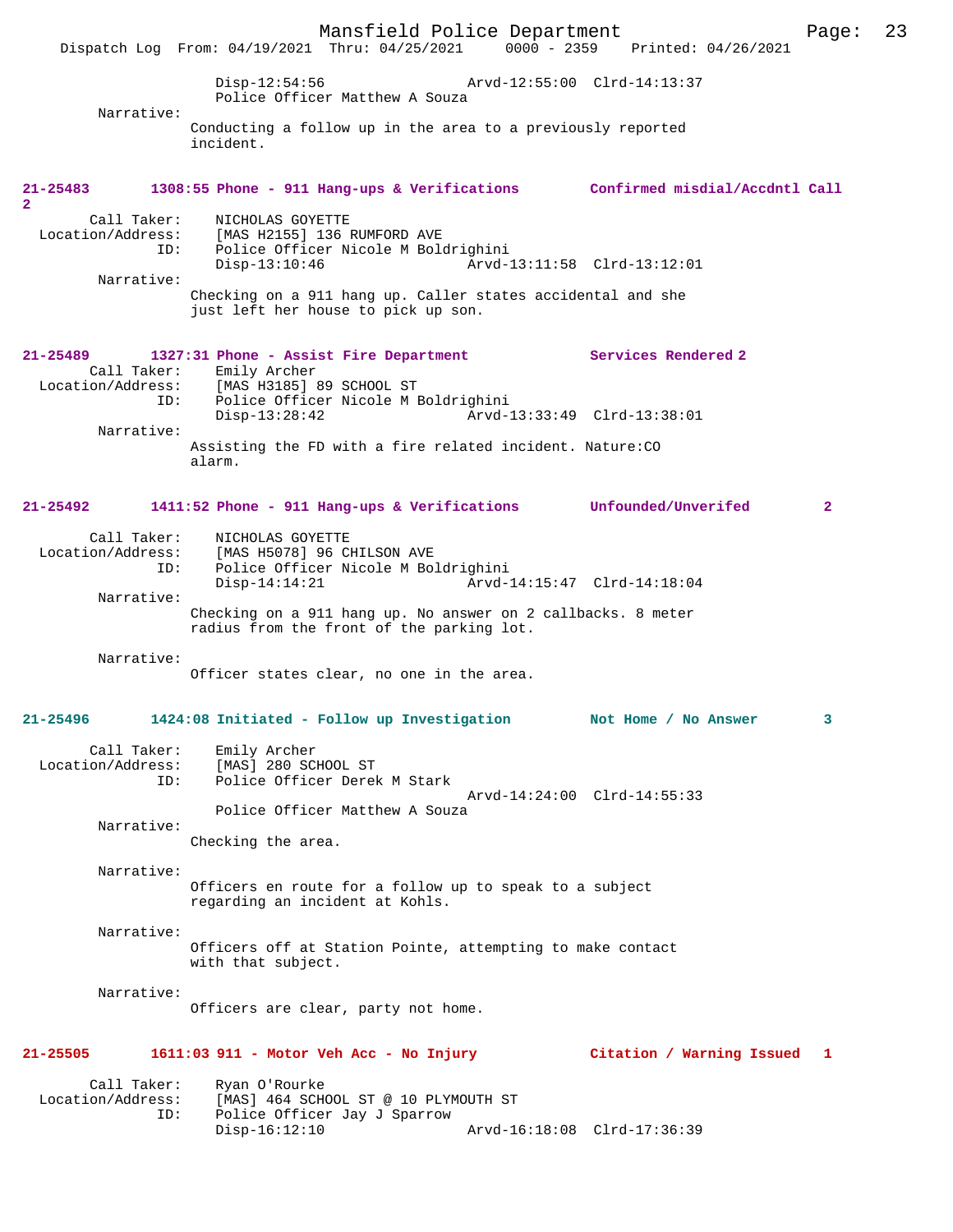Mansfield Police Department Page: 24 Dispatch Log From: 04/19/2021 Thru: 04/25/2021 ID: Police Officer Danielle C Titus Disp-16:12:16 Arvd-16:26:09 Clrd-16:57:23<br>TD: Police Officer Patrick J Pennie Police Officer Patrick J Pennie<br>Disp-16:18:02 A Disp-16:18:02 Arvd-16:18:04 Clrd-17:36:38<br>Vehicle: WHI 2015 JEEP RENEGA Reg: PC MA 453RC5 VIN: ZACCJBBT3FPB Vehicle: WHI 2015 JEEP RENEGA Reg: PC MA 453BC5 VIN: ZACCJBBT3FPB38227 GRY 2018 ELANTRA Reg: RI LA974 VIN: 5NPD84LF4JH313171 caller rpts 2 car mva, no injuries. caller rpts one occupant of a vehicle involved was yelling at other occupant. Vehicle took off towards Mansfield Crossing. Operator of the vehicle said that his friends mom was dying and had to go, second calling party rpts witnessing one operator grabbing the other by the throat. the operator that was grabbed by the throat left the area.

#### Narrative:

Narrative:

Narrative:

Narrative:

M10 nothing matching description en route to the accident. He is off at the accident location.

#### Narrative:

M5 states operator of the victims car is bringing MA RMV paperwork to the scene.

#### Narrative:

M5 states operator is attempting to get a tow.

#### Narrative:

M5 requests Achins to be notified, operator has AAA. Achins en route.

#### Narrative:

Achins on scene.

then took off.

#### Narrative:

Citation issued to the operator of the Hyundai for operating after reg suspension.

#### Narrative:

Vehicle towed by Achins, and operator is in the tow truck being driven back to his residence in Foxboo.

|          | Refer To Summons: 21MAS-157-AR     |
|----------|------------------------------------|
| Summons: | LAROCHE, NICHOLAS WILLIAM          |
| Address: | 21 GRANITE ST FOXBORO, MA          |
| Age:     | 42                                 |
| Charges: | REGISTRATION SUSPENDED, OP MV WITH |

## **21-25514 1706:17 Phone - 911 Hang-ups & Verifications Confirmed misdial/Accdntl Call**

**2** 

 Call Taker: NICHOLAS GOYETTE Location/Address: [MAS] 30 RESERVOIR ST ID: Police Officer Danielle C Titus<br>Disp-17:09:55 A Disp-17:09:55 Arvd-17:20:22 Clrd-17:23:37<br>Vehicle: BLK 2011 TOYT 4D 4RUNNER Reg: PC NH 3154228 VIN: JTEBU5J BLK 2011 TOYT 4D 4RUNNER Reg: PC NH 3154228 VIN: JTEBU5JR7B5060821 Narrative: Checking on a 911 accidental, PM on construction project will wave.

#### Narrative:

Officer states confirmed accidental.

# **21-25535 1853:29 Initiated - Building - Property Check Services Rendered 3**

Call Taker: Ryan O'Rourke<br>Location/Address: [MAS] JEFFERS [MAS] JEFFERSON RD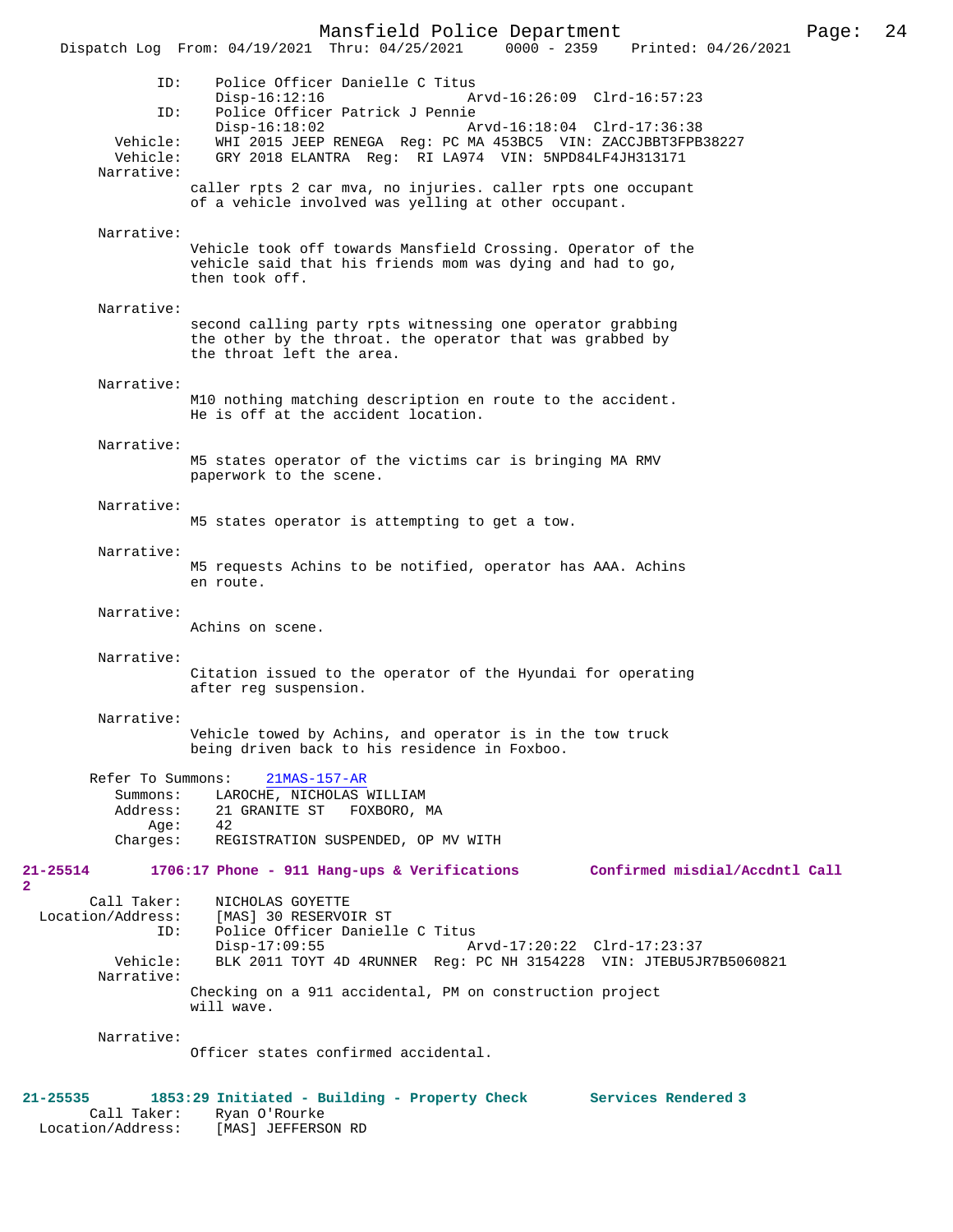Mansfield Police Department Page: 25 Dispatch Log From: 04/19/2021 Thru: 04/25/2021 0000 - 2359 Printed: 04/26/2021 ID: Police Officer David J Pepicelli Arvd-18:53:00 Clrd-18:58:53 Narrative: Checking the area. **21-25536 1900:00 Initiated - Building - Property Check Building Checked / Secured 3** Call Taker: Ryan O'Rourke Location/Address: [MAS 139] 265 FRUIT ST ID: Police Officer David J Pepicelli Arvd-19:00:00 Clrd-19:02:19 Narrative: Checking the area. **21-25537 1902:28 Initiated - Building - Property Check Building Checked / Secured 3** Call Taker: Ryan O'Rourke Location/Address: [MAS 1041] 175 FRUIT ST ID: Police Officer David J Pepicelli Arvd-19:02:00 Clrd-19:16:13 Narrative: Checking the area. **21-25543 1928:57 Phone - Assist Other Agency Services Rendered 3**  Call Taker: APRIL LEHANE Location/Address: [MAS H3031] 19 FREDRIC LN ID: Police Officer David J Pepicelli<br>Disp-19:33:50 Arv Disp-19:33:50 Arvd-19:34:25 Clrd-19:56:06 Vehicle: GRY 2013 GMC ACADIA Reg: PC MA 6CL992 VIN: 1GKKVPKD5DJ257808 Narrative: attempt to locate this vehicle and the owner. Get a contact number for either RO for Wrentham PD Narrative: spoke with female RO, she is seperated from the male RO. The male RO should have been the only person driving the vehicle. the female RO will attempt to contact the male RO. Narrative: female RO spoke with the male RO and he will be contacting Wrentham PD. **21-25545 1948:50 Initiated - Building - Property Check Building Checked / Secured 3** Call Taker: Ryan O'Rourke Location/Address: [MAS 411] 60 FORBES BLVD ID: Police Officer Patrick J Pennie Arvd-19:48:00 Clrd-19:54:49 Narrative: Checking the area. **21-25547 1954:57 Initiated - Building - Property Check Building Checked / Secured 3** Call Taker: Ryan O'Rourke Location/Address: [MAS 4] 31 HAMPSHIRE ST ID: Police Officer Patrick J Pennie Arvd-19:54:00 Clrd-20:00:50 Narrative: Checking the area. **21-25548 2000:15 Initiated - Building - Property Check Building Checked / Secured 3** Call Taker: Ryan O'Rourke Location/Address: [MAS 1018] 600 EAST ST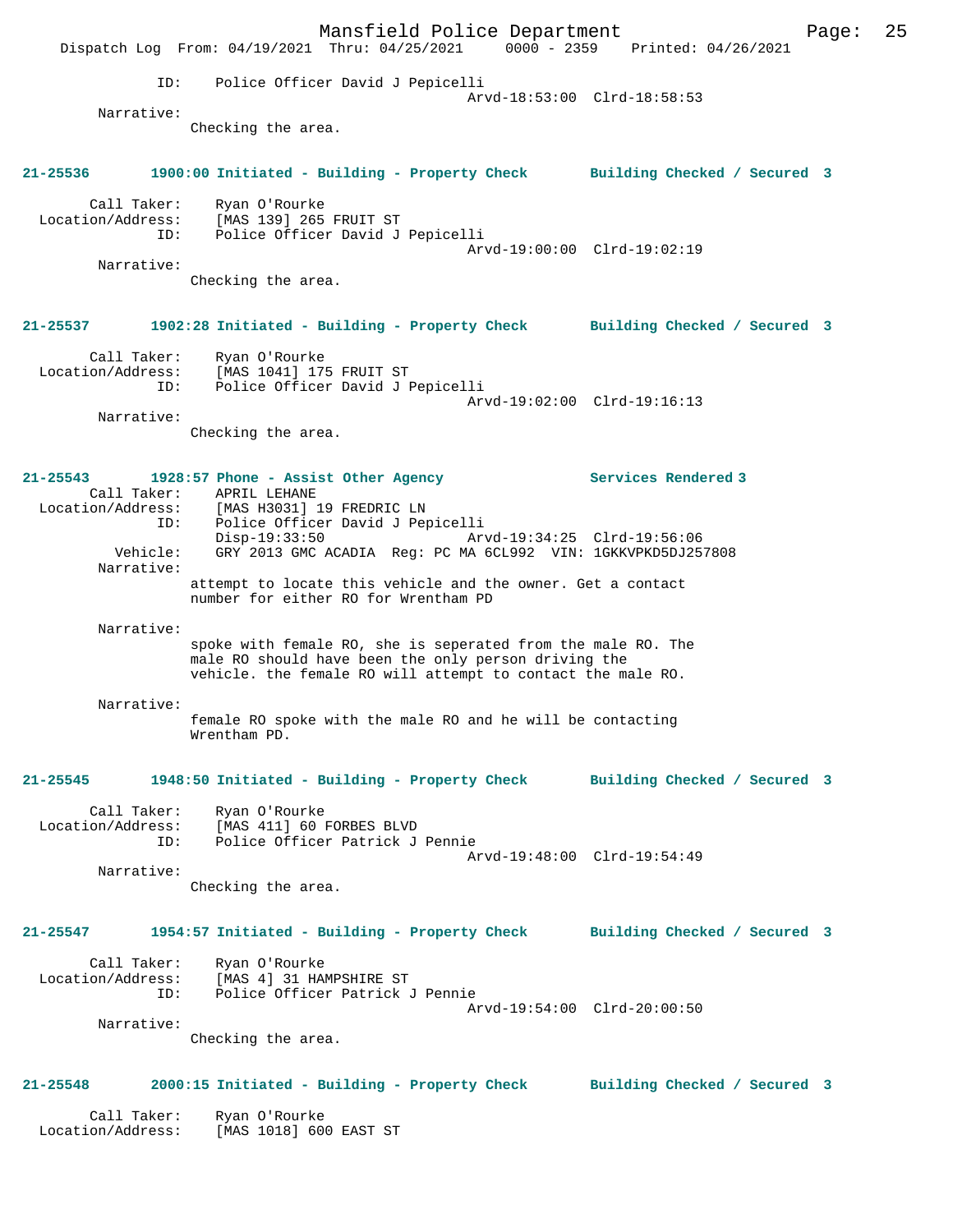Mansfield Police Department Page: 26 Dispatch Log From: 04/19/2021 Thru: 04/25/2021 0000 - 2359 Printed: 04/26/2021 ID: Police Officer David J Pepicelli Arvd-20:00:00 Clrd-20:16:30 Narrative: Checking the area. **21-25552 2018:37 Initiated - Building - Property Check Building Checked / Secured 3** Call Taker: Ryan O'Rourke Location/Address: [MAS 281A] 1 CROCKER ST ID: Police Officer Danielle C Titus Arvd-20:18:00 Clrd-20:30:21 Narrative: Checking the area. **21-25556 2038:39 Phone - Suspicious Actv / Persn / Veh Spoken To 2**  Call Taker: Jennifer Napolitano<br>Location/Address: [MAS 232A] 65 COPELA ess: [MAS 232A] 65 COPELAND DR<br>ID: Police Officer Danielle C Police Officer Danielle C Titus<br>Disp-20:41:39 Ar Disp-20:41:39 Arvd-20:44:16 Clrd-20:51:39 ID: Police Officer Jay J Sparrow Disp-20:41:44 Clrd-20:41:59 ID: Police Officer Patrick J Pennie Disp-20:42:03 Arvd-20:44:12 Clrd-20:51:41<br>Vehicle: GRY 2010 HOND UT PILOT Reg: PC MA 1RP651 VIN: 5FNYF4H27A GRY 2010 HOND UT PILOT Reg: PC MA 1RP651 VIN: 5FNYF4H27AB030338 Narrative: 12 cars in the lot and 1 vehicle has a bunch of kids in it and they seem to be loitering. Narrative: spoke to 2 kids who were waiting on a friend and were advised of the complaint. **21-25559 2053:32 Initiated - Suspicious Actv / Persn / Veh Services Rendered 2**  Call Taker: Ryan O'Rourke Location/Address: [MAS] 173 CHAUNCY ST @ 12 PERKINS AVE<br>ID: Police Officer Danielle C Titus Police Officer Danielle C Titus Arvd-20:53:00 Clrd-20:55:51 Vehicle: RED 2020 HYUN ELANTR Reg: PC MA 2SA313 VIN: 5NPD84LF5LH616253 Narrative: checking on a vehicle. Narrative: RO visting family at 140 Chauncy. **21-25563 2133:37 Initiated - Building - Property Check Building Checked / Secured 3** Call Taker: Ryan O'Rourke Location/Address: [MAS 1002] 250 EAST ST Police Officer Patrick J Pennie Arvd-21:33:00 Clrd-21:40:24 Narrative: Checking the area. **21-25564 2148:04 Initiated - Building - Property Check Building Checked / Secured 3** Call Taker: Ryan O'Rourke Location/Address: [MAS 814] 50 WEST CHURCH ST ID: Police Officer Danielle C Titus Arvd-21:48:00 Clrd-21:51:27 Narrative: Checking the area. **21-25568 2226:23 Initiated - Building - Property Check Building Checked / Secured 3**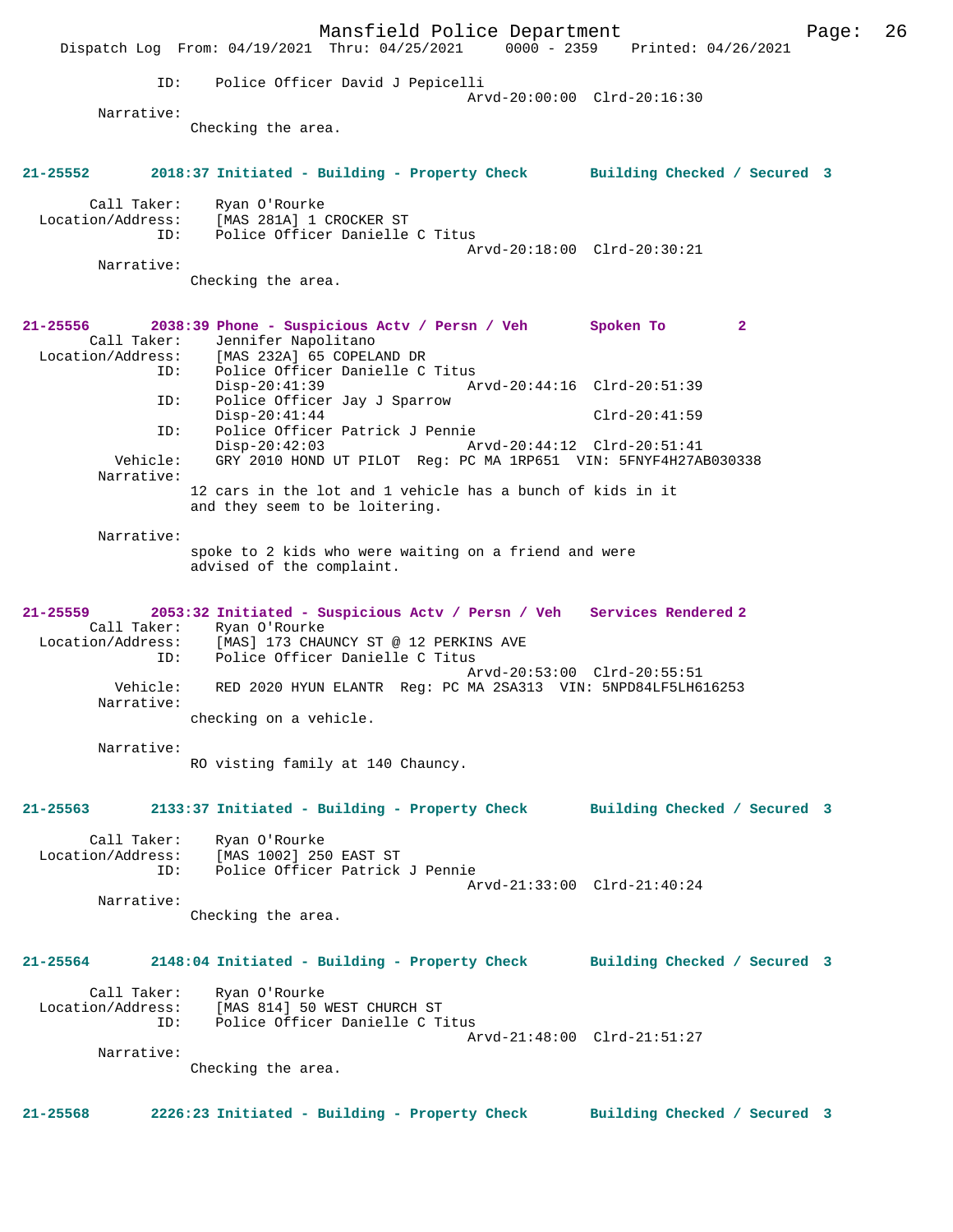Mansfield Police Department Fage: 27 Dispatch Log From: 04/19/2021 Thru: 04/25/2021 0000 - 2359 Printed: 04/26/2021 Call Taker: Ryan O'Rourke<br>Location/Address: [MAS 1015] 30 ess: [MAS 1015] 30 CHAUNCY ST<br>ID: Police Officer Danielle Police Officer Danielle C Titus Arvd-22:26:00 Clrd-22:31:32 Narrative: Checking the area. **For Date: 04/23/2021 - Friday 21-25578 0118:47 Initiated - Building - Property Check Building Checked / Secured 3** Call Taker: Ryan O'Rourke<br>Location/Address: [MAS] NORTH M Location/Address: [MAS] NORTH MAIN ST Police Officer Christopher D Sorge Arvd-01:18:00 Clrd-01:23:03 Narrative: Checking the area. **21-25579 0119:19 Initiated - Building - Property Check Building Checked / Secured 3** Call Taker: Ryan O'Rourke Location/Address: [MAS 2] 60 FORBES BLVD ID: Police Officer Meghan Birnie Arvd-01:19:00 Clrd-01:33:55 Narrative: Checking the area. **21-25581 0121:37 Initiated - Building - Property Check Building Checked / Secured 3** Call Taker: Ryan O'Rourke Location/Address: [MAS 1040] 10 RESERVOIR ST Apt. #ST<br>TD: Patrolman Gregory S Martell Patrolman Gregory S Martell Arvd-01:21:00 Clrd-01:24:08 Narrative: Checking the area. **21-25582 0124:22 Initiated - Building - Property Check Building Checked / Secured 3** Call Taker: Ryan O'Rourke Location/Address: [MAS 944C100] 905 SOUTH MAIN ST Apt. #100 ID: Patrolman Gregory S Martell Arvd-01:24:00 Clrd-01:30:42 Narrative: Checking the area. **21-25583 0129:47 Phone - Suspicious Actv / Persn / Veh Investigated - No Report 2** Call Taker: Chelsey Ferstler<br>Location/Address: [MAS 240A] 189 C ess: [MAS 240A] 189 CHAUNCY ST<br>ID: Police Officer Christopher Police Officer Christopher D Sorge Disp-01:32:22 Arvd-01:33:02 Clrd-01:43:01<br>TD: Patrolman Gregory S Martell Patrolman Gregory S Martell Disp-01:32:28 Clrd-01:41:01 ID: Police Officer Meghan Birnie Disp-01:34:12 Arvd-01:34:15 Clrd-01:43:03 Vehicle: GRY 2004 HOND ACCORD Reg: PC MA 7BN738 VIN: JHMCM56374C021933 Narrative: CP reports there is a male lurking outside, wearing pink sweat shirt and blue jeans, caller can no longer see him Narrative: Possibly in blue car, unknown model and make Narrative: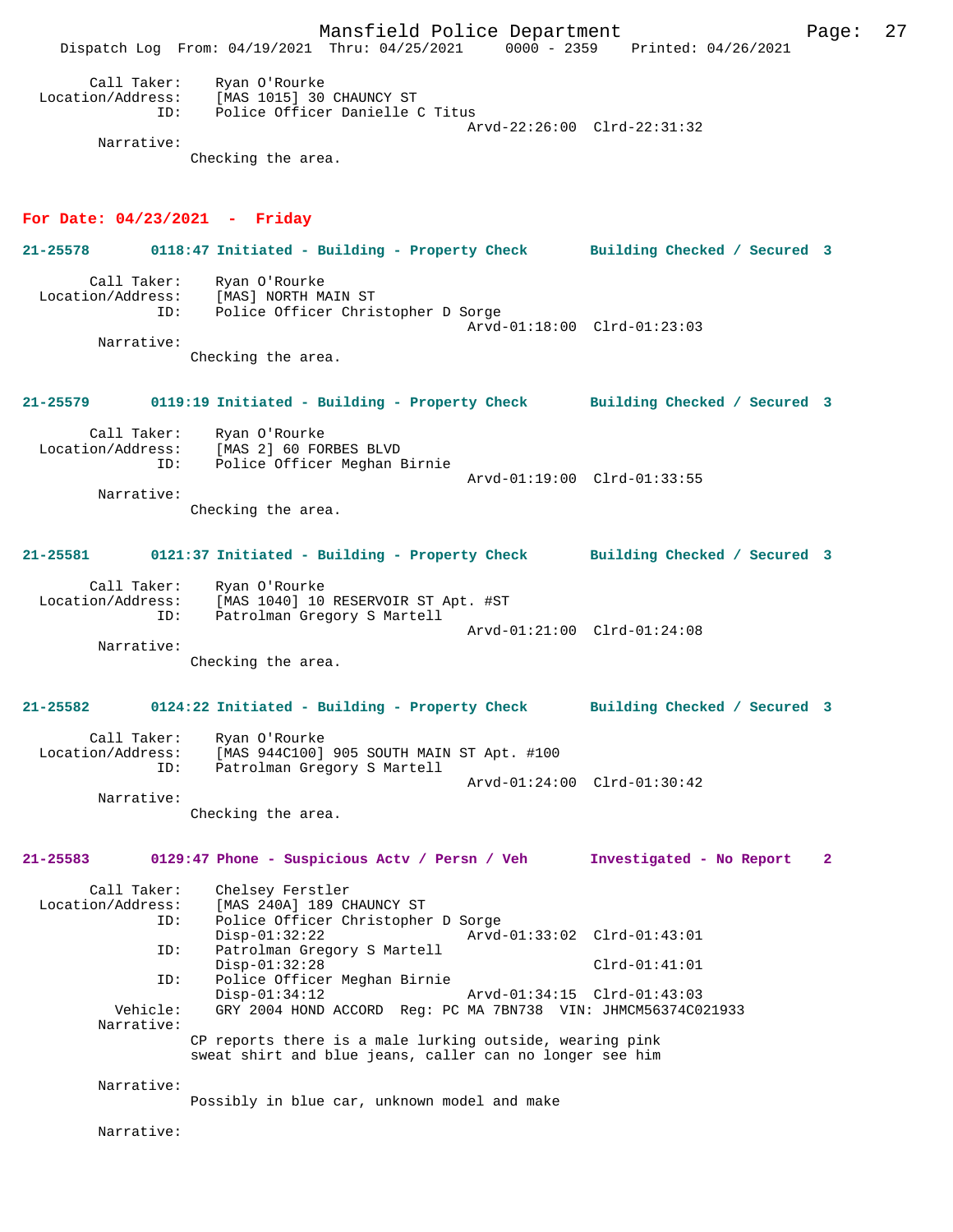Mansfield Police Department Page: 28 Dispatch Log From:  $04/19/2021$  Thru:  $04/25/2021$ spoke to involved party who stated he was on his way to work with a friend when their vehicle broke down. he is waiting on AAA. **21-25592 0148:19 Initiated - Motor Vehicle Stop Arrest(s) Made 3**  Call Taker: Ryan O'Rourke<br>Vicinity of: [MAS 4] 31 HA of: [MAS 4] 31 HAMPSHIRE ST<br>ID: Patrolman Gregory S Mary Patrolman Gregory S Martell Arvd-01:48:00 Clrd-02:10:22 ID: Police Officer Christopher D Sorge Disp-01:48:52 <br>Vehicle: GRY 2004 HOND ACCORD Reg: PC MA 7BN738 VIN: JHMCM56374C0 GRY 2004 HOND ACCORD Reg: PC MA 7BN738 VIN: JHMCM56374C021933 Towed: For: Arrest By: Achins Garage To: Achins Garage Released To: BRICE On: 04/23/2021 @ 0922 Narrative: mv stop. Narrative: M12 transporting one under arrest to the station. Tow requested. Achins ntfd. Narrative: Achins on scene. Narrative: Achins has the vehicle. Narrative: M12 returning to the station with some items to be inventoried. Narrative: Clerk Pini was ntfd and will be out at 0500. Narrative: Prisoner has been released. Refer To Arrest: 21MAS-158-AR Arrest: LEAKE, ETHAN D Address: 25 RUTLAND ST BROCKTON, MA<br>Age: 26 Age:<br>:Charges UNLICENSED OPERATION OF MV STOP/YIELD, FAIL TO

| 21-25593          |     |                                                              | 0148:50 Phone - Assist Other Agency |  |                             |  | Services Rendered 3 |
|-------------------|-----|--------------------------------------------------------------|-------------------------------------|--|-----------------------------|--|---------------------|
| Call Taker:       |     |                                                              | Josesph Shebertes                   |  |                             |  |                     |
| Location/Address: |     |                                                              | [MAS] HAMPSHIRE ST                  |  |                             |  |                     |
|                   | ID: |                                                              | Patrolman VINCENT E GOLEMME         |  |                             |  |                     |
|                   |     | $Disp-01:49:42$                                              |                                     |  | Arvd-01:51:31 Clrd-02:07:40 |  |                     |
| Narrative:        |     |                                                              |                                     |  |                             |  |                     |
|                   |     | Mansfield PD requesting assistance with a MVST, 1 in custody |                                     |  |                             |  |                     |

SPEEDING RATE OF SPEED EXCEEDING POSTED LIMIT

## **21-25613 0331:06 Initiated - Building - Property Check Building Checked / Secured 3** Call Taker: Ryan O'Rourke<br>Location/Address: [MAS 170] 255 ess: [MAS 170] 255 HOPE ST<br>ID: Police Officer Meghan Police Officer Meghan Birnie Arvd-03:31:00 Clrd-03:36:06 Narrative: Checking the area.

## **21-25614 0342:57 Initiated - Building - Property Check Building Checked / Secured 3**

 Call Taker: Ryan O'Rourke Location/Address: [MAS 139] 265 FRUIT ST<br>ID: Police Officer Meghan 1 Police Officer Meghan Birnie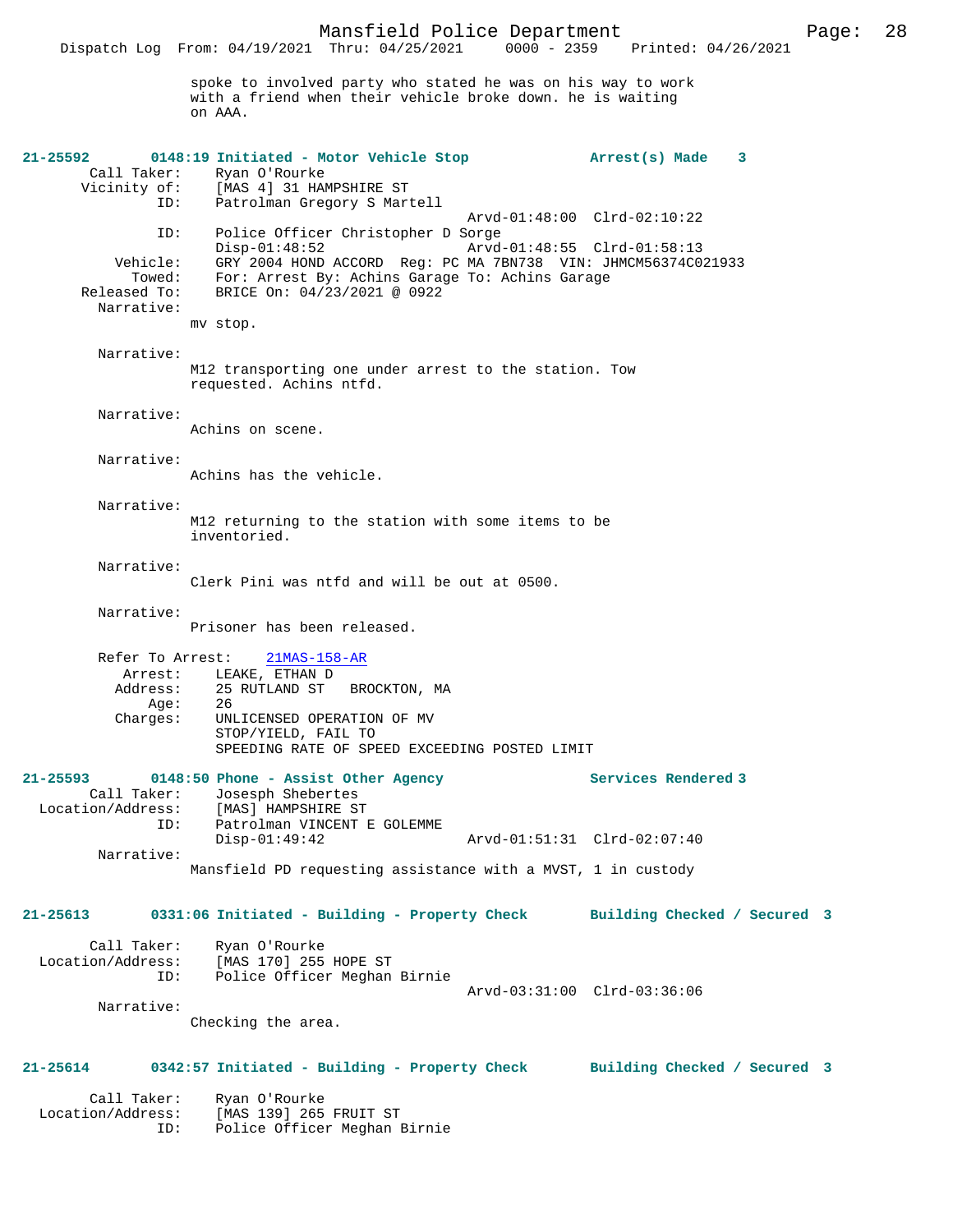Dispatch Log From: 04/19/2021 Thru: 04/25/2021 0000 - 2359 Printed: 04/26/2021

| Narrative:                                          | Checking the area.                                                                                                                                                                                                                                                                                              | Arvd-03:42:00 Clrd-03:46:38                |
|-----------------------------------------------------|-----------------------------------------------------------------------------------------------------------------------------------------------------------------------------------------------------------------------------------------------------------------------------------------------------------------|--------------------------------------------|
| 21-25615                                            | 0346:44 Initiated - Building - Property Check Building Checked / Secured 3                                                                                                                                                                                                                                      |                                            |
| Call Taker:                                         | Ryan O'Rourke<br>Location/Address: [MAS 895] 175 FRUIT ST<br>Police Officer Meghan Birnie<br>ID:                                                                                                                                                                                                                | Arvd-03:46:00 Clrd-03:50:50                |
| Narrative:                                          | Checking the area.                                                                                                                                                                                                                                                                                              |                                            |
| 21-25643 0732<br>Call Taker:<br>ID:                 | Initiated - Parking Violations Services Rendered 3<br>Animal Control Steven Simonds<br>Location/Address: [MAS] 43 NORTH MAIN ST @ 13 PARK ST<br>Animal Control Steven Simonds                                                                                                                                   |                                            |
| Narrative:                                          | checking area for parking violations                                                                                                                                                                                                                                                                            | Arvd-07:33:34 Clrd-08:58:35                |
| $21 - 25645$                                        | 0811:54 911 - 911 Hang-ups & Verifications Services Rendered 2<br>Call Taker: MATTHEW BOMES<br>Location/Address: [MAS 123] 774 NORFOLK ST                                                                                                                                                                       |                                            |
|                                                     | ID: Police Officer Nicole M Boldrighini<br>$Disp-08:14:16$                                                                                                                                                                                                                                                      | Arvd-08:26:27 Clrd-08:29:22                |
| Narrative:                                          | Checking on a 911 hang up: shipping area, Spoke to George<br>will wait in the parking lot                                                                                                                                                                                                                       |                                            |
| $21 - 25659$<br>0902                                | Initiated - ACO Activity<br>Call Taker: Animal Control Steven Simonds<br>Location/Address: [MAS] 250 FRUIT ST                                                                                                                                                                                                   | Services Rendered 3                        |
| ID:<br>Narrative:                                   | Animal Control Steven Simonds<br>transporting animals to the vet in plainville                                                                                                                                                                                                                                  | Arvd-09:03:51 Clrd-10:29:23                |
| 21-25666                                            | 1010:11 Initiated - Building - Property Check                                                                                                                                                                                                                                                                   | Building Checked / Secured 3               |
| Call Taker:<br>Location/Address:<br>ID:             | William Casey<br>[MAS] 4 ERICK RD @ 15 BONNEY LN<br>Police Officer Patrick J Pennie                                                                                                                                                                                                                             |                                            |
| Narrative:                                          |                                                                                                                                                                                                                                                                                                                 | Arvd-10:10:00 Clrd-10:17:39                |
|                                                     | Checking the area.                                                                                                                                                                                                                                                                                              |                                            |
| 21-25671<br>Call Taker:<br>Location/Address:<br>ID: | 1046:41 Phone - Erratic Oper MV / Road Rage<br>MATTHEW BOMES<br>[MAS 1030] 245 BRANCH ST<br>Police Officer Patrick J Pennie                                                                                                                                                                                     | Gone on Arrival<br>$\overline{\mathbf{3}}$ |
| ID:                                                 | $Disp-10:53:29$<br>Police Officer Gregg S Kennedy                                                                                                                                                                                                                                                               | $Clrd-10:55:14$                            |
| Narrative:                                          | $Disp-10:55:11$                                                                                                                                                                                                                                                                                                 | Arvd-10:58:26 Clrd-10:58:31                |
|                                                     | Caller reports she was almost struck by a dirtbike on the<br>bike path. Unfamiliar with the area, unable to be more<br>descriptive on the location. Only identifiers on the bike<br>are that the rider was in all black with a helmet. Not<br>requesting to speak with an officer, would just like it<br>noted. |                                            |
| $21 - 25676$                                        | 1108:53 Initiated - Building - Property Check                                                                                                                                                                                                                                                                   | Services Rendered 3                        |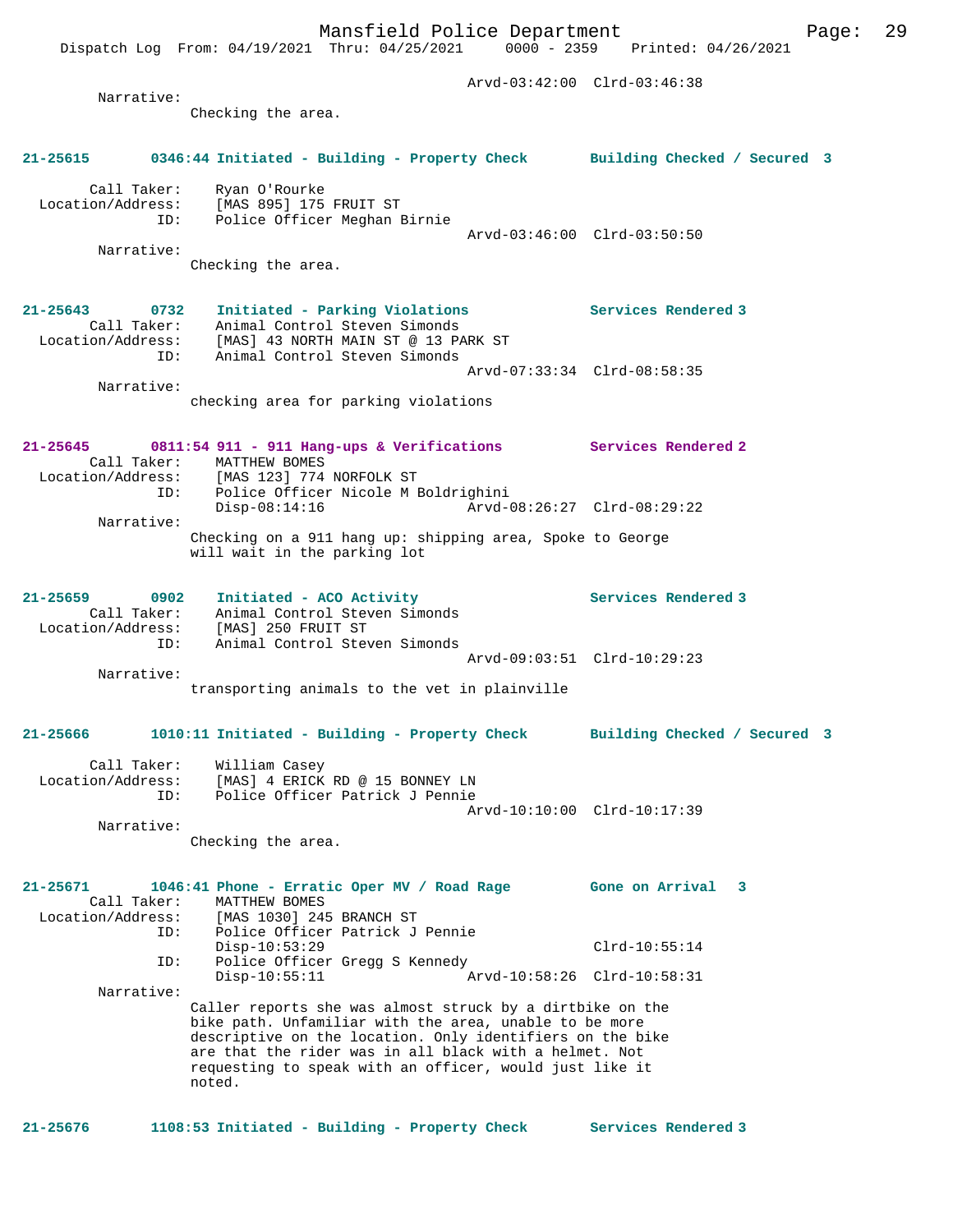Mansfield Police Department Page: 30 Dispatch Log From: 04/19/2021 Thru: 04/25/2021 0000 - 2359 Printed: 04/26/2021 Call Taker: Robert Stewart Location/Address: [MAS 840] 280 SCHOOL ST ID: Police Officer Patrick J Pennie Arvd-11:08:00 Clrd-11:09:46 ID: Police Officer Nicole M Boldrighini Disp-11:09:41 Arvd-11:09:43 Clrd-11:23:21 Narrative: Checking the area. **21-25677 1109:48 Initiated - Building - Property Check Services Rendered 3**  Call Taker: Robert Stewart Location/Address: [MAS 1002] 250 EAST ST ID: Police Officer Patrick J Pennie Arvd-11:09:00 Clrd-11:40:09 Narrative: Checking the area. **21-25678 1127 Initiated - Parking Violations Services Rendered 3**  Call Taker: Animal Control Steven Simonds Location/Address: [MAS] 242 NORTH MAIN ST @ 16 OLD COLONY WAY ID: Animal Control Steven Simonds Arvd-11:28:04 Clrd-12:10:11 Narrative: checking area for parking violations Narrative: tagged MA 9YS336 on Church for overtime parking Narrative: tagged MA 2FXK25 on Pratt for overtime parking **21-25680 1153:15 Phone - Suspicious Actv / Persn / Veh Spoken To 2**  Call Taker: CARLY MORIARTY Vicinity of: [MAS] 510 EAST ST ID: Police Officer Patrick J Pennie Disp-11:56:58 Arvd-12:00:07 Clrd-12:00:09 Narrative: Cp reporting hearing multiple gun shots in the area. Stated she took a left after the Public Safety building went over the bridge down the dirt road. Narrative: M10 checking the area but advised that it is the fish and Game club. Cp was notified **21-25688 1222:00 Initiated - Building - Property Check Services Rendered 3**  Call Taker: William Casey<br>Location/Address: [MAS 927] 50 PLYMOUTH ST Location/Address: [MAS 927] 50 PLYMOUTH ST ID: Police Officer Nicole M Boldrighini Arvd-12:22:00 Clrd-12:37:42 Narrative: Checking the area. **21-25701 1321:14 Initiated - Building - Property Check Services Rendered 3**  Call Taker: William Casey Location/Address: [MAS 1015] 30 CHAUNCY ST ID: Police Officer Gregg S Kennedy Arvd-13:21:00 Clrd-13:28:00 Narrative: Checking the area. **21-25705 1341 Initiated - Parking Violations Services Rendered 3**  Call Taker: Animal Control Steven Simonds Location/Address: [MAS] 255 NORTH MAIN ST @ 8 COTTAGE ST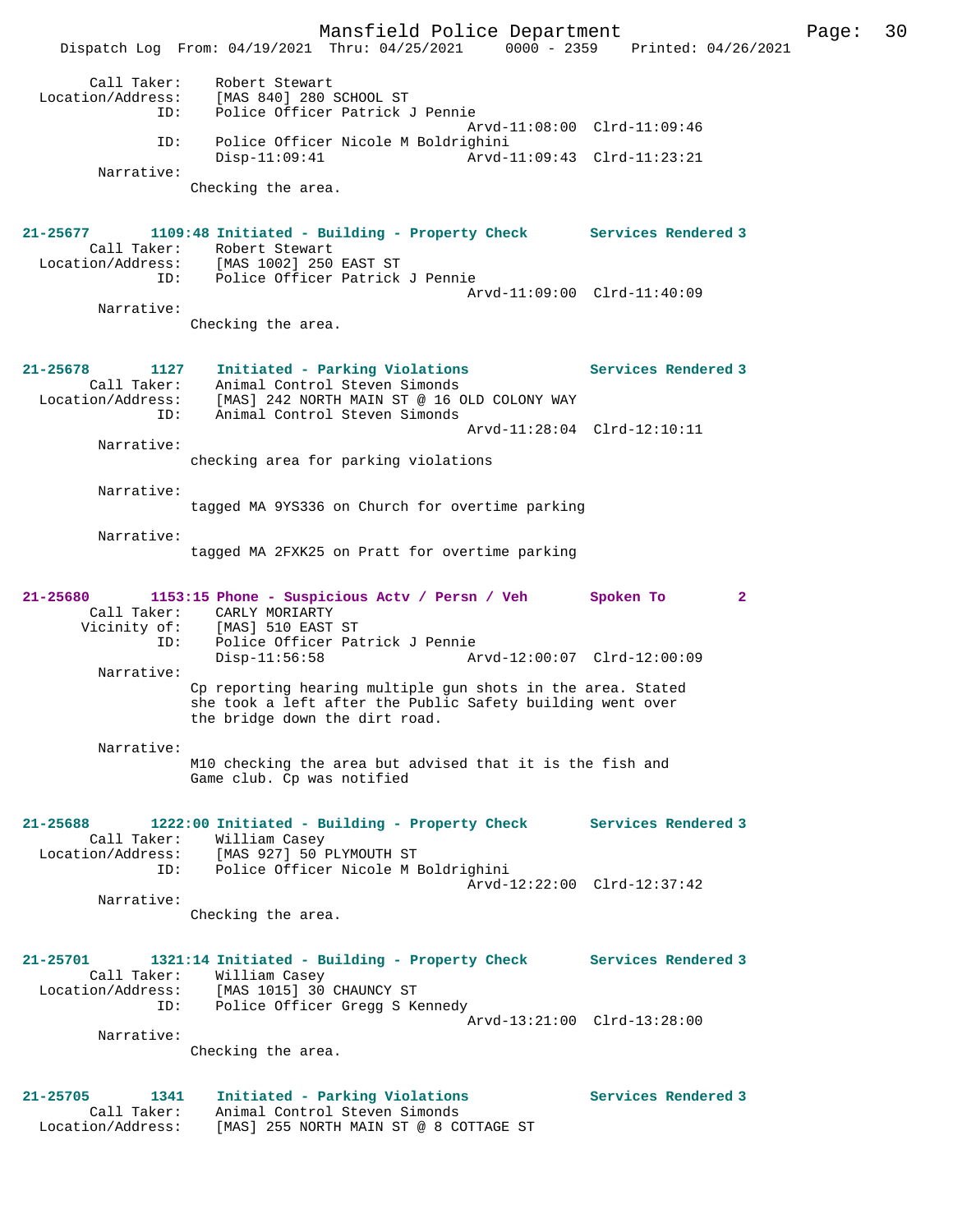Mansfield Police Department Page: 31 Dispatch Log From: 04/19/2021 Thru: 04/25/2021 0000 - 2359 Printed: 04/26/2021 ID: Animal Control Steven Simonds Arvd-13:42:35 Clrd-14:18:04 Narrative: checking area for parking violations **21-25710 1404:35 Phone - Assist Fire Department Services Rendered 2**  Call Taker: William Casey Location/Address: [MAS H6155] 86 RUMFORD AVE ID: Sergeant Robert S Pierce Disp-14:05:57 Arvd-14:06:21 Clrd-14:12:18 Narrative: Assisting the FD with a fire related incident. Nature:smoke detector activation **21-25715 1432:49 Walk-In - Fraud or Identity Theft Services Rendered 1**  Call Taker: Support Staff Matthew Todesco<br>Location/Address: [MAS H6565] 65 WINTER ST<br>ID: Police Officer Patrick J Penni Location/Address: [MAS H6565] 65 WINTER ST ID: Police Officer Patrick J Pennie Disp-14:33:59 Arvd-14:34:03 Clrd-15:23:52 Narrative: RP requests to speak with an officer in regards to fraud, Ofc Pennie into speak with the RP. **21-25717 1444:20 Walk-In - Lost / Found Property Services Rendered 3**  Call Taker: Support Staff Matthew Todesco Location/Address: [MAS 451B] 500 EAST ST ID: Police Officer Nicole M Boldrighini Disp-14:46:07 Arvd-14:46:10 Clrd-14:46:14 Narrative: Ofc Boldrighini into release property. **21-25720 1514:24 Walk-In - Motor Veh Acc - Hit & Run Incident Report 1**  Call Taker: Support Staff Langston W Puller Location/Address: [MAS 907] 390 WEST ST Apt. #A ID: Police Officer Nicole M Boldrighini Disp-15:16:33 Arvd-15:24:24 Clrd-15:32:33 Narrative: Walk-in reporting a hit&run that occured in the Home Depot parking lot around 1400hrs Refer To Incident: 21MAS-393-OF **21-25724 1523:25 Walk-In - Motor Veh Acc - Hit & Run Services Rendered 1**  Call Taker: Support Staff Langston W Puller Location/Address: [MAS 840K] 280 SCHOOL ST Apt. #K ID: Police Officer Gregg S Kennedy<br>Disp-15:25:30 A: Disp-15:25:30 Arvd-15:32:06 Clrd-15:48:44 Narrative: walk-in would like to report a hit&run that occured in the parking lot of Kohl's Refer To Incident: 21MAS-392-OF **21-25758 1807:10 Initiated - Building - Property Check Services Rendered 3**  Call Taker: Robert Stewart<br>Location/Address: [MAS 840] 280 9 Location/Address: [MAS 840] 280 SCHOOL ST ID: Police Officer Joshua S Ellender Arvd-18:07:00 Clrd-18:17:25 Narrative: Checking the area. **21-25773 1912:28 Initiated - Motor Vehicle Stop Citation / Warning Issued 3**

 Call Taker: William Casey Location/Address: [MAS H1473] 860 WEST ST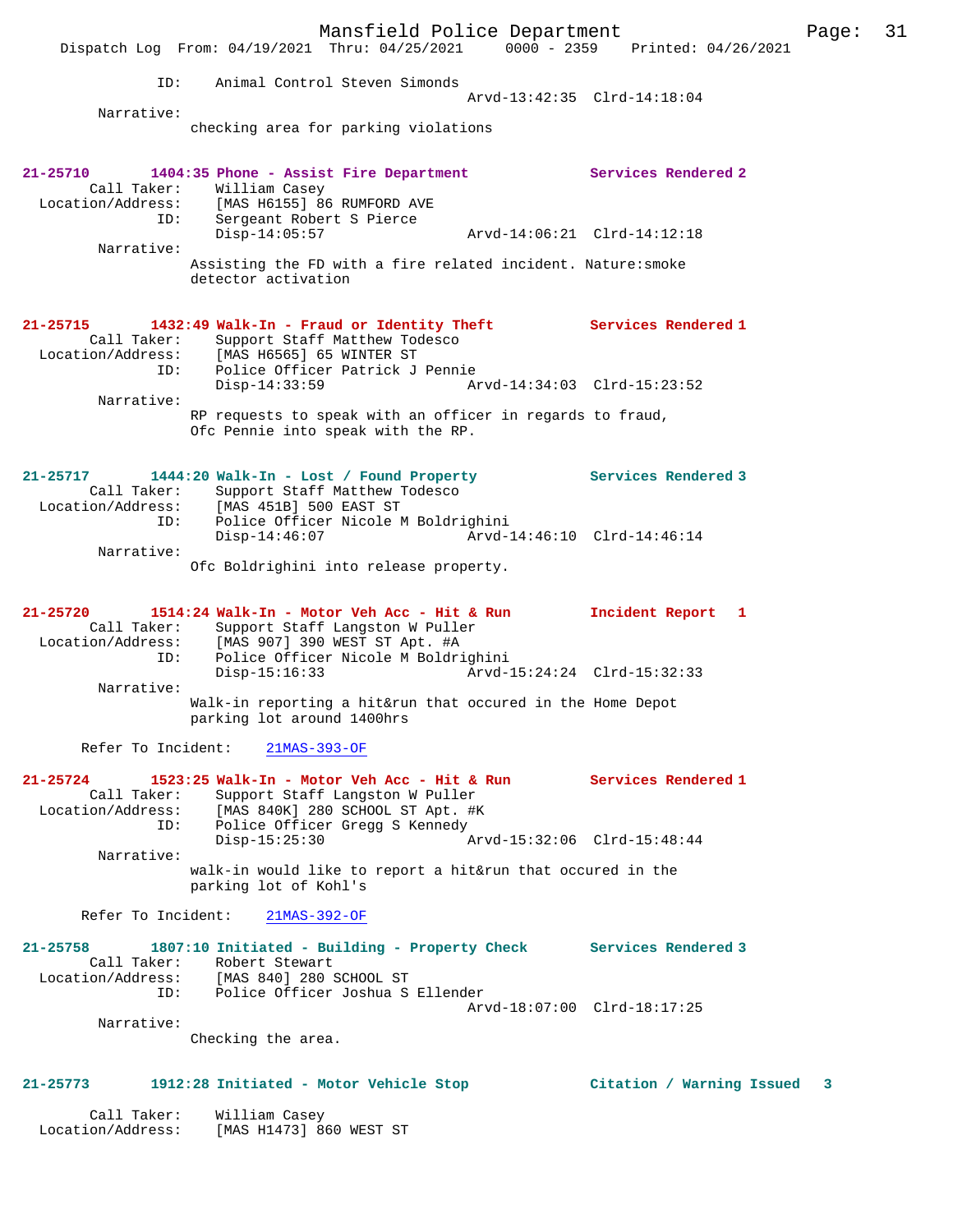Mansfield Police Department Page: 32 Dispatch Log From: 04/19/2021 Thru: 04/25/2021 0000 - 2359 Printed: 04/26/2021 ID: Police Officer Joshua S Ellender Arvd-19:12:00 Clrd-19:17:37<br>Vehicle: BLK 2015 AUDI 05 Reg: PC MA 391EC2 VIN: WA1DGAFP4FA05994! BLK 2015 AUDI Q5 Reg: PC MA 391EC2 VIN: WA1DGAFP4FA059945 Narrative: Out with mvst Narrative: Citation issued to RO for speed **21-25777 1940:47 911 - 911 Hang-ups & Verifications Services Rendered 2**  Call Taker: JEFFREY KEEFE<br>Vicinity of: [MAS 12] 250 B [MAS 12] 250 EAST ST Narrative: Checking on a 911 hang up Party did not answer on multiple call backs. mapping in the area of the stands at the game located on the main field of the high school. Narrative: Detail ofc's present reported nothing out of the ordinary going on, no one was flagging them down. **21-25782 1955:37 Walk-In - Assist Citizen - P S A Incident Report 3**  Call Taker: Support Staff Matthew Gately<br>Location/Address: [MAS H578] 130 SHAWMUT AVE Location/Address: [MAS H578] 130 SHAWMUT AVE ID: Police Officer Danielle C Titus Disp-20:01:07 Arvd-20:01:12 Clrd-21:15:54 Refer To Incident: 21MAS-395-OF **21-25781 1958:12 Initiated - Motor Vehicle Stop Summons 3**  Call Taker: William Casey Location/Address: [MAS 255] 377 CHAUNCY ST Police Officer Joshua S Ellender

 Arvd-19:58:00 Clrd-20:17:00 Vehicle: GRY 2005 CHEV SILVER Reg: CO MA S95385 VIN: 1GCEK19Z85Z212896 Vehicle: BRO 2006 FORD F250SD Reg: PC MA 8SSK10 VIN: 1FTSF21P36EC28956 Narrative:

Out with mvst

 Narrative: Vehicle was stopped for doing a burn out in the area. Plates were seized.

 Refer To Summons: 21MAS-159-AR Summons: NOLETTE, BRYANT JAMES<br>Address: 45 SLATER ST REHOBOT 45 SLATER ST REHOBOTH, MA<br>24 Age:<br>:Charges Charges: NUMBER PLATE VIOLATION TO CONCEAL ID UNINSURED MOTOR VEHICLE UNREGISTERED MOTOR VEHICLE

| $21 - 25789$      | 2032:18 Phone - Assist Fire Department |                                  |                                                |                             | Services Rendered 2 |
|-------------------|----------------------------------------|----------------------------------|------------------------------------------------|-----------------------------|---------------------|
| Call Taker:       | William Casey                          |                                  |                                                |                             |                     |
| Location/Address: |                                        | [MAS H4870] 80 RESERVOIR ST      |                                                |                             |                     |
|                   | ID:                                    |                                  | Police Officer Joshua S Ellender               |                             |                     |
|                   | $Disp-20:33:44$                        |                                  |                                                | Arvd-20:41:47 Clrd-20:49:50 |                     |
| Narrative:        |                                        |                                  |                                                |                             |                     |
|                   |                                        | Nature:co/fire detector sounding | Assisting the FD with a fire related incident. |                             |                     |

### **21-25791 2032:49 Walk-In - Suspicious Actv / Persn / Veh Services Rendered 2**  Call Taker: Support Staff Matthew Gately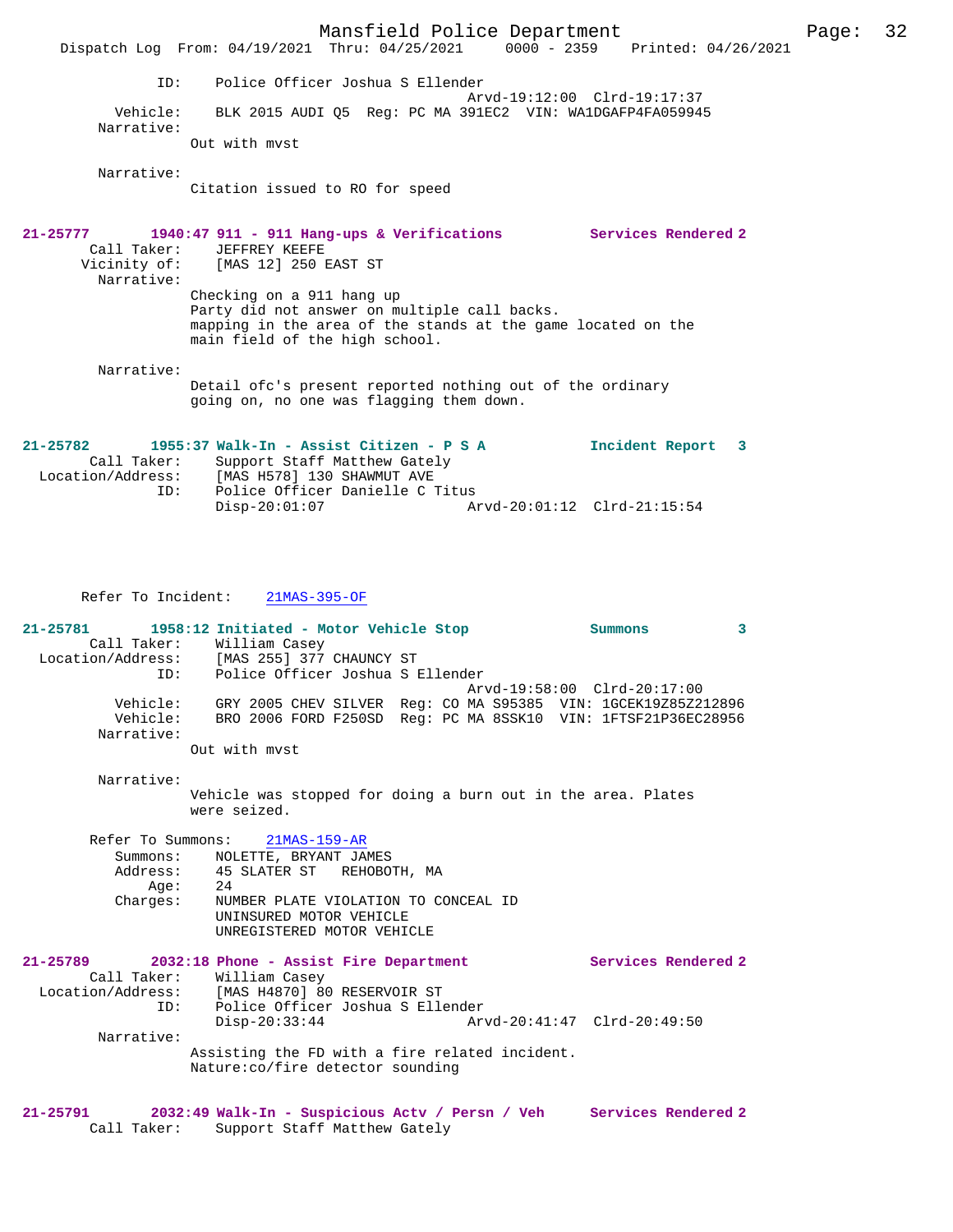Mansfield Police Department Page: 33 Dispatch Log From: 04/19/2021 Thru: 04/25/2021 0000 - 2359 Printed: 04/26/2021 Location/Address: [MAS H3201] 150 RUMFORD AVE Apt. #15 ID: Police Officer Jay J Sparrow Disp-20:35:57 Arvd-20:44:39 Clrd-20:58:28 Narrative: Walk in reports someone tried to come into their house. Ofc Sparrow will speak with the RP. Refer To Field Int: 21MAS-40-FI **21-25798 2122:04 911 - Suspicious Actv / Persn / Veh Services Rendered 2**  Call Taker: Nicole Boyer<br>Location/Address: [MAS] 191 CO [MAS] 191 COPELAND DR ID: Police Officer Joshua S Ellender Disp-21:25:17 Clrd-21:31:19<br>ID: Police Officer Jay J Sparrow Police Officer Jay J Sparrow<br>Disp-21:26:01 Disp-21:26:01 Arvd-21:31:23 Clrd-21:43:00 Narrative: Car alarm went off, but had keys on them and didn't push the button. Narrative: Checked the area and nothing seems out of place. Will be checking a few areas around house. **21-25806 2235:37 Initiated - Motor Vehicle Stop Citation / Warning Issued 3** Call Taker: William Casey<br>Location/Address: [MAS] 346 BAL [MAS] 346 BALCOM ST @ 6 MARTHAS WAY ID: Police Officer Joshua S Ellender Arvd-22:35:00 Clrd-22:44:50 Vehicle: GRY 2012 MAZD MAZDA3 Reg: PC MA 15P930 VIN: JM1BL1V85C1563211 Narrative: Out with mvst **21-25810 2248:54 Initiated - Building - Property Check Building Checked / Secured 3** Call Taker: Ryan O'Rourke<br>Location/Address: [MAS 2] 60 FOI ess: [MAS 2] 60 FORBES BLVD<br>ID: Police Officer Joshua S Police Officer Joshua S Ellender Arvd-22:48:00 Clrd-22:55:08 Narrative: Checking the area. **21-25811 2255:17 Initiated - Building - Property Check Building Checked / Secured 3** Call Taker: Ryan O'Rourke Location/Address: [MAS 4] 31 HAMPSHIRE ST ID: Police Officer Joshua S Ellender Arvd-22:55:00 Clrd-23:02:53<br>TD: Police Officer Jav J Sparrow Police Officer Jay J Sparrow Disp-23:00:10 Clrd-23:01:45 Vehicle: GRY 2019 HOND UT CR-V Reg: PC MA 2RTZ31 VIN: 2HKRW6H38KH210181 Narrative: Checking the area. Narrative: checking on a vehicle. **21-25817 2325:35 911 - Suspicious Actv / Persn / Veh Arrest(s) Made 2**  Call Taker: Nicole Boyer<br>Location/Address: [MAS] 44 NOR ess: [MAS] 44 NORTH MAIN ST Apt. #4<br>ID: Police Officer Jay J Sparrow Police Officer Jay J Sparrow<br>Disp-23:26:31 Disp-23:26:31 Arvd-23:28:55 Clrd-04/24/2021 @ 00:25:06<br>ID: Police Officer Joshua S Ellender ID: Police Officer Joshua S Ellender Disp-23:26:35 Arvd-23:28:39 Clrd-04/24/2021 @ 00:25:01<br>ID: Sergeant Thomas R Connor Sergeant Thomas R Connor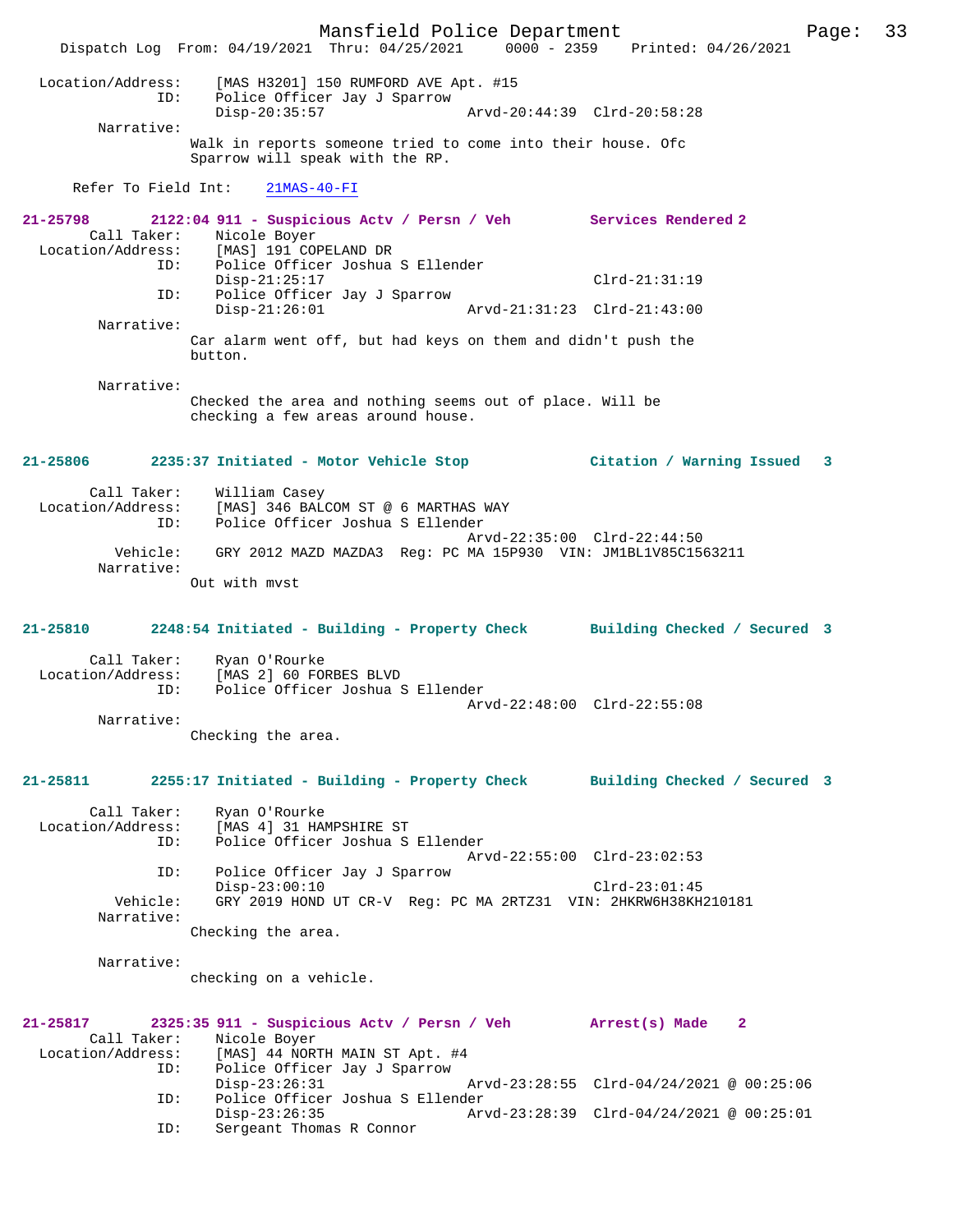Mansfield Police Department Page: 34 Dispatch Log From: 04/19/2021 Thru: 04/25/2021 Disp-23:50:44 Arvd-23:50:48 Clrd-04/24/2021 @ 00:25:04 ID: Police Officer Danielle C Titus<br>Disp-23:50:51 A  $Arvd-00:00:05$  Clrd-04/24/2021 @ 00:25:03 Narrative: Unfamiliar male is banging on neighbors door. Narrative: Landlord is now on scene arguing with male party. Narrative: daughter of residence left with her boyfriends phone. she has returned and the boyfriend now has possesion of his phone. Narrative: one male in custody. M12 transporting back to the station starting mileage 49726 2357. Narrative: m1 transporting the involved female from north main to 70 north 65661 0000. Narrative: m12 off at the station. Ending mileage 49728. 0000. Narrative: m1 off at 70 north st. ending mileage 65664 0006. Narrative: male will be in male cell 5. Narrative: prisoner has been released. Refer To Arrest: 21MAS-160-AR Arrest: CALDWELL, TAALI J<br>Address: 26 CARLON ST ATT 26 CARLON ST ATTLEBORO, MA Age: Charges: DISORDERLY CONDUCT DISTURBING THE PEACE **For Date: 04/24/2021 - Saturday 21-25821 0009:30 911 - Assist Fire Department Referred to Other Agency 2** Call Taker: Ryan O'Rourke<br>Location/Address: [MAS] 44 HIGH ess: [MAS] 44 HIGH ST Apt. #101<br>ID: Patrolman David Schepis Patrolman David Schepis Disp-00:10:56 Clrd-00:13:31

Narrative:

Assisting the FD with a fire related incident. Nature: fire alarm sounding.

Narrative:

PD to defer to FD.

### **21-25825 0037:46 911 - Neighbor Dispute Investigated - Report Taken 3**

| Call Taker:<br>Vicinity of:<br>ID: | JEFFREY KEEFE<br>[MAS H528] 166 CHAUNCY ST Apt. #1<br>Police Officer Nicole P Newport |                             |  |
|------------------------------------|---------------------------------------------------------------------------------------|-----------------------------|--|
|                                    | $Disp-00:41:53$                                                                       | Arvd-00:54:26 Clrd-01:19:42 |  |
| ID:                                | Patrolman David Schepis                                                               |                             |  |
|                                    | $Disp-00:41:57$                                                                       | Arvd-00:51:52 Clrd-01:19:43 |  |
| Narrative:                         |                                                                                       |                             |  |
|                                    | Neighbor upstairs placed a note on her door telling her not<br>to touch her barrels.  |                             |  |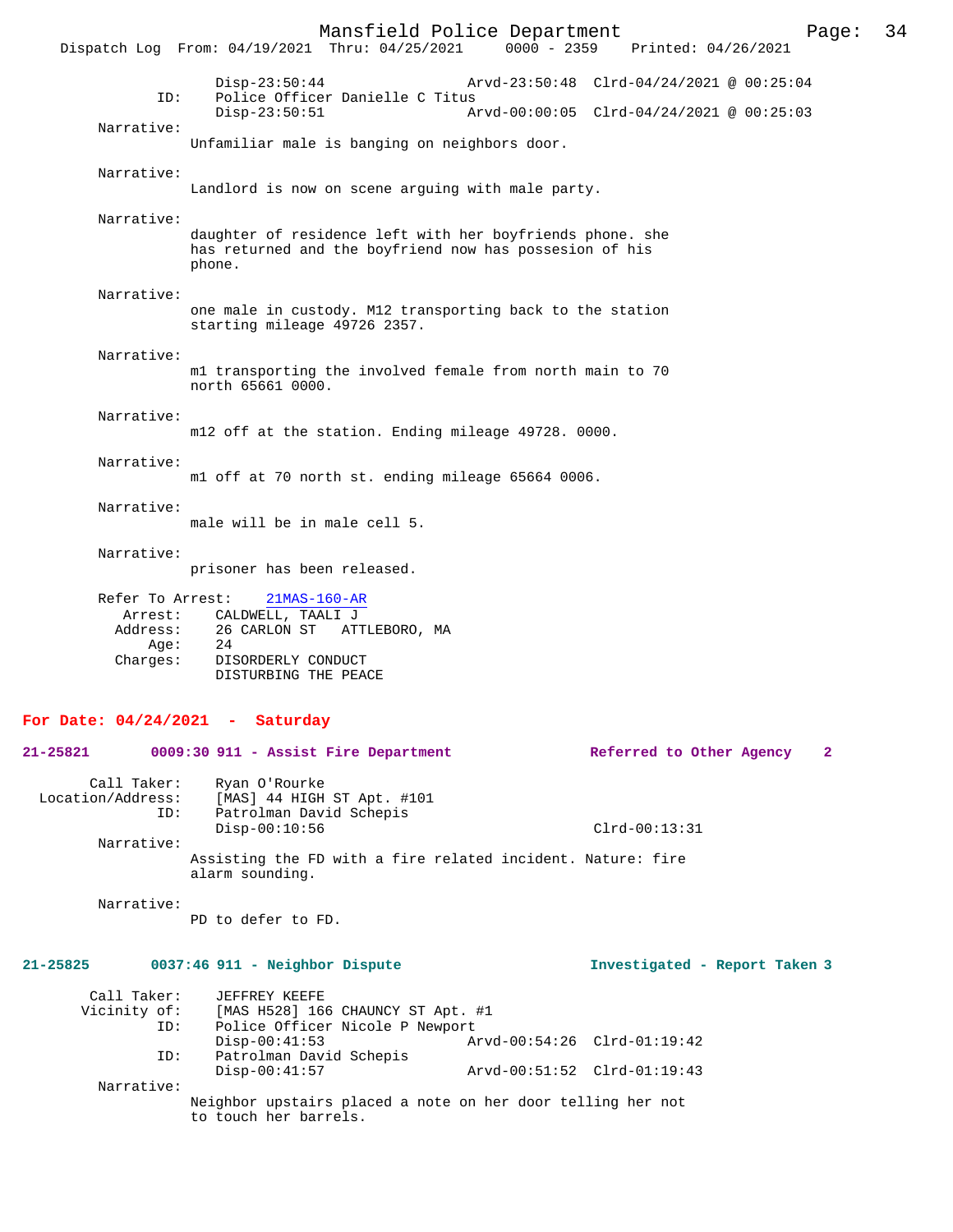Mansfield Police Department Page: 35 Dispatch Log From: 04/19/2021 Thru: 04/25/2021 0000 - 2359 Printed: 04/26/2021 Narrative: M2 rpts ongoing dispute. tonight was a dispute over trash barrels being moved. Refer To Incident: 21MAS-396-OF **21-25826 0040:07 Initiated - Building - Property Check Building Checked / Secured 3** Call Taker: Ryan O'Rourke Location/Address: [MAS 820C] 31 PLYMOUTH ST ID: Patrolman Gregory S Martell Arvd-00:40:00 Clrd-01:15:28 Narrative: Checking the area. **21-25845 0120:41 Initiated - Building - Property Check Building Checked / Secured 3** Call Taker: Ryan O'Rourke Location/Address: [MAS 834] 261 CHAUNCY ST ID: Police Officer Nicole P Newport Arvd-01:20:00 Clrd-01:34:03 Narrative: Checking the area. **21-25848 0121:34 Initiated - Building - Property Check Building Checked / Secured 3** Call Taker: Ryan O'Rourke Location/Address: [MAS 170] 255 HOPE ST ID: Police Officer Meghan Birnie Arvd-01:21:00 Clrd-01:26:43 Narrative: Checking the area. **21-25850 0126:53 Initiated - Building - Property Check Building Checked / Secured 3** Call Taker: Ryan O'Rourke Location/Address: [MAS 1002] 250 EAST ST ID: Police Officer Meghan Birnie Arvd-01:26:00 Clrd-01:40:47 Narrative: Checking the area. **21-25858 0133:32 Initiated - Building - Property Check Building Checked / Secured 3** Call Taker: Ryan O'Rourke Location/Address: [MAS 820C] 31 PLYMOUTH ST ID: Police Officer Joshua S Ellender Arvd-01:33:00 Clrd-02:02:28 Narrative: Checking the area. **21-25860 0136:49 Initiated - Building - Property Check Building Checked / Secured 3** Call Taker: Ryan O'Rourke Location/Address: [MAS 240A] 189 CHAUNCY ST ID: Police Officer Nicole P Newport Arvd-01:36:00 Clrd-01:59:59 Narrative: Checking the area. **21-25871 0203:13 Initiated - Building - Property Check Building Checked / Secured 3** Call Taker: Ryan O'Rourke Location/Address: [MAS 1015] 30 CHAUNCY ST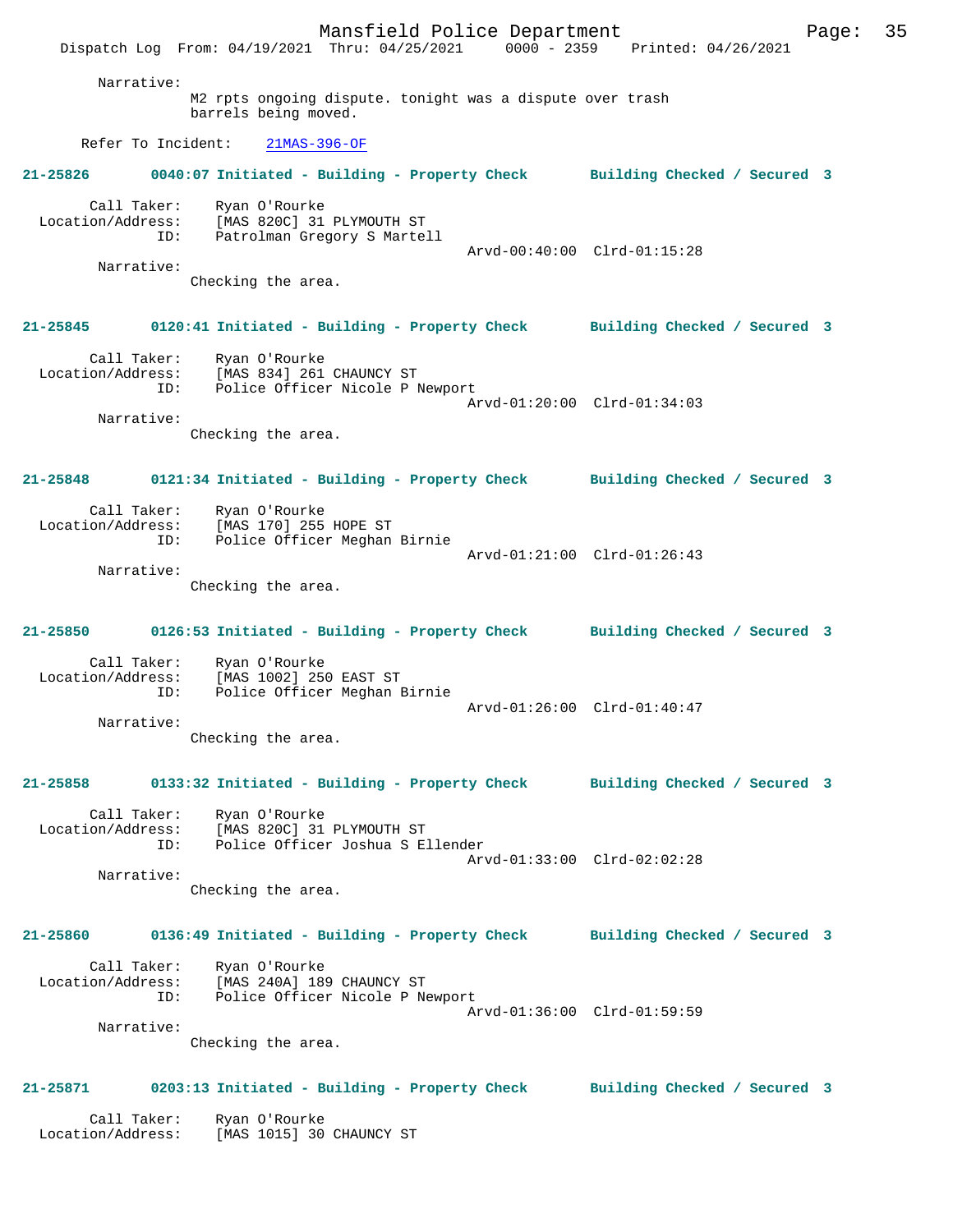Mansfield Police Department Page: 36 Dispatch Log From: 04/19/2021 Thru: 04/25/2021 0000 - 2359 Printed: 04/26/2021 ID: Police Officer Nicole P Newport Arvd-02:03:00 Clrd-02:06:30 Narrative: Checking the area. **21-25876 0209:47 Initiated - Building - Property Check Building Checked / Secured 3** Call Taker: Ryan O'Rourke Location/Address: [MAS 2] 60 FORBES BLVD ID: Police Officer Nicole P Newport Arvd-02:09:00 Clrd-02:41:16 Narrative: Checking the area. **21-25877 0212:09 Initiated - Building - Property Check Building Checked / Secured 3** Call Taker: Ryan O'Rourke Location/Address: [MAS 992] 660 EAST ST ID: Police Officer Meghan Birnie Arvd-02:12:00 Clrd-02:15:57 Narrative: Checking the area. **21-25879 0216:07 Initiated - Building - Property Check Building Checked / Secured 3** Call Taker: Ryan O'Rourke Location/Address: [MAS] 4 ERICK RD @ 15 BONNEY LN ID: Police Officer Meghan Birnie Arvd-02:16:00 Clrd-02:23:19 Narrative: Checking the area. **21-25886 0241:26 Initiated - Building - Property Check Building Checked / Secured 3** Call Taker: Ryan O'Rourke Location/Address: [MAS 322] 31 HAMPSHIRE ST ID: Police Officer Nicole P Newport Arvd-02:41:00 Clrd-03:06:52 Narrative: Checking the area. **21-25888 0300:40 Initiated - Building - Property Check Building Checked / Secured 3** Call Taker: Ryan O'Rourke Location/Address: [MAS H9897] 150 RUMFORD AVE Apt. #106 ID: Patrolman David Schepis Arvd-03:00:00 Clrd-03:02:54 Narrative: Checking the area. **21-25889 0303:04 Initiated - Building - Property Check Building Checked / Secured 3** Call Taker: Ryan O'Rourke Location/Address: [MAS 814] 50 WEST CHURCH ST ID: Patrolman David Schepis Arvd-03:03:00 Clrd-03:08:16 Narrative: Checking the area. **21-25891 0307:52 Initiated - Building - Property Check Building Checked / Secured 3** Call Taker: Ryan O'Rourke Location/Address: [MAS 139] 265 FRUIT ST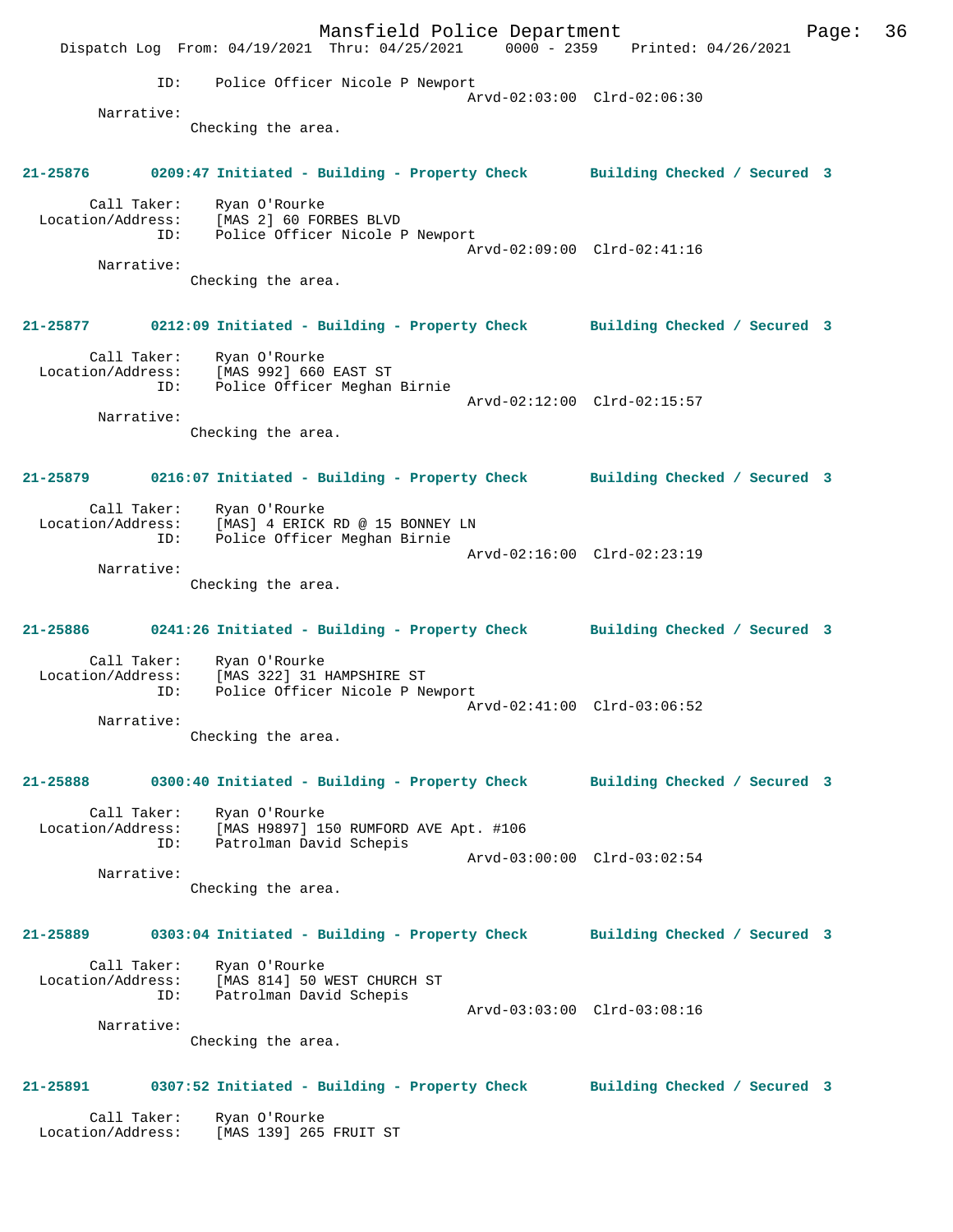Mansfield Police Department Fage: 37 Dispatch Log From: 04/19/2021 Thru: 04/25/2021 0000 - 2359 Printed: 04/26/2021 ID: Police Officer Meghan Birnie Arvd-03:07:00 Clrd-03:19:50 Narrative: Checking the area. **21-25892 0308:58 Initiated - Building - Property Check Building Checked / Secured 3** Call Taker: Ryan O'Rourke Location/Address: [MAS 907E] 390 WEST ST ID: Police Officer Nicole P Newport Arvd-03:08:00 Clrd-03:16:20 Vehicle: GRY 2004 TOYT COROLL Reg: PC MA 1DLP47 VIN: 2T1KR32E44C299108 Narrative: Checking the area. Narrative: checking on a vehicle in the Longhorn lot. Narrative: vehicle checks secure, plate is on a Toyota Matrix. **21-25895 0337:17 911 - 911 Hang-ups & Verifications Confirmed misdial/Accdntl Call 2**  Call Taker: Nicole Boyer Location/Address: [MAS] 35 ALDEN ST ID: Patrolman David Schepis Disp-03:40:09 Arvd-03:43:50 Clrd-03:46:11 Narrative: Checking on a 911 hang up by wireless. Narrative: On call back stated it was accidental. **21-25896 0339:08 Initiated - Building - Property Check Building Checked / Secured 3** Call Taker: Ryan O'Rourke Location/Address: [MAS 820C] 31 PLYMOUTH ST ID: Police Officer Joshua S Ellender Arvd-03:39:00 Clrd-03:48:57 Narrative: Checking the area. **21-25902 0541:06 Initiated - Building - Property Check Building Checked / Secured 3** Call Taker: Ryan O'Rourke Location/Address: [MAS 820C] 31 PLYMOUTH ST ID: Police Officer Joshua S Ellender Arvd-05:41:00 Clrd-06:25:11 Narrative: Checking the area. **21-25917 0714:13 Initiated - Building - Property Check Building Checked / Secured 3** Call Taker: Kieran M Ruth Location/Address: [MAS 820C] 31 PLYMOUTH ST ID: Police Officer Joshua S Ellender Arvd-07:14:00 Clrd-07:25:42 Narrative: Checking the area. **21-25927 0855:31 Initiated - Building - Property Check Building Checked / Secured 3** Call Taker: Kieran M Ruth Location/Address: [MAS 820C] 31 PLYMOUTH ST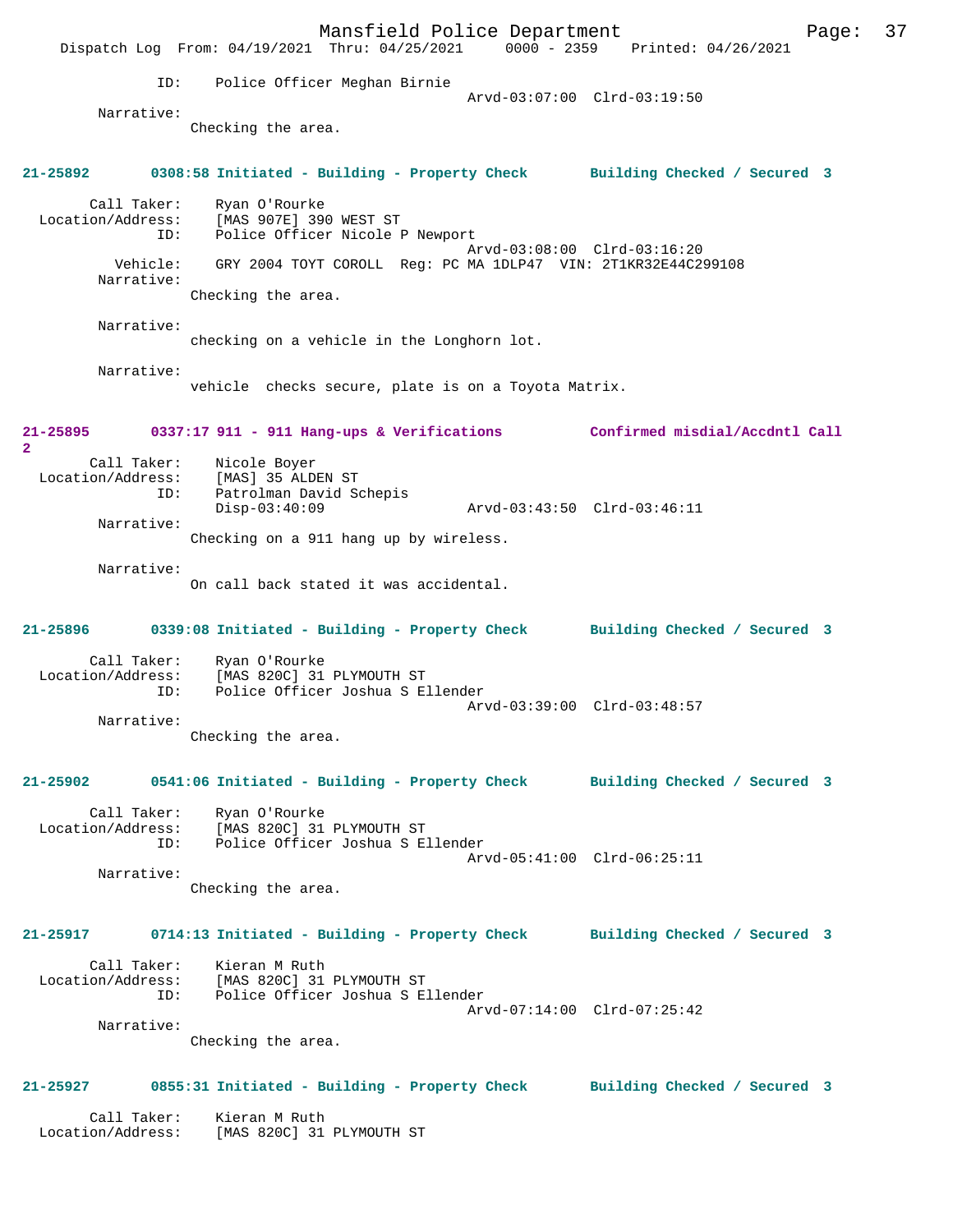|                                                     | Mansfield Police Department<br>Dispatch Log From: 04/19/2021 Thru: 04/25/2021                                                               | 0000 - 2359 Printed: 04/26/2021 | 38<br>Page: |
|-----------------------------------------------------|---------------------------------------------------------------------------------------------------------------------------------------------|---------------------------------|-------------|
| ID:                                                 | Sergeant Brian P Thibault                                                                                                                   | Arvd-08:55:00 Clrd-09:11:41     |             |
| Narrative:                                          | Checking the area.                                                                                                                          |                                 |             |
| 21-25932<br>$\overline{2}$                          | 0929:08 Phone - 911 Hang-ups & Verifications Confirmed misdial/Accdntl Call                                                                 |                                 |             |
| Call Taker:<br>ID:                                  | Jarred Kohler<br>Location/Address: [MAS 840F100B] 280 SCHOOL ST Apt. #F100<br>Police Officer Gregg S Kennedy                                |                                 |             |
| Narrative:                                          | Disp-09:31:23<br>Checking on a 911 accidental, caller is in a blue Toy Rav 4                                                                | Arvd-09:36:07 Clrd-09:39:40     |             |
| 21-25941                                            | 1025:55 911 - 911 Hang-ups & Verifications Confirmed misdial/Accdntl Call                                                                   |                                 |             |
| $\overline{a}$<br>Call Taker:<br>Location/Address:  | Jarred Kohler<br>[MAS H1424] 40 HARVESTWOOD LN                                                                                              |                                 |             |
| ID:                                                 | Sergeant John R Armstrong<br>$Disp-10:29:24$                                                                                                | Arvd-10:35:57 Clrd-10:37:41     |             |
| Narrative:                                          | Checking on a 911 hang up. Made contact with a female party.<br>She will meet the officer at the door.                                      |                                 |             |
| 21-25949<br>ID:                                     | 1052:25 Initiated - Motor Veh Acc - No Injury<br>Call Taker: Kieran M Ruth<br>Location/Address: [MAS] OXFORD RD<br>Sergeant Robert S Pierce | Incident Report 1               |             |
| Narrative:                                          |                                                                                                                                             | Arvd-10:52:00 Clrd-10:55:14     |             |
|                                                     | Single vehicle MVA.                                                                                                                         |                                 |             |
| Refer To Accident:                                  | $21MAS-113-AC$                                                                                                                              |                                 |             |
| $21 - 25955$                                        | 1117:51 Initiated - Building - Property Check Building Checked / Secured 3                                                                  |                                 |             |
| Call Taker:<br>Location/Address:<br>ID:             | Kieran M Ruth<br>[MAS 820C] 31 PLYMOUTH ST<br>Sergeant Brian P Thibault                                                                     | Arvd-11:17:00 Clrd-11:31:07     |             |
| Narrative:                                          | Checking the area.                                                                                                                          |                                 |             |
|                                                     |                                                                                                                                             |                                 |             |
| 21-25964<br>Call Taker:<br>Location/Address:<br>ID: | 1210:20 Phone - Erratic Oper MV / Road Rage<br>Jarred Kohler<br>[MAS] CENTRAL ST<br>Police Officer Gregg S Kennedy                          | Gone on Arrival 3               |             |
| Narrative:                                          | $Disp-12:13:22$<br>Caller reports a dog in the back of a blue truck not tied<br>up.                                                         | Arvd-12:17:52 Clrd-12:19:02     |             |
| Narrative:                                          | Area check negative for the truck                                                                                                           |                                 |             |
| 21-25967<br>Call Taker:                             | 1235:15 911 - Motor Veh Acc - No Injury<br>MATTHEW BOMES                                                                                    | Services Rendered 1             |             |
| ID:                                                 | Location/Address: [MAS 103] 423 NORTH MAIN ST<br>Police Officer Michael T Fitzgerald<br>$Disp-12:36:44$                                     | $Clrd-12:38:24$                 |             |
| ID:                                                 | Police Officer Gregg S Kennedy<br>$Disp-12:38:20$                                                                                           | Arvd-12:41:51 Clrd-12:56:25     |             |
| Narrative:                                          | 2 car MVC no injuries                                                                                                                       |                                 |             |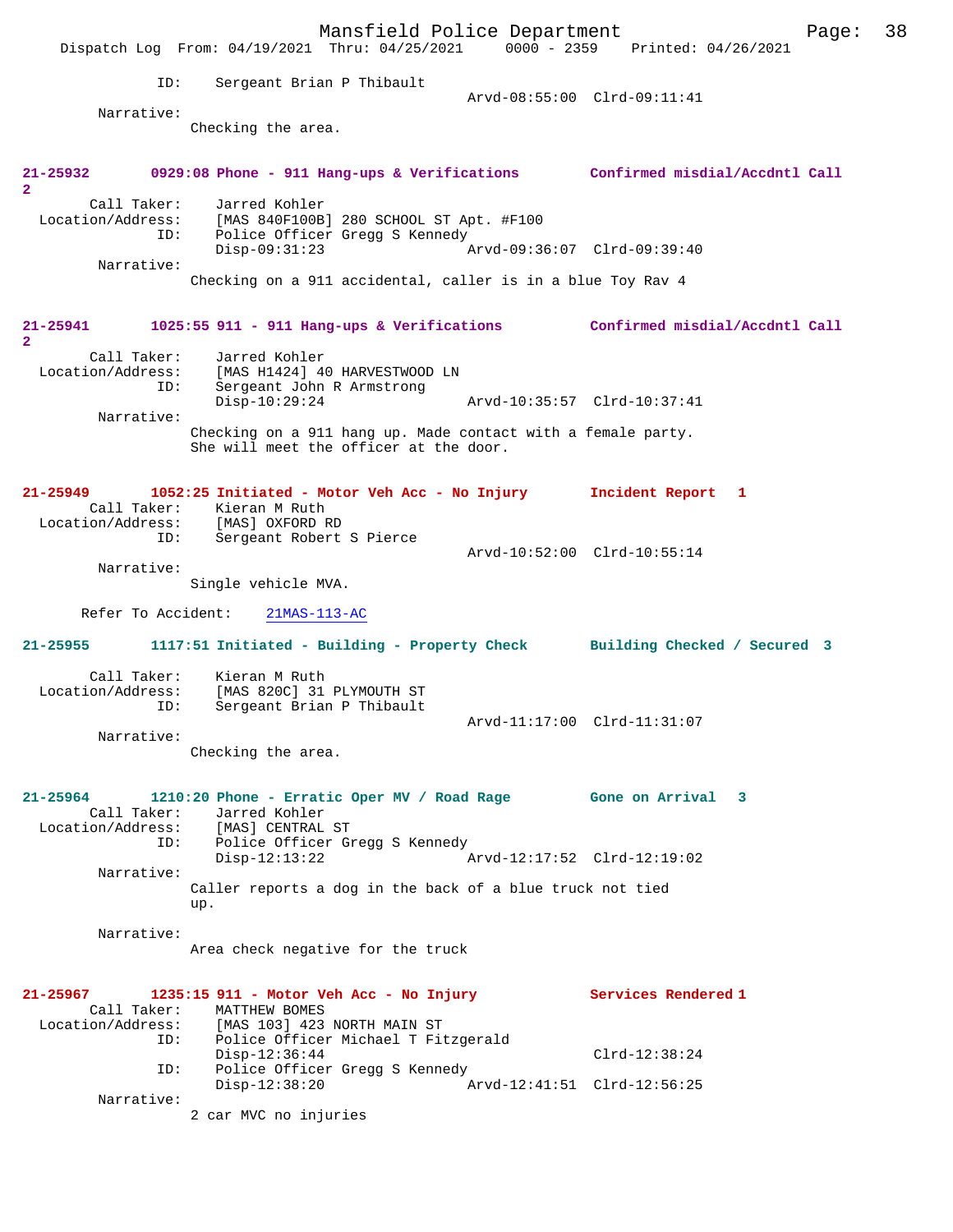|                            |                                         |                                                                         | Mansfield Police Department                        |                             | Dispatch Log From: 04/19/2021 Thru: 04/25/2021 0000 - 2359 Printed: 04/26/2021       | Page: | 39 |
|----------------------------|-----------------------------------------|-------------------------------------------------------------------------|----------------------------------------------------|-----------------------------|--------------------------------------------------------------------------------------|-------|----|
|                            | Narrative:                              |                                                                         |                                                    |                             |                                                                                      |       |    |
|                            |                                         | in the lot of the Tire Man                                              |                                                    |                             |                                                                                      |       |    |
|                            | Narrative:                              | Assisted with a paper exchange                                          |                                                    |                             |                                                                                      |       |    |
| 21-25974                   |                                         |                                                                         |                                                    |                             | 1337:18 Initiated - Building - Property Check Building Checked / Secured 3           |       |    |
|                            | Call Taker:<br>Location/Address:<br>ID: | Kieran M Ruth<br>[MAS 820C] 31 PLYMOUTH ST<br>Sergeant Brian P Thibault |                                                    |                             |                                                                                      |       |    |
|                            | Narrative:                              |                                                                         |                                                    | Arvd-13:37:00 Clrd-13:55:10 |                                                                                      |       |    |
|                            |                                         | Checking the area.                                                      |                                                    |                             |                                                                                      |       |    |
| 21-25986                   |                                         |                                                                         |                                                    |                             |                                                                                      |       |    |
|                            | Call Taker:<br>Vicinity of:<br>ID:      | Kieran M Ruth<br>[MAS] 287 CHAUNCY ST                                   | Police Officer Gregg S Kennedy                     |                             |                                                                                      |       |    |
|                            | Vehicle:<br>Narrative:                  |                                                                         | RED 2005 F150 Reg: RI 73470 VIN: 1FTPX14545FA90313 | Arvd-14:42:00 Clrd-14:46:44 |                                                                                      |       |    |
|                            |                                         | MV stop                                                                 |                                                    |                             |                                                                                      |       |    |
|                            | Narrative:                              |                                                                         |                                                    |                             |                                                                                      |       |    |
|                            |                                         | Cited for failure to stop                                               |                                                    |                             |                                                                                      |       |    |
| $\overline{2}$             |                                         |                                                                         |                                                    |                             | 21-25987 1448:03 Phone - 911 Hang-ups & Verifications Confirmed misdial/Accdntl Call |       |    |
|                            | Call Taker:<br>Location/Address:<br>ID: | Jarred Kohler<br>[MAS 862A] 1108 SCHOOL ST<br>$Disp-14:50:18$           | Police Officer Gregg S Kennedy                     | Arvd-14:57:07 Clrd-14:57:10 |                                                                                      |       |    |
|                            | Narrative:                              | Checking on a 911 hang up. Land line phone.                             |                                                    |                             |                                                                                      |       |    |
|                            | Narrative:                              | Spoke with a male party he will meet the officer outside.               |                                                    |                             |                                                                                      |       |    |
| $21 - 25998$               |                                         | 1536:41 Initiated - Building - Property Check                           |                                                    |                             | Building Checked / Secured 3                                                         |       |    |
|                            | Call Taker:<br>Location/Address:<br>ID: | Kieran M Ruth<br>[MAS 820C] 31 PLYMOUTH ST<br>Sergeant Brian P Thibault |                                                    |                             |                                                                                      |       |    |
|                            | Narrative:                              |                                                                         |                                                    | Arvd-15:36:00 Clrd-15:48:17 |                                                                                      |       |    |
|                            |                                         | Checking the area.                                                      |                                                    |                             |                                                                                      |       |    |
| 21-26010                   |                                         | 1653:14 Initiated - Building - Property Check                           |                                                    |                             | Building Checked / Secured 3                                                         |       |    |
|                            | Call Taker:<br>Location/Address:<br>ID: | Kieran M Ruth<br>[MAS 820C] 31 PLYMOUTH ST                              | Detective Christopher P Walsh                      |                             |                                                                                      |       |    |
|                            | Narrative:                              |                                                                         |                                                    | Arvd-16:53:00 Clrd-17:01:45 |                                                                                      |       |    |
|                            |                                         | Checking the area.                                                      |                                                    |                             |                                                                                      |       |    |
| 21-26013<br>$\overline{2}$ |                                         |                                                                         |                                                    |                             | 1707:57 Phone - 911 Hang-ups & Verifications Confirmed misdial/Accdntl Call          |       |    |
|                            | Call Taker:<br>Location/Address:<br>ID: | Jarred Kohler<br>[MAS 204] 26 OTIS ST                                   | Police Officer Andrew J Kelley                     |                             |                                                                                      |       |    |
|                            |                                         | $Disp-17:09:04$                                                         |                                                    | Arvd-17:17:44 Clrd-17:22:30 |                                                                                      |       |    |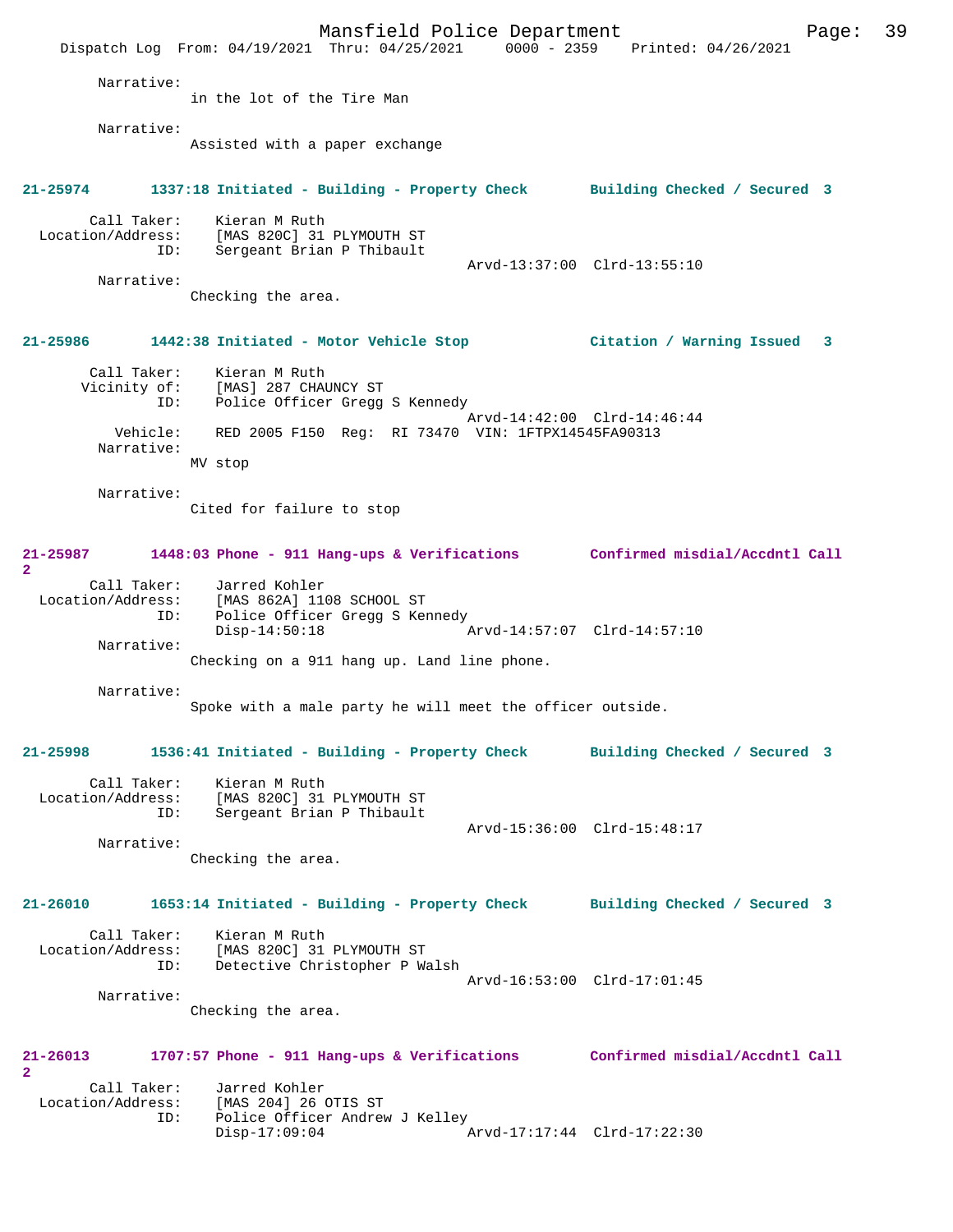Dispatch Log From: 04/19/2021 Thru: 04/25/2021 0000 - 2359 Printed: 04/26/2021

 Narrative: Checking on a 911 hang up. Ford Cmax Red. **21-26015 1725:58 Phone - 911 Hang-ups & Verifications Confirmed misdial/Accdntl Call 2**  Call Taker: Jarred Kohler<br>Location/Address: [MAS H958] 88 [MAS H958] 88 JEWELL ST ID: Police Officer Andrew J Kelley<br>Disp-17:28:21 Disp-17:28:21 Arvd-17:36:11 Clrd-17:37:43 Narrative: Checking on a 911 hang up. Made contact with a female party she will be meeting the officer out front. Narrative: confirmed accidental. **21-26018 1745:32 Initiated - Motor Vehicle Stop Citation / Warning Issued 3** Call Taker: Kieran M Ruth<br>Location/Address: [MAS] 100 GILE Location/Address: [MAS] 100 GILBERT ST @ 31 BUNGAY ST ID: Police Officer Andrew J Kelley ID: Police Officer Andrew J Kelley<br>Arvd-17:45:00 Clrd-17:55:15 Vehicle: GRY 2010 MITS LANCER Reg: PC MA 5AH516 VIN: JA32Y6HV0AU014977 Narrative: MV stop Narrative: Citations for speed and failure to inspect **21-26019 1803:04 Initiated - Building - Property Check Building Checked / Secured 3** Call Taker: Kieran M Ruth Location/Address: [MAS 1002] 250 EAST ST ID: Police Officer Christopher D Sorge Arvd-18:03:00 Clrd-18:20:22 Narrative: Checking the area. **21-26024 1829:22 Phone - Animal Complaints Gone on Arrival 3**  Call Taker: William Casey Location/Address: [MAS 255] 377 CHAUNCY ST ID: Officer Andrew T Littig Jr.<br>Disp-18:32:25 Disp-18:32:25 Arvd-18:36:30 Clrd-18:38:59 Vehicle: GRY 2006 FORD RANGER Reg: PC MA 8PG691 VIN: 1FTYR14U66PA47108 Narrative: CP reports dog locked in car and windows all the way up Narrative: Aisle thats infront of the plant section **21-26030 1910:15 Initiated - Building - Property Check Building Checked / Secured 3** Call Taker: Nicole Boyer Location/Address: [MAS 820C] 31 PLYMOUTH ST ID: Detective Christopher P Walsh Arvd-19:10:00 Clrd-19:19:31 Narrative: Checking the area. **21-26032 1919:14 Phone - 911 Hang-ups & Verifications Confirmed misdial/Accdntl Call 2**  Call Taker: JEFFREY KEEFE<br>Vicinity of: [MAS H3062] 36 [MAS H3062] 360 EAST ST ID: Police Officer Joshua S Ellender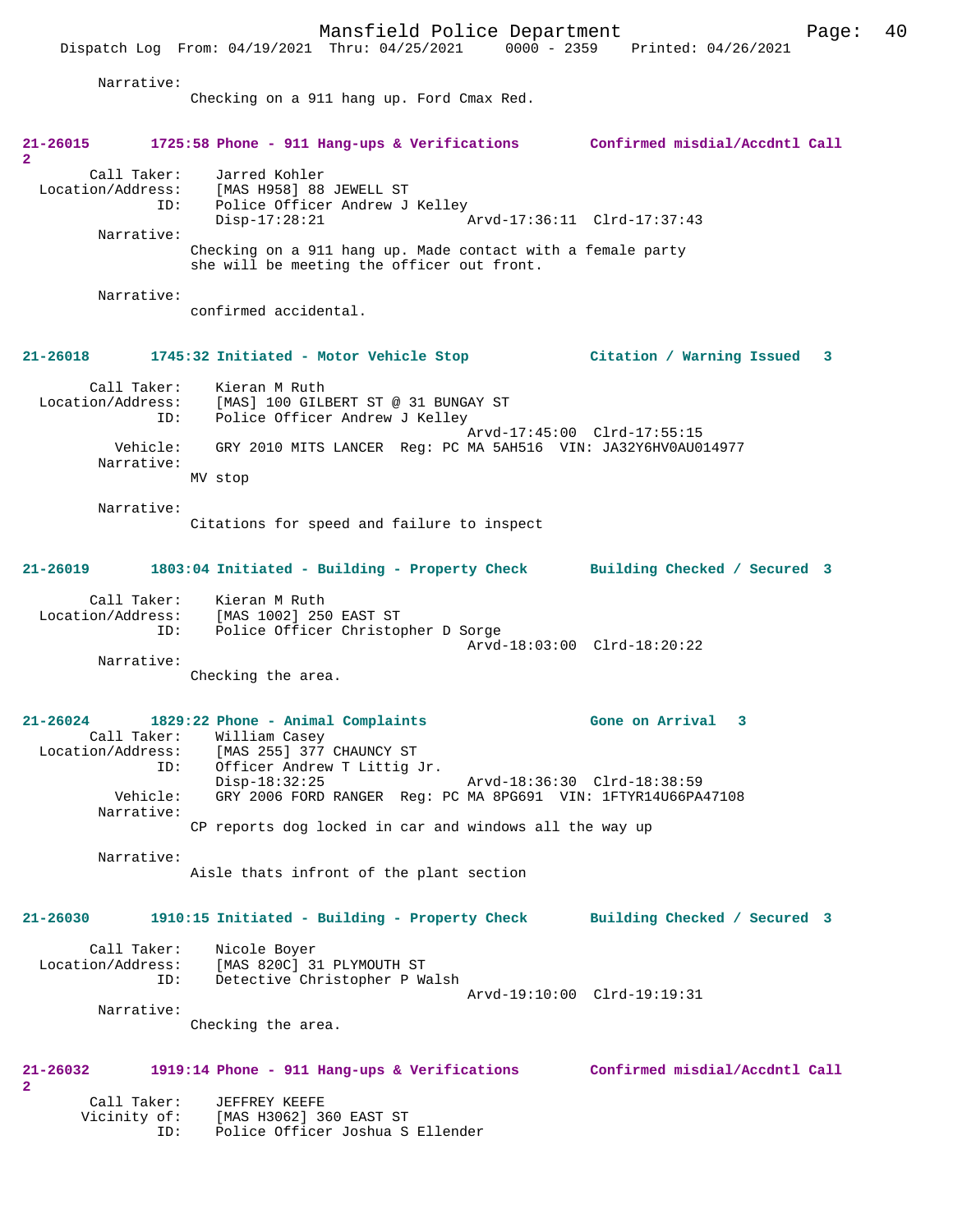Mansfield Police Department Page: 41 Dispatch Log From: 04/19/2021 Thru: 04/25/2021 Disp-19:21:14 Clrd-19:22:09 ID: Officer Andrew T Littig Jr. Arvd-19:28:49 Clrd-19:28:55 Narrative: Checking on a 911 hang up. Narrative: Party stated all was okay. Narrative: Spoke with homeowner. **21-26036 1936:14 911 - 911 Hang-ups & Verifications Confirmed misdial/Accdntl Call 2**  Call Taker: JEFFREY KEEFE Vicinity of: [MAS H3062] 360 EAST ST<br>TD: Police Officer Christopl Police Officer Christopher D Sorge Disp-19:37:28 Clrd-19:38:04<br>TD: Officer Andrew T Littig Jr. Officer Andrew T Littig Jr. Disp-19:37:58 Enrt-19:37:58 Arvd-19:39:52 Clrd-19:39:56 Narrative: Checking on a 911 hang up female party stated all was okay same issue as before. **21-26038 1945:18 Phone - Disturbance / Gathering Services Rendered 1**  Call Taker: JEFFREY KEEFE Vicinity of: [FOX 14] 4 FISHER ST<br>ID: Police Officer Willia Police Officer William C Trudell Disp-19:50:26 Clrd-19:50:31 Narrative: Several male partys yelling around a white van in the parking lot unknown situation. CP stated that the male party was looking to get into the white van older grey hair white male 6,2 jeans and a blue tee shirt. Narrative: Fox S5 requested an out of town unit to assist. **21-26039 1950:37 Phone - Assist Other Agency Services Rendered 3**  Call Taker: JEFFREY KEEFE<br>Vicinity of: [FOX 14] 4 FIS of: [FOX 14] 4 FISHER ST<br>ID: Police Officer Willia Police Officer William C Trudell<br>Disp-19:53:07 Art Disp-19:53:07 Arvd-19:54:47 Clrd-20:02:33 ID: Officer Andrew T Littig Jr. Disp-19:53:15 Arvd-19:53:54 Clrd-20:02:30 Narrative: Mutual aid to the town of Foxboro for several males standing around a white van one attempting to get in the white van. Older male grey hair blue jeans and blue tee shirt. Narrative: M12 will speak to front desk. M8 checked around the building with no findings. Narrative: Reported to be person locked outside of their own vehicle, and had to break in their car. No crime. **21-26043 2025:14 Phone - Suspicious Actv / Persn / Veh Spoken To 2**  Call Taker: MATTHEW BOMES<br>ion/Address: [MAS] 26 OTIS ST Location/Address:<br>ID: Police Officer Joshua S Ellender Disp-20:29:30 Clrd-20:36:51 ID: Police Officer Andrew J Kelley Disp-20:29:43 <br>
D: Officer Andrew T Littig Jr. <br>
D: Officer Andrew T Littig Jr. Officer Andrew T Littig Jr.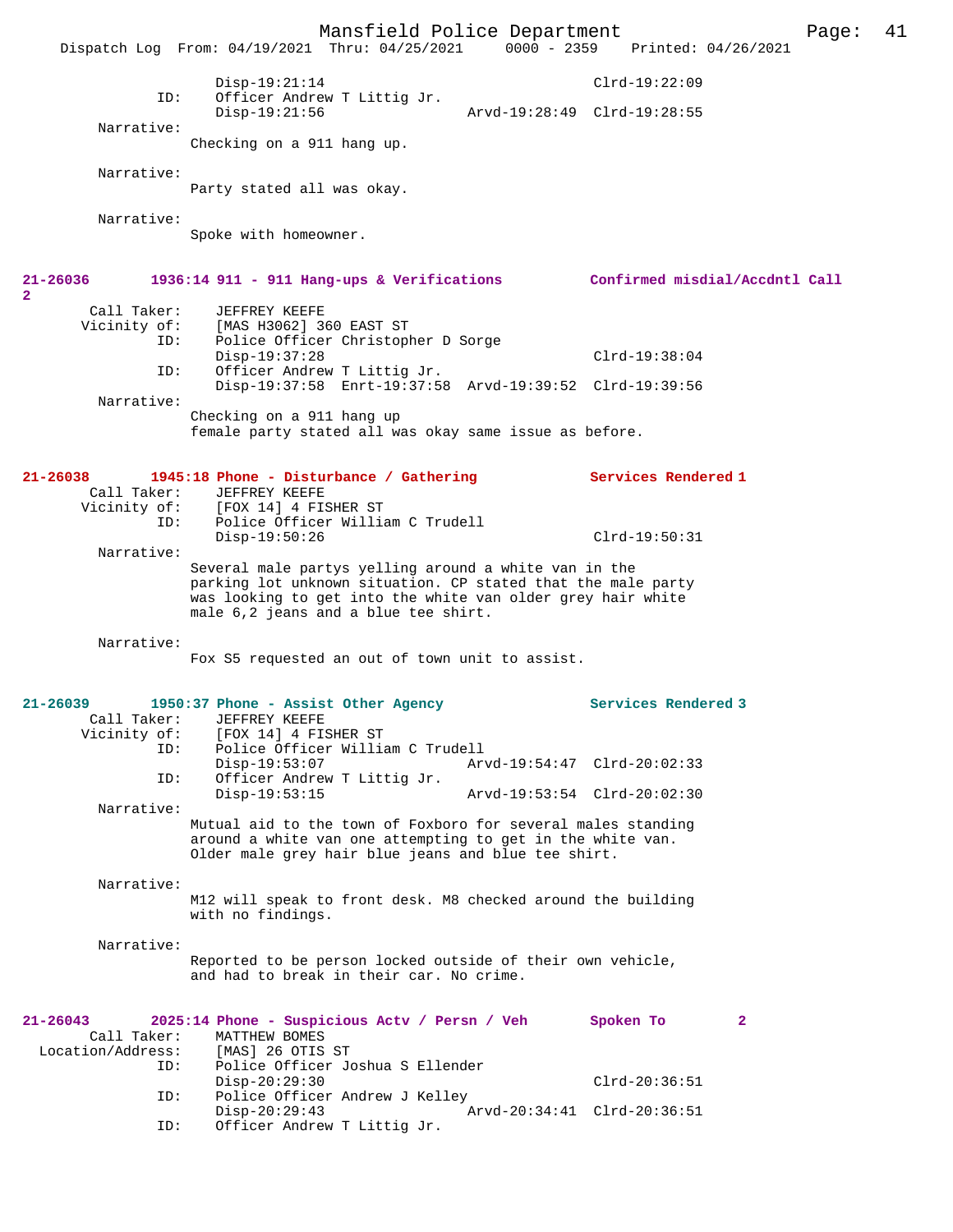Mansfield Police Department Page: 42 Dispatch Log From: 04/19/2021 Thru: 04/25/2021 Disp-20:30:02 Arvd-20:33:32 Clrd-20:36:51 Vehicle: GRY 2012 HYUN ELANTR Reg: PC MA 1WTD15 VIN: 5NPDH4AE7CH112040 Narrative: SP vehicle sitting in the lot has been there for 30Min. parked by the flag pole Narrative: smaller vehicle unk # of people in the vehicle Narrative: Male party stops there every day and smokes a cigarette he was clearing and sent on his way. **21-26045 2100:42 Initiated - Building - Property Check Building Checked / Secured 3** Call Taker: Nicole Boyer Location/Address: [MAS 820C] 31 PLYMOUTH ST ID: Detective Christopher P Walsh Arvd-21:00:00 Clrd-21:09:20 Narrative: Checking the area. **21-26050 2143:55 911 - Erratic Oper MV / Road Rage Gone on Arrival 3**  Call Taker: MATTHEW BOMES<br>Location/Address: [MAS] RTE 140 Location/Address: [MAS] RTE 140 NB @ RTE 495 NB ID: Police Officer Joshua S Ellender Disp-21:47:04 Arvd-21:50:50 Clrd-22:16:19<br>Vehicle: BLU 2018 SANTA FE SPORT Reg: RI 386163 VIN: 5XYZT3LBXJG BLU 2018 SANTA FE SPORT Reg: RI 386163 VIN: 5XYZT3LBXJG526192 Narrative: vehicle in and out of lanes almost struck a vehicle Narrative: caller no longer behind the vehicle Narrative: No siting going into Foxboro, now going southbound with no sitings. **21-26058 2224:37 911 - 911 Hang-ups & Verifications Building Checked / Secured 2** Call Taker: JEFFREY KEEFE Vicinity of: [MAS 417G] 17 FRANCIS AVE Apt. #17<br>TD: Police Officer William C Trudell Police Officer William C Trudell<br>Disp-22:26:16 Ary Disp-22:26:16 Arvd-22:30:54 Clrd-22:44:00<br>ID: Officer Andrew T Littig Jr. Officer Andrew T Littig Jr.<br>Disp-22:28:23 Disp-22:28:23 Arvd-22:30:53 Clrd-22:44:04 Narrative: Checking on a 911 hang up unable to reach the party. **21-26061 2234:59 Phone - Assist Fire Department Spoken To 2**  Call Taker: JEFFREY KEEFE<br>Vicinity of: [MAS] 109 WALN [MAS] 109 WALNUT ST ID: Sergeant Thomas R Connor Disp-22:37:15 Arvd-22:47:16 Clrd-23:17:10<br>TD: Police Officer Joshua S Ellender Police Officer Joshua S Ellender<br>Disp-22:43:12 Arv Arvd-22:43:21 Clrd-22:53:55 Narrative: Assisting the FD with a fire related incident. Nature: Outside burn in the area across the st. Narrative: Everything is squared away and came to an agreement. **21-26063 2247:51 911 - Assist Citizen - P S A Assisted Party 3**  Call Taker: Nicole Boyer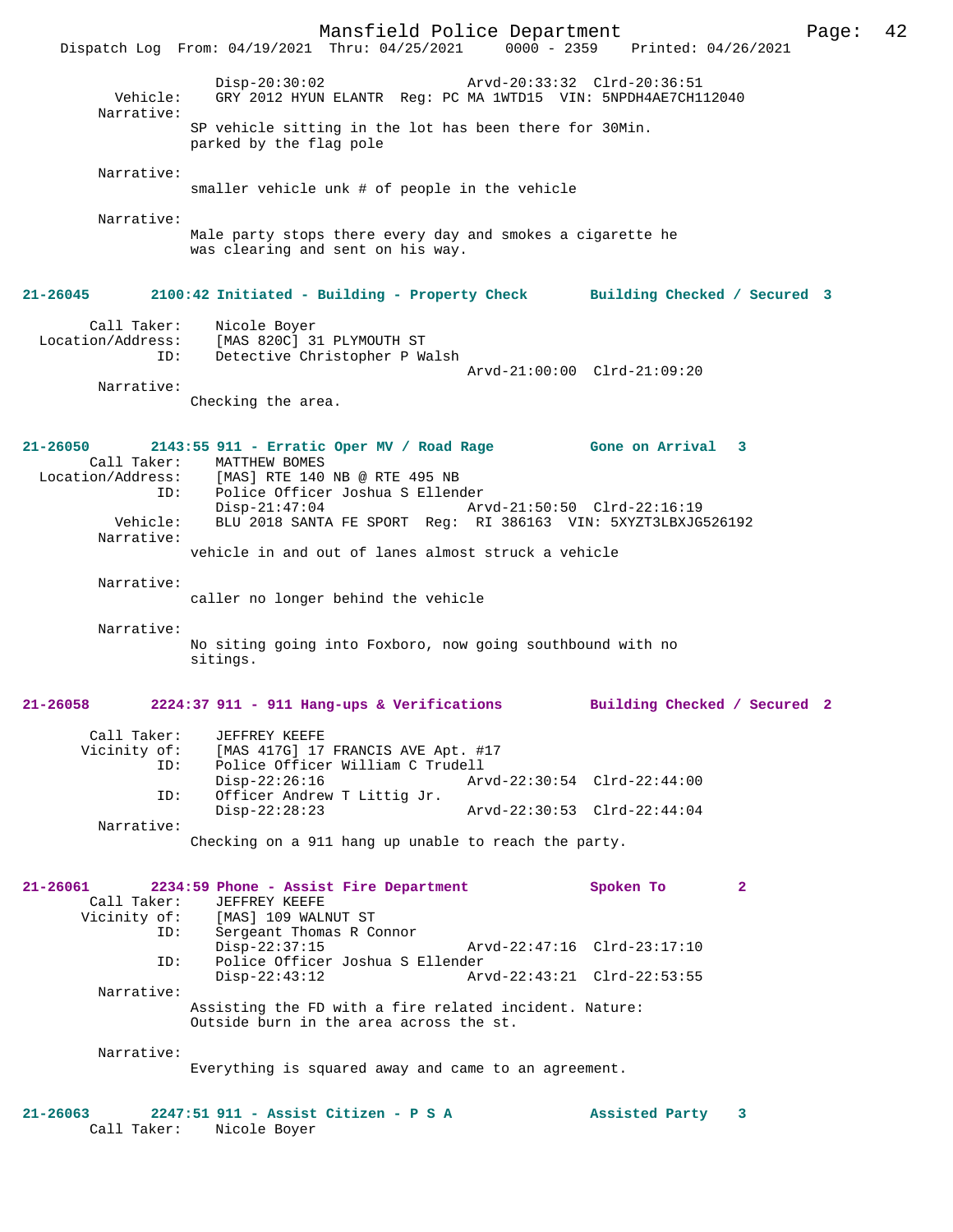Mansfield Police Department Page: 43 Dispatch Log From: 04/19/2021 Thru: 04/25/2021 Location/Address: [MAS 281A] 363 NORTH MAIN ST @ 54 CHAUNCY ST ID: Police Officer William C Trudell Disp-22:51:35 Arvd-22:53:25 Clrd-23:05:05 ID: Officer Andrew T Littig Jr. Disp-22:51:39 Arvd-22:53:28 Clrd-23:05:01 Narrative: Wearing a black coat with a grey hood, black pants and green shoes. Narrative: M12 will bring party back to the station until after midnight, and then will bring that party out to Boston. Narrative: A taxi company was found to transport patient to Boston from Mansfield station. **21-26064 2307:41 Initiated - Building - Property Check Building Checked / Secured 3** Call Taker: Nicole Boyer<br>Location/Address: [MAS 820C] 31 PLYMOUTH ST Location/Address: [MAS 820C] 31 PLYMOUTH ST ID: Detective Christopher P Walsh Arvd-23:07:00 Clrd-23:52:53 Narrative: Checking the area. **21-26065 2307:07 Radio - Assist Other Agency Referred to Other Agency 3** Call Taker: TARA LAKO Location/Address: [MAS] 99 COPELAND DR @ 235 CHAUNCY ST ID: Police Officer Joshua S Ellender Disp-23:08:47 Arvd-23:08:50 Clrd-23:08:51 Narrative: Ofc Ellender reports the traffic light on the corner of Honey Dew appears to have been struck and is slightly bent making the light hard to read at the intersection. Mass DOT was notified and will send someone out. **21-26066 2315 Initiated - Building - Property Check Building Checked / Secured 3** Call Taker: Police Officer Andrew J Kelley Location/Address: [MAS] 500A EAST ST ID: Police Officer Andrew J Kelley Arvd-23:16:04 Clrd-23:16:13 Narrative: Checking the area. **For Date: 04/25/2021 - Sunday 21-26102 0135:37 Initiated - Building - Property Check Services Rendered 3**  Call Taker: Nicole Boyer Location/Address: [MAS 840] 280 SCHOOL ST ID: Patrolman David Schepis

 Narrative: Checking the area.

Police Officer Derek M Stark

#### **21-26113 0200:21 Initiated - Building - Property Check Building Checked / Secured 3**

Arvd-01:35:00 Clrd-02:07:43

| Call Taker:       | Nicole Boyer                 |                             |  |
|-------------------|------------------------------|-----------------------------|--|
| Location/Address: | [MAS 814] 50 WEST CHURCH ST  |                             |  |
| TD:               | Police Officer Meghan Birnie |                             |  |
|                   |                              | Arvd-02:00:00 Clrd-02:03:44 |  |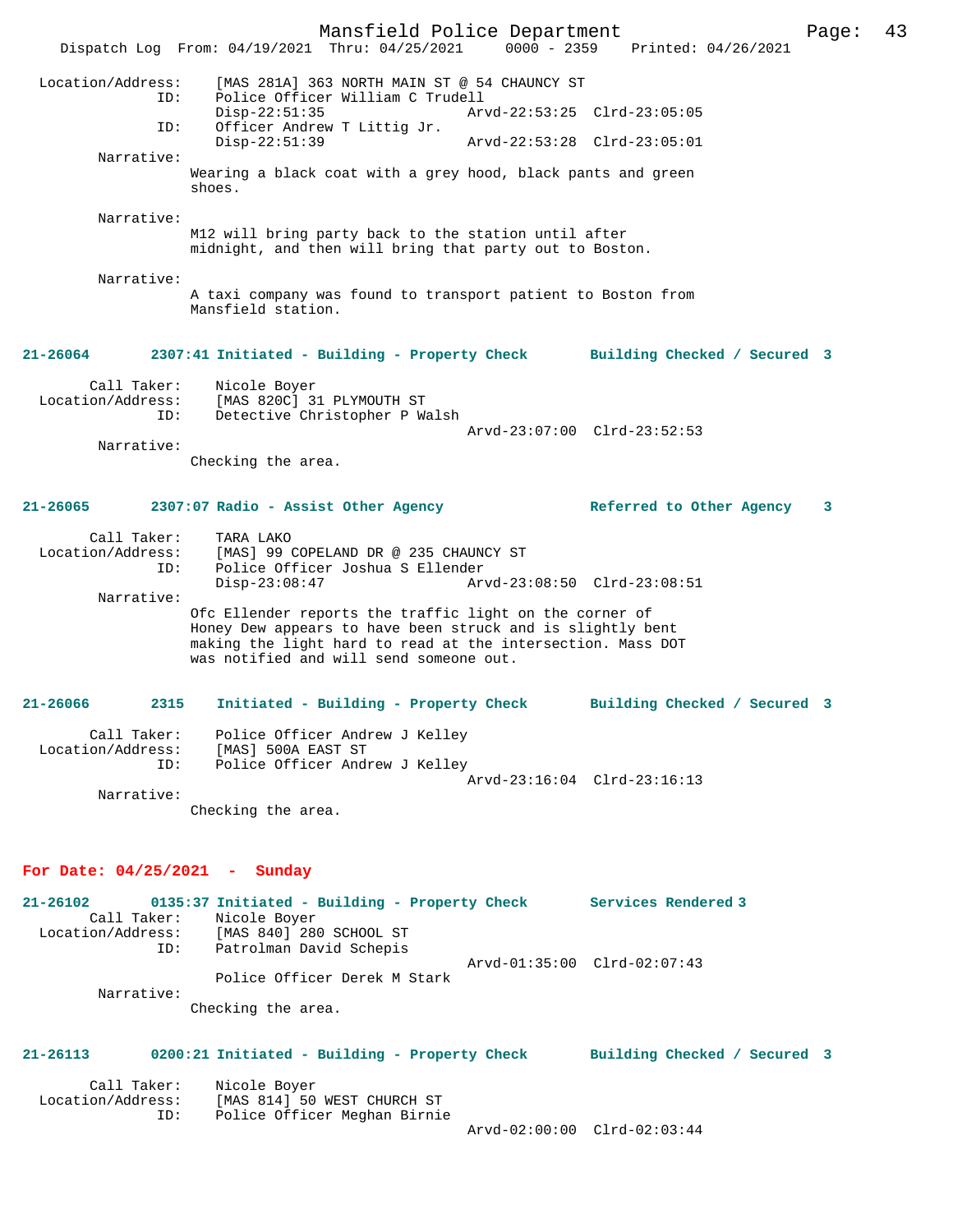Mansfield Police Department Fage: 44 Dispatch Log From: 04/19/2021 Thru: 04/25/2021 0000 - 2359 Printed: 04/26/2021 Narrative: Checking the area. **21-26120 0212:14 Initiated - Building - Property Check Building Checked / Secured 3** Call Taker: Nicole Boyer Location/Address: [MAS 204] 26 OTIS ST ID: Patrolman David Schepis Arvd-02:12:00 Clrd-02:12:35 Police Officer Derek M Stark Narrative: Checking the area. **21-26124 0218:54 Initiated - Building - Property Check Building Checked / Secured 3** Call Taker: Nicole Boyer Location/Address: [MAS 802A] 428 ELM ST ID: Patrolman David Schepis Arvd-02:18:00 Clrd-02:19:13 Police Officer Derek M Stark Narrative: Checking the area. **21-26125 0221:39 Initiated - Building - Property Check Building Checked / Secured 3** Call Taker: Nicole Boyer Location/Address: [MAS 820C] 31 PLYMOUTH ST ID: Sergeant John R Armstrong Arvd-02:21:00 Clrd-02:30:08 Narrative: Checking the area. **21-26132 0234:33 Initiated - Building - Property Check Building Checked / Secured 3** Call Taker: Nicole Boyer Location/Address: [MAS 992] 660 EAST ST ID: Police Officer Nicole P Newport Arvd-02:34:00 Clrd-02:38:10 Narrative: Checking the area. **21-26136 0237:36 Initiated - Building - Property Check Building Checked / Secured 3** Call Taker: Nicole Boyer Location/Address: [MAS 1015] 30 CHAUNCY ST ID: Police Officer Meghan Birnie Arvd-02:37:00 Clrd-02:42:41 Narrative: Checking the area. **21-26137 0238:30 Initiated - Building - Property Check Building Checked / Secured 3** Call Taker: Nicole Boyer Location/Address: [MAS 1019] 792 WEST ST ID: Patrolman David Schepis Arvd-02:38:00 Clrd-02:45:22 Police Officer Derek M Stark Narrative: Checking the area. **21-26139 0242:48 Initiated - Building - Property Check Building Checked / Secured 3**

Call Taker: Nicole Boyer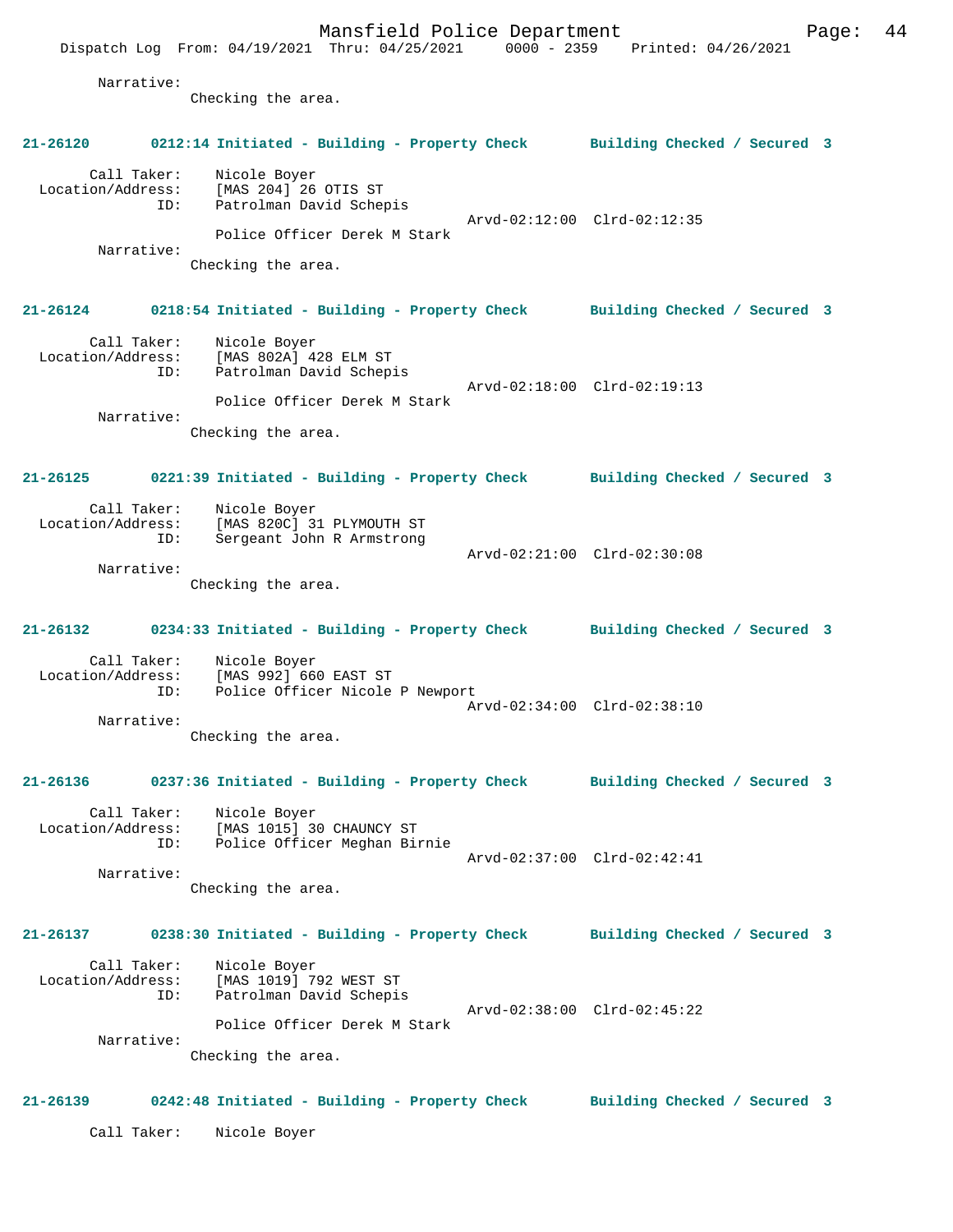Mansfield Police Department Page: 45 Dispatch Log From: 04/19/2021 Thru: 04/25/2021 0000 - 2359 Printed: 04/26/2021 Location/Address: [MAS] NORTH MAIN ST ID: Police Officer Meghan Birnie Arvd-02:42:00 Clrd-02:48:06 Narrative: Checking the area. **21-26142 0247:03 Initiated - Building - Property Check Building Checked / Secured 3** Call Taker: Nicole Boyer Location/Address: [MAS 4] 31 HAMPSHIRE ST ID: Patrolman David Schepis Arvd-02:47:00 Clrd-02:51:19 Police Officer Derek M Stark Narrative: Checking the area. **21-26143 0253:21 Initiated - Building - Property Check Building Checked / Secured 3** Call Taker: Nicole Boyer<br>Location/Address: [MAS 2] 60 FORBES BLVD Location/Address: [MAS 2] 60 FORBES BLVD ID: Patrolman David Schepis Arvd-02:53:00 Clrd-03:00:11 Police Officer Derek M Stark Narrative: Checking the area. **21-26147 0317:14 Initiated - Building - Property Check Building Checked / Secured 3** Call Taker: Nicole Boyer Location/Address: [MAS 1038] NORTH MAIN ST ID: Patrolman David Schepis Arvd-03:17:00 Clrd-03:31:59 Police Officer Derek M Stark Narrative: Checking the area. **21-26148 0318:53 Initiated - Building - Property Check Building Checked / Secured 3** Call Taker: Nicole Boyer Location/Address: [MAS] EAST ST ID: Police Officer Nicole P Newport Arvd-03:18:00 Clrd-03:26:03 Narrative: Checking the area. **21-26149 0326:22 Initiated - Building - Property Check Building Checked / Secured 3** Call Taker: Nicole Boyer Location/Address: [MAS 281A] 1 CROCKER ST ID: Police Officer Meghan Birnie Arvd-03:26:00 Clrd-03:35:14 Narrative: Checking the area. **21-26151 0332:09 Initiated - Building - Property Check Building Checked / Secured 3** Call Taker: Nicole Boyer Location/Address: [MAS 927] 50 PLYMOUTH ST ID: Patrolman David Schepis Arvd-03:32:00 Clrd-03:35:58 Police Officer Derek M Stark Narrative: Checking the area.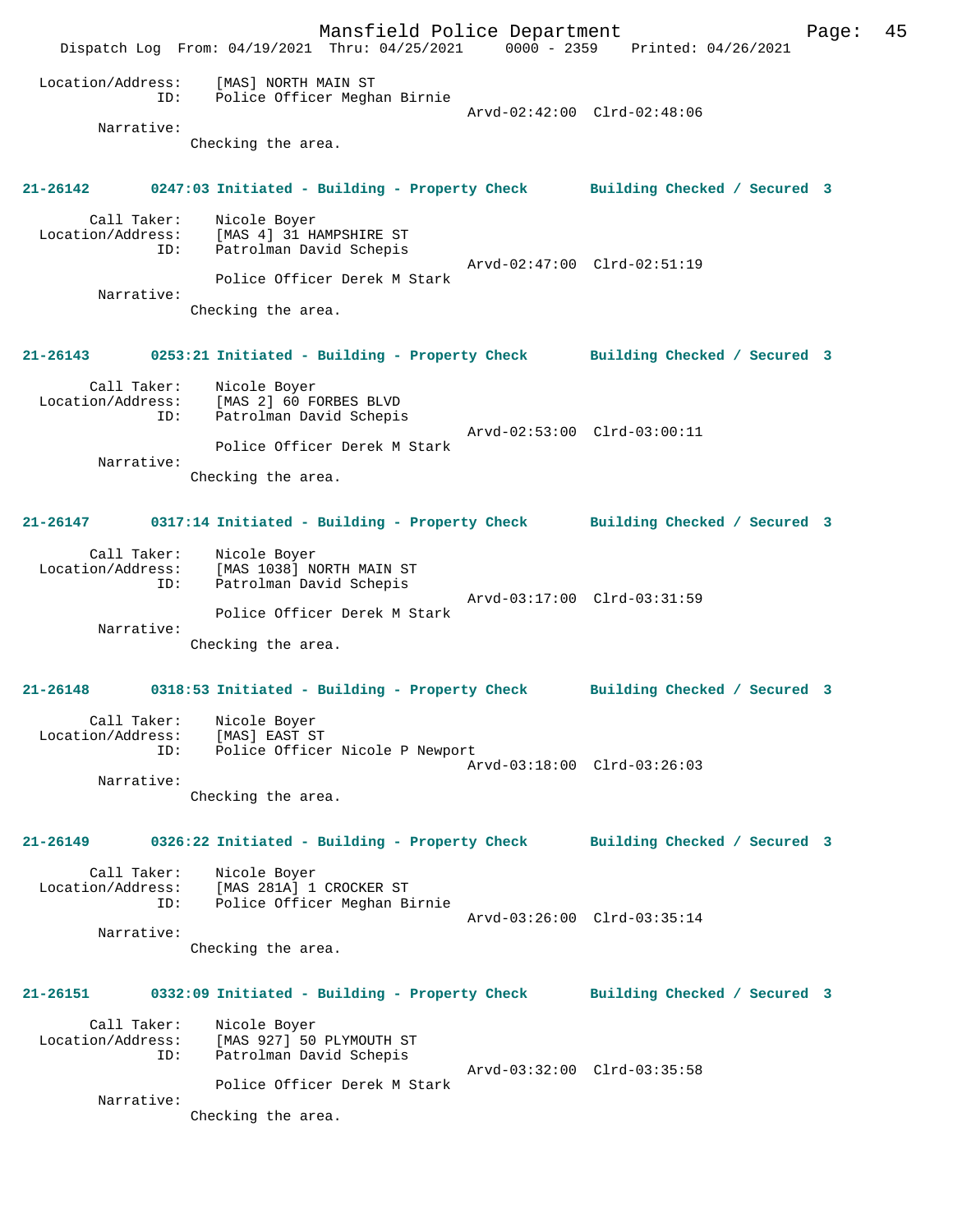Dispatch Log From: 04/19/2021 Thru: 04/25/2021 0000 - 2359 Printed: 04/26/2021 **21-26154 0400:23 Initiated - Building - Property Check Building Checked / Secured 3** Call Taker: JEFFREY KEEFE Vicinity of: [MAS 1040] 10 RESERVOIR ST Apt. #ST ID: Patrolman David Schepis Arvd-04:00:00 Clrd-04:05:22 Police Officer Derek M Stark Narrative: Checking the area. **21-26155 0405:27 Initiated - Building - Property Check Building Checked / Secured 3** Call Taker: TARA LAKO<br>Location/Address: [MAS 894] [MAS 894] 905 SOUTH MAIN ST Apt. #C ID: Patrolman David Schepis Arvd-04:05:00 Clrd-04:08:32 Police Officer Derek M Stark Narrative: Checking the area. **21-26156 0425:01 Initiated - Building - Property Check Building Checked / Secured 3** Call Taker: Nicole Boyer Location/Address: [MAS 834] 261 CHAUNCY ST Patrolman David Schepis Arvd-04:25:00 Clrd-04:33:43 Police Officer Derek M Stark Narrative: Checking the area. **21-26157 0503:34 Initiated - Building - Property Check Building Checked / Secured 3** Call Taker: Nicole Boyer Location/Address: [MAS 820C] 31 PLYMOUTH ST ID: Sergeant John R Armstrong Arvd-05:03:00 Clrd-05:13:47 Narrative: Checking the area. **21-26172 0732:47 Initiated - Building - Property Check Building Checked / Secured 3** Call Taker: MATTHEW BOMES Location/Address: [MAS 820C] 31 PLYMOUTH ST ID: Sergeant John R Armstrong Arvd-07:32:00 Clrd-07:40:41 Narrative: Checking the area. **21-26191 0935:23 Walk-In - Assist Citizen - P S A Assisted Party 3**  Call Taker: Support Staff Thomas Plunkett<br>ion/Address: [MAS H3458] Location/Address:<br>ID: Police Officer Gregg S Kennedy<br>Disp-09:36:31

Disp-09:36:31 Arvd-09:48:40 Clrd-09:49:12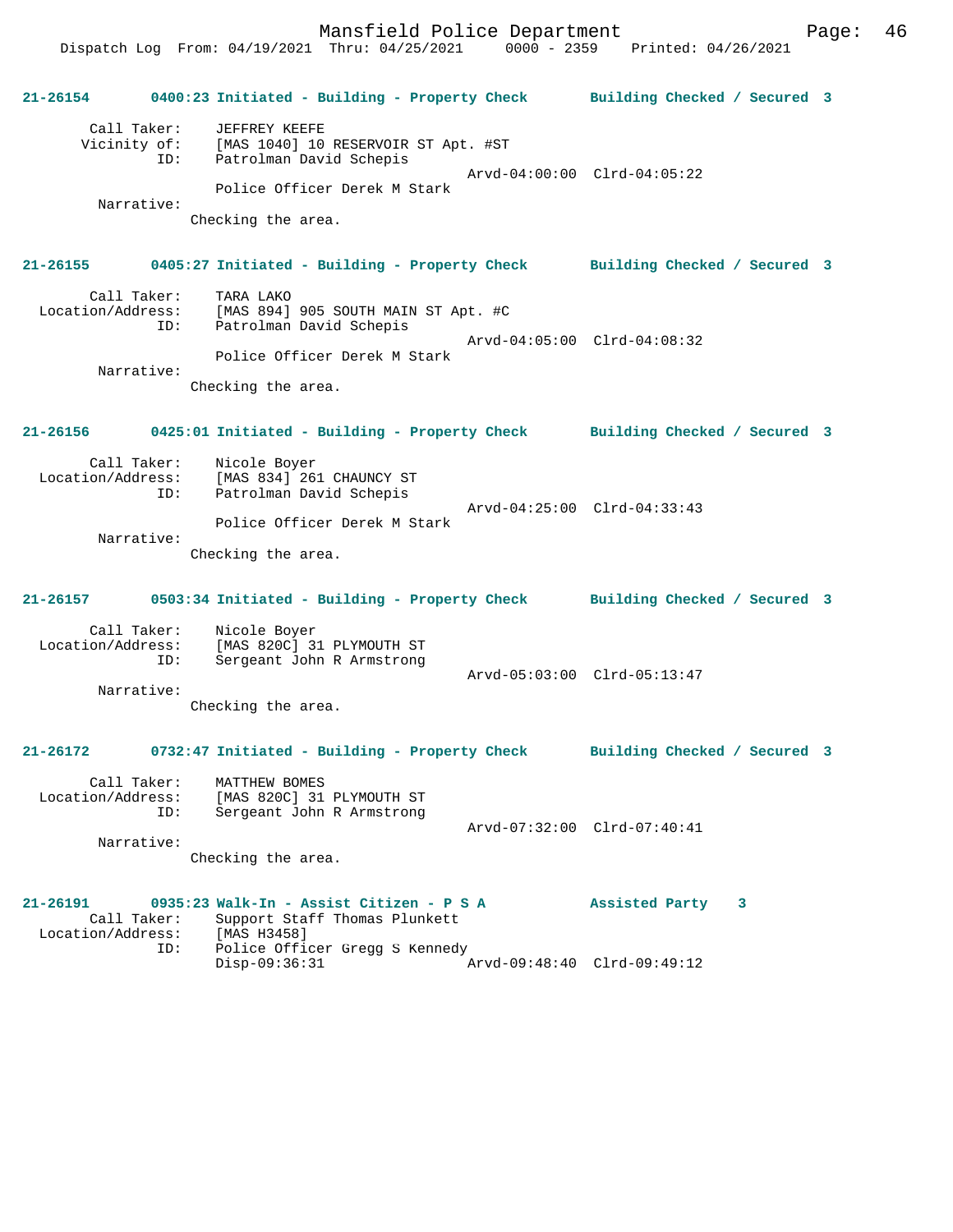Mansfield Police Department Fage: 47 Dispatch Log From: 04/19/2021 Thru: 04/25/2021 0000 - 2359 Printed: 04/26/2021 **21-26194 0953:58 Initiated - Follow up Investigation Spoken To 3**  Call Taker: MATTHEW BOMES Location/Address: [MAS] 1 SAMOSET AVE ID: Sergeant Robert S Pierce Arvd-09:53:00 Clrd-10:02:34 ID: Police Officer Matthew A Souza Arvd-09:54:28 Clrd-10:02:34 Narrative: Conducting a follow up in the area to a previously reported incident. Refer To Incident: 21MAS-400-OF **21-26202 1023:50 Initiated - Building - Property Check Building Checked / Secured 3** Call Taker: MATTHEW BOMES Location/Address: [MAS 820C] 31 PLYMOUTH ST ID: Sergeant John R Armstrong Arvd-10:23:00 Clrd-10:43:03 Narrative: Checking the area. **21-26203 1102:14 Initiated - Building - Property Check Building Checked / Secured 3** Call Taker: MATTHEW BOMES<br>Vicinity of: [MAS] 4 ERICK of: [MAS] 4 ERICK RD @ 15 BONNEY LN<br>ID: Police Officer Michael T Fitzger Police Officer Michael T Fitzgerald Arvd-11:02:00 Clrd-11:17:40 Narrative: Checking the area. **21-26215 1244:48 Initiated - Building - Property Check Building Checked / Secured 3** Call Taker: MATTHEW BOMES Location/Address: [MAS 820C] 31 PLYMOUTH ST ID: Sergeant John R Armstrong Arvd-12:44:00 Clrd-12:54:09 Narrative: Checking the area. **21-26217 1256:09 Alarm - Assist Fire Department Services Rendered 2**  Call Taker: MATTHEW BOMES Location/Address: [MAS 431] 14 BONNEY LN Police Officer Matthew A Souza<br>Disp-12:57:28 A Disp-12:57:28 Arvd-13:03:59 Clrd-13:05:17 Narrative: Assisting the FD with a fire related incident. Nature:fire alarm **21-26226 1416:10 Initiated - Building - Property Check Building Checked / Secured 3** Call Taker: MATTHEW BOMES<br>Vicinity of: [MAS 982] 111 [MAS 982] 111 HOPE ST ID: Police Officer Michael T Fitzgerald Arvd-14:16:00 Clrd-14:19:18 Narrative: Checking the area. **21-26233 1458:24 Phone - Suspicious Actv / Persn / Veh Unfounded/Unverifed 2** Call Taker: NICHOLAS GOYETTE<br>Location/Address: [MAS 255] 377 CH ess: [MAS 255] 377 CHAUNCY ST<br>ID: Police Officer Gregg S Ke Police Officer Gregg S Kennedy<br>Disp-15:01:32 Disp-15:01:32 Arvd-15:05:28 Clrd-15:12:39<br>ID: Police Officer Matthew A Souza Police Officer Matthew A Souza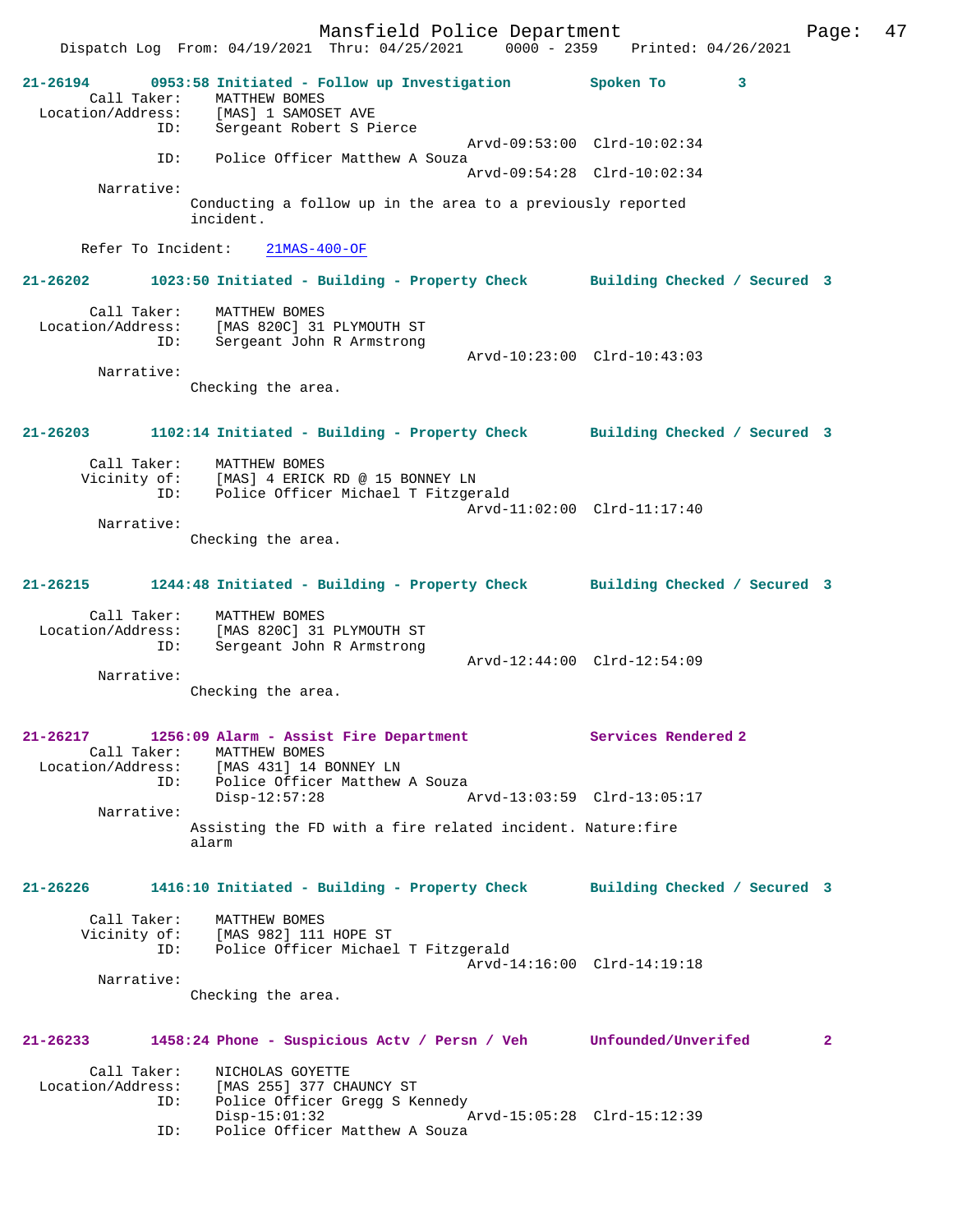Mansfield Police Department Page: 48 Dispatch Log From: 04/19/2021 Thru: 04/25/2021 0000 - 2359 Printed: 04/26/2021 Disp-15:01:46 Arvd-15:05:01 Clrd-15:12:39<br>Vehicle: GRY 2009 HOND UTILITY Reg: PC IL BN23486 VIN: 5FNYF484291 GRY 2009 HOND UTILITY Reg: PC IL BN23486 VIN: 5FNYF48429B019325 Narrative: Adults and children are outside by the entry to plaza, begging for money/food. Father is holding a sign, family is nearby. Caller is a DCF worker passing by who is concerend for the well being of all involved. **21-26235 1513:50 Initiated - Building - Property Check Building Checked / Secured 3** Call Taker: MATTHEW BOMES Vicinity of: [MAS 820C] 31 PLYMOUTH ST ID: Sergeant John R Armstrong Arvd-15:13:00 Clrd-15:20:30 Narrative: Traffic enforcement in the area. **21-26237 1529:06 Initiated - Motor Vehicle Stop Services Rendered 3**  Call Taker: MATTHEW BOMES<br>Vicinity of: [MAS] 267 PRA of: [MAS] 267 PRATT ST<br>ID: Police Officer Matt Police Officer Matthew A Souza Arvd-15:29:00 Clrd-15:32:25 Vehicle: BRO 2004 FORD CROWN Reg: PC MA 3DY593 VIN: 2FAFP74W24X182293 Narrative: party was driving on a flat tire now in Cannon fuels **21-26246 1614:06 Phone - Assist Fire Department Services Rendered 2**  Call Taker: MATTHEW BOMES Vicinity of: [MAS] 1080 EAST ST ID: Police Officer William C Trudell Disp-16:15:58 Arvd-16:24:12 Clrd-17:36:10 Narrative: Assisting the FD with a fire related incident. Nature:possible tranbsformer problem Narrative: standing by for MELD, they have to repair the transformer **21-26261 1757:38 Initiated - Motor Vehicle Stop Citation / Warning Issued 3** Call Taker: Robert Stewart Location/Address: [MAS] 1610 WEST ST @ 11 LANCASHIRE DR ID: Police Officer David J Pepicelli Arvd-17:57:00 Clrd-18:03:11 Vehicle: GRY 2012 MAZD MAZDA3 Reg: PC MA 15P930 VIN: JM1BL1V85C1563211 Narrative: MV STOP/// MA REG: 15P930/// Narrative: citation issued to the operator for speed **21-26263 1803:48 Initiated - Building - Property Check Building Checked / Secured 3** Call Taker: MATTHEW BOMES Location/Address: [MAS 820C] 31 PLYMOUTH ST ID: Sergeant Thomas R Connor Arvd-18:03:00 Clrd-18:04:08 Narrative: Checking the area. **21-26266 1814:59 Initiated - Building - Property Check Building Checked / Secured 3**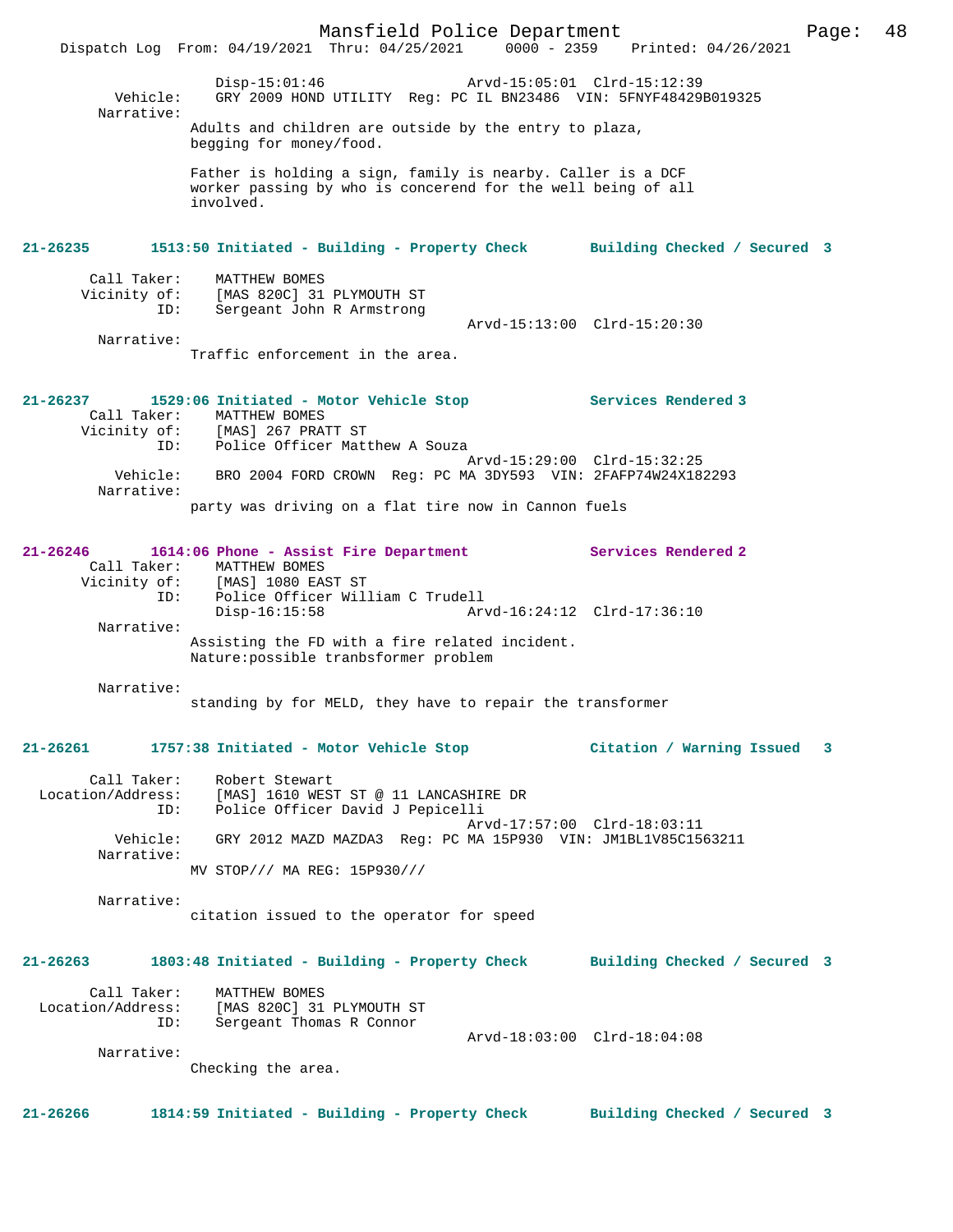Mansfield Police Department Page: 49 Dispatch Log From: 04/19/2021 Thru: 04/25/2021 Call Taker: MATTHEW BOMES Location/Address: [MAS 281A] 1 CROCKER ST Police Officer Andrew J Kelley Arvd-18:14:00 Clrd-18:19:30

Narrative:

Checking the area.

**21-26279 1929:25 Phone - Assist Other Agency Referred to Other Agency 3** Call Taker: TARA LAKO<br>.on/Address: [MAS] ELM ST Location/Address: ID: Police Officer David J Pepicelli Disp-19:30:09 Arvd-19:30:11 Clrd-19:50:00<br>TD: Police Officer Andrew J Kelley Police Officer Andrew J Kelley<br>Disp-19:30:14 Disp-19:30:14 Arvd-19:32:48 Clrd-19:43:55<br>TD: Police Officer William C Trudell Police Officer William C Trudell Disp-19:39:22 Arvd-19:39:24 Clrd-19:49:59 Narrative: Narrative: Ofc Pepicelli reports he did see a male on a bicycle on Elm St riding in the direction of the mall approximately 10 minutes prior. Will be going back to check the area. Narrative: Ofc Pepicelli reports negative check to the town line, will be checking Oak St. Narrative: Ofc Kelley at the mall checking the area. Narrative: Ofc Kelley reports the mall checks negative as well as School to Elm to Oak St check negative Narrative: Ofc Pepicelli reports Oak St checks negative as well as the conservation area. Narrative: Ofc Trudell will be checking the area of Gilbert St Narrative: Ofc Kelley reports checked the area of the Old Country Store, negative Narrative: Per Norton PD, the male will be on a black BMX bike Narrative: Per Norton PD, the male has been located at the residence **21-26281 1952:17 Initiated - Motor Vehicle Stop Citation / Warning Issued 3** Call Taker: TARA LAKO Location/Address: [MAS] 287 CHAUNCY ST ID: Police Officer Andrew J Kelley

Arvd-19:52:00 Clrd-19:56:06<br>Vehicle: GRN 2014 TOYT TACO Reg: PC MA 520HTG VIN: 5TFTX4CNXEX042 GRN 2014 TOYT TACO Reg: PC MA 520HTG VIN: 5TFTX4CNXEX042939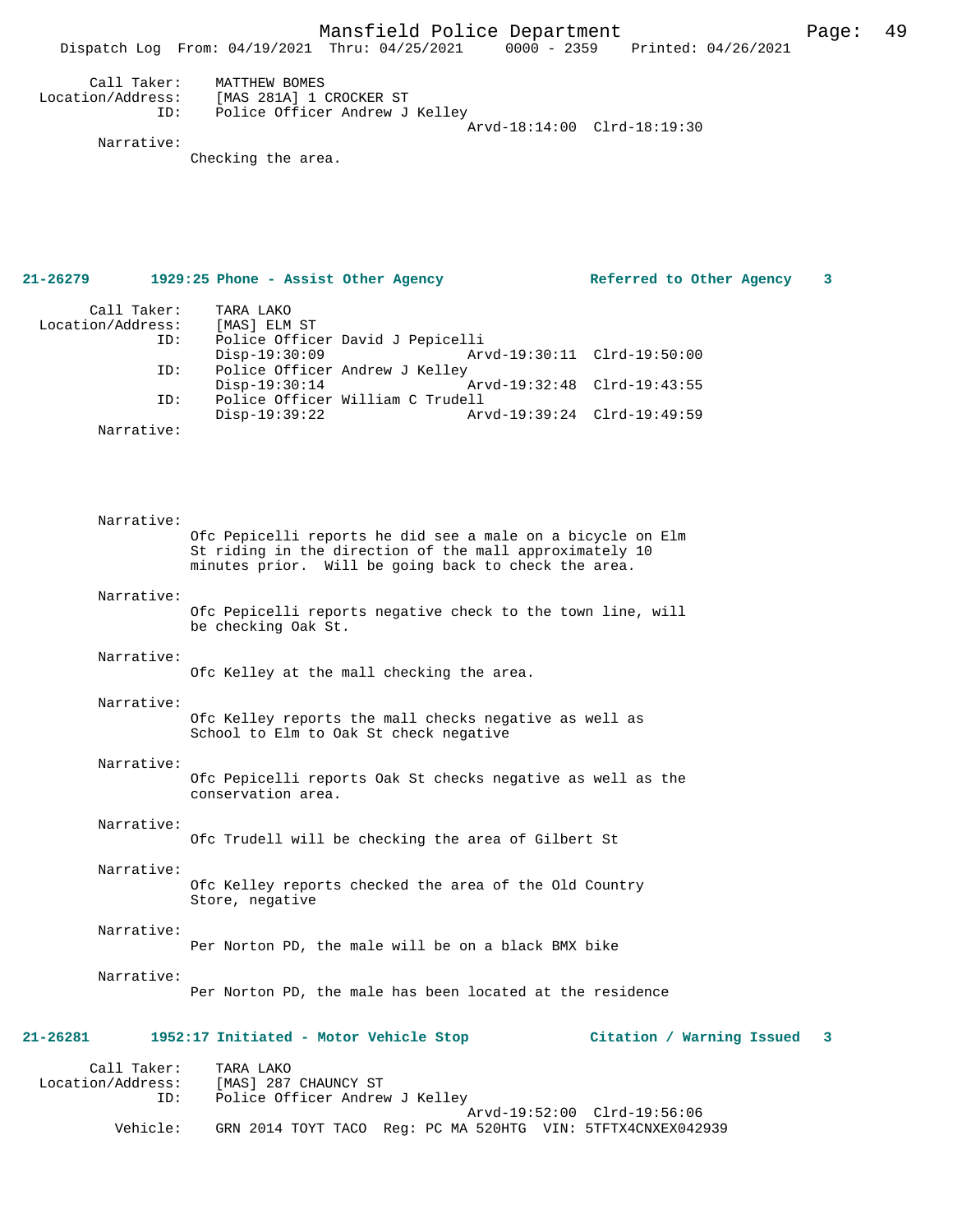Mansfield Police Department Page: 50 Dispatch Log From: 04/19/2021 Thru: 04/25/2021 0000 - 2359 Printed: 04/26/2021 Narrative: Citation issued for red light violation. **21-26284 1959:14 Initiated - Building - Property Check Building Checked / Secured 3** Call Taker: TARA LAKO Location/Address: [MAS 1002] 250 EAST ST ID: Police Officer William C Trudell Arvd-19:59:00 Clrd-20:03:31 Narrative: Checking the area. **21-26288 2007:44 Initiated - Building - Property Check Building Checked / Secured 3** Call Taker: TARA LAKO Location/Address: [MAS 139] 265 FRUIT ST ID: Police Officer William C Trudell Arvd-20:07:00 Clrd-20:10:31 Narrative: Checking the area. **21-26289 2011:07 Initiated - Building - Property Check Building Checked / Secured 3** Call Taker: TARA LAKO Location/Address: [MAS 870] 175 FRUIT ST Police Officer William C Trudell Arvd-20:11:00 Clrd-20:11:00 Narrative: Checking the area. **21-26290 2011:27 Initiated - Building - Property Check Building Checked / Secured 3** Call Taker: TARA LAKO Location/Address: [MAS 13] 175 FRUIT ST ID: Police Officer William C Trudell Arvd-20:11:00 Clrd-20:26:44 Narrative: Checking the area. **21-26295 2027:02 Phone - Suspicious Actv / Persn / Veh Spoken To 2**  Call Taker: Jarred Kohler Location/Address: [MAS 255] 377 CHAUNCY ST<br>ID: Police Officer Andrew J K ID: Police Officer Andrew J Kelley Disp-20:29:49 Arvd-20:31:22 Clrd-20:36:05 ID: Sergeant Jeffrey G Bombard Disp-20:29:53 Arvd-20:33:45 Clrd-20:36:04 Vehicle: 2013 FORD VN TRANSIT Reg: AP AZ AJ77597 VIN: 1FTYR1ZM6KKB36726 Narrative: Suspicious vehicle, uhaul van with drapes over the windows. Narrative: Ofc Kelley reports the male is renting the van while helping a friend, utilizing the store's wifi while eating a sandwich. Male party checks ok.

#### **21-26297 2120:23 Initiated - Building - Property Check Building Checked / Secured 3**

 Call Taker: TARA LAKO Location/Address: [MAS] NORTH MAIN ST ID: Police Officer Andrew J Kelley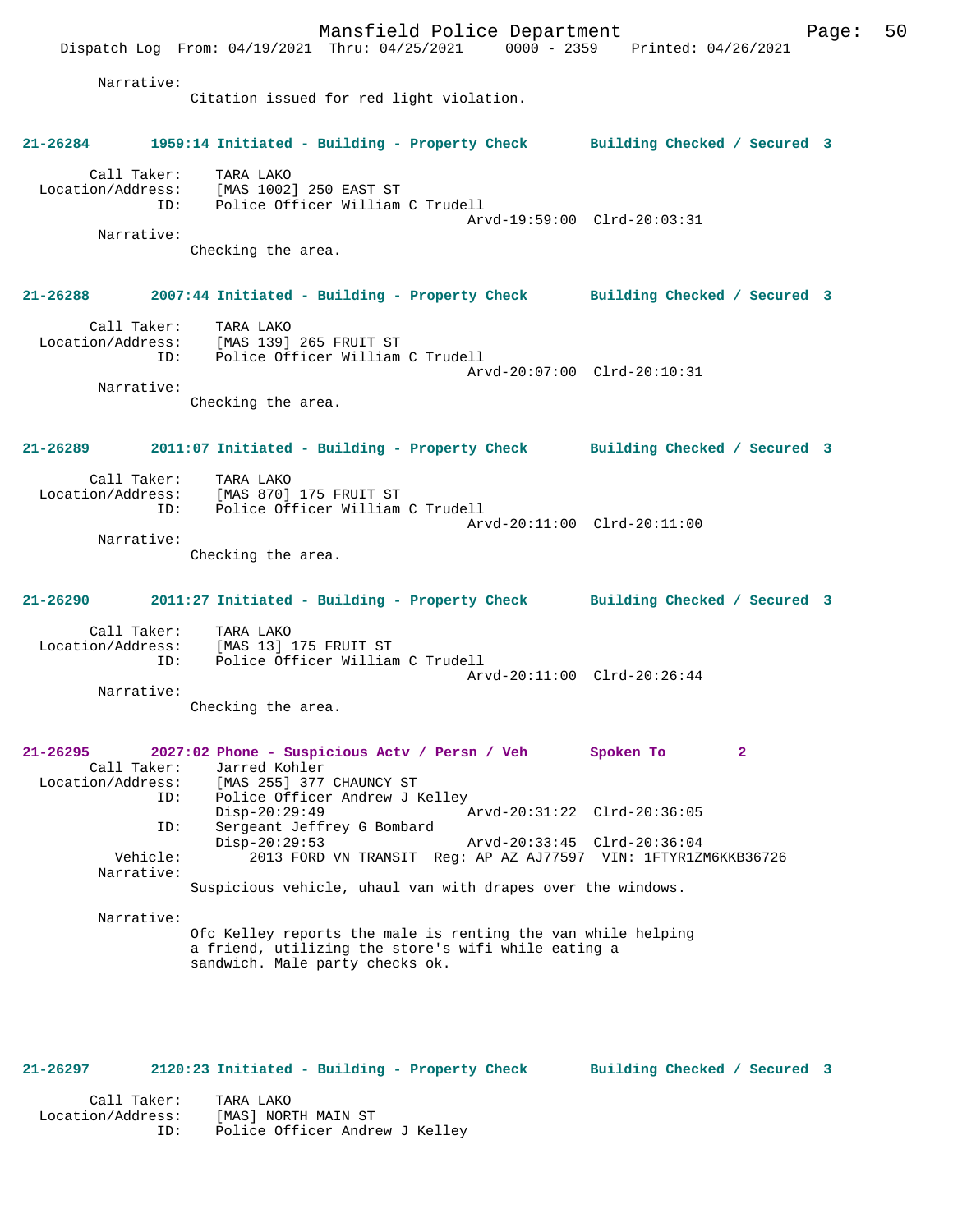| Narrative:                           |                                                                                                                        | Arvd-21:20:00 Clrd-21:28:21  |
|--------------------------------------|------------------------------------------------------------------------------------------------------------------------|------------------------------|
|                                      | Checking the area.                                                                                                     |                              |
| $21 - 26304$<br>$\mathbf{2}^{\circ}$ | 2151:22 911 - 911 Hang-ups & Verifications Confirmed misdial/Accdntl Call                                              |                              |
| Call Taker:                          | JEFFREY KEEFE<br>Location/Address: [MAS H5363] 71 ESSEX ST<br>Police Officer Andrew J Kelley<br>ID:<br>$Disp-21:56:30$ | Arvd-21:59:47 Clrd-22:02:15  |
| Narrative:                           | Checking on a 911 hang up                                                                                              |                              |
| Narrative:                           | Spoke to the caller stated all was okay via cell phone.                                                                |                              |
| $21 - 26307$                         | 2200:59 Initiated - Building - Property Check                                                                          | Building Checked / Secured 3 |
| ID:                                  | Call Taker: TARA LAKO<br>Location/Address: [MAS 820C] 31 PLYMOUTH ST<br>Sergeant Thomas R Connor                       |                              |
| Narrative:                           | Checking the area.                                                                                                     | Arvd-22:00:00 Clrd-22:08:29  |
| $21 - 26326$                         | 2243:40 Initiated - Building - Property Check                                                                          | Building Checked / Secured 3 |
| TD:                                  | Call Taker: Michael Mezhberg<br>Location/Address: [MAS 1015] 30 CHAUNCY ST<br>Police Officer Andrew J Kelley           | Arvd-22:43:00 Clrd-22:52:34  |

Narrative:

Checking the area.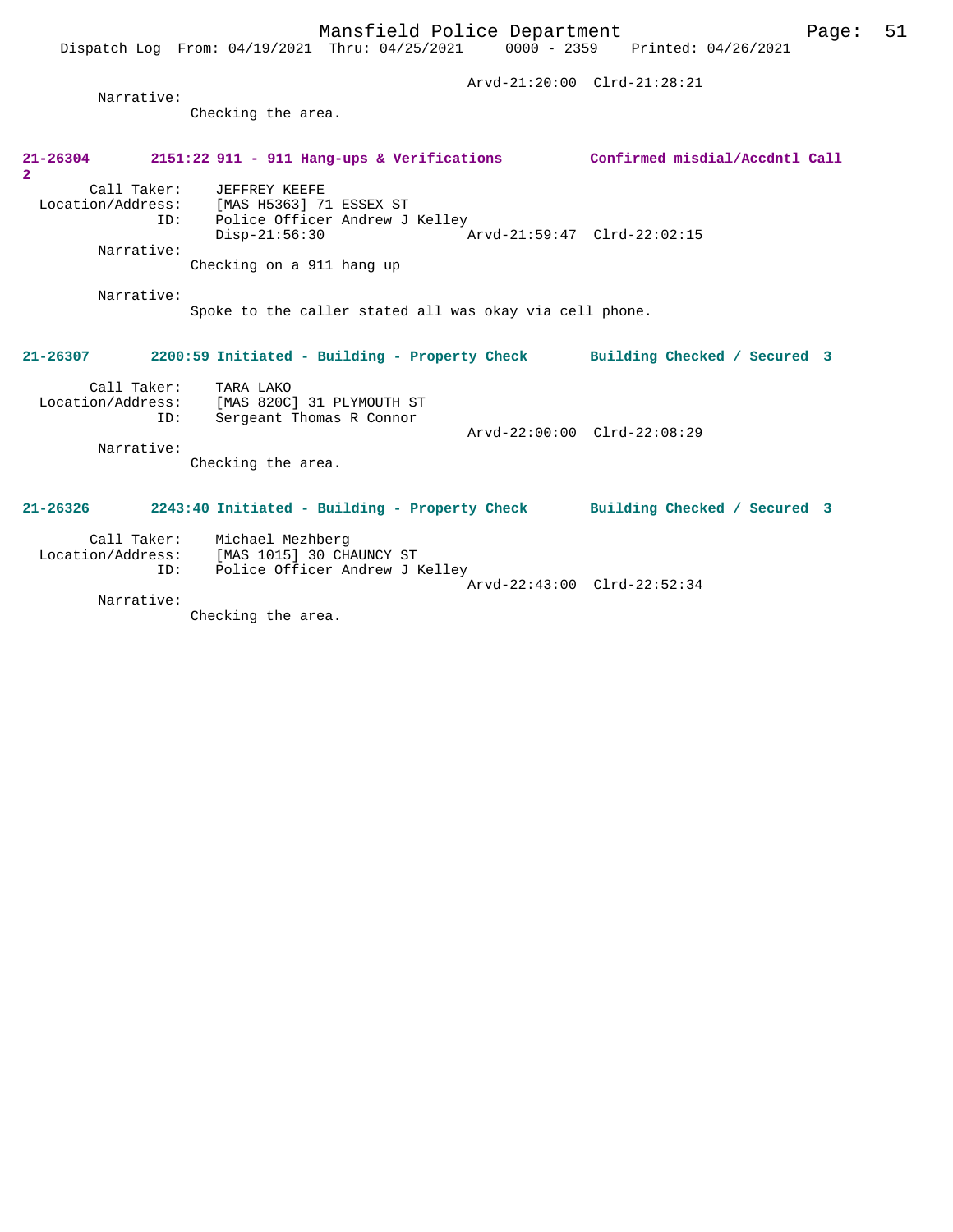## **For Date: 04/26/2021 - Monday**

| Call Number                      | Time        | Call Reason                                                                                                                                   | Action                      | Priority |  |
|----------------------------------|-------------|-----------------------------------------------------------------------------------------------------------------------------------------------|-----------------------------|----------|--|
| $21 - 26353$                     |             | 0117:57 Initiated - Building - Property Check Building Checked / Secured 3                                                                    |                             |          |  |
| Call Taker:                      | ID:         | TARA LAKO<br>Location/Address: [MAS] COPELAND DR<br>Police Officer Nicole P Newport                                                           | Arvd-01:17:00 Clrd-01:20:04 |          |  |
| Narrative:                       |             | Checking the area.                                                                                                                            |                             |          |  |
|                                  |             | 21-26354 0119:40 Initiated - Building - Property Check Building Checked / Secured 3                                                           |                             |          |  |
| Call Taker:<br>Location/Address: | ID:         | TARA LAKO<br>[MAS 834] 261 CHAUNCY ST<br>Police Officer Christopher D Sorge                                                                   | Arvd-01:19:00 Clrd-01:26:25 |          |  |
| Narrative:                       |             | Checking the area.                                                                                                                            |                             |          |  |
|                                  |             | 21-26355 0121:30 Initiated - Building - Property Check Building Checked / Secured 3                                                           |                             |          |  |
| Call Taker:                      | ID:         | TARA LAKO<br>Location/Address: [MAS 1002] 250 EAST ST<br>ID: Patrolman David Schepi<br>Patrolman David Schepis<br>Arvd-01:21:00 Clrd-01:33:43 |                             |          |  |
| Narrative:                       |             | Police Officer Derek M Stark<br>Checking the area.                                                                                            |                             |          |  |
|                                  |             | 21-26357 0129:12 Initiated - Building - Property Check Building Checked / Secured 3                                                           |                             |          |  |
| Call Taker:                      |             | TARA LAKO<br>Location/Address: [MAS 1015] 30 CHAUNCY ST<br>ID: Police Officer Nicole P Newport                                                | Arvd-01:29:00 Clrd-01:32:55 |          |  |
| Narrative:                       |             | Checking the area.                                                                                                                            |                             |          |  |
|                                  |             | 21-26359 0133:05 Initiated - Building - Property Check Building Checked / Secured 3                                                           |                             |          |  |
|                                  | Call Taker: | TARA LAKO<br>Location/Address: [MAS] NORTH MAIN ST<br>ID: Police Officer Nicole P Newport                                                     | Arvd-01:33:00 Clrd-01:37:49 |          |  |
| Narrative:                       |             | Checking the businesses.                                                                                                                      |                             |          |  |
|                                  |             | 21-26364 0144:25 Initiated - Building - Property Check Building Checked / Secured 3                                                           |                             |          |  |
| Call Taker:                      |             | TARA LAKO<br>Location/Address: [MAS 1] 50 WEST ST<br>ID: Police Officer Nicole P Newport<br>Arvd-01:44:00 Clrd-01:47:43                       |                             |          |  |
| Narrative:                       |             | Checking the area.                                                                                                                            |                             |          |  |
|                                  |             | 21-26367 0147:17 Initiated - Building - Property Check Building Checked / Secured 3                                                           |                             |          |  |
| Call Taker:<br>Location/Address: |             | TARA LAKO<br>[MAS 992] 660 EAST ST                                                                                                            |                             |          |  |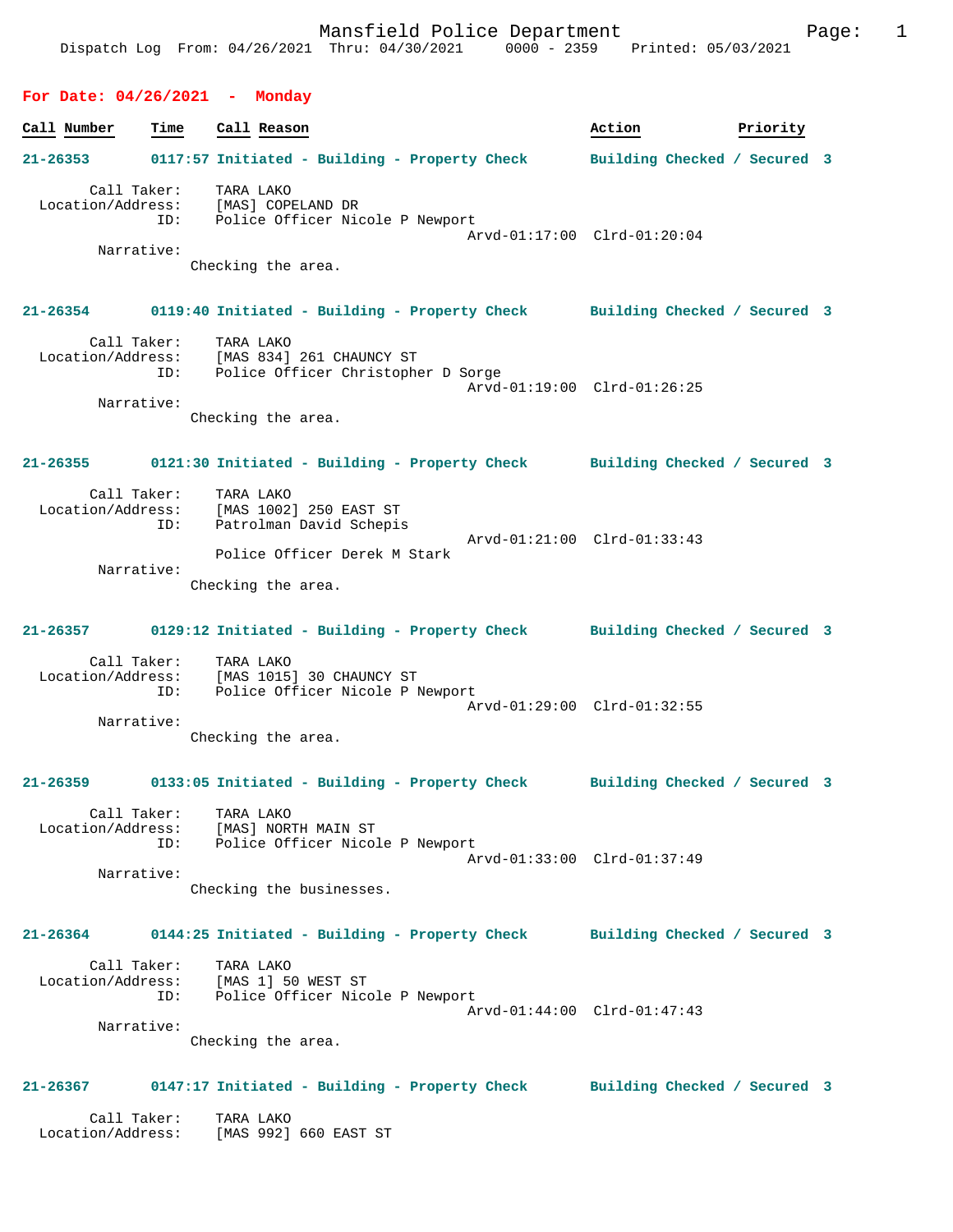Mansfield Police Department Form Page: 2 Dispatch Log From: 04/26/2021 Thru: 04/30/2021 0000 - 2359 Printed: 05/03/2021 ID: Patrolman David Schepis Arvd-01:47:00 Clrd-01:49:04 Police Officer Derek M Stark Narrative: Checking the area. **21-26369 0150:14 Initiated - Building - Property Check Building Checked / Secured 3** Call Taker: TARA LAKO Location/Address: [MAS] 4 ERICK RD @ 15 BONNEY LN Z ID: Patrolman David Schepis Arvd-01:50:00 Clrd-02:05:25 Police Officer Derek M Stark Narrative: Checking the area. **21-26370 0210:33 Initiated - Building - Property Check Building Checked / Secured 3** Call Taker: TARA LAKO<br>Location/Address: [MAS 411] [MAS 411] 60 FORBES BLVD ID: Police Officer Christopher D Sorge Arvd-02:10:00 Clrd-02:21:16 Narrative: Checking the area. **21-26373 0219:35 Initiated - Building - Property Check Building Checked / Secured 3** Call Taker: TARA LAKO Location/Address: [MAS 139] 265 FRUIT ST ID: Patrolman David Schepis Arvd-02:19:00 Clrd-02:23:28 Police Officer Derek M Stark Narrative: Checking the area. **21-26375 0223:36 Initiated - Building - Property Check Building Checked / Secured 3** Call Taker: TARA LAKO Location/Address: [MAS 13] 175 FRUIT ST ID: Patrolman David Schepis Arvd-02:23:00 Clrd-02:28:43 Police Officer Derek M Stark Narrative: Checking the area. **21-26380 0235:02 Initiated - Building - Property Check Building Checked / Secured 3** Call Taker: TARA LAKO Location/Address: [MAS 417] 9 FRANCIS AVE ID: Patrolman David Schepis Arvd-02:35:00 Clrd-02:48:50 Police Officer Derek M Stark Narrative: Checking the area. **21-26384 0252:58 Initiated - Building - Property Check Building Checked / Secured 3** Call Taker: TARA LAKO<br>[MAS 124] Location/Address: [MAS 124] [MAS 124] 241 FRANCIS AVE ID: Patrolman David Schepis Arvd-02:52:00 Clrd-02:59:15 Police Officer Derek M Stark Narrative: Checking the area.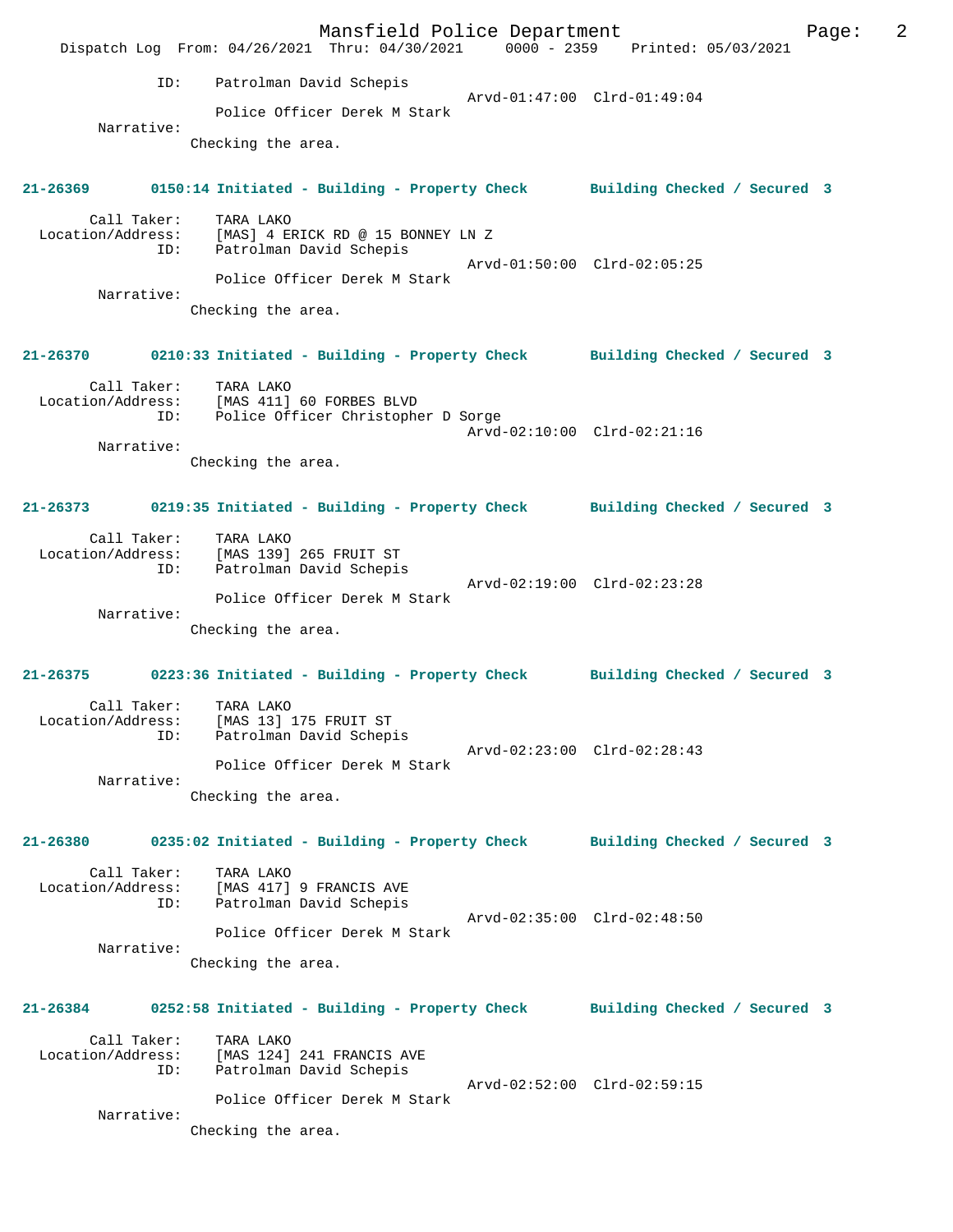### **21-26387 0316:55 Initiated - Motor Vehicle Stop Citation / Warning Issued 3**

 Call Taker: TARA LAKO Location/Address: [MAS] 263 FRANKLIN ST @ 30 WINTER ST ID: Patrolman David Schepis Arvd-03:16:00 Clrd-03:24:17 Police Officer Derek M Stark Vehicle: GRY 2015 MERZ UT ML350 Reg: PC MA 1MR619 VIN: 4JGDA5HB1FA464379 Narrative: Citation issued for stop sign violation

**21-26411 0657 Initiated - Parking Violations Services Rendered 3**  Call Taker: Animal Control Steven Simonds Location/Address: [MAS 12] 250 EAST ST ID: Animal Control Steven Simonds Arvd-06:59:35 Clrd-08:33:58 Narrative:

covering school crossing

### **21-26427 0854:42 Initiated - Motor Vehicle Stop Citation / Warning Issued 3**

| Call Taker:            | Jennifer Napolitano                                           |
|------------------------|---------------------------------------------------------------|
| Location/Address:      | [MAS] 43 NORTH MAIN ST @ 13 PARK ST                           |
| ID:                    | Police Officer David J Pepicelli                              |
|                        | Arvd-08:54:00 Clrd-09:04:29                                   |
| Vehicle:<br>Narrative: | GRY 2007 HOND ACCORD Req: PC MA 9JM147 VIN: 1HGCM56157A002444 |

Out for mvst

Narrative:

Citation to the operator for speed and citation to the owner for failure to inspect

## **21-26433 0910:38 Initiated - Motor Vehicle Stop Citation / Warning Issued 3**

 Call Taker: Jennifer Napolitano Location/Address: [MAS] 6 HIGHLAND AVE @ 91 CHAUNCY ST ID: Police Officer David J Pepicelli Arvd-09:10:00 Clrd-09:17:04 Vehicle: GRY 2017 SUBA CROSST Reg: PC MA 1AEF56 VIN: JF2GPALC6H8200191 Narrative: Out for mvst

 Narrative: Citation for failure to inspect and speed

Narrative:

Location of the offense Copeland at Chauncy

## **21-26436 0917:16 Initiated - Motor Vehicle Stop Citation / Warning Issued 3**

| Call Taker:            | Jennifer Napolitano                                                                                                             |
|------------------------|---------------------------------------------------------------------------------------------------------------------------------|
| Vicinity of:           | [MAS 917A1] 260 CHAUNCY ST Apt. #1                                                                                              |
| ID:                    | Police Officer David J Pepicelli                                                                                                |
| Vehicle:<br>Narrative: | Arvd-09:17:00 Clrd-09:26:40<br>WHI 2015 SUBA LEGACY Req: PC MA 3CK374 VIN: 4S3BNAA60F3058376<br>Out for myst in the parking lot |

Narrative:

Citation for hands free violation on Chauncy St

**21-26438 0919 Initiated - Parking Violations Services Rendered 3**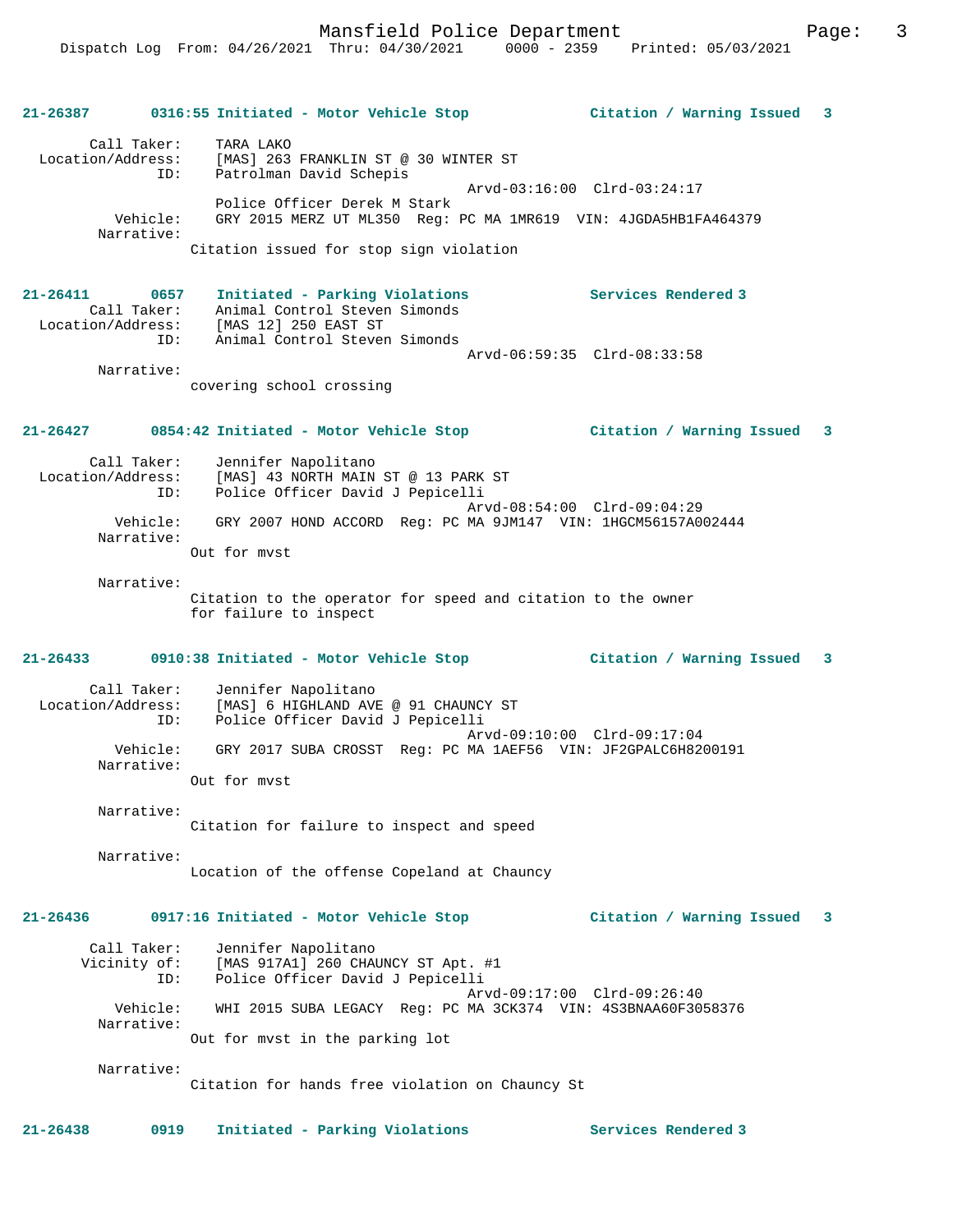Mansfield Police Department Form Page: 4 Dispatch Log From: 04/26/2021 Thru: 04/30/2021 0000 - 2359 Printed: 05/03/2021 Call Taker: Animal Control Steven Simonds Location/Address: [MAS] 43 NORTH MAIN ST @ 13 PARK ST ID: Animal Control Steven Simonds Arvd-09:20:52 Clrd-09:32:22 ID: Animal Control Steven Simonds Disp-09:47:48 Clrd-09:58:48 Narrative: checking area for parking violations Narrative: no violations **21-26440 0931 Initiated - Speed Trailer/Signs Deployed Services Rendered 3**  Call Taker: Animal Control Steven Simonds Location/Address: [MAS] NORTH MAIN ST ID: Animal Control Steven Simonds Arvd-09:32:22 Clrd-09:47:44 Narrative: changing batteries on speed sign **21-26442 0934:26 Initiated - Motor Vehicle Stop Citation / Warning Issued 3** Call Taker: Jennifer Napolitano Location/Address: [MAS 1002] 250 EAST ST ID: Police Officer David J Pepicelli Arvd-09:34:00 Clrd-09:42:11 Vehicle: GRY 2013 GMC TERRAI Reg: PC MA 926FJ0 VIN: 2GKFLREK8D6346038 Narrative: out with mvst Narrative: Citation issued for speeding in a school zone **21-26444 0935:31 Phone - Assist Fire Department Services Rendered 2**  Call Taker: Jennifer Napolitano<br>Location/Address: [MAS 23C] 290 FORBES COMMILLE WAPULLEANO<br>Location: [MAS 23C] 290 FORBES BLVD<br>TD: Police Officer Beau J Pala Police Officer Beau J Palanza<br>Disp-09:36:19 Disp-09:36:19 Arvd-09:40:57 Clrd-09:45:50 Police Officer Matthew A Souza Narrative: Assisting the FD with a fire related incident. Nature: Fire alarm **21-26447 0942:57 Initiated - Motor Vehicle Stop Citation / Warning Issued 3** Call Taker: Jennifer Napolitano Location/Address: [MAS 1002] 250 EAST ST ID: Police Officer David J Pepicelli Arvd-09:42:00 Clrd-09:47:51 Vehicle: GRY 2020 VOLK UT TIGUAN Reg: PC MA 229HM4 VIN: 3VV2B7AX3LM178351 Narrative: Out for mvst Narrative: Citation for speed **21-26448 0948:44 Initiated - Motor Vehicle Stop Citation / Warning Issued 3** Call Taker: Jennifer Napolitano Location/Address: [MAS 1002] 250 EAST ST ID: Police Officer David J Pepicelli Arvd-09:48:00 Clrd-09:54:13<br>Vehicle: GRN 2015 FORD F250 Reg: CO MA T33866 VIN: 1FTBF2B60FEC749 GRN 2015 FORD F250 Reg: CO MA T33866 VIN: 1FTBF2B60FEC74900 Narrative: Out for mvst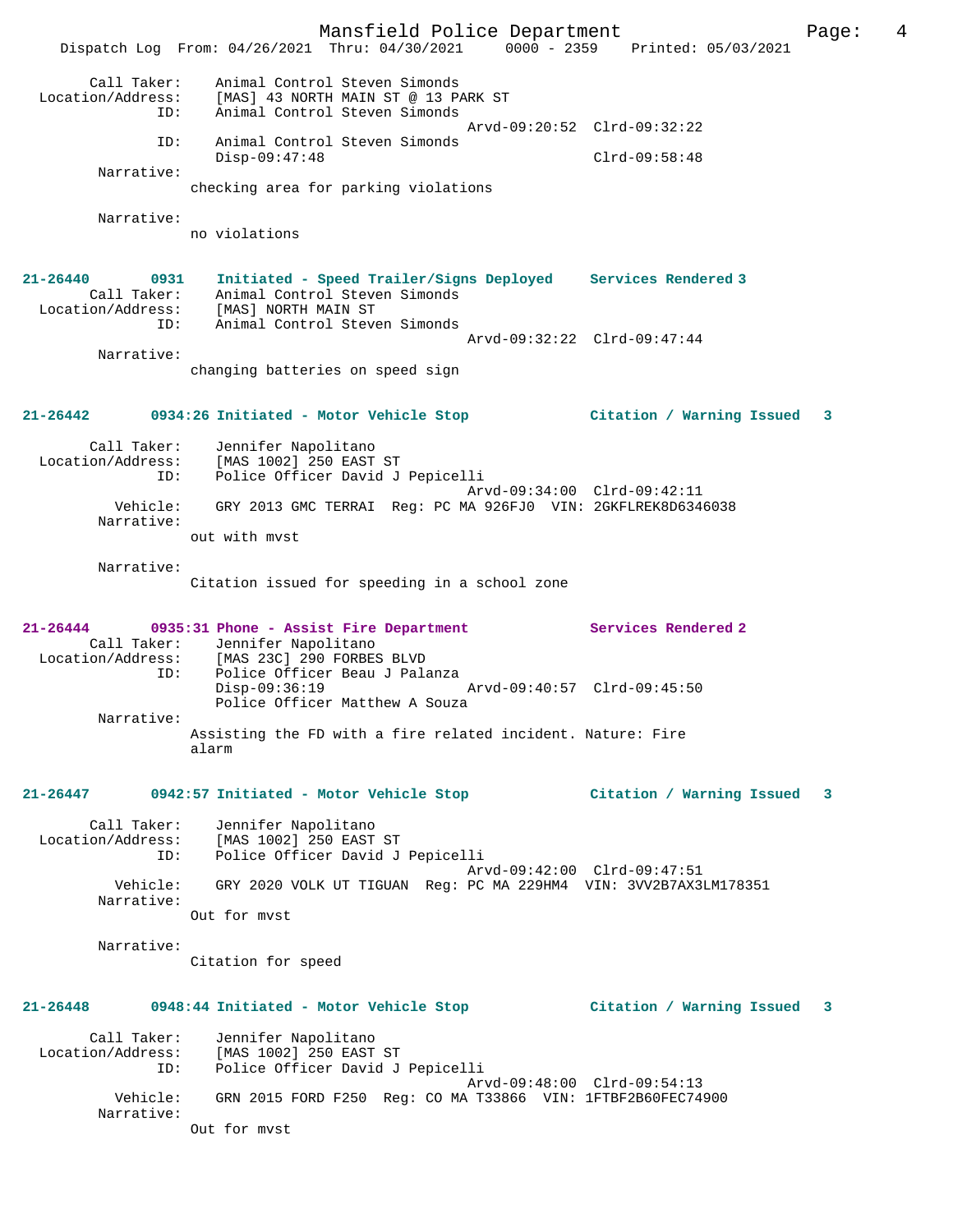Narrative:

Citation for speed

**21-26451 0959:28 Initiated - Motor Vehicle Stop Citation / Warning Issued 3** Call Taker: Jennifer Napolitano Vicinity of: [MAS H4599] 123 WEST ST ID: Police Officer David J Pepicelli Arvd-09:59:00 Clrd-10:03:24 Vehicle: GRY 2014 JEEP COMPAS Reg: PC MA 4PE822 VIN: 1C4NJDEBXED734293 Narrative: Out for mvst Narrative: Ciation issued for speed **21-26458 1027:05 Initiated - Building - Property Check Building Checked / Secured 3** Call Taker: Jennifer Napolitano Location/Address: [MAS 417] 9 FRANCIS AVE ID: Police Officer Gregg S Kennedy Arvd-10:27:00 Clrd-10:31:40 Narrative: Checking the area. **21-26467 1044:26 Walk-In - Suspicious Actv / Persn / Veh Services Rendered 2**  Call Taker: Support Staff Matthew Todesco Location/Address: [MAS 322] 31 HAMPSHIRE ST ID: Police Officer Matthew A Souza<br>Disp-10:46:06 Disp-10:46:06 Arvd-10:48:28 Clrd-11:55:57 Narrative: RP reports she was followed when she was out for a walk yesterday. The RP requests to speak with an officer, Ofc Souza into speak with the RP. **21-26468 1050:06 Initiated - Motor Vehicle Stop Citation / Warning Issued 3** Call Taker: Jennifer Napolitano Vicinity of: [MAS] 1689 WEST ST @ 16 PLAIN ST ID: Police Officer David J Pepicelli Arvd-10:50:00 Clrd-10:55:21 Vehicle: RED 2011 HYUN ELANTR Reg: PC MA 4LF852 VIN: KMHDH4AE6BU103376 Narrative: Out for mvst eastbound Narrative: Citation issued for failure to yield **21-26475 1119:04 Phone - Well Being Check Incident Report 3**  Call Taker: NICHOLAS GOYETTE<br>Location/Address: [MAS H6565] 65 WI ess: [MAS H6565] 65 WINTER ST<br>ID: Police Officer Grega S Ke Police Officer Gregg S Kennedy<br>Disp-11:19:20 A Disp-11:19:20 Arvd-11:23:12 Clrd-11:30:11 ID: Sergeant Brian P Thibault<br>Disp-11:19:22 Clrd-11:29:58 Narrative: Caller dialed 911 very upset and cautious. She did not believe I worked for 911 or Mansfield previously and hung up abruptly stating she will just come to the station without providing any details as to what was going on. Callback reveals she is very paranoid about phone/internet service hacks and other id theft.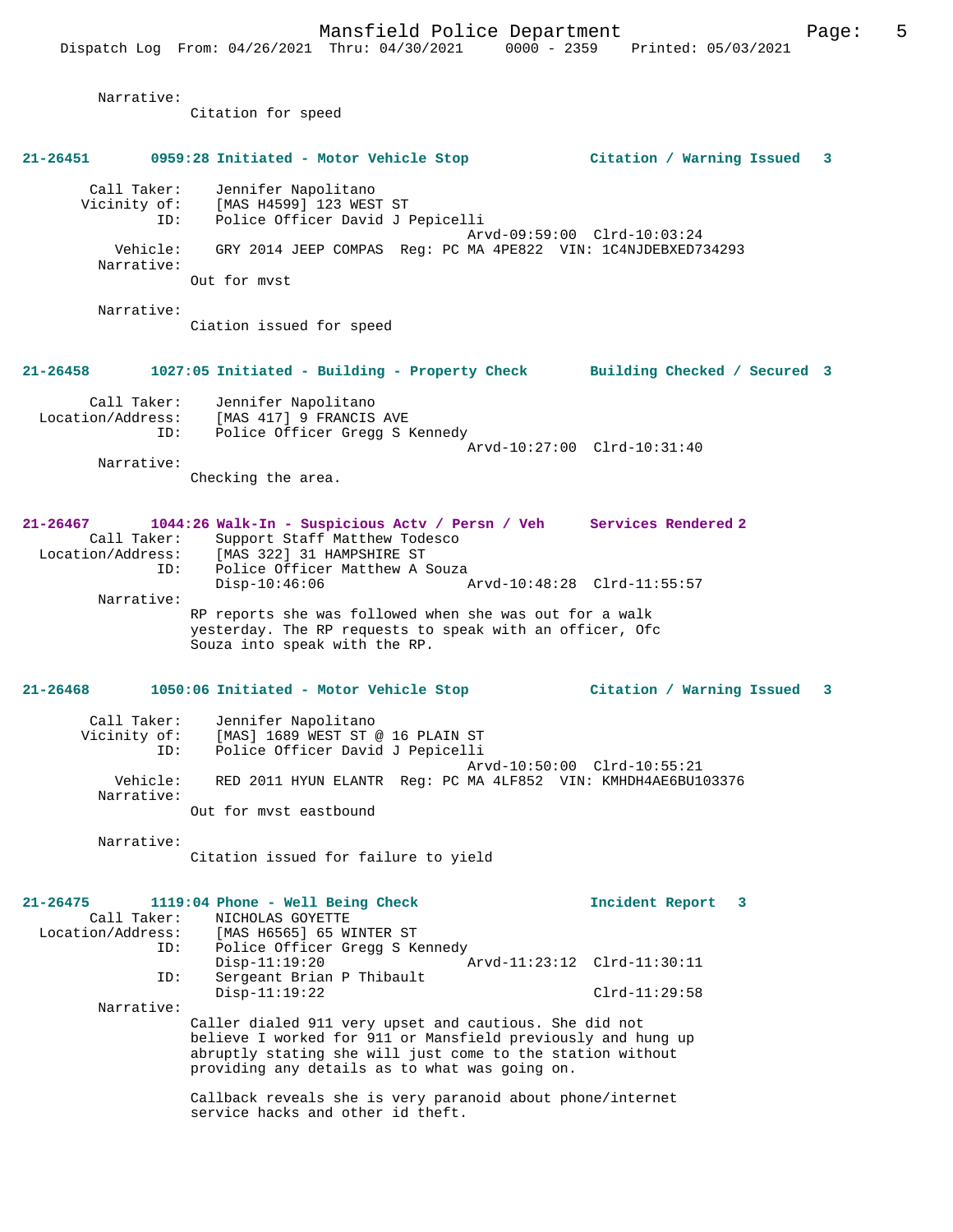She was offered PD services to assist with her identity fraud issues and was invited to the station several times during the conversation. She stated she prefers to come into the station to look further into the issue. Narrative: M8/M1 heading to address to check well being Narrative: No issues. Verizon issue. Refer To Incident: 21MAS-401-OF **21-26482 1143 Initiated - Parking Violations Services Rendered 3**  Call Taker: Animal Control Steven Simonds Location/Address: [MAS] 255 NORTH MAIN ST @ 8 COTTAGE ST ID: Animal Control Steven Simonds Arvd-11:44:37 Clrd-12:24:17 Narrative: checking area for parking violations Narrative: no violations **21-26486 1219:35 Phone - 911 Hang-ups & Verifications Confirmed misdial/Accdntl Call** Call Taker: Jarred Kohler<br>Location/Address: [MAS 840I180] ess: [MAS 840I180] 280 SCHOOL ST Apt. #I180<br>ID: Police Officer Gregg S Kennedy Police Officer Gregg S Kennedy Disp-12:21:50 Clrd-12:22:23<br>TD: Police Officer Patrick J Pennie Police Officer Patrick J Pennie<br>Disp-12:22:19 Ar Disp-12:22:19 Arvd-12:28:21 Clrd-12:31:19 Narrative: Checking on a 911 misdial. Female employee will meet the officer at the front door. **21-26488 1234:41 Initiated - Motor Vehicle Stop Citation / Warning Issued 3** Call Taker: Jennifer Napolitano Vicinity of: [MAS] MAPLE ST ID: Police Officer Gregg S Kennedy Arvd-12:34:00 Clrd-12:40:17<br>Vehicle: BLK 2017 TOYT COROLL Reg: PC MA 9TM422 VIN: 2T1BURHE1HC8 BLK 2017 TOYT COROLL Reg: PC MA 9TM422 VIN: 2T1BURHE1HC850822 Narrative: Out for mvst **21-26489 1239:12 Initiated - Follow up Investigation Spoken To 3**  Call Taker: Jennifer Napolitano<br>Location/Address: [MAS 1019] 792 WEST [MAS 1019] 792 WEST ST Apt. #D203 ID: Police Officer Matthew A Souza Arvd-12:39:00 Clrd-12:52:57<br>TD: Police Officer Patrick J Pennie Police Officer Patrick J Pennie<br>Disp-12:39:52 A Disp-12:39:52 Arvd-12:43:45 Clrd-12:52:59 Narrative: Conducting a follow up in the area to a previously reported incident. Requesting a second car. Narrative: Spoke with the party. Story checks. ALl set **21-26491 1256:38 Initiated - Court Activity Services Rendered 3**  Call Taker: Kieran M Ruth

 Location/Address: [ATT 3] 88 N.MAIN Apt. #ST ID: Police Officer David W Kinahan

**2**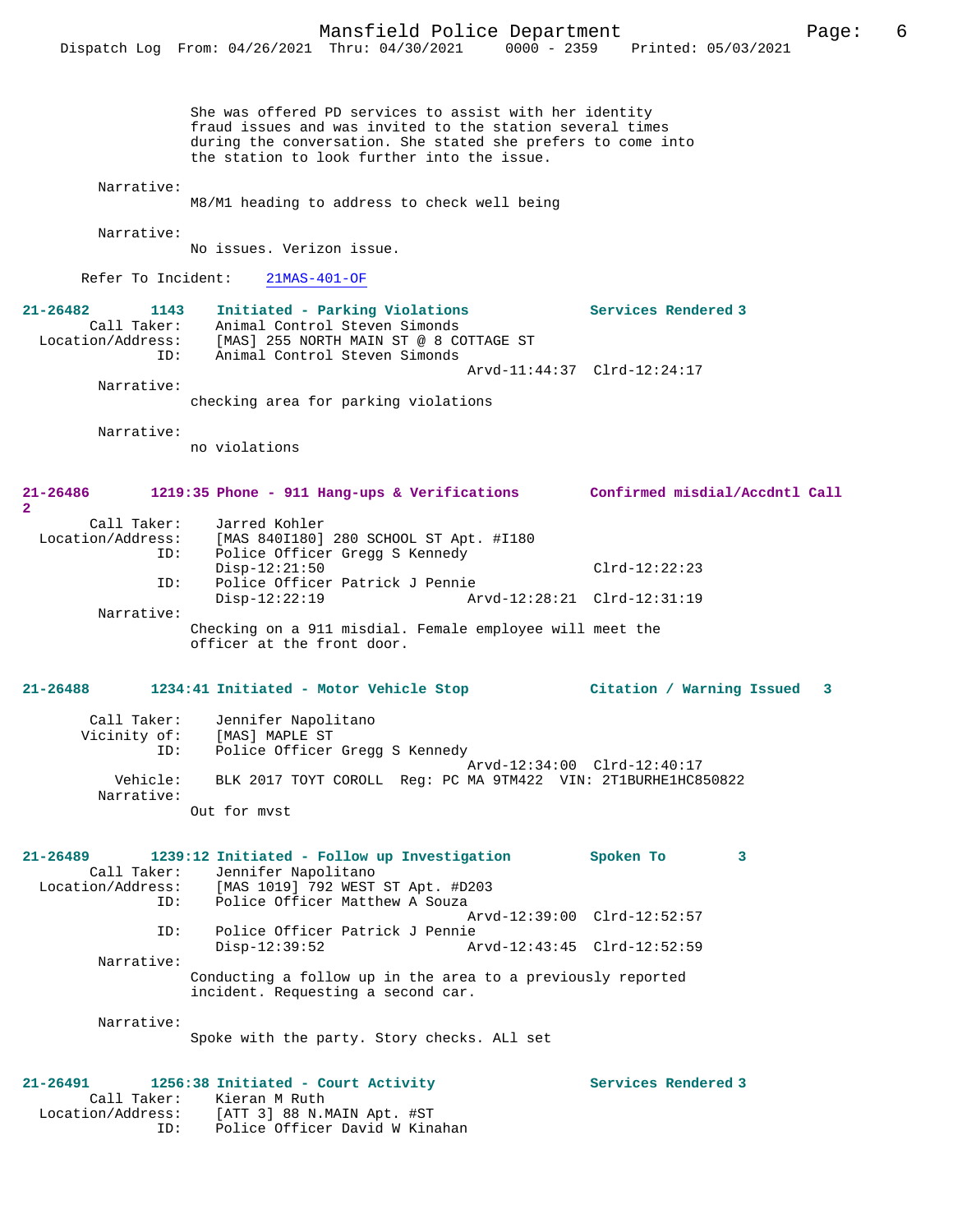|                                         | Dispatch Log From: 04/26/2021 Thru: 04/30/2021                                                                        | $0000 - 2359$               | Printed: 05/03/2021 |   |
|-----------------------------------------|-----------------------------------------------------------------------------------------------------------------------|-----------------------------|---------------------|---|
|                                         |                                                                                                                       | Arvd-12:56:00 Clrd-14:14:23 |                     |   |
| Narrative:                              | Out to pick up paperwork                                                                                              |                             |                     |   |
|                                         |                                                                                                                       |                             |                     |   |
| $21 - 26493$<br>1301<br>Call Taker:     | Initiated - Parking Violations<br>Animal Control Steven Simonds                                                       |                             | Services Rendered 3 |   |
| Location/Address:<br>ID:                | [MAS] 242 NORTH MAIN ST @ 16 OLD COLONY WAY<br>Animal Control Steven Simonds                                          |                             |                     |   |
| Narrative:                              |                                                                                                                       | Arvd-13:02:56 Clrd-14:36:39 |                     |   |
|                                         | checking area for parking violations                                                                                  |                             |                     |   |
| Narrative:                              | tagged MA 1KYN14 on main for restrictive parking                                                                      |                             |                     |   |
| Narrative:                              |                                                                                                                       |                             |                     |   |
|                                         | tagged MA FW 1212 on rumford ave for facing the wrong<br>direction                                                    |                             |                     |   |
| $21 - 26508$                            | 1355:33 Walk-In - Suspicious Actv / Persn / Veh                                                                       |                             | Spoken To<br>2      |   |
| Call Taker:<br>Location/Address:<br>ID: | Support Staff Matthew Todesco<br>[MAS H6202] 11 SHANNON LN<br>Police Officer Gregg S Kennedy                          |                             |                     |   |
| Narrative:                              | $Disp-13:57:42$                                                                                                       | Arvd-14:01:21 Clrd-14:09:32 |                     |   |
|                                         | RP reports her father told her someone tried to get into his<br>home an hour ago. Ofc Kennedy into speak with the RP. |                             |                     |   |
| Narrative:                              |                                                                                                                       |                             |                     |   |
|                                         | party advised.                                                                                                        |                             |                     |   |
| $21 - 26510$                            | 1400:30 Phone - Assist Other Agency                                                                                   |                             | Services Rendered 3 |   |
| ID:                                     | Call Taker: William Casey<br>Location/Address: [MAS 81] 30 CHAUNCY ST<br>Police Officer Patrick J Pennie              |                             |                     |   |
| Narrative:                              | $Disp-14:07:19$                                                                                                       | Arvd-14:08:25 Clrd-14:15:28 |                     |   |
|                                         | ID check on a Vermont license                                                                                         |                             |                     |   |
| Narrative:                              | ID confirmed real.                                                                                                    |                             |                     |   |
|                                         |                                                                                                                       |                             |                     |   |
| 21-26517<br>3                           | 1427:00 Initiated - Follow up Investigation investigated - No Action Req.                                             |                             |                     |   |
| Call Taker:<br>Location/Address:        | Jarred Kohler<br>[MAS H6202] 11 SHANNON LN                                                                            |                             |                     |   |
| ID:                                     | Police Officer Gregg S Kennedy                                                                                        | Arvd-14:27:00 Clrd-14:30:49 |                     |   |
| Narrative:                              | Conducting a follow up in the area to a previously reported<br>incident.                                              |                             |                     |   |
|                                         |                                                                                                                       |                             |                     |   |
| Narrative:                              | There was an address mistake by an irrigation company to<br>turn on sprinkler system                                  |                             |                     |   |
| $21 - 26521$                            | 1439:02 Phone - 911 Hang-ups & Verifications Unfounded/Unverifed                                                      |                             |                     | 2 |
| Call Taker:                             | William Casey                                                                                                         |                             |                     |   |
| Location/Address:<br>ID:                | [MAS H1279] 97 HOPE ST<br>Police Officer Patrick J Pennie<br>$Disp-14:44:49$                                          | Arvd-14:47:44 Clrd-14:52:00 |                     |   |
| Narrative:                              |                                                                                                                       |                             |                     |   |
|                                         | Checking on a 911 hang up. 14 Meters at 90%. Attempted 2<br>call backs with no answer                                 |                             |                     |   |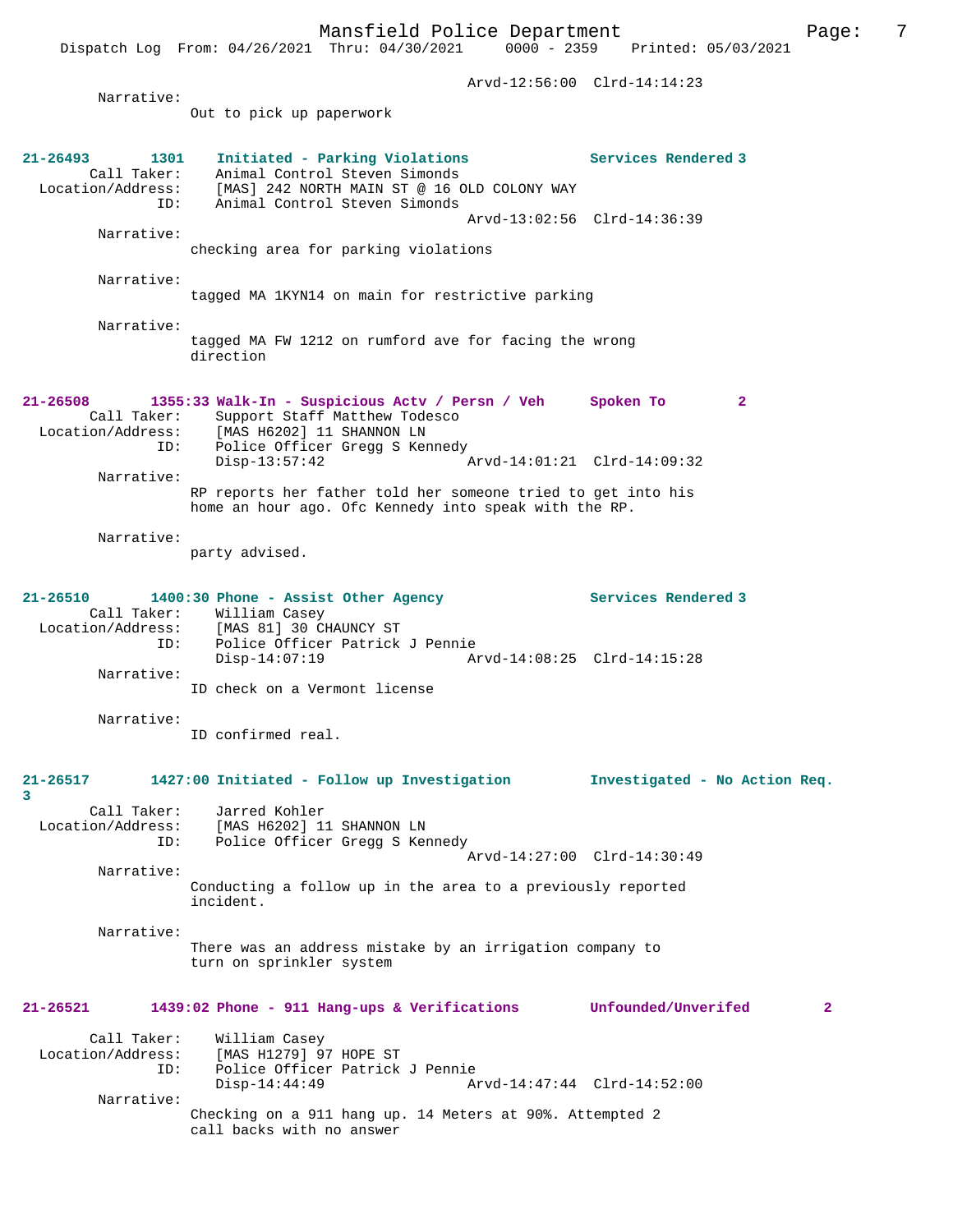Mansfield Police Department Page: 8 Dispatch Log From: 04/26/2021 Thru: 04/30/2021 Narrative: M4 checked the area, no issues. **21-26529 1530:07 Phone - 911 Hang-ups & Verifications Unfounded/Unverifed 2** Call Taker: Robert Stewart Location/Address: [MAS] 145 PLYMOUTH ST ID: Police Officer Matthew A Souza<br>Disp-15:32:42 Disp-15:32:42 Arvd-15:37:39 Clrd-15:41:55 Narrative: Checking on a 911 hang up, called back two twice with no answer. Narrative: Searched the area, nobody flagged the officer down for help **21-26533 1605:08 Phone - Well Being Check Services Rendered 3**  Call Taker: Jarred Kohler<br>Location/Address: [MAS 447J] 30 ess: [MAS 447J] 30 BICENTENNIAL CT Apt. #F<br>ID: Police Officer Andrew J Kelley Police Officer Andrew J Kelley<br>Disp-16:08:02 Disp-16:08:02 Arvd-16:13:32 Clrd-16:16:52 Narrative: Caller requesting a well being check on an elderly female, multiple unanswered phone calls and a missed church service. Narrative: Callin party works for bristol county elder services. Narrative: Resident went out shopping with some friends and is well. **21-26543 1709:44 Phone - 911 Hang-ups & Verifications Confirmed misdial/Accdntl Call 2**  Call Taker: William Casey<br>Location/Address: [MAS 417C] 5 [MAS 417C] 5 FRANCIS AVE Apt. #522 ID: Police Officer Andrew J Kelley Disp-17:12:06 Clrd-17:13:13 ID: Police Officer David J Pepicelli Arvd-17:17:11 Clrd-17:22:51 Narrative: Checking on a 911 accidental party will meet out them outfront **21-26555 1849:01 911 - 911 Hang-ups & Verifications Confirmed misdial/Accdntl Call 2**  Call Taker: PATRICK FEENEY<br>Location/Address: [MAS H4565] 44 [MAS H4565] 44 CROCKER ST ID: Police Officer Danielle C Titus<br>Disp-18:51:40 A Disp-18:51:40 Arvd-18:55:42 Clrd-18:58:43 Narrative: Checking on a 911 hang up. Narrative: Text to 911 stating that his brother spit in his soda. Further texts reveal that the RP was unaware that text to 911 was live. Ofc to confirm the accidental. **21-26561 1912:29 Phone - Assist Citizen - P S A Investigated - No Action Req. 3**  Call Taker: TARA LAKO<br>Location/Address: [MAS] 530 ess: [MAS] 530 SOUTH MAIN ST<br>ID: Police Officer Danielle Police Officer Danielle C Titus

Disp-19:15:33 Arvd-19:18:07 Clrd-19:25:32<br>TD: Police Officer Andrew J Kelley

Police Officer Andrew J Kelley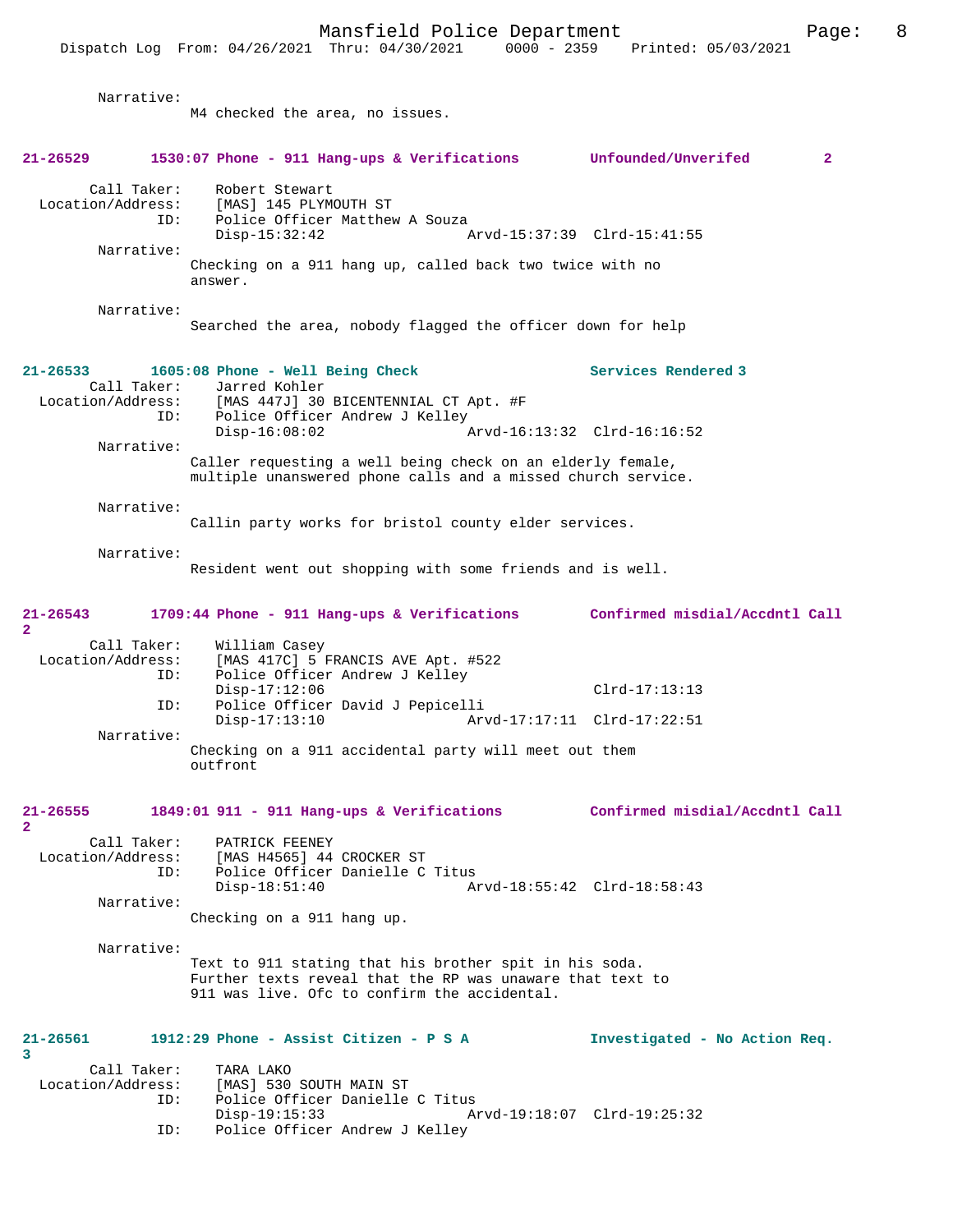|                                         | Mansfield Police Department<br>Dispatch Log From: 04/26/2021 Thru: 04/30/2021                                                                                                          |                   | 0000 - 2359 Printed: 05/03/2021 | 9<br>Page: |
|-----------------------------------------|----------------------------------------------------------------------------------------------------------------------------------------------------------------------------------------|-------------------|---------------------------------|------------|
| Narrative:                              | Disp-19:20:37 Arvd-19:20:41 Clrd-19:25:30                                                                                                                                              |                   |                                 |            |
| Narrative:                              | RP reporting is the youth lives on and now running<br>down back towards his home. RP does not know the exact house<br>but stated his children may as they are on the<br>on<br>same bus |                   |                                 |            |
| Narrative:                              | RP was concerned with him being so close to the road on such<br>a busy street                                                                                                          |                   |                                 |            |
| Narrative:                              | child is a resident of<br>speaking with family.                                                                                                                                        | . Officer will be |                                 |            |
| Narrative:                              | spoke with the mother, she was unware child was down there.<br>the child stated he was there for a very short amount of<br>time.                                                       |                   |                                 |            |
| 21-26573 1947                           | Initiated - Building - Property Check Building Checked / Secured 3                                                                                                                     |                   |                                 |            |
| ID:                                     | Call Taker: Police Officer Andrew J Kelley<br>Location/Address: [MAS 1002] 250 EAST ST<br>Police Officer Andrew J Kelley                                                               |                   | Arvd-19:48:35 Clrd-19:56:03     |            |
| Narrative:                              | Checking the area.                                                                                                                                                                     |                   |                                 |            |
| 21-26578                                | 2010:07 Initiated - Building - Property Check Building Checked / Secured 3                                                                                                             |                   |                                 |            |
| ID:<br>Narrative:                       | Call Taker: Ryan O'Rourke<br>Location/Address: [MAS 281A] 1 CROCKER ST<br>Police Officer Danielle C Titus<br>Checking the area.                                                        |                   | Arvd-20:10:00 Clrd-20:18:25     |            |
| $21 - 26582$<br>3                       | 2045:33 Initiated - Follow up Investigation                                                                                                                                            |                   | Investigated - No Action Req.   |            |
| Call Taker:<br>Location:<br>ID:         | Ryan O'Rourke<br>[MAS] 18 KYLSYTH RD NORTON<br>Police Officer Andrew J Kelley                                                                                                          |                   | Arvd-20:45:00 Clrd-21:00:53     |            |
| Narrative:                              | Conducting a follow up in the area to a previously reported<br>incident.                                                                                                               |                   |                                 |            |
| Narrative:                              | spoke with resident, stated she did not call, that her<br>husband has been sleeping for the last 4 hours and that her<br>12 yo son did not call either.                                |                   |                                 |            |
| $21 - 26587$<br>$\mathbf{2}$            | 2120:34 Phone - 911 Hang-ups & Verifications                                                                                                                                           |                   | Confirmed misdial/Accdntl Call  |            |
| Call Taker:<br>Location/Address:<br>ID: | JEFFREY KEEFE<br>[MAS H5874] 23 NELSON WAY<br>Police Officer David J Pepicelli<br>$Disp-21:23:55$                                                                                      |                   | Arvd-21:34:21 Clrd-21:37:38     |            |
| Narrative:                              | 911 hangup, upon callback homeowner states 911 call was<br>accidental, no need for emergency services.                                                                                 |                   |                                 |            |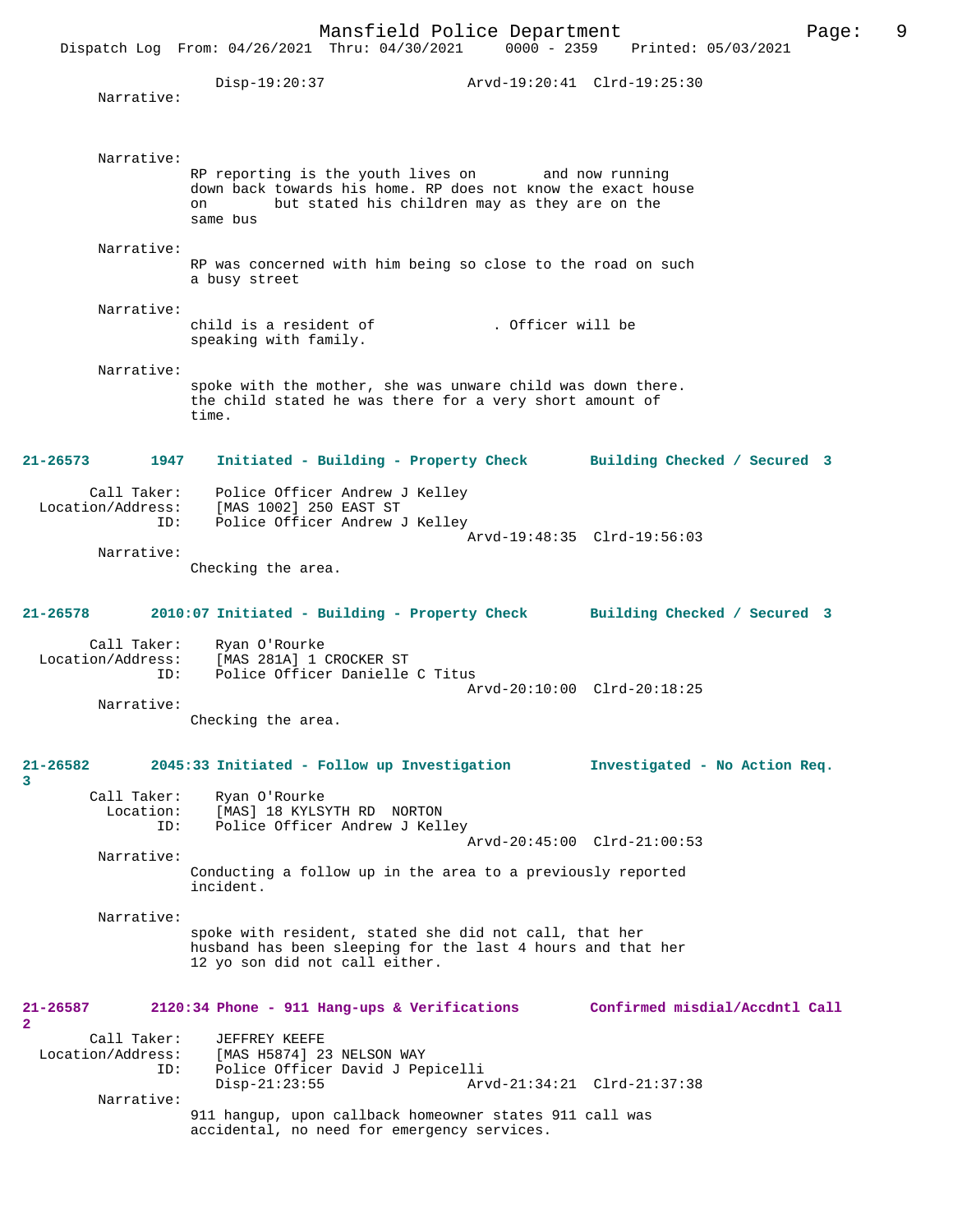| $21 - 26588$                     | 2122:50 Initiated - Building - Property Check Building Checked / Secured 3                                                                                                             |                             |  |
|----------------------------------|----------------------------------------------------------------------------------------------------------------------------------------------------------------------------------------|-----------------------------|--|
| Narrative:                       | Call Taker: Ryan O'Rourke<br>Location/Address: [MAS 253A] 330 PRATT ST Apt. #B<br>ID: Police Officer Andrew J Kelley<br>Checking the area.                                             | Arvd-21:22:00 Clrd-21:50:45 |  |
| 21-26597                         | 2212:06 Initiated - Building - Property Check Services Rendered 3<br>Call Taker: JEFFREY KEEFE<br>Vicinity of: [MAS 181A] 150 OAKLAND ST<br>ID: Police Officer Andrew J Kelley         |                             |  |
| Narrative:                       | Checking the area.                                                                                                                                                                     | Arvd-22:12:00 Clrd-22:23:18 |  |
| $21 - 26598$                     | 2214:45 Initiated - Building - Property Check Services Rendered 3<br>Call Taker: JEFFREY KEEFE<br>Vicinity of: [MAS 987A] 125 HIGH ST Apt. #1-4<br>ID: Police Officer Danielle C Titus |                             |  |
| Narrative:                       | Checking the area.                                                                                                                                                                     | Arvd-22:14:00 Clrd-22:18:02 |  |
|                                  | 21-26599 2222:42 Initiated - Building - Property Check Building Checked / Secured 3                                                                                                    |                             |  |
| Narrative:                       | Call Taker: Nicole Boyer<br>Location/Address: [MAS 4] 31 HAMPSHIRE ST<br>ID: Police Officer David J Pepicelli<br>Checking the area.                                                    | Arvd-22:22:00 Clrd-23:05:58 |  |
|                                  | 21-26605 2250:09 Initiated - Building - Property Check Building Checked / Secured 3                                                                                                    |                             |  |
| Narrative:                       | Call Taker: JEFFREY KEEFE<br>Location/Address: [MAS 1015] 30 CHAUNCY ST<br>ID: Police Officer Danielle C Titus<br>Checking the area.                                                   | Arvd-22:50:00 Clrd-22:53:02 |  |
| For Date: $04/27/2021$ - Tuesday |                                                                                                                                                                                        |                             |  |
| 21-26636                         | 0114:38 Initiated - Building - Property Check Building Checked / Secured 3                                                                                                             |                             |  |

| Call Taker:<br>Vicinity of: | JEFFREY KEEFE<br>[MAS 1002] 250 EAST ST |                             |  |
|-----------------------------|-----------------------------------------|-----------------------------|--|
| ID:                         | Police Officer Meghan Birnie            |                             |  |
|                             |                                         | Arvd-01:14:00 Clrd-01:27:54 |  |
|                             |                                         |                             |  |
| Narrative:                  |                                         |                             |  |
|                             | Checking the area.                      |                             |  |

| $21 - 26637$ |             | 0115:35 Initiated - Building - Property Check | Building Checked / Secured 3 |  |
|--------------|-------------|-----------------------------------------------|------------------------------|--|
|              | Call Taker: | JEFFREY KEEFE                                 |                              |  |
| Vicinity of: |             | [MAS 1015] 30 CHAUNCY ST                      |                              |  |
|              | ID:         | Patrolman David Schepis                       |                              |  |
|              |             |                                               | Arvd-01:15:00 Clrd-01:19:29  |  |
|              |             | Police Officer Derek M Stark                  |                              |  |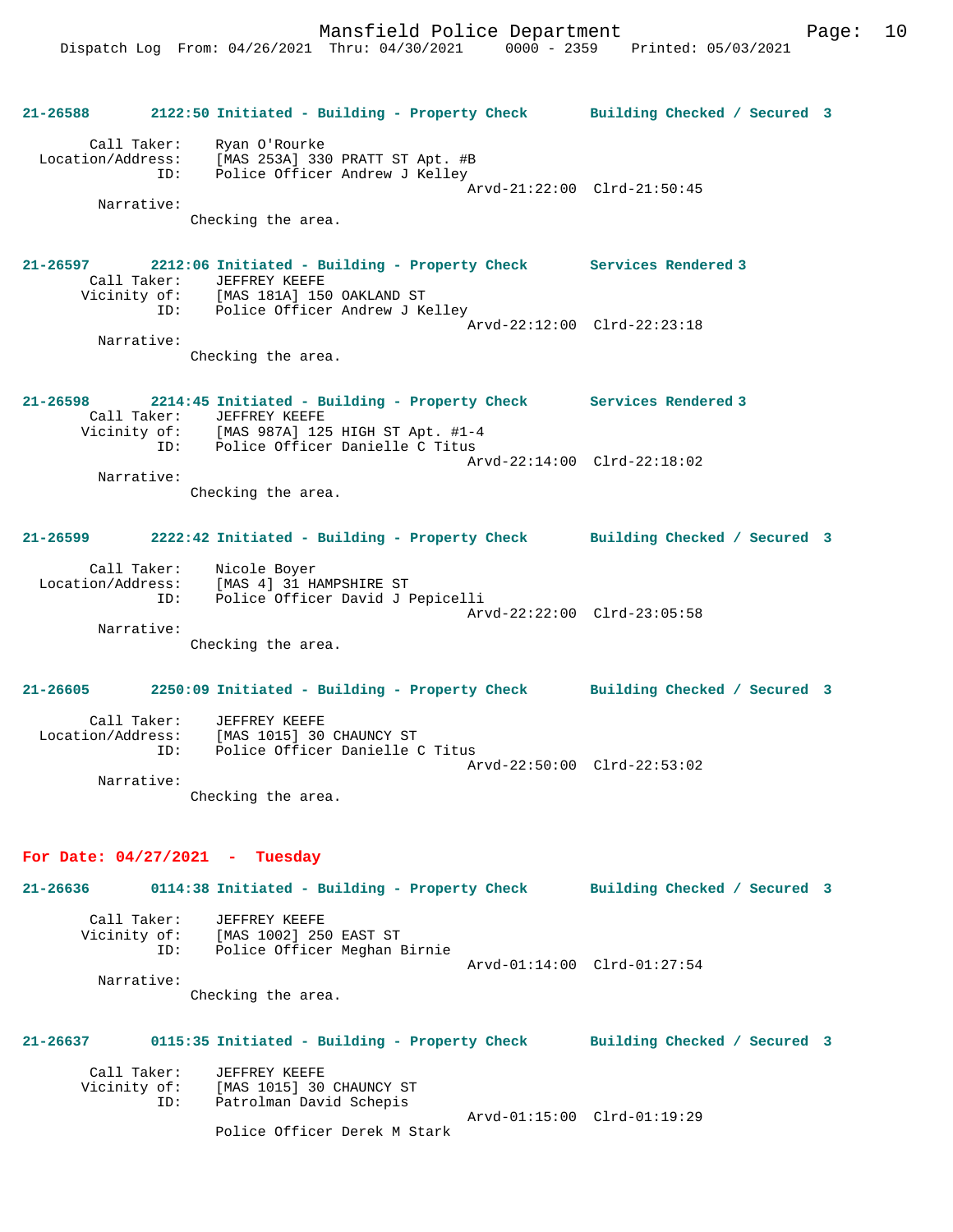Call Taker: JEFFREY KEEFE Vicinity of: [MAS] NORTH MAIN ST ID: Patrolman David Schepis Arvd-01:22:00 Clrd-01:37:45 Police Officer Derek M Stark Narrative: Checking the area. **21-26642 0125:36 Initiated - Motor Vehicle Stop Citation / Warning Issued 3** Call Taker: JEFFREY KEEFE Vicinity of: [MAS] RTE 140 SB

 ID: Police Officer Christopher D Sorge Arvd-01:25:00 Clrd-01:30:11 Vehicle: GRN 2007 TOYT SD CAMRY Reg: PC MA 3TDA50 VIN: 4T1BK46K47U548441 Narrative: Citation issued for speed.

**21-26648 0138:31 Phone - Building - Property Check Building Checked / Secured 3**

| Call Taker:<br>Vicinity of: | JEFFREY KEEFE<br>[MAS 4] 31 HAMPSHIRE ST |                             |  |
|-----------------------------|------------------------------------------|-----------------------------|--|
| ID:                         | Police Officer Christopher D Sorge       |                             |  |
|                             | $Disp-01:39:50$                          | Arvd-01:39:53 Clrd-01:44:33 |  |
| Narrative:                  |                                          |                             |  |
|                             | Checking the area.                       |                             |  |

**21-26650 0141:19 Initiated - Building - Property Check Services Rendered 3**  Call Taker: JEFFREY KEEFE<br>Vicinity of: [MAS 934] 40 H of: [MAS 934] 40 RUMFORD AVE<br>ID: Patrolman David Schepis Patrolman David Schepis Arvd-01:41:00 Clrd-01:44:12 Police Officer Derek M Stark Narrative:

Checking the area.

```
21-26651 0145:17 Initiated - Building - Property Check Services Rendered 3 
 Call Taker: JEFFREY KEEFE
 Vicinity of: [MAS 814] 50 WEST CHURCH ST
               ID: Patrolman David Schepis
                                               Arvd-01:45:00 Clrd-01:50:32
                    Police Officer Derek M Stark
        Narrative:
```
Checking the area.

**21-26652 0147:14 Initiated - Building - Property Check Services Rendered 3**  Call Taker: JEFFREY KEEFE Vicinity of: [MAS 170] 255 HOPE ST ID: Police Officer Meghan Birnie Arvd-01:47:00 Clrd-02:03:47 Narrative: Checking the area.

**21-26654 0153:32 Initiated - Building - Property Check Services Rendered 3**  Call Taker: Nicole Boyer Location/Address: [MAS 281A] 1 CROCKER ST ID: Patrolman David Schepis Arvd-01:53:00 Clrd-02:01:16 Police Officer Derek M Stark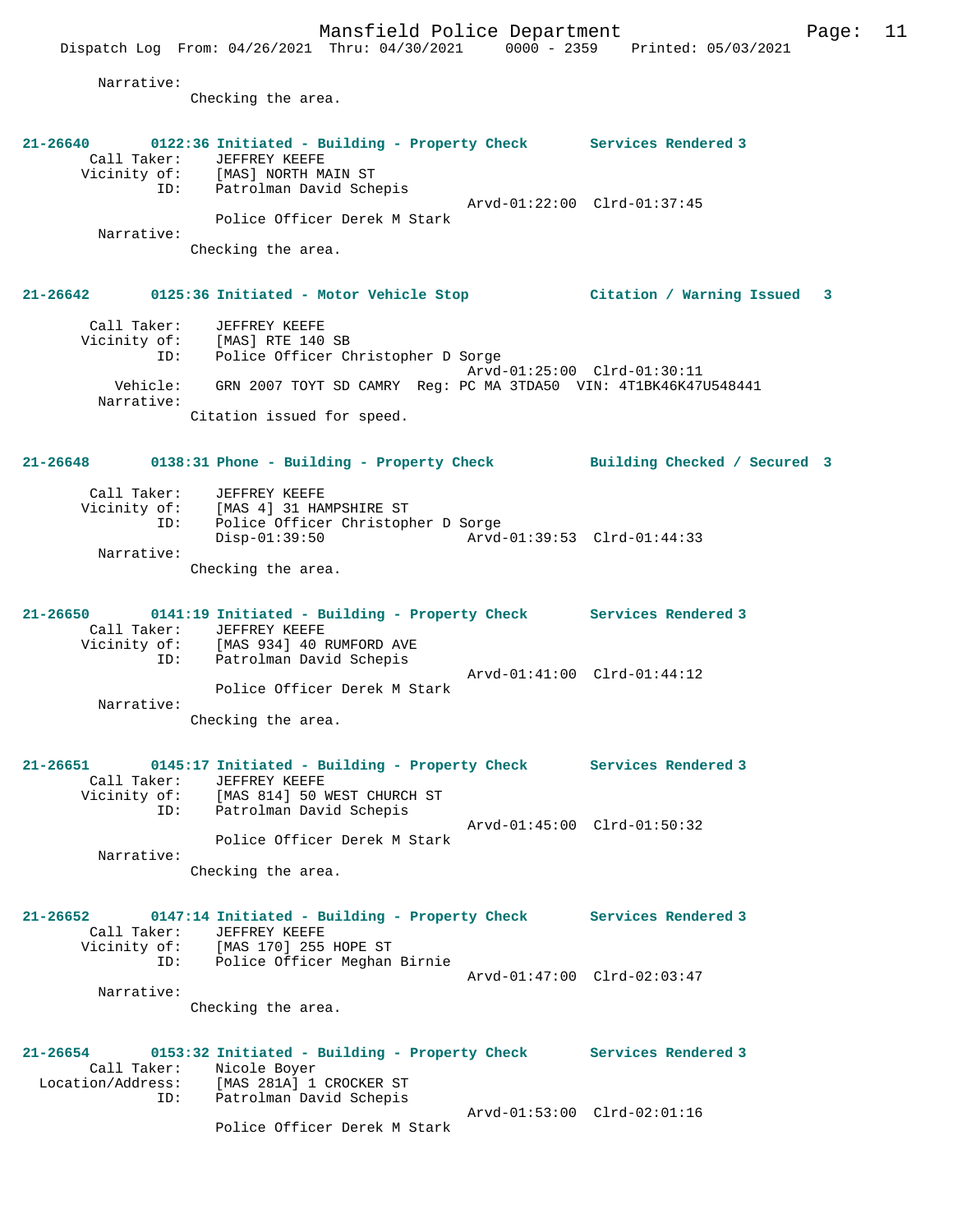Narrative:

Checking the area.

# **21-26656 0157:39 Initiated - Motor Vehicle Stop Citation / Warning Issued 3** Call Taker: JEFFREY KEEFE Vicinity of: [MAS 199] 54 CHAUNCY ST ID: Police Officer Christopher D Sorge Arvd-01:57:00 Clrd-02:02:56 ID: Patrolman David Schepis Disp-02:01:28 Arvd-02:01:31 Clrd-02:02:56 Police Officer Derek M Stark Vehicle: Vehicle: GRY 2008 NISS ALTIMA Reg: PC MA 2DAG65 VIN: 1N4AL21E58N462124 Narrative: Citation issued for marked lanes. **21-26659 0205:57 Initiated - Building - Property Check Services Rendered 3**  Call Taker: JEFFREY KEEFE Location/Address: [MAS 847] RIVER ST ID: Patrolman David Schepis Arvd-02:05:00 Clrd-02:10:36 Police Officer Derek M Stark Narrative: Checking the area. **21-26661 0215:55 Initiated - Building - Property Check Services Rendered 3**  Call Taker: JEFFREY KEEFE Vicinity of: [MAS 900A] 242 CHAUNCY ST Apt. #1 ID: Patrolman David Schepis Arvd-02:15:00 Clrd-02:21:49 Police Officer Derek M Stark Narrative: Checking the area. **21-26662 0219:08 Initiated - Building - Property Check Services Rendered 3**  Call Taker: JEFFREY KEEFE Vicinity of: [MAS 992] 660 EAST ST ID: Police Officer Meghan Birnie Arvd-02:19:00 Clrd-02:19:43 Narrative: Checking the area. **21-26663 0224:52 Initiated - Motor Vehicle Stop Citation / Warning Issued 3** Call Taker: JEFFREY KEEFE Vicinity of: [MAS] RTE 140 NB<br>ID: Police Officer Ch Police Officer Christopher D Sorge Arvd-02:24:00 Clrd-02:29:00 ID: Patrolman David Schepis Disp-02:27:02 Clrd-02:29:00 Police Officer Derek M Stark<br>Vehicle: BLU 2019 NISS SENTRA Reg: PC BLU 2019 NISS SENTRA Reg: PC MA 2LGX14 VIN: 3N1AB7AP7KY306157 Narrative: Citation issued for speed. **21-26664 0229:28 Initiated - Building - Property Check Services Rendered 3**  Call Taker: JEFFREY KEEFE<br>Vicinity of: [MAS 139] 265 FRUIT ST Vicinity of: [MAS 139] 265 FRUIT ST ID: Police Officer Meghan Birnie Arvd-02:29:00 Clrd-02:44:44 Narrative: Checking the area.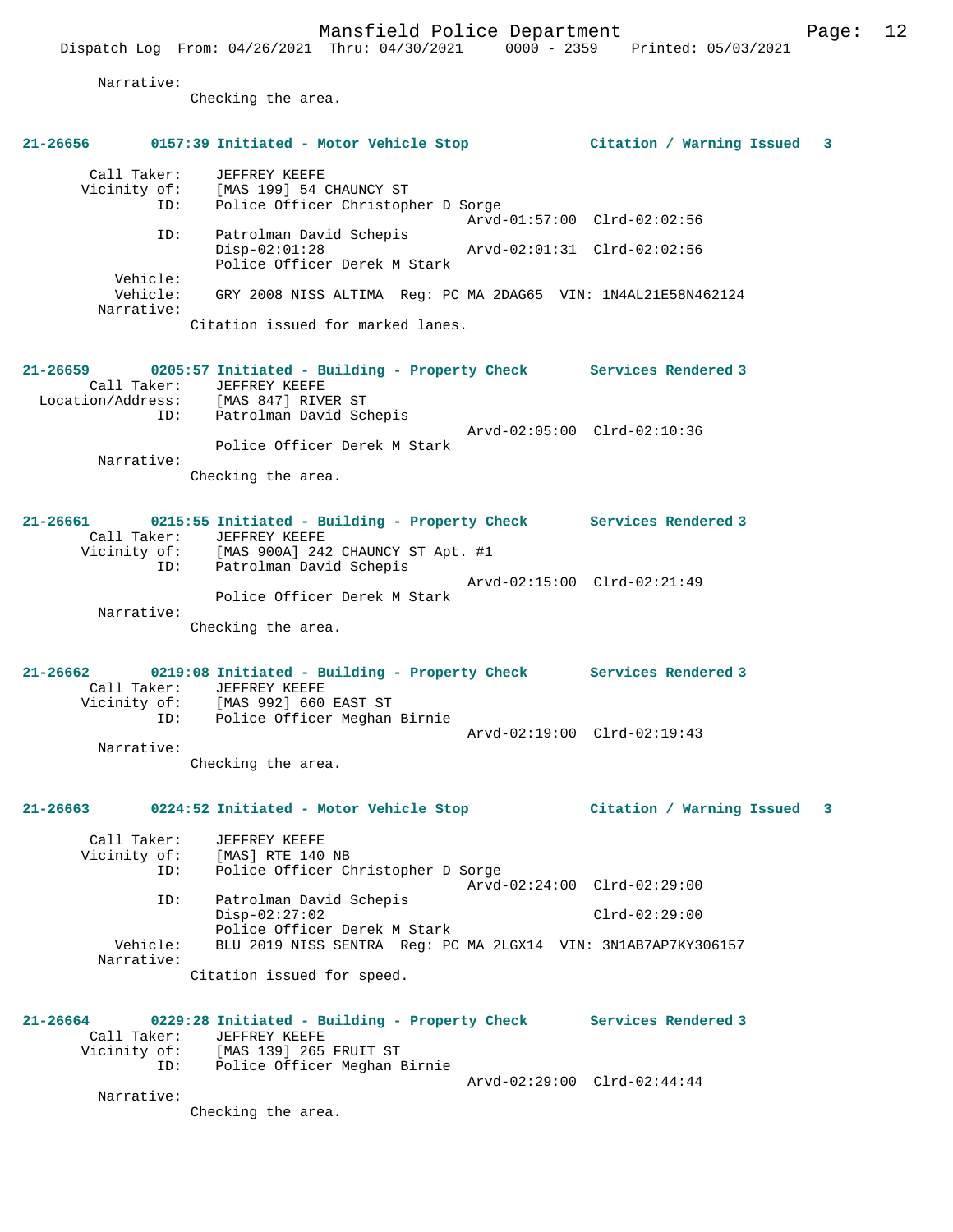**21-26665 0232:02 Initiated - Building - Property Check Services Rendered 3**  Call Taker: JEFFREY KEEFE Vicinity of: [MAS 834] 261 CHAUNCY ST ID: Patrolman David Schepis Arvd-02:32:00 Clrd-02:41:38 Police Officer Derek M Stark Narrative: Checking the area. **21-26666 0235:06 Initiated - Motor Vehicle Stop Citation / Warning Issued 3** Call Taker: JEFFREY KEEFE Vicinity of: [MAS] 411 NORTH MAIN ST @ 1 OAKLAND ST ID: Police Officer Christopher D Sorge Arvd-02:35:00 Clrd-02:37:52 Vehicle: BLK 2010 TOYT COROLLA Reg: PC MA 2YNR99 VIN: JTDBU4EE4AJ056222 **21-26667 0240:21 Initiated - Building - Property Check Building Checked / Secured 3** Call Taker: JEFFREY KEEFE Vicinity of: [MAS 907E] 390 WEST ST ID: Police Officer Christopher D Sorge Arvd-02:40:00 Clrd-02:43:46 Narrative: Checking the area. **21-26669 0241:44 Initiated - Building - Property Check Building Checked / Secured 3** Call Taker: JEFFREY KEEFE Vicinity of: [MAS 181A] 150 OAKLAND ST ID: Patrolman David Schepis Arvd-02:41:00 Clrd-02:47:31 Police Officer Derek M Stark Narrative: Checking the area. **21-26674 0327:36 Initiated - Building - Property Check Building Checked / Secured 3** Call Taker: JEFFREY KEEFE Vicinity of: [MAS] 4 ERICK RD @ 15 BONNEY LN ID: Police Officer Meghan Birnie Arvd-03:27:00 Clrd-03:31:41 Narrative: Checking the area. **21-26676 0557:23 Initiated - Motor Vehicle Stop Building Checked / Secured 3** Call Taker: JEFFREY KEEFE Vicinity of: [MAS] 562 MAPLE ST @ 3 JENNIFER DR ID: Police Officer Meghan Birnie Arvd-05:57:00 Clrd-06:02:36 Vehicle: RED 2018 FORD EXPLOR Reg: PC MA 8WL594 VIN: 1FM5K8FH7JGB61803 Narrative: Citation issued. **21-26680 0617:13 911 - Suspicious Actv / Persn / Veh Services Rendered 2**  Call Taker: Michael Mezhberg<br>Vicinity of: [MAS 424C] 149 O [MAS 424C] 149 OAKLAND ST ID: Patrolman David Schepis Disp-06:24:18 Arvd-06:24:59 Clrd-06:34:20 Police Officer Derek M Stark Vehicle: 2017 TK F250 SUPER DUT Reg: KH4836 VIN: 1FT7W2B64HEC47403 Narrative: Unoccupied Ford superduty, with door open.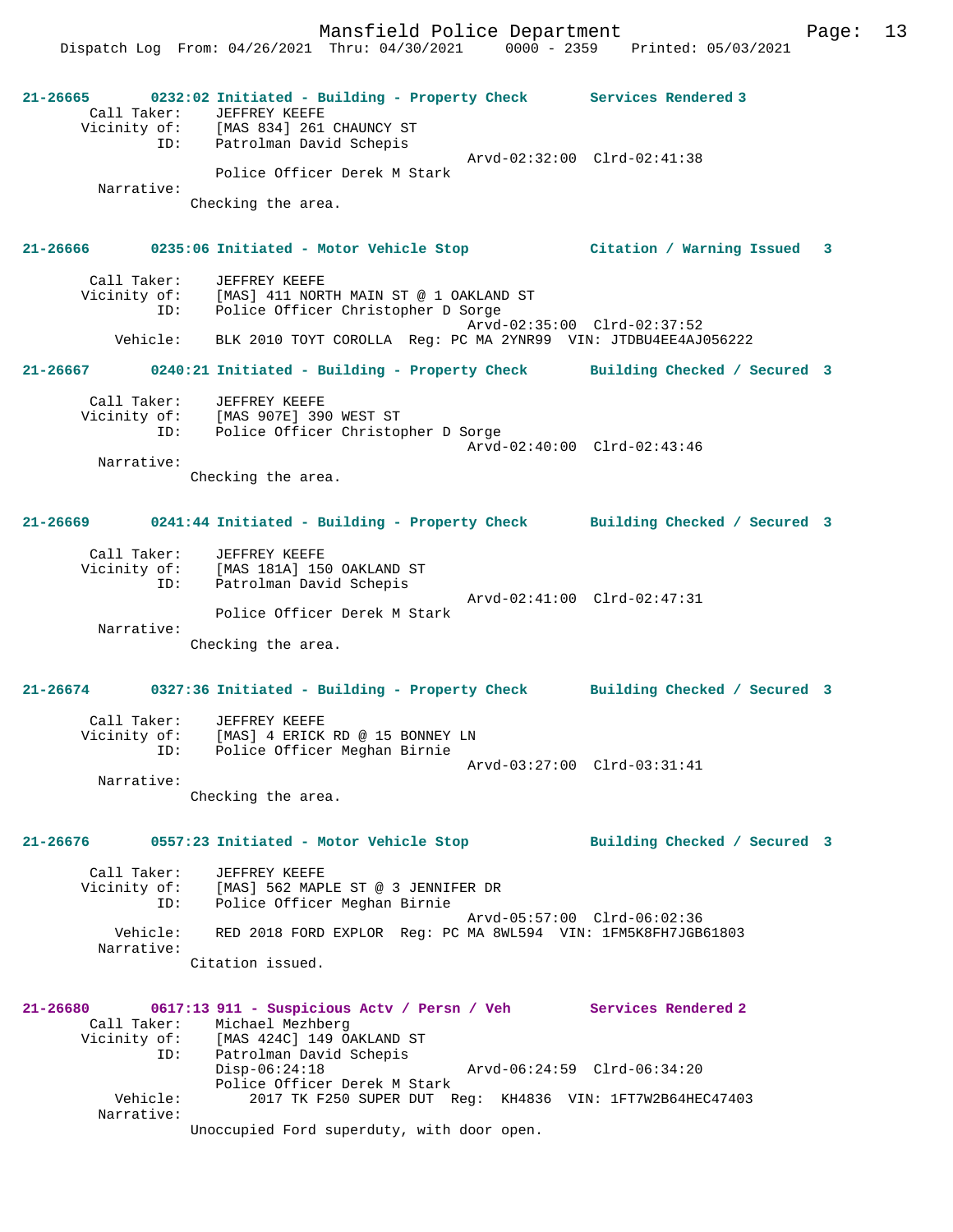Narrative: Truck was secured. **21-26693 0655 Initiated - Parking Violations Services Rendered 3**  Call Taker: Animal Control Steven Simonds Location/Address: [MAS 12] 250 EAST ST ID: Animal Control Steven Simonds Arvd-06:57:10 Clrd-08:32:36 Narrative: covering school crossing **21-26706 0800:34 Phone - 911 Hang-ups & Verifications Confirmed misdial/Accdntl Call 2**  Call Taker: Jennifer Napolitano Location/Address: [MAS H3144] 3 BROOKSIDE RD ID: Police Officer Patrick J Pennie Disp-08:03:52 Arvd-08:19:04 Clrd-08:22:02 Narrative: Checking on a 911 hang up accidental **21-26710 0832 Initiated - Parking Violations Services Rendered 3**  Call Taker: Animal Control Steven Simonds Location/Address: [MAS] 43 NORTH MAIN ST @ 13 PARK ST ID: Animal Control Steven Simonds Arvd-08:33:04 Clrd-09:07:18 Narrative: checking area for parking violations **21-26725 0934:07 Phone - Disturbance / Gathering Spoken To 1**  Call Taker: Jennifer Napolitano Location/Address: [MAS H3736] 59 STEARNS AVE ID: Police Officer Matthew A Souza Disp-09:36:55 Arvd-09:37:57 Clrd-09:41:40 ID: Police Officer Nicole M Boldrighini Disp-09:37:01 Arvd-09:38:14 Clrd-09:41:37 Narrative: Caller stated the bus is blocking his driveway, caller stated the bus driver is at number 55 stearns ave. Narrative: Spoke to bus driver and had them move the bus. M9 spoke to RP and advised him to get the bus driver attention to move the bus **21-26730 0941:27 Phone - Suspicious Actv / Persn / Veh Incident Report 2**  Call Taker: Sergeant Brian P Thibault<br>Location/Address: [MAS H3132] 23 NOREEN RD [MAS H3132] 23 NOREEN RD Narrative: RP called to report suspicious behavior by neighbor while she was at the bus stop. Sgt. Thibault spoke to RP and will document the incident. See Report for more. Refer To Incident: 21MAS-407-OF **21-26726 0942 Initiated - Parking Violations Services Rendered 3**  Call Taker: Animal Control Steven Simonds Location/Address: [MAS] 242 NORTH MAIN ST @ 16 OLD COLONY WAY ID: Animal Control Steven Simonds Arvd-09:43:44 Clrd-10:15:57 Narrative: checking area for parking violations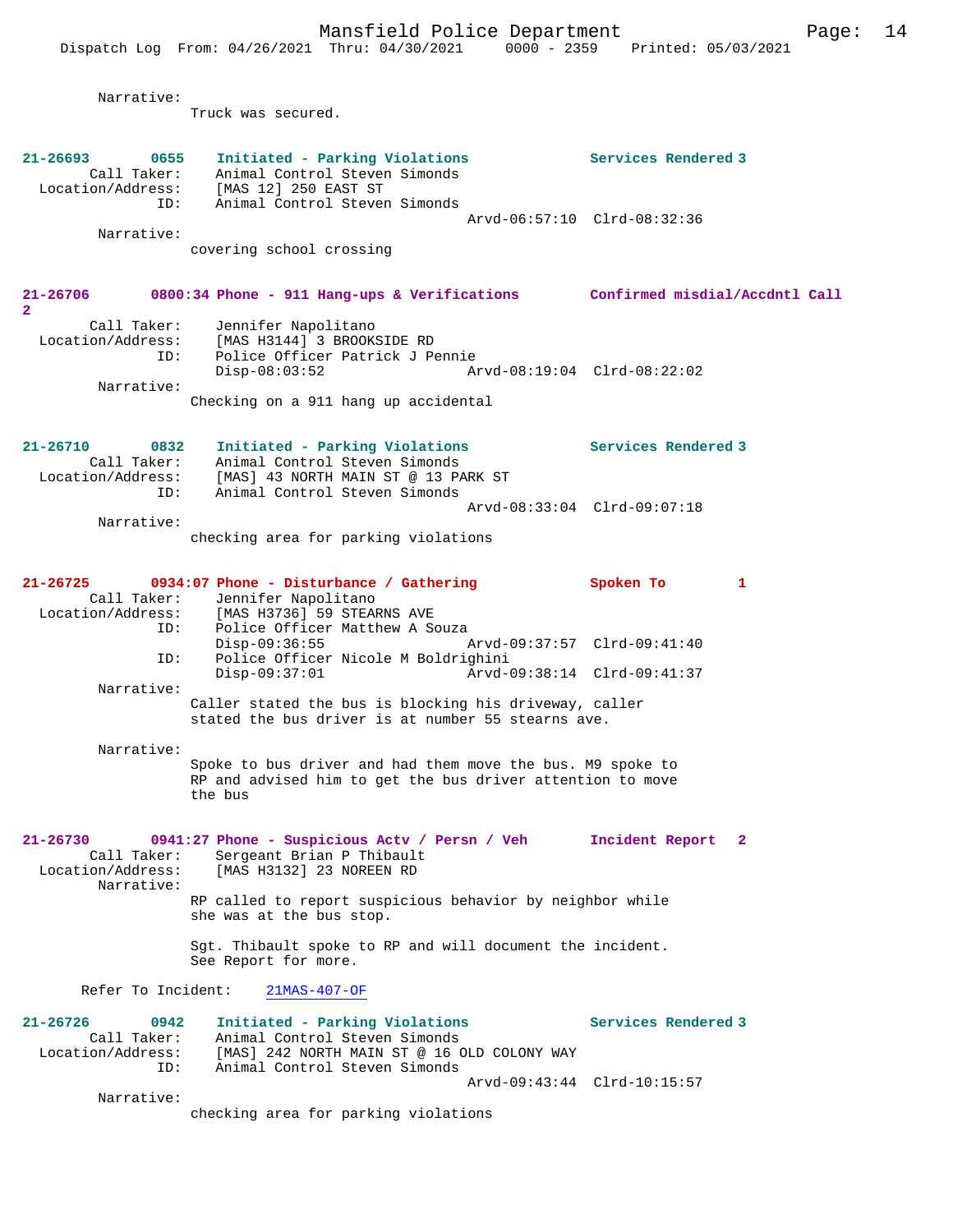Dispatch Log From: 04/26/2021 Thru: 04/30/2021 0000 - 2359 Printed: 05/03/2021

**21-26729 0946:16 Initiated - Building - Property Check Building Checked / Secured 3** Call Taker: William Casey Location/Address: [MAS 281A] 1 CROCKER ST ID: Police Officer Nicole M Boldrighini Arvd-09:46:00 Clrd-09:54:01 Narrative: Checking the area. **21-26753 1153 Initiated - Speed Trailer/Signs Deployed Services Rendered 3**  Call Taker: Police Officer David W Kinahan<br>Location/Address: [MAS H1007] 40 MAPLE ST ess: [MAS H1007] 40 MAPLE ST<br>ID: Police Officer David W I Police Officer David W Kinahan Arvd-11:55:27 Clrd-12:15:23 Narrative: Officer Kinahan out to deploy Speed Signs in the area. **21-26764 1246:32 Phone - Well Being Check Transported to Hospital 3** Call Taker: Jarred Kohler<br>Location/Address: [MAS H4324] 1 [MAS H4324] 122 RUMFORD AVE Apt. #2R ID: Police Officer Nicole M Boldrighini Disp-12:52:20 Arvd-12:55:06 Clrd-13:24:08<br>ID: Police Officer Matthew A Souza Police Officer Matthew A Souza<br>Disp-12:52:23 Disp-12:52:23 Arvd-12:57:40 Clrd-13:24:11<br>ID: Police Officer David J Pepicelli Police Officer David J Pepicelli Disp-12:52:53 Arvd-12:55:07 Clrd-13:24:09 Narrative: Attleboro PD reuqesting a check on a Mansfield resident that sounds impaired on the phone and is threatening a Santander Bank in Attleboro, has called 20-30 times saying "If I have to come down there you won't be happy." Narrative: Checked apt no one home, Narrative: Narrative: M14 advised party is not intoxicated but he is requesting an eval from the fire department Narrative: Fire Department enroute. Narrative: **21-26765 1254:07 Initiated - Follow up Investigation Services Rendered 3**  Call Taker: William Casey Location/Address: [MAS 451B] 500 EAST ST ID: Police Officer David W Kinahan Arvd-12:54:00 Clrd-14:07:03 Narrative: Conducting a follow up in the area to a previously reported incident. **21-26767 1258 Initiated - Parking Violations Services Rendered 3**  Call Taker: Animal Control Steven Simonds Location/Address: [MAS] 242 NORTH MAIN ST @ 16 OLD COLONY WAY<br>ID: Animal Control Steven Simonds Animal Control Steven Simonds Arvd-12:59:48 Clrd-13:08:57 Narrative: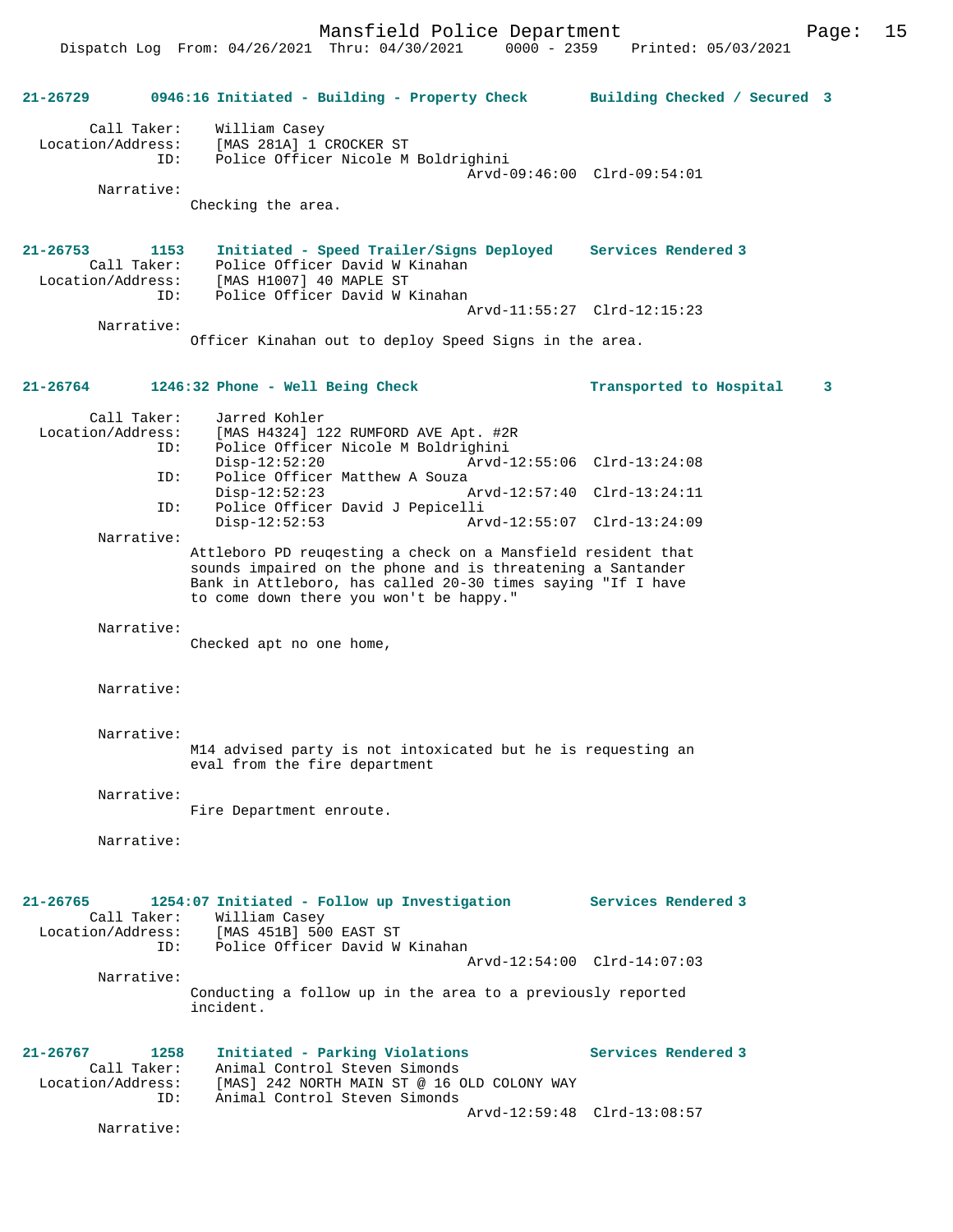Mansfield Police Department Page: 16 Dispatch Log From: 04/26/2021 Thru: 04/30/2021 0000 - 2359 Printed: 05/03/2021 checking area for parking violations **21-26773 1344:31 Initiated - Building - Property Check Building Checked / Secured 3** Call Taker: William Casey Location/Address: [MAS 1015] 30 CHAUNCY ST ID: Police Officer Nicole M Boldrighini Arvd-13:44:00 Clrd-13:49:22 Narrative: Checking the area. **21-26780 1405:23 Initiated - Motor Vehicle Stop Citation / Warning Issued 3** Call Taker: William Casey Location/Address: [MAS] 22 THOMAS ST @ 1 OLD COLONY WAY ID: Police Officer David J Pepicelli Arvd-14:05:00 Clrd-14:12:39 Vehicle: BLU 2003 HOND CIVIC Reg: PC MA 2GGF57 VIN: 2HGES26713H552186 Narrative: Out with mvst Narrative: Citation issued to RO for failure to inspect **21-26785 1418:08 Initiated - Parking Violations Citation / Warning Issued 3** Call Taker: William Casey Location/Address: [MAS] 11-13 BONNEY LN ID: Police Officer David W Kinahan Arvd-14:18:00 Clrd-14:26:55 Vehicle: GRY 2011 BMW 328XI Reg: PC MA 7CW982 VIN: WBAPK5C51BA994262 Narrative: Car parked in fire lane Narrative: Car ticketed for parking violation. **21-26787 1423:33 Phone - 911 Hang-ups & Verifications Confirmed misdial/Accdntl Call 2**  Call Taker: NICHOLAS GOYETTE Location/Address: [MAS H282] 12 WARREN AVE ID: Police Officer Patrick J Pennie Disp-14:25:08 Arvd-14:32:45 Clrd-14:34:09 Narrative: Checking on a 911 hang up. Caller states accidental. **21-26791 1443:11 Phone - Erratic Oper MV / Road Rage Services Rendered 3**  Call Taker: NICHOLAS GOYETTE<br>Location/Address: [MAS] 15 BERKSHIP [MAS] 15 BERKSHIRE RD @ 135 FORBES BLVD ID: Police Officer David W Kinahan Disp-14:46:08 Arvd-14:49:10 Clrd-14:52:18 ID: Police Officer Matthew A Souza<br>Disp-14:46:13 Disp-14:46:13 Arvd-14:50:28 Clrd-14:55:02 ID: Police Officer Patrick J Pennie Disp-14:46:20 Clrd-14:52:21<br>ID: Police Officer Nicole M Boldrighini Police Officer Nicole M Boldrighini<br>:-Disp-14:46:40 Arvd Disp-14:46:40 <br>
Disp-14:46:40 Arvd-14:48:14 Clrd-14:55:04<br>
Vehicle: BLK 2017 HYUN ELANTRA Reg: PC MA 1XGZ53 VIN: 5NPD84LF6HH Vehicle: BLK 2017 HYUN ELANTRA Reg: PC MA 1XGZ53 VIN: 5NPD84LF6HH168306 GRN 1997 JEEP UT GRACHE Reg: PC MA 673LD7 VIN: 1J4GZ58S8VC567984 Narrative: Caller reports male in silver Elantra almost struck her vehicle and threatened her. Narrative:

Vehicles are still pulled over and operators are in their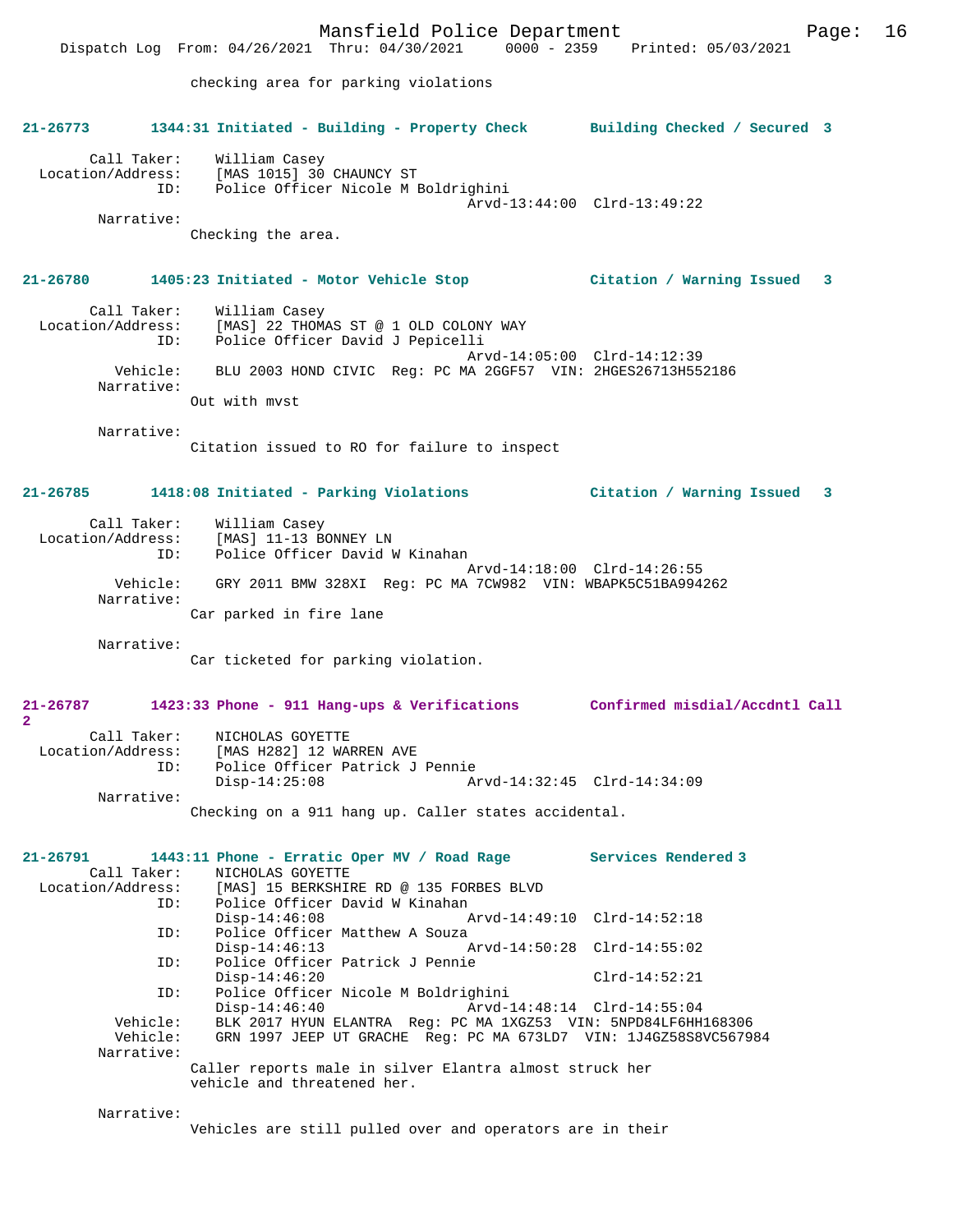Mansfield Police Department Page: 17 Dispatch Log From: 04/26/2021 Thru: 04/30/2021 vehicles. Caller is in a green Jeep Cherokee. Narrative: Both parties spoken to and advised. No accident or injuries **21-26809 1639:26 Phone - Traffic / Roadway Complaint Spoken To 2**  Call Taker: NICHOLAS GOYETTE<br>.on/Address: [MAS] 400 WARE ST Location/Address: ID: Police Officer Patrick J Pennie Disp-16:43:08 Arvd-16:50:24 Clrd-16:54:03 Narrative: Presentato Landscaping truck blocking the roadway in the area, ongoing issue. Narrative: Spoke to landscaping company. M10 reports theyre finishing up and leaving **21-26817 1735:50 Initiated - Building - Property Check Services Rendered 3**  Call Taker: William Casey<br>.on/Address: [MAS] GILBERT ST Location/Address: ID: Police Officer Danielle C Titus Arvd-17:35:00 Clrd-17:38:18 Narrative: Extra patrol **21-26831 1939:37 Phone - Motor Veh Acc - No Injury Investigated - Report Taken 1** Call Taker: Josesph Shebertes<br>Location/Address: [MAS] 200 CHAUNCY [MAS] 200 CHAUNCY ST @ 234 CENTRAL ST ID: Sergeant Jeffrey G Bombard Disp-19:41:08 Clrd-19:41:34<br>ID: Police Officer David W Kinahan ID: Police Officer David W Kinahan Disp-19:41:29 Arvd-19:44:55 Clrd-20:16:03<br>Vehicle: GRY 2010 NISS ALTIMA Reg: PC MA 2MXK21 VIN: 1N4AL2AP2AN4 Vehicle: GRY 2010 NISS ALTIMA Reg: PC MA 2MXK21 VIN: 1N4AL2AP2AN450388 GRY 2018 HYUN SANTAF Reg: PC MA 7LW156 VIN: KM8SMDHF9JU271576 Narrative: 2 car MVA no injuries, vehicle will be in the mobile station. Narrative: operator of the Nissan will be securing a private tow. Narrative: no injuries, roadway has been cleaned up. Refer To Accident: 21MAS-114-AC **For Date: 04/28/2021 - Wednesday 21-26894 0130:05 Initiated - Building - Property Check Building Checked / Secured 3** Call Taker: Ryan O'Rourke<br>.on/Address: [MAS] FRANCIS AVE Location/Address:<br>ID: Police Officer Christopher D Sorge Arvd-01:30:00 Clrd-01:45:19 Narrative: Checking the area. **21-26896 0137:03 Initiated - Building - Property Check Building Checked / Secured 3** Call Taker: Ryan O'Rourke<br>Location/Address: [MAS 4] 31 HA ess: [MAS 4] 31 HAMPSHIRE ST<br>ID: Police Officer Meghan B Police Officer Meghan Birnie Arvd-01:37:00 Clrd-01:45:11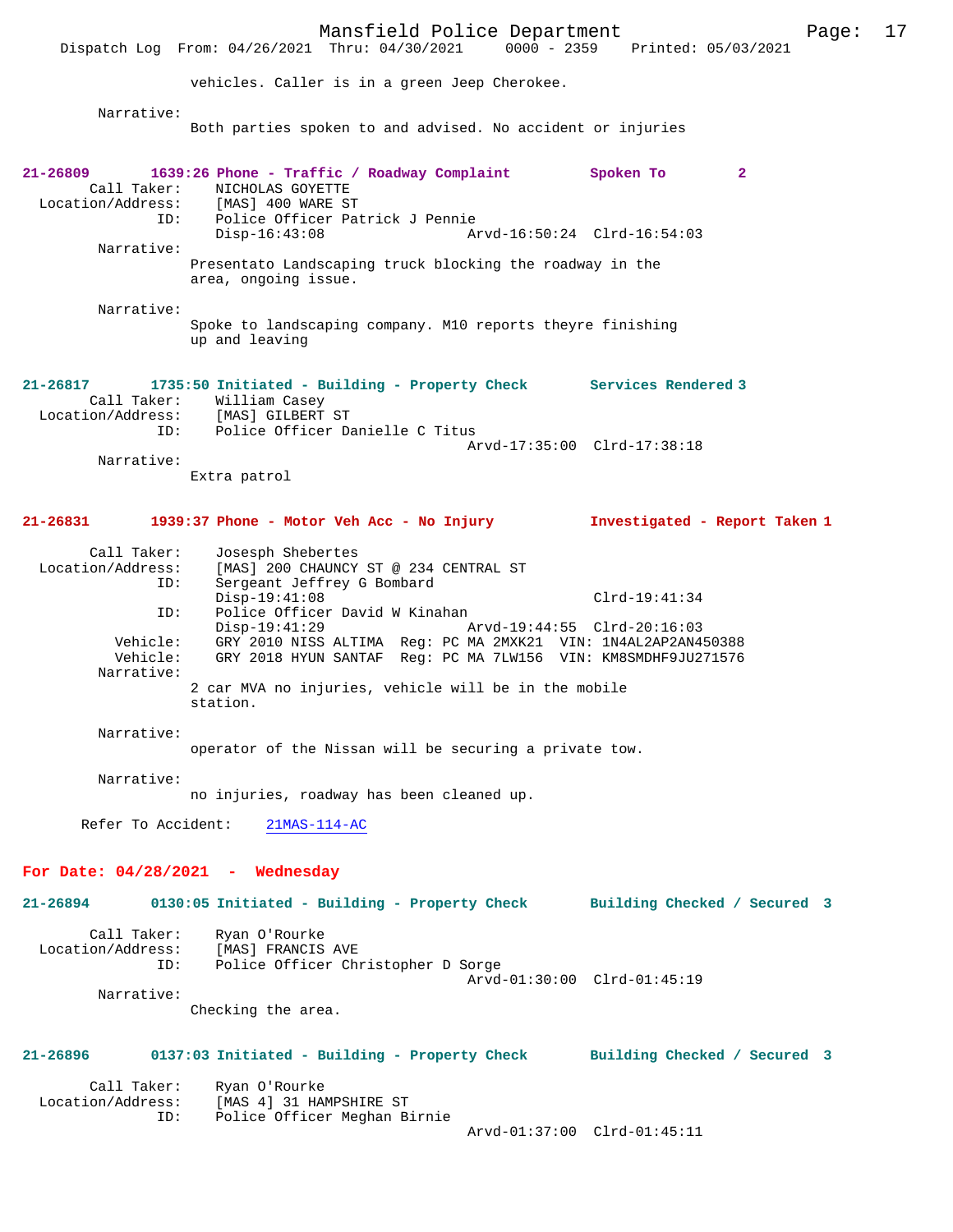Mansfield Police Department Page: 18 Dispatch Log From: 04/26/2021 Thru: 04/30/2021 0000 - 2359 Printed: 05/03/2021 Narrative: Checking the area. **21-26900 0149:29 Initiated - Building - Property Check Building Checked / Secured 3** Call Taker: Ryan O'Rourke Location/Address: [MAS 2] 60 FORBES BLVD ID: Police Officer Meghan Birnie Arvd-01:49:00 Clrd-01:54:30 Narrative: Checking the area. **21-26901 0154:50 Initiated - Building - Property Check Building Checked / Secured 3** Call Taker: Ryan O'Rourke Location/Address: [MAS 834] 261 CHAUNCY ST ID: Sergeant John R Armstrong Arvd-01:54:00 Clrd-02:01:56 Narrative: Checking the area. **21-26915 0225:52 Initiated - Building - Property Check Building Checked / Secured 3** Call Taker: Ryan O'Rourke Location/Address: [MAS 1002] 250 EAST ST Police Officer Christopher D Sorge Arvd-02:25:00 Clrd-02:34:50 Narrative: Checking the area. **21-26923 0241:45 Initiated - Building - Property Check Building Checked / Secured 3** Call Taker: Ryan O'Rourke Location/Address: [MAS 907E] 390 WEST ST ID: Police Officer Meghan Birnie Arvd-02:41:00 Clrd-02:51:23 Narrative: Checking the area. **21-26934 0336:14 Initiated - Building - Property Check Building Checked / Secured 3** Call Taker: Ryan O'Rourke Location/Address: [MAS 840] 280 SCHOOL ST ID: Police Officer Meghan Birnie Arvd-03:36:00 Clrd-03:43:46 Narrative: Checking the area. **21-26935 0338:10 Initiated - Building - Property Check Building Checked / Secured 3** Call Taker: Ryan O'Rourke Location/Address: [MAS 834] 261 CHAUNCY ST ID: Police Officer Christopher D Sorge Arvd-03:38:00 Clrd-04:32:02 Narrative: Checking the area. **21-26940 0550:31 Phone - Disturbance / Gathering Investigated - Report Taken 1** Call Taker: Chelsey Ferstler<br>Location/Address: [MAS H2918A] C ess: [MAS H2918A] CHILSON AVE Apt.<br>ID: Police Officer Meghan Birnie Police Officer Meghan Birnie<br>Disp-05:51:56 Arvd-05:52:52 Clrd-05:59:45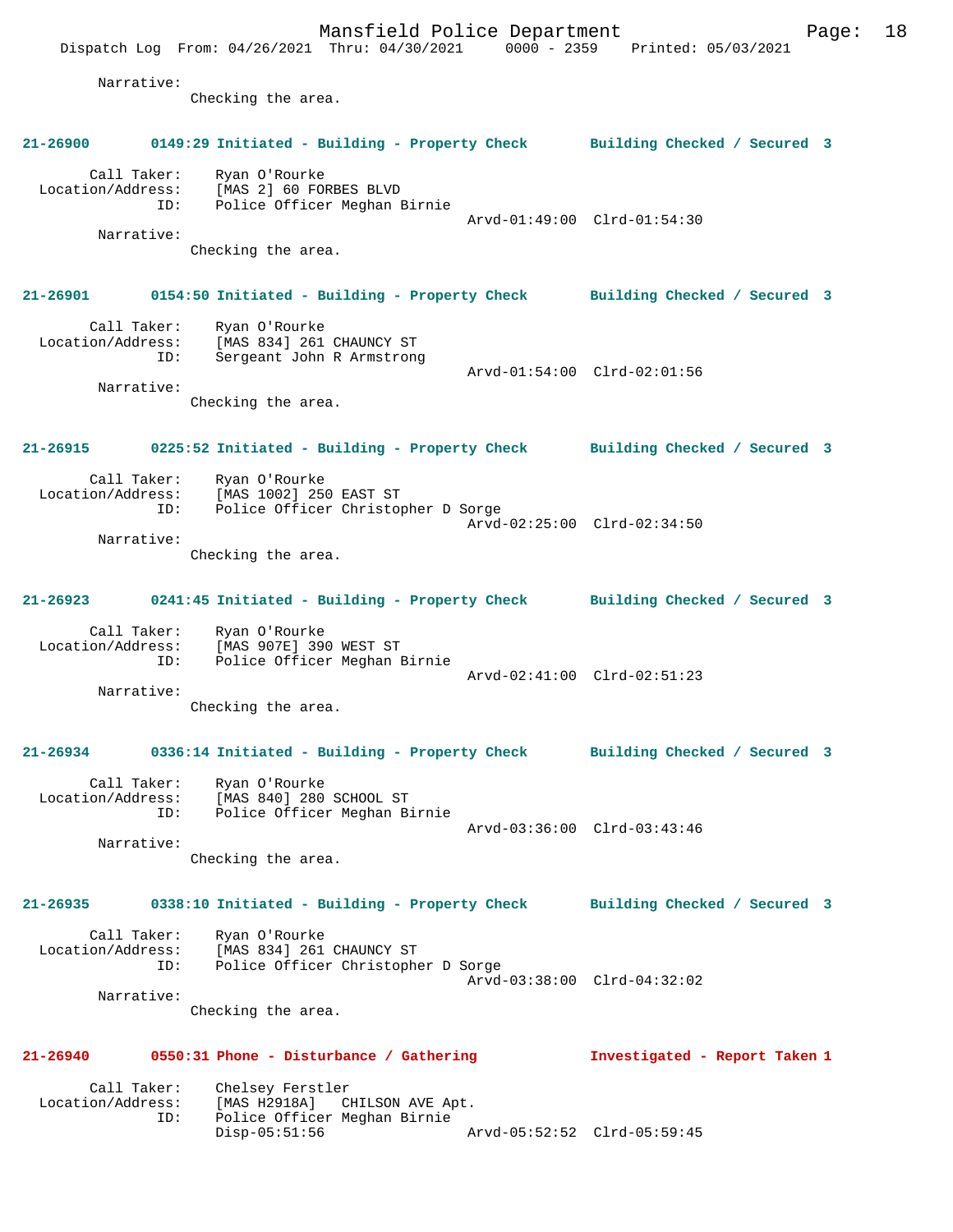| Dispatch Log From: $04/26/2021$ Thru: $04/30/2021$ |                             |  | $0000 - 2359$               |  | Printed: 05/03/2021 |
|----------------------------------------------------|-----------------------------|--|-----------------------------|--|---------------------|
| ID:                                                | Patrolman Gregory S Martell |  |                             |  |                     |
|                                                    | Disp-05:52:02               |  | Arvd-05:52:09 Clrd-05:59:41 |  |                     |
| ID:                                                | Sergeant John R Armstrong   |  |                             |  |                     |
|                                                    | Disp-05:52:06               |  | Arvd-05:52:48 Clrd-05:59:43 |  |                     |

Narrative:

Refer To Incident: 21MAS-411-OF

| $\sim$ $\sim$ $\sim$ $\sim$ $\sim$ $\sim$ $\sim$ $\sim$         |                                                                                                                                            |                             |
|-----------------------------------------------------------------|--------------------------------------------------------------------------------------------------------------------------------------------|-----------------------------|
| $21 - 26962$<br>0729<br>Call Taker:<br>ID:                      | Initiated - Parking Violations<br>Animal Control Steven Simonds<br>Location/Address: [MAS 12] 250 EAST ST<br>Animal Control Steven Simonds | Services Rendered 3         |
| Narrative:                                                      | covering school crossing                                                                                                                   | Arvd-07:30:37 Clrd-08:33:19 |
| $21 - 26964$<br>$\overline{2}$                                  | 0732:11 Phone - 911 Hang-ups & Verifications Confirmed misdial/Accdntl Call                                                                |                             |
| Call Taker:<br>Location/Address:<br>ID:                         | William Casey<br>[MAS H5058] 70 BENEFIT ST<br>Police Officer Meghan Birnie<br>$Disp-07:34:15$<br>Arvd-07:40:05 Clrd-07:42:28               |                             |
| Narrative:                                                      | Checking on a 911 hang up. 9 meters at 90%. Attempted 2 call<br>backs with no answer                                                       |                             |
| Narrative:                                                      | M4 confirmed accidental, was from a party who accidentally<br>pocket dialed.                                                               |                             |
| 21-26967                                                        | 0808:56 Phone - Suspicious Actv / Persn / Veh Spoken To<br>Call Taker: NICHOLAS GOYETTE<br>Location/Address: [MAS 198] 71 COPELAND DR      | $\mathbf{2}$                |
| ID:<br>ID:                                                      | Police Officer Nicole M Boldrighini<br>$Disp-08:10:23$<br>Arvd-08:21:59 Clrd-08:29:57<br>Police Officer Matthew A Souza                    |                             |
| Vehicle:<br>Narrative:                                          | $Disp-08:10:31$<br>Arvd-08:22:21 Clrd-08:29:55<br>2013 FORD VN TRANSIT Reg: AP AZ AJ77597 VIN: 1FTYR1ZM6KKB36726                           |                             |
|                                                                 | Rental van with tarps covering a portion of it parked behind<br>bank, parked closest to old bennys                                         |                             |
| Narrative:                                                      | M4 reports party is living in the van advised to move along                                                                                |                             |
| $21 - 26975$<br>0836<br>Call Taker:<br>Location/Address:<br>TD: | Initiated - Parking Violations<br>Animal Control Steven Simonds<br>[MAS] 43 NORTH MAIN ST @ 13 PARK ST<br>Animal Control Steven Simonds    | Services Rendered 3         |
| Narrative:                                                      |                                                                                                                                            | Arvd-08:37:44 Clrd-09:04:10 |
|                                                                 | checking area for parking violations                                                                                                       |                             |

# **21-26980 0855:42 Initiated - Motor Vehicle Stop Citation / Warning Issued 3**

| Call Taker:  | Dispatcher Alyson Vico                                       |
|--------------|--------------------------------------------------------------|
| Vicinity of: | [MAS] 375 WEST ST @ 300 RTE 140 SB                           |
| ID:          | Police Officer Andrew J Kelley                               |
|              | Arvd-08:55:00 Clrd-08:57:38                                  |
| Vehicle:     | BLU 2013 TOYT PRIUS Req: PC MA 2GPJ29 VIN: JTDKN3DU6D1683055 |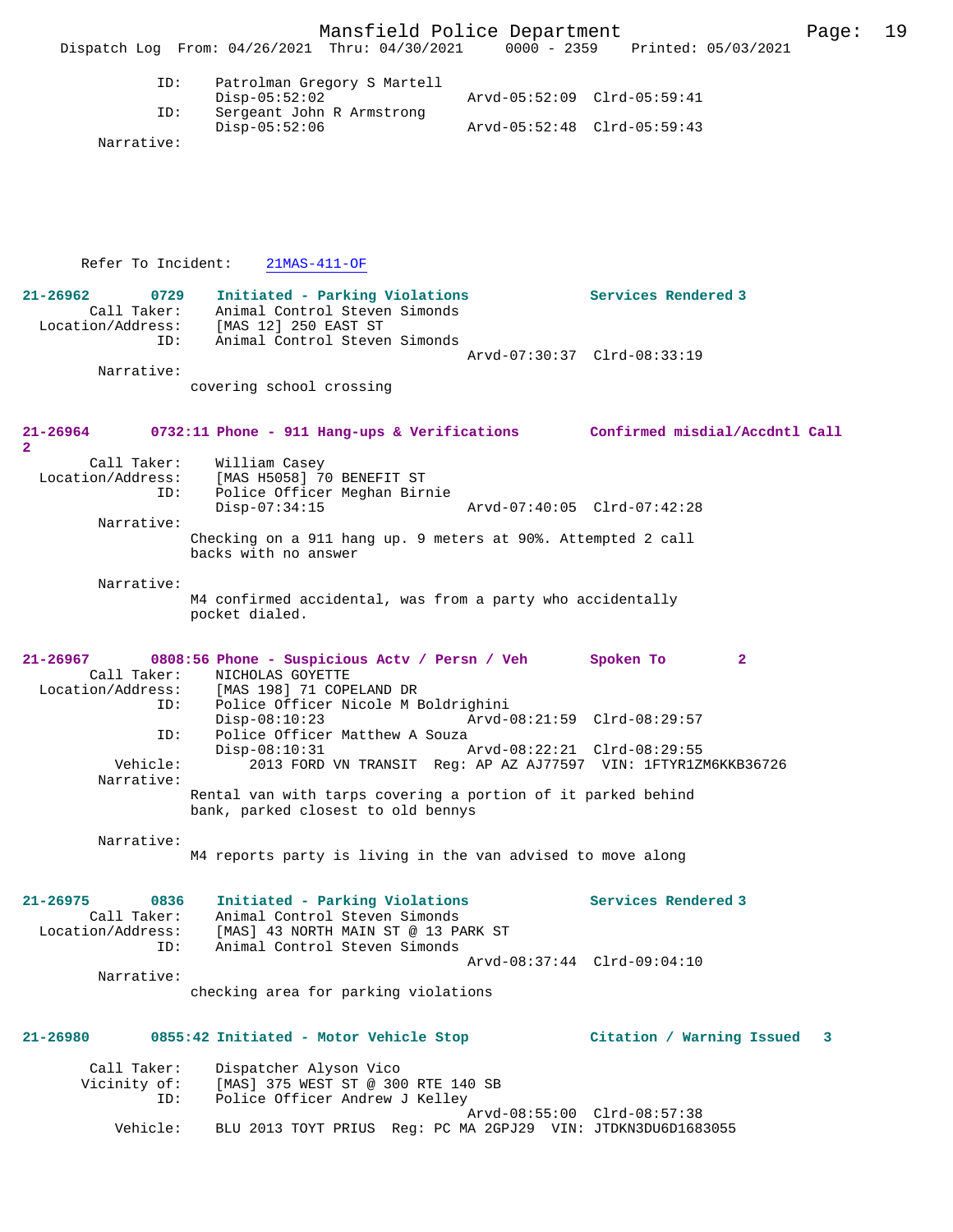Mansfield Police Department Page: 20 Dispatch Log From: 04/26/2021 Thru: 04/30/2021 0000 - 2359 Printed: 05/03/2021 Narrative: M13 is off with a MVST. Narrative: Citation to the RO for failure to inspect. **21-26987 0926 Initiated - Parking Violations Services Rendered 3**  Call Taker: Animal Control Steven Simonds Location/Address: [MAS] 242 NORTH MAIN ST @ 16 OLD COLONY WAY ID: Animal Control Steven Simonds Arvd-09:27:40 Clrd-09:42:16 Narrative: checking area for parking violations **21-26990 0942:48 Phone - Lost / Found Property Services Rendered 3**  Call Taker: Jennifer Napolitano Location/Address: [MAS 305] 64 COPELAND DR ID: Police Officer Nicole M Boldrighini Disp-09:45:43 Arvd-09:49:12 Clrd-09:53:30 Narrative: Caller found a wallet with an ID. Narrative: M4 heading back to the station with the property. **21-26993 0957 Initiated - Speed Trailer/Signs Deployed Services Rendered 3**  Call Taker: Animal Control Steven Simonds Location/Address: [MAS] FRANKLIN ST ID: Animal Control Steven Simonds Arvd-09:58:19 Clrd-10:12:24 Narrative: changing batteries on speed sign **21-26996 1014:06 Initiated - Motor Vehicle Stop Citation / Warning Issued 3** Call Taker: Dispatcher Alyson Vico Vicinity of: [MAS 1017] RTE 140 SB ID: Police Officer Andrew J Kelley Arvd-10:14:00 Clrd-10:19:19 Vehicle: WHI 2011 FORD TAURUS Reg: PC MA 1BV617 VIN: 1FAHP2DW9BG181074 Narrative: m13 is off with a MVST. Narrative: Citation to the RO for speed. **21-26999 1020 Initiated - Parking Violations Services Rendered 3**  Call Taker: Animal Control Steven Simonds Location/Address: [MAS] 126 NORTH MAIN ST @ 10 VILLA ST ID: Animal Control Steven Simonds Arvd-10:22:09 Clrd-11:48:55 Narrative: checking area for parking violations **21-27000 1031:53 Initiated - Escort / Transport Services Rendered 3**  Call Taker: Dispatcher Alyson Vico<br>Location/Address: [MAS 33] 115 NORTH MAIN [MAS 33] 115 NORTH MAIN ST ID: Police Officer David W Kinahan Arvd-10:31:00 Clrd-12:16:06<br>ID: Sergeant Robert S Pierce Sergeant Robert S Pierce Disp-10:34:24 Arvd-10:34:27 Clrd-11:50:14<br>ID: Police Officer Andrew J Kelley Police Officer Andrew J Kelley<br>Disp-10:39:23 P Disp-10:39:23 Arvd-10:39:27 Clrd-10:53:52 Narrative: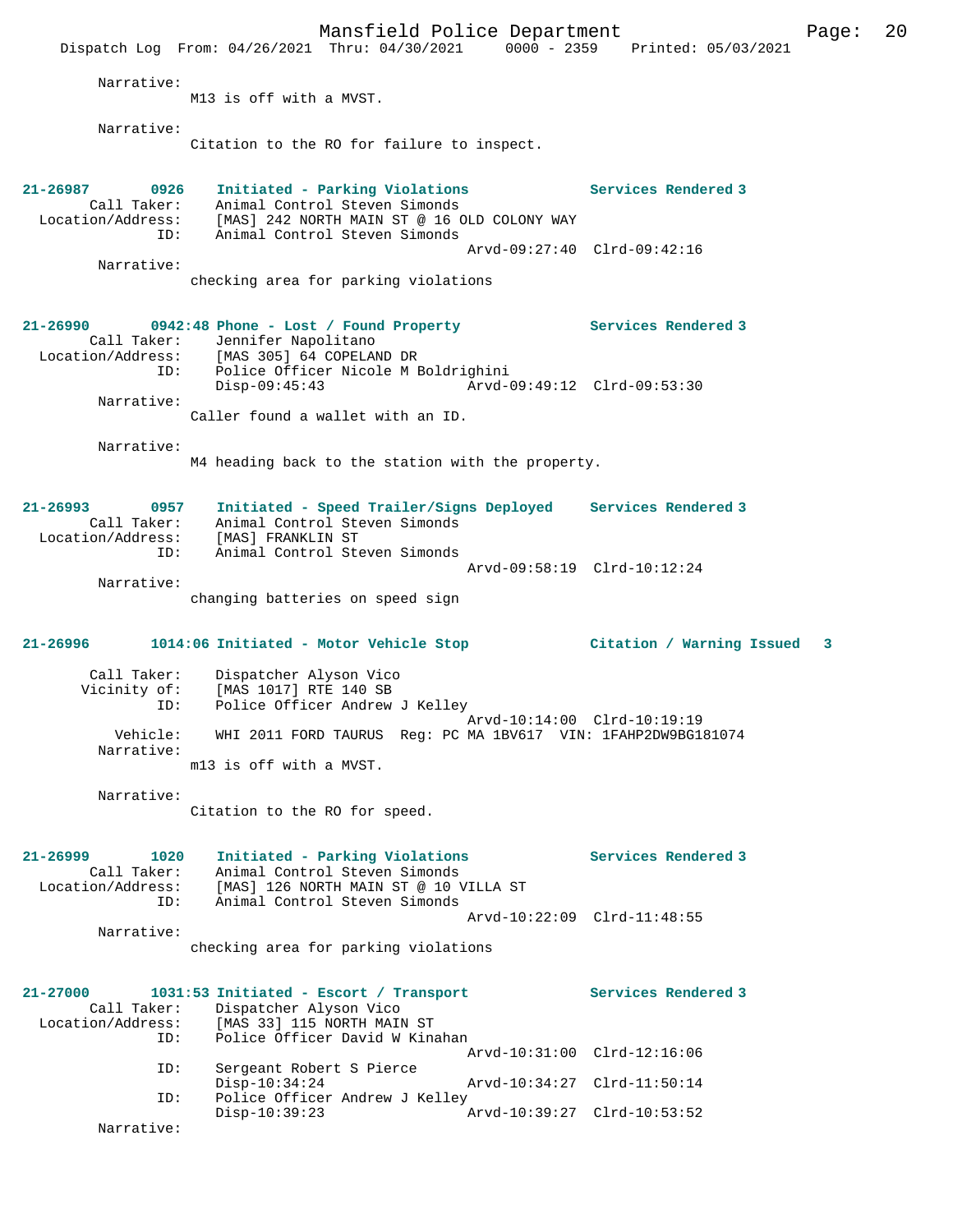Dispatch Log From: 04/26/2021 Thru: 04/30/2021 0000 - 2359 Printed: 05/03/2021 Funeral escort. **21-27006 1104:54 Initiated - Motor Vehicle Stop Citation / Warning Issued 3** Call Taker: Dispatcher Alyson Vico Vicinity of: [MAS] 614 MAPLE ST @ 238 WINTER ST ID: Police Officer Andrew J Kelley Arvd-11:04:00 Clrd-11:09:03 Vehicle: BLK 2013 HYUN 4D SONATA Reg: PC RI 361519 VIN: 5NPEB4AC3DH597136 Narrative: M13 is off with a MVST. Narrative: Citation issued to the RO for speed and no registration in hand. **21-27007 1110:55 Initiated - Motor Vehicle Stop Citation / Warning Issued 3** Call Taker: Dispatcher Alyson Vico Vicinity of: [MAS] 421 FRANKLIN ST @ 491 MAPLE ST OI: [PIAS] IST (NAMACING ST)<br>ID: Police Officer Andrew J Kelley Arvd-11:10:00 Clrd-11:13:14 Vehicle: WHI 2017 KIA UT SPORTA Reg: PC MA 443ROM VIN: KNDPNCAC5H7206525 Narrative: M13 is off with a MVST. Narrative: Citation issued to the RO for speed. **21-27020 1225:35 Initiated - Building - Property Check Building Checked / Secured 3** Call Taker: Dispatcher Alyson Vico Vicinity of: [MAS 1015] 30 CHAUNCY ST ID: Police Officer Nicole M Boldrighini Arvd-12:25:00 Clrd-12:29:54 Narrative: Checking the area. **21-27022 1231 Initiated - Parking Violations Services Rendered 3**  Call Taker: Animal Control Steven Simonds Location/Address: [MAS] 255 NORTH MAIN ST @ 8 COTTAGE ST ID: Animal Control Steven Simonds Arvd-12:32:17 Clrd-12:46:36 Narrative: checking area for parking violations **21-27027 1256:49 Phone - Assist Fire Department Referred to Other Agency 2** Call Taker: Dispatcher Alyson Vico<br>Location/Address: [MAS] 50 WEST ST Location/Address: [MAS] 50 WEST ST ID: Police Officer Nicole M Boldrighini Disp-12:59:18 Arvd-12:59:19 Clrd-13:00:14 Narrative: Assisting the FD with a fire related incident. Nature: pull station activation. Narrative: FD on scene. **21-27030 1310 Initiated - Parking Violations Services Rendered 3**  Call Taker: Animal Control Steven Simonds<br>Location/Address: [MAS] 43 NORTH MAIN ST @ 13 PA Location/Address: [MAS] 43 NORTH MAIN ST @ 13 PARK ST ID: Animal Control Steven Simonds Arvd-13:11:03 Clrd-13:41:59

Mansfield Police Department Page: 21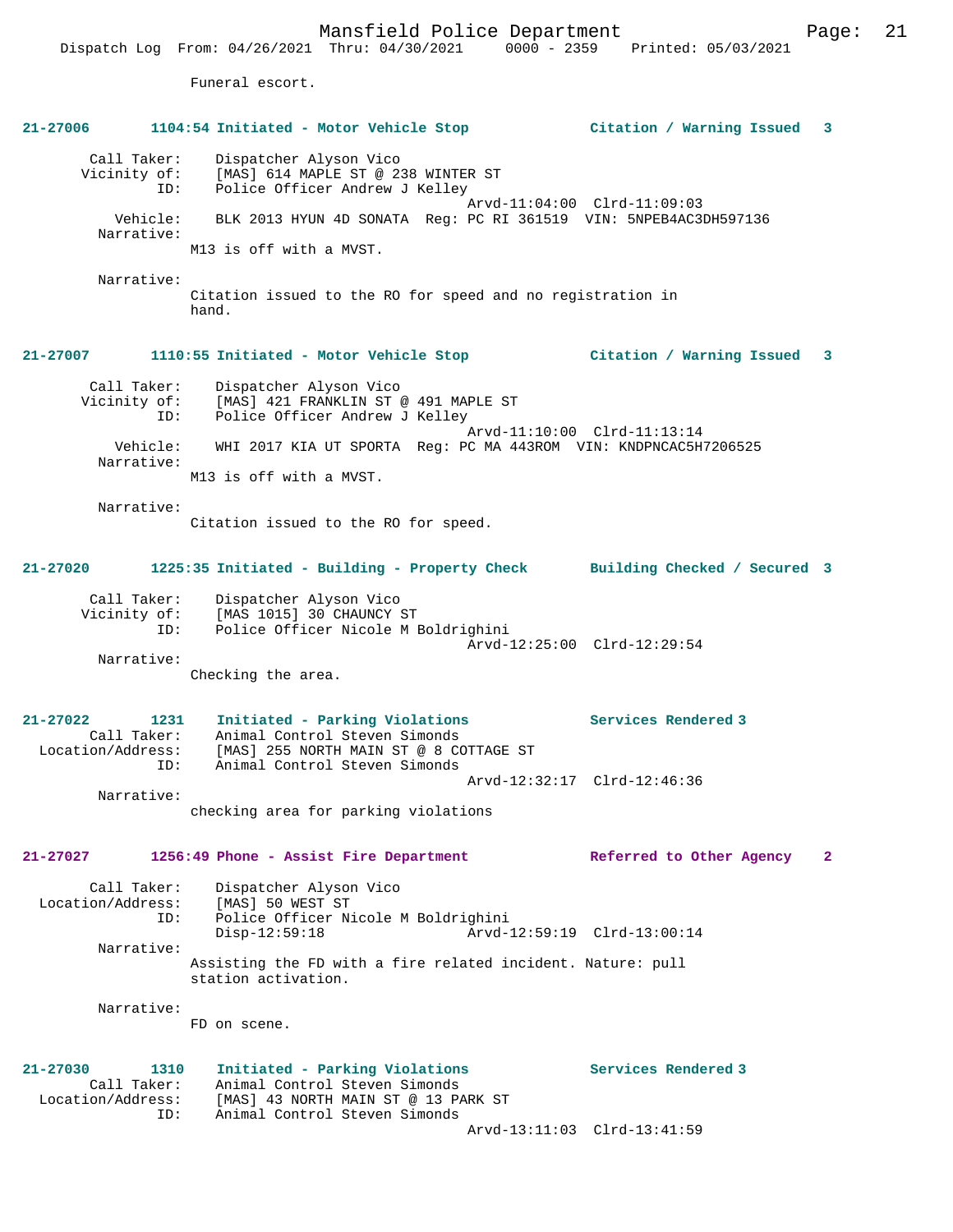Mansfield Police Department Page: 22 Dispatch Log From: 04/26/2021 Thru: 04/30/2021 0000 - 2359 Printed: 05/03/2021 Narrative: checking area for parking violations Narrative: tagged MA 1TEN27 on old colony way by jackson court for overtime parking **21-27038 1401:09 Initiated - Building - Property Check Building Checked / Secured 3** Call Taker: Emily Archer Location/Address: [MAS] 4 ERICK RD @ 15 BONNEY LN ID: Police Officer Patrick J Pennie Arvd-14:01:00 Clrd-14:08:21 Narrative: Checking the area. **21-27039 1405 Initiated - Parking Violations Services Rendered 3**  Call Taker: Animal Control Steven Simonds Location/Address: [MAS] 79 NORTH MAIN ST @ 14 COURT ST ID: Animal Control Steven Simonds Arvd-14:06:55 Clrd-14:34:56 Narrative: checking area for parking violations Narrative: tagged MA 68WM07 on main for restrictive parking Narrative: tagged MA 1LG871 on pratt for overtime parking **21-27040 1412:12 Initiated - Building - Property Check Building Checked / Secured 3** Call Taker: Dispatcher Alyson Vico Vicinity of: [MAS 417] 9 FRANCIS AVE ID: Police Officer Patrick J Pennie Arvd-14:12:00 Clrd-14:19:20 Narrative: Checking the area. **21-27048 1431:08 Initiated - Building - Property Check Building Checked / Secured 3** Call Taker: Dispatcher Alyson Vico Location/Address: [MAS 2] 60 FORBES BLVD Police Officer Patrick J Pennie Arvd-14:31:00 Clrd-14:35:58 Narrative: Checking the area. **21-27049 1432:05 Initiated - ACO Activity Services Rendered 3**  Call Taker: Dispatcher Alyson Vico Location/Address: [PLV] 145 WASHINGTON ST ID: animal control Jeffrey S Collins Arvd-14:32:00 Clrd-15:31:09 Narrative: ACO1 is off dropping off an animal. **21-27050 1436:08 Initiated - Building - Property Check Building Checked / Secured 3** Call Taker: Dispatcher Alyson Vico Location/Address: [MAS 4] 31 HAMPSHIRE ST Police Officer Patrick J Pennie Arvd-14:36:00 Clrd-14:41:29 Narrative: Checking the area.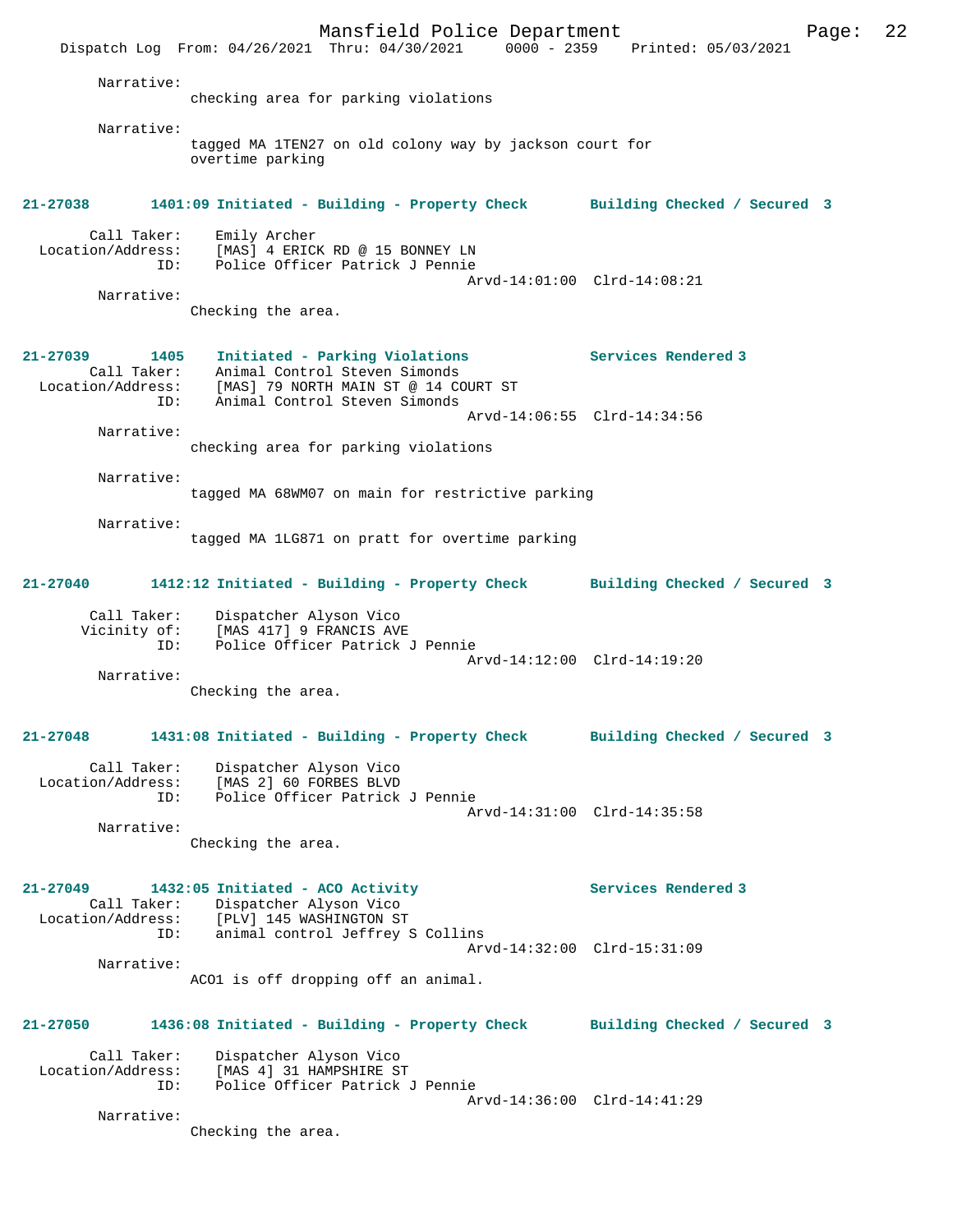Mansfield Police Department Fage: 23

| 21-27056<br>$\mathbf{2}$                                                          | 1458:53 911 - 911 Hang-ups & Verifications Confirmed misdial/Accdntl Call                                                                                                                                                                                                                                                                                                                                                                                                                |                                               |
|-----------------------------------------------------------------------------------|------------------------------------------------------------------------------------------------------------------------------------------------------------------------------------------------------------------------------------------------------------------------------------------------------------------------------------------------------------------------------------------------------------------------------------------------------------------------------------------|-----------------------------------------------|
| Call Taker:<br>ID:<br>Narrative:                                                  | JAMES VIERA<br>Location/Address: [MAS H2679] 14 STRATTON RD<br>Police Officer Matthew A Souza<br>$Disp-15:03:12$<br>Arvd-15:06:03 Clrd-15:06:48<br>Checking on a 911 hang up. On call back, caller states                                                                                                                                                                                                                                                                                |                                               |
|                                                                                   | accidental.                                                                                                                                                                                                                                                                                                                                                                                                                                                                              |                                               |
| 21-27058                                                                          | 1503:18 Phone - Animal Complaints<br>Call Taker: Jennifer Napolitano<br>Location/Address: [MAS H6517] 333 WILLIAMS ST<br>ID: Police Officer Matthew A Souza                                                                                                                                                                                                                                                                                                                              | Gone on Arrival 3                             |
| Narrative:                                                                        | Disp-15:06:58<br>Arvd-15:12:58 Clrd-15:13:41                                                                                                                                                                                                                                                                                                                                                                                                                                             |                                               |
|                                                                                   | Large snapping turtle in the middle of the road on the sharp<br>corner near the bridge over pass.                                                                                                                                                                                                                                                                                                                                                                                        |                                               |
| Narrative:                                                                        | Turtle is GOA, made its way out of the road way                                                                                                                                                                                                                                                                                                                                                                                                                                          |                                               |
| 21-27059                                                                          | 1506:10 Initiated - Motor Vehicle Stop                                                                                                                                                                                                                                                                                                                                                                                                                                                   | Citation / Warning Issued 3                   |
| Call Taker:<br>ID:                                                                | Dispatcher Alyson Vico<br>Vicinity of: [MAS] 145 SCHOOL ST @ 231 SPRING ST<br>Police Officer Nicole M Boldrighini                                                                                                                                                                                                                                                                                                                                                                        | Arvd-15:06:00 Clrd-15:10:07                   |
| Vehicle:<br>Narrative:                                                            | WHI 2019 ACUR UT RDX Req: PC MA 6LNE10 VIN: 5J8TC2H38KL020661<br>M4 is off with a MVST.                                                                                                                                                                                                                                                                                                                                                                                                  |                                               |
| Narrative:                                                                        | Citation issued to the RO for a red light violation School @<br>RT140.                                                                                                                                                                                                                                                                                                                                                                                                                   |                                               |
| 21-27069<br>$\overline{2}$                                                        | 1621:44 Phone - 911 Hang-ups & Verifications Confirmed misdial/Accdntl Call                                                                                                                                                                                                                                                                                                                                                                                                              |                                               |
| Call Taker:<br>ID:                                                                | <b>JAMES VIERA</b><br>Location/Address: [MAS 840K] 280 SCHOOL ST Apt. #K<br>TD: Police Officer Christopher D Sore<br>Police Officer Christopher D Sorge<br>$Disp-16:25:20$                                                                                                                                                                                                                                                                                                               | Arvd-16:39:46 Clrd-16:42:45                   |
| Narrative:                                                                        | Checking on a 911 hang up. Caller states accidental. She is<br>in the womens department. Caller will wait for officer<br>outside.                                                                                                                                                                                                                                                                                                                                                        |                                               |
| $21 - 27085$<br>Call Taker:<br>Location/Address:<br>ID:<br>Vehicle:<br>Narrative: | 1723:15 Walk-In - Assist Citizen - P S A<br>Support Staff Matthew Gately<br>[MAS] 287 EAST ST<br>Police Officer David J Pepicelli<br>$Disp-17:28:59$<br>GRY 2013 HOND UT CRV Req: PC MA 3FCP71 VIN: 2HKRM4H76DH601684<br>RP was driving by the East St baseball fields when a foul<br>ball struck and damaged her windshield. The RP would like to<br>speak with an Officer. RP had safety concerns about whether<br>she could still drive with a cracked windshield. RP was<br>advised. | Spoken To<br>3<br>Arvd-17:34:19 Clrd-17:39:14 |

# **21-27086 1740:33 Phone - Assist Fire Department Referred to Other Agency 2**

Call Taker: Dispatcher Alyson Vico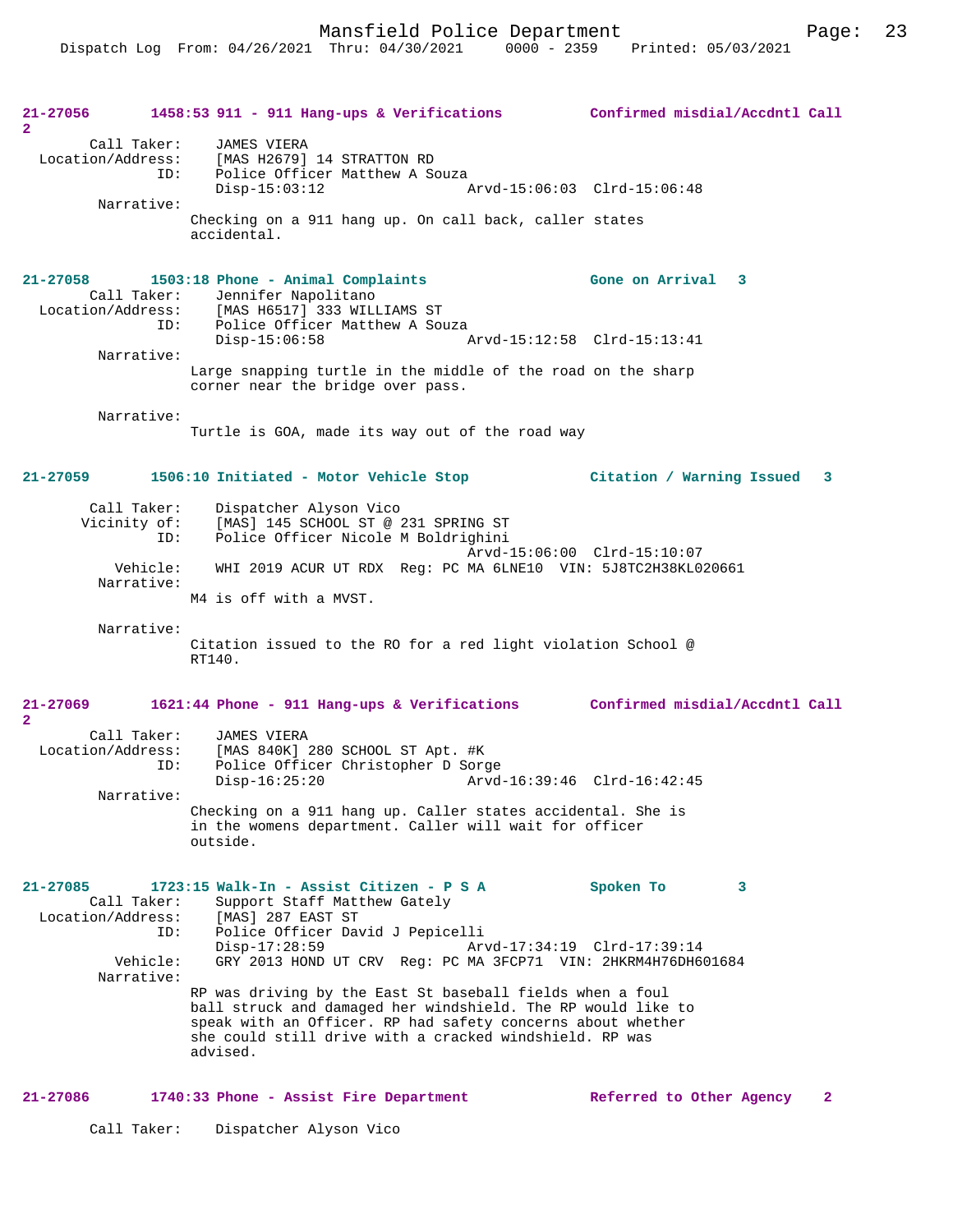Mansfield Police Department Page: 24 Dispatch Log From: 04/26/2021 Thru: 04/30/2021 Location/Address: [MAS H1491] 124 DEAN ST ID: Police Officer Danielle C Titus Disp-17:41:46 Arvd-17:43:37 Clrd-18:05:44 Narrative: Assisting the FD with a fire related incident. Nature: inside odor of gas. Narrative: FD will be standing by **21-27094 1821:16 Phone - Erratic Oper MV / Road Rage Services Rendered 3**  Call Taker: Jennifer Napolitano Location/Address: [MAS] 287 CHAUNCY ST @ 400 RTE 140 NB Police Officer Christopher D Sorge<br>Disp-18:23:21 Arvd- Disp-18:23:21 Arvd-18:25:52 Clrd-18:32:04 ID: Police Officer Danielle C Titus Disp-18:23:39 Arvd-18:26:01 Clrd-18:30:29 Vehicle: RED 2003 TOYT TACOMA Reg: PC MA 3XJ992 VIN: 5TENL42N93Z271804 Narrative: Truck all over the road. Swerving between the lanes. Narrative: Fabricated metal cap on it. Narrative: Dricving way under the speed limit. Narrative: M13 has eyes on the MV. Narrative: Caller has his flashers on Narrative: M13 reports no signs of impairment, RO was on his way to have dinner with his daughter and was tired. **21-27096 1827:27 Initiated - Motor Vehicle Stop Citation / Warning Issued 3** Call Taker: Dispatcher Alyson Vico Vicinity of: [MAS] 710 EAST ST @ 48 STEARNS AVE<br>ID: Police Officer David J Pepicelli Police Officer David J Pepicelli Arvd-18:27:00 Clrd-18:51:48<br>Vehicle: BLK 2010 MERZ UT ML63 Req: CO MA M61915 VIN: 4JGBB7HB3AA ehicle: BLK 2010 MERZ UT ML63 Reg: CO MA M61915 VIN: 4JGBB7HB3AA567943<br>Towed: For: Unregistered/Uninsured By: Central Street Garage To: Central For: Unregistered/Uninsured By: Central Street Garage To: Central Street Garage Narrative: M11 is off with a MVST. Narrative: Status of registration is EXP, M11 requesting a tow. Narrative: Central is en route. Narrative: Citation for the RO for allowing operation with an expired registration. Citation to the operator for speed. Location of both offenses east street @ lawndale. Narrative: Central Street on scene. **21-27101 1855:25 Initiated - Road Hazards Spoken To 3**  Call Taker: Josesph Shebertes<br>ion/Address: [MAS] MILL ST Location/Address: ID: Police Officer David J Pepicelli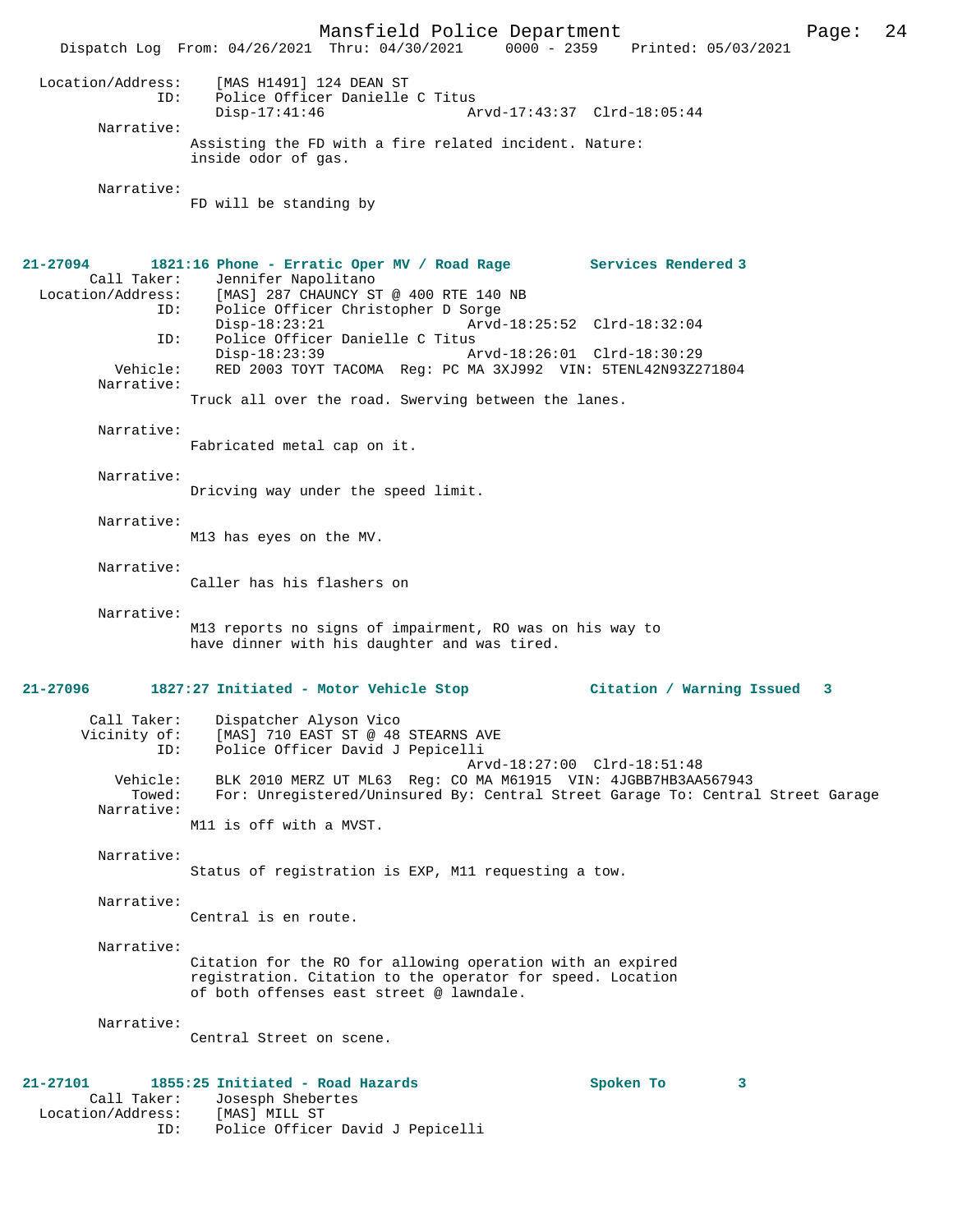Mansfield Police Department Page: 25 Dispatch Log From: 04/26/2021 Thru: 04/30/2021 Arvd-18:55:00 Clrd-19:04:44 Vehicle: GRY 2009 HOND VA ODYSSE Reg: PC MA 94RW77 VIN: 5FNRL38289B009310 Narrative: M11 will be out with a vehicle, looking for the operator whos vehicle is in a bad location. Narrative: spoke to the operator, advised not to park there again. **21-27106 1905:20 Walk-In - Fraud or Identity Theft Spoken To 1**  Call Taker: Support Staff Matthew Gately<br>Location/Address: [MAS H6565] 65 WINTER ST ess: [MAS H6565] 65 WINTER ST<br>ID: Police Officer Danielle ( ID: Police Officer Danielle C Titus Disp-19:10:50 Arvd-19:14:26 Clrd-19:30:26 Narrative: Walk in reports a new incident has occurred in her identity theft case. She would like to speak with an officer. Rp had questions on how to obtain a police report and has further information to give to the original officer who did the report. **21-27111 1929:51 Initiated - Building - Property Check Building Checked / Secured 3** Call Taker: Josesph Shebertes<br>Location/Address: [MAS 1041] 175 FRI [MAS 1041] 175 FRUIT ST ID: Police Officer David J Pepicelli Arvd-19:29:00 Clrd-19:49:24 Narrative: Checking the area. **21-27114 1949:29 Initiated - Building - Property Check Building Checked / Secured 3** Call Taker: Josesph Shebertes Location/Address: [MAS 139] 265 FRUIT ST ID: Police Officer David J Pepicelli Arvd-19:49:00 Clrd-19:55:55 Narrative: Checking the area. **21-27119 2027:57 Initiated - Building - Property Check Building Checked / Secured 3** Call Taker: Josesph Shebertes<br>Location/Address: [MAS 281A] 1 CROCI Location/Address: [MAS 281A] 1 CROCKER ST ID: Police Officer Danielle C Titus Arvd-20:27:00 Clrd-20:39:19 Narrative: Checking the area. **21-27125 2117:36 Initiated - Building - Property Check Building Checked / Secured 3** Call Taker: Josesph Shebertes Location/Address: [MAS 1002] 250 EAST ST<br>ID: Police Officer David J Police Officer David J Pepicelli Arvd-21:17:00 Clrd-21:41:53 Narrative: Checking the area. **21-27126 2122:52 Initiated - Building - Property Check Building Checked / Secured 3** Call Taker: Josesph Shebertes<br>Location/Address: [MAS 2] 60 FORBES ess: [MAS 2] 60 FORBES BLVD<br>ID: Police Officer Christop Police Officer Christopher D Sorge Arvd-21:22:00 Clrd-21:29:32 Narrative: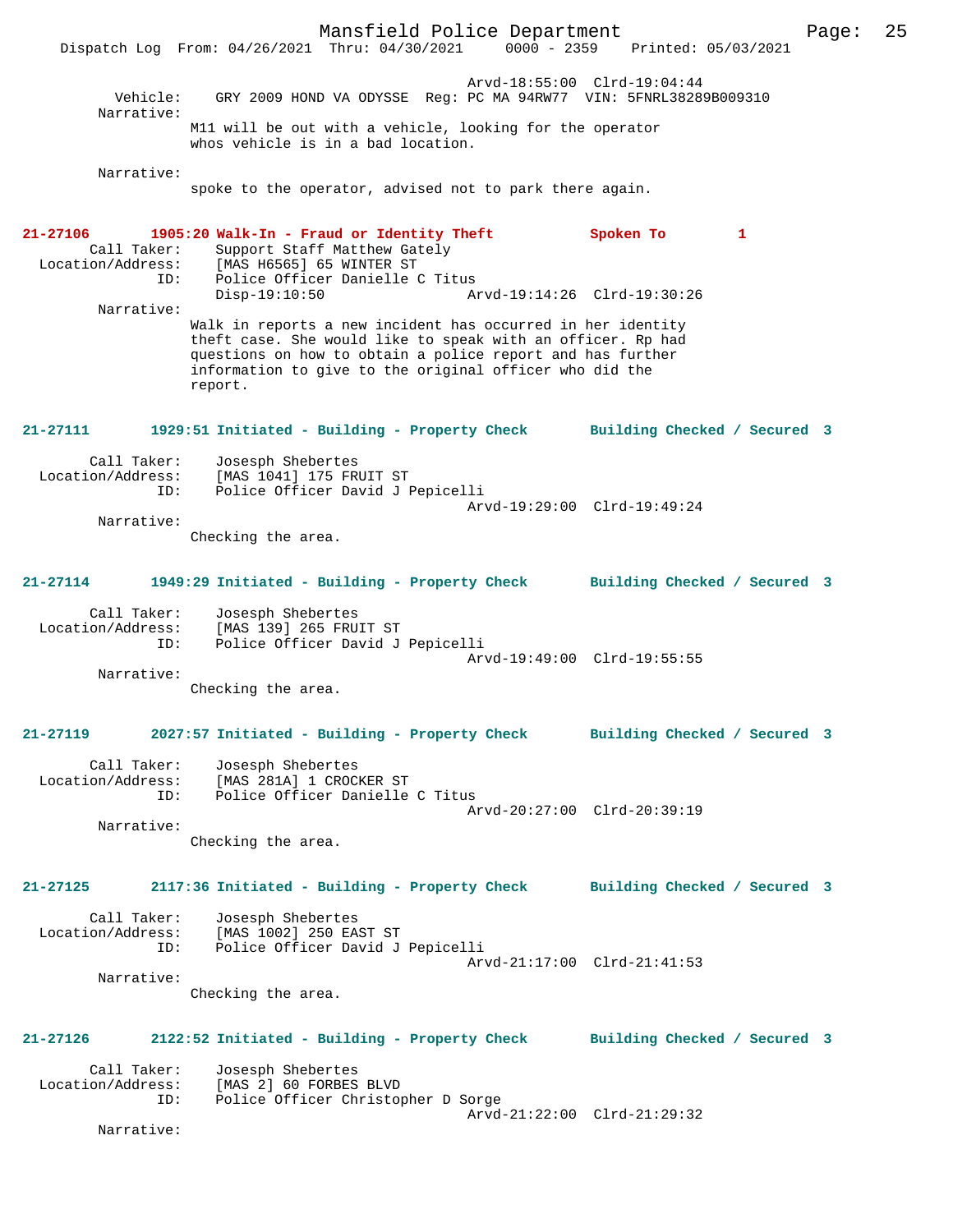Mansfield Police Department Page: 26 Dispatch Log From: 04/26/2021 Thru: 04/30/2021 0000 - 2359 Printed: 05/03/2021 Checking the area. **21-27128 2135:23 Initiated - Building - Property Check Building Checked / Secured 3** Call Taker: Josesph Shebertes Location/Address: [MAS 814] 50 WEST CHURCH ST ID: Police Officer Danielle C Titus Arvd-21:35:00 Clrd-21:39:02 Narrative: Checking the area. **21-27130 2152:41 Initiated - Disabled Motor Vehicle Spoken To 3**  Call Taker: Josesph Shebertes<br>ion/Address: [MAS] EASTMAN ST Location/Address: ID: Police Officer David J Pepicelli Arvd-21:52:00 Clrd-21:53:53 Vehicle: RED 2008 HOND ACCORD Reg: PC MA 2JMR27 VIN: 1HGCP26788A137283 Narrative: M11 reported a vehicle on the side of the road. spoke to the operator who was looking for something in the vehicle. will be clr. **21-27132 2156:15 Initiated - Building - Property Check Building Checked / Secured 3** Call Taker: Josesph Shebertes<br>ion/Address: [MAS 1018] 600 EAST ST Location/Address: ID: Police Officer David J Pepicelli Arvd-21:56:00 Clrd-22:11:30 Narrative: Checking the area. **21-27134 2220:47 Initiated - Building - Property Check Building Checked / Secured 3** Call Taker: Josesph Shebertes Location/Address: [MAS 944C100] 905 SOUTH MAIN ST Apt. #100 Police Officer Christopher D Sorge Arvd-22:20:00 Clrd-22:26:49 Narrative: Checking the area. **21-27136 2227:16 Phone - Erratic Oper MV / Road Rage Unfounded/Unverifed 3** Call Taker: Josesph Shebertes Location/Address: [MAS] RTE 140 SB ID: Police Officer Christopher D Sorge Disp-22:29:22 Arvd-22:31:06 Clrd-22:32:25 Narrative: Foxborough PD reporting of a wrong way driver heading towards Mansfield Narrative: M13 checked the area of 140 to the Foxborough line, nothing showing. will be clr. **21-27144 2338:53 Phone - Disabled Motor Vehicle Services Rendered 3**  Call Taker: Josesph Shebertes<br>Location/Address: [MAS 451B] 500 EAS [MAS 451B] 500 EAST ST ID: Police Officer David J Pepicelli Disp-23:39:49 Arvd-00:08:21 Clrd-04/29/2021 @ 00:08:24 ID: Police Officer Meghan Birnie Disp-00:00:00 Arvd-00:15:00 Clrd-04/29/2021 @ 01:03:00 ID: POLICE VILLE<br>Disp-00:00:00<br>Narrative: Reported DMV in the area.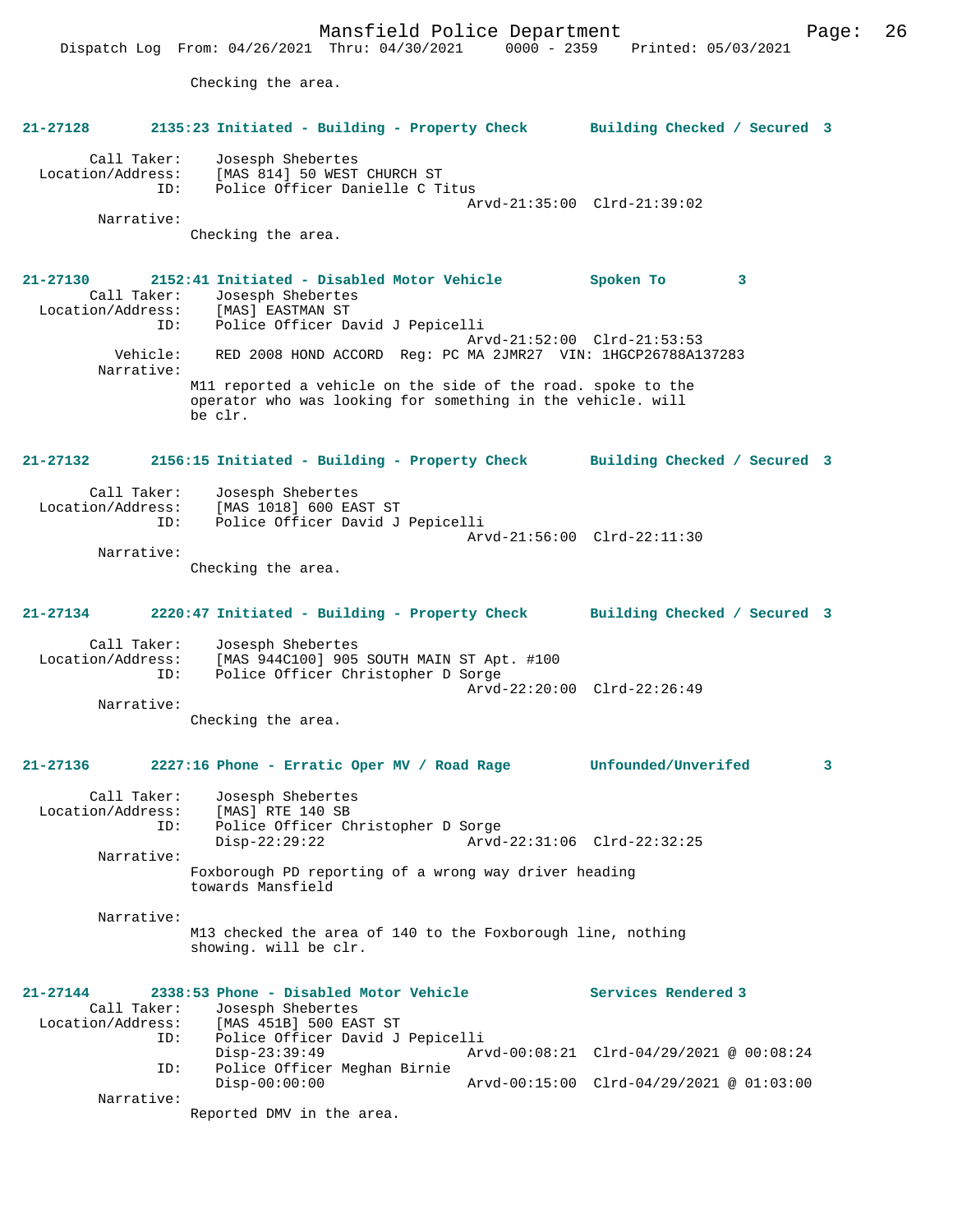Mansfield Police Department Fage: 27 Dispatch Log From: 04/26/2021 Thru: 04/30/2021 0000 - 2359 Printed: 05/03/2021 Narrative: Officer Birnie will be relieving Officer Pepicelli at 0015hrs Narrative: Tow on scene Narrative: Central ST has the vehicle, private tow to the campground **For Date: 04/29/2021 - Thursday 21-27150 0032:32 Initiated - Motor Vehicle Stop Citation / Warning Issued 3** Call Taker: Josesph Shebertes Location/Address: [MAS 253] 330 PRATT ST Apt. #A<br>TD: Patrolman Gregory S Martell Patrolman Gregory S Martell Arvd-00:32:00 Clrd-00:39:03<br>ID: Police Officer Christopher D Sorge Police Officer Christopher D Sorge<br>Disp-00:34:40 Arvd Disp-00:34:40 Arvd-00:34:42 Clrd-00:39:03<br>Vehicle: BLK 2007 FORD UT EDGE Req: PC MA 2JMN93 VIN: 2FMDK49C97B BLK 2007 FORD UT EDGE Reg: PC MA 2JMN93 VIN: 2FMDK49C97BB12347 Narrative: will be out with a vehicle. Narrative: citation issued to the operator for speed. **21-27153 0042:27 Initiated - Building - Property Check Building Checked / Secured 3** Call Taker: Chelsey Ferstler Location/Address: [MAS 2] 60 FORBES BLVD Patrolman Gregory S Martell Arvd-00:42:00 Clrd-00:48:48 Narrative: Checking the area. **21-27155 0047:19 Initiated - Building - Property Check Building Checked / Secured 3** Call Taker: Josesph Shebertes<br>ion/Address: [MAS] HOPE ST Location/Address: ID: Police Officer Christopher D Sorge Arvd-00:47:00 Clrd-00:51:46 Narrative: Checking the area. **21-27157 0052:34 Initiated - Building - Property Check Building Checked / Secured 3** Call Taker: Stephen Martell<br>Location/Address: [MAS 4] 31 HAMP ess: [MAS 4] 31 HAMPSHIRE ST<br>TD: Patrolman Gregory S Mar Patrolman Gregory S Martell Arvd-00:52:00 Clrd-00:57:01 Narrative: Checking the area. **21-27159 0104:20 Initiated - Building - Property Check Building Checked / Secured 3** Call Taker: Josesph Shebertes Location/Address: [MAS 834] 261 CHAUNCY ST ID: Police Officer Christopher D Sorge Arvd-01:04:00 Clrd-01:10:01 Narrative: Checking the area.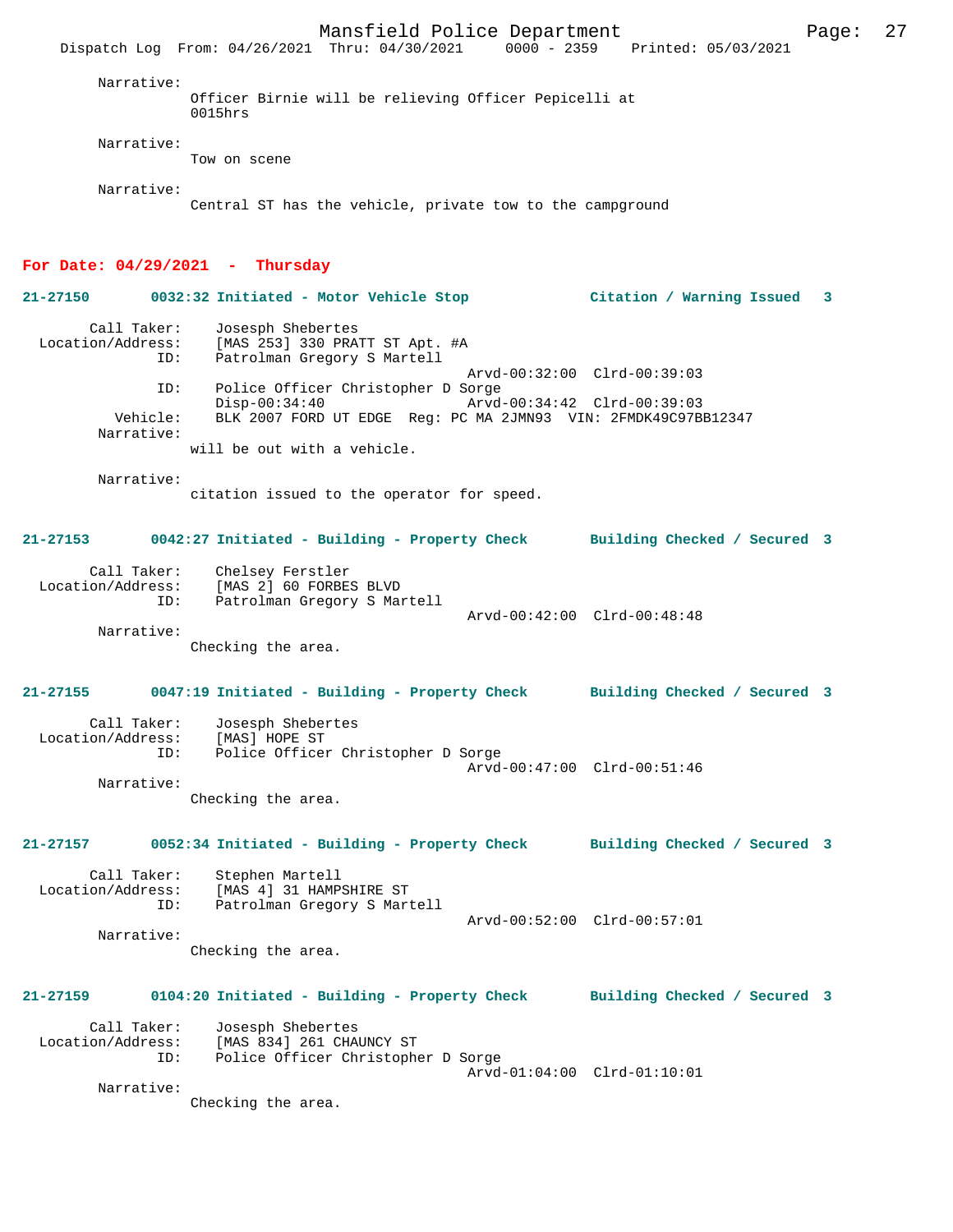Mansfield Police Department Fage: 28 Dispatch Log From: 04/26/2021 Thru: 04/30/2021 0000 - 2359 Printed: 05/03/2021 **21-27162 0107:12 Initiated - Building - Property Check Building Checked / Secured 3** Call Taker: Josesph Shebertes Location/Address: [MAS 1002] 250 EAST ST ID: Police Officer Meghan Birnie Arvd-01:07:00 Clrd-01:18:29 Narrative: Checking the area. **21-27173 0124:33 Initiated - Building - Property Check Building Checked / Secured 3** Call Taker: Josesph Shebertes Location/Address: [MAS] COPELAND DR<br>ID: Police Officer Chi Police Officer Christopher D Sorge Arvd-01:24:00 Clrd-01:27:55 Narrative: Checking the area. **21-27179 0133:52 Initiated - Building - Property Check Building Checked / Secured 3** Call Taker: Josesph Shebertes Location/Address: [MAS 2] 60 FORBES BLVD ID: Police Officer Christopher D Sorge Arvd-01:33:00 Clrd-01:45:29 Narrative: Checking the area. and surrounding hotels **21-27184 0154:25 Initiated - Building - Property Check Building Checked / Secured 3** Call Taker: Stephen Martell Location/Address: [MAS 37] 670 EAST ST ID: Police Officer Meghan Birnie Arvd-01:54:00 Clrd-02:02:46 Narrative: Checking the area. **21-27205 0242:05 Initiated - Building - Property Check Building Checked / Secured 3** Call Taker: Josesph Shebertes Location/Address: [MAS 139] 265 FRUIT ST ID: Police Officer Meghan Birnie Arvd-02:42:00 Clrd-02:50:17 Narrative: Checking the area. **21-27230 0655 Initiated - Parking Violations Services Rendered 3**  Call Taker: Animal Control Steven Simonds Location/Address: [MAS 12] 250 EAST ST ID: Animal Control Steven Simonds Arvd-06:57:30 Clrd-08:38:38 Narrative: school zone to cover robinson crossing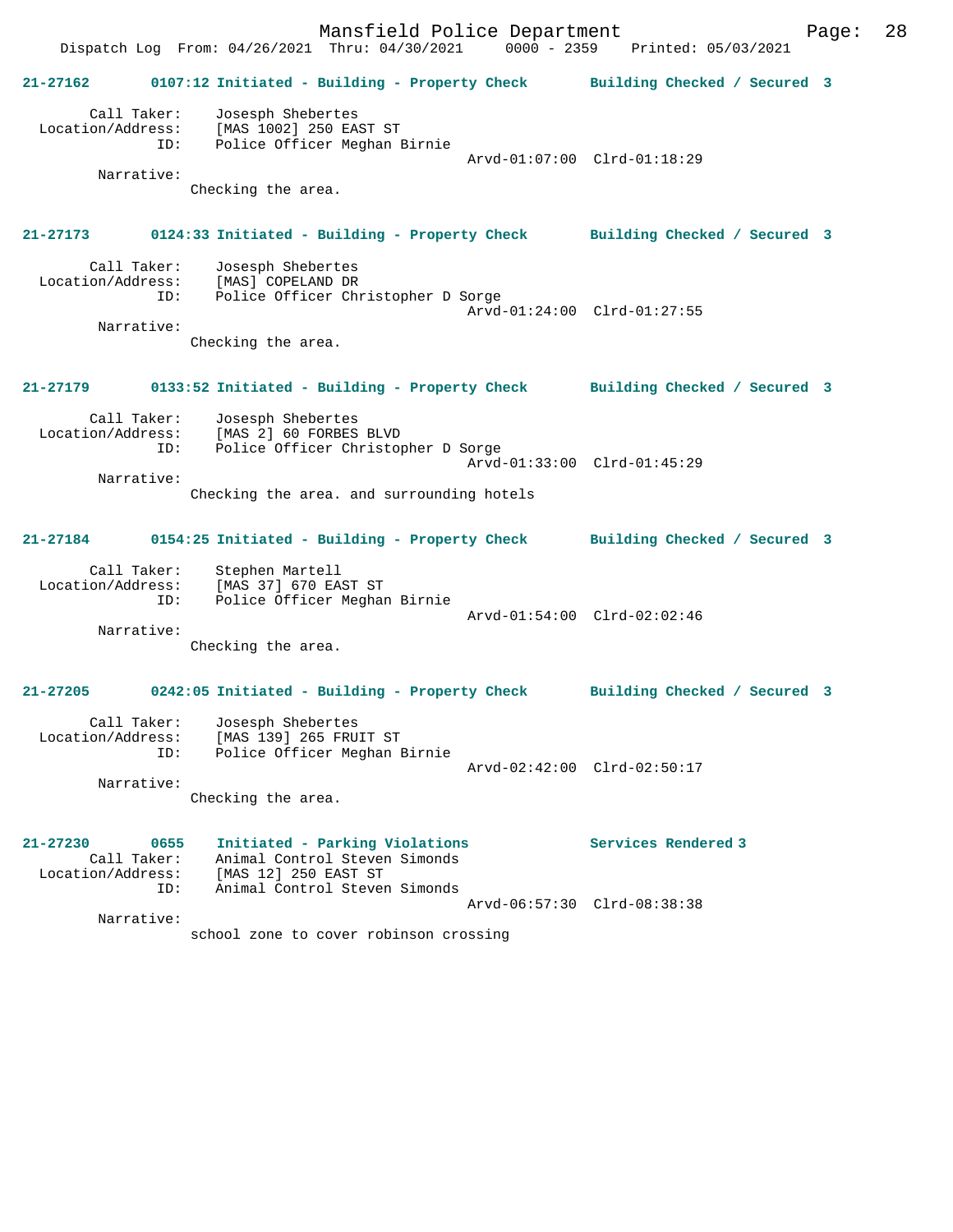Mansfield Police Department Page: 29 Dispatch Log From: 04/26/2021 Thru: 04/30/2021 0000 - 2359 Printed: 05/03/2021 **21-27247 0850 Initiated - Parking Violations Services Rendered 3**  Call Taker: Animal Control Steven Simonds Location/Address: [MAS] 242 NORTH MAIN ST @ 16 OLD COLONY WAY ID: Animal Control Steven Simonds Arvd-08:51:17 Clrd-10:04:53 Narrative: checking area for parking violations **21-27260 0951:58 Initiated - Building - Property Check Building Checked / Secured 3** Call Taker: William Mouyos<br>Location/Address: [MAS 840] 280; Location/Address: [MAS 840] 280 SCHOOL ST Police Officer Patrick J Pennie Arvd-09:51:00 Clrd-10:02:04 Narrative: Checking the area. **21-27264 1007:01 Initiated - Building - Property Check Building Checked / Secured 3** Call Taker: William Mouyos Location/Address: [MAS 907E] 390 WEST ST ID: Police Officer Nicole M Boldrighini Arvd-10:07:00 Clrd-10:13:41 Narrative: Checking the area. **21-27270 1031:40 Initiated - Building - Property Check Building Checked / Secured 3** Call Taker: William Mouyos Location/Address: [MAS 1015] 30 CHAUNCY ST ID: Police Officer Gregg S Kennedy Arvd-10:31:00 Clrd-10:36:08 Narrative: Checking the area. **21-27271 1031 Initiated - Parking Violations Services Rendered 3**  Call Taker: Animal Control Steven Simonds Location/Address: [MAS] 43 NORTH MAIN ST @ 13 PARK ST ESS: INDITE: Animal Control Steven Simonds Arvd-10:32:20 Clrd-10:55:14 Narrative: checking area for parking violations Narrative: no violations **21-27275 1038:31 Phone - 911 Hang-ups & Verifications Confirmed misdial/Accdntl Call 2**  Call Taker: Jennifer Napolitano Location/Address: [MAS] 149 PARK ST ID: Police Officer Gregg S Kennedy<br>Disp-10:43:13 A  $Arvd-10:44:13$   $Clrd-10:47:25$  Narrative: Checking on a 911 accidental, party walking down the street and hit button by mistake. Narrative: M8 checking area Narrative: Called back and the caller stated she is walking from Hope Street onto 106, she is wearing black sweatpants and aqua blue sweatshirt.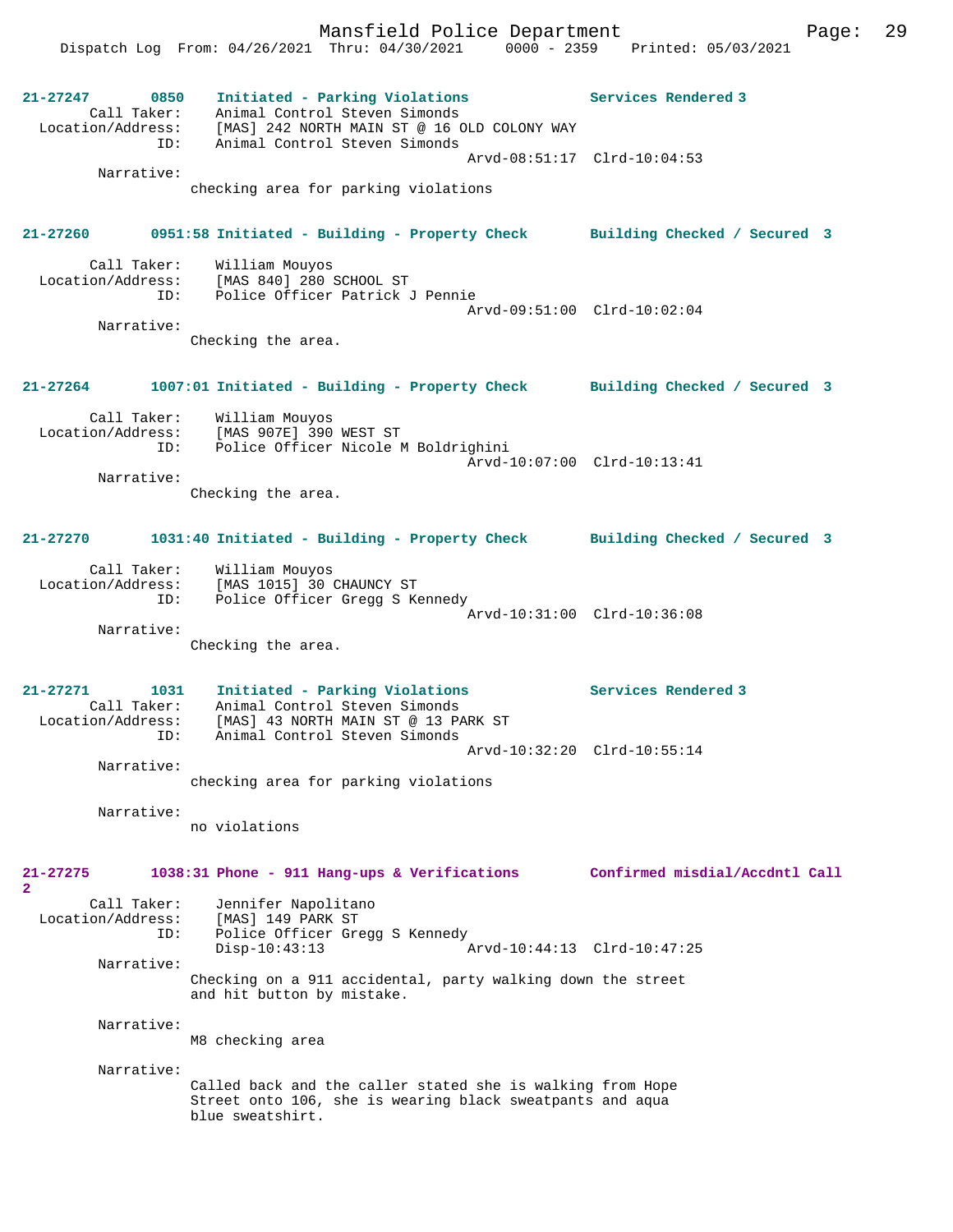Mansfield Police Department Page: 30 Dispatch Log From: 04/26/2021 Thru: 04/30/2021 0000 - 2359 Printed: 05/03/2021 Narrative: m8 SPOKE TO PARTY CHECKS OK **21-27285 1109:36 Initiated - Building - Property Check Building Checked / Secured 3** Call Taker: William Mouyos Location/Address: [MAS 982] 111 HOPE ST ID: Police Officer Michael T Fitzgerald Arvd-11:09:00 Clrd-11:12:07 Narrative: Checking the area. **21-27291 1138 Initiated - Parking Violations Services Rendered 3**  Call Taker: Animal Control Steven Simonds Location/Address: [MAS] 255 NORTH MAIN ST @ 8 COTTAGE ST ID: Animal Control Steven Simonds Arvd-11:39:07 Clrd-12:10:13 Narrative: checking area for parking violations **21-27301 1212:13 Phone - 911 Hang-ups & Verifications Confirmed misdial/Accdntl Call 2**  Call Taker: JAMES VIERA<br>Location/Address: [MAS 840I180 ess: [MAS 840I180] 280 SCHOOL ST Apt. #I180<br>ID: Police Officer Gregg S Kennedy .<br>Police Officer Gregg S Kennedy Disp-12:16:33 Clrd-12:19:10 ID: Police Officer Patrick J Pennie Disp-12:17:54 Arvd-12:23:41 Clrd-12:26:42 Narrative: Checking on a 911 hang up. Contact made?:Yes Cellphone? (y/n):n Narrative: Employee states accidental while attempting to dial out. She is at the front of the store. **21-27305 1218:44 Initiated - Building - Property Check Building Checked / Secured 3** Call Taker: William Mouyos Location/Address: [MAS] 4 ERICK RD @ 15 BONNEY LN ID: Police Officer Michael T Fitzgerald Arvd-12:18:00 Clrd-12:26:00 Narrative: Checking the area. **21-27310 1231:53 Initiated - Motor Vehicle Stop Citation / Warning Issued 3** Call Taker: William Mouyos Location/Address: [MAS] 228 PRATT ST @ 6 BICENTENNIAL CT ID: Police Officer Michael T Fitzgerald Arvd-12:31:00 Clrd-12:35:52 Vehicle: WHI 2012 VOLK JETTA Reg: PC MA 6WK323 VIN: 3VW2K7AJ6CM399949 Narrative: out with mvst 6wk323 R/O cited **21-27311 1237:31 Phone - Assist Citizen - P S A Assisted Party 3**  Call Taker: William Mouyos<br>1 Location/Address: [MAS 969A110] [MAS 969A110] 321 SCHOOL ST Apt. #A110 Narrative: M14 assisting motorist with lockout, requesting Central st to respond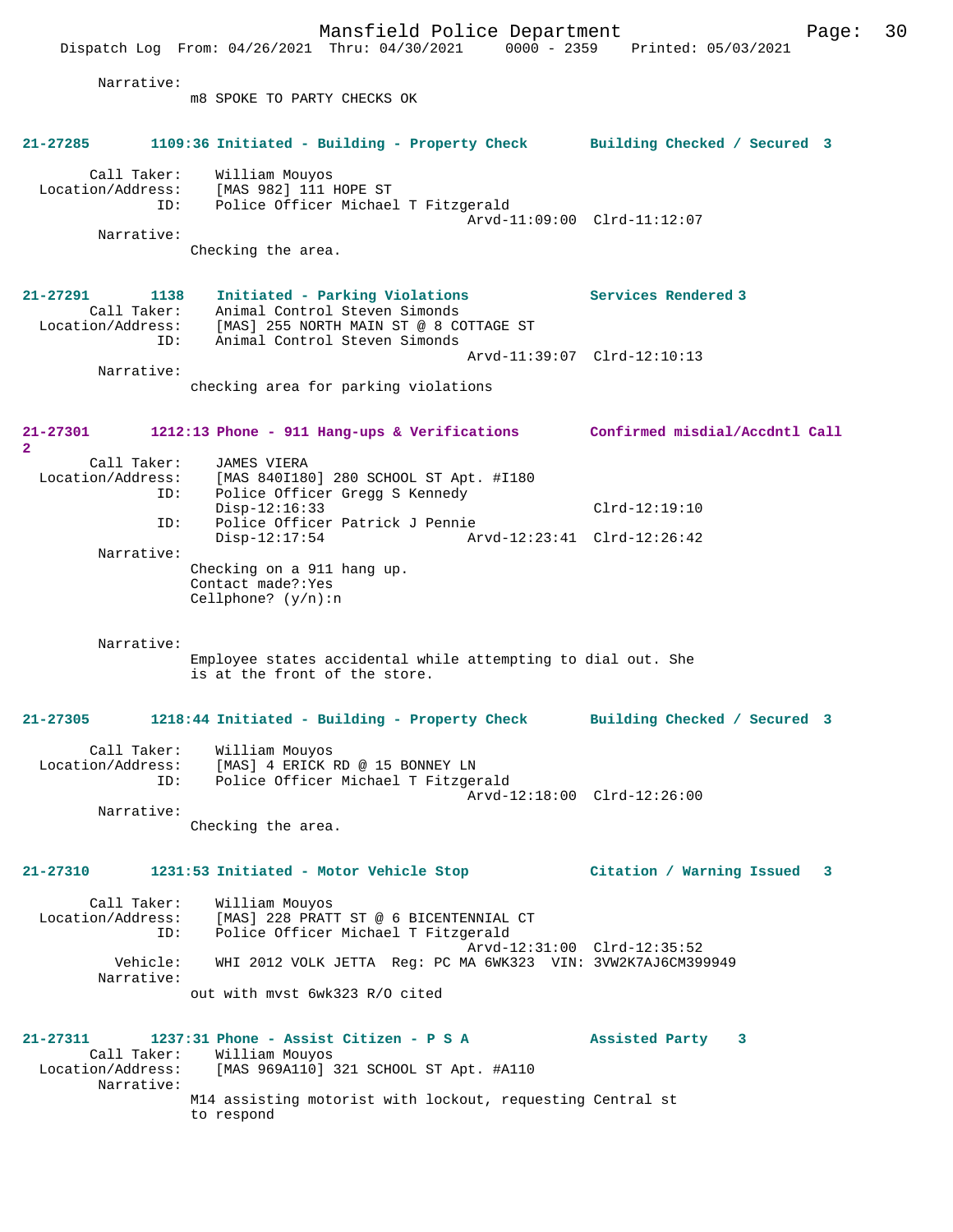Mansfield Police Department Form Page: 31

 Dispatch Log From: 04/26/2021 Thru: 04/30/2021 0000 - 2359 Printed: 05/03/2021 **21-27316 1302 Initiated - Speed Trailer/Signs Deployed Services Rendered 3**  Call Taker: Animal Control Steven Simonds Location/Address: [MAS] NORTH MAIN ST ID: Animal Control Steven Simonds Arvd-13:03:33 Clrd-13:07:51 Narrative: changing batteries on speed sign **21-27317 1310 Initiated - Parking Violations Services Rendered 3**  Call Taker: Animal Control Steven Simonds Location/Address: [MAS] 377 NORTH MAIN ST @ 44 CROCKER ST ID: Animal Control Steven Simonds Arvd-13:11:56 Clrd-13:13:50 Narrative: checking area for parking violations Narrative: tagged MA 2FTY67 at one mansfield for overtime parking Narrative: tagged MA COMM. V29446 at one mansfield for overtime parking Narrative: tagged MA 5GW154 on main for overtime parking **21-27322 1329:20 Walk-In - Assist Citizen - P S A Spoken To 3**  Call Taker: Support Staff Matthew Todesco<br>Location/Address: [MAS 1024] 393 NORTH MAIN ST [MAS 1024] 393 NORTH MAIN ST ID: Police Officer Gregg S Kennedy<br>Disp-13:31:35 Disp-13:31:35 Arvd-13:37:20 Clrd-13:51:30 Narrative: RP into get some advice from an officer, Ofc Kennedy into speak with the RP. Narrative: party advised **21-27334 1429:26 Walk-In - Assist Citizen - P S A Removed Hazard 3**  Call Taker: Support Staff Matthew Todesco Location/Address: [MAS H5188] 9 DAVIS ST ID: Sergeant Robert S Pierce Disp-14:30:21 Arvd-14:30:25 Clrd-14:33:14 Narrative: RP into the station with drugs that were found in the home from her sons girlfriend who has passed away. Sgt Pierce took the drugs for distuction **21-27336 1443:20 Initiated - Building - Property Check Building Checked / Secured 3** Call Taker: William Mouyos Location/Address: [MAS 2] 60 FORBES BLVD ID: Police Officer Patrick J Pennie Arvd-14:43:00 Clrd-14:49:46 Narrative: Checking the area. **21-27337 1444:06 Initiated - Building - Property Check Building Checked / Secured 3** Call Taker: William Mouyos<br>Location/Address: [MAS] FRUIT ST ess: [MAS] FRUIT ST<br>ID: Police Officer Police Officer Michael T Fitzgerald Arvd-14:44:00 Clrd-14:49:01 Narrative: Checking the area.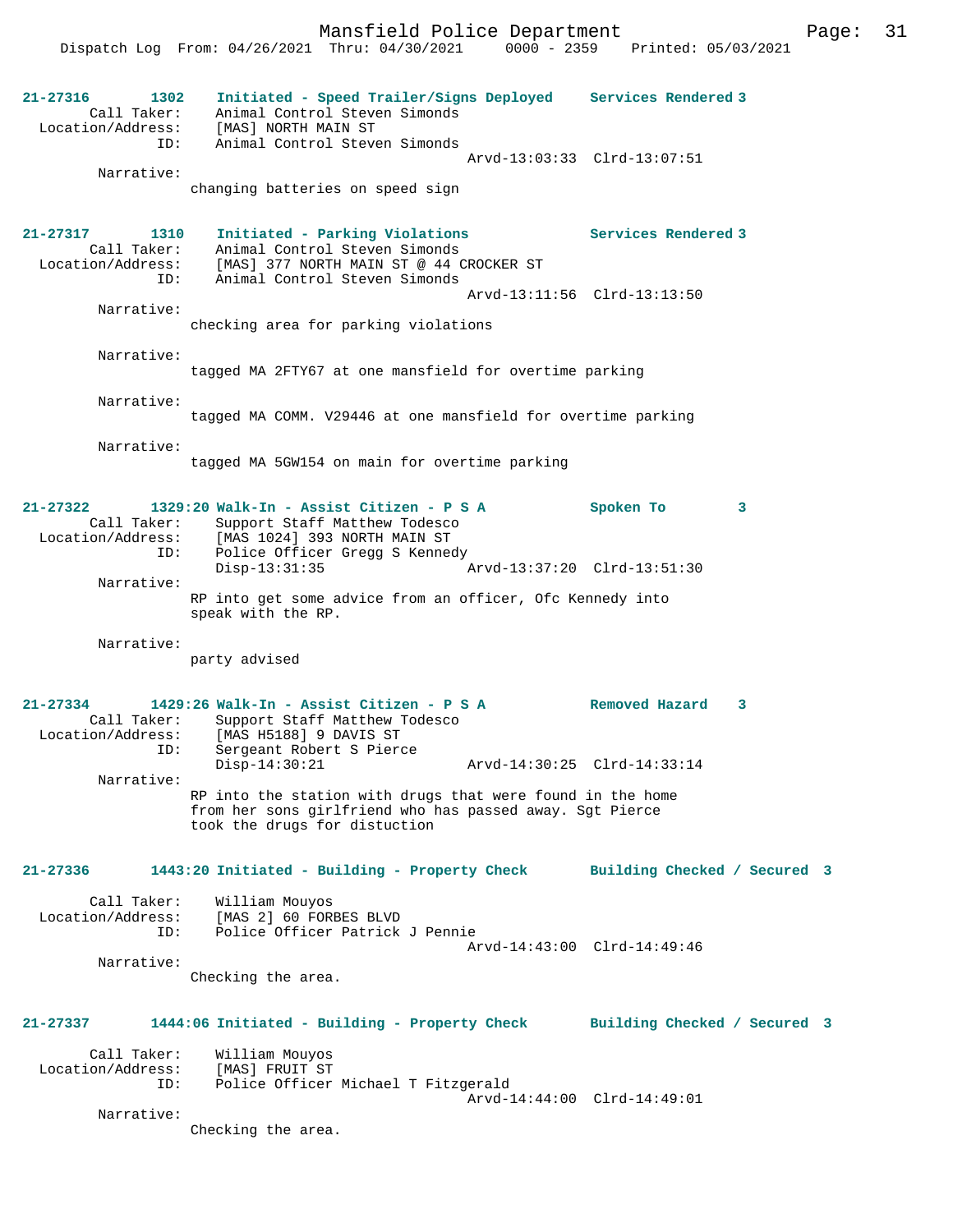**21-27340 1450:27 Initiated - Building - Property Check Building Checked / Secured 3** Call Taker: William Mouyos Location/Address: [MAS 4] 31 HAMPSHIRE ST Police Officer Patrick J Pennie Arvd-14:50:00 Clrd-14:57:45 Narrative: Checking the area. **21-27342 1515:19 Initiated - Building - Property Check Building Checked / Secured 3** Call Taker: CARLY MORIARTY<br>Location/Address: [MAS 840] 280 9 [MAS 840] 280 SCHOOL ST ID: Police Officer Nicole M Boldrighini Arvd-15:15:00 Clrd-15:15:00 Narrative: Checking the area. **21-27344 1515:46 Initiated - Building - Property Check Building Checked / Secured 3** Call Taker: William Mouyos Location/Address: [MAS 840] 280 SCHOOL ST ID: Police Officer Nicole M Boldrighini Arvd-15:15:00 Clrd-15:31:04 Narrative: Checking the area. **21-27354 1653:00 Initiated - Motor Vehicle Stop Citation / Warning Issued 3** Call Taker: William Mouyos Location/Address: [MAS 305] 64 COPELAND DR ID: Police Officer Joshua S Ellender Arvd-16:53:00 Clrd-16:58:39 Vehicle: BRO 2003 CHEV IMPALA Reg: PC MA 216LC7 VIN: 2G1WF52E339398726 Narrative: out with mvst Narrative: citation issued to r/o for red light violation **21-27361 1719:46 Initiated - Motor Vehicle Stop Citation / Warning Issued 3** Call Taker: William Mouyos Location/Address: [MAS] 525 NORTH MAIN ST @ 8 COUNTY ST ID: Police Officer Andrew J Kelley Arvd-17:19:00 Clrd-17:25:58 Vehicle: BLU 2009 HYUN ELANTR Reg: PC MA 4963EE VIN: KMHDC86E89U041617 Narrative: out with mvst Narrative: R/O cited fail to inspect **21-27364 1750:37 Initiated - Building - Property Check Building Checked / Secured 3** Call Taker: William Mouyos Location/Address: [MAS 840] 280 SCHOOL ST ID: Police Officer Andrew J Kelley Arvd-17:50:00 Clrd-18:08:18 Narrative: Checking the area.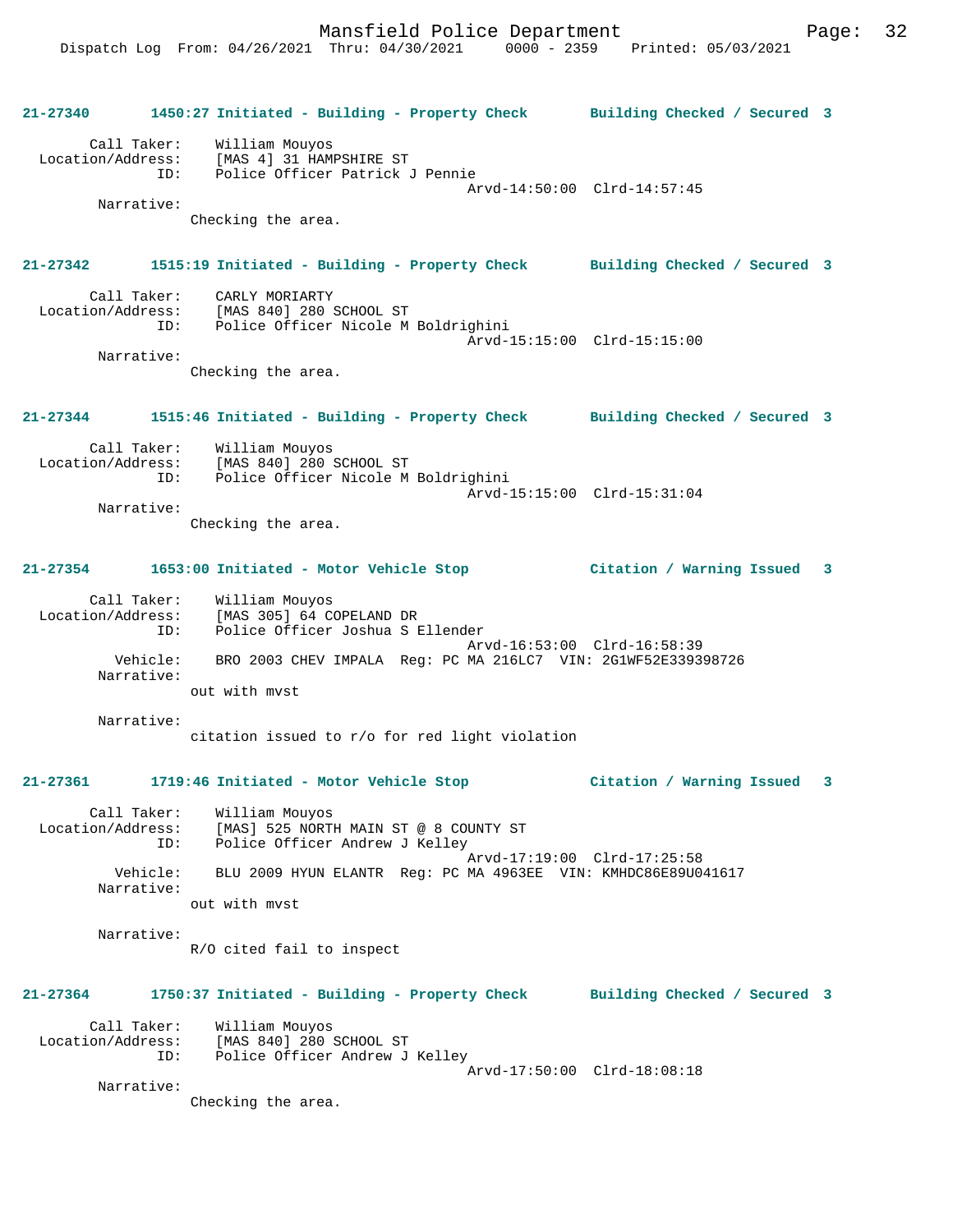Mansfield Police Department Page: 33 Dispatch Log From: 04/26/2021 Thru: 04/30/2021 **21-27366 1806:57 Initiated - Building - Property Check Building Checked / Secured 3** Call Taker: William Mouyos Location/Address: [MAS 4] 31 HAMPSHIRE ST Location/Address: [MAS 4] 31 HAMPSHIRE ST<br>ID: Police Officer William C Trudell Arvd-18:06:00 Clrd-18:09:47 Narrative: Checking the area. **21-27369 1824:45 Initiated - Building - Property Check Building Checked / Secured 3** Call Taker: William Mouyos<br>Location/Address: [MAS 139] 265 ess: [MAS 139] 265 FRUIT ST<br>ID: Police Officer Andrew Police Officer Andrew J Kelley Arvd-18:24:00 Clrd-18:27:35 Narrative: Checking the area. **21-27378 2001:59 Phone - Assist Fire Department Referred to Other Agency 2** Call Taker: Stephen Martell Location/Address: [MAS] 315 GILBERT ST @ 355 OTIS ST ID: Police Officer William C Trudell Disp-20:03:04 Arvd-20:06:15 Clrd-20:15:27<br>TD: Police Officer Andrew J Kelley Police Officer Andrew J Kelley<br>Disp-20:03:14 Disp-20:03:14 Arvd-20:14:06 Clrd-20:15:27 Narrative: Assisting the FD with a fire related incident. Nature: Possible structure fire behind the farm. Narrative: On scene reporting flames showing Narrative: M10 reports there is no structure involved, believes it is a controlled illegal burn. Narrative: Best access by the richardson building down the dirt road. Narrative: Units clearing, fire being extinguished with FD **21-27380 2016:05 Initiated - Building - Property Check Building Checked / Secured 3** Call Taker: Stephen Martell<br>Location/Address: [MAS 417] 9 FRA ess: [MAS 417] 9 FRANCIS AVE<br>ID: Police Officer Danielle Police Officer Danielle C Titus Arvd-20:16:00 Clrd-20:24:00 Narrative: Checking the area. **21-27392 2117:41 Initiated - Motor Vehicle Stop Citation / Warning Issued 3** Call Taker: Stephen Martell Location/Address: [MAS] 99 SOUTH MAIN ST @ 35 HORACE ST Police Officer Andrew J Kelley Arvd-21:17:00 Clrd-21:23:16<br>ID: Police Officer Joshua S Ellender ID: Police Officer Joshua S Ellender Disp-21:20:23 Arvd-21:20:26 Clrd-21:23:16<br>Vehicle: GRY 2013 CHRY 200 Reg: PC MA 8FG548 VIN: 1C3CCBBB7DN6170! Vehicle: GRY 2013 CHRY 200 Reg: PC MA 8FG548 VIN: 1C3CCBBB7DN617052 Narrative: MV stop Narrative: Citation to the operator for marked lanes.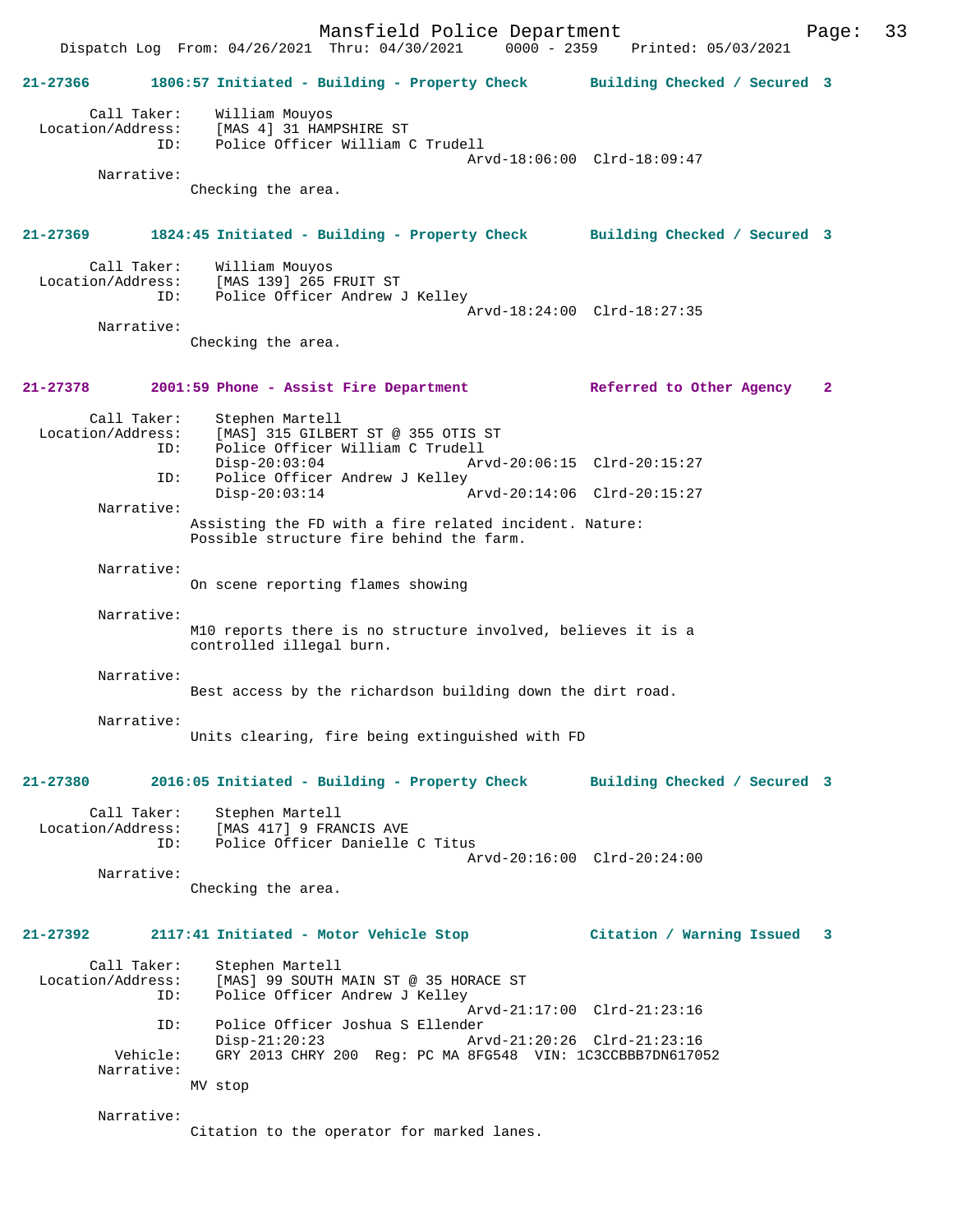**21-27395 2142:20 Initiated - Building - Property Check Building Checked / Secured 3** Call Taker: Stephen Martell Location/Address: [MAS 1016] 4 ERICK RD Police Officer Danielle C Titus Arvd-21:42:00 Clrd-21:51:53 Narrative: Checking the area. **21-27398 2201:04 Initiated - Building - Property Check Building Checked / Secured 3** Call Taker: Ryan O'Rourke<br>Location/Address: [MAS 992] 660 [MAS 992] 660 EAST ST ID: Police Officer Danielle C Titus Arvd-22:01:00 Clrd-22:04:57 Narrative: Checking the area. **21-27399 2216:06 Phone - Assist Fire Department Services Rendered 2**  Call Taker: Stephen Martell Location/Address: [MAS H5133] 69 CREEDEN ST ID: Police Officer Joshua S Ellender Disp-22:17:36 Arvd-22:19:30 Clrd-23:05:19<br>ID: Police Officer Jav J Sparrow Police Officer Jay J Sparrow<br>Disp-22:18:28 Disp-22:18:28 Arvd-22:18:59 Clrd-23:05:19 Narrative: Assisting the FD with a fire related incident. Nature: Caller reporting a smoke condition in the laundry area. Narrative: Caller reporting the building is being evacuated Narrative: reporting a smoke condition possibly from the furnace, FD is on site investigating. Narrative: aquired phone number of the building owner from resident. Narrative: M5 reporting Fd has allowed re entry into the building, furnace has been shut down. FD is picking up and clearing. **21-27407 2315:57 Phone - Assist Fire Department Services Rendered 2**  Call Taker: Stephen Martell<br>Location/Address: [MAS H1947] 42 I ess: [MAS H1947] 42 MONAHAN LN<br>ID: Police Officer Danielle C Police Officer Danielle C Titus<br>Disp-23:19:02 Ar Disp-23:19:02 Arvd-23:25:08 Clrd-23:35:49 Narrative: Assisting the FD with a fire related incident. Nature:Calling party reporting the fire alarms are activated in the residence. No report of smoke or fire. Narrative: Unit clear, Fd remaining on scene for electrical inspector.

#### **For Date: 04/30/2021 - Friday**

**21-27433 0131:20 Initiated - Building - Property Check Building Checked / Secured 3** Call Taker: Stephen Martell Location/Address: [MAS 4] 31 HAMPSHIRE ST Police Officer Andrew J Kelley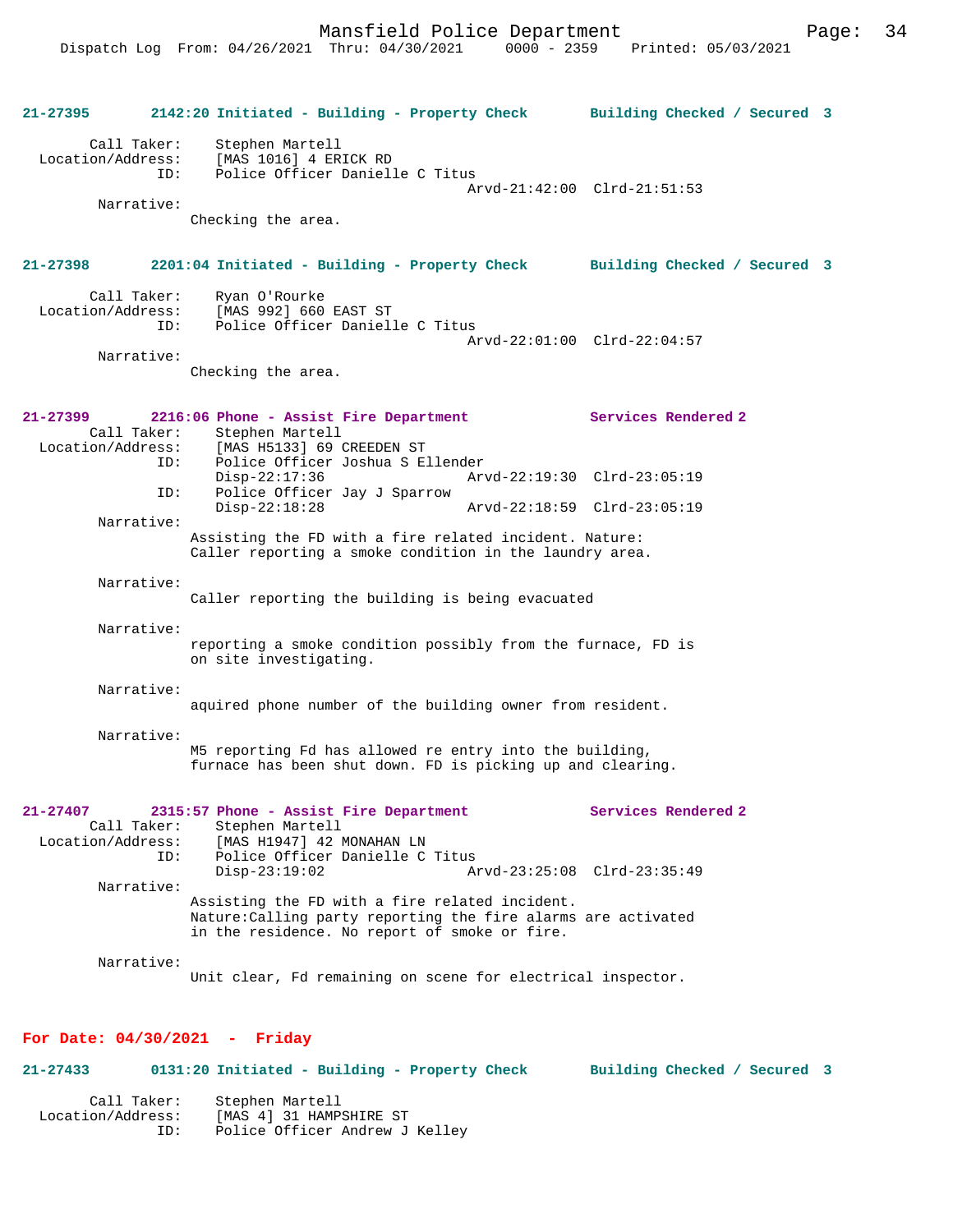Mansfield Police Department Form Page: 35 Dispatch Log From: 04/26/2021 Thru: 04/30/2021 0000 - 2359 Printed: 05/03/2021 Arvd-01:31:00 Clrd-01:40:19 Narrative: Checking the area hotels. Narrative: checking the red roof @ 0130 Narrative: checking the Hampton Inn **21-27443 0157:20 Initiated - Building - Property Check Building Checked / Secured 3** Call Taker: Stephen Martell Location/Address: [MAS 1015] 30 CHAUNCY ST Patrolman David Schepis Arvd-01:57:00 Clrd-02:02:57 Narrative: Checking the area. **21-27444 0200:40 Initiated - Building - Property Check Building Checked / Secured 3** Call Taker: Stephen Martell Location/Address: [MAS 170] 255 HOPE ST ID: Police Officer Meghan Birnie Arvd-02:00:00 Clrd-02:09:12 Narrative: Checking the area. **21-27452 0215:13 Initiated - Building - Property Check Building Checked / Secured 3** Call Taker: Stephen Martell Location/Address: [MAS 814] 50 WEST CHURCH ST ID: Patrolman David Schepis Arvd-02:15:00 Clrd-02:19:17 Narrative: Checking the area. **21-27454 0218:53 Initiated - Building - Property Check Building Checked / Secured 3** Call Taker: Stephen Martell Location/Address: [MAS 1002] 250 EAST ST ID: Police Officer Meghan Birnie Arvd-02:18:00 Clrd-02:33:34 Narrative: Checking the area. **21-27457 0247:55 Initiated - Building - Property Check Building Checked / Secured 3** Call Taker: Stephen Martell Location/Address: [MAS 139] 265 FRUIT ST<br>Location/Address: [MAS 139] 265 FRUIT ST Police Officer Meghan Birnie Arvd-02:47:00 Clrd-02:55:50 Narrative: Checking the area. **21-27458 0256:00 Initiated - Building - Property Check Building Checked / Secured 3** Call Taker: Stephen Martell Location/Address: [MAS 895] 175 FRUIT ST ID: Police Officer Meghan Birnie Arvd-02:56:00 Clrd-02:59:50 Narrative: Checking the area.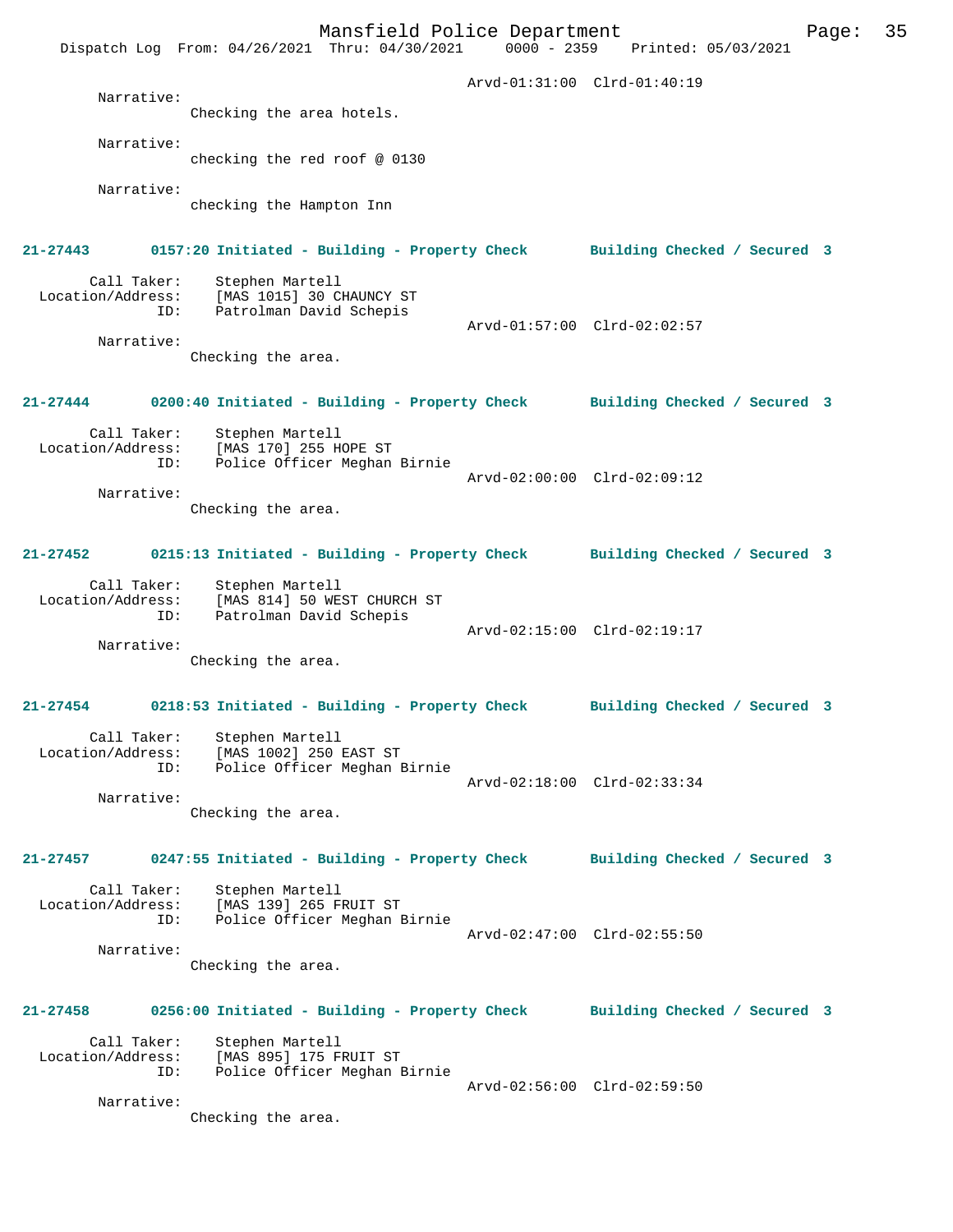Dispatch Log From: 04/26/2021 Thru: 04/30/2021 0000 - 2359 Printed: 05/03/2021

**21-27459 0300:59 Initiated - Building - Property Check Building Checked / Secured 3** Call Taker: Stephen Martell Location/Address: [MAS 907E] 390 WEST ST ID: Police Officer Andrew J Kelley Arvd-03:00:00 Clrd-03:14:51 Narrative: Checking the area. **21-27460 0343:17 Initiated - Building - Property Check Building Checked / Secured 3** Call Taker: Stephen Martell Location/Address: [MAS 992] 660 EAST ST ID: Police Officer Meghan Birnie Arvd-03:43:00 Clrd-03:43:39 Narrative: Checking the area. **21-27465 0551:21 Phone - 911 Hang-ups & Verifications Confirmed misdial/Accdntl Call 2**  Call Taker: Chelsey Ferstler Location/Address: [MAS H4885] 967 MAPLE ST ID: Police Officer Meghan Birnie Disp-05:53:56 Arvd-06:00:34 Clrd-06:02:09 Narrative: Checking on a 911 accidental Contact made?: yes Cellphone? (y/n): yes Uncertainty radius: 95 % cp adamant he did not want any one coming by that he will be going in the shower **21-27480 0728 Initiated - Parking Violations Services Rendered 3**  Call Taker: Animal Control Steven Simonds Location/Address: [MAS 12] 250 EAST ST ID: Animal Control Steven Simonds Arvd-07:29:23 Clrd-08:29:24 Narrative: covering school crossing **21-27489 0830 Initiated - Parking Violations Services Rendered 3**  Call Taker: Animal Control Steven Simonds Location/Address: [MAS] 43 NORTH MAIN ST @ 13 PARK ST ID: Animal Control Steven Simonds Arvd-08:31:11 Clrd-08:37:15 ID: Animal Control Steven Simonds Disp-08:57:48 Clrd-08:58:05 Narrative: checking area for parking violations **21-27491 0835 Initiated - Speed Trailer/Signs Deployed Services Rendered 3**  Call Taker: Animal Control Steven Simonds Location/Address: [MAS] NORTH MAIN ST ID: Animal Control Steven Simonds Arvd-08:37:15 Clrd-08:57:45 Narrative: changing batteries on speed sign **21-27492 0847:39 Initiated - Motor Vehicle Stop Citation / Warning Issued 3** Call Taker: Dispatcher Jacques Ryan

Location/Address: [MAS] 231 CHAUNCY ST @ 12 GILES PL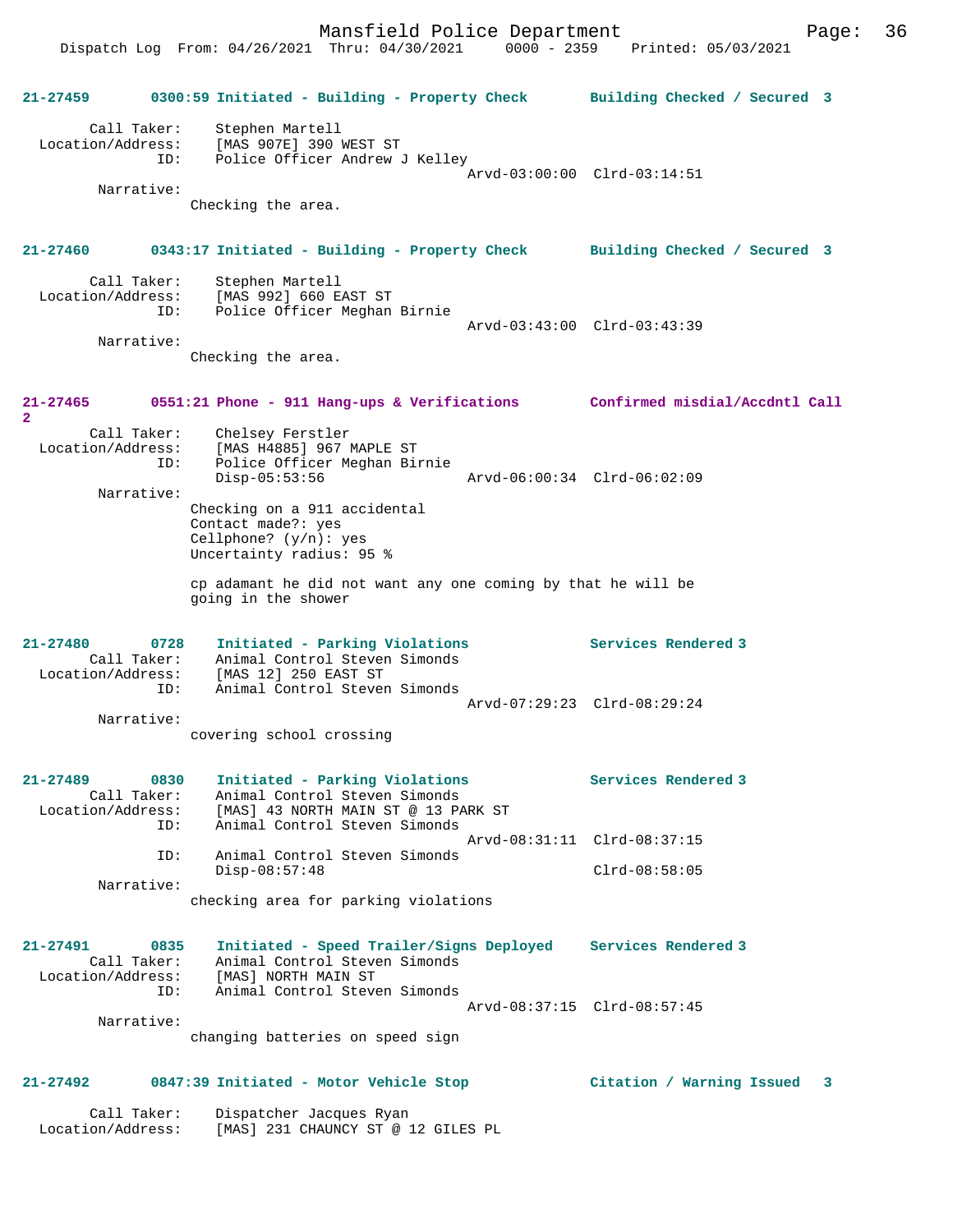Mansfield Police Department Fage: 37 Dispatch Log From: 04/26/2021 Thru: 04/30/2021 0000 - 2359 Printed: 05/03/2021 ID: Police Officer Michael T Fitzgerald Arvd-08:47:00 Clrd-08:51:49<br>Vehicle: WHI 2016 SUBA ST IMPR Reg: PC MA 5KT423 VIN: JF1GPAA69G8 Vehicle: WHI 2016 SUBA ST IMPR Reg: PC MA 5KT423 VIN: JF1GPAA69G8280795 Narrative: MVST Narrative: Citation to the RO for defective equipment **21-27500 0921:00 911 - Assist Fire Department Referred to Other Agency 2** Call Taker: Dispatcher Jacques Ryan<br>Location/Address: [MAS H2636] 11 STILLBRO ess: [MAS H2636] 11 STILLBROOK LN<br>ID: Police Officer Nicole M Boldr Police Officer Nicole M Boldrighini<br>Disp-09:22:36 Arvd-0 Disp-09:22:36 Arvd-09:28:58 Clrd-09:48:41 Narrative: Assisting the FD with a fire related incident. Nature: Co detector sounding **21-27509 0949:42 Initiated - Building - Property Check Services Rendered 3**  Call Taker: Dispatcher Jacques Ryan Location/Address: [MAS 281A] 1 CROCKER ST ID: Police Officer Michael T Fitzgerald Arvd-09:49:00 Clrd-10:03:18 Narrative: Checking the area. Narrative: Spoke to a party in an unregistered vehicle and he is making arrangements to have it removed. **21-27517 1028:52 Phone - Assist Fire Department Referred to Other Agency 2** Call Taker: Dispatcher Jacques Ryan Location/Address: [MAS H2092] 59 OLD STABLE DR ID: Police Officer Nicole M Boldrighini Disp-10:30:05 Clrd-10:35:19 Narrative: Assisting the FD with a fire related incident. Nature: residental fire alarm **21-27525 1102:55 Phone - 911 Hang-ups & Verifications Confirmed misdial/Accdntl Call 2**  Call Taker: Dispatcher Alyson Vico Location/Address: [MAS 840D110A] 280 SCHOOL ST Apt. #D110<br>ID: Police Officer Greag S Kennedy Police Officer Gregg S Kennedy<br>Disp-11:04:52 Disp-11:04:52 Arvd-11:07:57 Clrd-11:10:24 Narrative: Checking on a 911 hang up. Contact made?: no Cellphone? (y/n): no Uncertainty radius: Narrative: Called back twice no answer. **21-27528 1109:45 Initiated - Motor Vehicle Stop Citation / Warning Issued 3** Call Taker: Dispatcher Jacques Ryan Location/Address: [MAS 425] 6 PARK ROW Sergeant Robert S Pierce Arvd-11:09:00 Clrd-11:15:48 Vehicle: BLK 2016 MAZD HB 3 Reg: PC MA 1BLN63 VIN: JM1BM1K71G1317058 Narrative: MVST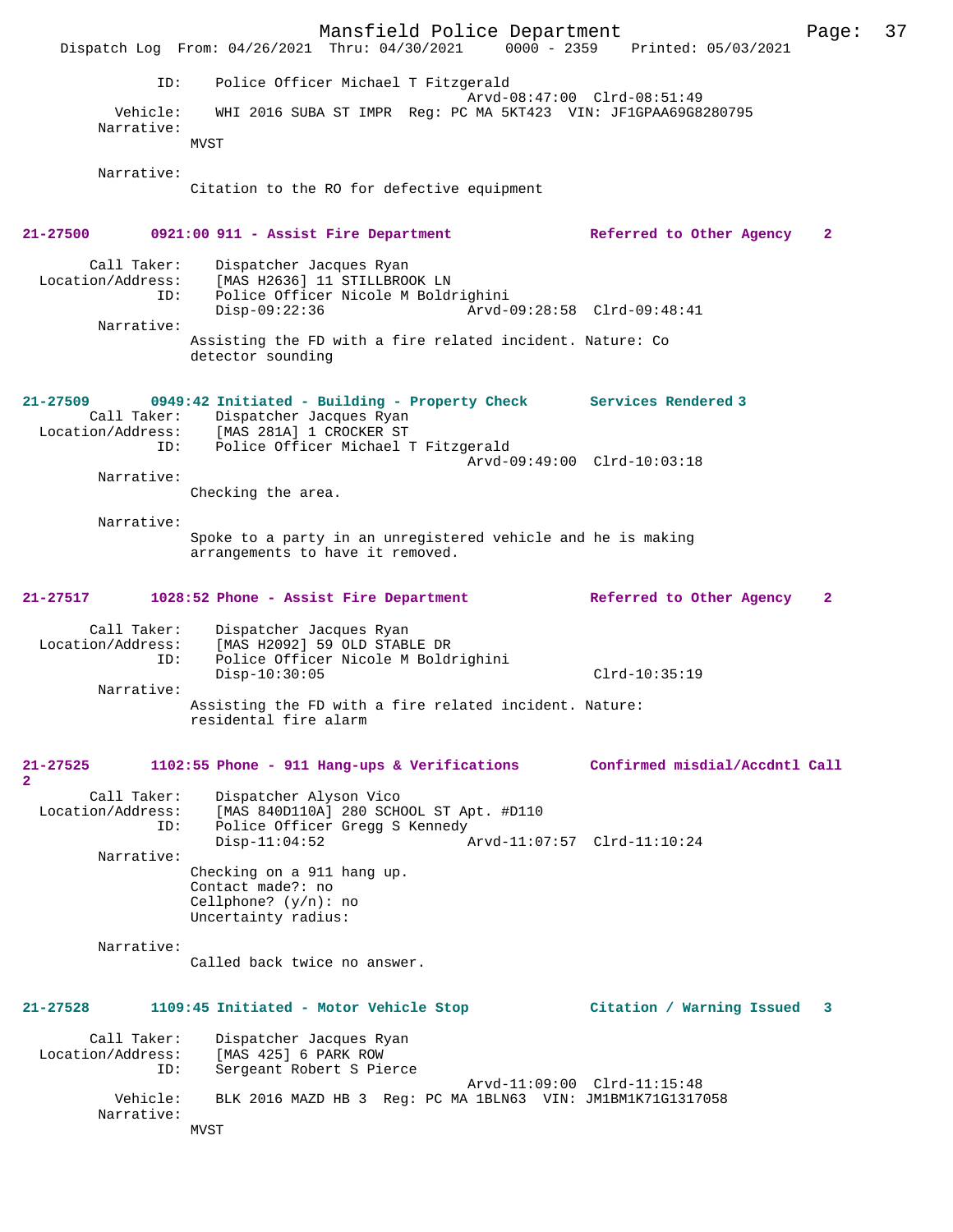| Narrative:                              | Citation to the RO for registration violation                                                                                                                                                                                           |                                                    |    |
|-----------------------------------------|-----------------------------------------------------------------------------------------------------------------------------------------------------------------------------------------------------------------------------------------|----------------------------------------------------|----|
| $21 - 27534$                            | 1144:47 Initiated - Motor Vehicle Stop                                                                                                                                                                                                  | Citation / Warning Issued                          | -3 |
| Call Taker:<br>Location/Address:<br>ID: | Dispatcher Jacques Ryan<br>[MAS 255] 377 CHAUNCY ST<br>Police Officer Michael T Fitzgerald                                                                                                                                              | Arvd-11:44:00 Clrd-11:50:41                        |    |
| Vehicle:<br>Narrative:                  | GRY 2012 HYUN SD SONATA Reg: PC MA 8RE531 VIN: 5NPEB4AC0CH345195<br>MVST                                                                                                                                                                |                                                    |    |
| Narrative:                              | Citation to the RO for equipment violation and verbal<br>warning to the operator for impeding operations                                                                                                                                |                                                    |    |
| 21-27542                                | 1224:19 Phone - Animal Complaints                                                                                                                                                                                                       | Building Checked / Secured 3                       |    |
| Call Taker:<br>Location/Address:<br>ID: | <b>JAMES VIERA</b><br>[MAS H2330] 140 CENTRAL ST<br>Police Officer Michael T Fitzgerald<br>$Disp-12:28:22$                                                                                                                              | Arvd-12:33:47 Clrd-12:45:39                        |    |
| ID:                                     | Police Officer Nicole M Boldrighini<br>$Disp-12:39:45$                                                                                                                                                                                  | Arvd-12:41:03 Clrd-12:45:39                        |    |
| ID:                                     | Animal Control Steven Simonds<br>$Disp-12:40:41$                                                                                                                                                                                        | Arvd-12:40:44 Clrd-12:45:34                        |    |
| Vehicle:<br>Narrative:                  | WHI 2007 JEEP UT GRANDC Req: PC MA 4TY248 VIN: 1J8GR48K17C524518<br>Caller reports that neighbors front door appears to have                                                                                                            |                                                    |    |
| Narrative:                              | blown open and dog ran out.                                                                                                                                                                                                             |                                                    |    |
|                                         | Caller states there is a white Jeep in the driveway that he<br>believes belongs to owner. He yelled into the house but<br>there was no reply. No signs of forced entry. Dog was last<br>seen 10-15 minutes ago in the backyard of #140. |                                                    |    |
| Narrative:                              | The ACO put the dogs back inside, building was checked and<br>secured. Officers spoke with a two meighbors that reported<br>it may have just been an oversight.                                                                         |                                                    |    |
| 21-27545                                | 1229:20 Initiated - Building - Property Check                                                                                                                                                                                           | Building Checked / Secured 3                       |    |
| Call Taker:<br>Vicinity of:<br>ID:      | Dispatcher Jacques Ryan<br>[MAS 417] 9 FRANCIS AVE<br>Police Officer Nicole M Boldrighini                                                                                                                                               | Arvd-12:29:00 Clrd-12:39:36                        |    |
| Narrative:                              | Checking the area.                                                                                                                                                                                                                      |                                                    |    |
| $21 - 27556$<br>Call Taker:<br>ID:      | 1310:15 Phone - Road Hazards<br><b>JAMES VIERA</b><br>Location/Address: [MAS H4861] 21 MILL ST<br>Police Officer Nicole M Boldrighini<br>$Disp-13:11:44$                                                                                | Services Rendered 3<br>Arvd-13:17:25 Clrd-14:14:49 |    |
| Narrative:                              | Tree in the road.                                                                                                                                                                                                                       |                                                    |    |
| Narrative:                              | Caller states she does not believe there are any wires down.                                                                                                                                                                            |                                                    |    |
| Narrative:                              | DPW is en route to remove the branch                                                                                                                                                                                                    |                                                    |    |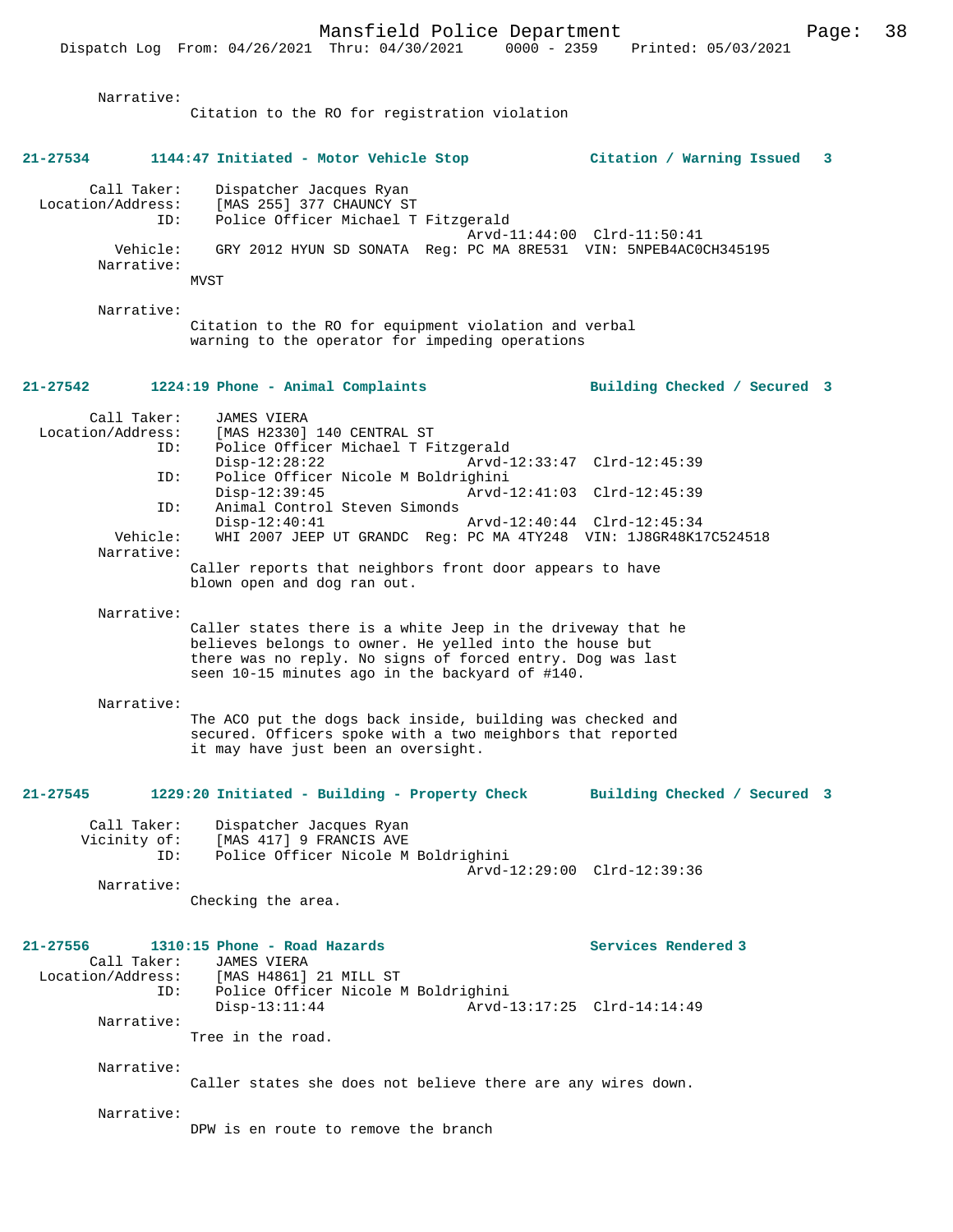|                                                                      |                                                                                         | Mansfield Police Department                                                                                                                                                                                                                                                                                           |                                                    | Page:        | 39 |
|----------------------------------------------------------------------|-----------------------------------------------------------------------------------------|-----------------------------------------------------------------------------------------------------------------------------------------------------------------------------------------------------------------------------------------------------------------------------------------------------------------------|----------------------------------------------------|--------------|----|
|                                                                      |                                                                                         | Dispatch Log From: 04/26/2021 Thru: 04/30/2021 0000 - 2359 Printed: 05/03/2021                                                                                                                                                                                                                                        |                                                    |              |    |
| Narrative:                                                           | DPW on scene                                                                            |                                                                                                                                                                                                                                                                                                                       |                                                    |              |    |
| Narrative:                                                           |                                                                                         |                                                                                                                                                                                                                                                                                                                       |                                                    |              |    |
|                                                                      | DPW removed the tree branch                                                             |                                                                                                                                                                                                                                                                                                                       |                                                    |              |    |
| $21 - 27559$<br>1321<br>Call Taker:<br>ID:                           |                                                                                         | Initiated - Speed Trailer/Signs Deployed Services Rendered 3<br>Police Officer David W Kinahan<br>Location/Address: [MAS] 43 NORTH MAIN ST @ 13 PARK ST<br>Police Officer David W Kinahan                                                                                                                             |                                                    |              |    |
|                                                                      |                                                                                         |                                                                                                                                                                                                                                                                                                                       | Arvd-13:23:05 Clrd-13:52:13                        |              |    |
| Narrative:                                                           |                                                                                         | Officer Kinahan out to remove Speed Signs from the area.                                                                                                                                                                                                                                                              |                                                    |              |    |
| 21-27568                                                             |                                                                                         | 1409:37 Phone - 911 Hang-ups & Verifications Unfounded/Unverifed                                                                                                                                                                                                                                                      |                                                    | $\mathbf{2}$ |    |
| Call Taker:<br>Location/Address:<br>ID:                              | NICHOLAS GOYETTE<br>[MAS] 575 WEST ST                                                   | Police Officer Gregg S Kennedy                                                                                                                                                                                                                                                                                        |                                                    |              |    |
|                                                                      | $Disp-14:13:56$                                                                         |                                                                                                                                                                                                                                                                                                                       | Arvd-14:24:59 Clrd-14:26:49                        |              |    |
| Narrative:                                                           | Contact made?: Yes<br>Cellphone? $(y/n): Y$<br>Uncertainty radius: 10                   | Checking on a 911 accidental, caller on work call, will try<br>and send someone to meet an officer but no gaurentee                                                                                                                                                                                                   |                                                    |              |    |
| 21-27571<br>1417<br>Call Taker:<br>Location/Address:<br>ID:          | [MAS H4487] 265 WILLIAMS ST                                                             | Initiated - Speed Trailer/Signs Deployed Services Rendered 3<br>Police Officer David W Kinahan<br>Police Officer David W Kinahan                                                                                                                                                                                      |                                                    |              |    |
|                                                                      |                                                                                         |                                                                                                                                                                                                                                                                                                                       | Arvd-14:19:49 Clrd-14:28:36                        |              |    |
| Narrative:                                                           |                                                                                         | Officer Kinahan out to deploy Speed Signs in the area.                                                                                                                                                                                                                                                                |                                                    |              |    |
| 21-27572<br>Call Taker:<br>ID:<br>Vehicle:<br>Vehicle:<br>Narrative: | NICHOLAS GOYETTE<br>Location/Address: [MAS 960B] 792 WEST ST Apt. #B<br>$Disp-14:39:01$ | 1435:15 Phone - Motor Veh Acc - No Injury<br>Police Officer David W Kinahan<br>BLK 2017 FORD EXPLOR Reg: PC MA 9ZC181 VIN: 1FM5K8D85HGB00432<br>SIL 2006 SXA Req: RI 332065 VIN: JTKKT624665015657<br>MVA no injuries, party will flag officer down by building B.<br>Caller is driving a 2006 scion XA color silver. | Services Rendered 1<br>Arvd-14:44:13 Clrd-15:24:35 |              |    |
| Narrative:                                                           |                                                                                         |                                                                                                                                                                                                                                                                                                                       |                                                    |              |    |
|                                                                      | Paper exchange                                                                          |                                                                                                                                                                                                                                                                                                                       |                                                    |              |    |
| 21-27576                                                             |                                                                                         | 1453:10 Phone - Assist Fire Department                                                                                                                                                                                                                                                                                | Referred to Other Agency                           | $\mathbf{2}$ |    |
| Call Taker:<br>Location/Address:<br>ID:<br>Narrative:                | Dispatcher Jacques Ryan<br>[MAS 418F] 31 FRANCIS AVE<br>$Disp-14:55:07$                 | Police Officer Nicole M Boldrighini                                                                                                                                                                                                                                                                                   | Arvd-15:03:23 Clrd-15:09:37                        |              |    |
|                                                                      | Nature: Masterbox activation                                                            | Assisting the FD with a fire related incident.                                                                                                                                                                                                                                                                        |                                                    |              |    |
| 21-27580<br>Call Taker:<br>Location/Address:<br>ID:                  | Jennifer Napolitano<br>[MAS H451] 3 KNIGHT WAY                                          | 1503:46 Phone - Suspicious Actv / Persn / Veh Services Rendered 2<br>Police Officer Gregg S Kennedy                                                                                                                                                                                                                   |                                                    |              |    |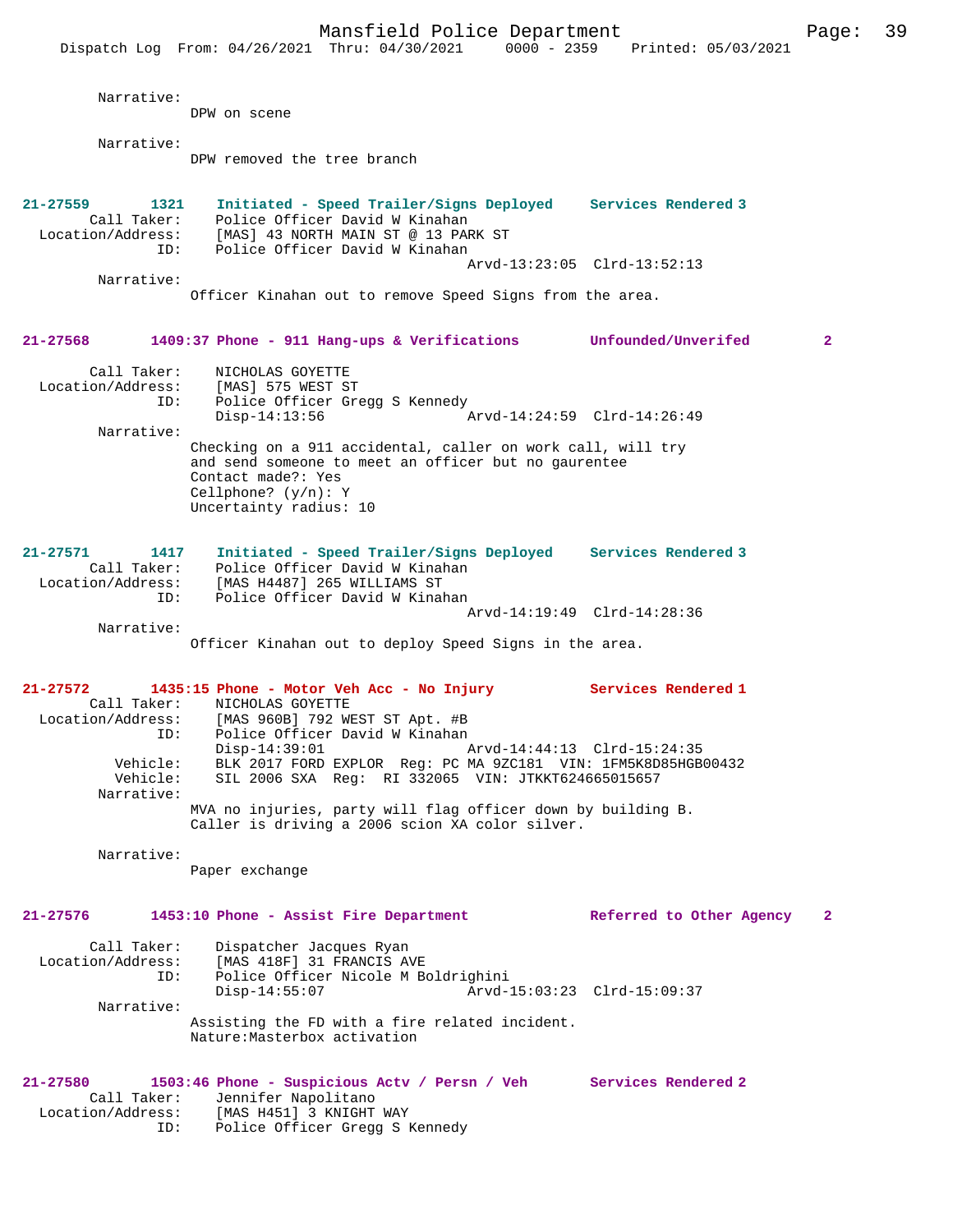|                                                     | Mansfield Police Department<br>Dispatch Log From: 04/26/2021 Thru: 04/30/2021 0000 - 2359 Printed: 05/03/2021                                                                                                                                                                      |                             |                     | Page:        | 40 |
|-----------------------------------------------------|------------------------------------------------------------------------------------------------------------------------------------------------------------------------------------------------------------------------------------------------------------------------------------|-----------------------------|---------------------|--------------|----|
| Vehicle:                                            | $Disp-15:02:16$<br>WHI 2020 JEEP UT GRAND CHEROKEE Reg: PC RI QK378 VIN: 1C4RJFJG1LC112702                                                                                                                                                                                         | Arvd-15:09:02 Clrd-15:28:00 |                     |              |    |
| Narrative:                                          | Caller reports a White Jeep with RI Plates was driving with<br>the drivers hand out the window video taping.                                                                                                                                                                       |                             |                     |              |    |
| Narrative:                                          | Female keeps driving by and taking video of the callers<br>daughter in the yard.                                                                                                                                                                                                   |                             |                     |              |    |
| Narrative:                                          | Caller also stated that the party in the Jeep has been<br>harrassing neighbors over them not allowing her to have a<br>school at the end of the cul de sac.                                                                                                                        |                             |                     |              |    |
| Narrative:                                          | Two different parties called about this female party. This<br>is a on going issue.                                                                                                                                                                                                 |                             |                     |              |    |
| 21-27589<br>Call Taker:<br>Location/Address:<br>ID: | 1605:29 911 - Suspicious Actv / Persn / Veh<br>PATRICK FEENEY<br>[MAS H2346] 40 BRANCH ST<br>Police Officer William C Trudell                                                                                                                                                      |                             | Spoken To           | $\mathbf{2}$ |    |
| Narrative:                                          | $Disp-16:11:10$<br>911 caller reports that a male party drove past the house<br>shouting racial slurs at her and her kids as they entered<br>the house. Suspect in an older model sedan, grey in color.<br>Oper described as heavy set w/m teens to 20's lsw bright<br>blue shirt. | Arvd-16:29:24 Clrd-16:29:41 |                     |              |    |
| Narrative:                                          | Last seen traveling Branch to East approx. 15-20 mins ago.                                                                                                                                                                                                                         |                             |                     |              |    |
| Narrative:                                          | CP just wanted it to be stated that it happened just incase<br>there are more cases of this happening                                                                                                                                                                              |                             |                     |              |    |
| $21 - 27590$<br>Call Taker:<br>ID:                  | 1610:18 911 - Assist Fire Department<br>CARLY MORIARTY<br>Location/Address: [MAS H4399] 7 JOHN ST<br>Police Officer Andrew J Kelley                                                                                                                                                |                             | Services Rendered 2 |              |    |
| ID:                                                 | $Disp-16:12:54$<br>Detective David D Kerr                                                                                                                                                                                                                                          | Arvd-16:18:21 Clrd-17:28:44 |                     |              |    |
| Narrative:                                          | $Disp-17:21:34$<br>Tree pulled down wires, no arching                                                                                                                                                                                                                              | Arvd-17:28:46 Clrd-19:32:32 |                     |              |    |
| Narrative:                                          | Front desk called meld.                                                                                                                                                                                                                                                            |                             |                     |              |    |
| Narrative:                                          | Meld on scene                                                                                                                                                                                                                                                                      |                             |                     |              |    |
| 21-27592<br>Call Taker:<br>Location/Address:        | 1616:15 Other - Road Hazards<br>CARLY MORIARTY<br>[MAS] 376 CHAUNCY ST @ 115 WALNUT ST                                                                                                                                                                                             |                             | Services Rendered 3 |              |    |
| ID:<br>ID:                                          | Police Officer Jay J Sparrow<br>$Disp-16:17:21$<br>Police Officer Patrick J Pennie                                                                                                                                                                                                 | Arvd-16:17:23 Clrd-16:34:00 |                     |              |    |
| ID:                                                 | $Disp-16:17:28$<br>Police Officer Joshua S Ellender                                                                                                                                                                                                                                | Arvd-16:29:34 Clrd-16:33:54 |                     |              |    |
| Narrative:                                          | $Disp-16:33:51$<br>Police Officer Derek M Stark                                                                                                                                                                                                                                    | Arvd-16:35:59 Clrd-17:00:16 |                     |              |    |
|                                                     | Report of a tree in the roadway-DPW to be notified                                                                                                                                                                                                                                 |                             |                     |              |    |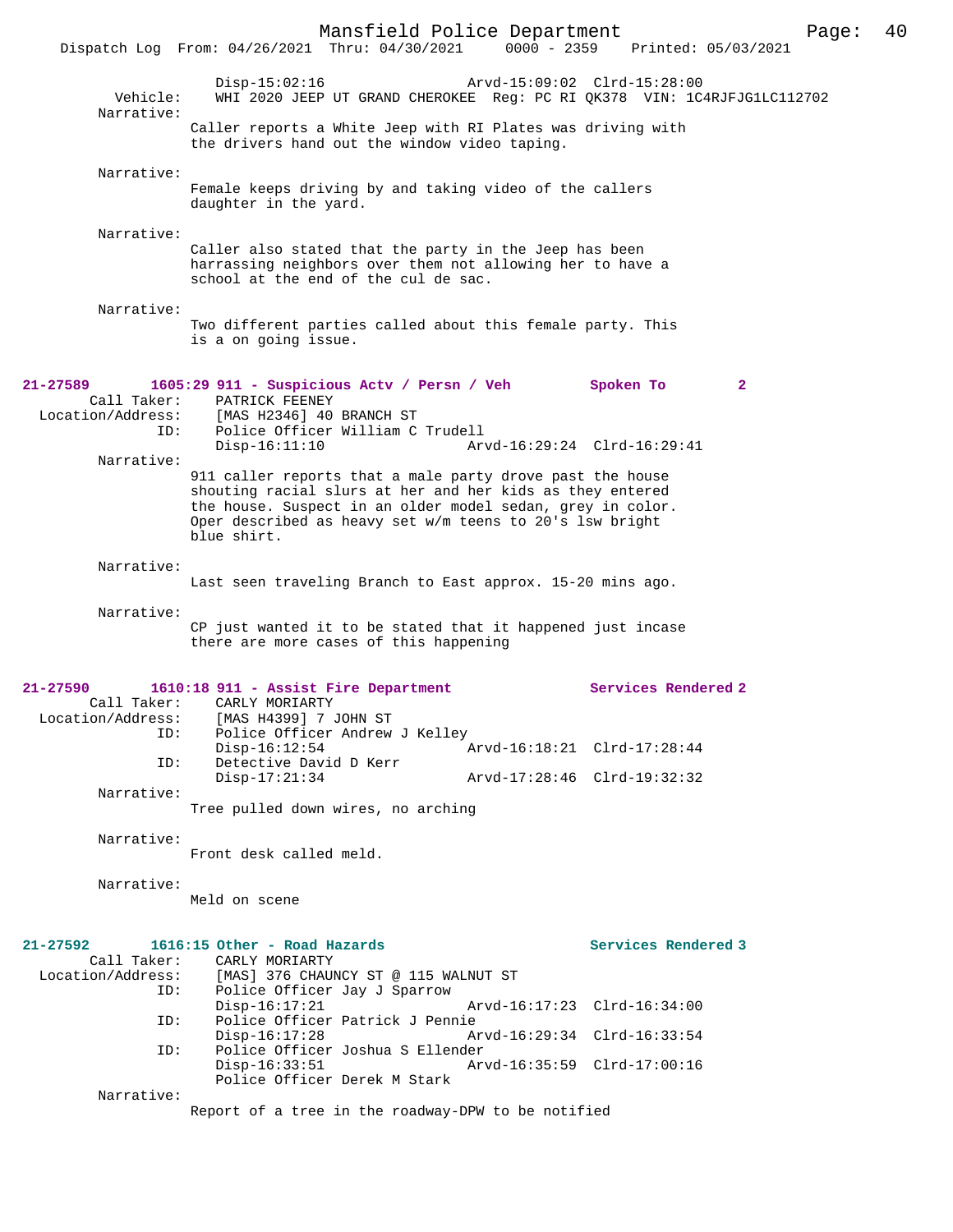|                                  | Dispatch Log From: 04/26/2021 Thru: 04/30/2021                                                                           | $0000 - 2359$               | Printed: 05/03/2021                      |
|----------------------------------|--------------------------------------------------------------------------------------------------------------------------|-----------------------------|------------------------------------------|
| Narrative:                       |                                                                                                                          |                             |                                          |
|                                  | Hazard removed                                                                                                           |                             |                                          |
| 21-27602                         | 1643:23 Phone - Road Hazards                                                                                             |                             | Services Rendered 3                      |
| Call Taker:                      | Dispatcher Jacques Ryan                                                                                                  |                             |                                          |
| Location/Address:                | [MAS] HIGHLAND AVE @ ALLEN ST                                                                                            |                             |                                          |
| ID:                              | Police Officer William C Trudell<br>$Disp-16:45:34$                                                                      | Arvd-16:48:12 Clrd-18:39:16 |                                          |
| ID:                              | Support Staff Philip D Seaward                                                                                           |                             |                                          |
|                                  | $Disp-18:39:12$                                                                                                          |                             | Arvd-18:39:14 Clrd-05/01/2021 @ 00:03:24 |
| ID:                              | Detective David D Kerr                                                                                                   |                             |                                          |
| Narrative:                       | $Disp-19:33:10$                                                                                                          | Arvd-19:47:31 Clrd-19:49:02 |                                          |
|                                  | Report of a tree down with wires                                                                                         |                             |                                          |
|                                  |                                                                                                                          |                             |                                          |
| Narrative:                       |                                                                                                                          |                             |                                          |
|                                  | M10 advised M3 to advise DPW                                                                                             |                             |                                          |
| Narrative:                       |                                                                                                                          |                             |                                          |
|                                  | M10 reports that the pole snapped and there are wires down                                                               |                             |                                          |
|                                  | everywhere                                                                                                               |                             |                                          |
| Narrative:                       |                                                                                                                          |                             |                                          |
|                                  | MELD being notified                                                                                                      |                             |                                          |
|                                  |                                                                                                                          |                             |                                          |
| Narrative:                       |                                                                                                                          |                             |                                          |
|                                  | Branch is down across allen rd and pole is down across                                                                   |                             |                                          |
|                                  | highland                                                                                                                 |                             |                                          |
| Narrative:                       |                                                                                                                          |                             |                                          |
|                                  | Wires pulled from 14 Allen, 9 Allen, 22 highland, 18                                                                     |                             |                                          |
|                                  | hqihland                                                                                                                 |                             |                                          |
| Narrative:                       |                                                                                                                          |                             |                                          |
|                                  | FD is checking 18 Highland due to an odd odor                                                                            |                             |                                          |
|                                  |                                                                                                                          |                             |                                          |
| Narrative:                       |                                                                                                                          |                             |                                          |
|                                  | Power has been cut at 18 Highland                                                                                        |                             |                                          |
| Narrative:                       |                                                                                                                          |                             |                                          |
|                                  | MELD on scene                                                                                                            |                             |                                          |
| Narrative:                       |                                                                                                                          |                             |                                          |
|                                  | Power is back up                                                                                                         |                             |                                          |
|                                  |                                                                                                                          |                             |                                          |
|                                  |                                                                                                                          |                             |                                          |
| 21-27606<br>Call Taker:          | 1703:55 Phone - Assist Fire Department<br>Dispatcher Jacques Ryan                                                        |                             | Services Rendered 2                      |
| Location/Address:                | [MAS H6714] 574 EAST ST                                                                                                  |                             |                                          |
| ID:                              | Police Officer Patrick J Pennie                                                                                          |                             |                                          |
|                                  | $Disp-17:05:20$                                                                                                          | Arvd-17:08:00 Clrd-17:11:50 |                                          |
| Narrative:                       | Assisting the FD with a fire related incident. Nature: Wires                                                             |                             |                                          |
|                                  | down, wrapped around tree branches                                                                                       |                             |                                          |
|                                  |                                                                                                                          |                             |                                          |
| Narrative:                       |                                                                                                                          |                             |                                          |
|                                  | FD determined that it was a cable wire and the homeowner<br>will make arrangements to get it fixed                       |                             |                                          |
|                                  |                                                                                                                          |                             |                                          |
|                                  |                                                                                                                          |                             |                                          |
| 21-27609                         | 1710:24 911 - Disturbance / Gathering                                                                                    |                             | Spoken To<br>1                           |
| Call Taker:<br>Location/Address: | PATRICK FEENEY<br>[MAS 417F] 15 FRANCIS AVE Apt. #1505                                                                   |                             |                                          |
| ID:                              | Police Officer Patrick J Pennie                                                                                          |                             |                                          |
|                                  | $Disp-17:15:10$                                                                                                          | Arvd-17:23:34 Clrd-17:33:25 |                                          |
| Narrative:                       |                                                                                                                          |                             |                                          |
|                                  | 911 caller reports on going issue with a group of teens that<br>are continually harassing her. Stated that they were out |                             |                                          |
|                                  | causing a disturbance earlier and she noticed a brick in                                                                 |                             |                                          |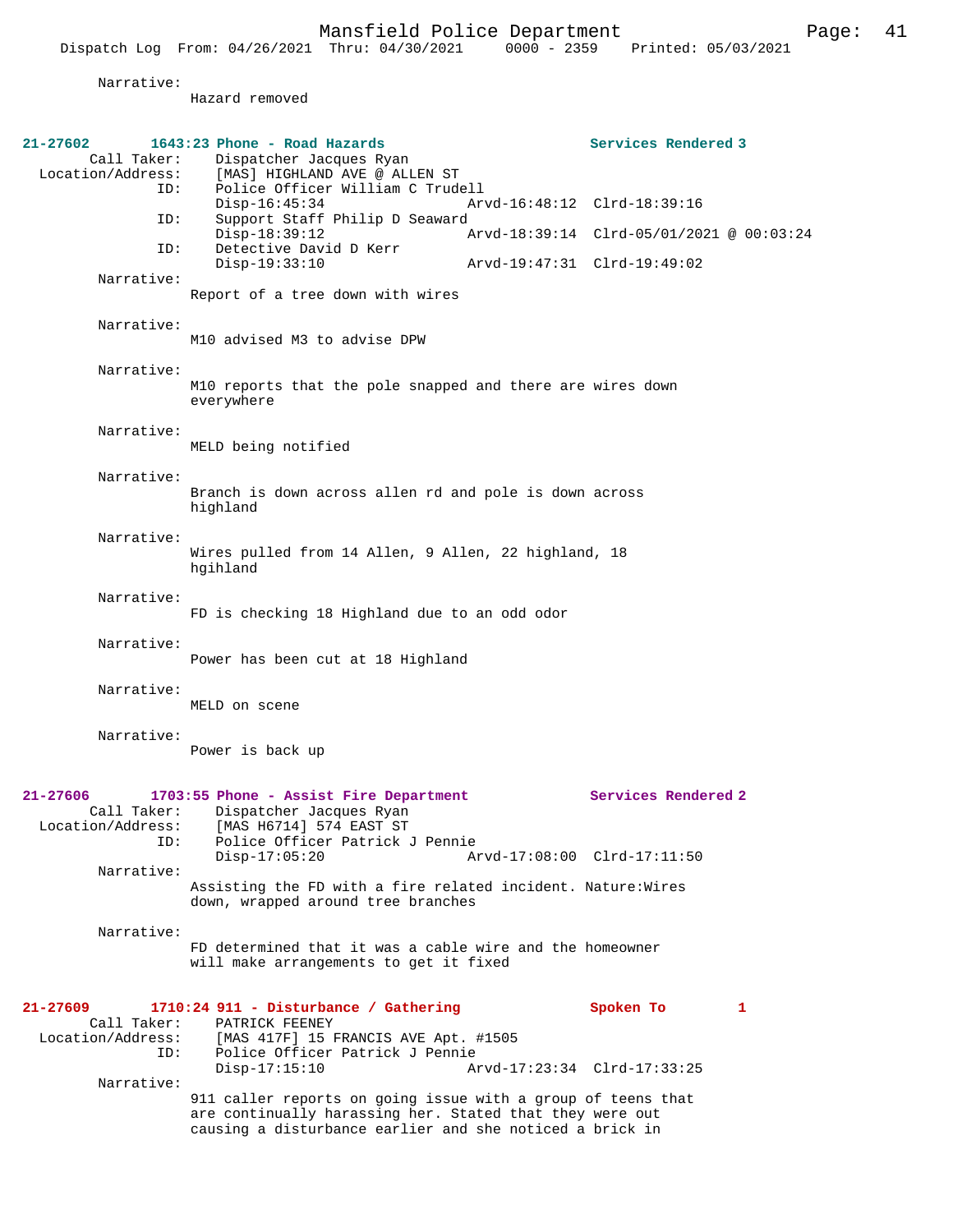Mansfield Police Department Page: 42 Dispatch Log From: 04/26/2021 Thru: 04/30/2021 front of her m/v's wheels. No apparent damage. Caller reports that the group went to the other side of the complex. Would like to show ofc photos of the group. Narrative: Ptl. Pennie spoke with the RP who stated it was an on going issue and she will be following up with property manangement **21-27610 1713:34 Phone - Assist Fire Department Services Rendered 2**  Call Taker: Dispatcher Jacques Ryan<br>Location/Address: [MAS H4721] 166 ESSEX ST ess: [MAS H4721] 166 ESSEX ST<br>ID: Police Officer Jav J Spaı Police Officer Jay J Sparrow<br>Disp-17:15:52 Arvd-17:22:49 Clrd-20:03:20 ID: Police Officer Joshua S Ellender Disp-19:21:55 Arvd-19:21:57 Clrd-20:03:20 Police Officer Derek M Stark Narrative: Assisting the FD with a fire related incident. Nature:Tree fell on house Narrative: ETA 30 mins for light dept Narrative: MELD on scene Narrative: MELD has removed that wire, all units will be clr. **21-27618 1738:48 Phone - Assist Fire Department Services Rendered 2**  Call Taker: Dispatcher Jacques Ryan<br>Location/Address: [MAS H2316] 122 SAMOSET [MAS H2316] 122 SAMOSET AVE ID: Police Officer Patrick J Pennie Disp-17:40:23 Arvd-17:46:15 Clrd-17:53:52 Vehicle: GRY 2019 FORD F250 Reg: CO MA T62964 VIN: 1FTBF2B67KEC56498 Narrative: Assisting the FD with a fire related incident. Nature: Wires down and hit a mv and gas leaking Narrative: light dept has been notified **21-27619 1742:41 Initiated - Motor Vehicle Stop Citation / Warning Issued 3** Call Taker: Dispatcher Jacques Ryan Location/Address: [MAS 82] 45 CHAUNCY ST ID: Police Officer Andrew J Kelley Arvd-17:42:00 Clrd-17:46:44<br>Vehicle: RED 2014 FORD EXPLOR Reg: PC MA 64HB25 VIN: 1EM5K8GTXEGA RED 2014 FORD EXPLOR Reg: PC MA 64HB25 VIN: 1FM5K8GTXEGA94882 Narrative: mvst Narrative: cite to RO for failure to stop **21-27626 1804:43 Phone - Motor Veh Acc - No Injury Investigated - Report Taken 1** Call Taker: Jennifer Napolitano<br>Location/Address: [MAS] RESERVOIR ST ( [MAS] RESERVOIR ST @ RTE 140 NB ID: Police Officer Patrick J Pennie Disp-18:05:59 <br>Vehicle: WHI 2021 UT GV80 Reg: PAS MA 2697ME VIN: KMUHCESC3MU03879 WHI 2021 UT GV80 Reg: PAS MA 2697ME VIN: KMUHCESC3MU038798 Vehicle: GRY 2007 TOYT CAMRY Reg: PC MA 6HL213 VIN: 4T1BE46K77U726270 Narrative: MVA no injuries.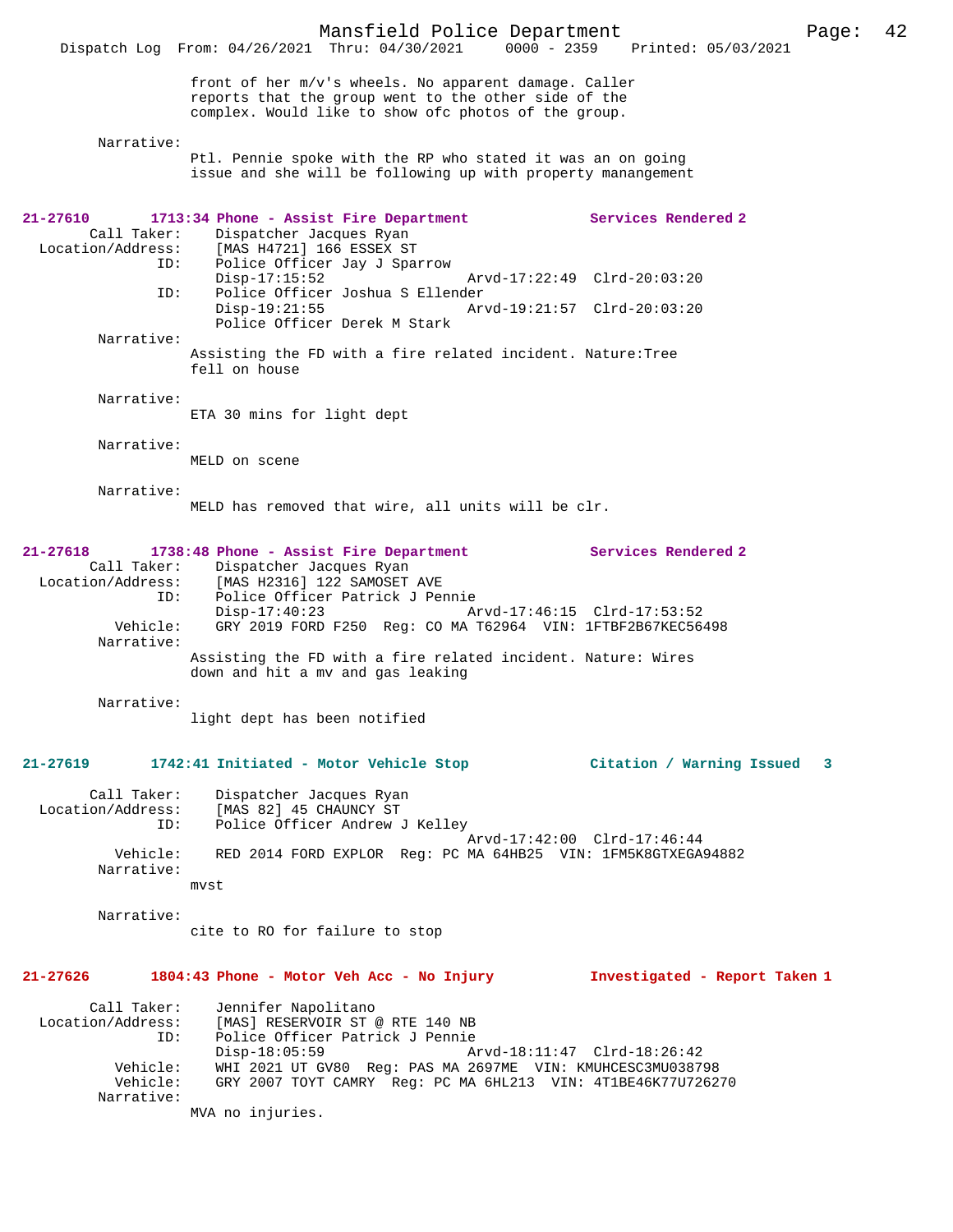Dispatch Log From: 04/26/2021 Thru: 04/30/2021 0000 - 2359 Printed: 05/03/2021 Refer To Accident: 21MAS-118-AC **21-27627 1806:37 Initiated - Child Safety Seat Program Services Rendered 3**  Call Taker: Dispatcher Jacques Ryan Location/Address: [MAS 451B] 500 EAST ST ID: Police Officer Andrew J Kelley Arvd-18:06:00 Clrd-18:49:29 Narrative: Officer installing child passenger seat **21-27630 1836:53 Phone - 911 Hang-ups & Verifications Confirmed misdial/Accdntl Call 2**  Call Taker: NICHOLAS GOYETTE<br>Location/Address: [MAS H2188] 56 OI متعدد المصدر الموجوعة : [MAS H2188] 56 OLD STABLE DR<br>ID: Police Officer Joshua S Eller Police Officer Joshua S Ellender<br>Disp-18:40:54 Ar Disp-18:40:54 Arvd-18:50:57 Clrd-18:52:20 Police Officer Derek M Stark Narrative: Checking on a 911 hang up. Contact made?: yes Cellphone? (y/n): yes Uncertainty radius: n/a **21-27631 1837:08 911 - Disturbance / Gathering Investigated - Report Taken 1** Call Taker: PATRICK FEENEY<br>Location/Address: [MAS 418B] 23 B ess: [MAS 418B] 23 FRANCIS AVE Apt. #2313<br>ID: Police Officer Patrick J Pennie ID: Police Officer Patrick J Pennie Disp-18:40:20 Arvd-18:44:42 Clrd-19:06:02 ID: Police Officer William C Trudell Disp-18:40:23 Arvd-18:46:06 Clrd-19:04:12 GRY 2015 SUBA UT FOREST Reg: PC MA 6DP423 VIN: JF2SJADCXFH411255 Narrative: 911 caller reports group of teens that are running around the complex, ringing doorbells, banging on doors and yelling at their mother outside in the complex. Also states that on of them "mooned" her 10 y/o daughter. Narrative: Person that "mooned" is described as b/m lsw a red hoodie approx 12 y/o. Narrative: spoke to the RP, concerned of the teens ringing doorbells and had a verbal altercation. will be following up. Refer To Incident: 21MAS-417-OF **21-27651 2014:20 Initiated - Building - Property Check Building Checked / Secured 3** Call Taker: Josesph Shebertes Location/Address: [MAS 840] 280 SCHOOL ST ID: Police Officer Joshua S Ellender Arvd-20:14:00 Clrd-20:33:05 Police Officer Derek M Stark Narrative: Checking the area. **21-27655 2041:01 Phone - Assist Citizen - P S A Referred to Other Agency 3** Call Taker: Stephen Martell<br>Location/Address: [MAS H2515] 374 [MAS H2515] 374 CENTRAL ST ID: Police Officer William C Trudell Disp-20:43:50 Arvd-20:49:39 Clrd-21:00:17 Narrative:

> requesting assistance with a wire the wire co may have left in front of his door.

### Mansfield Police Department Fage: 43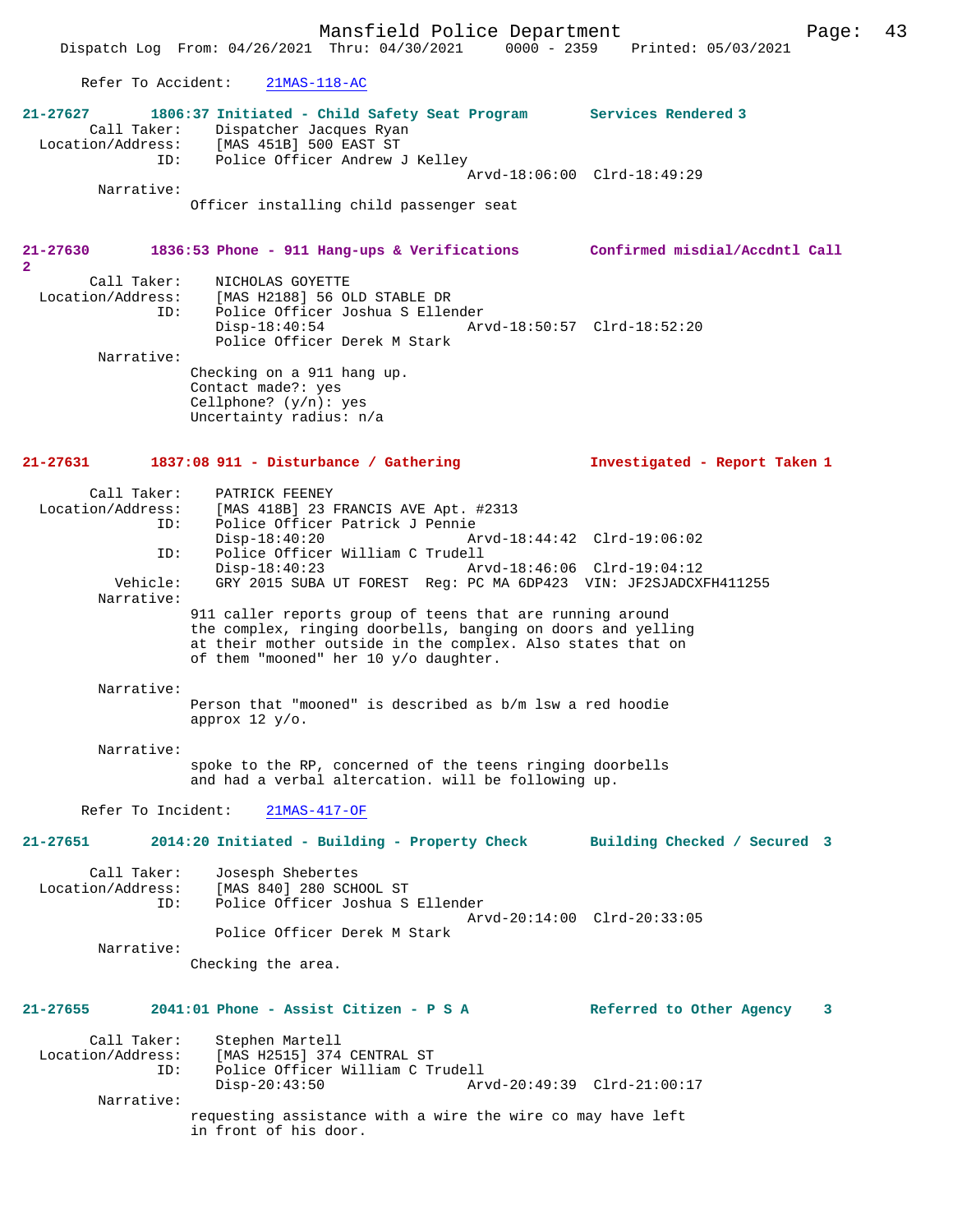Mansfield Police Department Page: 44 Dispatch Log From: 04/26/2021 Thru: 04/30/2021 Narrative: Caller is trying to identify the wire (Comcast or electric) Narrative: MELD will make their way to this location Narrative: M10 reports it is a comcast wire, MELD will attempt to secure the wire. Narrative: M10 reports male is paralyzed, no ramp at home, high priority Narrative: Comcast will be en route to this location to assist. **21-27656 2044:38 Initiated - Building - Property Check Building Checked / Secured 3** Call Taker: Josesph Shebertes<br>Location/Address: [MAS 820C] 31 PLY ess: [MAS 820C] 31 PLYMOUTH ST<br>ID: Detective Derek M McCune Detective Derek M McCune Arvd-20:44:00 Clrd-20:55:21 Narrative: Checking the area. **21-27659 2106:51 Initiated - Building - Property Check Building Checked / Secured 3** Call Taker: Josesph Shebertes Location/Address: [MAS 907E] 390 WEST ST Police Officer Joshua S Ellender Arvd-21:06:00 Clrd-21:14:35 Police Officer Derek M Stark Narrative: Checking the area. **21-27663 2129:27 Initiated - Building - Property Check Building Checked / Secured 3** Call Taker: Josesph Shebertes Location/Address: [MAS 4] 31 HAMPSHIRE ST Police Officer Joshua S Ellender Arvd-21:29:00 Clrd-21:37:35 Police Officer Derek M Stark Narrative: Checking the area. **21-27666 2137:43 Initiated - Building - Property Check Building Checked / Secured 3** Call Taker: Josesph Shebertes<br>Location/Address: [MAS 1019] 792 WE [MAS 1019] 792 WEST ST ID: Police Officer Joshua S Ellender Arvd-21:37:00 Clrd-21:50:10 Police Officer Derek M Stark Narrative: Checking the area.

Call Taker: Josesph Shebertes<br>Location/Address: [MAS 2] 60 FORBES [MAS 2] 60 FORBES BLVD ID: Police Officer Joshua S Ellender

**21-27678 2150:14 Initiated - Building - Property Check Building Checked / Secured 3**

 Arvd-21:50:00 Clrd-21:54:03 Police Officer Derek M Stark

Narrative: